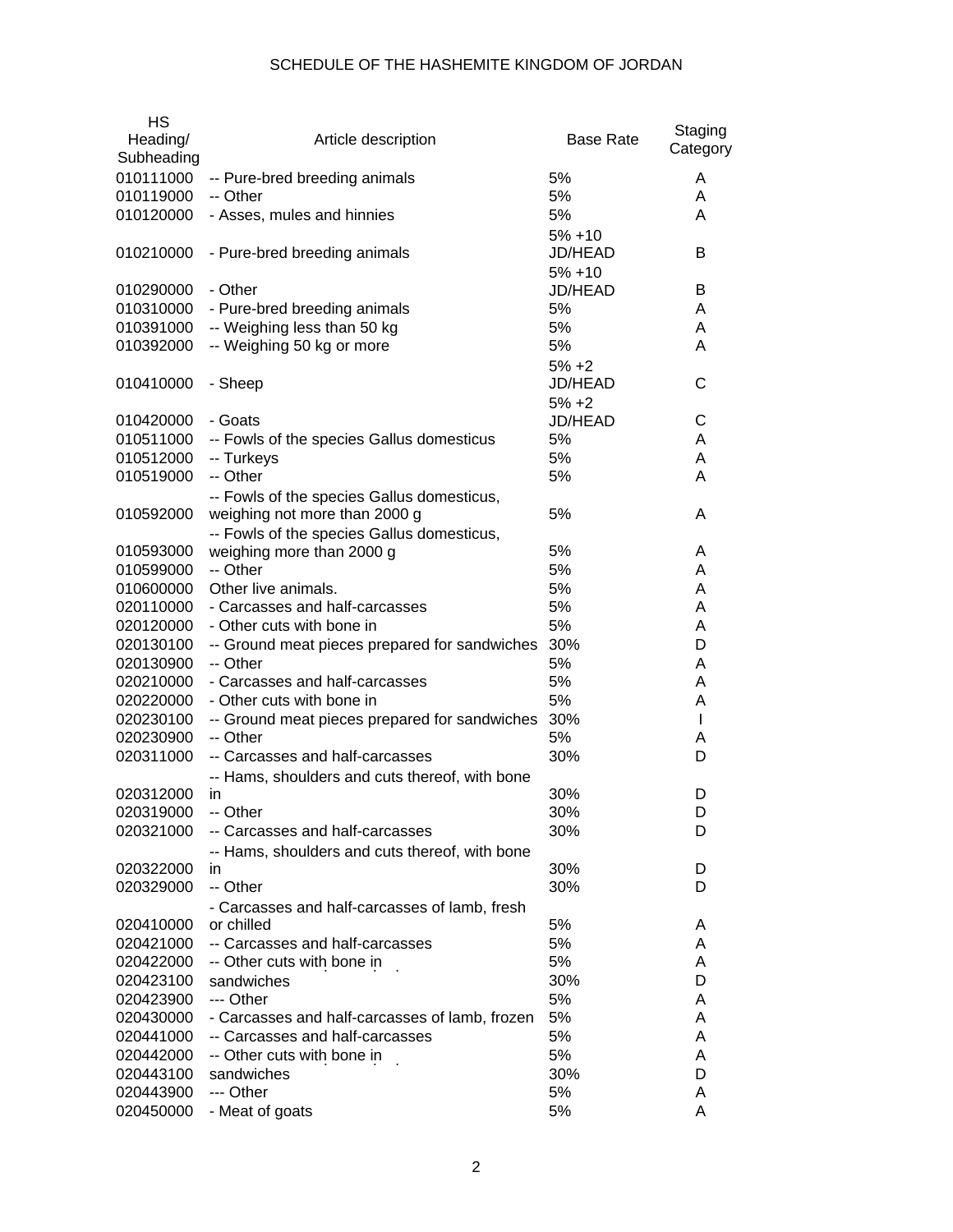|                        | Meat of horses, asses, mules or hinnies, fresh,  |     |                |
|------------------------|--------------------------------------------------|-----|----------------|
| 020500000              | chilled or frozen.                               | 5%  | A              |
| 020610000              | - Of bovine animals, fresh or chilled            | 5%  | A              |
| 020621000              | -- Tongues                                       | 5%  | A              |
| 020622000              | -- Livers                                        | 5%  | A              |
| 020629000              | -- Other                                         | 5%  | A              |
| 020630000              | - Of swine, fresh or chilled                     | 5%  | A              |
| 020641000              | -- Livers                                        | 5%  | A              |
| 020649000              | -- Other                                         | 5%  | A              |
| 020680000              | - Other, fresh or chilled                        | 5%  | A              |
| 020690000              | - Other, frozen                                  | 5%  | A              |
| 020711000              | -- Not cut in pieces, fresh or chilled           | 30% | J              |
| 020712000              | -- Not cut in pieces, frozen                     | 30% | J              |
| 020713000              | -- Cuts and offal, fresh or chilled              | 30% | J              |
|                        |                                                  |     |                |
| 020714000              | -- Cuts and offal, frozen                        | 30% | J              |
| 020724000              | -- Not cut in pieces, fresh or chilled           | 30% | D              |
| 020725000              | -- Not cut in pieces, frozen                     | 30% | D              |
|                        | --- Boneless, imported by meat preparations      |     |                |
| 020726100              | factories                                        | 10% | B              |
| 020726900              | --- Other                                        | 30% | D              |
|                        | --- Boneless, imported by meat preparations      |     |                |
| 020727100              | factories                                        | 10% | B              |
| 020727900              | --- Other                                        | 30% | D              |
| 020732000              | -- Not cut in pieces, fresh or chilled           | 30% | D              |
| 020733000              | -- Not cut in pieces, frozen                     | 30% | D              |
| 020734000              | -- Fatty livers, fresh or chilled                | 30% | D              |
| 020735000              | -- Other, fresh or chilled                       | 30% | D              |
| 020736000              | -- Other, frozen                                 | 30% | D              |
| 020810000              | - Of rabbits or hares                            | 20% | С              |
| 020820000              | - Frogs' legs                                    | 20% | $\mathsf C$    |
| 020890000              | - Other                                          | 20% | $\overline{C}$ |
|                        | Pig fat, free of lean meat, and poultry fat, not |     |                |
|                        | rendered or otherwise extracted, fresh, chilled, |     |                |
| 020900000              | frozen, salted, in brine, dried or smoked.       | 30% | D              |
|                        | -- Hams, shoulders and cuts thereof, with bone   |     |                |
| 021011000              | in                                               | 5%  | A              |
| 021012000              | -- Bellies (streaky) and cuts thereof            | 5%  | Α              |
| 021019000              | -- Other                                         | 5%  | A              |
| 021020000              | - Meat of bovine animals                         | 5%  | A              |
|                        |                                                  |     |                |
|                        | - Other, including edible flours and meals of    | 5%  |                |
| 021090000<br>030110000 | meat or meat offal                               | 30% | A<br>D         |
|                        | - Ornamental fish                                |     |                |
|                        | -- Trout (Salmo trutta, Oncorhynchus             |     |                |
|                        | mykiss, Oncorhynchus clarki, Oncorhynchus        |     |                |
|                        | aguabonita, Oncorhynchus gilae, Oncorhynchus     |     |                |
|                        | apache and Oncorhynchus chrysogaster)            |     |                |
|                        | Oncorhynchus clarki, Oncorhynchus                |     |                |
|                        | aguabonita, Oncorhynchus gilae, Oncorhynchus     |     |                |
| 030191000              | apache and Onco                                  | 20% | C              |
| 030192000              | -- Eels (Anguilla spp.)                          | 20% | С              |
| 030193000              | -- Carp                                          | 20% | $\mathsf C$    |
| 030199000              | -- Other                                         | 20% | $\overline{C}$ |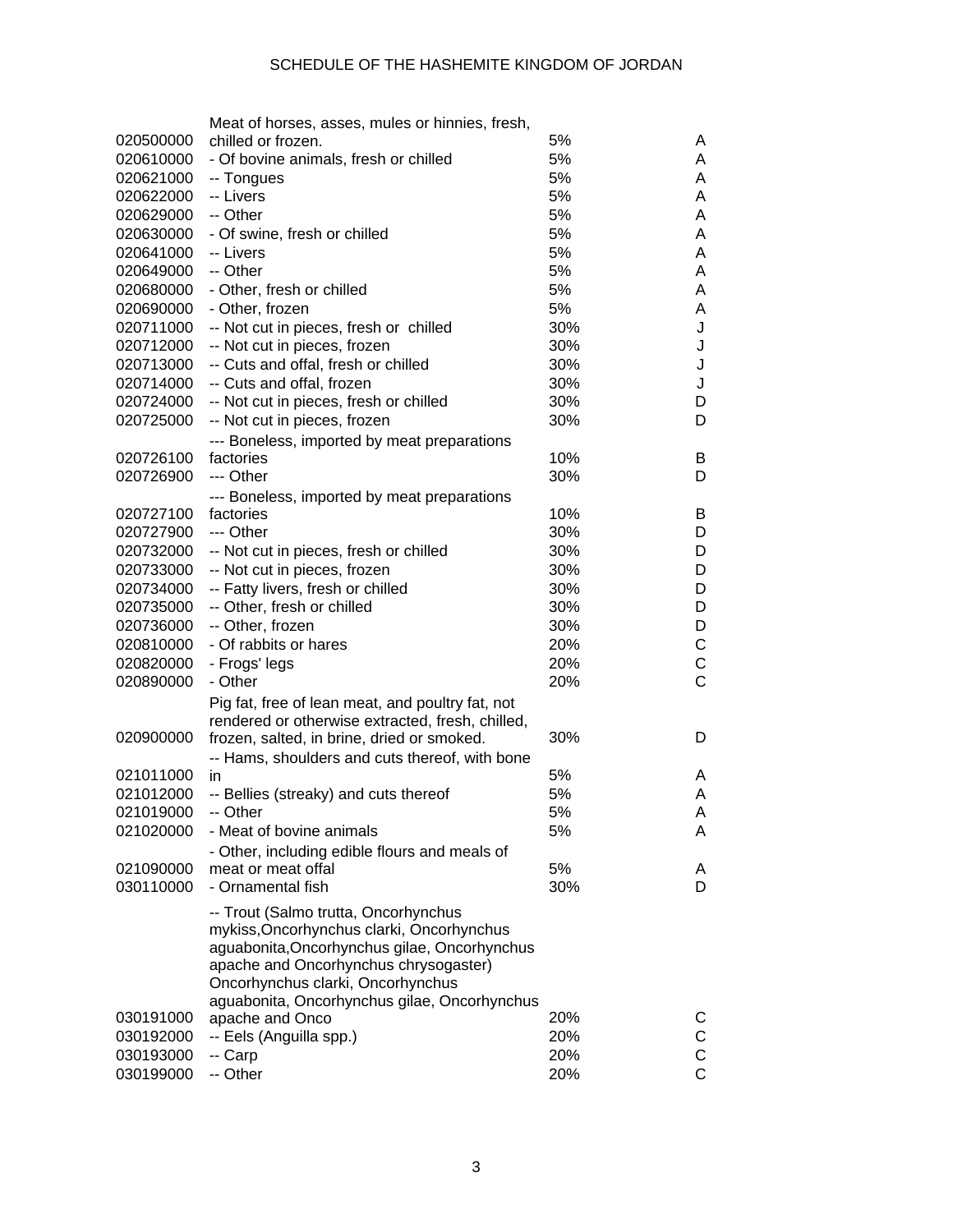| 030211000 | -- Trout (Samo trutta, Oncorhynchus mykiss,<br>Oncorhynchus clarki, Oncorhynchus<br>aguabonita, Oncorhynchus gilae, Oncorhynchus<br>apache and Oncorhynchus chysogaster)                                                                                | 20% | C              |
|-----------|---------------------------------------------------------------------------------------------------------------------------------------------------------------------------------------------------------------------------------------------------------|-----|----------------|
|           | -- Pacific salmon (Oncorhynchus nerka,<br>Oncorhynchus gorbuscha, Oncorhynchus keta,<br>Oncorhynchus tschawytscha, Oncorhynchus<br>kisutch, Oncorhynchus masou and<br>Oncorhynchus rhodurus), Atlantic salmon<br>(salmo salar) and Danube salmon (Hucho |     |                |
| 030212000 | hucho)                                                                                                                                                                                                                                                  | 20% | C              |
| 030219000 | -- Other                                                                                                                                                                                                                                                | 20% | C              |
|           | -- Halibut (Reinhardtius hippoglossoides,<br>Hippoglossus hippoglossus, Hippo- glossus                                                                                                                                                                  |     |                |
| 030221000 | stenolepis)                                                                                                                                                                                                                                             | 20% | С              |
| 030222000 | -- Plaice (Pleuronectes platessa)                                                                                                                                                                                                                       | 20% | С              |
| 030223000 | -- Sole (Solea spp.)                                                                                                                                                                                                                                    | 20% | $\mathsf C$    |
| 030229000 | -- Other                                                                                                                                                                                                                                                | 20% | $\overline{C}$ |
|           | -- Albacore or longfinned tunas (Thunnus                                                                                                                                                                                                                |     |                |
| 030231000 | alalunga)                                                                                                                                                                                                                                               | 20% | С              |
| 030232000 | -- Yellowfin tunas (Thunnus albacares)                                                                                                                                                                                                                  | 20% | C              |
| 030233000 | -- Skipjack or stripe-bellied bonito                                                                                                                                                                                                                    | 20% | $\mathsf C$    |
| 030239000 | -- Other                                                                                                                                                                                                                                                | 20% | $\mathsf{C}$   |
| 030240000 | - Herrings (Clupea harengus, Clupea pallasii),<br>excluding livers and roes                                                                                                                                                                             | 20% | С              |
| 030250000 | - Cod (Gadus morhua, Gadus ogac, Gadus<br>macrocephalus), excluding livers and roes                                                                                                                                                                     | 20% | C              |
|           | -- Sardines (Sardina pilchardus, Sardinops<br>spp.), sardinella (Sardinella spp.), , sardinella<br>(Sardinella spp.), brisling or sprats (Sprattus                                                                                                      |     |                |
| 030261000 | sprattus)                                                                                                                                                                                                                                               | 20% | С              |
| 030262000 | -- Haddock (Melanogrammus aeglefinus)                                                                                                                                                                                                                   | 20% | С              |
| 030263000 | -- Coalfish (Pollachius virens)                                                                                                                                                                                                                         | 20% | $\mathsf{C}$   |
|           | -- Mackerel (Scomber scombrus, Scomber                                                                                                                                                                                                                  |     |                |
| 030264000 | australasicus, Scomber japonicus)                                                                                                                                                                                                                       | 20% | С              |
| 030265000 | -- Dogfish and other sharks                                                                                                                                                                                                                             | 20% | C              |
| 030266000 | -- Eels (Anguilla spp.)                                                                                                                                                                                                                                 | 20% | $\ddot{C}$     |
| 030269000 | -- Other                                                                                                                                                                                                                                                | 20% | C              |
| 030270000 | - Livers and roes                                                                                                                                                                                                                                       | 20% | С              |
|           | -- Pacific salmon (Oncorhynchus nerka,<br>Oncorhynchus gorbuscha, Oncorhynchus keta,<br>Oncorhynchus tschawytscha, Oncorhynchus<br>kisutch, Oncorhynchus masou and                                                                                      |     |                |
| 030310000 | Oncorhynchus rhodurus), excluding livers and<br>roes.                                                                                                                                                                                                   | 20% | C              |
|           |                                                                                                                                                                                                                                                         |     |                |
|           | -- Trout (Samo trutta, Oncorhynchus mykiss,<br>Oncorhynchus clarki, Oncothynchus                                                                                                                                                                        |     |                |
| 030321000 | aguabonita, Oncorhynchus gilae, Oncorhynchus<br>apache and Oncorhynchus chysogaster)<br>-- Atlantic salmon (Salmo salar) and Danube                                                                                                                     | 20% | C              |
| 030322000 | salmon (Hucho hucho)                                                                                                                                                                                                                                    | 20% | C              |
| 030329000 | -- Other                                                                                                                                                                                                                                                | 20% | C              |
|           |                                                                                                                                                                                                                                                         |     |                |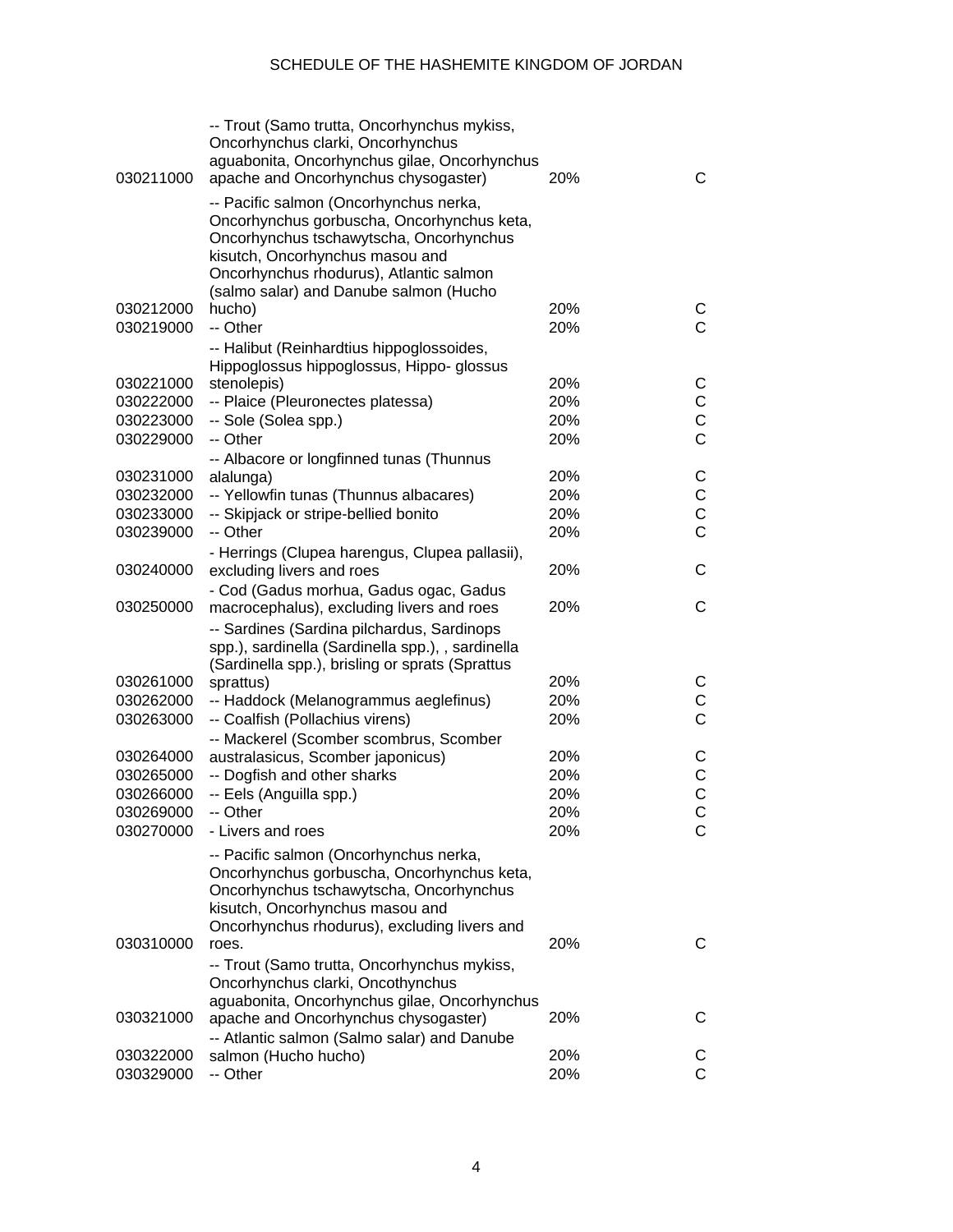|           | -- Halibut (Reinhardtius hippoglossoides,          |     |                |
|-----------|----------------------------------------------------|-----|----------------|
|           | Hippoglossus hippoglossus, Hippoglossus            |     |                |
| 030331000 | stenolepis)                                        | 20% | С              |
| 030332000 | -- Plaice (Pleuronectes platessa)                  | 20% | $\mathsf C$    |
| 030333000 | -- Sole (Solea spp.)                               | 20% | $\mathsf{C}$   |
| 030339000 | -- Other                                           | 20% | $\overline{C}$ |
|           | -- Albacore or longfinned tunas (Thunnus           |     |                |
| 030341000 | alalunga)                                          | 20% | C              |
| 030342000 | -- Yellowfin tunas (Thunnus albacares)             | 20% | $\mathsf C$    |
| 030343000 | -- Skipjack or stripe-bellied bonito               | 20% | $\mathsf{C}$   |
| 030349000 | -- Other                                           | 20% | $\overline{C}$ |
|           | - Herrings (Clupea harengus, Clupea pallasii),     |     |                |
| 030350000 | excluding livers and roes                          | 20% | C              |
|           | - Cod (Gadus morhua, Gadus ogac, Gadus             |     |                |
| 030360000 | macrocephalus), excluding livers and roes          | 20% | C              |
|           | -- Sardines (Sardina pilchardus, Sardinops         |     |                |
|           | spp.), sardinella (Sardinella spp.), spp.),        |     |                |
|           | sardinella (Sardinella spp.), brisling or sprats   |     |                |
| 030371000 | (Sprattus sprattus)                                | 20% | С              |
| 030372000 | -- Haddock (Melanogrammus aeglefinus)              | 20% | $\mathsf C$    |
| 030373000 | -- Coalfish (Pollachius virens)                    | 20% | $\overline{C}$ |
|           | -- Mackerel (Scomber scombrus, Scomber             |     |                |
|           | australasicus, Scomber japonicus)                  |     |                |
| 030374000 | australasicus, Scomber japonicus)                  | 20% | C              |
| 030375000 | -- Dogfish and other sharks                        | 20% | $\mathsf C$    |
| 030376000 | -- Eels (Anguilla spp.)                            | 20% | $\overline{C}$ |
|           | -- Sea bass (Dicentrarchus labrax,                 |     |                |
| 030377000 | Dicentrarchus punctatus)                           | 20% | C              |
| 030378000 | -- Hake (Merluccius spp., Urophycis spp.)          | 20% | $\mathsf C$    |
| 030379000 | -- Other                                           | 20% | $\mathsf C$    |
| 030380000 | - Livers and roes                                  | 20% | $\mathsf{C}$   |
| 030410000 | - Fresh or chilled                                 | 20% | $\mathsf{C}$   |
| 030420000 | - Frozen fillets                                   | 20% | $\mathsf{C}$   |
| 030490000 | - Other                                            | 20% | $\mathsf{C}$   |
|           | - Flours, meals and pellets of fish, fit for human |     |                |
| 030510000 | consumption                                        | 20% | C              |
|           | - Livers and roes, dried, smoked, salted or in     |     |                |
| 030520000 | brine                                              | 20% | С              |
|           | - Fish fillets, dried, salted or in brine, but not |     |                |
| 030530000 | smoked                                             | 20% | С              |
|           | -- Pacific salmon (Oncorhynchus spp.), Atlantic    |     |                |
|           | salmon (Salmo salar) and Danube salmon             |     |                |
| 030541000 | (Hucho hucho)                                      | 20% | C              |
| 030542000 | -- Herrings (Clupea harengus, Clupea pallasii)     | 20% | C              |
| 030549000 | -- Other                                           | 20% | C              |
|           |                                                    |     |                |
| 030551000 | -- Cod (Gadus morhua, Gadus ogac, Gadus            | 20% | C              |
| 030559000 | macrocephalus)<br>-- Other                         | 20% | C              |
|           |                                                    |     | C              |
| 030561000 | -- Herrings (Clupea harengus, Clupea pallasii)     | 20% |                |
|           | -- Cod (Gadus morhua, Gadus ogac, Gadus            |     |                |
| 030562000 | macrocephalus)                                     | 20% | C              |
| 030563000 | -- Anchovies (Engraulis spp.)                      | 20% | $\mathsf C$    |
| 030569000 | -- Other                                           | 20% | C              |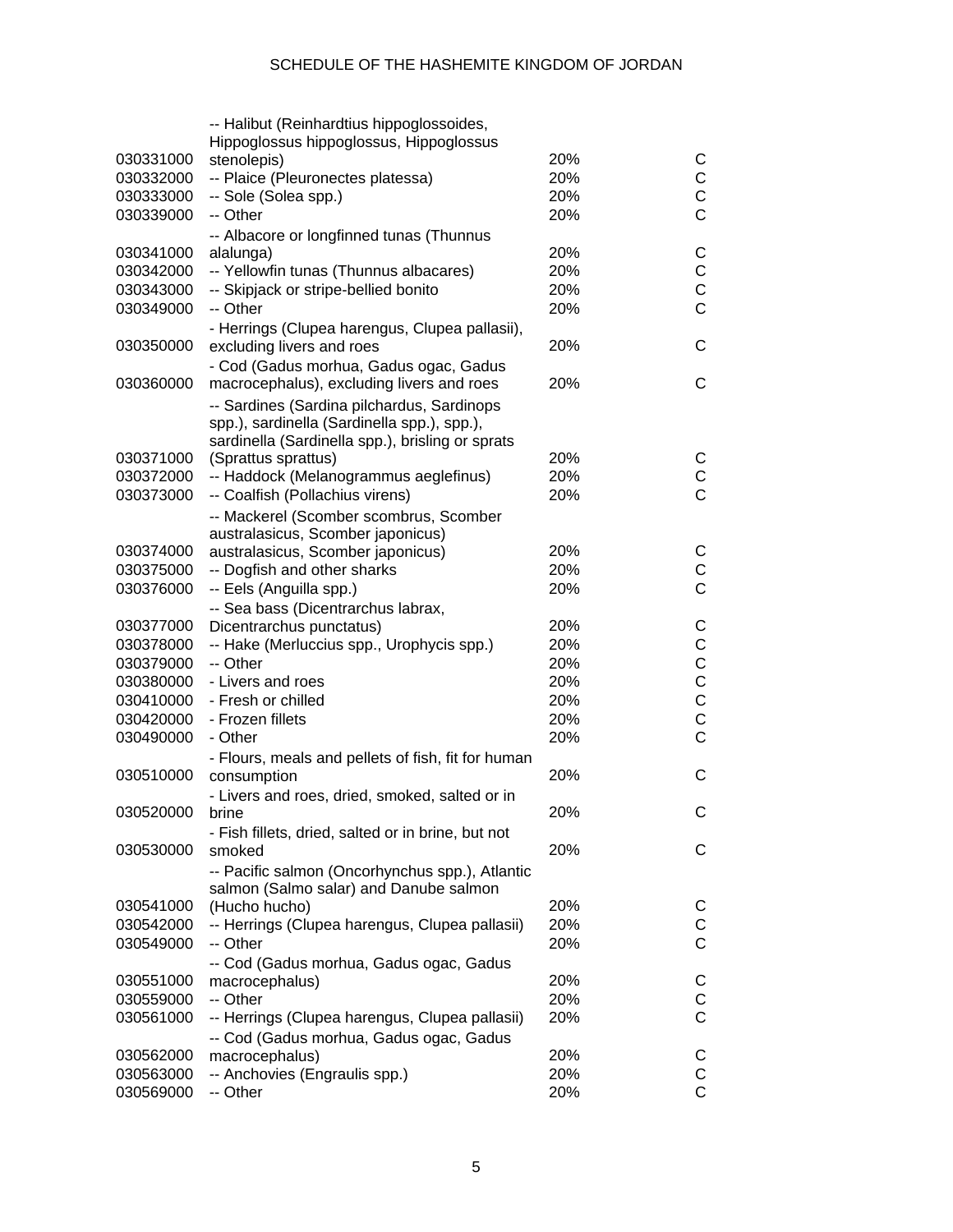|           | -- Rock lobster and other sea crawfish           |      |   |
|-----------|--------------------------------------------------|------|---|
| 030611000 | (Palinurus spp., Panulirus spp., Jasus spp.)     | 30%  | D |
| 030612000 | -- Lobsters (Homarus spp.)                       | 30%  | D |
| 030613000 | -- Shrimps and prawns                            | 30%  | D |
| 030614000 | -- Crabs                                         | 30%  | D |
|           | -- Other, including flours, meals and pellets of |      |   |
| 030619000 | crustaceans, fit for human consumption.          | 30%  | D |
|           | -- Rock lobster and other sea crawfish           |      |   |
| 030621000 | (Palinurus spp., Panulirus spp., Jasus spp.)     | 30%  | D |
| 030622000 | -- Lobsters (Homarus spp.)                       | 30%  | D |
| 030623000 | -- Shrimps and prawns                            | 30%  | D |
| 030624000 | -- Crabs                                         | 30%  | D |
|           | -- Other, including flours, meals and pellets of |      |   |
| 030629000 | crustaceans, fit for human consumption.          | 30%  | D |
| 030710000 | - Oysters                                        | 30%  | D |
| 030721000 | -- Live, fresh or chilled                        | 30%  | D |
| 030729000 | -- Other                                         | 30%  | D |
| 030731000 | -- Live, fresh or chilled                        | 30%  | D |
| 030739000 | -- Other                                         | 30%  | D |
|           |                                                  | 30%  | D |
| 030741000 | -- Live, fresh or chilled                        | 30%  |   |
| 030749000 | -- Other                                         |      | D |
| 030751000 | -- Live, fresh or chilled                        | 30%  | D |
| 030759000 | -- Other                                         | 30%  | D |
| 030760000 | - Snails, other than sea snails                  | 30%  | D |
| 030791000 | -- Live, fresh or chilled                        | 30%  | D |
| 030799000 | -- Other                                         | 30%  | D |
| 040110000 | - Of a fat content, by weight, not exceeding 1%  | 30%  | D |
|           | - Of a fat cintent, by weigh, exceeding 1% but   |      |   |
| 040120000 | not exceeding 6%                                 | 30%  | D |
| 040130000 | - Of a fat content, by weight, exceeding 6%      | 30%  | D |
|           | -- Powder milk packed in firmly closed           |      |   |
|           | containers, the content of each not exceeding 3  |      |   |
| 040210200 | kg.                                              | Free | Е |
| 040210900 | -- Other                                         | 10%  | B |
|           | --- Powder milk packed in firmly closed          |      |   |
|           | containers, the content of each not exceeding 3  |      |   |
| 040221200 | kg.                                              | Free | E |
| 040221900 | --- Other                                        | 10%  | B |
|           | --- Powder milk packed in firmly closed          |      |   |
|           | containers, the content of each not exceeding 3  |      |   |
| 040229200 | kg.                                              | Free | Е |
| 040229900 | --- Other                                        | 10%  | B |
|           | -- Not containing added sugar or other           |      |   |
| 040291000 | sweetening matter                                | 30%  | D |
| 040299000 | -- Other                                         | 30%  | D |
| 040310000 | - Yogurt                                         | 30%  | D |
| 040390100 | -- Dry soured milk (Jamid)                       | 5%   | A |
| 040390900 | -- Other                                         | 30%  | D |
|           | - Whey and modified whey, whether or not         |      |   |
|           | concentrated or containing added sugar or other  |      |   |
| 040410000 | sweetening matter                                | 30%  | D |
| 040490000 | - Other                                          | 30%  | D |
| 040510000 | - Butter                                         | 5%   | A |
| 040520000 | - Dairy spreads                                  | 5%   | A |
|           |                                                  |      |   |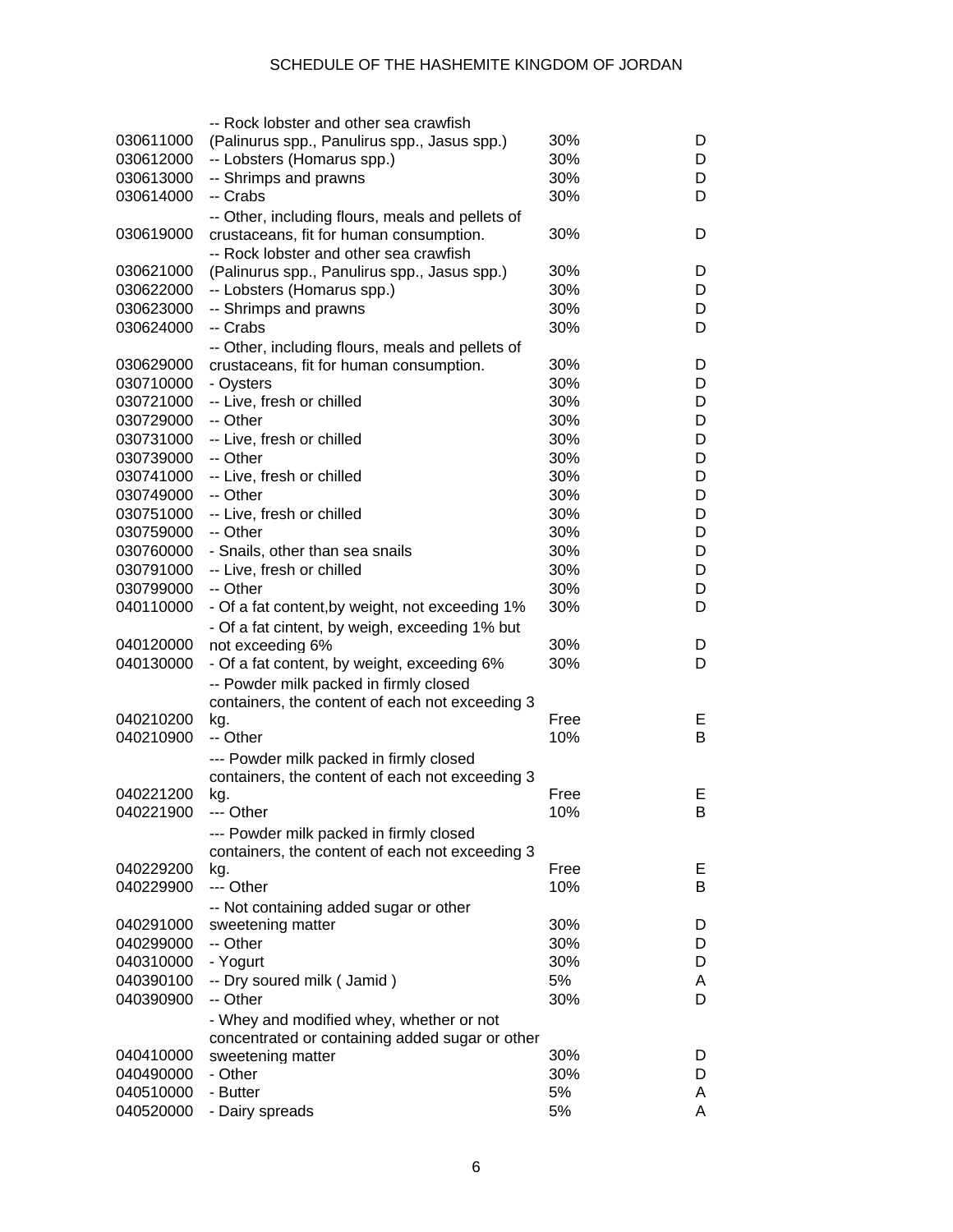| 040590000              | - Other                                                   | 5%   | A |
|------------------------|-----------------------------------------------------------|------|---|
|                        | - Fresh (unripened or uncured) cheese including           |      |   |
| 040610000              | whey cheese, and curd                                     | 20%  | С |
| 040620000              | - Grated or powdered cheese, of all kinds                 | 20%  | C |
| 040630000              | - Processed cheese, not grated or powdered                | 20%  | C |
| 040640000              | - Blue-veined cheese                                      | 20%  | Ċ |
|                        | --Cheddar cheese not put up in packings for               |      |   |
| 040690100              | retail sale, imported by cheese factories                 | 5%   | Α |
| 040690900              | Other                                                     | 20%  | С |
| 040700100              | - For hatching                                            | Free | E |
| 040700200              | - For the production of veterinary vaccines               | 10%  | В |
| 040700900              | - Others                                                  | 30%  | D |
| 040811000              | -- Dried                                                  | 5%   | A |
| 040819000              | -- Other                                                  | 30%  | D |
| 040891000              | -- Dried                                                  | 5%   | A |
| 040899000              | -- Other                                                  | 30%  | D |
| 040900000              | Natural honey.                                            | 30%  | L |
|                        | Edible products of animal origin, not elsewhere           |      |   |
| 041000000              | specified or included.                                    | 30%  | D |
|                        | Human hair, unworked, whether or not washed               |      |   |
| 050100000              | or scoured; waste of human hair.                          | 10%  | B |
|                        | - Pigs', hogs' or boars' bristles and hair and            |      |   |
| 050210000              | waste thereof                                             | 10%  | B |
| 050290000              | - Other                                                   | 10%  | B |
|                        |                                                           |      |   |
|                        | Horsehair and horsehair waste, whether or not             |      |   |
| 050300000              | put up as a layer with or without supporting<br>material. | 10%  | B |
|                        |                                                           |      |   |
|                        | Guts, bladders and stomachs of animals (other             |      |   |
| 050400000              | than fish), whole and pieces therof, fresh,               | 10%  | В |
|                        | chilled, frozen, salted, in brine, dried or smoked.       | 10%  | B |
| 050510000              | - Feathers of a kind used for stuffing; down<br>- Other   | 10%  | B |
| 050590000<br>050610000 | - Ossein and bones treated with acid                      | 10%  | B |
|                        | - Other                                                   | 10%  | B |
| 050690000<br>050710000 |                                                           | 10%  | B |
|                        | - Ivory; ivory powder and waste<br>- Other                | 10%  | B |
| 050790000              |                                                           |      |   |
|                        | Coral and similar materials, unworked or simply           |      |   |
|                        | prepared but not otherwise worked; shells of              |      |   |
|                        | molluscs, crustaceans or echinoderms and                  |      |   |
|                        | cuttle-bone, unworked or simply prepared but              |      |   |
| 050800000              | not cut to shape, powder and waste thereof.               | 10%  | B |
| 050900000              | Natural sponges of animal origin.                         | 30%  | D |
|                        | Ambergris, castoreum, civet and musk;                     |      |   |
|                        | cantharides; bile, whether or not dried; glands           |      |   |
|                        | and other animal products used in the                     |      |   |
|                        | preparation of pharmaceutical products, fresh,            |      |   |
|                        | chilled, frozen or otherwise provisionally                |      |   |
| 051000000              | preserved.                                                | 30%  | D |
| 051110000              | - Bovine semen                                            | 10%  | B |
| 051191100              | --- Roes of fish for hatching                             | 10%  | B |
| 051191200              | --- Fish wastes                                           | 10%  | B |
| 051191900              | --- Other                                                 | 30%  | D |
| 051199100              | --- Silkworm's eggs                                       | 10%  | B |
| 051199200              | --- Kermes and animal kermes                              | 10%  | В |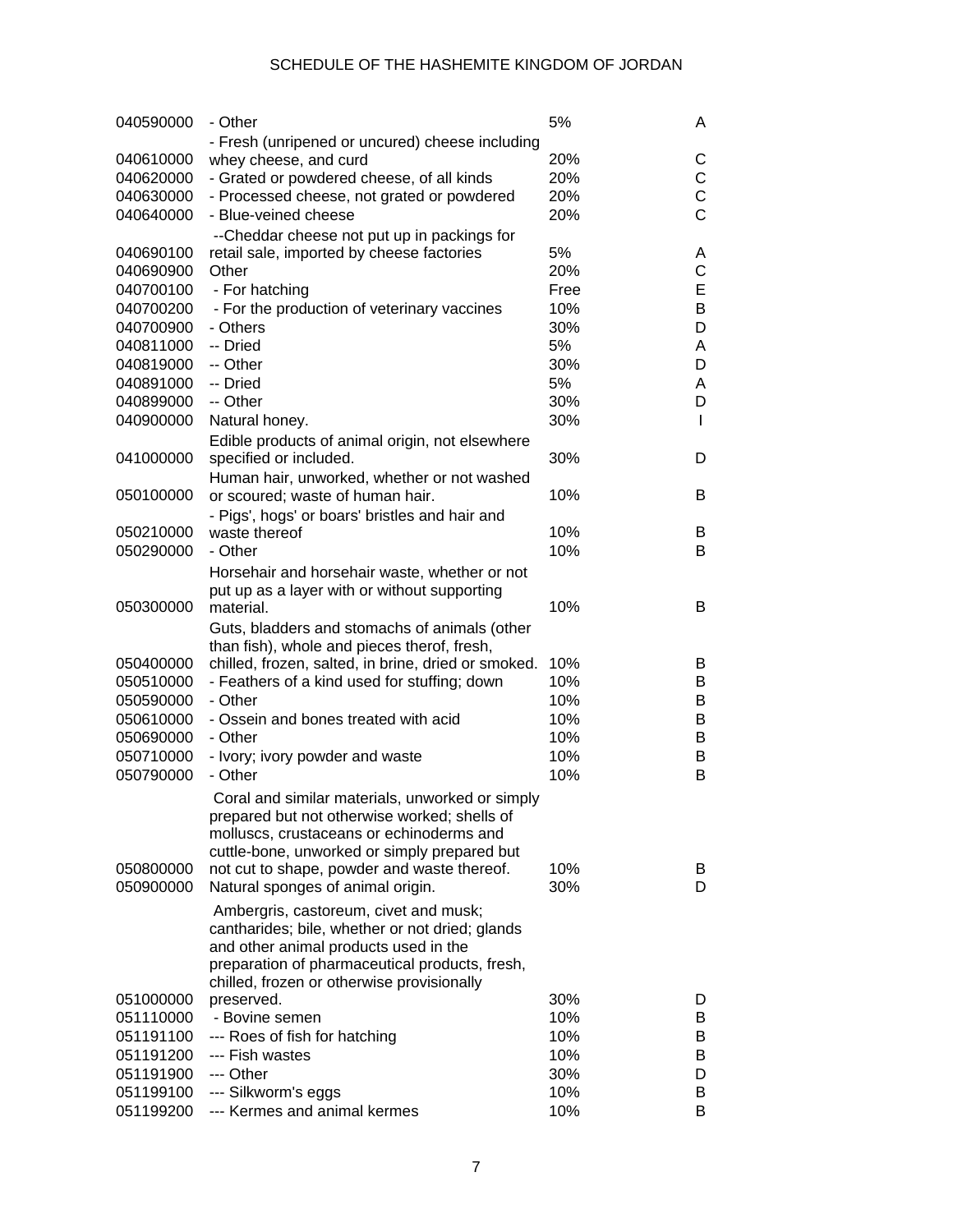| 051199300 | --- Bovine embryos                             | 10% | B |
|-----------|------------------------------------------------|-----|---|
| 051199900 | --- Other                                      | 30% | D |
|           | - Bulbs, tubers, tuberous roots, corms, crowns |     |   |
| 060110000 | and rhizomes, dormant                          | 10% | B |
| 060120100 | -- Chicory plants and roots thereof            | 30% | D |
| 060120900 | -- Other                                       | 10% | В |
| 060210000 | - Unrooted cuttings and slips                  | 10% | В |
|           | - Trees, shrubs and bushes, grafted or not, of |     |   |
| 060220000 | kinds which bear edible fruit or nuts          | 10% | B |
| 060230200 | -- Cuttings of cut flowers for growing         | 10% | В |
| 060230300 | -- Other ornamental plants                     | 30% | D |
| 060230900 | -- Other                                       | 10% | В |
| 060240100 | -- Cuttings of cut flowers for growing         | 10% | В |
| 060240900 | -- Other                                       | 30% | D |
| 060290200 | -- Cuttings of cut flowers for growing         | 10% | В |
| 060290300 | -- Other ornamental plants                     | 30% | D |
| 060290900 | -- Other                                       | 10% | В |
|           |                                                |     |   |
| 060310000 | - Fresh                                        | 30% | D |
| 060390000 | - Other                                        | 30% | D |
| 060410000 | - Mosses and lichens                           | 30% | D |
| 060491000 | -- Fresh                                       | 30% | D |
| 060499000 | -- Other                                       | 30% | D |
| 070110000 | - Seed                                         | 5%  | A |
| 070190000 | - Other                                        | 30% | D |
| 070200000 | Tomatoes, fresh or chilled.                    | 30% | D |
| 070310200 | --- Onions for planting                        | 5%  | A |
| 070310300 | --- Other onions                               | 30% | D |
| 070310900 | -- Other                                       | 10% | В |
| 070320000 | - Garlic                                       | 30% | D |
| 070390000 | - Leeks and other alliaceous vegetables        | 10% | В |
| 070410000 | - Cauliflowers and headed broccoli             | 30% | D |
| 070420000 | - Brussels sprouts                             | 30% | D |
| 070490000 | - Other                                        | 30% | D |
| 070511000 | -- Cabbage lettuce (head lettuce)              | 30% | D |
| 070519000 | -- Other                                       | 30% | D |
|           | -- Witloof chicory (Cichorium intybus var.     |     |   |
| 070521000 | foliosum)                                      | 30% | D |
| 070529000 | -- Other                                       | 30% | D |
| 070610000 | - Carrots and turnips                          | 30% | D |
| 070690000 | - Other                                        | 30% | D |
| 070700000 | Cucumbers and gherkins, fresh or chilled.      | 30% | D |
| 070810000 | - Peas (Pisum sativum)                         | 30% | D |
| 070820000 | - Beans (Vigna spp., Phaseolus spp.)           | 30% | D |
| 070890000 | - Other leguminous vegetables                  | 30% | D |
| 070910000 | - Globe artichokes                             | 30% | D |
| 070920000 | - Asparagus                                    | 30% | D |
| 070930000 | - Aubergines (egg-plants)                      | 30% | D |
| 070940000 | - Celery other than celeriac                   | 30% | D |
| 070951000 | -- Mushrooms                                   | 30% |   |
|           |                                                |     | D |
| 070952000 | -- Truffles                                    | 30% | D |
|           | - Fruits of the genus Capsicum or of the genus |     |   |
| 070960000 | Pimenta                                        | 30% | D |
|           | - Spinach, New Zealand spinach and orache      |     |   |
| 070970000 | spinach (garden spinach)                       | 30% | D |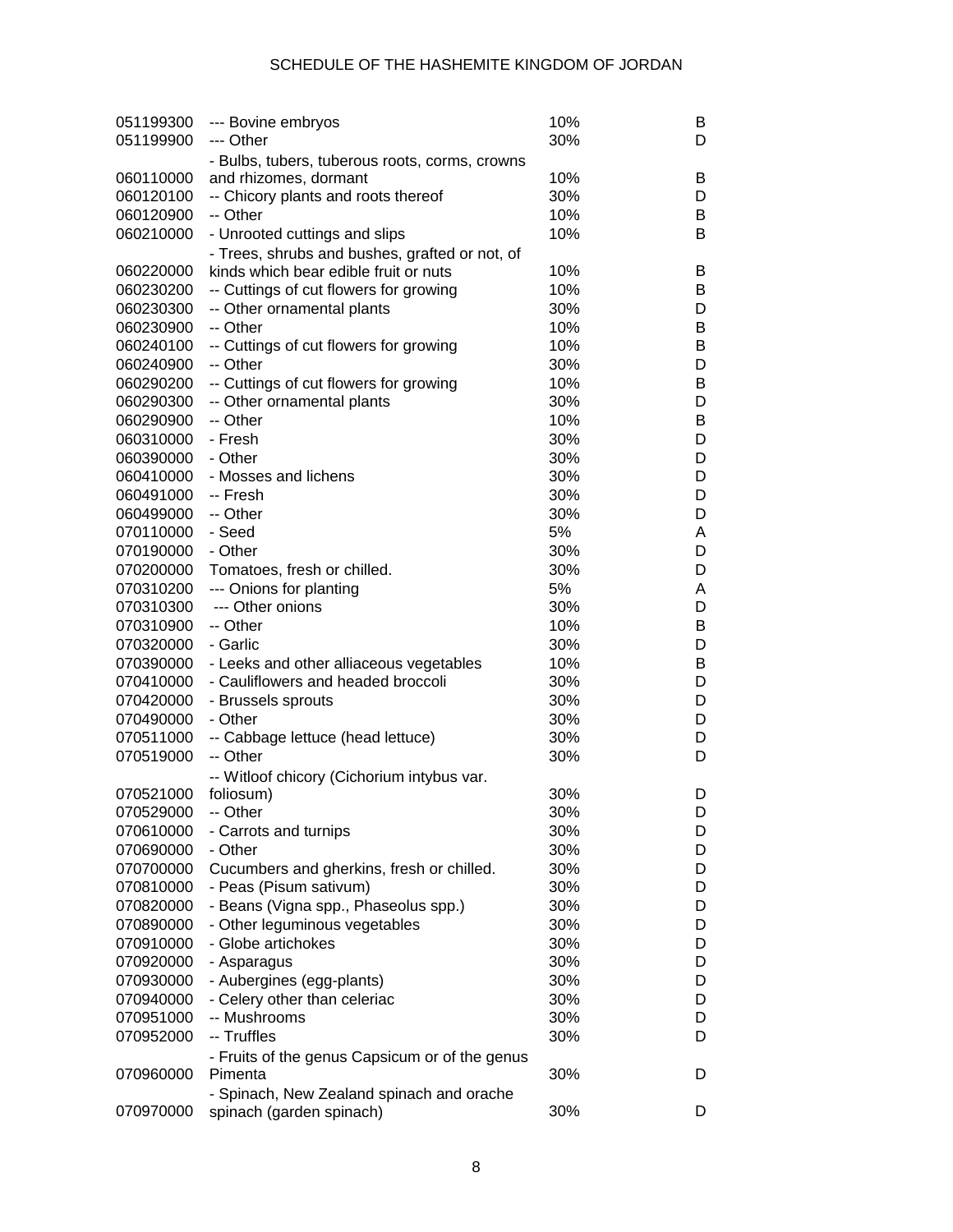| 070990000 | - Other                                                   | 30%  | D            |
|-----------|-----------------------------------------------------------|------|--------------|
| 071010000 | - Potatoes                                                | 10%  | B            |
| 071021000 | -- Peas (Pisum sativum)                                   | 30%  | D            |
| 071022000 | -- Beans (Vigna spp., Phaseolus spp.)                     | 30%  | D            |
| 071029000 | -- Other                                                  | 30%  | D            |
|           | - Spinach, New Zealand spinach and orache                 |      |              |
| 071030000 | spinach (garden spinach)                                  | 30%  | D            |
| 071040000 | - Sweet corn                                              | 30%  | $\mathbf{I}$ |
| 071080000 | - Other vegetables                                        | 30%  | D            |
| 071090000 | - Mixtures of vegetables                                  | 30%  | D            |
| 071110000 | - Onions                                                  | 10%  | В            |
| 071120000 | - Olives                                                  | 30%  | D            |
| 071130000 | - Capers                                                  | 30%  | D            |
| 071140000 | - Cucumbers and gherkins                                  | 30%  | D            |
| 071190100 | -- potatoes                                               | 10%  | В            |
| 071190900 | -- Other                                                  | 30%  | D            |
| 071220200 | -- Imported by factories as industrial inputs             | 5%   | Α            |
| 071220900 | -- Other                                                  | 30%  | D            |
| 071230200 | -- Imported by factories as industrial inputs             | 5%   | Α            |
| 071230900 | -- Other                                                  | 30%  | D            |
| 071290100 | -- Maize                                                  | 10%  | B            |
|           |                                                           |      |              |
| 071290200 | --- Other imported by factories as industrial             | 5%   | Α            |
| 071290900 | inputs<br>--- Other                                       | 30%  | D            |
| 071310100 | -- Imported by factories as industrial inputs             | Free | E            |
| 071310900 | -- Other                                                  | 10%  | B            |
| 071320100 |                                                           | Free | E            |
| 071320900 | -- Imported by factories as industrial inputs<br>-- Other | 5%   | A            |
|           |                                                           | Free | E            |
| 071331100 | --- Imported by factories as industrial inputs            |      |              |
| 071331900 | --- Other                                                 | 10%  | B<br>E       |
| 071332100 | --- Imported by factories as industrial inputs            | Free |              |
| 071332900 | --- Other                                                 | 10%  | B            |
| 071333100 | --- Imported by factories as industrial inputs            | Free | E            |
| 071333900 | --- Other                                                 | 10%  | B            |
| 071339100 | --- Imported by factories as industrial inputs            | Free | E            |
| 071339900 | --- Other                                                 | 10%  | В            |
| 071340100 | -- Imported by factories as industrial inputs             | Free | E            |
| 071340900 | -- Other                                                  | 5%   | A            |
| 071350100 | -- Imported by factories as industrial inputs             | Free | Е            |
| 071350900 | -- Other                                                  | 5%   | А            |
| 071390100 | -- Imported by factories as industrial inputs             | Free | Е            |
| 071390900 | -- Other                                                  | 10%  | В            |
| 071410000 | - Manioc (cassava)                                        | 30%  | D            |
| 071420000 | - Sweet potatoes                                          | 30%  | D            |
| 071490000 | - Other                                                   | 30%  | D            |
| 080111000 | -- Desiccated                                             | 30%  | D            |
| 080119000 | -- Other                                                  | 30%  | D            |
| 080121000 | -- In shell                                               | 30%  | D            |
| 080122000 | -- Shelled                                                | 30%  | D            |
| 080131000 | -- In shell                                               | 30%  | D            |
| 080132000 | -- Shelled                                                | 30%  | D            |
| 080211000 | -- In shell                                               | 30%  | L            |
| 080212000 | -- Shelled                                                | 30%  | I            |
| 080221000 | -- In shell                                               | 30%  |              |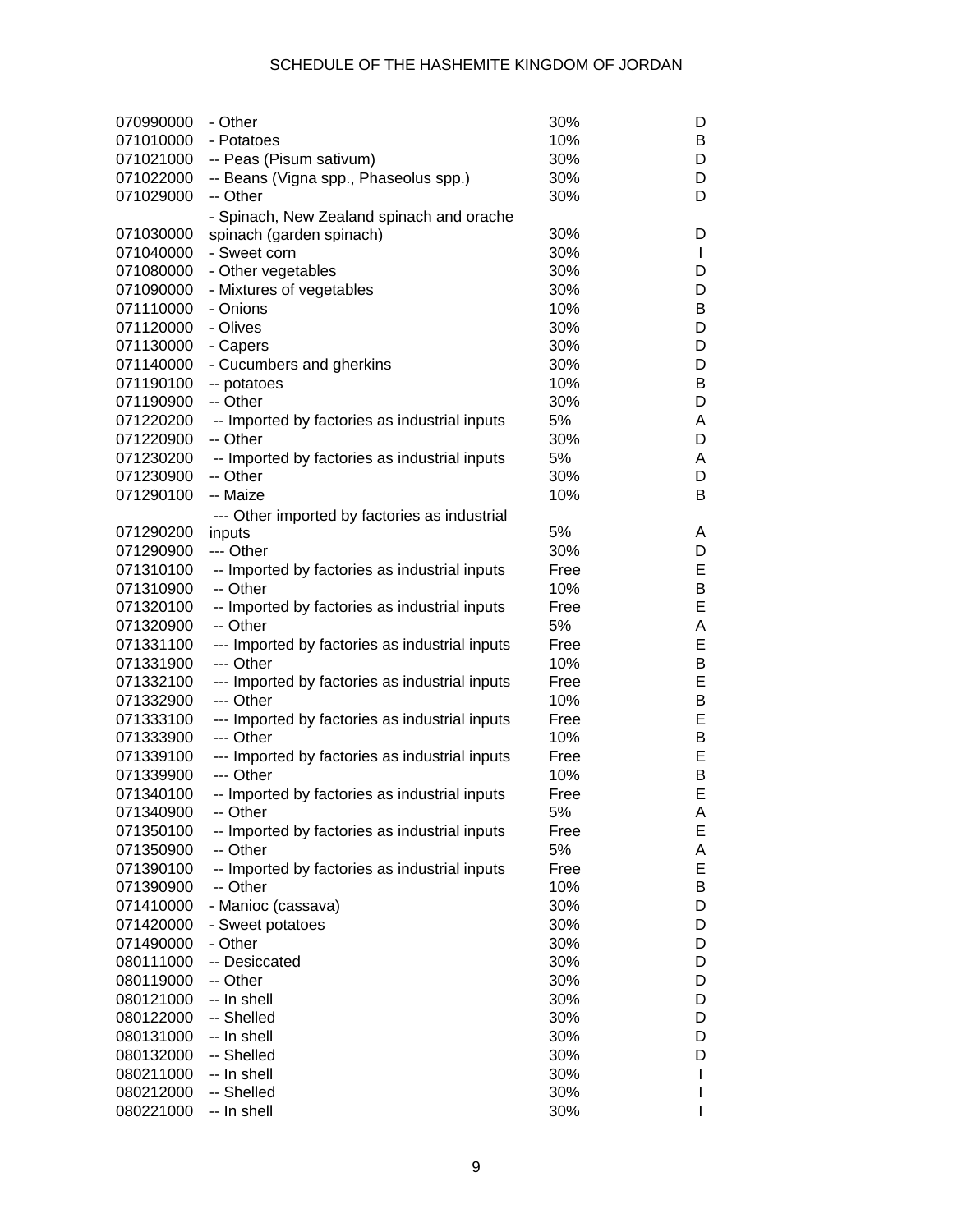| 080222000 | -- Shelled                                        | 30%        | D |
|-----------|---------------------------------------------------|------------|---|
| 080231000 | -- In shell                                       | 30%        | D |
| 080232000 | -- Shelled                                        | 30%        | D |
| 080240000 | - Chestnuts (Castanea spp.)                       | 30%        | D |
| 080250000 | " - Pistaachios                                   | 30%        | D |
| 080290000 | - Other                                           | 30%        | D |
|           |                                                   | 30% +250JD |   |
| 080300100 | - Fresh.                                          | per ton    | D |
| 080300900 | - Other                                           | 30%        | D |
| 080410100 | -- Fresh (Ripe dates)                             | 30%        | D |
|           | -- Dried , in packings of a weight not exceeding  |            |   |
| 080410300 | $1$ Kg                                            | 30%        | D |
| 080410900 | --- Other                                         | 10%        | B |
| 080420000 | - Figs                                            | 10%        | B |
| 080430000 | - Pineapples                                      | 30%        | D |
| 080440000 | - Avocados                                        | 30%        | D |
| 080450000 | - Guavas, mangoes and mangosteens                 | 30%        | D |
| 080510000 | - Oranges                                         | 30%        | D |
|           | - Mandarins (including tangerines and             |            |   |
|           | satsumas); clementines, wilkings and similar      |            |   |
| 080520000 | citrus hybrids                                    | 30%        | D |
|           | - Lemons (Citrus limon, Citrus limonum) and       |            |   |
| 080530000 | limes (Citrus aurantifolia)                       | 30%        | D |
| 080540000 | - Grapefruit                                      | 30%        | D |
| 080590000 | - Other                                           | 30%        | D |
|           |                                                   | 30% +250JD |   |
| 080610100 | -- From May 1 to October 31                       | per ton    | D |
| 080610900 | -- Other                                          | 30%        | D |
| 080620000 | - Dried                                           | 10%        | B |
| 080711000 | -- Watermelons                                    | 30%        | D |
| 080719000 | -- Other                                          | 30%        | D |
| 080720000 | - Papaws (papayas)                                | 30%        | D |
|           |                                                   | 30% +250JD |   |
| 080810100 | -- From June 1 to October 31                      | per ton    | Κ |
| 080810900 | -- Other                                          | 30%        | Κ |
| 080820000 | - Pears and quinces                               | 30%        | D |
| 080910000 | - Apricots                                        | 30%        | D |
| 080920000 | - Cherries                                        | 30%        | D |
| 080930000 | - Peaches, including nectarines                   | 30%        | D |
| 080940000 | - Plums and sloes                                 | 30%        | D |
| 081010000 | - Strawberries                                    | 30%        | D |
|           | - Raspberries, blackberries, mulberries and       |            |   |
| 081020000 | loganberries                                      | 30%        | D |
| 081030000 | - Black, white or red currants and gooseberries   | 30%        | D |
|           | - Cranberries, bilberries and other fruits of the |            |   |
| 081040000 | genus Vaccinium                                   | 30%        | D |
| 081050000 | - Kiwifruit                                       | 20%        | С |
| 081090000 | - Other                                           | 30%        | D |
| 081110000 | - Strawberries                                    | 30%        | D |
|           | - Raspberries, blackberries, mulberries,          |            |   |
|           | loganberries, black, white or red currants and    |            |   |
| 081120000 | gooseberries                                      | 30%        | D |
| 081190000 | - Other                                           | 30%        | D |
| 081210000 | - Cherries                                        | 30%        | D |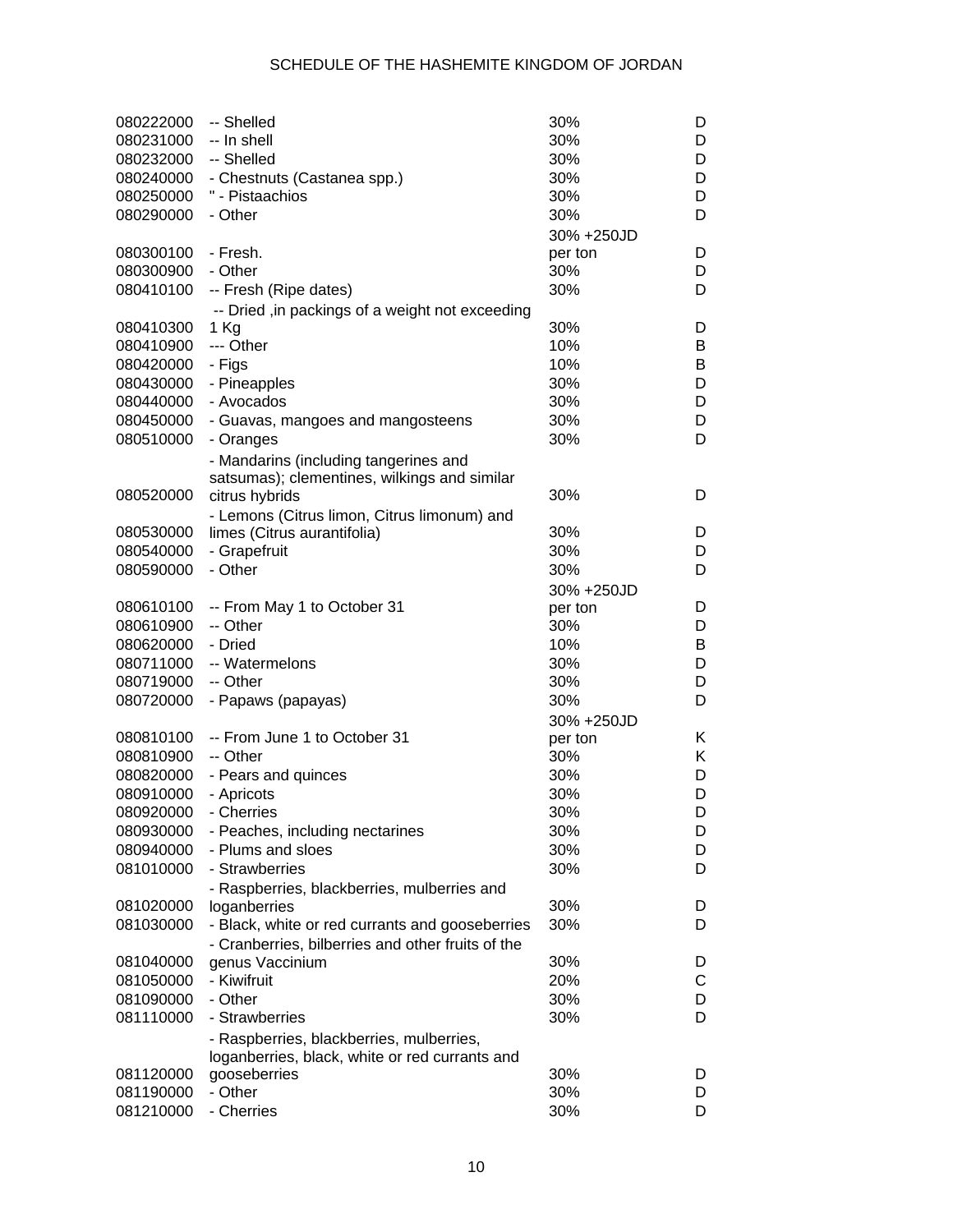| 081220000              | - Strawberries                                                                              | 30%         | D                 |
|------------------------|---------------------------------------------------------------------------------------------|-------------|-------------------|
| 081290000              | - Other                                                                                     | 30%         | D                 |
| 081310000              | - Apricots                                                                                  | 10%         | B                 |
| 081320000              | - Prunes                                                                                    | 30%         | D                 |
| 081330000              | - Apples                                                                                    | 30%         | D                 |
| 081340000              | - Other fruit                                                                               | 30%         | D                 |
| 081350000              | - Mixtures of nuts or dried fruits of this Chapter                                          | 30%         | D                 |
|                        | Peel of citrus fruit or melons (including<br>watermelons), fresh, frozen, dried or          |             |                   |
|                        | provisionally preserved in brine, in sulphur water                                          |             |                   |
| 081400000              | or in other preservative solutions.                                                         | 30%         | D                 |
| 090111000              | -- Not decaffeinated                                                                        | 20%         | С                 |
| 090112000              | -- Decaffeinated                                                                            | 20%         | C                 |
| 090121000              | -- Not decaffeinated                                                                        | 30%         | D                 |
| 090122000              | -- Decaffeinated                                                                            | 30%         | D                 |
| 090190000              | - Other                                                                                     | 20%         | C                 |
|                        | - Green tea (not fermented) in immediate                                                    |             |                   |
| 090210000              | packings of a content not exceeding 3 kg                                                    | 20%         | С                 |
| 090220000              | - Other green tea (not fermented)                                                           | 20%         | Ć                 |
|                        | - Black tea (fermented) and partly fermented<br>tea, in immediate packings of a content not |             |                   |
| 090230000              | exceeding 3 kg                                                                              | 20%         | С                 |
|                        | - Other black tea (fermented) and other partly                                              |             |                   |
| 090240000              | fermented tea                                                                               | 20%         | С                 |
| 090300000              | Mat.                                                                                        | 30%         | D                 |
| 090411000              | -- Neither crushed nor ground                                                               | 30%         | D                 |
| 090412000              | -- Crushed or ground                                                                        | 30%         | D                 |
|                        | - Fruits of the genus Capsicum or of the genus                                              |             |                   |
| 090420000              | Pimenta, dried or crushed or ground                                                         | 30%         | D                 |
| 090500000              | Vanilla.                                                                                    | 30%         | D                 |
| 090610000              | - Neither crushed nor ground                                                                | 30%         | D                 |
| 090620000              | - Crushed or ground                                                                         | 30%         | D                 |
| 090700000              | Cloves (whole fruit, cloves and stems).                                                     | 30%         | D                 |
| 090810000              | - Nutmeg                                                                                    | 30%         | D                 |
| 090820000              | - Mace                                                                                      | 30%         | D                 |
| 090830000              | - Cardamoms                                                                                 | 30%         | D                 |
| 090910000              | - Seeds of anise or badian                                                                  | 30%         | D                 |
| 090920000              | - Seeds of coriander                                                                        | 30%         | D                 |
| 090930000              | - Seeds of cumin                                                                            | 30%         | D                 |
| 090940000              | - Seeds of caraway                                                                          | 30%         | D                 |
| 090950000              | - Seeds of fennel; juniper berries                                                          | 30%         | D                 |
| 091010000              | - Ginger                                                                                    | 30%         | D                 |
| 091020000              | - Saffron                                                                                   | 30%         | D                 |
| 091030000              | - Turmeric (curcuma)                                                                        | 30%         | D                 |
| 091040000              | - Thyme; bay leaves                                                                         | 30%         | D                 |
| 091050000              | - Curry                                                                                     | 30%         | D                 |
|                        | -- Mixtures referred to in Note 1 (b) to this                                               |             |                   |
| 091091000              | Chapter<br>-- Other                                                                         | 30%         | D                 |
| 091099000<br>100110000 | - Durum wheat                                                                               | 30%<br>Free | $\mathbf{I}$<br>E |
| 100190000              | - Other                                                                                     | Free        | E                 |
| 100200000              | Rye.                                                                                        | 10%         | В                 |
| 100300000              | Barley.                                                                                     | Free        | Е                 |
| 100400000              | Oats.                                                                                       | 10%         | B                 |
|                        |                                                                                             |             |                   |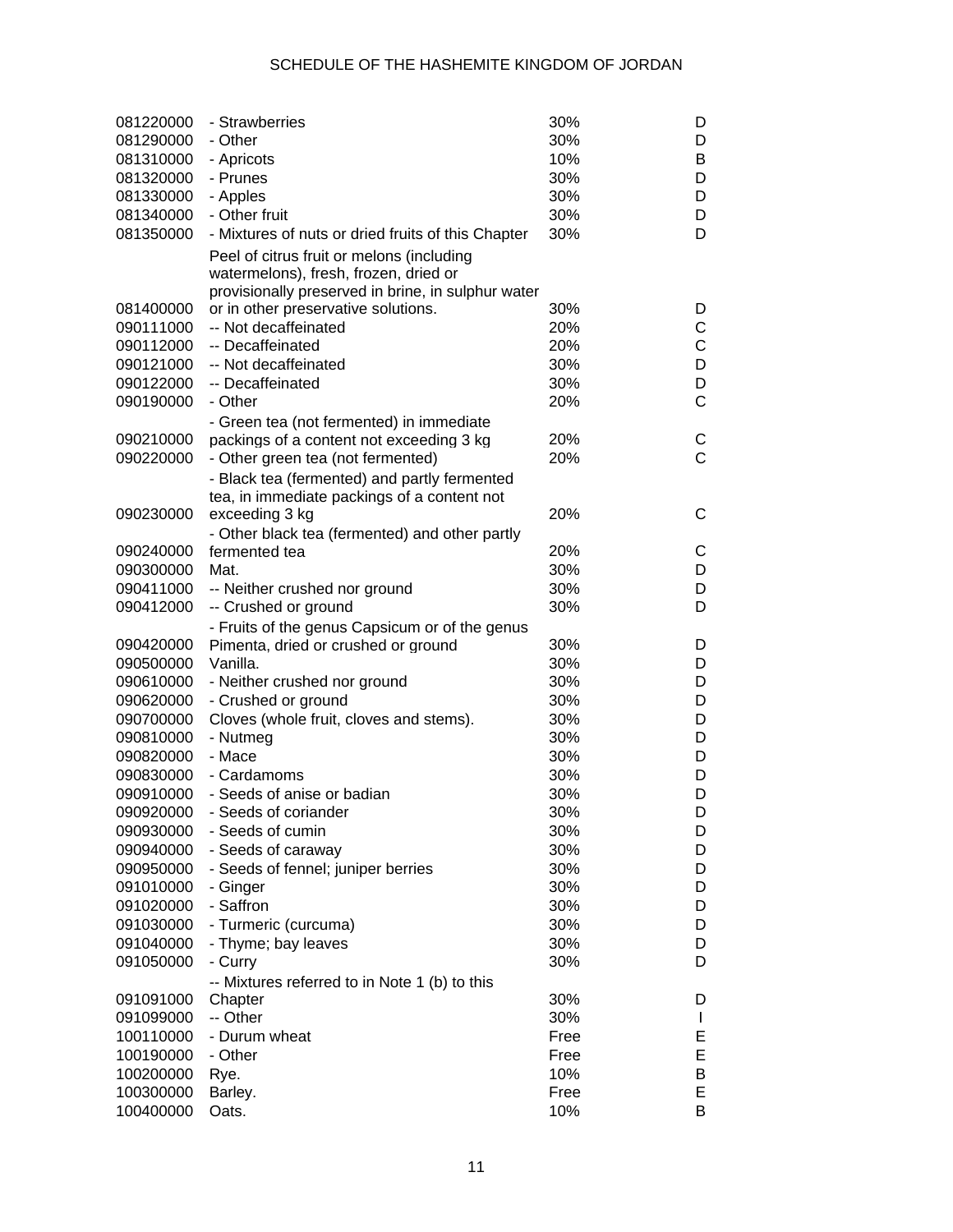| 100510000              | - Seed                                          | 5%   | Α |
|------------------------|-------------------------------------------------|------|---|
| 100590000              | - Other                                         | 5%   | A |
| 100610000              | - Rice in the husk (paddy or rough)             | 5%   | A |
| 100620000              | - Husked (brown) rice                           | 5%   | A |
|                        | - Semi-milled or wholly milled rice, whether or |      |   |
| 100630000              | not polished or glazed                          | 5%   | Α |
| 100640000              | - Broken rice                                   | 5%   | A |
| 100700000              | Grain sorghum.                                  | 10%  | В |
| 100810000              | - Buckwheat                                     | 10%  | В |
| 100820000              | - Millet                                        | 10%  | В |
| 100830000              | - Canary seed                                   | 10%  | В |
| 100890000              | - Other cereals                                 | 10%  | B |
| 110100000              | Wheat or meslin flour.                          | Free | E |
| 110210000              | - Rye flour                                     | Free | E |
| 110220000              | - Maize (corn) flour                            | Free | E |
| 110230000              | - Rice flour                                    | 10%  | B |
| 110290000              | - Other                                         | Free | E |
| 110311100              | --- Boiled and dried (Burgul)                   | 30%  | D |
| 110311900              | --- Other                                       | 10%  | В |
| 110312000              | -- Of oats                                      | 10%  | В |
| 110313000              | -- Of maize (corn)                              | 10%  | В |
| 110314000              | -- Of rice                                      | 10%  | В |
|                        | -- Of other cereals                             |      |   |
| 110319000<br>110321000 |                                                 | 10%  | В |
|                        | -- Of wheat                                     | 10%  | В |
| 110329000              | -- Of other cereals                             | 10%  | В |
| 110411000              | -- Of barley                                    | 10%  | В |
| 110412000              | -- Of oats                                      | 10%  | В |
| 110419000              | -- Of other cereals                             | Free | E |
| 110421000              | -- Of barley                                    | 10%  | В |
| 110422000              | -- Of oats                                      | 10%  | В |
| 110423000              | -- Of maize (corn)                              | 10%  | В |
| 110429100              | --- Boild and dried wheat (Burgul)              | 30%  | D |
| 110429900              | --- Other                                       | 10%  | B |
| 110430000              | ground                                          | 10%  | В |
| 110510000              | - Flour, meal and powder                        | 10%  | В |
| 110520000              | - Flakes, granules and pellets                  | 10%  | В |
| 110610100              | -- Imported by factories as industrial inputs   | 10%  | В |
| 110610900              | -- Other                                        | 30%  | D |
|                        | - Of sago or of roots or tubers of heading No.  |      |   |
| 110620000              | 07.14                                           | 30%  | D |
| 110630100              | -- Imported by factories as industrial inputs   | 5%   | A |
| 110630900              | -- Other                                        | 30%  | D |
| 110710000              | - Not roasted                                   | 10%  | B |
| 110720000              | - Roasted                                       | Free | E |
| 110811100              | --- Imported by factories as industrial inputs  | 10%  | B |
| 110811900              | --- Other                                       | 30%  | D |
| 110812200              | --- Imported by factories as industrial inputs  | 10%  | B |
| 110812900              | --- Other                                       | 30%  | D |
| 110813000              | -- Potato starch                                | Free | E |
| 110814000              | -- Manioc (cassava) starch                      | 10%  | B |
| 110819100              | --- Imported by factories as industrial inputs  | 5%   | Α |
| 110819900              | --- Other                                       | 30%  | D |
| 110820000              | - Inulin                                        | 10%  | B |
| 110900000              | Wheat gluten, whether or not dried.             | 30%  | D |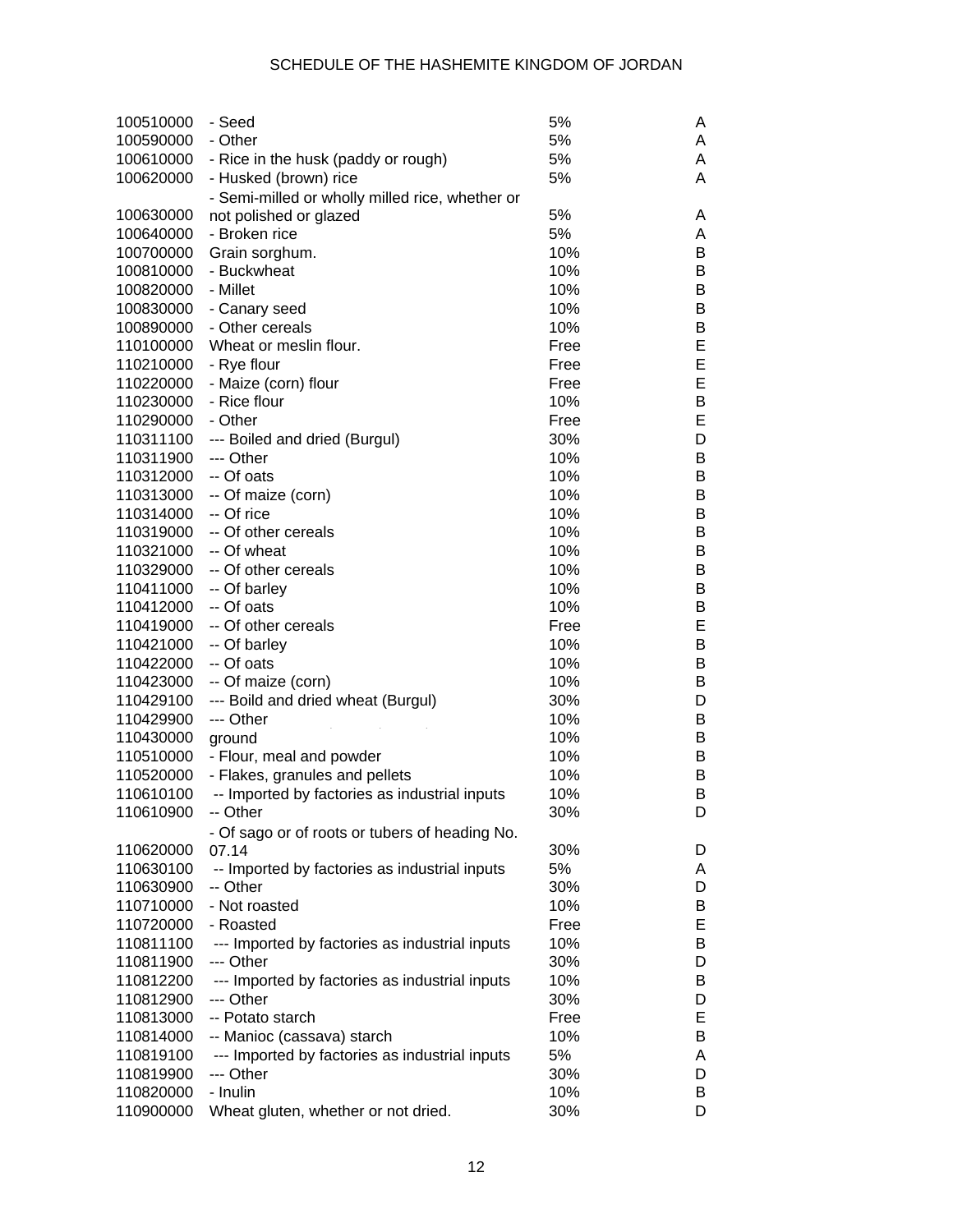| 120100000 | Soya beans, whether or not broken.              | 10%  | B |
|-----------|-------------------------------------------------|------|---|
| 120210000 | - In shell                                      | 30%  | D |
| 120220000 | - Shelled, whether or not broken                | 30%  | D |
| 120300000 | Copra.                                          | 30%  | D |
| 120400000 | Linseed, whether or not broken.                 | 10%  | B |
| 120500000 | Rape or colza seeds, whether or not broken.     | 10%  | B |
| 120600100 | - Imported by vegetable oil factories           | 5%   | Α |
| 120600900 | - Other                                         | 30%  | D |
| 120710000 | - Palm nuts and kernels                         | 10%  | B |
| 120720000 | - Cotton seeds                                  | 10%  | B |
| 120730000 | - Castor oil seeds                              | 10%  | B |
| 120740000 | - Sesamum seeds                                 | 5%   | Α |
| 120750100 | -- Imported by factories as industrial inputs   | 10%  | B |
| 120750900 | -- Other                                        | 30%  | D |
| 120760000 | - Safflower seeds                               | 30%  | D |
| 120791000 | -- Poppy seeds                                  | 30%  | D |
| 120792000 | -- Shea nuts (karite nuts)                      | 30%  | D |
| 120799000 | -- Other                                        | 10%  | В |
|           |                                                 |      | E |
| 120810000 | - Of soya beans                                 | Free |   |
|           | -- Of Cotton, flax, castorl-oil, sesame or hemp |      |   |
| 120890100 | seeds                                           | 10%  | B |
| 120890400 | -- Of colza seeds                               | 10%  | B |
| 120890900 | -- Other                                        | 30%  | D |
| 120911000 | -- Sugar beet seed                              | 5%   | A |
| 120919000 | -- Other                                        | 5%   | A |
| 120921000 | -- Lucerne (alfalfa) seed                       | 5%   | A |
| 120922000 | -- Clover (Trifolium spp.) seed                 | 5%   | A |
| 120923000 | -- Fescue seed                                  | 5%   | A |
| 120924000 | -- Kentucky blue grass (Poa pratensis L.) seed  | 5%   | A |
|           | -- Rye grass (Lolium multiflorum Lam., Lolium   |      |   |
| 120925000 | perenne L.) seed                                | 5%   | A |
| 120926000 | -- Timothy grass seed                           | 5%   | A |
| 120929100 | --- Lupine                                      | 30%  | D |
| 120929900 | --- Other                                       | 5%   | A |
|           | - Seeds of herbaceous plants cultivated         |      |   |
| 120930000 | principally for their flowers                   | 5%   | A |
| 120991000 | -- Vegetable seeds                              | 5%   | Α |
| 120999000 | -- Other                                        | 5%   | A |
|           | - Hop cones, neither ground nor powdered nor    |      |   |
| 121010000 | in the form of pellets                          | 10%  | B |
|           | - Hop cones, ground, powdered or in the form of |      |   |
| 121020000 | pellets; lupulin                                | 10%  | B |
| 121110000 | - Liquorice roots                               | 10%  | B |
| 121120000 | - Ginseng roots                                 | 10%  | B |
| 121190000 | - Other                                         | 10%  | B |
| 121210000 |                                                 | 10%  | B |
|           | - Locust beans, including locust bean seeds     | 30%  |   |
| 121220000 | - Seaweeds and other algae                      | 10%  | D |
| 121230000 | - Apricot, peach or plum stones and kernels     |      | B |
| 121291000 | -- Sugar beet                                   | 30%  | D |
| 121292000 | -- Sugar cane                                   | 30%  | D |
| 121299000 | -- Other                                        | 30%  | D |
|           | Cereal straw and husks, unprepared, whether or  |      |   |
|           | not chopped, ground, pressed or in the form of  |      |   |
| 121300000 | pellets.                                        | Free | Е |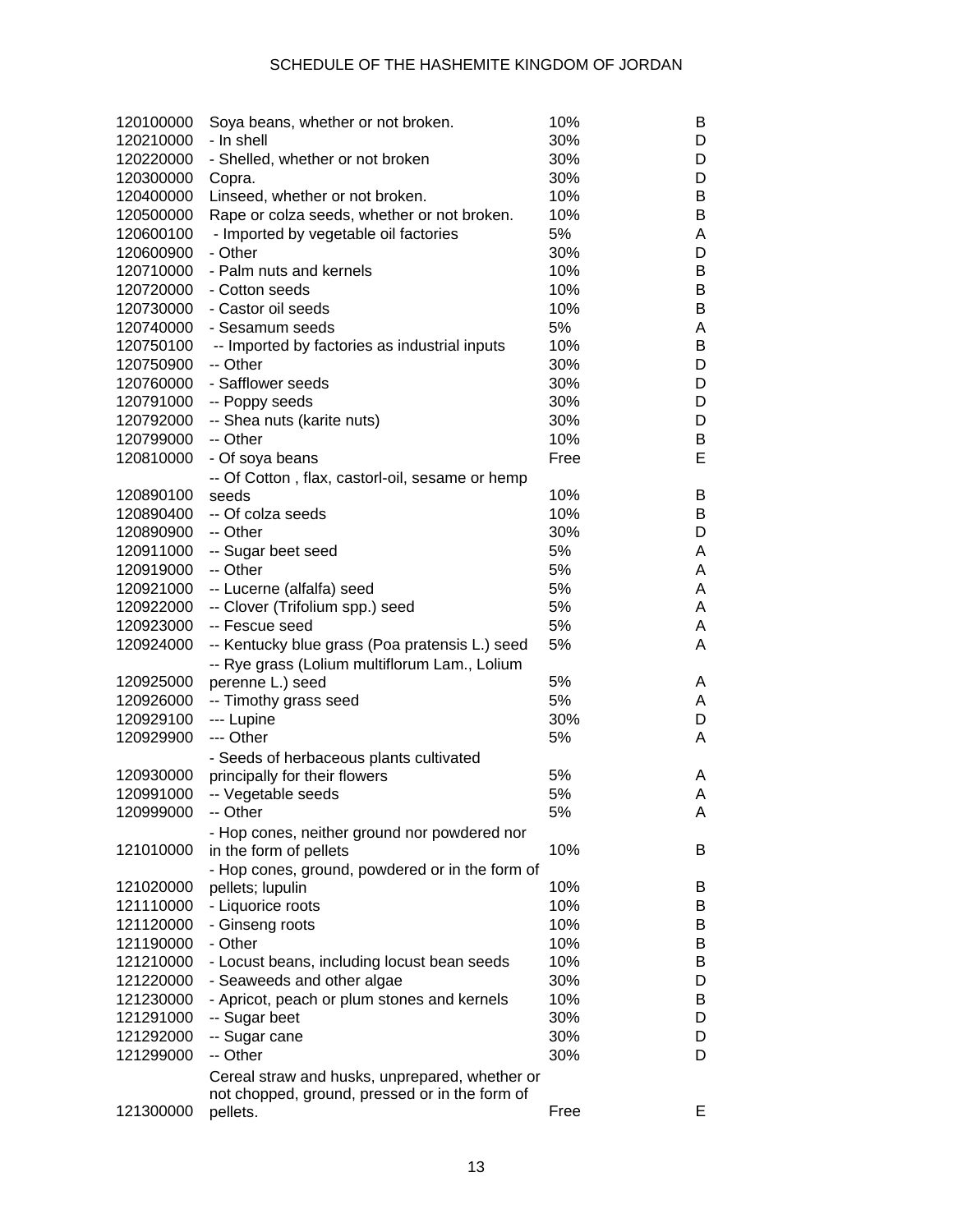| 121410000 | - Lucerne (alfalfa) meal and pellets                 | Free | Е |
|-----------|------------------------------------------------------|------|---|
| 121490000 | - Other                                              | Free | E |
| 130110100 | -- Imported by factories as industrial inputs        | 10%  | B |
| 130110900 | -- Other                                             | 30%  | D |
| 130120100 | -- Imported by factories as industrial inputs        | 10%  | B |
| 130120900 | -- Other                                             | 30%  | D |
| 130190100 | -- Imported by factories as industrial inputs        | 10%  | B |
| 130190900 | -- Other                                             | 30%  | D |
| 130211000 | -- Opium                                             | 30%  | D |
| 130212100 | -- Imported by factories as industrial inputs        | 10%  | B |
| 130212900 | --- Other                                            | 30%  | D |
| 130213000 | -- Of hops                                           | 30%  | D |
|           | -- Of pyrethrum or of the roots of plants            |      |   |
| 130214000 | containing rotenone                                  | 30%  | D |
| 130219100 | -- Imported by factories as industrial inputs        | 10%  | B |
| 130219900 | --- Other                                            | 30%  | D |
| 130220000 | - Pectic substances, pectinates and pectates         | 5%   | Α |
| 130231000 | -- Agar-agar                                         | 10%  | B |
|           | -- Mucilages and thickeners, whether or not          |      |   |
|           | modified, derived from locust beans, locust          |      |   |
| 130232000 | bean seeds or guar seeds                             | 5%   | A |
| 130239000 | -- Other                                             | 10%  | B |
| 140110000 | - Bamboos                                            | 5%   | Α |
| 140120000 | - Rattans                                            | 5%   | Α |
| 140190000 | - Other                                              | 5%   | Α |
| 140210000 | - Kapok                                              | 5%   | Α |
| 140290000 | - Other                                              | 5%   | Α |
| 140310000 | - Broomcorn (Sorghum vulgare var. technicum)         | 5%   | Α |
| 140390000 | - Other                                              | 5%   | A |
|           | -- Henna and wasmeh, imported by factories as        |      |   |
| 140410200 | industrial inputs                                    | 10%  | B |
| 140410300 | -- Henna and wasmeh, for other uses                  | 30%  | D |
| 140410900 | -- Other                                             | 10%  | B |
| 140420000 | - Cotton linters                                     | 10%  | B |
| 140490100 | -- imported by factories as industrial inputs        | 5%   | A |
| 140490900 | -- Other                                             | 30%  | D |
|           | Pig fat (including lard) and poultry fat, other than |      |   |
| 150100000 | that of heading No. 02.09 or 15.03                   | 30%  | D |
|           | Fats of bovine animals, sheep or goats, other        |      |   |
| 150200000 | than those of heading No. 15.03                      | 5%   | A |
|           | Lard stearin, lard oil, oleostearin, oleo- oil and   |      |   |
|           | tallow oil, not emulsified or mixed or otherwise     |      |   |
| 150300000 | prepared.                                            | 30%  | D |
| 150410000 | - Fish-liver oils and their fractions                | 10%  | B |
|           | - Fats and oils and their fractions, of fish, other  |      |   |
| 150420000 | than liver oils                                      | 10%  | B |
|           | - Fats and oils and their fractions, of marine       |      |   |
| 150430000 | mammals                                              | 10%  | B |
| 150510000 | - Wool grease, crude                                 | 10%  | B |
| 150590000 | - Other                                              | 30%  | D |
| 150600100 | -Imported by factories as industrial inputs          | 10%  | B |
| 150600900 | -Other                                               | 30%  | D |
| 150710000 | - Crude oil, whether or not degummed                 | 5%   | A |
| 150790100 | -- Imported by factories as industrial inputs        | 5%   | A |
|           |                                                      |      |   |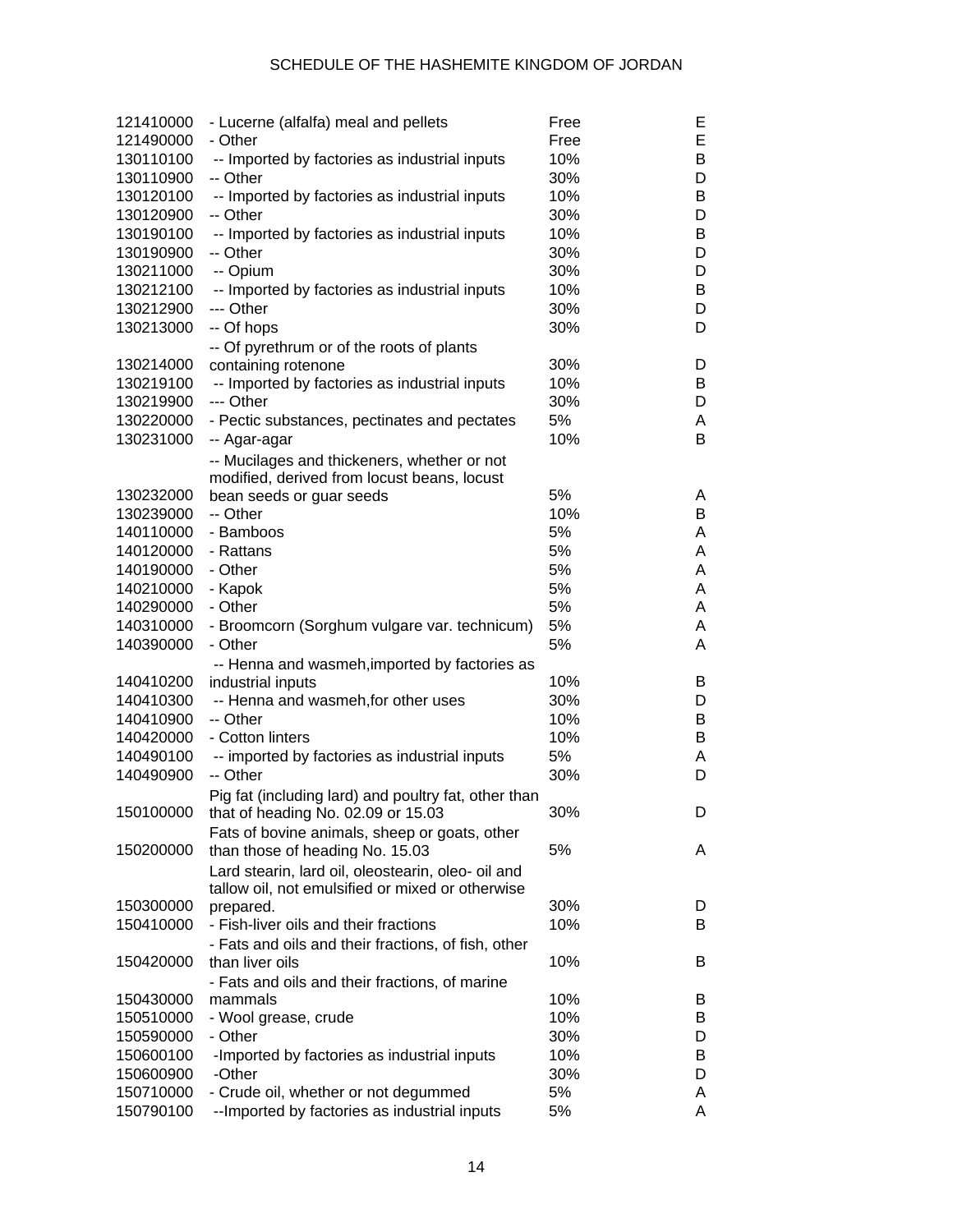| 150790900              | -- Other                                                  | 30%        | D      |
|------------------------|-----------------------------------------------------------|------------|--------|
| 150810000              | - Crude oil                                               | 10%        | B      |
| 150890000              | - Other                                                   | 30%        | D      |
| 150910000              | - Virgin                                                  | 30%        | D      |
| 150990000              | - Other                                                   | 30%        | D      |
|                        | Other oils and their fractions, obtained solely           |            |        |
|                        | from olives, whether or not refined, but not              |            |        |
|                        | chemically modified, including blends of these            |            |        |
|                        | oils or fractions with oils or fractions of heading       |            |        |
| 151000000              | No. 15.09.                                                | 30%        | D      |
| 151110000              | - Crude oil                                               | 5%         | A      |
| 151190200              | --Imported by factories as industrial inputs              | 5%         | A      |
| 151190900              | --Other                                                   | 30%        | D      |
| 151211000              | -- Crude oil                                              | 5%         | A      |
| 151219100              | ---Imported by factories as industrial inputs             | 10%        | B      |
| 151219900              | --- Other                                                 | 30%        | D      |
|                        | -- Crude oil, whether or not gossypol has been            |            |        |
| 151221000              | removed                                                   | 30%        | D      |
| 151229000              | -- Other                                                  | 30%        | D      |
| 151311000              | -- Crude oil                                              | 5%         | A      |
| 151319100              | ---Imported by factories as industrial inputs             | 5%         | A      |
| 151319900              | --- Other                                                 | 30%        | D      |
| 151321000              | -- Crude oil                                              | 5%         | A      |
| 151329100              | ---Imported by factories as industrial inputs             | 5%         | A      |
| 151329900              | --- Other                                                 | 30%        | D      |
| 151410000              | - Crude oil                                               | 5%         | A      |
| 151490100              | --Imported by factories as industrial inputs              | 5%         | A      |
| 151490900              | -- Other                                                  | 30%        | D      |
| 151511000              | -- Crude oil                                              | 5%         | A      |
| 151519100              | ---Imported by factories as industrial inputs             | 5%         | A      |
| 151519900              | --- Other                                                 | 30%        | D      |
| 151521000              | -- Crude oil                                              | 5%         | A      |
| 151529200              | ---Imported by factories as industrial inputs             | 5%         | A      |
| 151529900              | --- Other                                                 | 30%        | D      |
| 151530100              | --Imported by factories as industrial inputs              | 10%        | B      |
| 151530900              | --- Other                                                 | 30%        | D      |
| 151540100              | --Imported by factories as industrial inputs              | 5%         | Α      |
| 151540900              | -- Other                                                  | 30%        | D      |
| 151550000              | - Sesame oil and its fractions                            | 30%        | D      |
| 151560000              | - Jojoba oil and its fractions                            | 30%        | D      |
| 151590100              | -- laurel (Bay) oil                                       | 10%        | B      |
| 151590300              | -- Imported by factories as industrial inputs             | 5%         | A      |
| 151590900              | -- Other                                                  | 30%        | D      |
| 151610000              | - Animal fats and oils and their fractions                | 30%        | D      |
| 151620200              | -- Cotton-seed oil                                        | 30%        | D      |
|                        | -- Date-seed hydrogenated oil, imported by                |            |        |
| 151620300              | factories as industrial inputs                            | 20%        | С      |
|                        | -- Palm stearin , imported by factories as                |            |        |
| 151620400              | industrial inpus<br>-- Other                              | 5%         | A      |
| 151620900              |                                                           | 30%        | D      |
| 151710100<br>151710900 | -- Imported by factories as industrial inputs<br>-- Other | 10%<br>30% | B<br>D |
| 151790200              | -- Vegetable fats of hydrogenated palm oil                | 30%        | D      |
| 151790900              | -- Other                                                  | 30%        | D      |
|                        |                                                           |            |        |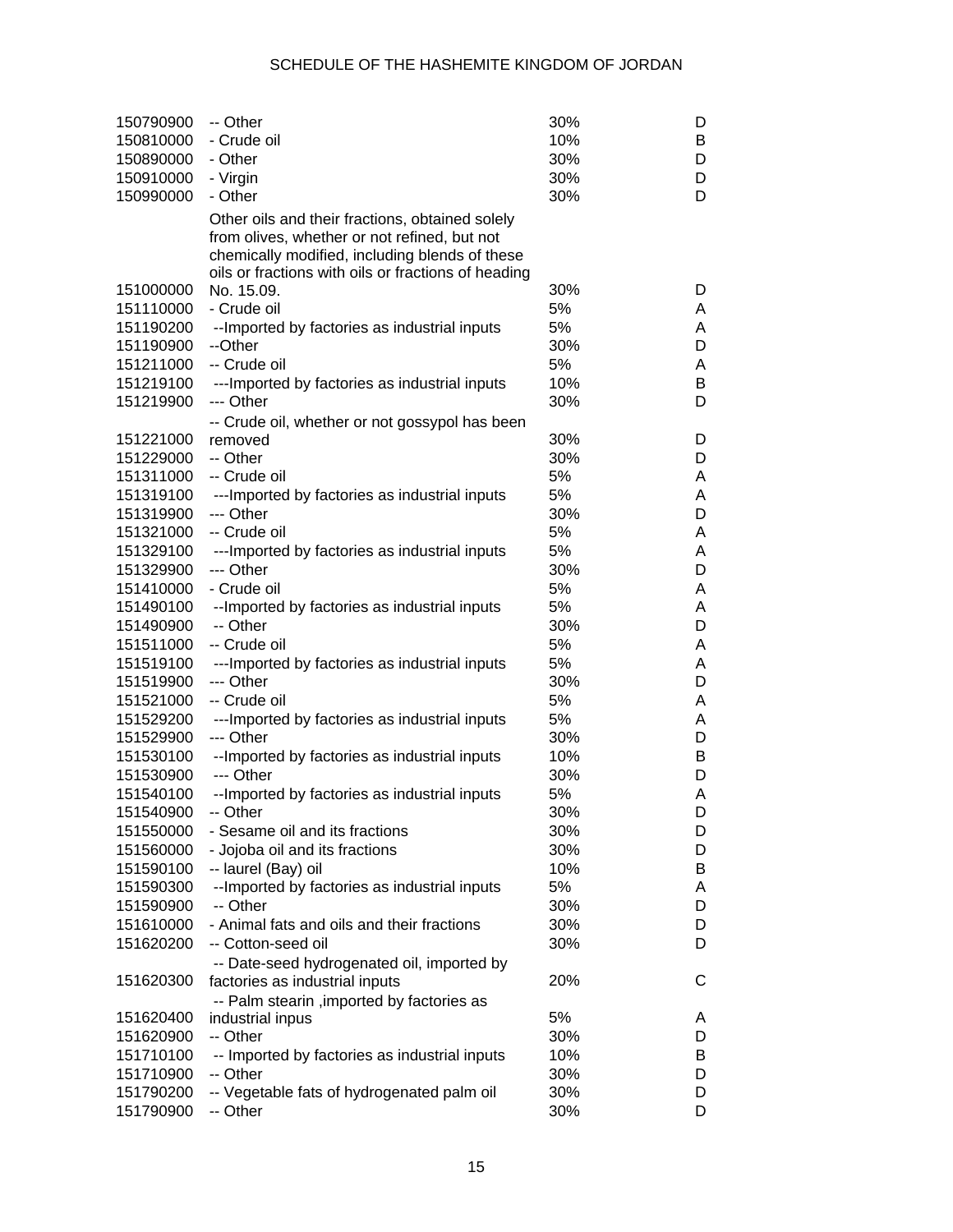|                        | Animal or vegetable fats and oils and their<br>fractions, boiled, oxidised, dehydrated, |           |              |
|------------------------|-----------------------------------------------------------------------------------------|-----------|--------------|
|                        | sulphurised, blown, polymerised by heat in                                              |           |              |
|                        | vacuum or in inert gas or otherwise chemically                                          |           |              |
|                        | modified, excludingthose of heading No. 15.16;                                          |           |              |
| 151800000              | inedible mixtures or preparation                                                        | 5%        | A            |
| 152000100              | -- Imported by factories as industrial inputs                                           | 5%        | A            |
| 152000900              | - Other                                                                                 | 30%       | D            |
| 152110000              | - Vegetable waxes                                                                       | 10%       | B            |
| 152190100              | -- beewax; other insect waxes.                                                          | 5%        | Α            |
| 152190900              | -- Other                                                                                | 10%       | B            |
|                        | - Soap-stocks (resulting from neutralization of                                         |           |              |
| 152200100              | oils with caustic soda).                                                                | 30%       | D            |
| 152200900              | - Other                                                                                 | 10%       | B            |
|                        | Sausages and similar products, of meat, meat                                            |           |              |
|                        | offal or blood; food preparations based on these                                        |           |              |
| 160100000              | products.                                                                               | 30%       | $\mathbf{I}$ |
| 160210000              | - Homogenised preparations                                                              | 30%       | D            |
| 160220000              | - Of liver of any animal                                                                | 30%       | D            |
| 160231000              | -- Of turkeys                                                                           | 30%       | D            |
| 160232000              | -- Of fowls of the species Gallus domesticus                                            | 30%       | D            |
| 160239000              | -- Other                                                                                | 30%       | D            |
| 160241000              | -- Hams and cuts thereof                                                                | 30%       | D            |
| 160242000              | -- Shoulders and cuts thereof                                                           | 30%       | D            |
| 160249000              | -- Other, including mixtures                                                            | 30%       | D            |
| 160250000              | - Of bovine animals                                                                     | 30%       | D            |
|                        | - Other, including preparations of blood of any                                         |           |              |
| 160290000              | animal                                                                                  | 30%       | D            |
|                        | Extracts and juices of meat, fish or crustaceans,                                       |           |              |
| 160300000              | molluscs or other aquatic invertebrates.                                                | 30%       | D            |
| 160411000              | -- Salmon                                                                               | 10%       | B            |
| 160412000              | -- Herrings                                                                             | 10%       | B            |
| 160413000              | -- Sardines, sardinella and brisling or sprats                                          | 10%       | B            |
| 160414000              | -- Tunas, skipjack and bonito (Sarda spp.)                                              | 10%       | B            |
| 160415000              | -- Mackerel                                                                             | 10%       | B            |
| 160416000              | -- Anchovies                                                                            | 10%       | B            |
| 160419000              | -- Other                                                                                | 10%       | B            |
| 160420100              | -- Composite and homogenized preparations.                                              | 30%       | D            |
| 160420900              | -- Other                                                                                | 10%       | B            |
| 160430000              | - Caviar and caviar substitutes                                                         | 30%       | D            |
| 160510000              | - Crab                                                                                  | 30%       | D            |
| 160520000              | - Shrimps and prawns                                                                    | 30%       | D            |
| 160530000              | - Lobster                                                                               | 30%       | D            |
| 160540000              | - Other crustaceans                                                                     | 30%       | D            |
| 160590000              | - Other                                                                                 | 30%       | D            |
| 170111000              | -- Cane sugar                                                                           | 5%        | A            |
| 170112000              |                                                                                         |           |              |
|                        | -- Beet sugar                                                                           | 5%        | A            |
|                        | -- Containing added flavouring or colouring                                             |           |              |
| 170191000              | matter                                                                                  | 30%<br>5% | D            |
| 170199100<br>170199900 | --- Refined sugar<br>--- Other                                                          | 30%       | A<br>D       |
|                        |                                                                                         |           |              |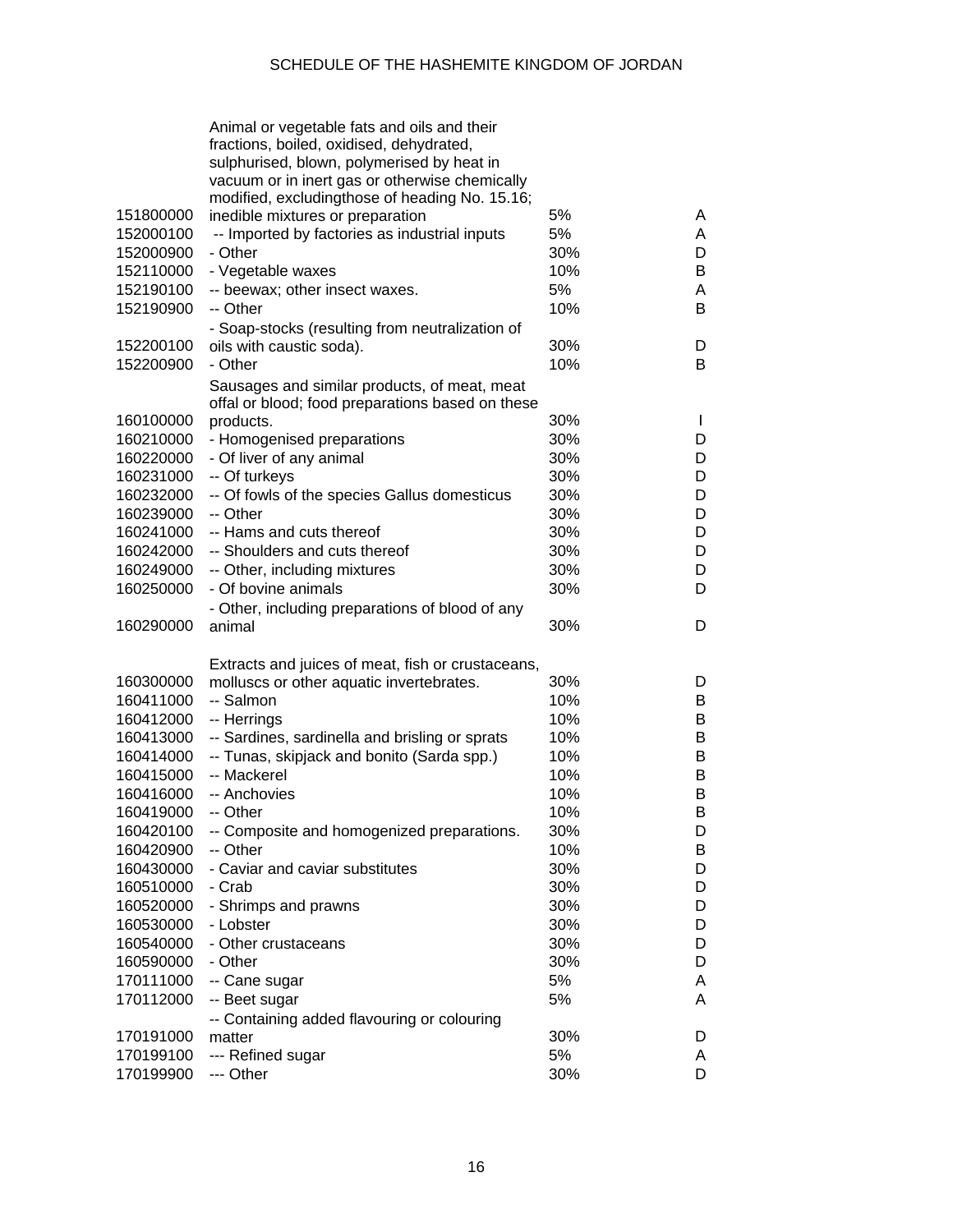|           | -- Containing by weight 99% or more lactose,              |      |   |
|-----------|-----------------------------------------------------------|------|---|
|           | expressed as anhydrous lactose, calculated on             |      |   |
| 170211000 | the dry matter                                            | 10%  | B |
| 170219000 | -- Other                                                  | 10%  | B |
| 170220000 | - Maple sugar and maple syrup                             | 30%  | D |
|           | - Glucose and glucose syrup, not containing               |      |   |
|           | fructose or containing in the dry state less than         |      |   |
| 170230000 | 20 % by weight of fructose                                | 10%  | B |
|           | - Glucose and glucose syrup, containing in the            |      |   |
|           | dry state at least 20 % but less than 50 % by             |      |   |
| 170240000 | weight of fructose                                        | 10%  | B |
| 170250000 | - Chemically pure fructose                                | 10%  | B |
|           | - Other fructose and fructose syrup, containing           |      |   |
|           | in the dry state more than 50 % by weight of              |      |   |
| 170260000 | fructose                                                  | 30%  | D |
| 170290100 | -- Chemically pure maltose.                               | 30%  | D |
| 170290300 | -- Imported by factories as industrial inputs             | 10%  | B |
| 170290900 | -- Other                                                  | 30%  | D |
| 170310100 | -- Imported by factories as industrial inputs             | 5%   | Α |
| 170310200 | -- Molasses                                               | Free | Е |
| 170310900 | -- Other                                                  | 30%  | D |
| 170390100 | -- Imported by factories as industrial inputs             | 5%   | A |
| 170390900 | -- Other                                                  | 30%  | D |
| 170410000 | - Chewing gum, whether or not sugar-coated                | 30%  | L |
| 170490000 | - Other                                                   | 30%  | L |
| 180100000 | Cocoa beans, whole or broken, raw or roasted.             | 10%  | B |
|           |                                                           |      |   |
| 180200000 | Cocoa shells, husks, skins and other cocoa<br>waste.      | 30%  | D |
| 180310200 | -- Imported by factories as industrial inputs             | 5%   | A |
| 180310900 | -- Other                                                  | 30%  | D |
| 180320200 |                                                           | 5%   |   |
|           | -- Imported by factories as industrial inputs<br>-- Other |      | Α |
| 180320900 |                                                           | 30%  | D |
| 180400000 | Cocoa butter, fat and oil.                                | 10%  | B |
| 180500100 | - Imported by factories as industrial inputs              | 5%   | Α |
| 180500900 | - Other                                                   | 30%  | D |
|           | - Cocoa powder, containing added sugar or                 |      |   |
| 180610000 | other sweetening matter                                   | 30%  | D |
|           | - Other preparations in blocks, slabs or bars             |      |   |
|           | weighing more than 2 kg or in liquid, paste,              |      |   |
|           | powder, granular or other bulk form in                    |      |   |
|           | containers or immediate packings, of a content            |      |   |
| 180620000 | exceeding 2 kg                                            | 30%  | D |
| 180631000 | -- Filled                                                 | 30%  | D |
| 180632000 | -- Not filled                                             | 30%  | D |
| 180690000 | - Other                                                   | 30%  | D |
|           | -- Containing 50 % or more of milk                        |      |   |
| 190110300 | ; preperations for special ailments                       | 5%   | A |
| 190110900 | -- Other                                                  | 30%  | D |
| 190120100 | -- Imported by factories as industrial inputs             | 10%  | B |
| 190120900 | -- Other                                                  | 30%  | D |
| 190190100 | -- Malt extract                                           | 10%  | B |
| 190190300 | -- Special food preparations for handicapped (1)          | 5%   | A |
| 190190500 | -- Imported by factories as industrial inputs             | 5%   | A |
| 190190900 | -- Other                                                  | 30%  | D |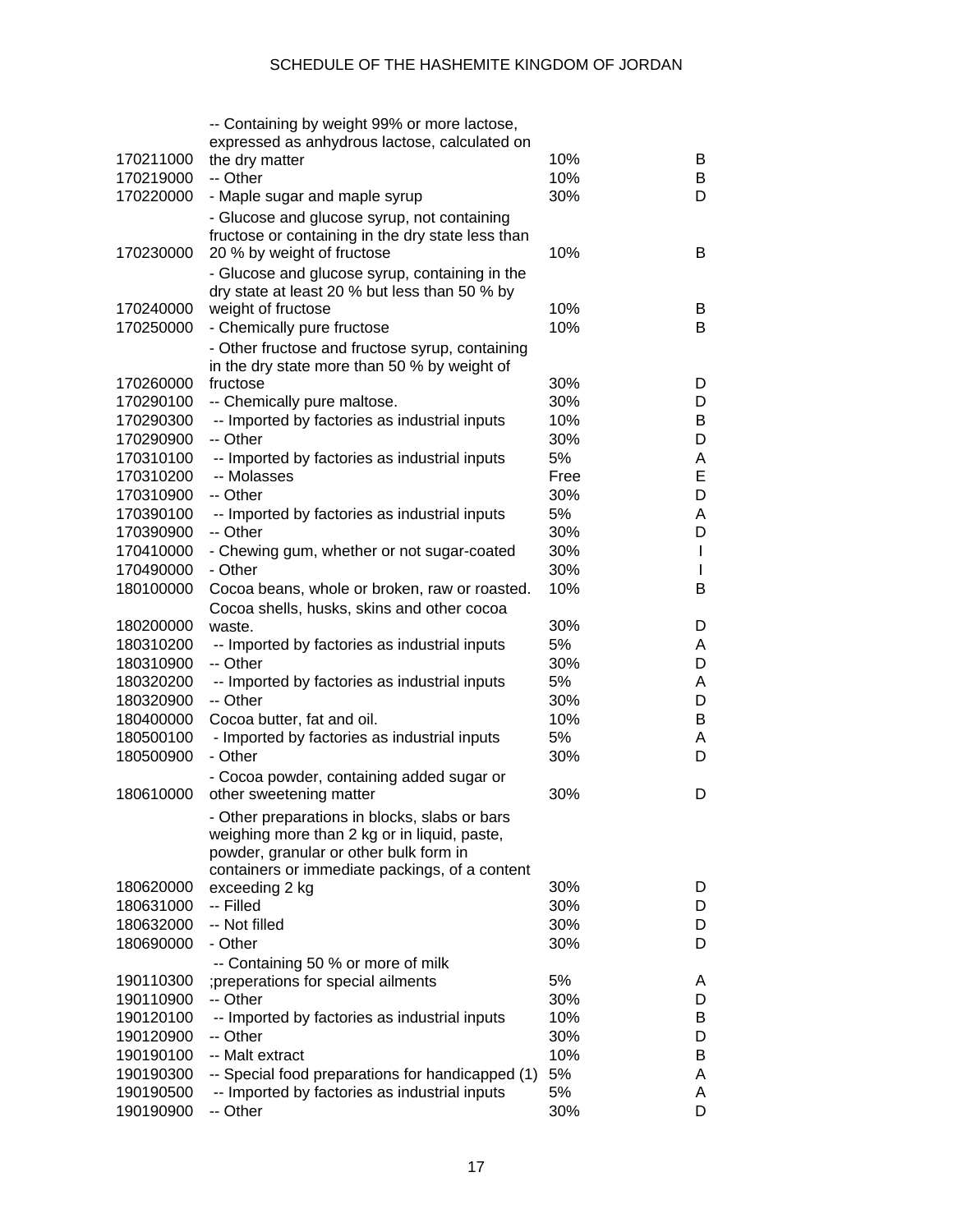| 190211000<br>190219000 | -- Containing eggs<br>-- Other                      | 30%<br>30% | D<br>D |
|------------------------|-----------------------------------------------------|------------|--------|
|                        | - Stuffed pasta, whether or not cooked or           |            |        |
| 190220000              | otherwise prepared                                  | 30%        | D      |
| 190230000              | - Other pasta                                       | 30%        | D      |
| 190240000              | - Couscous                                          | 30%        | D      |
|                        | Tapioca and substitutes therefor prepared from      |            |        |
|                        | starch, in the form of flakes, grains, pearls,      |            |        |
| 190300000              | siftings or in similar forms.                       | 30%        | D      |
|                        | - Prepared foods obtained by the swelling or        |            |        |
| 190410000              | roasting of cereals or cereal products              | 30%        | L      |
|                        | - Prepared foods obtained from unroasted            |            |        |
|                        | cereal flakes or from mixtures of unroasted         |            |        |
|                        | cereal flakes and roasted cereal flakes or          |            |        |
| 190420000              | swelled cereals                                     | 30%        | I      |
| 190490000              | - Other                                             | 30%        | L      |
| 190510000              | - Crispbread                                        | 30%        | D      |
| 190520000              | - Gingerbread and the like                          | 30%        | D      |
| 190530100              | -- Sweet biscuits, specially prepared for infants   | 20%        | C      |
| 190530900              | -- Other                                            | 30%        | L      |
|                        | - Rusks, toasted bread and similar toasted          |            |        |
| 190540000              | products                                            | 30%        | D      |
|                        | -- Empty cachets of a kind suitable for             |            |        |
| 190590100              | pharmaceutical use.                                 | 20%        | С      |
| 190590300              | -- Bread                                            | 20%        | C      |
| 190590400              | -- Other , specially prepared for infants           | 20%        | C      |
| 190590900              | -- Other                                            | 30%        | D      |
| 200110000              | - Cucumbers and gherkins                            | 30%        | D      |
| 200120000              | - Onions                                            | 30%        | D      |
| 200190000              | - Other                                             | 30%        | D      |
| 200210000              | - Tomatoes, whole or in pieces                      | 30%        | D      |
| 200290000              | - Other                                             | 30%        | D      |
| 200310000              | - Mushrooms                                         | 30%        | D      |
| 200320000              | - Truffles                                          | 30%        | D      |
| 200410000              | - Potatoes                                          | 30%        | D      |
| 200490000              | - Other vegetables and mixtures of vegetables       | 30%        | D      |
| 200510000              | - Homogenised vegetables                            | 30%        | D      |
| 200520100              | -- Imported by factories as industrial inputs       | 10%        | В      |
| 200520900              | -- Other                                            | 30%        | D      |
| 200540000              | - Peas (Pisum sativum)                              | 30%        | D      |
| 200551000              | -- Beans, shelled                                   | 30%        | D      |
| 200559000              | -- Other                                            | 30%        | D      |
| 200560000              | - Asparagus                                         | 30%        | D      |
| 200570000              | - Olives                                            | 30%        | D      |
| 200580000              | - Sweet corn (Zea mays var. saccharata)             | 30%        | L      |
| 200590000              | - Other vegetables and mixtures of vegetables :     | 30%        | I      |
|                        | Vegetables, fruit, nuts, fruit-peel and other parts |            |        |
|                        | of plants, preserved by sugar (drained, glace' or   |            |        |
| 200600000              | crystallised).                                      | 30%        | D      |
| 200710000              | - Homogenised preparations                          | 30%        | D      |
| 200791000              | -- Citrus fruit                                     | 30%        | D      |
| 200799000              | -- Other                                            | 30%        | D      |
| 200811000              | -- Ground-nuts                                      | 30%        | L      |
| 200819000              | -- Other, including mixtures                        | 30%        |        |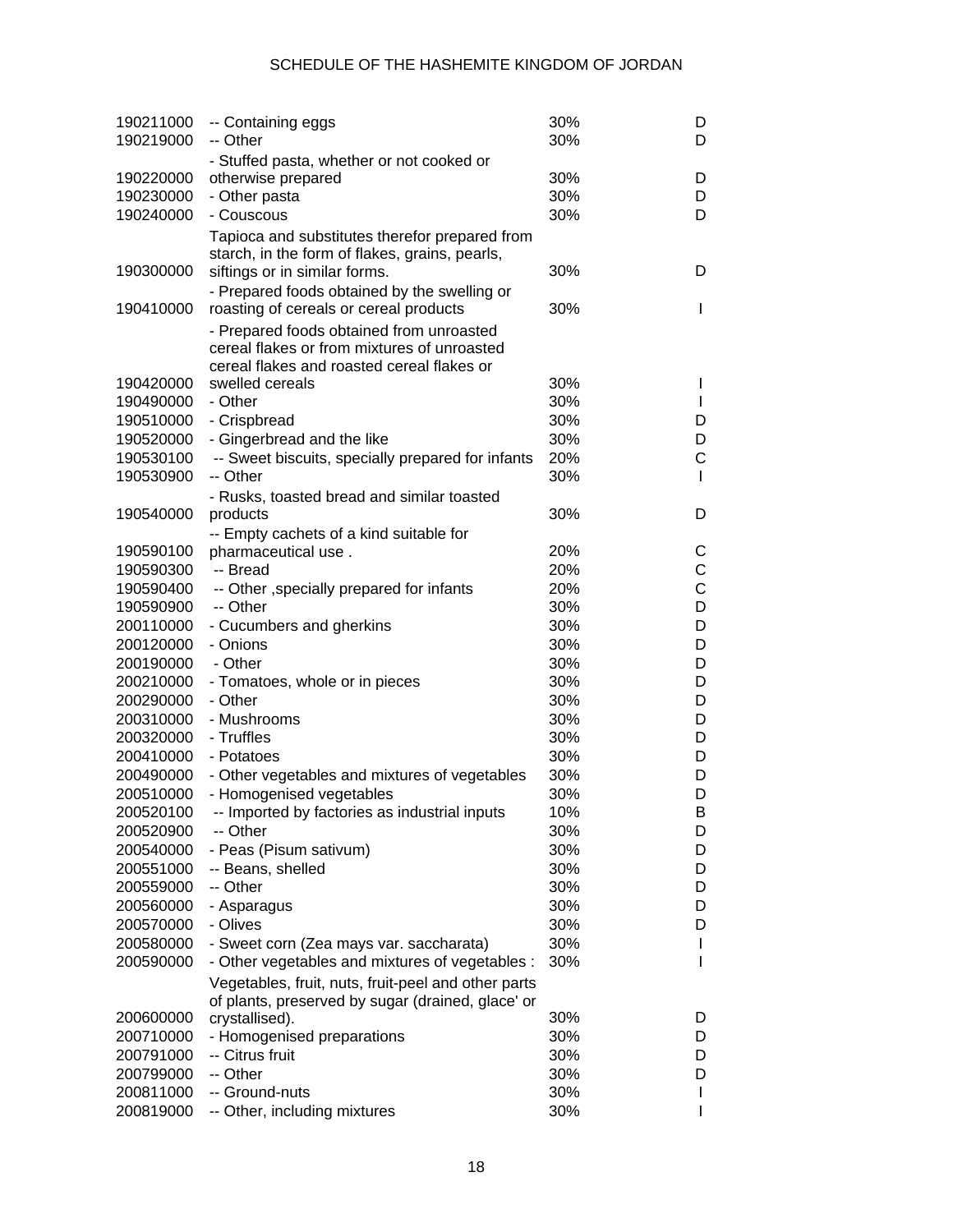| 200820000              | - Pineapples                                                 | 30% | D |
|------------------------|--------------------------------------------------------------|-----|---|
| 200830000              | - Citrus fruit                                               | 30% | D |
| 200840000              | - Pears                                                      | 30% | D |
| 200850000              | - Apricots                                                   | 30% | D |
| 200860000              | - Cherries                                                   | 30% | D |
| 200870000              | - Peaches                                                    | 30% | D |
| 200880000              | - Strawberries                                               | 30% | D |
| 200891000              | -- Palm hearts                                               | 30% | D |
| 200892000              | -- Mixtures                                                  | 30% | D |
|                        | --- Crushed pulp of mangoes or                               |     |   |
| 200899100              | guavas, imported by factories as industrial inputs           | 10% | B |
| 200899900              | --- Other                                                    | 30% | D |
|                        | --- Concentrates of natural juice in packings of             |     |   |
| 200911100              | 25 kg or more                                                | 10% | B |
| 200911900              | --- Other                                                    | 30% | D |
|                        | --- Concentrates of natural juice in packings of             |     |   |
| 200919100              | 25 kg or more                                                | 10% | B |
| 200919900              | --- Other                                                    | 30% | D |
|                        | --- Concentrates of natural juice in packings of             |     |   |
| 200920200              | 25 kg or more                                                | 10% | B |
| 200920900              | -- Other                                                     | 30% | D |
|                        | --- Concentrates of natural juice in packings of             |     |   |
| 200930200              | 25 kg or more                                                | 10% | B |
| 200930900              | -- Other                                                     | 30% | D |
|                        | --- Concentrates of natural juice in packings of             |     |   |
| 200940200              | 25 kg or more                                                | 10% | B |
| 200940900              | -- Other                                                     | 30% | D |
| 200950000              | - Tomato juice                                               | 30% | D |
|                        | --- Concentrates of natural juice in packings of             |     |   |
| 200960200              | 25 kg or more                                                | 10% | B |
| 200960900              | -- Other                                                     | 30% | D |
|                        | --- Concentrates of natural juice in packings of             |     |   |
| 200970200              | 25 kg or more                                                | 10% | B |
| 200970900              | -- Other                                                     | 30% | D |
| 200980100              | -- Date treacle (dibbs) without any added sugar              | 10% | B |
|                        |                                                              |     |   |
| 200980200              | -- Concentrated fruit juices in packings of 25 kg<br>or more | 10% | B |
| 200980900              | -- Other                                                     | 30% | D |
|                        |                                                              |     |   |
| 200990200              | -- Concentrated fruit juices in packings of 25 kg            | 10% | B |
|                        | or more<br>-- Other                                          | 30% |   |
| 200990900<br>210111000 |                                                              |     | D |
|                        | -- Extracts, essences and concentrates                       | 30% | D |
|                        | -- Preparations with a basis of extracts,                    |     |   |
|                        | essences or concentrates or with a basis of                  |     |   |
| 210112000              | coffee.                                                      | 30% | D |
|                        | - Extracts, essences and concentrates, of tea or             |     |   |
|                        | mat,, and preparations with a basis of these                 |     |   |
|                        | extracts, essences or concentrates or with a                 |     |   |
| 210120000              | basis of tea or mat,                                         | 30% | D |
|                        | - Roasted chicory and other roasted coffee                   |     |   |
|                        | substitutes, and extracts, essences and                      |     |   |
| 210130000              | concentrates thereof                                         | 30% | D |
| 210210000              | - Active yeasts                                              | 30% | D |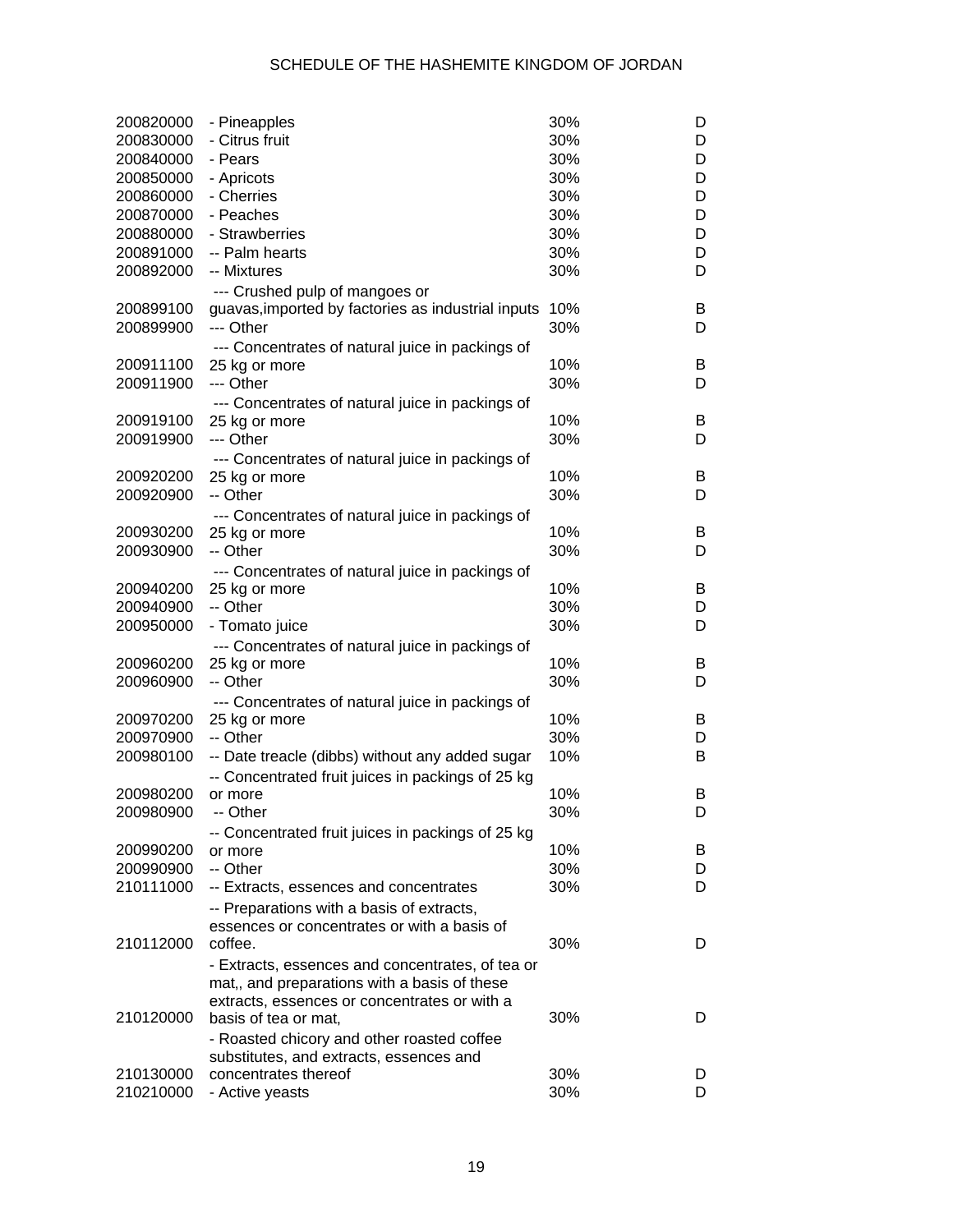|           | - Inactive yeasts; other single-cell micro-                             |      |    |
|-----------|-------------------------------------------------------------------------|------|----|
| 210220000 | organisms, dead                                                         | 30%  | D  |
| 210230000 | - Prepared baking powders                                               | 30%  | D  |
| 210310000 | - Soya sauce                                                            | 30%  | L  |
| 210320000 | - Tomato ketchup and other tomato sauces                                | 30%  | D  |
| 210330000 | - Mustard flour and meal and prepared mustard                           | 30%  | D  |
| 210390100 | -- Imported by factories as industrial inputs                           | 10%  | В  |
| 210390900 | -- Other                                                                | 30%  | L  |
| 210410000 | - Soups and broths and preparations therefor                            | 30%  | D  |
| 210420100 | -- Imported by factories as industrial inputs                           | 10%  | В  |
| 210420900 | -- Other                                                                | 30%  | D  |
|           | Ice cream and other edible ice, whether or not                          |      |    |
| 210500000 | containing cocoa.                                                       | 30%  | I  |
|           | - Protein concentrates and textured protein                             |      |    |
| 210610000 | substances                                                              | 5%   | A  |
|           |                                                                         |      |    |
|           | -- Aromatized powders; flakes of vegetable and                          |      |    |
| 210690100 | fruit preparations imported by factories as                             | 5%   |    |
|           | industrial inputs                                                       |      | A  |
|           | -- Alcoholic composite preparations of a kind                           |      |    |
| 210690200 | used for manufacturing beverages                                        | 80%  | D  |
|           | -- Food preparations, only for the use of special                       |      |    |
| 210690300 | ailment cases                                                           | Free | Е  |
|           | -- Products derived from milk, by substituting                          |      |    |
|           | one or more of its natural ingredients with other                       |      |    |
| 210690400 | substance, for infants                                                  | Free | E, |
| 210690500 | -- Powdered juices                                                      | 30%  | D  |
|           | --Non-Icoholic composite preparations                                   |      |    |
| 210690700 | (concentrates extracts)                                                 | Free | Е  |
|           | --Other, imported by factories as industrial                            |      |    |
| 210690800 | inputs                                                                  | 10%  | B  |
| 210690900 | ---- Other                                                              | 30%  | L  |
| 220110000 | - Mineral waters and aerated waters                                     | 30%  | D  |
| 220190000 | - Other                                                                 | 30%  | D  |
|           | - Waters, including mineral waters and aerated                          |      |    |
|           | waters, containing added sugar or other                                 |      |    |
| 220210000 | sweetening matter or flavoured                                          | 30%  | D  |
| 220290000 | - Other                                                                 | 30%  | D  |
| 220300000 | Beer made from malt.                                                    | 180% | L  |
|           | - Sparkling wine prevented or arrested by the                           |      |    |
| 220410000 | addition of alcohol:                                                    | 180% | L. |
| 220421000 | -- In containers holding 2 liter or less                                | 180% | L. |
| 220429000 | -- Other                                                                | 180% | L. |
| 220430000 | - Other grape must                                                      | 50%  | L. |
| 220510000 | - In containers holding 2 I or less                                     | 180% | L. |
| 220590000 | - Other                                                                 | 180% | L. |
|           |                                                                         |      |    |
|           | Other fermented beverages (for example, cider,                          |      |    |
|           | perry, mead); mixtures of fermented beverages                           |      |    |
|           | and mixtures of fermented beverages and                                 |      |    |
| 220600000 | non-alcoholic beverages, not elsewhere                                  | 50%  | L  |
| 220710100 | specified or included.<br>-- Imported by factories as industrial inputs | 10%  | B  |
| 220710900 | -- Other                                                                | 30%  | D  |
|           |                                                                         |      |    |
|           | - Ethyl alcohol and other spirits, denatured, of                        |      |    |
| 220720000 | any strength                                                            | 30%  | D  |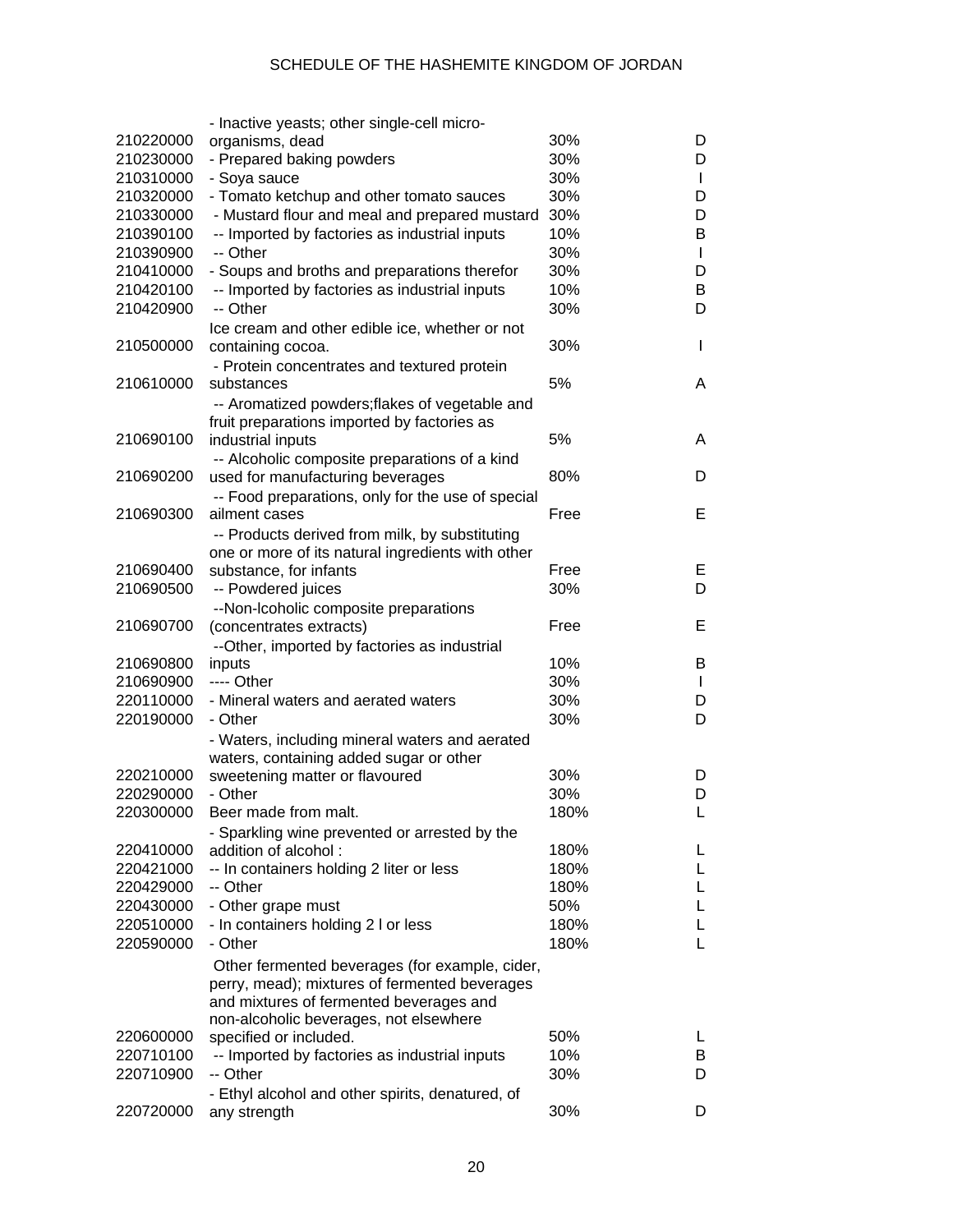|           | - Spirits obtained by distilling grape wine or                                                |      |    |
|-----------|-----------------------------------------------------------------------------------------------|------|----|
| 220820000 | grape marc                                                                                    | 180% | L. |
| 220830000 | - Whiskies                                                                                    | 180% | L. |
| 220840000 | - Rum and tafia                                                                               | 180% | L  |
| 220850000 | - Gin and Geneva                                                                              | 180% | L  |
| 220860000 | - Vodka                                                                                       | 180% | L  |
| 220870000 | - Liqueurs and cordials                                                                       | 180% | L  |
| 220890300 | --Tequila                                                                                     | 180% | L  |
| 220890400 | -- Mescal                                                                                     | 180% | L  |
|           |                                                                                               |      |    |
| 220890500 | -- Undenatured ethyl alcohol imported by<br>factories as industrial inputs or for medical use | 30%  | D  |
| 220890900 | -- Other                                                                                      | 180% | L  |
|           |                                                                                               | 10%  |    |
| 220900100 | - Imported by factories as industrial inputs                                                  |      | B  |
| 220900900 | - Other                                                                                       | 30%  | D  |
|           | - Flours, meals and pellets, of meat or meat                                                  |      |    |
| 230110000 | offal; greaves                                                                                | 5%   | A  |
|           | - Flours, meals and pellets, of fish or of                                                    |      |    |
|           | crustaceans, molluscs or other aquatic                                                        |      |    |
| 230120000 | invertebrates                                                                                 | 5%   | A  |
| 230210000 | - Of maize (corn)                                                                             | Free | E  |
| 230220000 | - Of rice                                                                                     | Free | E  |
| 230230000 | - Of wheat                                                                                    | Free | E  |
| 230240000 | - Of other cereals                                                                            | Free | E  |
| 230250000 | - Of leguminous plants                                                                        | Free | E  |
|           | - Residues of starch manufacture and similar                                                  |      |    |
| 230310000 | residues                                                                                      | 5%   | A  |
|           | - Beet-pulp, bagasse and other waste of sugar                                                 |      |    |
| 230320000 | manufacture                                                                                   | 5%   | A  |
| 230330000 | - Brewing or distilling dregs and waste                                                       | 5%   | A  |
|           | Oil-cake and other solid residues, whether or                                                 |      |    |
|           | not ground or in the form of pellets, resulting                                               |      |    |
| 230400000 | from the extraction of soya- bean oil.                                                        | 5%   | A  |
|           |                                                                                               |      |    |
|           | Oil-cake and other solid residues, whether or                                                 |      |    |
|           | not ground or in the form of pellets, resulting                                               | 5%   |    |
| 230500000 | from the extraction of ground-nut oil.                                                        |      | A  |
| 230610000 | - Of cotton seeds                                                                             | 5%   | A  |
| 230620000 | - Of linseed                                                                                  | 5%   | A  |
| 230630000 | - Of sunflower seeds                                                                          | 5%   | A  |
| 230640000 | - Of rape or colza seeds                                                                      | 5%   | A  |
| 230650000 | - Of coconut or copra                                                                         | 5%   | A  |
| 230660000 | - Of palm nuts or kernels                                                                     | 5%   | A  |
| 230670000 | - Of maize (corn) germ                                                                        | 5%   | A  |
| 230690000 | - Other                                                                                       | 5%   | A  |
| 230700000 | Wine lees; argol.                                                                             | 30%  | D  |
| 230810000 | - Acorns and horse-chestnuts                                                                  | 5%   | A  |
| 230890000 | - Other                                                                                       | 5%   | A  |
| 230910000 | - Dog or cat food, put up for retail sale                                                     | 30%  | D  |
| 230990100 | -- Animal feeds concentrates                                                                  | 5%   | A  |
| 230990200 | -- Animal feeds preparations (premix)                                                         | 5%   | A  |
| 230990300 | -- Milk preparations for feeding calf                                                         | 10%  | B  |
| 230990900 | -- Other                                                                                      | 30%  | D  |
|           |                                                                                               |      |    |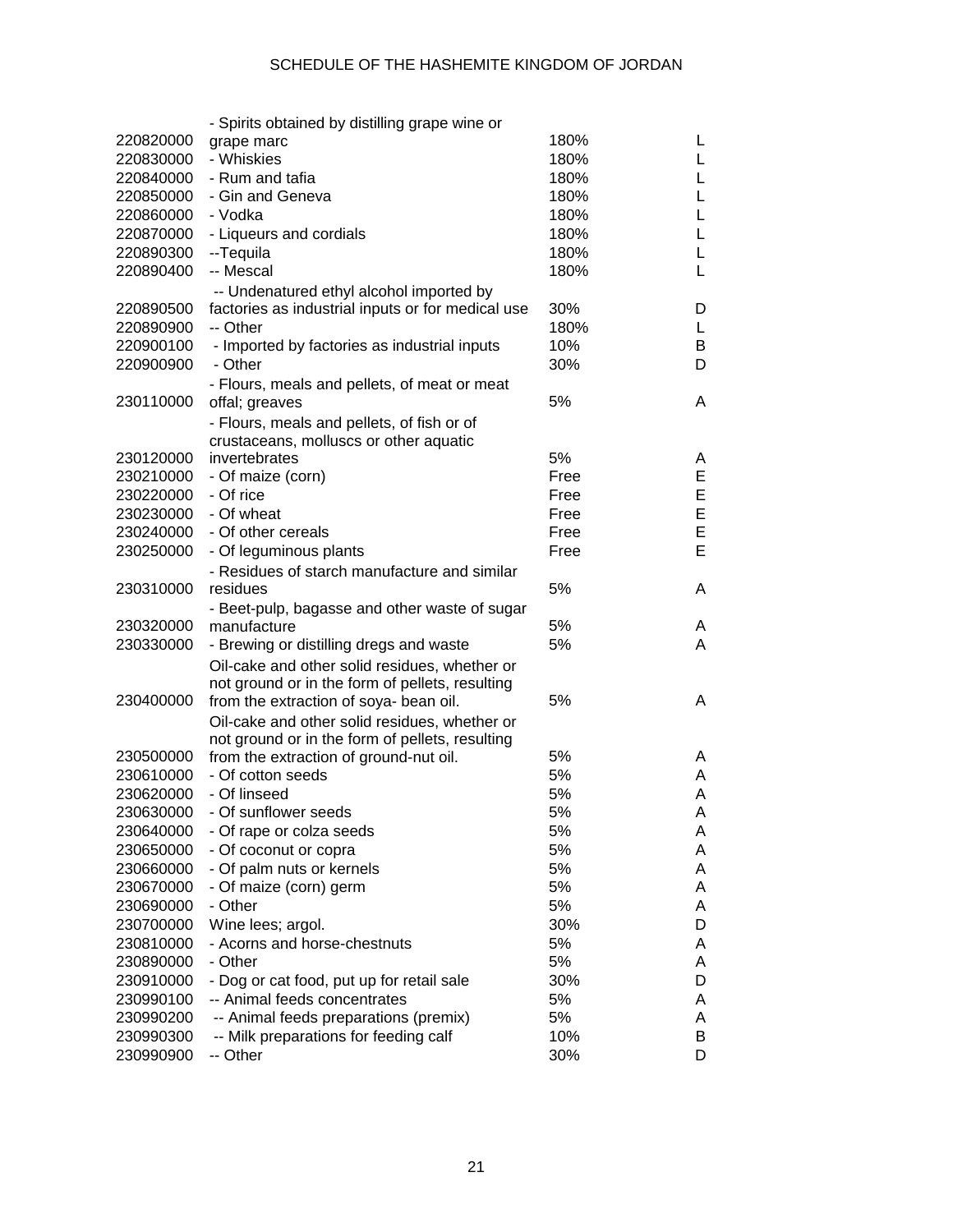|           | Salt (including table salt and denatured salt) and |     |   |
|-----------|----------------------------------------------------|-----|---|
|           | pure sodium chloride, whether or not in aqueous    |     |   |
|           | solution or containing added anti-caking or        |     |   |
| 250100000 | free-flowing agents; sea water.                    | 30% | D |
| 250200000 | Unroasted iron pyrites.                            | 10% | B |
|           | Sulphur of all kinds, other than sublimed          |     |   |
| 250300000 | sulphur, precipitated and colloidal sulphur.       | 5%  | A |
| 250410000 | - In powder or in flakes                           | 5%  | A |
| 250490000 | - Other                                            | 5%  | A |
| 250510000 | - Silica sands and quartz sands                    | 30% | D |
| 250590000 | - Other                                            | 30% | D |
| 250610000 | - Quartz                                           | 30% | D |
| 250621000 | -- Crude or roughly trimmed                        | 30% | D |
| 250629000 | -- Other                                           | 30% | D |
|           | Kaolin and other kaolinic clays, whether or not    |     |   |
| 250700000 | calcined.                                          | 5%  | A |
| 250810000 | - Bentonite                                        | 5%  | A |
| 250820000 | - Decolourising earths and fuller's earth          | 5%  | A |
| 250830000 | - Fire-clay                                        | 5%  | A |
| 250840000 | - Other clays                                      | 5%  | A |
| 250850000 | - Andalusite, kyanite and sillimanite              | 5%  | A |
| 250860000 | - Mullite                                          | 5%  | A |
| 250870000 | - Chamotte or dinas earths                         | 5%  | A |
| 250900000 | Chalk.                                             | 5%  | A |
| 251010000 | - Unground                                         | 5%  | A |
| 251020000 | - Ground                                           | 5%  | A |
| 251110000 | - Natural barium sulphate (barytes)                | 5%  | A |
| 251120000 | - Natural barium carbonate (witherite)             | 5%  | A |
|           | Siliceous fossil meals (for example, kieselguhr,   |     |   |
|           | tripolite and diatomite) and similar siliceous     |     |   |
|           | earths, whether or not calcined, of an apparent    |     |   |
| 251200000 | specific gravity of 1 or less.                     | 5%  | A |
|           | -- Crude or in irregular pieces, including crushed |     |   |
| 251311000 | pumice (bimskies)                                  | 10% | B |
| 251319000 | -- Other                                           | 5%  | A |
| 251320100 | -- Emery                                           | 5%  | A |
| 251320900 | -- Other                                           | 30% | D |
|           | Slate, whether or not roughly trimmed or merely    |     |   |
|           | cut, by sawing or otherwise, into blocks or slabs  |     |   |
| 251400000 | of a rectangular (including square) shape.         | 10% | B |
| 251511100 | --- Blocks                                         | 10% | B |
| 251511900 | --- Other                                          | 30% | D |
| 251512100 | --- Blocks                                         | 10% | B |
| 251512900 | --- Other                                          | 30% | D |
|           | - Ecaussine and other calcareous monumental        |     |   |
| 251520000 | or building stone; alabaster                       | 30% | D |
| 251611100 | --- Blocks                                         | 20% | C |
| 251611900 | --- Other                                          | 30% | D |
| 251612100 | --- Blocks                                         | 20% | C |
| 251612900 | --- Other                                          | 30% | D |
| 251621000 | -- Crude or roughly trimmed                        | 30% | D |
|           | -- Merely cut, by sawing or otherwise, into        |     |   |
|           | blocks or slabs of a rectangular (including        |     |   |
| 251622000 | square) shape                                      | 30% | D |
|           |                                                    |     |   |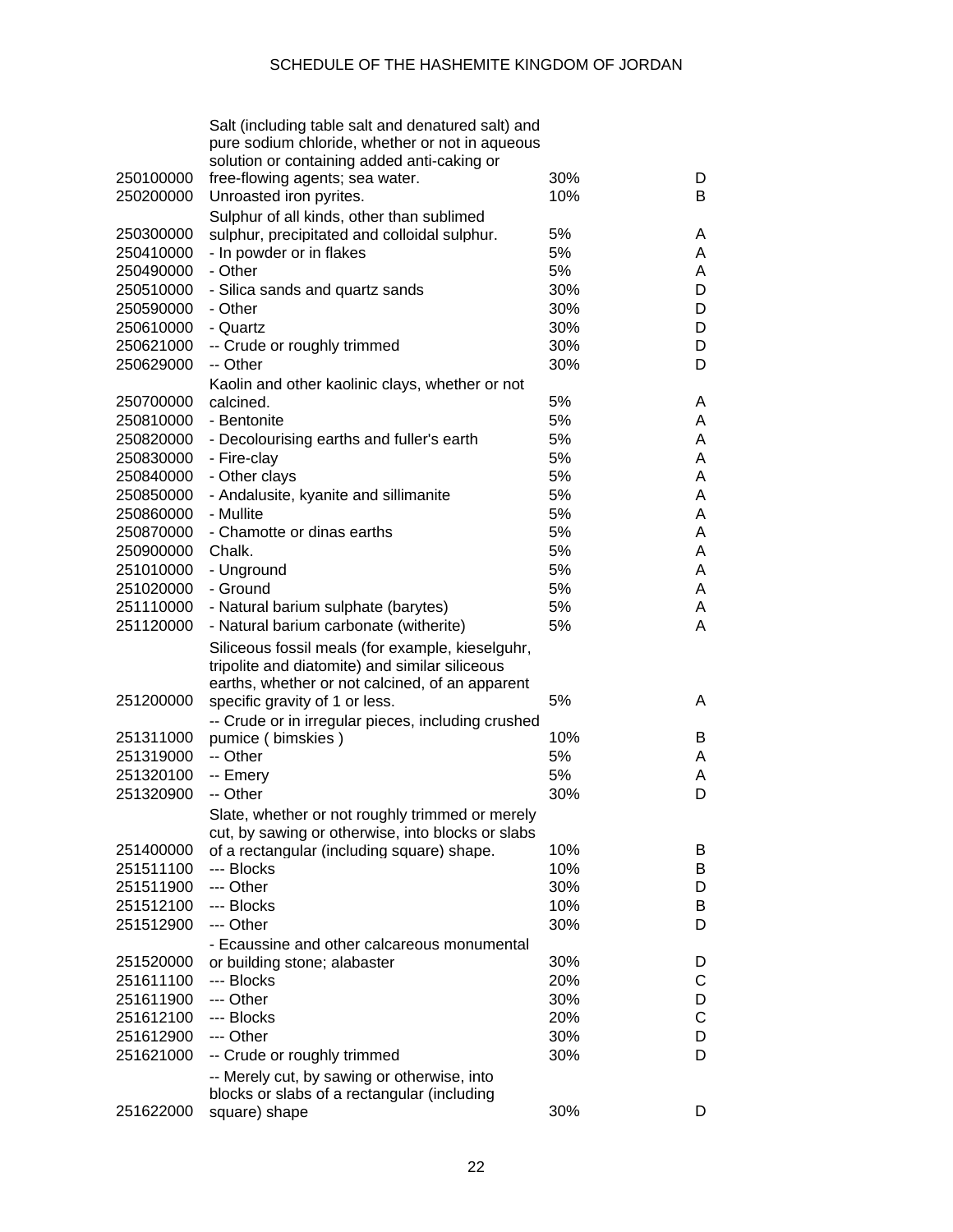| 251690000              | - Other monumental or building stone<br>macadam; granules, chippings and powder,                | 30%        | D      |
|------------------------|-------------------------------------------------------------------------------------------------|------------|--------|
|                        |                                                                                                 |            |        |
|                        | - Pebbles, gravel, broken or crushed stone, of a<br>kind commonly used for concrete aggregates, |            |        |
|                        | for road metalling or for railway or other ballast,                                             |            |        |
| 251710000              | shingle and flint, whether or not heat-treated                                                  | 30%        | D      |
|                        | - Macadam of slag, dross or similar industrial                                                  |            |        |
|                        | waste, whether or not incorporating the                                                         |            |        |
| 251720000              | materials cited in subheading No. 2517.10                                                       | 30%        | D      |
| 251730000              | - Tarred macadam                                                                                | 30%        | D      |
| 251741000              | -- Of marble                                                                                    | 30%        | D      |
| 251749000              | -- Other                                                                                        | 30%        | D      |
| 251810000              | - Dolomite not calcined                                                                         | 10%        | B      |
| 251820000              | - Calcined dolomite                                                                             | 10%        | B      |
|                        |                                                                                                 |            |        |
| 251830000              | - Agglomerated dolomite (including tarred<br>dolomite)                                          | 10%        | B      |
| 251910000              | - Natural magnesium carbonate (magnesite)                                                       | 5%         | A      |
| 251990000              | - Other                                                                                         | 5%         | A      |
| 252010000              | - Gypsum; anhydrite                                                                             | 30%        | D      |
|                        |                                                                                                 |            |        |
| 252020100              | -- Plasters especially prepared for use in<br>dentistry (1)                                     | 10%        | B      |
| 252020900              | -- Other                                                                                        | 30%        | D      |
|                        |                                                                                                 |            |        |
|                        | Limestone flux; limestone and other calcareous                                                  |            |        |
|                        | stone, of a kind used for the manufacture of                                                    | 30%        |        |
| 252100000<br>252210000 | lime or cement.<br>- Quicklime                                                                  | 30%        | D<br>D |
| 252220000              | - Slaked lime                                                                                   | 30%        | D      |
|                        |                                                                                                 | 30%        |        |
| 252230000              | - Hydraulic lime<br>- Cement clinkers                                                           |            | D      |
| 252310000              |                                                                                                 | 30%        | D      |
|                        | -- White cement, whether or not artificially                                                    |            |        |
| 252321000              | coloured<br>-- Other                                                                            | 30%<br>30% | D      |
| 252329000              |                                                                                                 |            | D      |
| 252330000              | - Aluminous cement                                                                              | 30%        | D      |
| 252390000              | - Other hydraulic cements<br>Asbestos.                                                          | 30%        | D      |
| 252400000              |                                                                                                 | Free       | E      |
|                        | - Crude mica and mica rifted into sheets or                                                     |            |        |
| 252510000              | splittings                                                                                      | 10%        | В      |
| 252520000              | - Mica powder                                                                                   | 10%        | В      |
| 252530000              | - Mica waste                                                                                    | 10%        | В      |
| 252610000              | - Not crushed, not powdered                                                                     | 5%         | A      |
| 252620000              | - Crushed or powdered                                                                           | 5%         | A      |
| 252700000              | Natural cryolite; natural chiolite.                                                             | 30%        | D      |
|                        | - Natural sodium borates and concentrates                                                       |            |        |
| 252810000              | thereof (whether or not calcined)                                                               | 5%         | A      |
| 252890000              | - Other                                                                                         | 5%         | A      |
| 252910000              | - Felspar                                                                                       | 10%        | B      |
|                        | -- Containing by weight 97 % or less of calcium                                                 |            |        |
| 252921000              | fluoride                                                                                        | 10%        | В      |
|                        | -- Containing by weight more than 97 % of                                                       |            |        |
| 252922000              | calcium fluoride                                                                                | 10%        | В      |
| 252930000              | - Leucite; nepheline and nepheline syenite                                                      | 30%        | D      |
| 253010100              | -- Perlite unexpanded                                                                           | Free       | Е      |
| 253010900              | -- Other                                                                                        | 10%        | B      |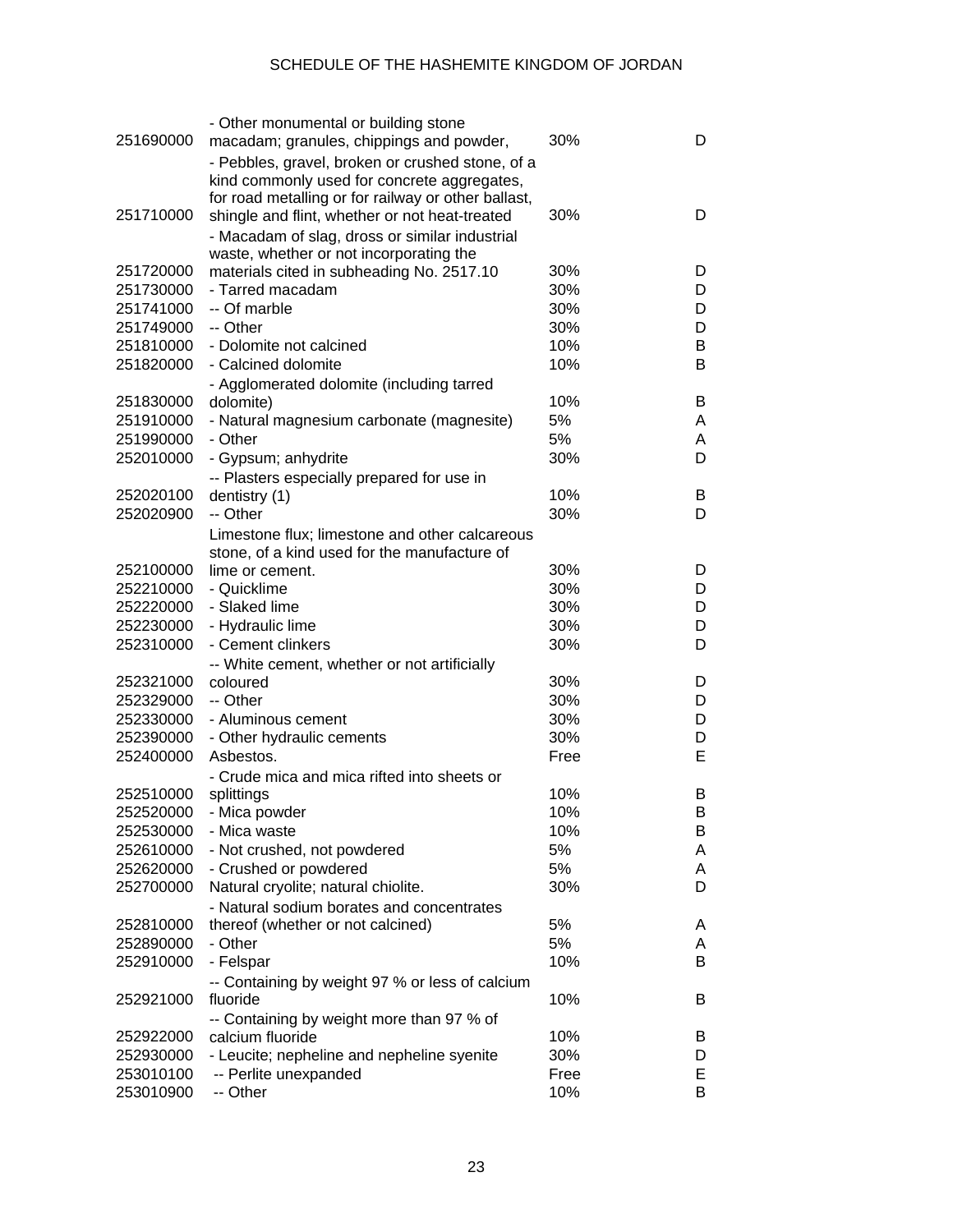|           | - Kieserite, epsomite (natural magnesium                               |     |   |
|-----------|------------------------------------------------------------------------|-----|---|
| 253020000 | sulphates)                                                             | 30% | D |
| 253040000 | - Natural micaceous iron oxides                                        | 20% | С |
| 253090100 | -- Unworked lithographic stone                                         | 20% | C |
| 253090200 | -- Natural arsenic sulphates                                           | 5%  | Α |
| 253090300 | -- Zirconium silicate                                                  | 5%  | Α |
| 253090900 | -- Other                                                               | 10% | B |
| 260111000 | -- Non-agglomerated                                                    | 5%  | Α |
| 260112000 | -- Agglomerated                                                        | 5%  | Α |
| 260120000 | - Roasted iron pyrites                                                 | 5%  | Α |
|           |                                                                        |     |   |
|           | Manganese ores and concentrates, including                             |     |   |
|           | ferruginous manganese ores and concentrates                            |     |   |
| 260200000 | with a manganese content of 20 % or more,                              | 5%  | A |
|           | calculated on the dry weight.                                          | 5%  | Α |
| 260300000 | Copper ores and concentrates.                                          | 5%  |   |
| 260400000 | Nickel ores and concentrates.                                          |     | Α |
| 260500000 | Cobalt ores and concentrates.                                          | 5%  | Α |
| 260600000 | Aluminium ores and concentrates.                                       | 5%  | Α |
| 260700000 | Lead ores and concentrates.                                            | 5%  | Α |
| 260800000 | Zinc ores and concentrates.                                            | 5%  | Α |
| 260900000 | Tin ores and concentrates.                                             | 5%  | Α |
| 261000000 | Chromium ores and concentrates.                                        | 5%  | Α |
| 261100000 | Tungsten ores and concentrates.                                        | 5%  | Α |
| 261210000 | - Uranium ores and concentrates                                        | 5%  | Α |
| 261220000 | - Thorium ores and concentrates                                        | 5%  | Α |
| 261310000 | - Roasted                                                              | 5%  | Α |
| 261390000 | - Other                                                                | 5%  | Α |
| 261400000 | Titanium ores and concentrates.                                        | 5%  | Α |
| 261510000 | - Zirconium ores and concentrates                                      | 5%  | Α |
| 261590000 | - Other                                                                | 5%  | Α |
| 261610000 | - Silver ores and concentrates                                         | 5%  | Α |
| 261690000 | - Other                                                                | 5%  | Α |
| 261710000 | - Antimony ores and concentrates                                       | 5%  | Α |
| 261790000 | - Other                                                                | 5%  | Α |
|           | Granulated slag (slag sand) from the                                   |     |   |
| 261800000 | manufacture of iron or steel.                                          | 5%  | A |
|           | Slag, dross (other than granulated slag),                              |     |   |
|           | scalings and other waste from the manufacture                          |     |   |
| 261900000 | of iron or steel.                                                      | 5%  | A |
| 262011000 | -- Hard zinc spelter                                                   | 5%  | A |
| 262019000 | -- Other                                                               | 5%  | A |
| 262020000 | - Containing mainly lead                                               | 5%  | A |
| 262030000 | - Containing mainly copper                                             | 5%  | Α |
| 262040000 | - Containing mainly aluminium                                          | 5%  | Α |
| 262050000 | - Containing mainly vanadium                                           | 5%  | Α |
| 262090000 | - Other                                                                | 5%  | Α |
|           | Other slag and ash, including seaweed ash                              |     |   |
| 262100000 | (kelp).                                                                | 5%  | A |
| 270111000 | -- Anthracite                                                          | 5%  | Α |
| 270112000 | -- Bituminous coal                                                     | 5%  | A |
| 270119000 | -- Other coal                                                          | 5%  | Α |
|           |                                                                        |     |   |
| 270120000 | - Briquettes, ovoids and similar solid fuels<br>manufactured from coal | 5%  | A |
|           |                                                                        |     |   |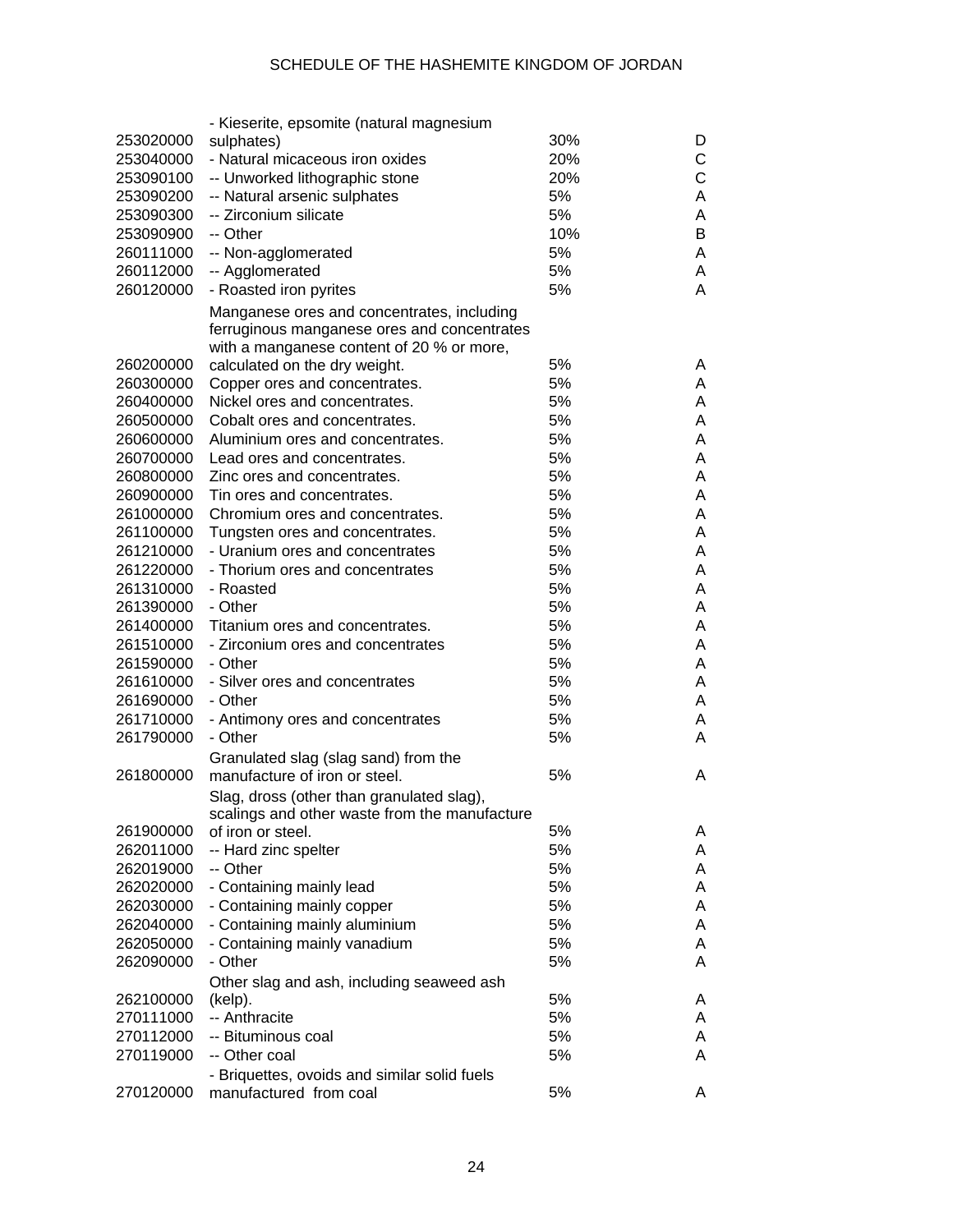|           | - Lignite, whether or not pulverised, but not                                                 |     |              |
|-----------|-----------------------------------------------------------------------------------------------|-----|--------------|
| 270210000 | agglomerated                                                                                  | 5%  | A            |
| 270220000 | - Agglomerated lignite                                                                        | 5%  | A            |
|           | Peat (including peat litter), whether or not                                                  |     |              |
| 270300000 | agglomerated.                                                                                 | 10% | B            |
|           | peat, whether or not agglomerated; retort                                                     |     |              |
| 270400000 | carbon.                                                                                       | 10% | B            |
|           | Coal gas, water gas, producer gas and similar                                                 |     |              |
|           | gases, other than petroleum gases and other                                                   |     |              |
| 270500000 | gaseous hydrocarbons.                                                                         | 5%  | A            |
|           |                                                                                               |     |              |
|           | Tar distilled from coal, from lignite or from peat,<br>and other mineral tars, whether or not |     |              |
|           | dehydrated or partially distilled, including                                                  |     |              |
| 270600000 | reconstituted tars.                                                                           | 5%  | A            |
| 270710000 | - Benzole                                                                                     | 5%  | A            |
| 270720000 | - Toluole                                                                                     | 5%  | A            |
|           |                                                                                               | 5%  |              |
| 270730000 | - Xylole                                                                                      |     | A            |
| 270740000 | - Naphthalene                                                                                 | 5%  | A            |
|           | - Other aromatic hydrocarbon mixtures of which                                                |     |              |
|           | 65 % or more by volume(including losses) distils                                              |     |              |
| 270750000 | at 250 ?C by the ASTM D 86 method                                                             | 5%  | A            |
| 270760000 | - Phenols                                                                                     | 5%  | A            |
| 270791000 | -- Creosote oils                                                                              | 5%  | A            |
| 270799000 | -- Other                                                                                      | 5%  | A            |
| 270810000 | - Pitch                                                                                       | 10% | В            |
| 270820000 | - Pitch coke                                                                                  | 10% | В            |
|           | Petroleum oils and oils obtained from                                                         |     |              |
| 270900000 | bituminous minerals, crude.                                                                   | 5%  | A            |
| 271000100 | - Heavy fuel oil                                                                              | 10% | В            |
| 271000200 | - Petroleum ether.                                                                            | 10% | B            |
| 271000300 | - Refractory oils                                                                             | 10% | B            |
| 271000900 | - Other                                                                                       | 30% | $\mathbf{I}$ |
| 271111000 | -- Natural gas                                                                                | 30% | D            |
| 271112000 | -- Propane                                                                                    | 30% | D            |
| 271113000 | -- Butanes                                                                                    | 30% | D            |
| 271114000 | -- Ethylene, propylene, butylene and butadiene                                                | 30% | D            |
| 271119000 | -- Other                                                                                      | 30% | D            |
| 271121000 | -- Natural gas                                                                                | 30% | D            |
| 271129000 | -- Other                                                                                      | 30% | D            |
| 271210000 | - Petroleum jelly                                                                             | 30% | D            |
|           | - Paraffin wax containing by weight less than                                                 |     |              |
| 271220000 | $0.75%$ of oil                                                                                | 5%  | A            |
| 271290000 | - Other                                                                                       | 30% | D            |
| 271311000 | -- Not calcined                                                                               | 5%  | A            |
| 271312000 | -- Calcined                                                                                   | 5%  | A            |
| 271320000 | - Petroleum bitumen                                                                           | 5%  | A            |
|           |                                                                                               |     |              |
|           | - Other residues of petroleum oils or of oils                                                 |     |              |
| 271390000 | obtained from bituminous minerals                                                             | 5%  | A            |
| 271410000 | - Bituminous or oil shale and tar sands                                                       | 10% | В            |
| 271490000 | - Other                                                                                       | 10% | B            |
|           | Bituminous mixtures based on natural asphalt,                                                 |     |              |
|           | on natural bitumen, on petroleum bitumen, on                                                  |     |              |
|           | mineral tar or on mineral tar pitch (for example,                                             |     |              |
| 271500000 | bituminous mastics, cut-backs).                                                               | 30% | D            |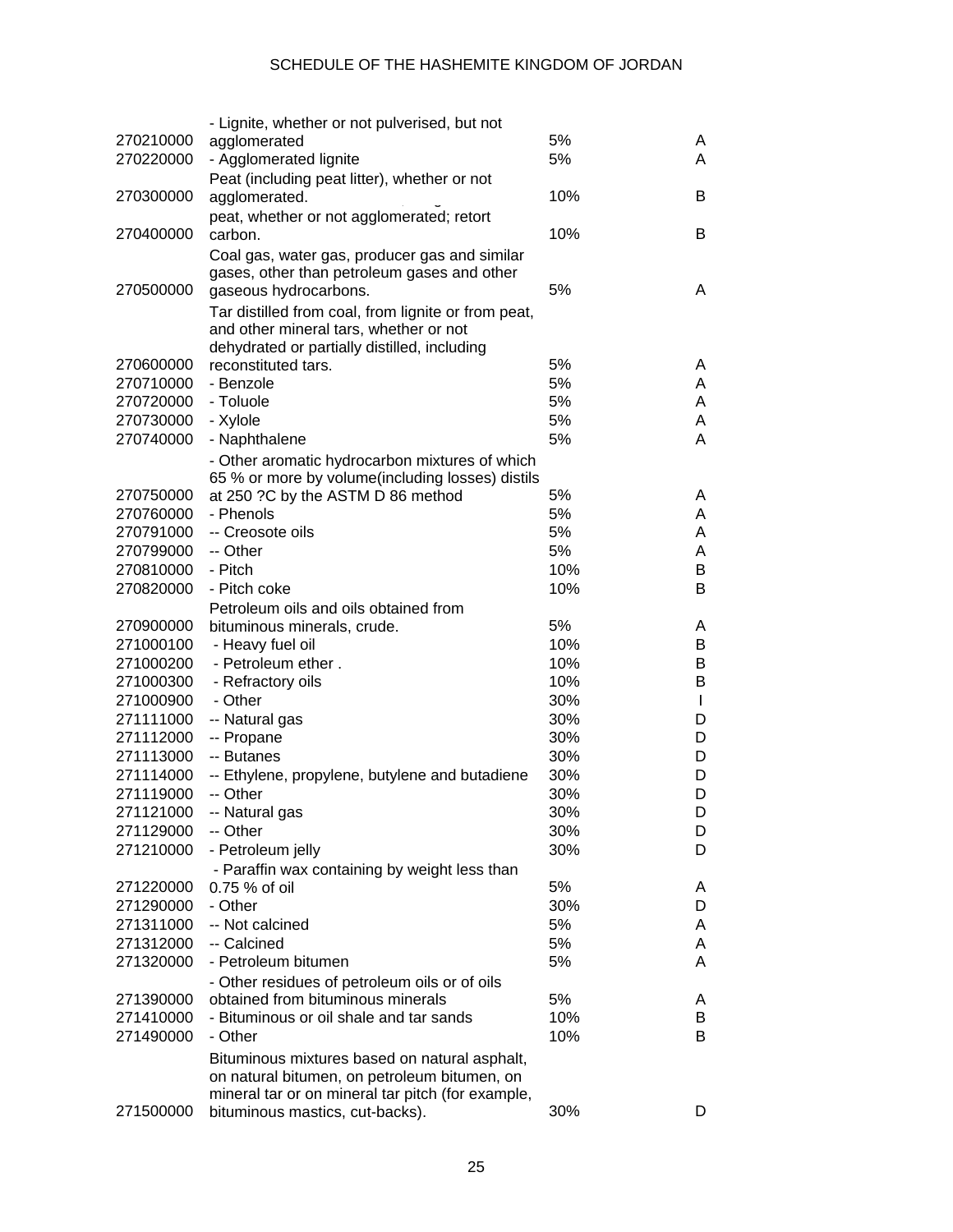| 280110000 | - Chlorine                                       | 30% | D |
|-----------|--------------------------------------------------|-----|---|
| 280120000 | - Iodine                                         | 10% | B |
| 280130000 | - Fluorine; bromine                              | 5%  | A |
|           | Sulphur, sublimed or precipitated; colloidal     |     |   |
| 280200000 | sulphur.                                         | 5%  | A |
|           | Carbon (carbon blacks and other forms of         |     |   |
| 280300000 | carbon not elsewhere specified or included).     | 5%  | Α |
| 280410000 | - Hydrogen                                       | 10% | B |
| 280421000 | -- Argon                                         | 5%  | Α |
| 280429100 | --- Neon                                         | 5%  | Α |
| 280429200 | --- Helium                                       | 5%  | Α |
| 280429900 | --- Other                                        | 10% | B |
| 280430000 | - Nitrogen                                       | 30% | D |
| 280440000 | - Oxygen:                                        | 30% | D |
| 280450000 | - Boron; tellurium                               | 10% | B |
|           | -- Containing by weight not less than 99.99 % of |     |   |
| 280461000 | silicon                                          | 10% | B |
| 280469000 | -- Other                                         | 10% | B |
| 280470000 | - Phosphorus                                     | 5%  | Α |
| 280480000 | - Arsenic                                        | 10% | B |
| 280490000 | - Selenium                                       | 5%  | Α |
| 280511000 | -- Sodium                                        | 5%  | A |
| 280519000 | -- Other                                         | 5%  | A |
| 280521000 | -- Calcium                                       | 5%  | A |
| 280522000 | -- Strontium and barium                          | 5%  | A |
|           | - Rare-earth metals, scandium and yttrium,       |     |   |
| 280530000 | whether or not intermixed or interalloyed        | 5%  | Α |
| 280540000 | - Mercury                                        | 5%  | A |
| 280610000 | - Hydrogen chloride (hydrochloric acid)          | 30% | D |
| 280620000 | - Chlorosulphuric acid                           | 5%  | Α |
| 280700000 | Sulphuric acid; oleum.                           | 5%  | Α |
| 280800000 | Nitric acid; sulphonitric acids.                 | 5%  | A |
| 280910000 | - Diphosphorus pentaoxide                        | 5%  | A |
| 280920000 | - Phosphoric acid and polyphosphoric acids       | 5%  | A |
| 281000000 | Oxides of boron; boric acids.                    | 5%  | A |
| 281111000 | -- Hydrogen fluoride (hydrofluoric acid)         | 5%  | Α |
| 281119100 | --- Hydrogen cyanide                             | 5%  | Α |
| 281119900 | --- Other                                        | 5%  | A |
| 281121000 | -- Carbon dioxide                                | 30% | D |
| 281122000 | -- Silicon dioxide                               | 5%  | Α |
| 281123000 | -- Sulphur dioxide                               | 10% | B |
| 281129000 | -- Other                                         | 5%  | Α |
| 281210100 | -- Arsenic trichloride                           | 5%  | Α |
| 281210200 | -- Carbonyl dichloride (phosgene)                | 5%  | Α |
| 281210300 | -- Phosphorus oxychloride                        | 5%  | Α |
| 281210400 | -- Phosphorus trichloride                        | 5%  | Α |
| 281210500 | -- Phosphorus pentachloride                      | 5%  | Α |
| 281210600 | -- Sulphur monochloride                          | 5%  | Α |
| 281210700 | -- Sulphur dichloride                            | 5%  | Α |
| 281210800 | -- Thionyl chloride                              | 5%  | Α |
| 281210900 | -- Other                                         | 5%  | Α |
| 281290000 | - Other                                          | 5%  | Α |
| 281310000 | - Carbon disulphide                              | 5%  | Α |
| 281390000 | - Other                                          | 5%  | Α |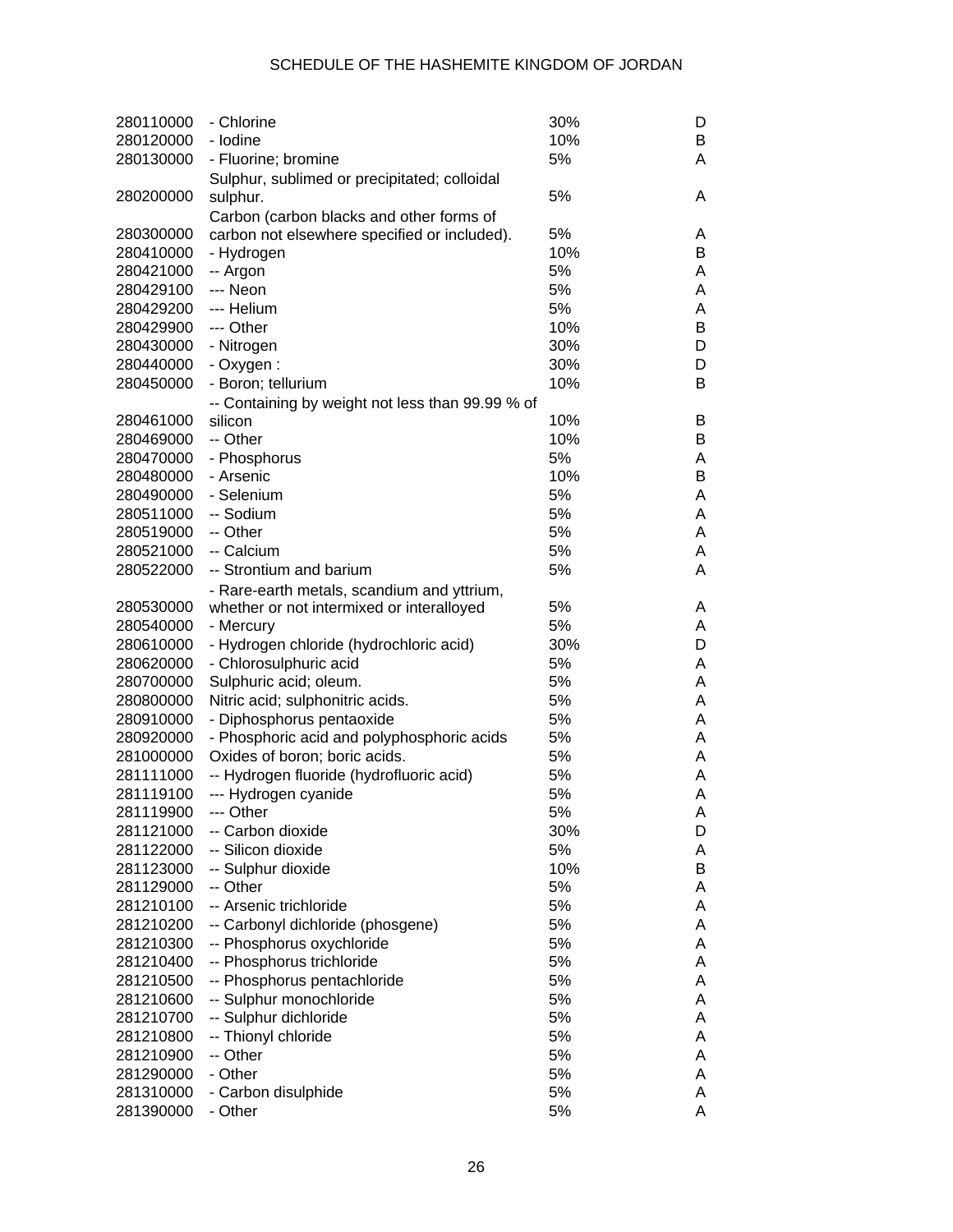| 281410000 | - Anhydrous ammonia                                                | 10% | В      |
|-----------|--------------------------------------------------------------------|-----|--------|
| 281420000 | - Ammonia in aqueous solution                                      | 10% | В      |
| 281511000 | -- Solid                                                           | 30% | D      |
| 281512000 | -- In aqueous solution (soda lye or liquid soda)                   | 30% | D      |
| 281520000 | - Potassium hydroxide (caustic potash)                             | 5%  | A      |
| 281530000 | - Peroxides of sodium or potassium                                 | 5%  | A      |
| 281610000 | - Hydroxide and peroxide of magnesium                              | 5%  | Α      |
| 281620000 | - Oxide, hydroxide and peroxide of strontium                       | 5%  | A      |
| 281630000 | - Oxide, hydroxide and peroxide of barium                          | 5%  | A      |
| 281700000 | Zinc oxide; zinc peroxide.                                         | 5%  | A      |
|           | - Artificial corundum, whether or not chemically                   |     |        |
| 281810000 | defined                                                            | 5%  | A      |
| 281820000 | - Aluminium oxide, other than artifical corundum                   | 5%  | A      |
| 281830000 | - Aluminium hydroxide                                              | 5%  | A      |
| 281910000 | - Chromium trioxide                                                | 10% | В      |
| 281990100 | -- Chromium oxide                                                  | 5%  | Α      |
| 281990900 | -- Other                                                           | 10% | В      |
| 282010000 | - Manganese dioxide                                                | 5%  | Α      |
| 282090000 | - Other                                                            | 10% | В      |
| 282110000 | - Iron oxides and hydroxides                                       | 5%  | A      |
| 282120000 | - Earth colours                                                    | 5%  | A      |
|           |                                                                    |     |        |
| 282200000 | Cobalt oxides and hydroxides; commercial<br>cobalt oxides.         | 5%  | A      |
| 282300000 | Titanium oxides.                                                   | 5%  | A      |
| 282410000 |                                                                    | 5%  | A      |
| 282420000 | - Lead monoxide (litharge, massicot)<br>- Red lead and orange lead | 5%  | A      |
| 282490000 | - Other                                                            | 5%  | A      |
|           |                                                                    |     |        |
|           | - Hydrazine and hydroxylamine and their                            | 5%  |        |
| 282510000 | inorganic salts                                                    | 5%  | A<br>A |
| 282520000 | - Lithium oxide and hydroxide                                      |     |        |
| 282530000 | - Vanadium oxides and hydroxides                                   | 5%  | A      |
| 282540000 | - Nickel oxides and hydroxides                                     | 5%  | A      |
| 282550000 | - Copper oxides and hydroxides                                     | 5%  | A      |
| 282560000 | - Germanium oxides and zirconium dioxide                           | 5%  | A      |
| 282570000 | - Molybdenum oxides and hydroxides                                 | 5%  | A      |
| 282580000 | - Antimony oxides                                                  | 5%  | A      |
| 282590100 | -- Tin oxides                                                      | 10% | B      |
| 282590900 | -- Other                                                           | 5%  | A      |
| 282611000 | -- Of ammonium or of sodium                                        | 5%  | A      |
| 282612000 | -- Of aluminium                                                    | 5%  | A      |
| 282619000 | -- Other                                                           | 5%  | A      |
| 282620000 | - Fluorosilicates of sodium or of potassium                        | 5%  | A      |
|           | - Sodium hexafluoroaluminate (synthetic                            |     |        |
| 282630000 | cryolite)                                                          | 5%  | A      |
| 282690000 | - Other                                                            | 5%  | A      |
| 282710000 | - Ammonium chloride                                                | 5%  | A      |
| 282720000 | - Calcium chloride                                                 | 5%  | A      |
| 282731000 | -- Of magnesium                                                    | 5%  | A      |
| 282732000 | -- Of aluminium                                                    | 5%  | A      |
| 282733000 | -- Of iron                                                         | 5%  | A      |
| 282734000 | -- Of cobalt                                                       | 5%  | A      |
| 282735000 | -- Of nickel                                                       | 5%  | A      |
| 282736000 | -- Of zinc                                                         | 5%  | A      |
| 282738000 | -- Of barium                                                       | 5%  | Α      |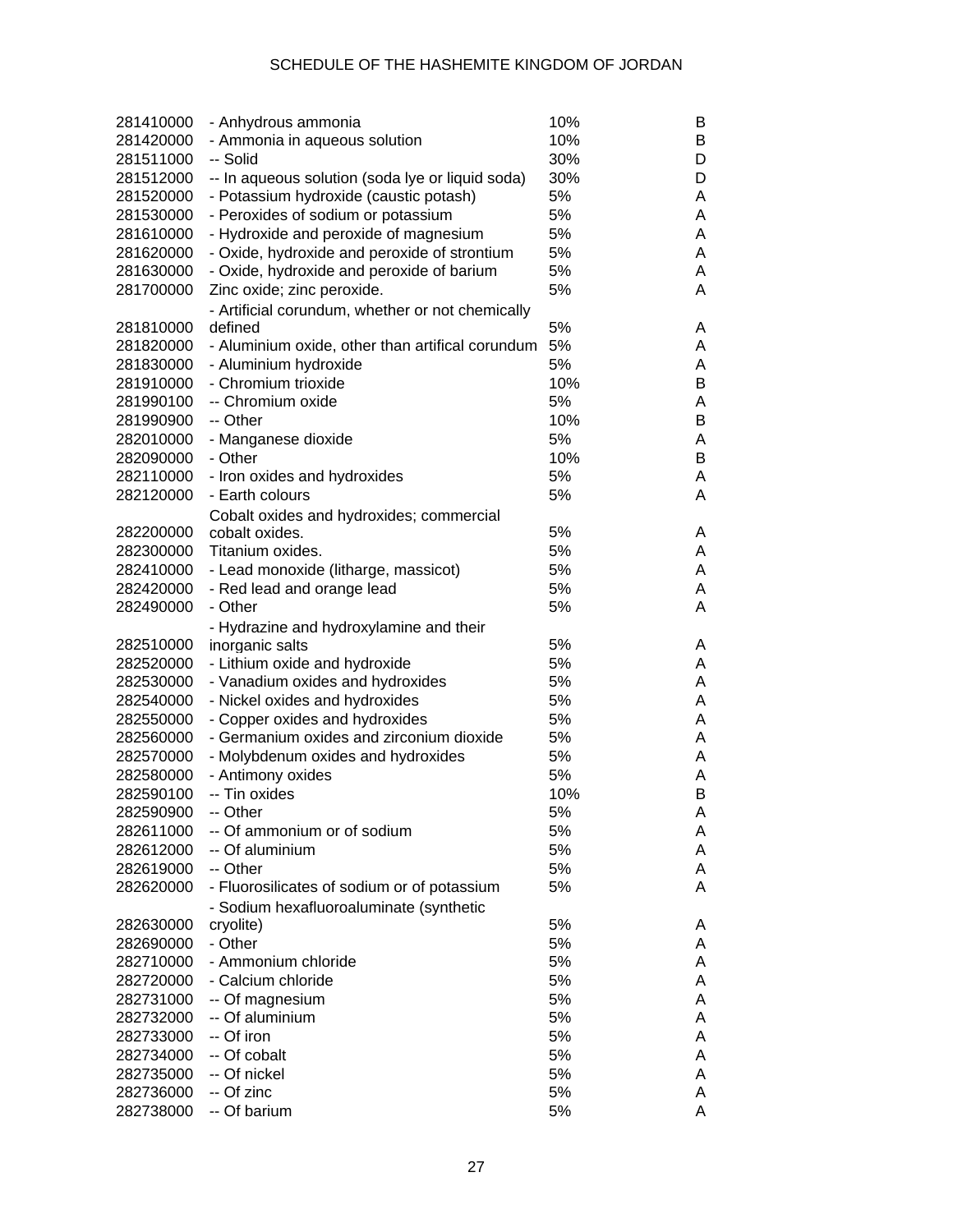| 282739000 | -- Other                                     | 5%   | Α |
|-----------|----------------------------------------------|------|---|
| 282741100 | --- Chloride hydroxide                       | 10%  | B |
| 282741900 | --- Other                                    | 5%   | Α |
| 282749100 | --- Chloride hydroxide                       | 10%  | B |
| 282749900 | --- Other                                    | 5%   | Α |
| 282751000 | -- Bromides of sodium or of potassium        | 10%  | B |
| 282759000 | -- Other                                     | 10%  | B |
| 282760000 | - lodides and iodide oxides                  | 10%  | B |
|           | - Commercial calcium hypochlorite and other  |      |   |
| 282810000 | calcium hypochlorites                        | 10%  | B |
| 282890000 | - Other                                      | 10%  | B |
| 282911000 | -- Of sodium                                 | 5%   | Α |
| 282919000 | -- Other                                     | 5%   | Α |
| 282990100 | -- Perchlorates                              | 5%   | Α |
| 282990900 | -- Other                                     | 10%  | B |
| 283010000 | - Sodium sulphides                           | 5%   | Α |
| 283020000 | - Zinc sulphide                              | 5%   | Α |
| 283030000 |                                              | 5%   |   |
|           | - Cadmium sulphide<br>- Other                | 5%   | Α |
| 283090000 |                                              |      | Α |
| 283110000 | - Of sodium                                  | 10%  | B |
| 283190000 | - Other                                      | 10%  | B |
| 283210000 | - Sodium sulphites                           | 10%  | B |
| 283220000 | - Other sulphites                            | 10%  | B |
| 283230000 | - Thiosulphates                              | 10%  | B |
| 283311000 | -- Disodium sulphate                         | 5%   | Α |
| 283319000 | -- Other                                     | 5%   | Α |
| 283321000 | -- Of magnesium                              | Free | E |
| 283322000 | -- Of aluminium                              | 5%   | Α |
| 283323000 | -- Of chromium                               | 5%   | Α |
| 283324000 | -- Of nickel                                 | 5%   | Α |
| 283325000 | -- Of copper                                 | 5%   | Α |
| 283326000 | -- Of zinc                                   | 5%   | Α |
| 283327000 | -- Of barium                                 | 5%   | Α |
| 283329000 | -- Other                                     | 5%   | Α |
| 283330000 | - Alums                                      | 5%   | Α |
| 283340000 | - Peroxosulphates (persulphates)             | 5%   | Α |
| 283410000 | - Nitrites                                   | 10%  | В |
| 283421000 | -- Of potassium                              | 5%   | Α |
| 283422000 | -- Of bismuth                                | 10%  | B |
| 283429100 | --- Of magnesium.                            | 5%   | A |
| 283429900 | --- Other                                    | 10%  | B |
|           | - Phosphinates (hypophosphites) and          |      |   |
| 283510000 | phosphonates (phosphites)                    | 5%   | A |
| 283522000 | -- Of mono-or disodium                       | 5%   | A |
| 283523000 | -- Of trisodium                              | 5%   | A |
| 283524000 | -- Of potassium                              | 5%   | A |
|           | -- Calcium hydrogenorthophosphate (dicalcium |      |   |
| 283525000 | phosphate)                                   | 5%   | A |
| 283526000 | -- Other phosphates of calcium               | 5%   | A |
| 283529000 | -- Other                                     | 5%   | A |
|           | -- Sodium triphosphate (sodium               |      |   |
| 283531000 | tripolyphosphate)                            | 5%   | A |
| 283539000 | -- Other                                     | 5%   | A |
|           |                                              |      |   |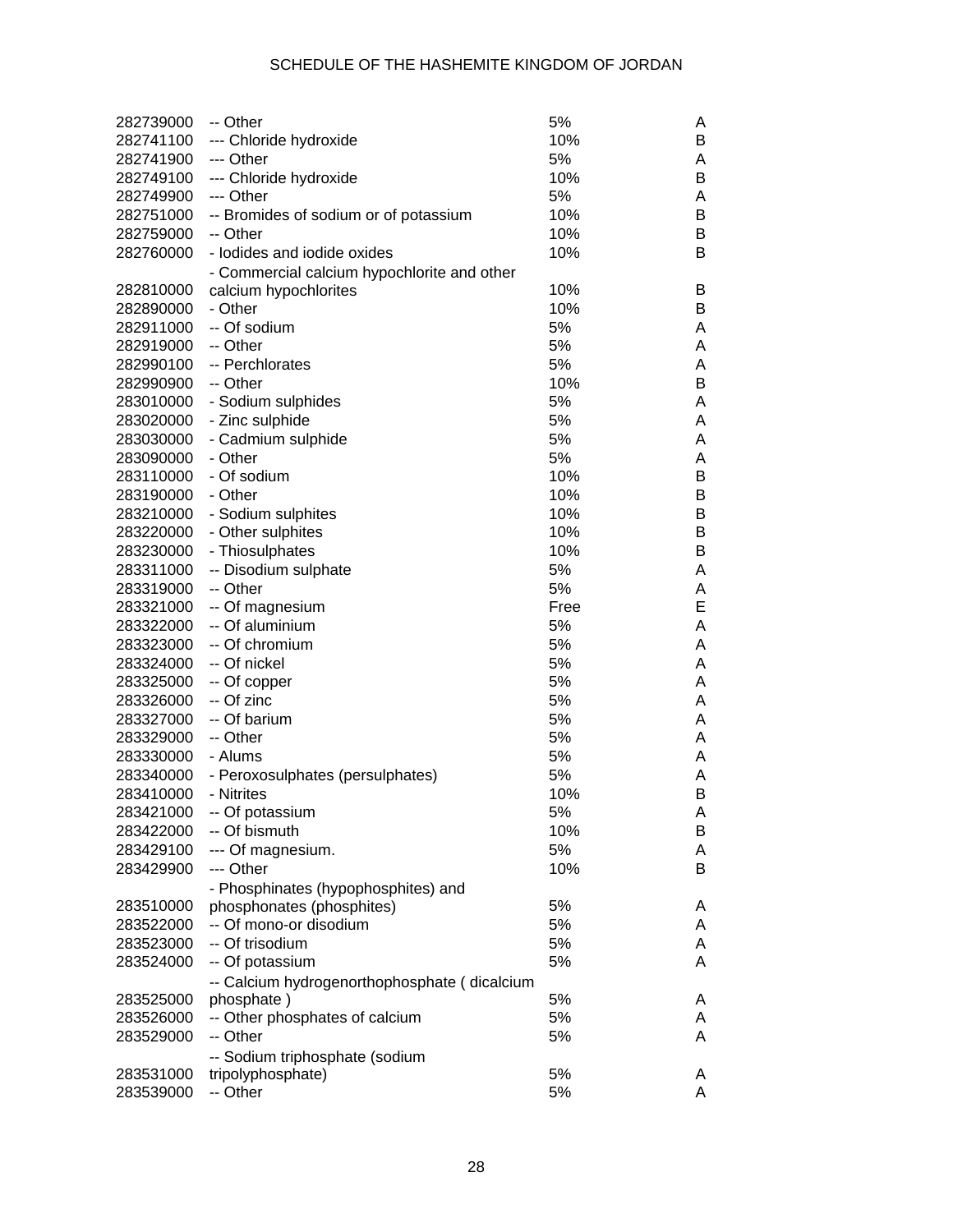|           | - Commercial ammonium carbonate and other    |     |   |
|-----------|----------------------------------------------|-----|---|
| 283610000 | ammonium carbonates                          | 5%  | A |
| 283620000 | - Disodium carbonate                         | 5%  | A |
|           | - Sodium hydrogencarbonate (sodium           |     |   |
| 283630000 | bicarbonate)                                 | 5%  | A |
| 283640000 | - Potassium carbonates                       | 5%  | A |
| 283650000 | - Calcium carbonate                          | 5%  | A |
| 283660000 | - Barium carbonate                           | 5%  | A |
| 283670000 | - Lead carbonate                             | 5%  | A |
| 283691000 | -- Lithium carbonates                        | 5%  | A |
| 283692000 | -- Strontium carbonate                       | 5%  | A |
| 283699000 | -- Other                                     | 5%  | Α |
| 283711000 | -- Of sodium                                 | 10% | В |
| 283719100 | --- Potassium cyanide                        | 10% | В |
| 283719900 | --- Other                                    | 10% | В |
| 283720000 | - Complex cyanides                           | 10% | В |
| 283800000 | Fulminates, cyanates and thiocyanates.       | 10% | В |
| 283911000 | -- Sodium metasilicates                      | 5%  | A |
| 283919000 | -- Other                                     | 5%  | Α |
| 283920000 | - Of potassium                               | 5%  | Α |
| 283990000 | - Other                                      | 5%  | Α |
| 284011000 | -- Anhydrous                                 | 5%  | Α |
| 284019000 | -- Other                                     | 5%  | A |
| 284020000 | - Other borates                              | 5%  | A |
| 284030000 | - Peroxoborates (perborates)                 | 5%  | Α |
| 284110000 | - Aluminates                                 | 10% | В |
| 284120000 | - Chromates of zinc or of lead               | 10% | В |
| 284130000 | - Sodium dichromate                          | 10% | B |
| 284140000 | - Potassium dichromate                       | 10% | В |
|           | - Other chromates and dichromates;           |     |   |
| 284150000 | peroxochromates                              | 10% | В |
| 284161000 | -- Potassium permanganate                    | 10% | В |
| 284169000 | -- Other                                     | 10% | B |
| 284170000 | - Molybdates                                 | 5%  | Α |
| 284180000 | - Tungstates (wolframates)                   | 10% | В |
| 284190100 | -- Salts of chrome acids                     | 5%  | A |
| 284190200 | -- Potassium bicarbonates                    | 5%  | Α |
| 284190900 | -- Other                                     | 10% | Β |
| 284210000 | - Double or complex silicates                | 10% | B |
| 284290000 | - Other                                      | 10% | B |
| 284310000 | - Colloidal precious metals                  | 10% | B |
| 284321000 | -- Silver nitrate                            | 10% | B |
| 284329000 | -- Other                                     | 10% |   |
| 284330000 |                                              | 10% | B |
|           | - Gold compounds                             |     | B |
| 284390000 | - Other compounds; amalgams                  | 10% | B |
|           | - Natural uranium and its compounds; alloys, |     |   |
|           | dispersions (including cermets), ceramic     |     |   |
|           | products and mixtures containing natural     |     |   |
| 284410000 | uranium or natural uranium compounds         | 5%  | A |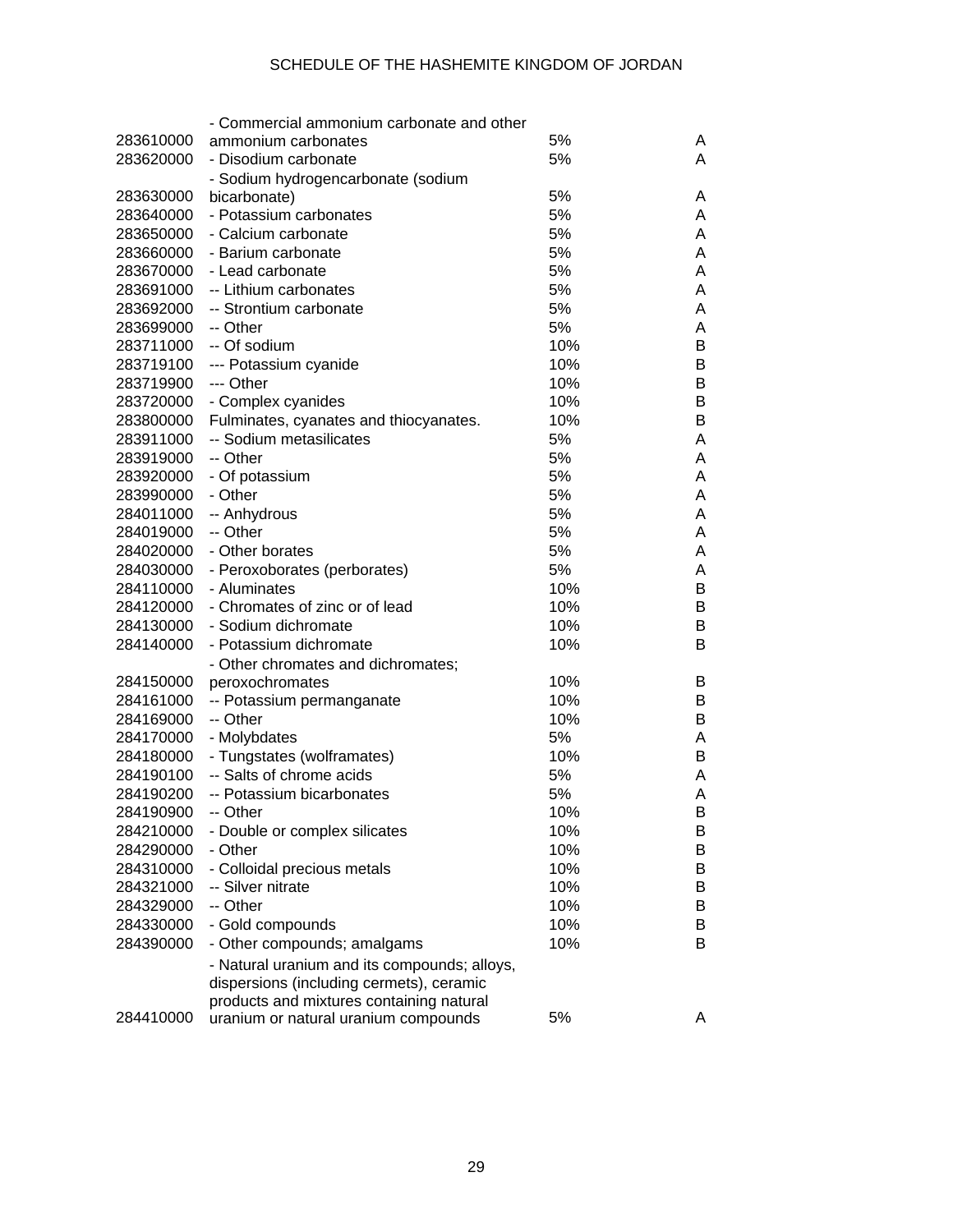| 284420000              | - Uranium enriched in U235 and its compounds;<br>plutonium and its compounds; alloys,<br>dispersions (including cermets), ceramic<br>products and mixtures containing uranium<br>enriched in U235, plutonium or compounds of<br>these products                          | 5%         | A      |
|------------------------|-------------------------------------------------------------------------------------------------------------------------------------------------------------------------------------------------------------------------------------------------------------------------|------------|--------|
| 284430000              | - Uranium depleted in U235 and its compounds;<br>thorium and its compounds; alloys, dispersions<br>(including cermets), ceramic products and<br>mixtures containing uranium depleted in U235,<br>thorium or compounds of these products                                 | 5%         | A      |
|                        | - Radioactive elements and isotopes and<br>compounds other than those of sub- heading<br>No. 2844.10, 2844.20 or 2844.30; alloys,<br>dispersions (including cermets), ceramic<br>products and mixtures containing these<br>elements, isotopes or compounds; radioactive |            |        |
| 284440000              | resid                                                                                                                                                                                                                                                                   | 5%         | Е      |
|                        | - Spent (irradiated) fuel elements (cartridges) of                                                                                                                                                                                                                      |            |        |
| 284450000              | nuclear reactors                                                                                                                                                                                                                                                        | 5%         | A      |
| 284510000              | - Heavy water (deuterium oxide)                                                                                                                                                                                                                                         | 5%         | A      |
| 284590000              | - Other                                                                                                                                                                                                                                                                 | 5%         | A      |
| 284610000              | - Cerium compounds                                                                                                                                                                                                                                                      | 5%         | A      |
| 284690000              | - Other                                                                                                                                                                                                                                                                 | 5%         | A      |
|                        | Hydrogen peroxide, whether or not soli-dified                                                                                                                                                                                                                           |            |        |
| 284700000              | with urea.                                                                                                                                                                                                                                                              | 5%         | A      |
|                        | Phosphides, whether or not chemically defined,                                                                                                                                                                                                                          |            |        |
| 284800000              | excluding ferrophosphorus.                                                                                                                                                                                                                                              | 10%        | В      |
| 284910000              | - Of calcium                                                                                                                                                                                                                                                            | 5%         | A      |
| 284920000              | - Of silicon                                                                                                                                                                                                                                                            | 5%         | A      |
| 284990000              | - Other                                                                                                                                                                                                                                                                 | 5%         | A      |
|                        | Hydrides, nitrides, azides, silicides and borides,<br>whether or not chemically defined, other than                                                                                                                                                                     |            |        |
|                        | compounds which are also carbides of heading                                                                                                                                                                                                                            |            |        |
| 285000000<br>285100100 | No. 28.49.                                                                                                                                                                                                                                                              | 10%<br>10% | B      |
|                        | --- Cyanogen chloride<br>--- Other                                                                                                                                                                                                                                      |            | B      |
| 285100900              |                                                                                                                                                                                                                                                                         | 10%        | B<br>E |
| 290110000              | - Saturated                                                                                                                                                                                                                                                             | 5%         |        |
| 290121000              | -- Ethylene                                                                                                                                                                                                                                                             | 5%         | Е      |
| 290122000              | -- Propene (propylene)                                                                                                                                                                                                                                                  | 5%         | Ε      |
| 290123000              | -- Butene (butylene) and isomers thereof                                                                                                                                                                                                                                | 5%         | Е      |
| 290124000              | -- Buta-1,3-diene and isoprene                                                                                                                                                                                                                                          | 5%         | Ε      |
| 290129000              | -- Other                                                                                                                                                                                                                                                                | 5%         | Ε      |
| 290211000              | -- Cyclohexane                                                                                                                                                                                                                                                          | 5%         | Ε      |
| 290219000              | -- Other                                                                                                                                                                                                                                                                | 5%         | Ε      |
| 290220000              | - Benzene                                                                                                                                                                                                                                                               | 5%         | Ε      |
| 290230000              | - Toluene                                                                                                                                                                                                                                                               | 5%         | Ε      |
| 290241000              | -- o-Xylene                                                                                                                                                                                                                                                             | 5%         | Ε      |
| 290242000              | -- m-Xylene                                                                                                                                                                                                                                                             | 5%         | Ε      |
| 290243000              | -- p-Xylene                                                                                                                                                                                                                                                             | 5%         | Ε      |
| 290244000              | -- Mixed xylene isomers                                                                                                                                                                                                                                                 | 5%         | Ε      |
| 290250000              | - Styrene                                                                                                                                                                                                                                                               | 5%         | Ε      |
| 290260000              | - Ethylbenzene                                                                                                                                                                                                                                                          | 5%         | Ε      |
| 290270000              | - Cumene                                                                                                                                                                                                                                                                | 5%         | Е      |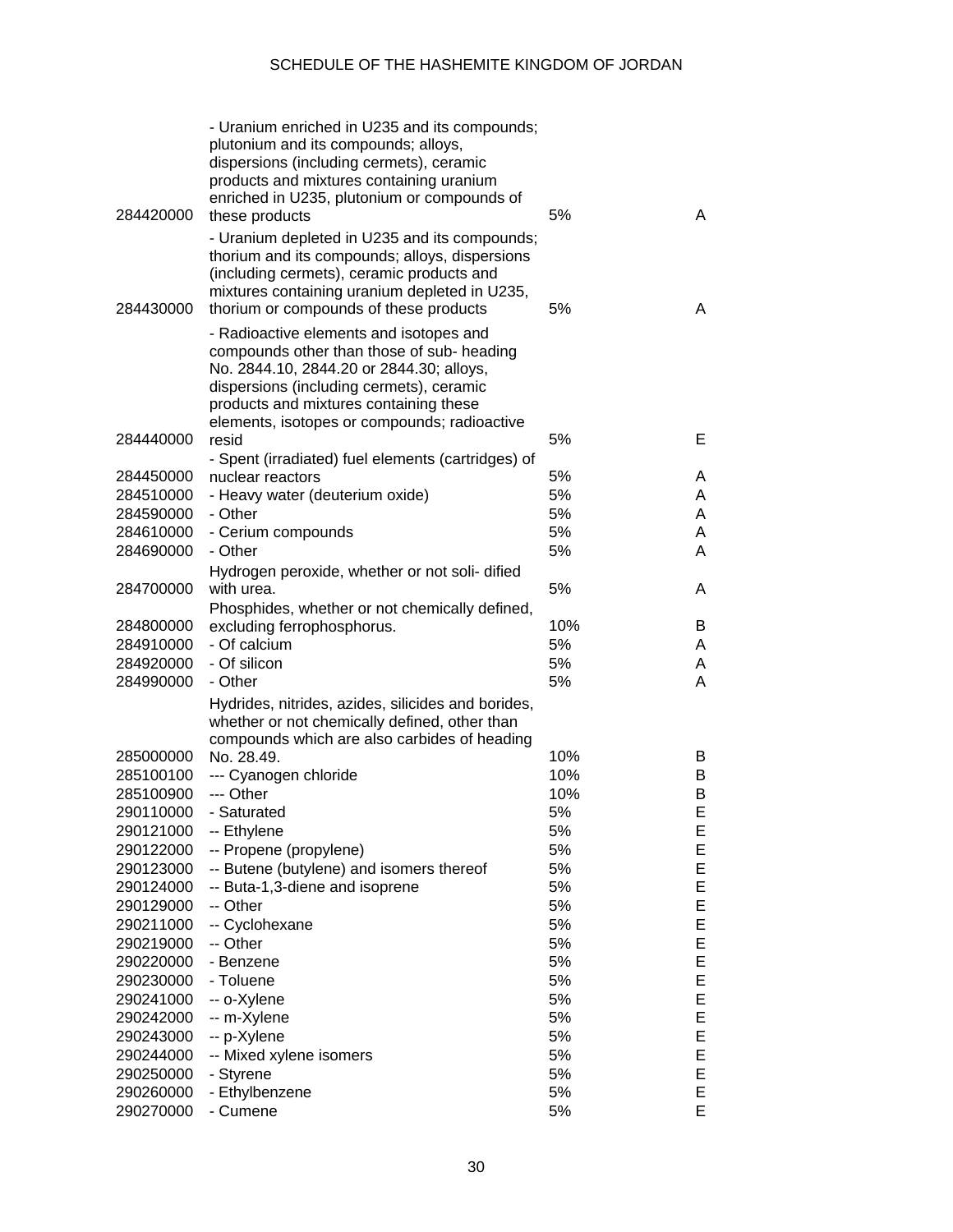| 290290100 | -- Pure naphthalen                                  | 5%  | Е      |
|-----------|-----------------------------------------------------|-----|--------|
| 290290900 | -- Other                                            | 5%  | E      |
|           | -- Chloromethane (methyl chloride) and              |     |        |
| 290311000 | chloroethane (ethyl chloride)                       | 10% | В      |
| 290312000 | -- Dichloromethane (methylene chloride)             | 10% | В      |
| 290313000 | -- Chloroform (trichloromethane)                    | 10% | В      |
| 290314000 | -- Carbon tetrachloride                             | 10% | B      |
| 290315000 | -- 1,2-Dichloroethane (ethylene dichloride)         | 10% | B      |
|           | -- 1,2-Dichloropropane (propylene dichloride)       |     |        |
| 290316000 | and dichlorobutanes                                 | 10% | В      |
| 290319000 | -- Other                                            | 10% | В      |
| 290321000 | -- Vinyl chloride (chloroethylene)                  | 10% | В      |
| 290322000 | -- Trichloroethylene                                | 5%  | Α      |
| 290323000 | -- Tetrachloroethylene (perchloroethylene)          | 10% | В<br>B |
| 290329000 | -- Other                                            | 10% |        |
|           |                                                     |     |        |
| 290330100 | 1,1,3,3,3-Pentafluoro-2-(trifluoromethyl)prop-1-e   | 10% | В      |
| 290330900 | ne<br>-- Other                                      | 10% | B      |
| 290341000 | -- Trichlorofluoromethane                           | 5%  | Α      |
| 290342000 | -- Dichlorodifluoromethane                          | 5%  | Α      |
| 290343000 | -- trichlorotrifluoroethanes                        | 10% | B      |
|           |                                                     |     |        |
| 290344000 | -- Dichlorotetrafluoroethanes and                   | 5%  | A      |
| 290345100 | chloropentafluoroethane<br>--- Refrigerants         | 5%  | A      |
| 290345900 | --- Other                                           | 10% | В      |
| 290346100 | --- Refrigerants                                    | 5%  | A      |
| 290346900 | --- Other                                           | 10% | В      |
| 290347100 | --- Refrigerants                                    | 5%  | А      |
| 290347900 | --- Other                                           | 10% | В      |
| 290349100 | --- Refrigerants                                    | 5%  | A      |
| 290349900 | --- Other                                           | 10% | В      |
| 290351000 | -- 1,2,3,4,5,6-Hexachlorocyclohexane                | 10% | В      |
| 290359000 | -- Other                                            | 10% | Β      |
|           | -- Chlorobenzene, o-dichlorobenzene and             |     |        |
| 290361000 | p-dichlorobenzene                                   | 10% | B      |
| 290362100 | --- DDT                                             | 5%  | A      |
| 290362900 | --- Other                                           | 10% | B      |
| 290369000 | -- Other                                            | 10% | B      |
|           | - Derivatives containing only sulpho groups,        |     |        |
| 290410000 | their salts and ethyl esters                        | 5%  | A      |
|           | - Derivatives containing only nitro or only nitroso |     |        |
| 290420000 | groups                                              | 5%  | A      |
| 290490100 | -- Trichloronitromethane (chloropicrin)             | 10% | B      |
| 290490900 | -- Other                                            | 10% | B      |
| 290511100 | --- Imported by factories as industrial inputs      | 5%  | A      |
| 290511900 | --- Other                                           | 30% | D      |
|           | -- Propan-1-ol (propyl alcohol) and propan-2-ol     |     |        |
| 290512000 | (isopropyl alcohol)                                 | 5%  | A      |
| 290513000 | -- Butan-1-ol (n-butyl alcohol)                     | 5%  | A      |
| 290514000 | -- Other butanols                                   | 5%  | A      |
| 290515000 | -- Pentanol (amyl alcohol) and isomers thereof      | 5%  | A      |
| 290516000 | -- Octanol (octyl alcohol) and isomers              | 5%  | Α      |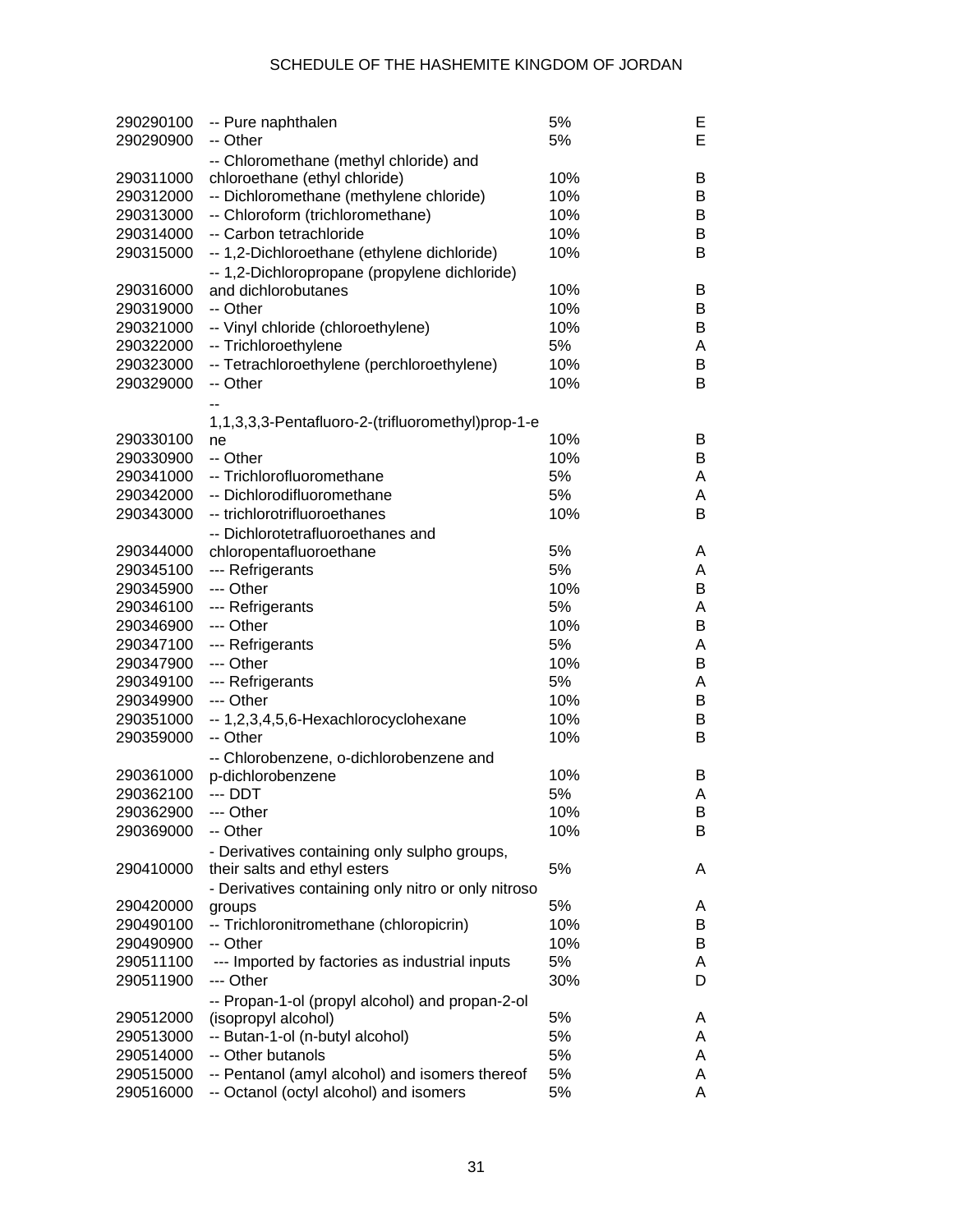|           | -- Dodecan-1-ol (lauryl alcohol), hexa-                                          |      |   |
|-----------|----------------------------------------------------------------------------------|------|---|
|           | decan-1-ol (cetyl alcohol) and octadecan-1-ol                                    |      |   |
| 290517000 | (stearyl alcohol)                                                                | 5%   | A |
| 290519100 | --- 3,3-Dimethylbutan-2-ol (pinacolyl alcohol)                                   | 10%  | B |
| 290519900 | --- Other                                                                        | 5%   | A |
| 290522000 | -- Acyclic terpene alcohols                                                      | 5%   | A |
| 290529000 | -- Other                                                                         | 5%   | A |
| 290531000 | -- Ethylene glycol (ethanediol)                                                  | 5%   | A |
| 290532000 | -- Propylene glycol (propane-1,2-diol)                                           | Free | Е |
| 290539000 | -- Other                                                                         | 5%   | A |
|           | -- 2-Ethyl-2-(hydroxymethyl)propane-1,3- diol                                    |      |   |
| 290541000 | (trimethylolpropane)                                                             | 5%   | A |
| 290542000 | -- Pentaerythritol                                                               | 5%   | A |
| 290543000 | -- Mannitol                                                                      | 5%   | A |
| 290544000 | -- D-glucitol (sorbitol)                                                         | 5%   | A |
| 290545000 | -- Glycerol:                                                                     | 5%   | A |
|           |                                                                                  | 5%   | A |
| 290545100 | --- impoted by factories as industrial inputs                                    |      |   |
| 290545900 | --- Other                                                                        | 30%  | D |
| 290549000 | -- Other                                                                         | 5%   | A |
| 290550100 | -- Ethchlorvynol (INN)                                                           | 10%  | B |
| 290550900 | -- Other                                                                         | 5%   | A |
| 290611000 | -- Menthol                                                                       | 10%  | B |
|           | -- Cyclohexanol, methylcyclohexanols and                                         |      |   |
| 290612000 | dimethylcyclohexanols                                                            | 10%  | B |
| 290613000 | -- Sterols and inositols                                                         | 10%  | В |
| 290614000 | -- Terpineols                                                                    | 10%  | B |
| 290619000 | -- Other                                                                         | 10%  | B |
| 290621000 | -- Benzyl alcohol                                                                | 10%  | B |
| 290629000 | -- Other                                                                         | 5%   | Α |
| 290711000 | -- Phenol (hydroxybenzene) and its salts                                         | 10%  | B |
| 290712000 | -- Cresols and their salts                                                       | 10%  | в |
|           | -- Octylphenol, nonylphenol and their isomers;                                   |      |   |
| 290713000 | salts thereof                                                                    | 10%  | B |
| 290714000 | -- Xylenols and their salts                                                      | 10%  | В |
| 290715000 | -- Naphthols and their salts                                                     | 10%  | В |
| 290719000 | -- Other                                                                         | 10%  | В |
| 290721000 | -- Resorcinol and its salts                                                      | 10%  | в |
| 290722000 | -- Hydroquinone (quinol) and its salts                                           | 10%  | Β |
|           |                                                                                  |      |   |
| 290723000 | -- 4,4'-Isopropylidenediphenol (bisphenol A,<br>diphenylolpropane) and its salts | 10%  | В |
| 290729000 | -- Other                                                                         | 5%   | A |
|           |                                                                                  |      |   |
| 290730000 | - Phenol-alcohols                                                                | 10%  | B |
|           | - Derivatives containing only halogen                                            |      |   |
| 290810000 | substituents and their salts                                                     | 5%   | A |
|           | - Derivatives containing only sulpho groups,                                     |      |   |
| 290820000 | their salts and esters                                                           | 5%   | A |
| 290890000 | - Other                                                                          | 5%   | A |
| 290911000 | -- Diethyl ether                                                                 | 5%   | A |
| 290919000 | -- Other                                                                         | 5%   | A |
|           | - Cyclanic, cyclenic or cycloterpenic ethers and                                 |      |   |
|           | their halogenated, sulpho- nated, nitrated or                                    |      |   |
| 290920000 | nitrosated derivatives                                                           | 5%   | A |
|           | - Aromatic ethers and their halogenated,                                         |      |   |
| 290930000 | sulphonated, nitrated or nitrosated derivatives                                  | 5%   | A |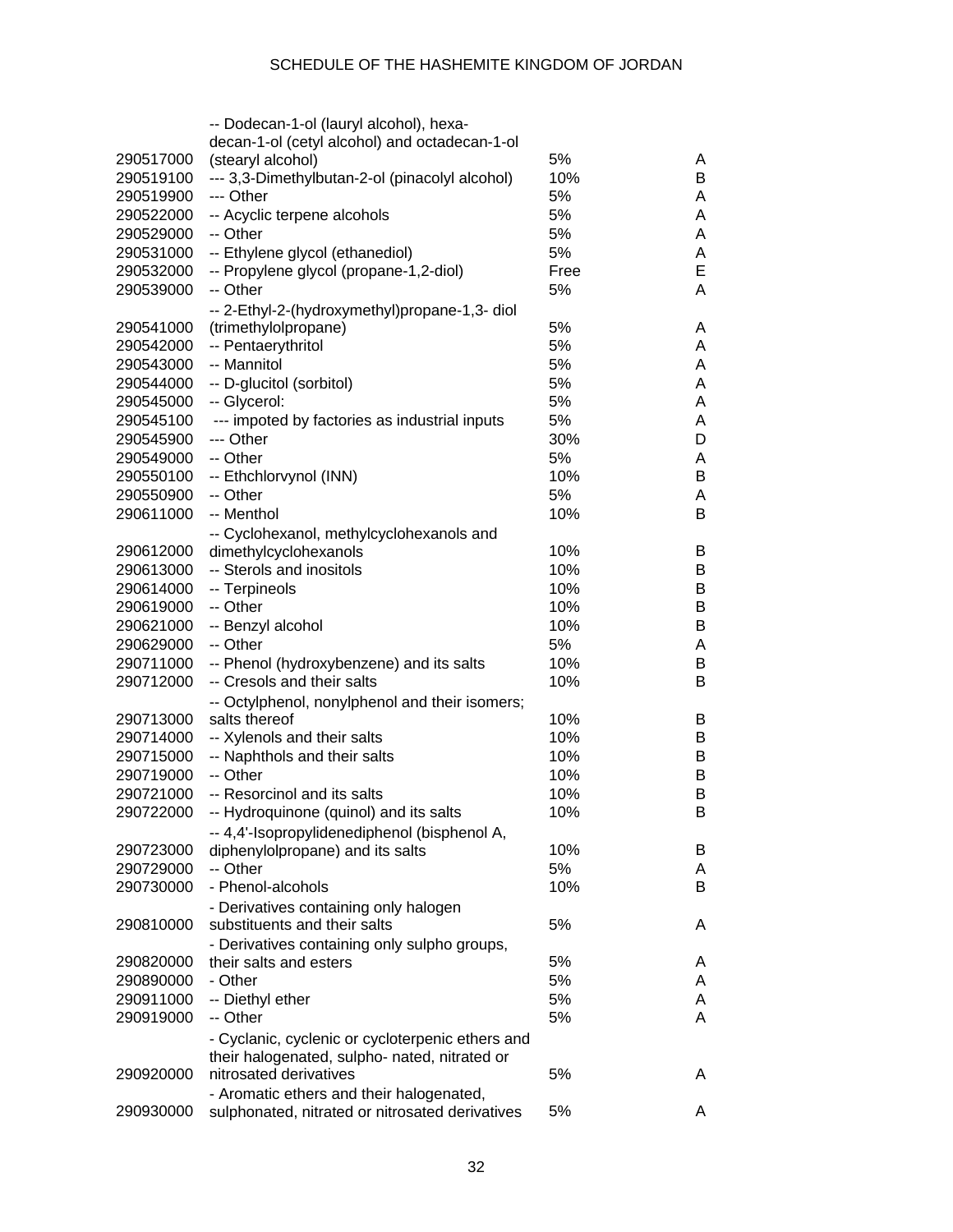| 290941000 | -- 2,2'-Oxydiethanol (diethylene glycol, digol)<br>-- Monomethyl ethers of ethylene glycol or of                    | 5%   | A |
|-----------|---------------------------------------------------------------------------------------------------------------------|------|---|
| 290942000 | diethylene glycol<br>-- Monobutyl ethers of ethylene glycol or of                                                   | 5%   | A |
| 290943000 | diethylene glycol                                                                                                   | 5%   | A |
|           | -- Other monoalkylethers of ethylene glycol or of                                                                   |      |   |
| 290944000 | diethylene glycol                                                                                                   | 5%   | A |
| 290949000 | -- Other                                                                                                            | 5%   | A |
| 290950000 | - Ether-phenols, ether-alcohol-phenols and their<br>halogenated, sulphonated, nitrated or nitrosated<br>derivatives | 5%   | A |
|           | - Alcohol peroxides, ether peroxides, ketone                                                                        |      |   |
|           | peroxides and their halogenated, sulphonated,                                                                       |      |   |
| 290960000 | nitrated or nitrosated derivatives                                                                                  | 5%   | A |
| 291010000 | - Oxirane (ethylene oxide)                                                                                          | 10%  | B |
| 291020000 | - Methyloxirane (propylene oxide)                                                                                   | 10%  | В |
| 291030000 | - 1-Chloro-2,3-epoxypropane (epichlorohydrin)                                                                       | 10%  | B |
| 291090000 | - Other                                                                                                             | 10%  | B |
|           | Acetals and hemiacetals, whether or not with                                                                        |      |   |
|           | other oxygen function, and their halogenated,                                                                       |      |   |
| 291100000 | sulphonated, nitrated or nitrosated derivatives.                                                                    | 10%  | B |
| 291211000 | -- Methanal (formaldehyde)                                                                                          | 5%   | A |
| 291212000 | -- Ethanal (acetaldehyde)                                                                                           | 5%   | A |
| 291213000 | -- Butanal (butyraldehyde, normal isomer)                                                                           | 5%   | A |
| 291219000 | -- Other                                                                                                            | Free | Е |
| 291221000 | -- Benzaldehyde                                                                                                     | 5%   | A |
| 291229000 | -- Other                                                                                                            | 5%   | A |
| 291230000 | - Aldehyde-alcohols                                                                                                 | 5%   | A |
| 291241000 | -- Vanillin (4-hydroxy-3- methoxybenzaldehyde)                                                                      | Free | Е |
|           | -- Ethylvanillin (3-ethoxy-4-                                                                                       |      |   |
| 291242000 | hydroxybenzaldehyde)                                                                                                | 5%   | A |
| 291249000 | -- Other                                                                                                            | 5%   | A |
| 291250000 | - Cyclic polymers of aldehydes                                                                                      | 5%   | A |
| 291260000 | - Paraformaldehyde                                                                                                  | 5%   | A |
|           | Halogenated, sulphonated, nitrated or nitrosated                                                                    |      |   |
| 291300000 | derivatives of products of heading No. 29.12.                                                                       | 10%  | B |
| 291411000 | -- Acetone                                                                                                          | 5%   | A |
| 291412000 | -- Butanone (methyl ethyl ketone)                                                                                   | 5%   | A |
| 291413000 | ketone)                                                                                                             | 5%   | A |
| 291419000 | -- Other                                                                                                            | 5%   | A |
| 291421000 | -- Camphor                                                                                                          | 5%   | Α |
| 291422000 | -- Cyclohexanone and methylcyclohexanones                                                                           | 5%   | Α |
| 291423000 | -- Ionones and methylionones                                                                                        | 5%   | Α |
| 291429000 | -- Other                                                                                                            | 5%   | Α |
| 291431000 | -- Phenylacetone (1-phenylpropan-2-one)                                                                             | 5%   | Α |
| 291439000 | -- Other:                                                                                                           | 5%   | Α |
| 291440000 | - Ketone-alcohols and ketone-aldehydes :                                                                            | 5%   | A |
|           | - Ketone-phenols and ketones with other oxygen                                                                      |      |   |
| 291450000 | function                                                                                                            | 5%   | A |
| 291461000 | -- Anthraquinone                                                                                                    | 5%   | A |
| 291469000 | -- Other                                                                                                            | 5%   | A |
|           | - Halogenated, sulphonated, nitrated or                                                                             |      |   |
| 291470000 | nitrosated derivatives                                                                                              | 5%   | A |
| 291511000 | -- Formic acid                                                                                                      | 5%   | A |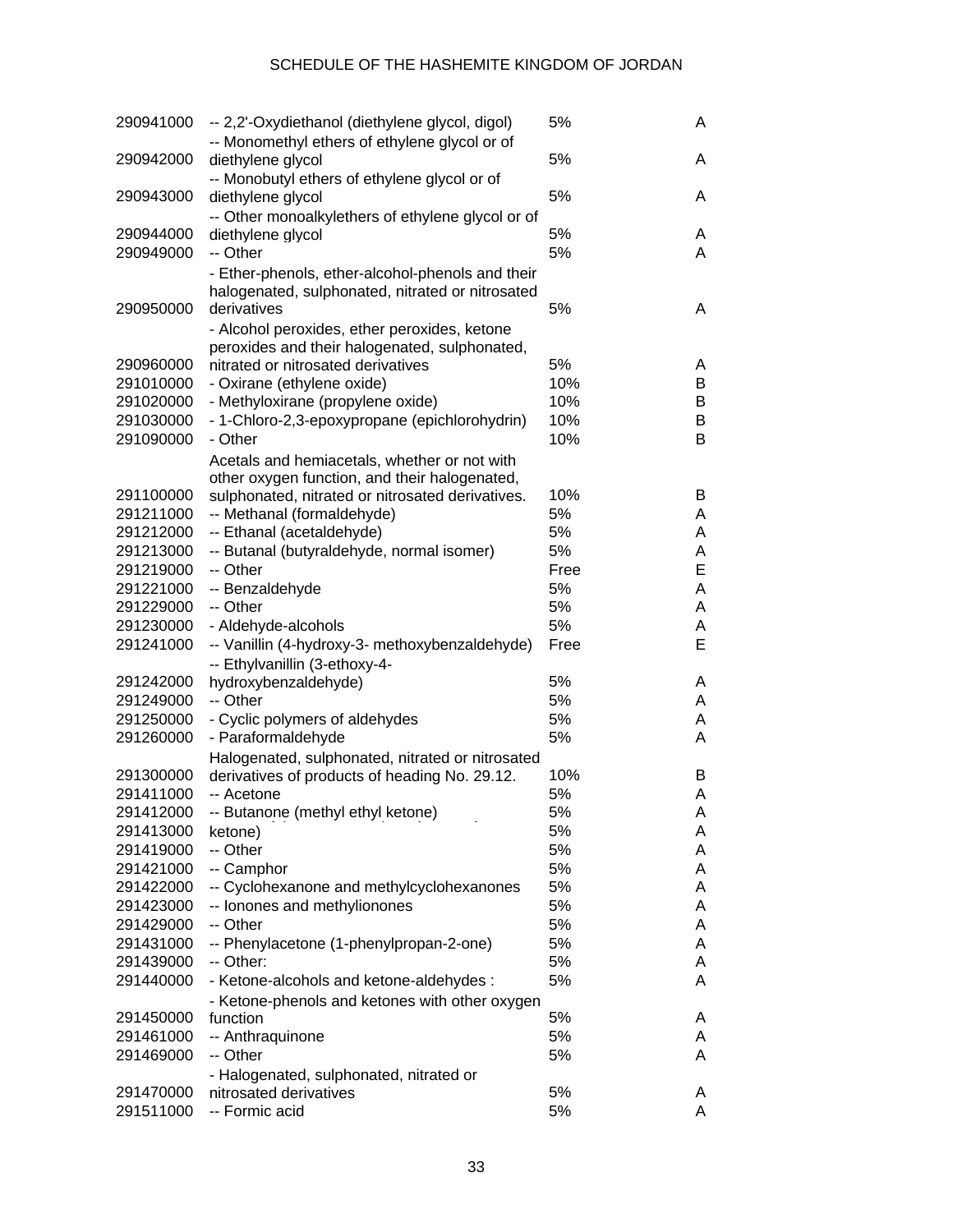| 291512000 | -- Salts of formic acid                                          | 5%       | A |
|-----------|------------------------------------------------------------------|----------|---|
| 291513000 | -- Esters of formic acid                                         | 5%       | A |
| 291521000 | -- Acetic acid                                                   | 5%       | A |
| 291522000 | -- Sodium acetate                                                | 5%       | A |
| 291523000 | -- Cobalt acetates                                               | 5%       | A |
| 291524000 | -- Acetic anhydride                                              | 5%       | Α |
| 291529000 | -- Other                                                         | Free     | E |
| 291531000 | -- Ethyl acetate                                                 | 5%       | Α |
| 291532000 | -- Vinyl acetate                                                 | 5%       | A |
| 291533000 | -- n-Butyl acetate                                               | 5%       | Α |
| 291534000 | -- Isobutyl acetate                                              | 5%       | A |
| 291535000 | -- 2-Ethoxyethyl acetate                                         | 5%       | A |
| 291539000 | -- Other                                                         | 5%       | Α |
|           | - Mono-, di- or trichloroacetic acids, their salts               |          |   |
| 291540000 | and esters                                                       | 5%       | A |
| 291550000 | - Propionic acid, its salts and esters                           | 5%       | A |
|           | - Butyric acids, valeric acids, their salts and                  |          |   |
| 291560000 | esters                                                           | 5%       | A |
|           | - Palmitic acid, stearic acid, their salts and                   |          |   |
| 291570000 | esters                                                           | 5%       | A |
| 291590000 | - Other                                                          | 5%       | A |
| 291611000 | -- Acrylic acid and its salts                                    | 5%       | A |
| 291612000 | -- Esters of acrylic acid                                        | 5%       | A |
| 291613000 | -- Methacrylic acid and its salts                                | 5%       | A |
| 291614000 | -- Esters of methacrylic acid                                    | 5%       | A |
|           |                                                                  |          |   |
| 291615000 | -- Oleic, linoleic or linolenic acids, their salts and<br>esters | 5%       | A |
| 291619000 | -- Other                                                         | 5%       | A |
|           |                                                                  |          |   |
|           | - Cyclanic, cyclenic or cycloterpenic                            |          |   |
|           | monocarboxylic acids, their anhydrides, halides,                 |          |   |
| 291620000 | peroxides, peroxyacids and their derivatives                     | 5%       | A |
| 291631000 | -- Benzoic acid, its salts and esters                            | 5%       | A |
| 291632000 | -- Benzoyl peroxide and benzoyl chloride                         | 5%<br>5% | A |
| 291634000 | -- Phenylacetic acid and its salts:                              |          | A |
| 291635000 | -- Esters of phenylacetic acid:                                  | 5%       | A |
| 291639000 | -- Other                                                         | 5%       | A |
| 291711000 | -- Oxalic acid, its salts and esters                             | 5%       | A |
| 291712000 | -- Adipic acid, its salts and esters                             | 5%       | Α |
|           | -- Azelaic acid, sebacic acid, their salts and                   |          |   |
| 291713000 | esters                                                           | 5%       | A |
| 291714000 | -- Maleic anhydride                                              | 5%       | A |
| 291719000 | -- Other                                                         | 5%       | Α |
|           | - Cyclanic, cyclenic or cycloterpenic                            |          |   |
|           | polycarboxylic acids, their anhydrides, halides,                 |          |   |
| 291720000 | peroxides, peroxyacids and their derivatives                     | 5%       | A |
| 291731000 | -- Dibutyl orthophthalates                                       | 5%       | A |
| 291732000 | -- Dioctyl orthophthalates                                       | 5%       | A |
| 291733000 | -- Dinonyl or didecyl orthophthalates                            | 5%       | A |
| 291734000 | -- Other esters of orthophthalic acid                            | 5%       | A |
| 291735000 | -- Phthalic anhydride                                            | 5%       | A |
| 291736000 | -- Terephthalic acid and its salts                               | 5%       | A |
| 291737000 | -- Dimethyl terephthalate                                        | 5%       | A |
| 291739000 | -- Other                                                         | 5%       | A |
| 291811000 | -- Lactic acid, its salts and esters                             | 5%       | Α |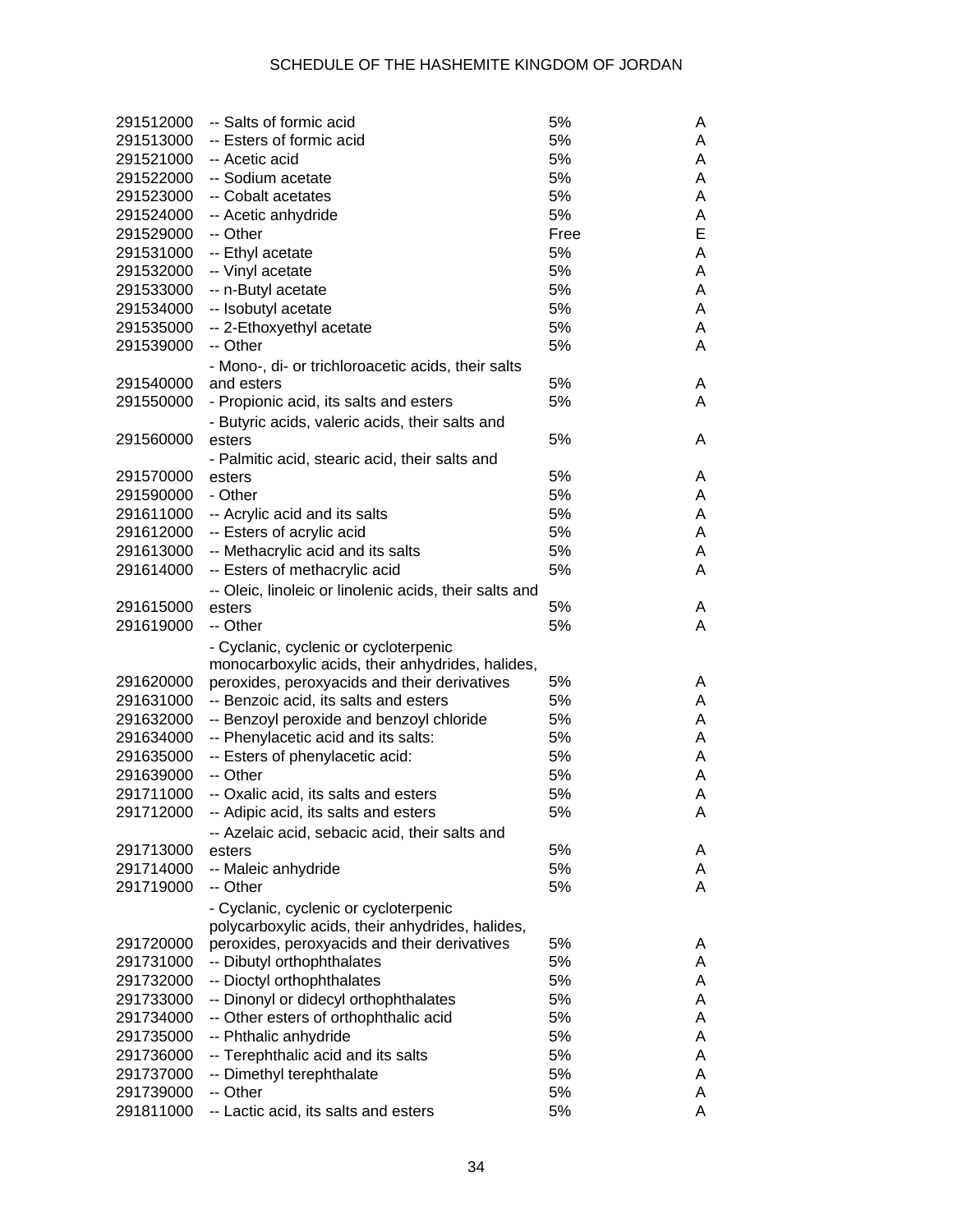| 291812000 | -- Tartaric acid                                   | 5%  | A |
|-----------|----------------------------------------------------|-----|---|
| 291813000 | -- Salts and esters of tartaric acid               | 5%  | A |
| 291814000 | -- Citric acid                                     | 10% | B |
| 291815000 | -- Salts and esters of citric acid                 | 5%  | A |
| 291816000 | -- Gluconic acid, its salts and esters             | 5%  | A |
|           | -- Phenylglycolic acid (mandelic acid), its salts  |     |   |
| 291817000 | and esters                                         | 5%  | A |
|           | --- 2,2-Diphenyl-2-hydroxyacetic acid (benzilic    |     |   |
| 291819100 | acid)                                              | 10% | B |
| 291819900 | --- Other                                          | 5%  | A |
| 291821000 | -- Salicylic acid and its salts                    | 5%  | A |
| 291822000 | -- O-Acetylsalicylic acid, its salts and esters    | 5%  | A |
| 291823000 | -- Other esters of salicylic acid and their salts  | 5%  | A |
| 291829000 | -- Other                                           | 5%  | A |
|           | - Carboxylic acids with aldehyde or ketone         |     |   |
|           | function but without other oxygen function, their  |     |   |
|           | anhydrides, halides, peroxides, peroxyacids and    |     |   |
| 291830000 | their derivatives                                  | 5%  | A |
| 291890000 | - Other                                            | 5%  | A |
|           | Phosphoric esters and their salts, including       |     |   |
|           | lactophosphates; their haloge- nated,              |     |   |
| 291900000 | sulphonated, nitrated or nitro- sated derivatives. | 5%  | A |
|           | - Thiophosphoric esters (phosphorothioates)        |     |   |
|           | and their salts; their halogenated, sulphonated,   |     |   |
| 292010000 | nitrated or nitrosated derivatives                 | 5%  | A |
| 292090100 | -- Trimethyl phosphite                             | 10% | B |
| 292090200 | -- Triethyl phosphite                              | 10% | B |
| 292090300 | -- Dimethyl phosphite                              | 10% | B |
| 292090400 | -- Diethyl phosphite                               | 10% | B |
| 292090900 | -- Other                                           | 5%  | A |
|           | -- Methylamine, di- or trimethylamine and their    |     |   |
| 292111000 | salts                                              | 5%  | A |
| 292112000 | -- Diethylamine and its salts                      | 5%  | A |
| 292119100 | --- Bis(2-chloroethyl)ethylamine                   | 5%  | A |
|           | --- Chlormethine (INN)                             |     |   |
| 292119200 | (bis(2-chloroethyl)methylamine)                    | 5%  | A |
|           | --- Trichlormethine (INN)                          |     |   |
| 292119300 | (tris(2-chloroethyl)amine)                         | 5%  | A |
|           | --- N, N-Dialkyl(methyl, ethyl, n-propyl or        |     |   |
|           | isopropyl) 2-chloroethylamines and their           |     |   |
| 292119400 | protonated salts                                   | 5%  | A |
| 292119900 | --- Other                                          | 5%  | A |
| 292121000 | -- Ethylenediamine and its salts                   | 5%  | A |
| 292122000 | -- Hexamethylenediamine and its salts              | 5%  | A |
| 292129000 | -- Other                                           | 5%  | A |
|           | - Cyclanic, cyclenic or cycloterpenic mono- or     |     |   |
| 292130000 | polyamines, and their derivatives; salts thereof   | 5%  | A |
| 292141000 | -- Aniline and its salts                           | 5%  | A |
| 292142000 | -- Aniline derivatives and their salts             | 5%  | A |
| 292143000 | -- Toluidines and their derivatives; salts thereof | 5%  | A |
|           | -- Diphenylamine and its derivatives; salts        |     |   |
| 292144000 | thereof                                            | 5%  | A |
|           |                                                    |     |   |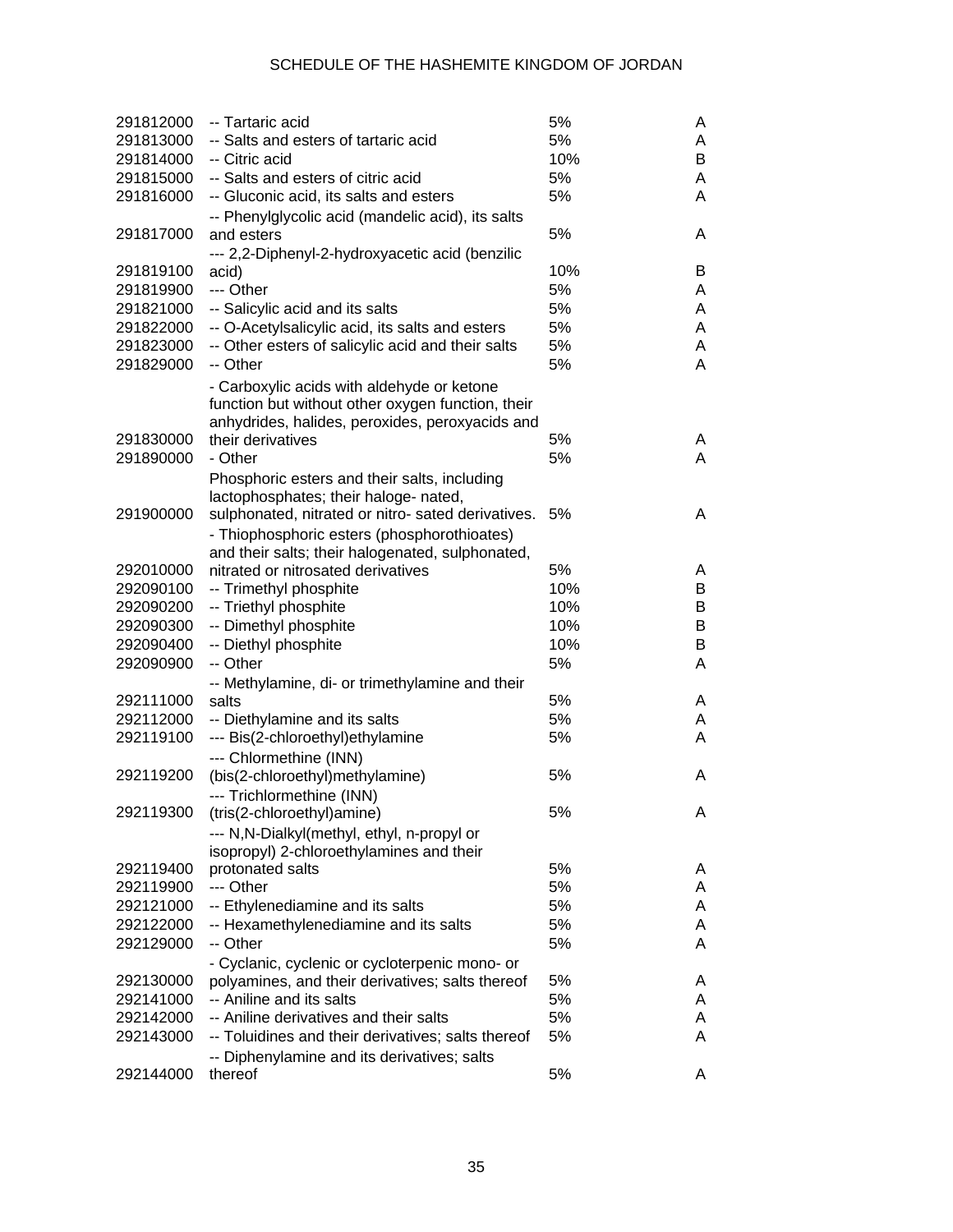|           | -- 1-Naphthylamine (alpha-naphthylamine),        |      |   |
|-----------|--------------------------------------------------|------|---|
|           | 2-naphthylamine (beta-naphthylamine) and their   |      |   |
| 292145000 | derivatives; salts thereof                       | 5%   | A |
| 292149100 | --- Amfetamine (INN)                             | 10%  | B |
| 292149200 | --- Benzfetamine (INN)                           | 10%  | B |
| 292149300 | --- Dexamfetamine (INN)                          | 10%  | B |
| 292149400 | --- Etilamfetamine (INN)                         | 10%  | B |
| 292149500 | --- Fencamfamin (INN)                            | 10%  | B |
| 292149600 | --- Lefetamine (INN)                             | 10%  | B |
| 292149700 | --- Levamfetamine (INN)                          | 10%  | B |
| 292149800 | --- Mefenorex (INN)                              | 10%  | B |
| 292149910 | ---- Phentermine (INN)                           | 10%  | B |
| 292149990 | ---- Other                                       | 5%   | A |
|           | -- o-, m-, p-Phenylenediamine, diaminotoluenes,  |      |   |
| 292151000 | and their derivatives; salts thereof             | 5%   | A |
| 292159000 | -- Other                                         | 5%   | A |
| 292211000 | -- Monoethanolamine and its salts                | 10%  | B |
| 292212000 | -- Diethanolamine and its salts                  | 10%  | B |
| 292213100 | --- Triethanolamine                              | 10%  | B |
| 292213900 | --- Other                                        | 10%  | B |
| 292219200 |                                                  | 10%  | B |
| 292219300 | --- Ethyldiethanolamine                          | 10%  |   |
|           | --- Methyldiethanolamine                         |      | B |
| 292219400 | --- Dextropropoxyphene (INN)                     | 10%  | B |
|           | --- N,N-Dimethyl-2-aminoethanol and its          |      |   |
| 292219500 | protonated salts                                 | 10%  | B |
|           | --- N, N-Diethyl-2-aminoethanol and its          |      |   |
| 292219600 | protonated salts                                 | 10%  | B |
|           | --- Other of N,N-Dialkyl(methyl, ethyl, n-propyl |      |   |
|           | or isopropyl)- 2-aminoethanols and their         |      |   |
| 292219700 | protonated salts                                 | 10%  | B |
| 292219900 | --- Other                                        | 10%  | B |
|           | -- Aminohydroxynaphthalenesulphonic acids        |      |   |
| 292221000 | and their salts                                  | 10%  | B |
|           | -- Anisidines, dianisidines, phenetidines, and   |      |   |
| 292222000 | their salts                                      | 10%  | B |
| 292229000 | -- Other                                         | 5%   | A |
| 292230100 | -- Amfepramone (INN)                             | 10%  | B |
| 292230200 | -- Methadone (INN)                               | 10%  | B |
| 292230300 | -- Normethadone (INN)                            | 10%  | в |
| 292230900 | -- Other                                         | 10%  | B |
| 292241000 | -- Lysine and its esters; salts thereof          | 10%  | B |
| 292242000 | -- Glutamic acid and its salts                   | 10%  | B |
| 292243000 | -- Anthranilic acid and its salts                | 10%  | B |
| 292249100 | --- Tilidine (INN)                               | 10%  | B |
| 292249200 | Ethylene diamine tetraacetic acid (EDTA)         | 5%   | A |
| 292249900 | --- Other                                        | 10%  | B |
|           | - Amino-alcohol-phenols, amino-acid-phenols      |      |   |
|           | and other amino-compounds with oxygen            |      |   |
| 292250000 | function                                         | 10%  | B |
| 292310000 | - Choline and its salts                          | 10%  | B |
| 292320000 | - Lecithins and other phosphoaminolipids         | Free | E |
| 292390000 | - Other                                          | 10%  | B |
| 292410100 | -- Meprobamate (INN)                             | 10%  | В |
| 292410900 | -- Other                                         | 10%  | B |
|           |                                                  |      |   |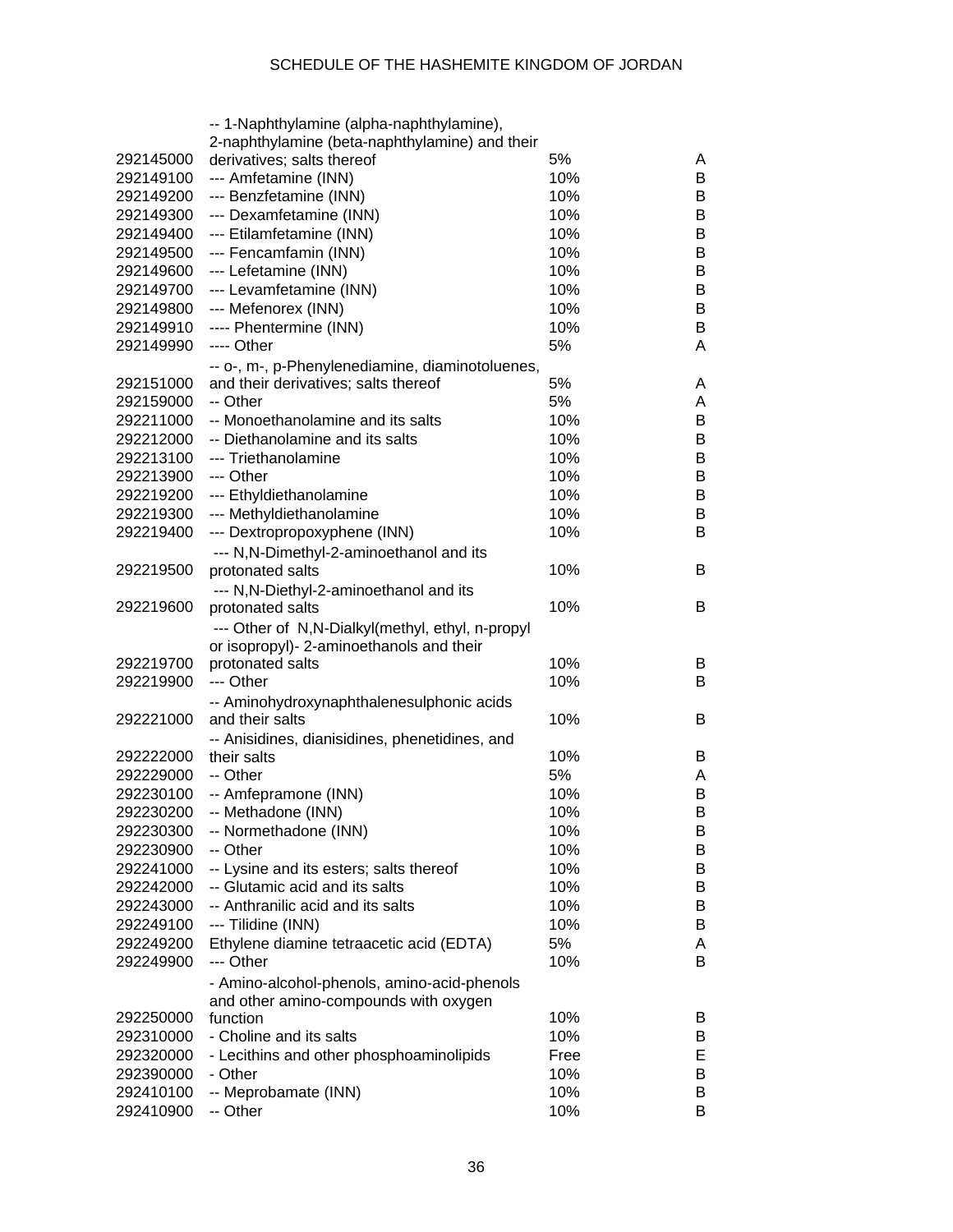|           | -- Urea , containing 45 % nitrogen on dry matter   |     |   |
|-----------|----------------------------------------------------|-----|---|
| 292421100 | bases                                              | 5%  | A |
| 292421200 | --- p-EthoxyphenylUrea (Dolcin)                    | 10% | В |
| 292421300 | --- Dimotite                                       | 5%  | A |
| 292421900 | -- Other                                           | 10% | В |
| 292422000 | -- 2-Acetamidobenzoic acid                         | 10% | B |
| 292429100 | --- Ethinamate (INN)                               | 10% | В |
| 292429900 | --- Other                                          | 10% | В |
| 292511100 | --- Saccharin                                      | 5%  | A |
| 292511900 | --- Other                                          | 10% | В |
| 292519100 | --- Glutethimide (INN)                             | 10% | B |
| 292519900 | --- Other                                          | 10% | В |
| 292520000 | - Imines and their derivatives; salts thereof      | 10% | В |
| 292610000 | - Acrylonitrile                                    | 10% | В |
| 292620000 | - 1-Cyanoguanidine (dicyandiamide)                 | 10% | В |
| 292690100 | -- Fenproporex (INN)                               | 10% | В |
| 292690200 | -- Methadone (INN) intermediate                    | 10% | В |
| 292690900 | -- Other                                           | 5%  | Α |
| 292700000 | Diazo-, azo- or azoxy-compounds.                   | 5%  | Α |
| 292800100 | -- Methy etheyl ketoxym                            | 5%  | Α |
| 292800900 | -- Other                                           | 10% | В |
| 292910000 | - Isocyanates                                      | 5%  | Α |
|           | -- N, N-Dialkyl(methyl, ethyl, n-propyl or         |     |   |
| 292990100 | isopropyl) phosphoramidic dihalides                | 5%  | A |
|           | -- Dialkyl(methyl, ethyl, n-propyl or isopropyl)   |     |   |
| 292990200 | phosphoramidates                                   | 5%  | A |
| 292990900 | -- Other                                           | 5%  | A |
| 293010000 | - Dithiocarbonates (xanthates)                     | 5%  | Α |
| 293020000 | - Thiocarbamates and dithiocarbamates              | 5%  | Α |
| 293030000 | - Thiuram mono-, di- or tetrasulphides             | 5%  | Α |
| 293040000 | - Methionine                                       | 5%  | Α |
| 293090000 | - Other                                            | 5%  | Α |
| 293100000 | Other organo-inorganic compounds.                  | 10% | В |
| 293211000 | -- Tetrahydrofuran                                 | 5%  | Α |
| 293212000 | -- 2-Furaldehyde (furfuraldehyde)                  | 5%  | Α |
| 293213000 | -- Furfuryl alcohol and tetrahydrofurfuryl alcohol | 5%  | Α |
| 293219000 | -- Other                                           | 5%  | Α |
|           |                                                    |     |   |
| 293221000 | Coumarin, methylcoumarins and<br>ethylcoumarins    | 5%  | A |
| 293229000 | -- Other lactones                                  | 5%  | A |
| 293291000 | -- Isosafrole                                      | 5%  | A |
| 293292000 | -- 1-(1,3-Benzodioxol-5-yl)propan-2-one            | 5%  | A |
| 293293000 | -- Piperonal                                       | 5%  | A |
| 293294000 | -- safrole                                         | 5%  | A |
| 293299100 | -- Tetrahydrocannabinol (all isomers)              | 10% | B |
| 293299900 | -- Other                                           | 5%  | A |
| 293311000 | -- Phenazone (antipyrin) and its derivatives       | 5%  | A |
| 293319000 | -- Other                                           | 5%  | A |
| 293321000 | -- Hydantoin and its derivatives                   | 10% | B |
| 293329000 | -- Other                                           | 5%  | A |
| 293331000 | -- Pyridine and its salts                          | 5%  | A |
| 293332000 | -- Piperidine and its salts                        | 5%  | A |
| 293339100 | --- 3-Quinuclidinyl benzillate                     | 10% | B |
| 293339200 | --- Quinuclidin-3-ol                               | 10% | B |
|           |                                                    |     |   |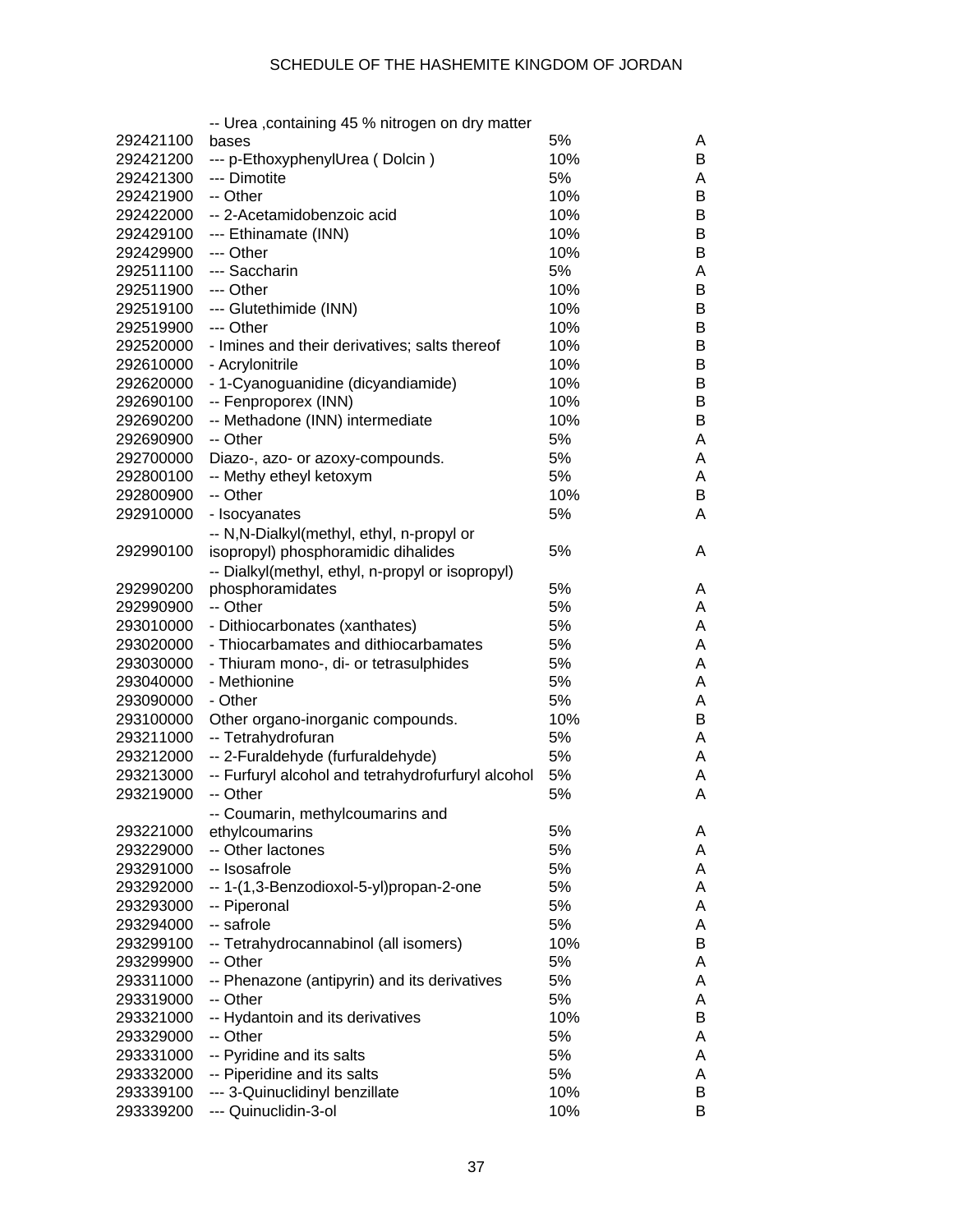| 293339900 | --- Other                                       | 5%   | A  |
|-----------|-------------------------------------------------|------|----|
| 293340100 | -- Levorphanol (INN)                            | 10%  | B  |
| 293340900 | -- Other                                        | 5%   | A  |
|           | -- Malonylurea (barbituric acid) and its        |      |    |
| 293351000 | derivatives; salts thereof                      | 5%   | A  |
| 293359100 | --- Loprazolam (INN)                            | 10%  | B  |
| 293359200 | --- Mecloqualone (INN)                          | 10%  | B  |
| 293359300 | --- Methaqualone (INN)                          | 10%  | В  |
| 293359400 | --- Zipeprol (INN)                              | 10%  | В  |
| 293359900 | --- Other                                       | 5%   | A  |
| 293361000 | -- Melamine                                     | 5%   | A  |
| 293369000 | -- Other                                        | 5%   | A  |
| 293371000 | -- 6-Hexanelactam (epsilon-caprolactam)         | 5%   | A  |
| 293379100 | --- Clobazam (INN)                              | 10%  | B  |
|           |                                                 | 10%  | В  |
| 293379200 | --- Methyprylon (INN)                           | 5%   |    |
| 293379900 | --- Other                                       |      | A  |
| 293390000 | - Other                                         | 5%   | A  |
|           | - Compounds containing an unfused thiazole      |      |    |
|           | ring (whether or not hydrogenated) in the       |      |    |
| 293410000 | structure                                       | 5%   | A  |
|           | - Compounds containing a benzothiazole          |      |    |
|           | ring-system (whether or not hydrogenated), not  |      |    |
| 293420000 | further fused                                   | 5%   | A  |
|           | - Compounds containing a phenothiazine          |      |    |
|           | ring-system (whether or not hydrogenated), not  |      |    |
| 293430000 | further fused                                   | 5%   | A  |
| 293490100 | -- Sultones and Sultams                         | 10%  | B  |
| 293490900 | -- Other                                        | 5%   | A  |
| 293500000 | Sulphonamides.                                  | 10%  | B  |
| 293610000 | - Provitamins, unmixed                          | Free | E  |
| 293621000 | -- Vitamins A and their derivatives             | Free | E  |
| 293622000 | -- Vitamin B1 and its derivatives               | Free | E  |
| 293623000 | -- Vitamin B2 and its derivatives               | Free | Е  |
|           | -- D- or DL-Pantothenic acid (Vitamin B3 or     |      |    |
| 293624000 | Vitamin B5) and its derivatives                 | Free | E. |
| 293625000 | -- Vitamin B6 and its derivatives               | Free | Е  |
| 293626000 | -- Vitamin B12 and its derivatives              | Free | E  |
| 293627000 | -- Vitamin C and its derivatives                | Free | E  |
| 293628000 | -- Vitamin E and its derivatives                | Free | Е  |
| 293629000 | -- Other vitamins and their derivatives         | Free | Е  |
|           |                                                 | Free | Е  |
| 293690000 | - Other, including natural concentrates         |      |    |
|           | - Pituitary (anterior) or similar hormones, and |      |    |
| 293710000 | their derivatives                               | 10%  | Е  |
|           | -- Cortisone, hydrocortisone, prednisone        |      |    |
|           | (dehydrocortisone) and prednisolone             |      |    |
| 293721000 | (dehydrohydrocortisone)                         | 10%  | Е  |
|           | -- Halogenated derivatives of adrenal cortical  |      |    |
| 293722000 | hormones                                        | 10%  | E. |
| 293729000 | -- Other                                        | 10%  | Е  |
| 293791000 | -- Insulin and its salts                        | 10%  | Е  |
| 293792000 | -- Oestrogens and progestogens                  | 10%  | Е  |
| 293799000 | -- Other                                        | 10%  | Е  |
| 293810000 | - Rutoside (rutin) and its derivatives          | 10%  | B  |
| 293890000 | - Other                                         | 10%  | B  |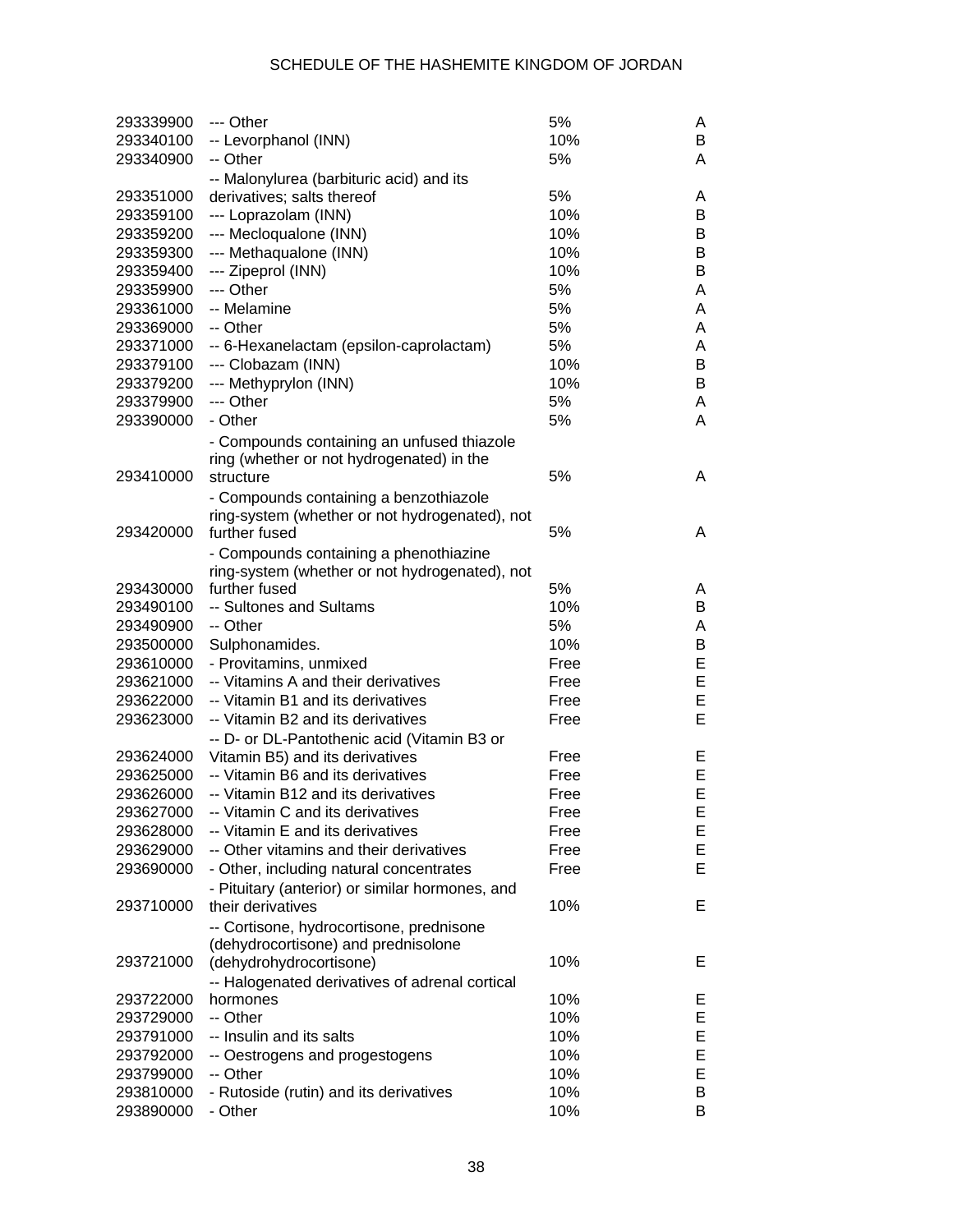|                        | - Alkaloids of opium and their derivatives; salts       |              |    |
|------------------------|---------------------------------------------------------|--------------|----|
| 293910000              | thereof                                                 | 10%          | E. |
| 293921000              | -- Quinine and its salts                                | Free         | Е  |
| 293929100              | --- Quindine and its derivatives                        | Free         | Е  |
| 293929900              | --- Other                                               | 10%          | Е  |
| 293930000              | - Caffeine and its salts                                | 10%          | Е  |
| 293941000              | -- Ephedrine and its salts                              | 10%          | E  |
| 293942000              | -- Pseudoephedrine (INN) and its salts                  | 10%          | E  |
| 293949100              | --- Cathine (INN)                                       | 10%          | Е  |
| 293949900              | --- Other                                               | 10%          | Е  |
| 293950100              | -- Fenetylline (INN)                                    | 10%          | Е  |
| 293950900              | -- Other                                                | 10%          | E  |
| 293961000              | -- Ergometrine (INN) and its salts                      | 10%          | E  |
| 293962000              | -- Ergotamine (INN) and its salts                       | 10%          | E  |
| 293963000              | -- Lysergic acid and its salts                          | 10%          | E  |
| 293969000              | -- Other                                                | 10%          | E  |
| 293970000              | - Nicotine and its salts                                | 10%          | E  |
| 293990100              | -- Cocaine                                              | Free         | Е  |
| 293990200              | -- Ecgonine                                             | Free         | Е  |
| 293990300              | -- Levometamfetamine                                    | Free         | Е  |
|                        | -- Metamfetamine (INN)                                  |              | Е  |
| 293990400<br>293990500 | -- Metamfetamine racemate                               | Free<br>Free | Е  |
| 293990900              | -- Other                                                | Free         | E. |
|                        |                                                         |              |    |
|                        | Sugars, chemically pure, other than sucrose,            |              |    |
|                        | lactose, maltose, glucose and fructose; sugar           |              |    |
|                        | ethers and sugar esters, and their salts, other         |              |    |
| 294000000              | than products of heading No. 29.37, 29.38 or<br>29.39.  | 10%          | Е  |
|                        |                                                         |              |    |
|                        | - Penicillins and their derivatives with a              |              | E  |
| 294110000              | penicillanic acid structure; salts thereof              | Free         |    |
| 294120000              | - Streptomycins and their derivatives; salts<br>thereof | Free         | Е  |
|                        |                                                         |              |    |
| 294130000              | - Tetracyclines and their derivatives; salts<br>thereof | Free         | Е  |
|                        |                                                         |              |    |
|                        | - Chloramphenicol and its derivatives; salts<br>thereof |              |    |
| 294140000              |                                                         | Free         | E. |
| 294150000              | - Erythromycin and its derivatives; salts thereof       | Free         | E  |
| 294190000              | - Other                                                 | Free         | E  |
| 294200000              | Other organic compounds.                                | 10%          | B  |
|                        | - Glands and other organs, dried, whether or not        |              |    |
| 300110000              | powdered                                                | 30%          | Е  |
|                        | - Extracts of glands or other organs or of their        |              |    |
| 300120000              | secretions                                              | 30%          | E, |
| 300190100              | -- Cornea (of the eye)                                  | Free         | Е  |
| 300190900              | -- Other                                                | 30%          | E. |
|                        | modified immunological products, whether or             |              |    |
|                        | not obtained by means of biotechnological               |              |    |
| 300210000              | processes                                               | Free         | Е, |
| 300220000              | - Vaccines for human medicine                           | Free         | Е  |
| 300230000              | - Vaccines for veterinary medicine                      | Free         | Е  |
| 300290100              | -- Saxitoxin                                            | Free         | Е  |
| 300290200              | -- Ricin                                                | Free         | Е  |
| 300290900              | -- Other                                                | Free         | E. |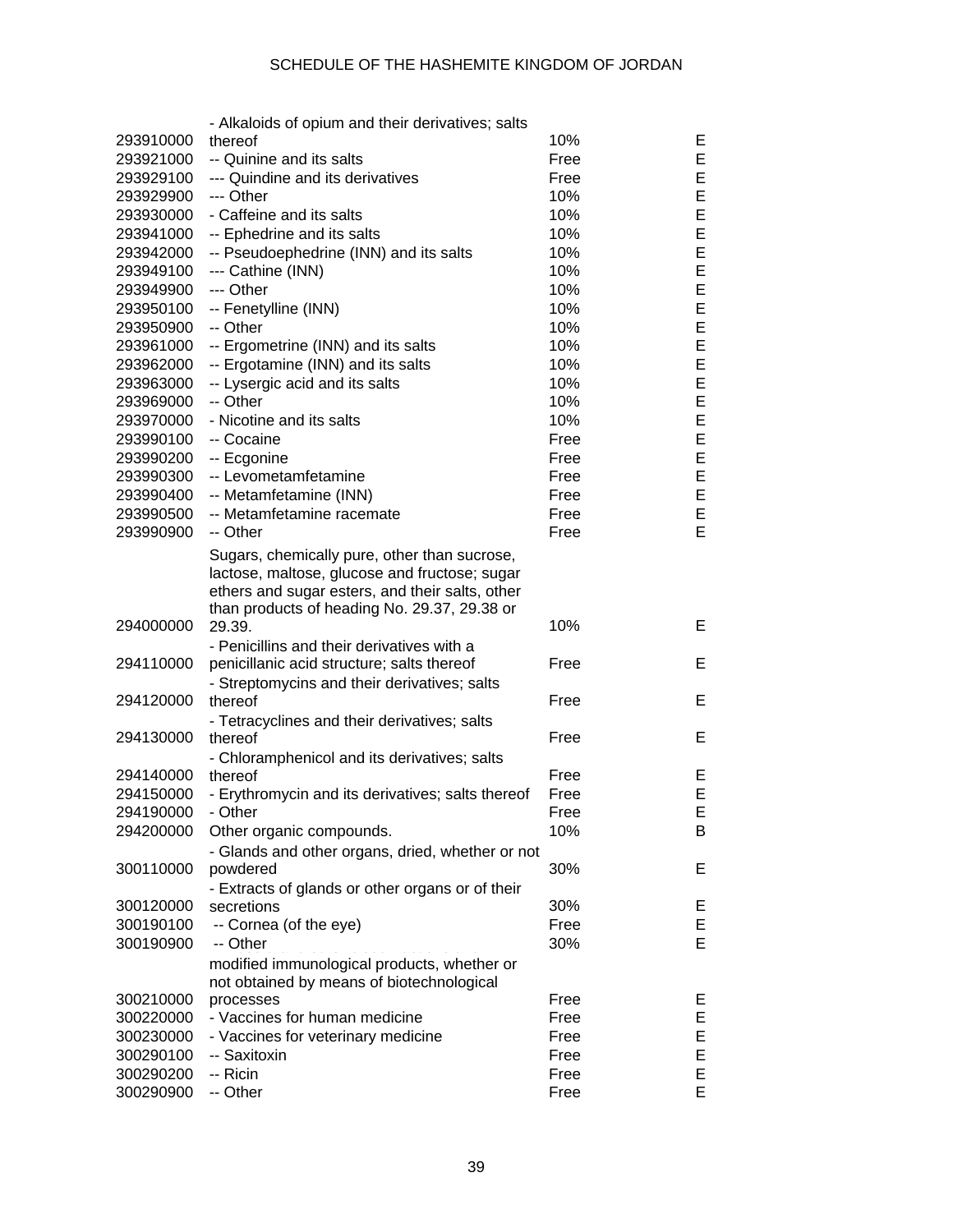| 300310000<br>300320000<br>300331000<br>300339000 | - Containing penicillins or derivatives thereof,<br>with a penicillanic acid structure, or<br>streptomycins or their derivatives<br>- Containing other antibiotics antibiotics :<br>-- Containing insulin<br>-- Other                                           | Free<br>Free<br>5%<br>5% | E.<br>E<br>E<br>Е |
|--------------------------------------------------|-----------------------------------------------------------------------------------------------------------------------------------------------------------------------------------------------------------------------------------------------------------------|--------------------------|-------------------|
| 300340000<br>300390000                           | - Containing alkaloids or derivatives thereof but<br>not containing hormones or other products of<br>heading No. 29.37 or antibiotics<br>- Other                                                                                                                | 5%<br>5%                 | E,<br>E           |
|                                                  | - Containing penicillins or derivatives thereof,<br>with a penicillanic acid structure, or<br>streptomycins or theirderivatives thereof, with a<br>penicillanic acid structure, or streptomycins or                                                             |                          |                   |
| 300410000                                        | their derivatives                                                                                                                                                                                                                                               | Free                     | E.                |
| 300420000                                        | - Containing other antibiotics                                                                                                                                                                                                                                  | Free                     | E.                |
| 300431000                                        | -- Containing insulin                                                                                                                                                                                                                                           | 5%                       | A                 |
| 300432000                                        | -- Containing adrenal cortical hormones                                                                                                                                                                                                                         | 5%                       | Е                 |
| 300439000                                        | -- Other                                                                                                                                                                                                                                                        | 5%                       | Е                 |
|                                                  | - Containing alkaloids or derivatives thereof but                                                                                                                                                                                                               |                          |                   |
|                                                  | not containing hormones, other products of                                                                                                                                                                                                                      |                          |                   |
| 300440000                                        | heading No. 29.37 or antibiotics                                                                                                                                                                                                                                | 5%                       | Е                 |
|                                                  | - Other medicaments containing vitamins or                                                                                                                                                                                                                      |                          |                   |
| 300450000                                        | other products of heading No. 29.36                                                                                                                                                                                                                             | 5%                       | E.                |
| 300490000                                        | - Other                                                                                                                                                                                                                                                         | 5%                       | Е                 |
|                                                  | - Adhesive dressings and other articles having                                                                                                                                                                                                                  |                          |                   |
| 300510000                                        | an adhesive layer                                                                                                                                                                                                                                               | 30%                      | Е                 |
| 300590000                                        | - Other                                                                                                                                                                                                                                                         | 30%                      | Е                 |
| 300610000<br>300620000                           | - Sterile surgical catgut, similar sterile suture<br>materials and sterile tissue adhesives for<br>surgical wound closure; sterile laminaria and<br>sterile laminaria tents; sterile absorbable<br>surgical or dental haemostatics<br>- Blood-grouping reagents | 20%<br>20%               | E,<br>E           |
|                                                  |                                                                                                                                                                                                                                                                 |                          |                   |
|                                                  | - Opacifying preparations for X-ray                                                                                                                                                                                                                             |                          |                   |
| 300630000                                        | examinations; diagnostic reagents designed to<br>be administered to the patient                                                                                                                                                                                 | 20%                      | Е                 |
|                                                  |                                                                                                                                                                                                                                                                 |                          |                   |
| 300640000                                        | Dental cements and other dental fillings; bone<br>reconstruction cements                                                                                                                                                                                        | 20%                      | E.                |
| 300650000                                        | - First-aid boxes and kits                                                                                                                                                                                                                                      | 20%                      | E.                |
|                                                  |                                                                                                                                                                                                                                                                 |                          |                   |
|                                                  | - Chemical contraceptive preparations based on                                                                                                                                                                                                                  | 10%                      | E.                |
| 300660000                                        | hormones or spermicides.                                                                                                                                                                                                                                        |                          |                   |
|                                                  | Animal or vegetable fertilisers, whether or not                                                                                                                                                                                                                 |                          |                   |
|                                                  | mixed together or chemically treated; fertilisers                                                                                                                                                                                                               |                          |                   |
|                                                  | produced by the mixing or chemical treatment of                                                                                                                                                                                                                 |                          |                   |
| 310100000                                        | animal or vegetable products.                                                                                                                                                                                                                                   | 5%                       | A                 |
| 310210000                                        | - Urea, whether or not in aqueous solution                                                                                                                                                                                                                      | Free                     | Е                 |
| 310221000                                        | -- Ammonium sulphate                                                                                                                                                                                                                                            | 5%                       | A                 |
| 310229000                                        | -- Other                                                                                                                                                                                                                                                        | 5%                       | A                 |
|                                                  | - Ammonium nitrate, whether or not in aqueous                                                                                                                                                                                                                   |                          |                   |
| 310230000                                        | solution                                                                                                                                                                                                                                                        | 5%                       | A                 |
|                                                  | - Mixtures of ammonium nitrate with calcium                                                                                                                                                                                                                     |                          |                   |
|                                                  | carbonate or other inorganic non-fertilising                                                                                                                                                                                                                    |                          |                   |
| 310240000                                        | substances                                                                                                                                                                                                                                                      | 5%                       | A                 |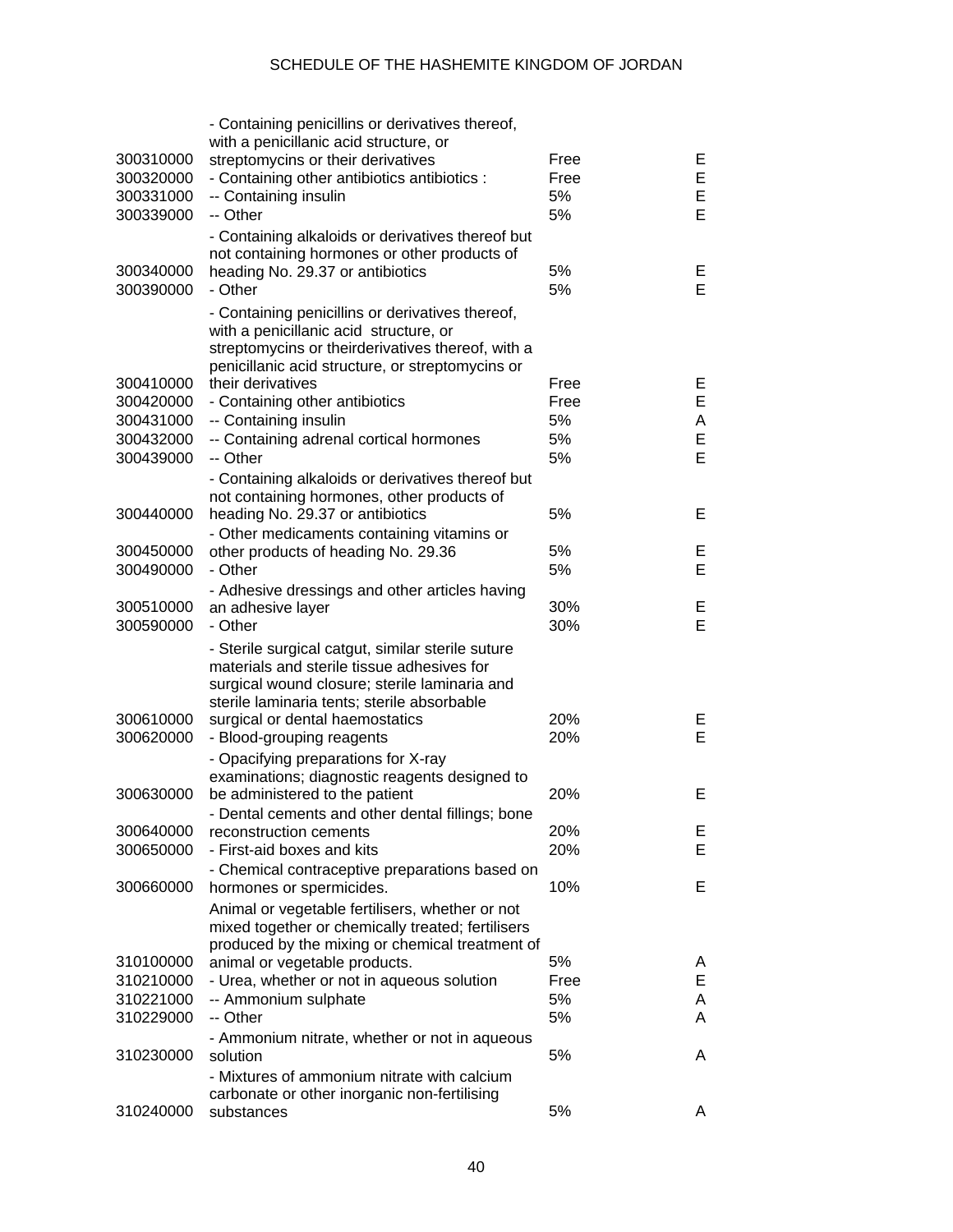| 310250000 | - Sodium nitrate                                                                            | 5%  | A |
|-----------|---------------------------------------------------------------------------------------------|-----|---|
|           | - Double salts and mixtures of calcium nitrate                                              |     |   |
| 310260000 | and ammonium nitrate                                                                        | 5%  | A |
| 310270000 | - Calcium cyanamide                                                                         | 5%  | A |
|           | - Mixtures of urea and ammonium nitrate in                                                  |     |   |
| 310280000 | aqueous or ammoniacal solution                                                              | 5%  | A |
|           | - Other, including mixtures not specified in the                                            |     |   |
| 310290000 | foregoing subheadings                                                                       | 5%  | A |
| 310310000 | - Superphosphates                                                                           | 5%  | A |
| 310320000 | - Basic slag                                                                                | 5%  | A |
| 310390000 | - Other                                                                                     | 5%  | A |
|           | - Carnallite, sylvite and other crude natural                                               |     |   |
| 310410000 | potassium salts                                                                             | 5%  | A |
| 310420000 | - Potassium chloride                                                                        | 5%  | A |
|           | -- Containing 52% or more by weight of                                                      |     |   |
| 310430100 | potassium oxide                                                                             | 30% | D |
| 310430900 | -- Other                                                                                    | 5%  | A |
|           |                                                                                             |     |   |
| 310490100 | -- Magnesium sulphate and potassium sulphate<br>Containing 30% by weight of potassium oxide | 20% | С |
| 310490900 | -- Other                                                                                    | 5%  | A |
|           |                                                                                             |     |   |
| 310510100 | -- Calcium cyanamide, containing more than                                                  | 30% | D |
|           | 25% by weight of nitrogen.                                                                  |     |   |
| 310510200 | -- Potassium sulphate, containing more than                                                 | 30% | D |
|           | 52% by weight of potassium oxide                                                            |     |   |
|           | -- Magnisium-potassium sulphate containing                                                  |     |   |
|           | more than 30% by weight Of potassium oxide                                                  |     |   |
| 310510300 | (K2O),                                                                                      | 20% | С |
| 310510900 | -- Other                                                                                    | 5%  | A |
|           | - Mineral or chemical fertilisers containing the                                            |     |   |
|           | three fertilising elements nitrogen, phosphorus                                             |     |   |
| 310520000 | and potassium                                                                               | 5%  | A |
|           | - Diammonium hydrogenorthophosphate                                                         |     |   |
| 310530000 | (diammonium phosphate)                                                                      | 5%  | A |
|           | - Ammonium dihydrogenorthophosphate                                                         |     |   |
|           | (monoammonium phosphate) and mixtures                                                       |     |   |
|           | thereof with diammonium hydrogenortho-                                                      |     |   |
| 310540000 | phosphate (diammonium phosphate)                                                            | 5%  | Α |
| 310551000 | -- Containing nitrates and phosphates                                                       | 5%  | A |
| 310559000 | -- Other                                                                                    | 5%  | A |
|           | - Mineral or chemical fertilisers containing the                                            |     |   |
|           | two fertilising elements phosphorus and                                                     |     |   |
| 310560000 | potassium                                                                                   | 5%  | A |
| 310590000 | - Other                                                                                     | 5%  | A |
| 320110000 | - Quebracho extract                                                                         | 5%  | A |
| 320120000 | - Wattle extract                                                                            | 5%  | A |
| 320190000 | - Other                                                                                     | 5%  | A |
| 320210000 | - Synthetic organic tanning substances                                                      | 10% | В |
| 320290000 | - Other                                                                                     | 10% | B |
|           | Colouring matter of vegetable or animal origin                                              |     |   |
|           | (including dyeing extracts but excluding animal                                             |     |   |
|           | black), whether or not chemically defined;                                                  |     |   |
|           | preparations as specified in Note 3 to this                                                 |     |   |
|           | Chapter based on colouring matter of vegetable                                              |     |   |
| 320300000 | or animal origin.                                                                           | 5%  | A |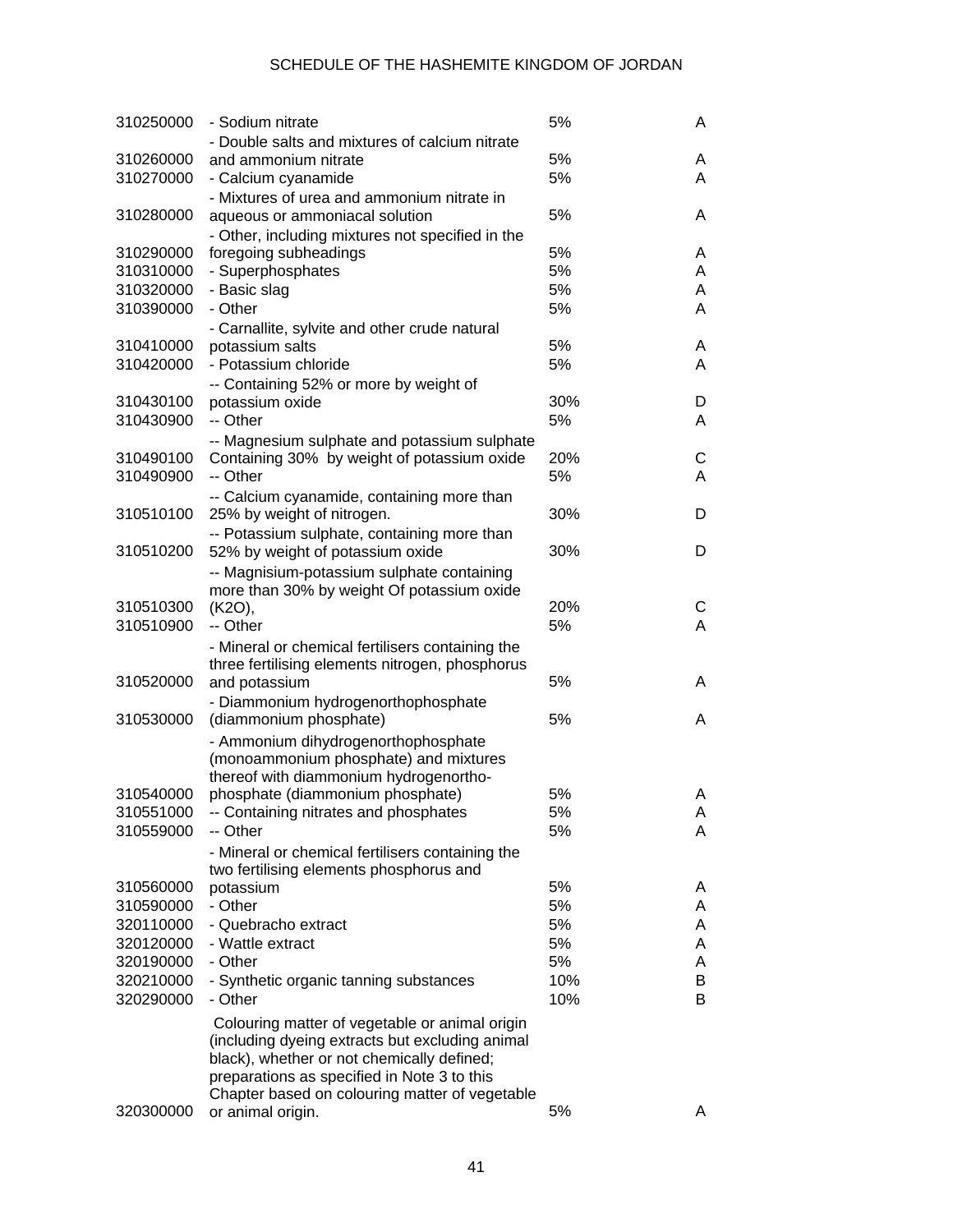|           | -- Disperse dyes and preparations based            |      |    |
|-----------|----------------------------------------------------|------|----|
| 320411000 | thereon                                            | Free | E. |
|           | -- Acid dyes, whether or not premetallised, and    |      |    |
|           | preparations based thereon; mordant dyes and       |      |    |
| 320412000 | preparations based thereon                         | Free | Ε  |
| 320413000 | -- Basic dyes and preparations based thereon       | Free | Е  |
| 320414000 | -- Direct dyes and preparations based thereon      | Free | Е  |
|           | -- Vat dyes (including those usable in that state  |      |    |
| 320415000 | as pigments) and preparations based thereon        | Free | E  |
| 320416000 | thereon                                            | Free | E  |
| 320417000 | -- Pigments and preparations based                 | Free | Е  |
|           | -- Other, including mixtures of colouring matter   |      |    |
|           | of two or more of the sub- headings Nos.           |      |    |
| 320419000 | 3204.11 to 3204.19                                 | Free | E. |
|           | - Synthetic organic products of a kind used as     |      |    |
| 320420000 | fluorescent brightening agents                     | Free | E, |
| 320490000 | - Other                                            | Free | Е  |
|           |                                                    |      |    |
|           | Colour lakes; preparations as specified in Note    | 5%   |    |
| 320500000 | 3 to this Chapter based on colour lakes.           |      | A  |
|           | -- Containing 80% or more by weight of titanium    |      |    |
| 320611000 | dioxide calculated on the dry weight               | Free | Е  |
| 320619000 | -- Other                                           | Free | E  |
|           | - Pigments and preparations based on               |      |    |
| 320620000 | chromium compounds                                 | Free | Е  |
|           | - Pigments and preparations based on cadmium       |      |    |
| 320630000 | compounds                                          | Free | E, |
| 320641000 | -- Ultramarine and preparations based thereon      | Free | E  |
|           | -- Lithopone and other pigments and                |      |    |
| 320642000 | preparations based on zinc sulphide                | Free | Е  |
|           | -- Pigments and preparations based on              |      |    |
|           | hexacyanoferrates (ferrocyanides and               |      |    |
| 320643000 | ferricyanides)                                     | Free | Е  |
| 320649000 | -- Other                                           | Free | Е  |
|           | - Inorganic products of a kind used as             |      |    |
| 320650000 | luminophores                                       | Free | Е  |
|           | - Prepared pigments, prepared opacifiers,          |      |    |
| 320710000 | prepared colours and similar preparations          | 5%   | A  |
|           | Vitrifiable enamels and glazes, engobes (slips)    |      |    |
| 320720000 | and similar preparations                           | 5%   | A  |
| 320730000 | - Liquid lustres and similar preparations          | 5%   | A  |
|           | - Glass frit and other glass, in the form of       |      |    |
| 320740000 | powder, granules or flakes                         | 5%   | A  |
|           | -- Varnishes especially use for isulating electirc |      |    |
|           | wire and cables, imported by varnished wire and    |      |    |
| 320810100 | cables factories                                   | 10%  | B  |
|           |                                                    |      |    |
|           | -- Lacquers imported by packing factories for      | 5%   |    |
| 320810300 | food cans lacquering                               |      | A  |
| 320810900 | -- Other                                           | 30%  | D  |
|           | -- Varnishes especially use for isulating electirc |      |    |
|           | wire and cables, imported by varnished wire and    |      |    |
| 320820100 | cables factories                                   | 10%  | B  |
|           | -- Lacquers imported by packings factories for     |      |    |
| 320820300 | food cans lacquering                               | 5%   | A  |
| 320820900 | -- Other                                           | 30%  | D  |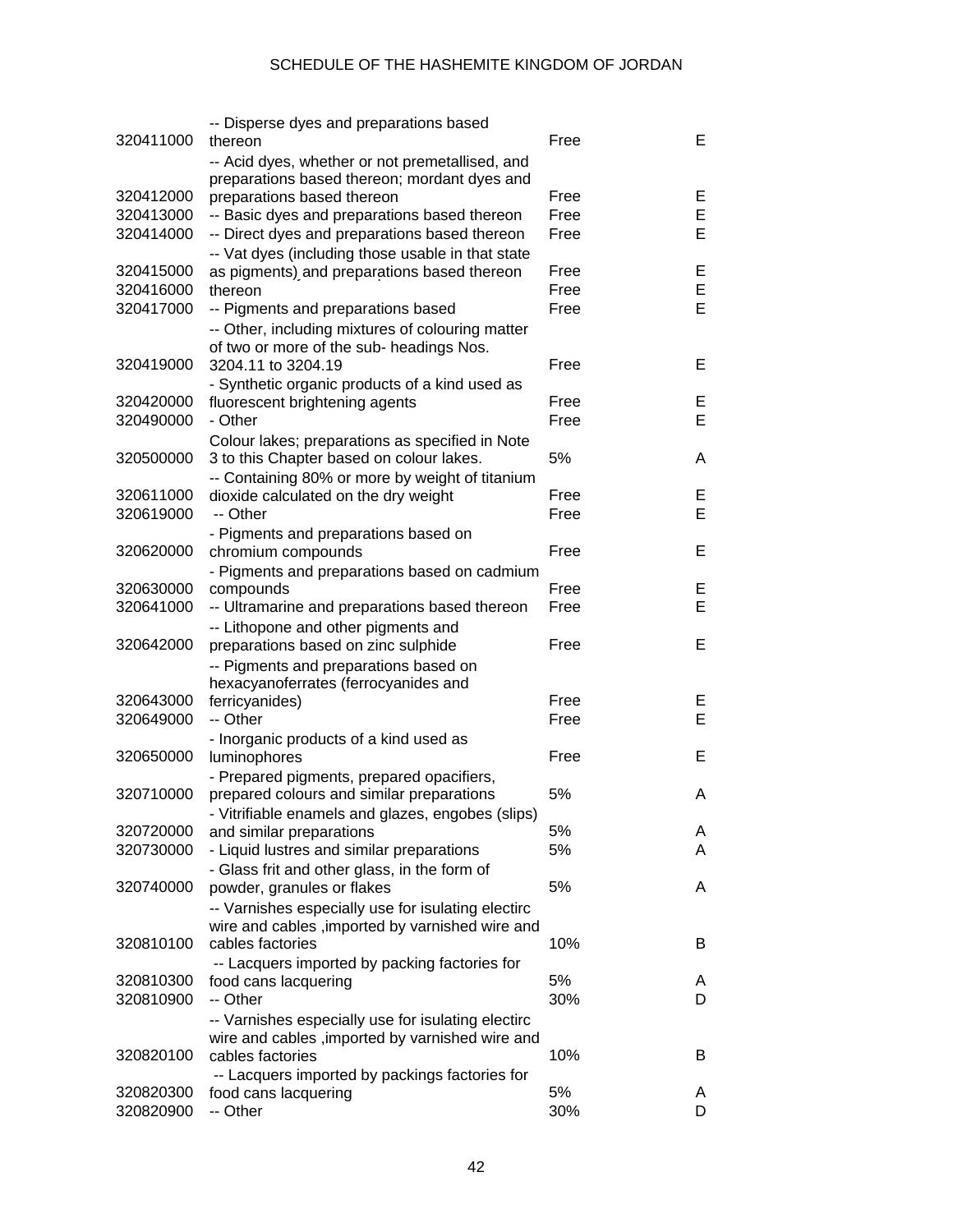|                        | -- Varnishes especially use for isulating electirc      |      |        |
|------------------------|---------------------------------------------------------|------|--------|
|                        | wire and cables , imported by varnished wire and        |      |        |
| 320890100              | cables factories                                        | 10%  | B      |
|                        | -- Lacquers imported by packings factories for          |      |        |
| 320890300              | food cans lacquering                                    | 5%   | A      |
| 320890900              | -- Other                                                | 30%  | D      |
|                        | -- Lacquers imported by packings factories for          |      |        |
| 320910100              | food cans lacquering                                    | 5%   | A      |
| 320910900              | -- Other                                                | 30%  | D      |
|                        | -- Lacquers imported by packings factories for          |      |        |
| 320990100              | food cans lacquering                                    | 5%   | A      |
| 320990900              | -- Other                                                | 30%  | D      |
|                        | -- Lacquers imported by packings factories for          |      |        |
| 321000100              | food cans lacquering                                    | 5%   | A      |
|                        | -- Paints for use in painting huosehold                 |      |        |
| 321000200              | ware, imported by huosehold ware factories              | 10%  | B      |
| 321000900              | -- Other                                                | 30%  | D      |
| 321100000              | Prepared driers.                                        | Free | Е      |
| 321210000              | - Stamping foils                                        | 5%   | A      |
|                        | -- Aluminium paste of a kind used in the                |      |        |
| 321290100              | manufacturing of paints                                 | 10%  | B      |
|                        | -- Pigments of a kind used in the manufacturing         |      |        |
| 321290200              | of paints                                               | 10%  | B      |
| 321290900              | -- Other                                                | 30%  | D      |
| 321310000              | - Colours in sets                                       | 30%  | D      |
| 321390000              | - Other                                                 | 30%  | D      |
|                        | - Glaziers' putty, grafting putty, resin cements,       |      |        |
|                        | caulking compounds and other mastics;                   |      |        |
| 321410000              | painters' fillings                                      | 30%  | D      |
| 321490000              | - Other                                                 | 30%  | D      |
| 321511000              | -- Black                                                | Free | E      |
| 321519000              | -- Other                                                | Free | E      |
| 321590100              | -- Imported by factories as industrial inputs           | 5%   | Α      |
| 321590900              | -- Other                                                | 10%  | B      |
| 330111000              | -- Of bergamot                                          | 10%  | B      |
| 330112000              | -- Of orange                                            | 10%  | B      |
| 330113000              | -- Of lemon                                             | 10%  | В      |
| 330114000              | -- Of lime                                              | 10%  | В      |
| 330119000              | -- Other                                                | 10%  |        |
| 330121000              | -- Of geranium                                          | 10%  | В<br>B |
| 330122000              | -- Of jasmin                                            | 10%  | B      |
|                        | -- Of lavender or of lavandin                           | 10%  |        |
| 330123000              |                                                         | 10%  | B      |
| 330124000<br>330125000 | -- Of peppermint (Mentha piperita)<br>-- Of other mints | 10%  | B      |
|                        |                                                         |      | B      |
| 330126000              | -- Of vetiver                                           | 10%  | B      |
| 330129000              | -- Other                                                | 10%  | B      |
| 330130000              | - Resinoids                                             | 10%  | B      |
|                        | -- Aqueous distillates and aqueous solutions of         |      |        |
| 330190100              | essential oils, for medical perposes                    | 10%  | B      |
|                        | -- Other, imported by factories as industrial           |      |        |
| 330190200              | inputs                                                  | 10%  | В      |
| 330190900              | -- Other                                                | 30%  | D      |
|                        | -- Alcoholic preperations for manufacturing             |      |        |
| 330210200              | bavereges                                               | 30%  | D      |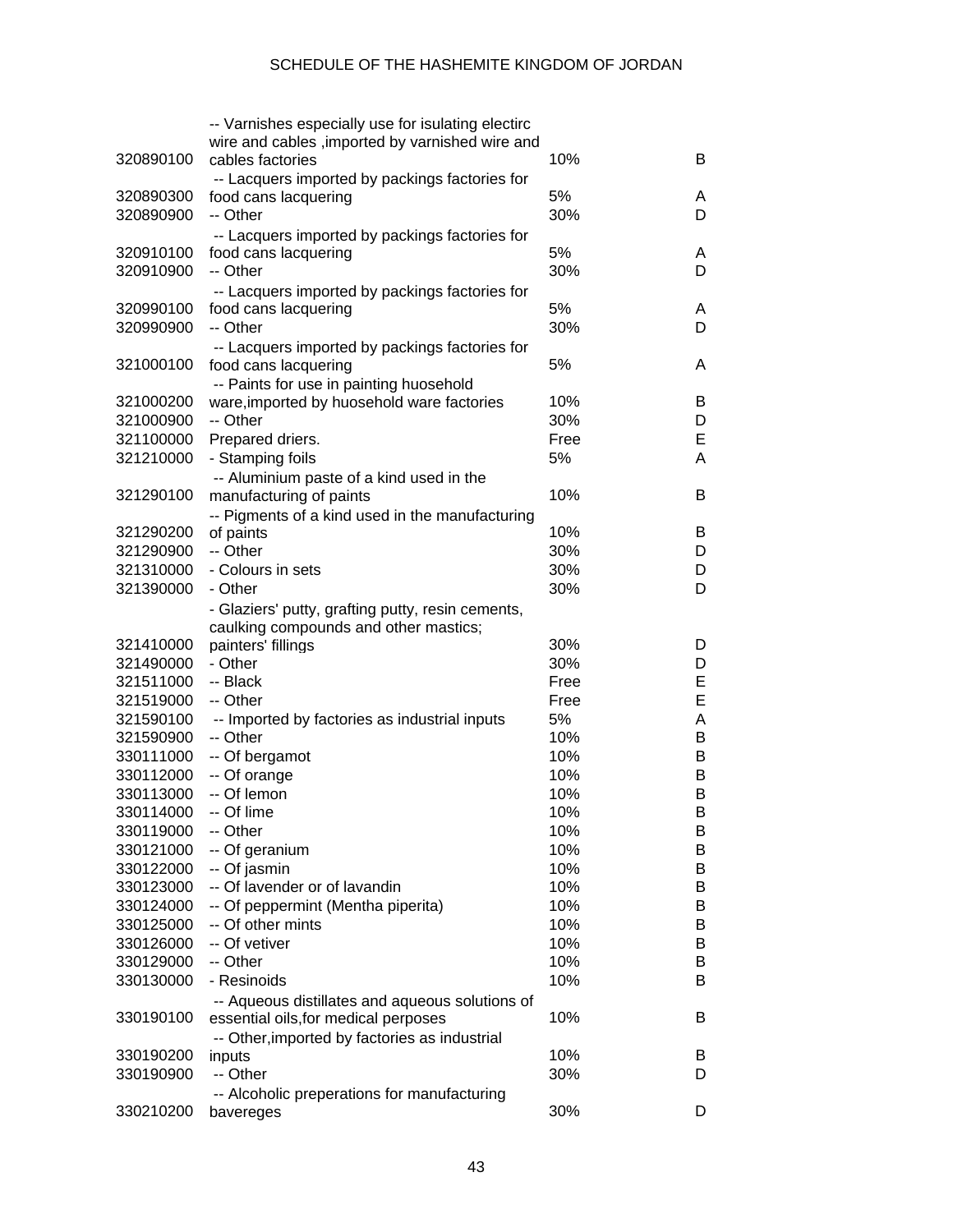| 330210300 | -- Other, of akind used in the food industries           | Free | Е |
|-----------|----------------------------------------------------------|------|---|
| 330210900 | -- Other                                                 | 10%  | B |
| 330290100 | -- Imported by factories as industrial inputs            | 10%  | B |
| 330290900 | -- Other                                                 | 30%  | D |
| 330300000 | Perfumes and toilet waters.                              | 30%  | D |
| 330410000 | - Lip make-up preparations                               | 30%  | D |
| 330420000 | - Eye make-up preparations                               | 30%  | D |
| 330430000 | - Manicure or pedicure preparations                      | 30%  | D |
| 330491000 | -- Powders, whether or not compressed                    | 30%  | D |
| 330499000 | -- Other                                                 | 30%  | D |
| 330510100 | --For treatment of nits, lice and fugal diseases         | 10%  | B |
| 330510900 | -- Other                                                 | 30%  | D |
|           | - Preparations for permanent waving or                   |      |   |
| 330520000 | straightening                                            | 30%  | D |
| 330530000 | - Hair lacquers                                          | 30%  | D |
| 330590000 | - Other                                                  | 30%  | D |
| 330610000 | - Dentifrices                                            | 30%  | D |
|           |                                                          |      |   |
| 330620000 | - Yarn used to clean between the teeth (dental<br>floss) | 30%  | D |
| 330690000 | - Other                                                  | 30%  | D |
| 330710000 |                                                          | 30%  | D |
|           | preparations                                             |      |   |
| 330720000 | - Personal deodorants and antiperspirants                | 30%  | D |
|           | - Perfumed bath salts and other bath                     |      |   |
| 330730000 | preparations                                             | 30%  | D |
|           | -- Agarbatti and other odoriferous preparations          |      |   |
| 330741000 | which operate by burning                                 | 30%  | D |
| 330749000 | -- Other                                                 | 30%  | D |
| 330790100 | -- Contact lens or artificial eye solutions              | 30%  | D |
| 330790900 | --Other                                                  | 30%  | D |
| 340111000 | -- For toilet use (including medicated products)         | 30%  | D |
| 340119000 | -- Other                                                 | 30%  | D |
| 340120000 | - Soap in other forms                                    | 30%  | D |
| 340211000 | -- Anionic                                               | 5%   | A |
| 340212000 | -- Cationic                                              | 5%   | A |
| 340213000 | -- Non-ionic                                             | 5%   | A |
| 340219000 | -- Other                                                 | 5%   | A |
| 340220000 | - Preparations put up for retail sale                    | 30%  | D |
| 340290000 | - Other                                                  | 5%   | А |
| 340311100 | --- Imported by factories as industrial inputs           | 10%  | В |
| 340311900 | --- Other                                                | 30%  | D |
| 340319100 | --- Imported by factories as industrial inputs           | 10%  | B |
| 340319900 | --- Other                                                | 30%  | D |
| 340391100 | --- Imported by factories as industrial inputs           | 10%  | B |
| 340391900 | --- Other                                                | 30%  | D |
| 340399100 | --- Imported by factories as industrial inputs           | 10%  | B |
| 340399900 | --- Other                                                | 30%  | D |
| 340410000 | - Of chemically modified lignite                         | 10%  | B |
| 340420000 | - Of polyethylene glycol                                 | 10%  | B |
| 340490000 | - Other                                                  | Free | Е |
|           | - Polishes, creams and similar preparations for          |      |   |
| 340510000 | footwear or leather                                      | 30%  | D |
|           | - Polishes, creams and similar preparations for          |      |   |
|           | the maintenance of wooden furniture, floors or           |      |   |
| 340520000 | other woodwork                                           | 30%  | D |
|           |                                                          |      |   |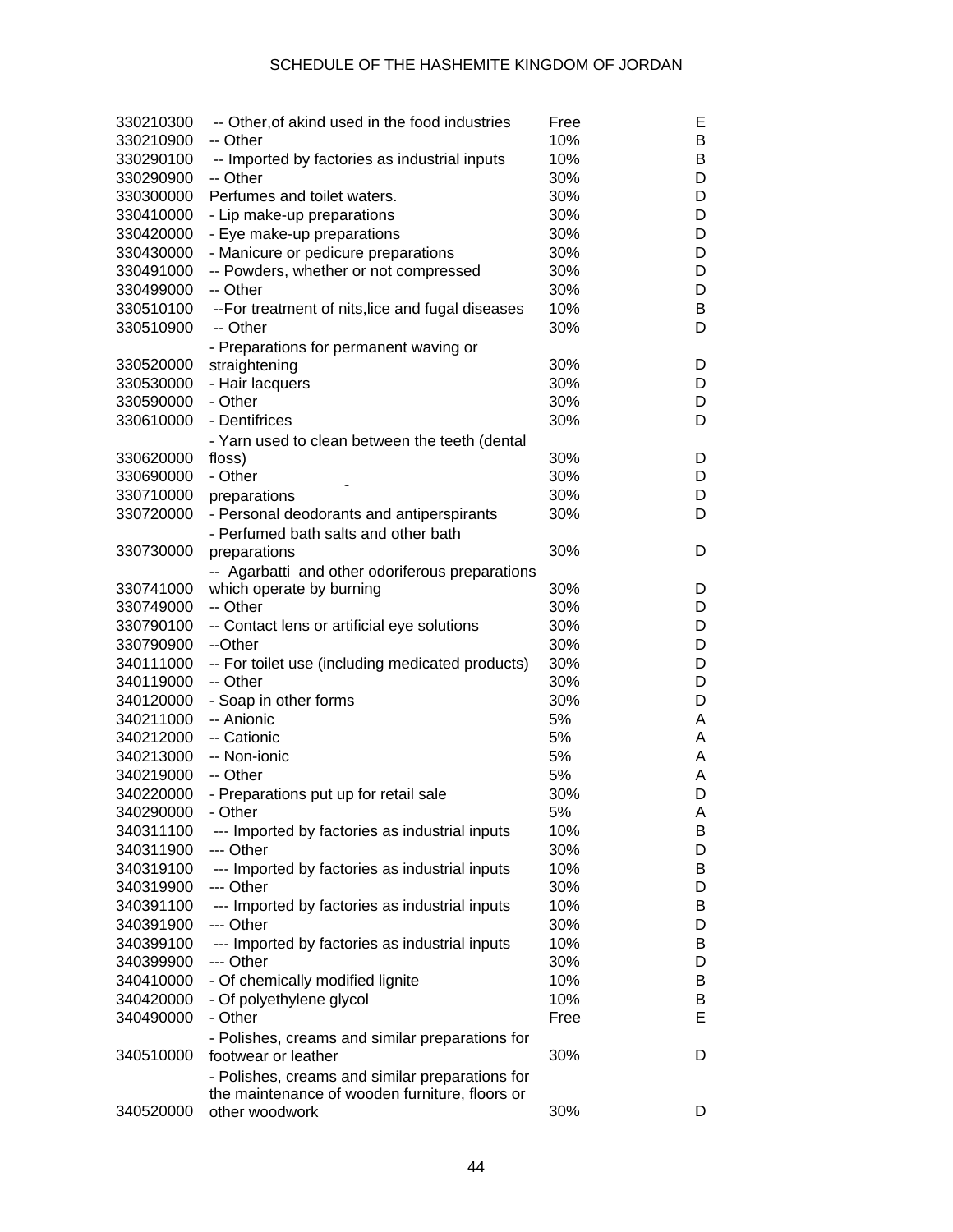|           | - Polishes and similar preparations for                 |      |   |
|-----------|---------------------------------------------------------|------|---|
| 340530000 | coachwork, other than metal polishes                    | 30%  | D |
|           | - Scouring pastes and powders and other                 |      |   |
| 340540000 | scouring preparations                                   | 30%  | D |
| 340590100 | -- Imported by factories as industrial inputs           | 10%  | В |
| 340590900 | -- Other                                                | 30%  | D |
| 340600000 | Candles, tapers and the like.                           | 30%  | D |
| 340700100 | -- Dental wax                                           | 20%  | С |
|           |                                                         |      |   |
| 340700900 | -- Other                                                | 30%  | D |
| 350110100 | -- Imported by factories as industrial inputs           | 10%  | В |
| 350110900 | -- Other                                                | 30%  | D |
| 350190000 | - Other                                                 | 30%  | D |
| 350211000 | -- Dried                                                | 10%  | В |
| 350219000 | -- Other                                                | 10%  | Β |
|           | - Milk albumin, including concentrates of two or        |      |   |
| 350220000 | more whey proteins                                      | 10%  | В |
| 350290000 | - Other                                                 | 10%  | В |
| 350300100 | - Gelatin and Gelatin derivatives                       | 5%   | A |
| 350300200 | - Othr, imported by factories as industrial inputs      | 10%  | В |
| 350300900 | - other                                                 | 30%  | D |
|           |                                                         |      |   |
|           | Peptones and their derivatives; other protein           |      |   |
|           | substances and their derivatives, not elsewhere         |      |   |
|           | specified or included; hide powder, whether or          |      |   |
| 350400000 | not chromed.                                            | 10%  | B |
| 350510000 | - Dextrins and other modified starches                  | 5%   | A |
|           | -- Of a kind used in manufacturing of fabrics           |      |   |
| 350520100 | and paper                                               | 5%   | A |
| 350520900 | -- Other                                                | 30%  | D |
|           | - Products suitable for use as glues or                 |      |   |
|           | adhesives, put up for retail sale as glues or           |      |   |
| 350610000 | adhesives, not exceeding a net weight of 1 kg           | 30%  | D |
|           | -- Hot-melt glue, imported by factories as              |      |   |
| 350691100 | industrial inputs                                       | 10%  | В |
| 350691900 | -- Other                                                | 30%  | D |
| 350699100 | -- Imported by factories as industrial inputs           | 10%  | B |
| 350699900 | -- Other                                                | 30%  | D |
|           |                                                         |      |   |
| 350710000 | - Rennet and concentrates thereof                       | 5%   | Α |
| 350790000 | - Other                                                 | Free | E |
| 360100000 | Propellent powders.                                     | 10%  | в |
|           | Prepared explosives, other than propellent              |      |   |
| 360200000 | powders.                                                | 30%  | D |
|           | Safety fuses; detonating fuses; percussion or           |      |   |
| 360300000 | detonating caps; igniters; electric detonators.         | 10%  | B |
| 360410000 | - Fireworks                                             | 30%  | D |
| 360490000 | - Other                                                 | 30%  | D |
|           | Matches, other than pyrotechnic articles of             |      |   |
| 360500000 | heading No. 36.04.                                      | 30%  | D |
|           |                                                         |      |   |
|           | - Liquid or liquefied-gas fuels in containers of a      |      |   |
|           | kind used for filling or refilling cigarette or similar |      |   |
|           | lighters and of a capacity not exceeding 300            | 30%  |   |
| 360610000 | cm <sub>3</sub>                                         |      | D |
| 360690100 | -- Flint imported by cigarette-lighter factories        | 10%  | B |
| 360690900 | -- Other                                                | 30%  | D |
| 370110000 | - For X-ray                                             | 10%  | В |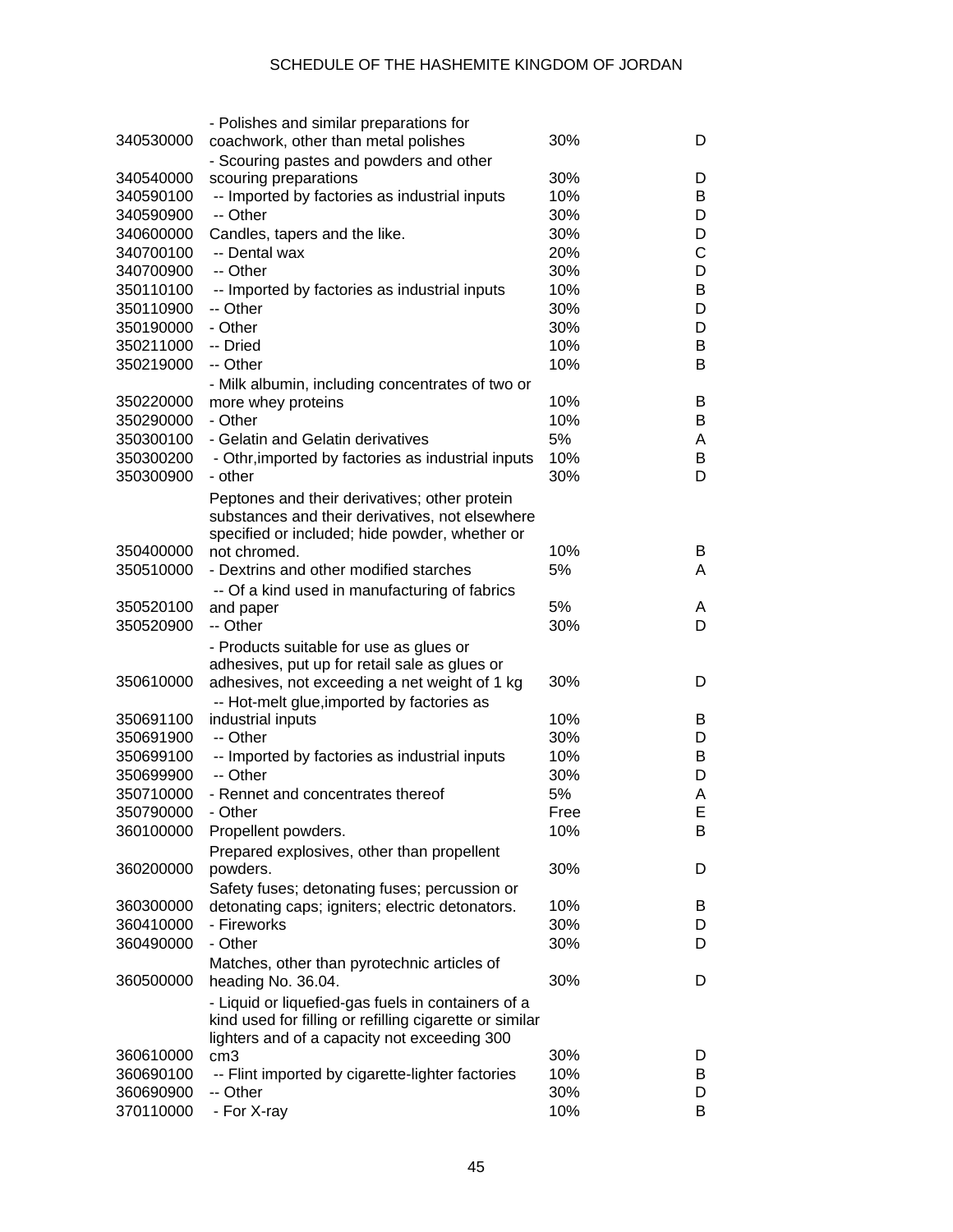| 370120000              | - Instant print film                                                            | 30%        | D      |
|------------------------|---------------------------------------------------------------------------------|------------|--------|
|                        | - Other plates and film, with any side exceeding                                |            |        |
| 370130000              | 255 mm                                                                          | 5%         | A      |
| 370191000              | -- For colour photography (polychrome)                                          | 30%        | D      |
|                        | --- Of zinc, magnesium or aluminium,                                            |            |        |
| 370199200              | unexposed,                                                                      | 5%         | A      |
|                        | --- Other, imported by factories as industrial                                  |            |        |
| 370199300              | inputs                                                                          | 5%         | A      |
| 370199900              | --- Other                                                                       | 30%        | D      |
| 370210000              | - For X-ray                                                                     | 10%        | B      |
| 370220000              | - Instant print film                                                            | 30%        | D      |
| 370231000<br>370232000 | -- For colour photography (polychrome)<br>-- Other, with silver halide emulsion | 30%<br>30% | D<br>D |
| 370239000              | -- Other                                                                        | 30%        | D      |
|                        |                                                                                 |            |        |
|                        | -- Of a width exceeding 610 mm and of a length                                  |            |        |
| 370241000              | exceeding 200 m, for colour photography<br>(polychrome)                         | 10%        | B      |
|                        | -- Of a width exceeding 610 mm and of a length                                  |            |        |
|                        | exceeding 200 m, other than for colour                                          |            |        |
| 370242000              | photography                                                                     | 10%        | B      |
|                        | -- Of a width exceeding 610 mm and of a length                                  |            |        |
| 370243000              | not exceeding 200 m                                                             | 10%        | B      |
|                        | -- Of a width exceeding 105 mm but not                                          |            |        |
| 370244000              | exceeding 610 mm                                                                | 10%        | B      |
|                        | -- Of a width not exceeding 16 mm and of a                                      |            |        |
| 370251000              | length not exceeding 14 m                                                       | 30%        | D      |
|                        | -- Of a width not exceeding 16 mm and of a                                      |            |        |
| 370252000              | length exceeding 14 m                                                           | 30%        | D      |
|                        | -- Of a width exceeding 16 mm but not                                           |            |        |
|                        | exceeding 35 mm and of a length not exceeding                                   |            |        |
| 370253000              | 30 m, for slides                                                                | 30%        | D      |
|                        | -- Of a width exceeding 16 mm but not                                           |            |        |
|                        | exceeding 35 mm and of a length not exceeding                                   |            |        |
| 370254000              | 30 m, other than for slides                                                     | 30%        | D      |
|                        | -- Of a width exceeding 16 mm but not                                           |            |        |
|                        | exceeding 35 mm and of a length exceeding 30                                    |            |        |
| 370255000              | m                                                                               | 30%        | D      |
| 370256000              | -- Of a width exceeding 35 mm                                                   | 30%        | D      |
|                        | -- Of a width not exceeding 16 mm and of a                                      |            |        |
| 370291000              | length not exceeding 14 m                                                       | 30%        | D      |
|                        | -- Of a width not exceeding 16 mm and of a                                      | 30%        |        |
| 370292000              | length exceeding 14 m                                                           |            | D      |
|                        | -- Of a width exceeding 16 mm but not                                           |            |        |
| 370293000              | exceeding 35 mm and of a length not exceeding<br>30 <sub>m</sub>                | 30%        | D      |
|                        | -- Of a width exceeding 16 mm but not                                           |            |        |
|                        | exceeding 35 mm and of a length exceeding 30                                    |            |        |
| 370294000              | m                                                                               | 30%        | D      |
| 370295000              | -- Of a width exceeding 35 mm                                                   | 30%        | D      |
| 370310000              | - In rolls of a width exceeding 610 mm                                          | 30%        | D      |
| 370320000              | - Other, for colour photography (polychrome)                                    | 30%        | D      |
| 370390000              | - Other                                                                         | 30%        | D      |
|                        | Photographic plates, film, paper, paperboard                                    |            |        |
| 370400000              | and textiles, exposed but not developed.                                        | 30%        | D      |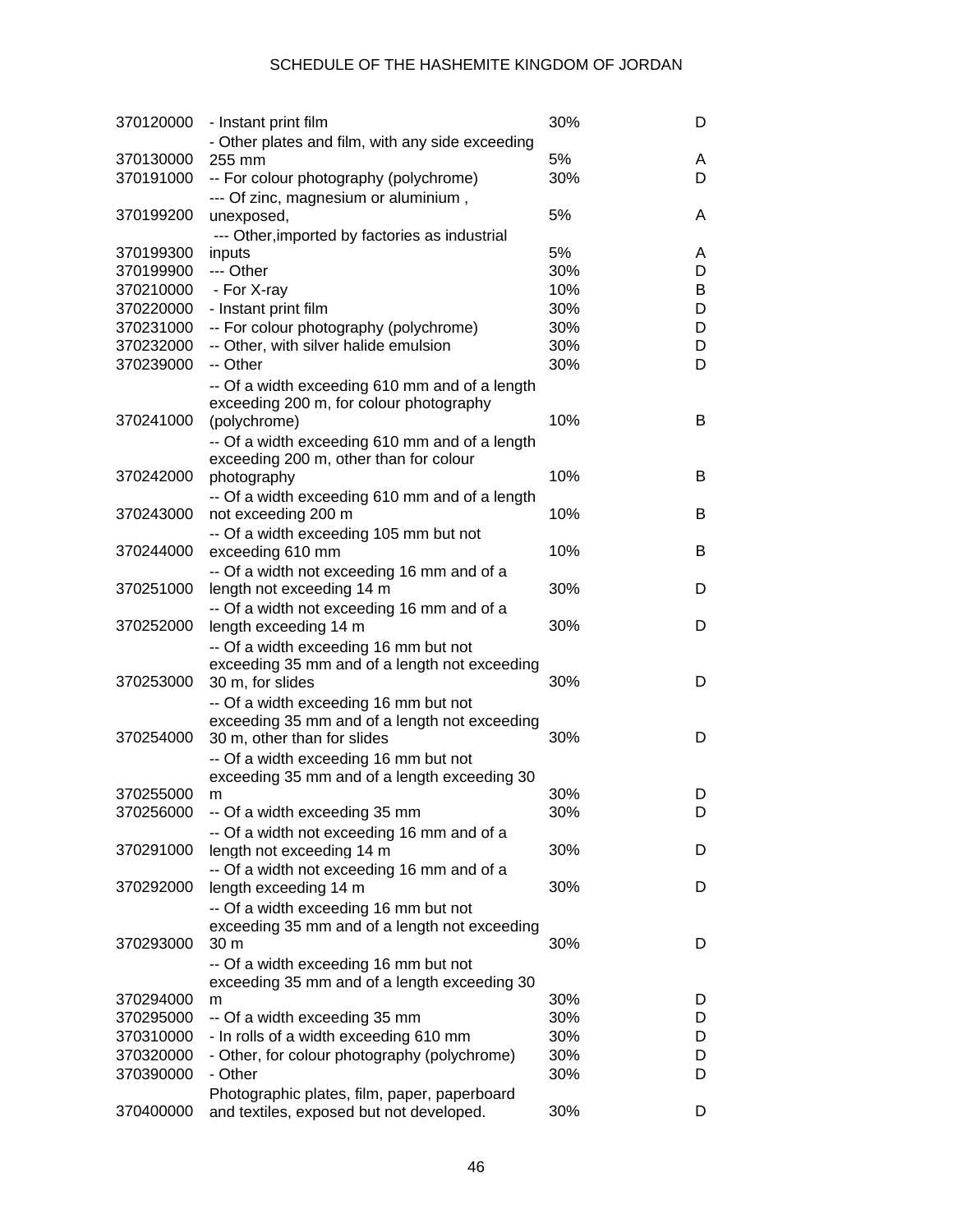| 370510100<br>370510900 | -- Containing news or educational material<br>-- other | 10%<br>30% | B<br>D |
|------------------------|--------------------------------------------------------|------------|--------|
| 370520100              | -- Containing news or educational material             | 10%        | B      |
| 370520900              | -- Other                                               | 30%        | D      |
| 370590100              | -- Containing news or educational material             | 10%        | В      |
| 370590900              | -- Other                                               | 30%        | D      |
|                        | -- Cultural, scientific or educational, negative or    |            |        |
| 370610100              | positive                                               | 10%        | B      |
| 370610900              | -- Other                                               | 30%        | D      |
|                        | -- Cultural, scientific or educational, negative or    |            |        |
| 370690100              | positive                                               | 10%        | В      |
| 370690900              | -- Other                                               | 30%        | D      |
| 370710100              | -- Imported by factories as industrial inputs          | 10%        | В      |
| 370710900              | -- other                                               | 30%        | D      |
| 370790000              | - Other                                                | 30%        | D      |
| 380110000              | - Artificial graphite                                  | 5%         | A      |
| 380120000              | - Colloidal or semi-colloidal graphite                 | 5%         | A      |
|                        | - Carbonaceous pastes for electrodes and               |            |        |
| 380130000              | similar pastes for furnace linings                     | 5%         | A      |
| 380190000              | - Other                                                | 5%         | A      |
| 380210000              | - Activated carbon                                     | 5%         | A      |
| 380290000              | - Other                                                | 5%         | A      |
| 380300000              | Tall oil, whether or not refined.                      | 10%        | B      |
|                        | Residual lyes from the manufacture of wood             |            |        |
|                        | pulp, whether or not concentrated, desugared or        |            |        |
|                        | chemically treated, including lignin sulphonates,      |            |        |
| 380400000              | but excluding tall oil of heading No. 38.03.           | 10%        | B      |
| 380510000              | - Gum, wood or sulphate turpentine oils                | 10%        | B      |
| 380520000              | - Pine oil                                             | 10%        | В      |
| 380590100              | -- Egarol                                              | 30%        | D      |
| 380590900              | -- Other                                               | 10%        | В      |
| 380610000              | - Rosin and resin acids                                | 10%        | B      |
|                        | - Salts of rosin, of resin acids or of derivatives of  |            |        |
|                        | rosin or resin acids, other than salts of rosin        |            |        |
| 380620000              | adducts                                                | 10%        | B      |
| 380630000              | - Ester gums                                           | 5%         | A      |
| 380690000              | - Other                                                | 5%         | A      |
|                        | Wood tar; wood tar oils; wood creosote; wood           |            |        |
|                        | naphtha; vegetable pitch; brewers' pitch and           |            |        |
|                        | similar preparations based on rosin, resin acids       |            |        |
| 380700000              | or on vegetable pitch.                                 | 10%        | B      |
| 380810100              | -- Put up in jet cans                                  | 30%        | D      |
|                        | -- In the form of pastils, soaked in insecticidal      |            |        |
|                        | materials to be used with a device as a heat           |            |        |
| 380810200              | source, for houshold use                               | 30%        | D      |
| 380810900              | -- Other                                               | 10%        | B      |
| 380820100              | -- Put up in jet cans                                  | 30%        | D      |
| 380820900              | -- Other                                               | 10%        | B      |
| 380830100              | -- Put up in jet cans                                  | 30%        | D      |
| 380830900              | -- Other                                               | 10%        | B      |
| 380840100              | -- Put up in jet cans                                  | 30%        | D      |
| 380840900              | -- Other                                               | 10%        | B      |
| 380890100              | -- Put up in jet cans                                  | 30%        | D      |
| 380890900              | -- Other                                               | 10%        | В      |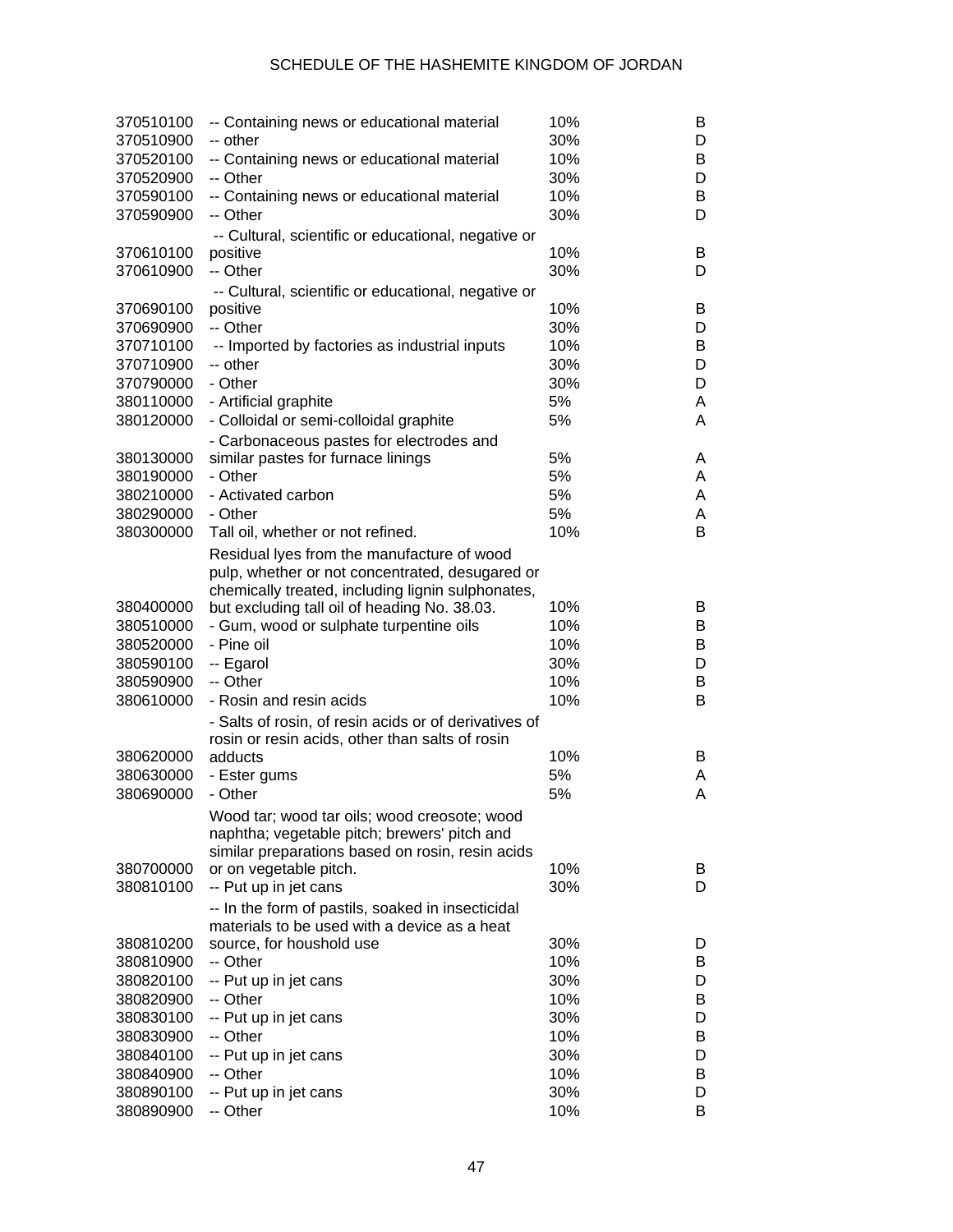| 380910000 | - With a basis of amylaceous substances                                                          | 5%  | A |
|-----------|--------------------------------------------------------------------------------------------------|-----|---|
| 380991000 | -- Of a kind used in the textile or like industries                                              | 5%  | A |
| 380992000 | -- Of a kind used in the paper or like industries                                                | 5%  | Α |
| 380993000 | -- Of a kind used in the leather or like industries                                              | 5%  | Α |
| 381010100 | -- Imported by factories as industrial inputs                                                    | 10% | B |
| 381010900 | -- Other                                                                                         | 20% | C |
| 381090000 | - Other                                                                                          | 10% | В |
| 381111000 | -- Based on lead compounds                                                                       | 30% | D |
| 381119000 | -- Other                                                                                         | 30% | D |
|           | -- Containing petroleum oils or oils obtained                                                    |     |   |
| 381121000 | from bituminous minerals                                                                         | 30% | D |
| 381129000 | -- Other                                                                                         | 30% | D |
| 381190000 | - Other                                                                                          | 30% | D |
| 381210000 | - Prepared rubber accelerators                                                                   | 5%  | Α |
| 381220000 | - Compound plasticisers for rubber or plastics                                                   | 5%  | Α |
|           |                                                                                                  |     |   |
| 381230000 | - Anti-oxidising preparations and other                                                          | 5%  | A |
|           | compound stabilisers for rubber or plastics                                                      |     |   |
|           | Preparations and charges for fire-extinguishers;                                                 |     |   |
| 381300000 | charged fire-extinguishing grenades.                                                             | 5%  | A |
| 381400100 | -- Imported by factories as industrial inputs                                                    | 20% | C |
| 381400900 | -- Other                                                                                         | 30% | D |
|           | -- With nickel or nickel compounds as the active                                                 |     |   |
| 381511000 | substance                                                                                        | 5%  | A |
|           | -- With precious metal or precious metal                                                         |     |   |
| 381512000 | compounds as the active substance                                                                | 5%  | A |
| 381519000 | -- Other                                                                                         | 5%  | A |
| 381590000 | - Other                                                                                          | 5%  | Α |
|           | Refractory cements, mortars, concretes and                                                       |     |   |
|           | similar compositions, other than products of                                                     |     |   |
| 381600000 | heading No. 38.01.                                                                               | 5%  | A |
| 381710000 | - Mixed alkylbenzenes                                                                            | 5%  | A |
| 381720000 | - Mixed alkylnaphthalenes                                                                        | 5%  | Α |
|           | Chemical elements doped for use in electronics,                                                  |     |   |
|           | in the form of discs, wafers or similar forms;                                                   |     |   |
|           | chemical compounds doped for use in                                                              |     |   |
| 381800000 | electronics.                                                                                     | 5%  | Е |
|           | Hydraulic brake fluids and other prepared liquids                                                |     |   |
|           | for hydraulic transmission, not containing or                                                    |     |   |
|           | containing less than 70 % by weight of                                                           |     |   |
|           | petroleum oils or oils obtained from bituminous                                                  |     |   |
| 381900000 | minerals.                                                                                        | 30% | D |
|           | Anti-freezing preparations and prepared de-icing                                                 |     |   |
| 382000000 | fluids.                                                                                          | 30% | D |
|           | Prepared culture media for development of                                                        |     |   |
| 382100000 | micro-organisms.                                                                                 | 10% | B |
|           |                                                                                                  |     |   |
|           | Diagnostic or laboratory reagents on a backing<br>and prepared diagnostic or laboratory reagents |     |   |
|           | whether or not on a backing, other than those of                                                 |     |   |
| 382200000 | heading No. 30.02 or 30.06                                                                       | 10% | Е |
| 382311000 | -- Stearic acid                                                                                  | 5%  | A |
| 382312000 | -- Oleic acid                                                                                    | 5%  | A |
| 382313000 | -- Tall oil fatty acids                                                                          | 5%  | A |
| 382319000 | -- Other                                                                                         | 5%  | A |
|           |                                                                                                  |     |   |
| 382370000 | -Industrial fatty alcohols                                                                       | 5%  | A |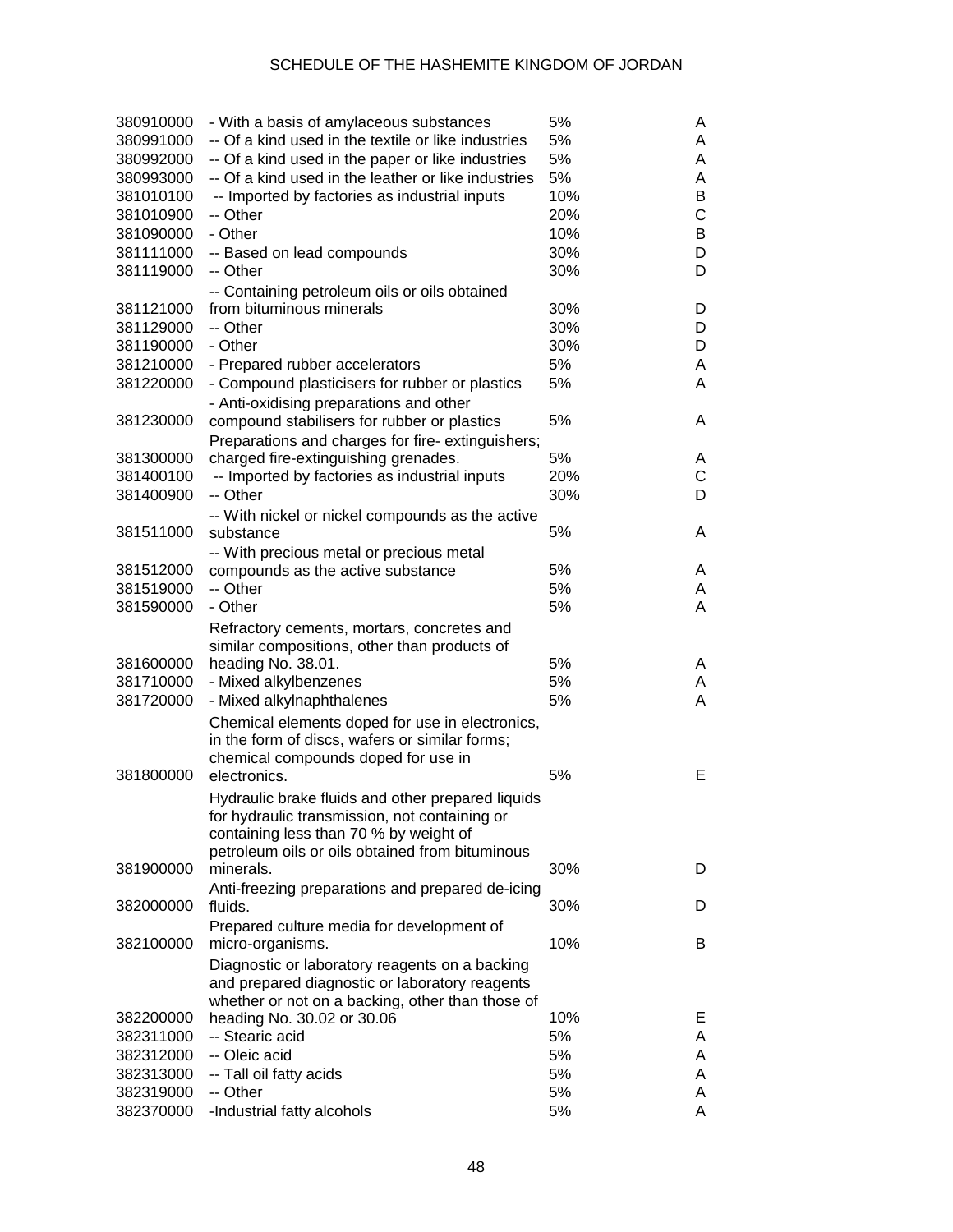| 382410000 | - Prepared binders for foundry moulds or cores:<br>- Naphthenic acids, their water-insoluble salts | 5%   | A |
|-----------|----------------------------------------------------------------------------------------------------|------|---|
| 382420000 | and their esters                                                                                   | 5%   | A |
|           | - Non-agglomerated metal carbides mixed                                                            |      |   |
| 382430000 | together or with metallic binders                                                                  | 5%   | A |
| 382440100 | -- For laboratory use or imported by factories as                                                  | 5%   | A |
| 382440900 | industrial inputs<br>-- Other                                                                      | 30%  | D |
| 382450100 | -- Imported by factories as industrial inputs                                                      | 5%   | A |
| 382450900 | -- Other                                                                                           | 30%  | D |
|           | - Sorbitol other than that of subheading No.                                                       |      |   |
| 382460000 | 2905.44                                                                                            | 5%   | A |
|           | -- Containing acyclic hydrocarbons                                                                 |      |   |
| 382471000 | perhalogenated only with fluorine and chlorine                                                     | 5%   | A |
| 382479000 | -- Other                                                                                           | 5%   | A |
| 382490200 | -- Fertilizers, ammonia and oxides                                                                 | 5%   | A |
|           | -- For laboratory use or imported by factories as                                                  |      |   |
| 382490300 | industrial inputs                                                                                  | 5%   | A |
| 382490900 | -- Other                                                                                           | 30%  | D |
|           | - Polyethylene having a specific gravity of less                                                   |      |   |
| 390110000 | than $0.94$                                                                                        | Free | Е |
|           | - Polyethylene having a specific gravity of 0.94                                                   |      |   |
| 390120000 | or more                                                                                            | Free | Е |
| 390130000 | - Ethylene-vinyl acetate copolymers                                                                | Free | Е |
| 390190000 | - Other                                                                                            | Free | E |
| 390210000 | - Polypropylene                                                                                    | 5%   | A |
| 390220000 | - Polyisobutylene                                                                                  | 5%   | A |
| 390230000 | - Propylene copolymers                                                                             | 5%   | A |
| 390290000 | - Other                                                                                            | 5%   | A |
| 390311000 | -- Expansible                                                                                      | Free | Е |
| 390319000 | -- Other                                                                                           | Free | Е |
| 390320000 | - Styrene-acrylonitrile (SAN) copolymers                                                           | 5%   | A |
|           | - Acrylonitrile-butadiene-styrene (ABS)                                                            |      |   |
| 390330000 | copolymers                                                                                         | 5%   | A |
| 390390000 | - Other                                                                                            | 5%   | A |
| 390410100 | -- Granules                                                                                        | 30%  | D |
| 390410900 | -- Other                                                                                           | 5%   | A |
| 390421100 | --- Granules and powder                                                                            | 30%  | D |
| 390421900 | --- Other                                                                                          | 5%   | A |
| 390422100 | --- Granules and powder                                                                            | 30%  | D |
| 390422900 | --- Other                                                                                          | 5%   | A |
|           | -- Granules, powder compounds of polyvinyl                                                         |      |   |
| 390430100 | chloride                                                                                           | 30%  | D |
| 390430900 | -- Other                                                                                           | 5%   | A |
|           | -- Granules, powder compounds of polyvinyl                                                         |      |   |
| 390440100 | chloride                                                                                           | 30%  | D |
| 390440900 | -- Other                                                                                           | 5%   | A |
|           | -- Granules, powder compounds of polyvinyl                                                         |      |   |
| 390450100 | chloride                                                                                           | 30%  | D |
| 390450900 | --- Other                                                                                          | 5%   | A |
| 390461000 | -- Polytetrafluoroethylene                                                                         | 5%   | A |
| 390469000 | -- Other                                                                                           | 5%   | A |
| 390490000 | - Other                                                                                            | 5%   | A |
| 390512000 | -- In aqueous dispersion                                                                           | 5%   | A |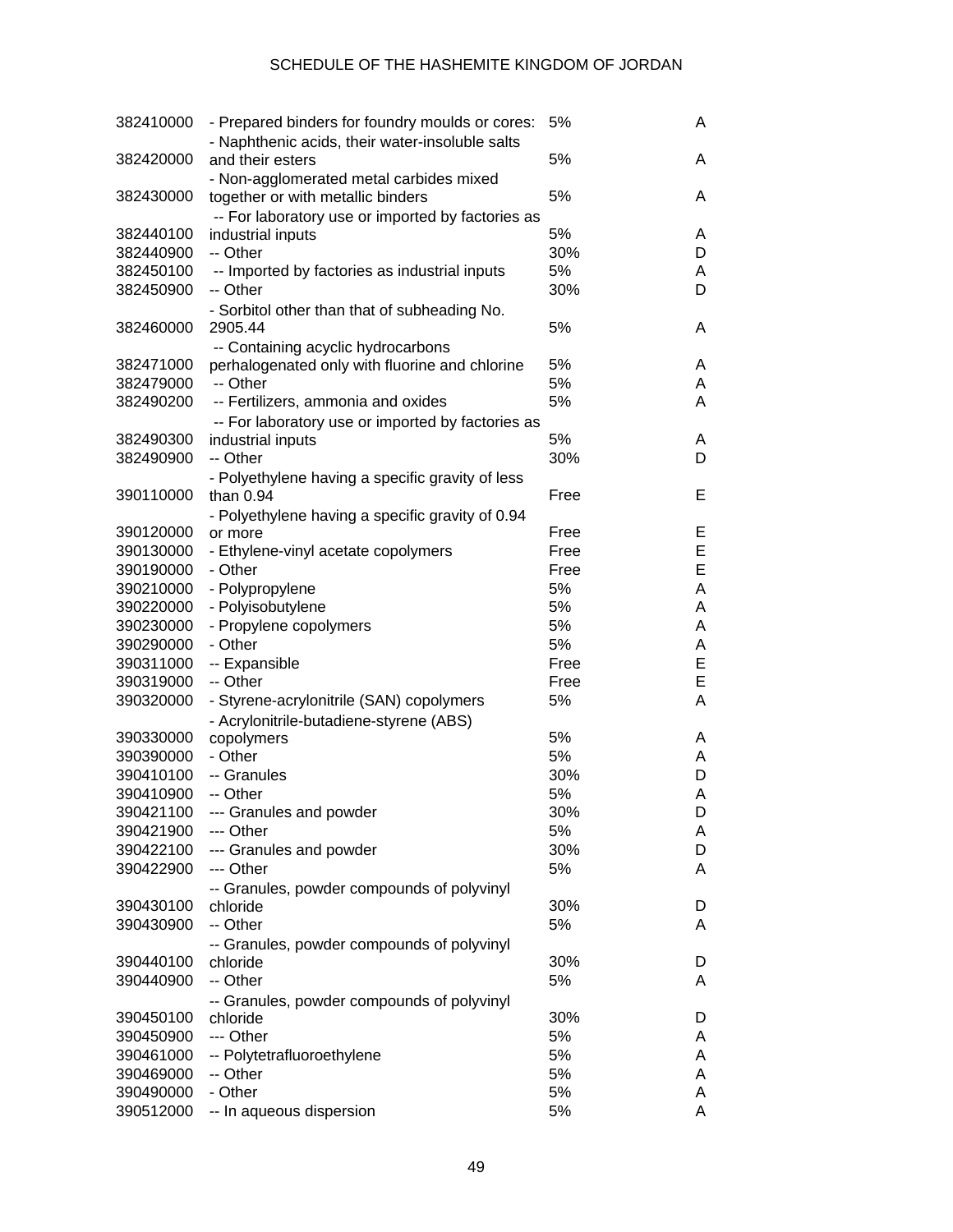| 390519000 | -- Other                                       | 5%  | A |
|-----------|------------------------------------------------|-----|---|
| 390521000 | -- In aqueous dispersion                       | 5%  | A |
| 390529000 | -- Other                                       | 5%  | A |
|           | - Polyvinyl alcohol, whether or not containing |     |   |
| 390530000 | unhydrolysed acetate groups                    | 5%  | A |
| 390591000 | -- Copolymers                                  | 5%  | A |
| 390599000 | -- Other                                       | 5%  | A |
| 390610000 | - Polymethyl methacrylate                      | 5%  | A |
| 390690000 | - Other                                        | 5%  | A |
| 390710000 | - Polyacetals                                  | 5%  | A |
| 390720000 | - Other polyethers                             | 5%  | A |
| 390730000 | - Epoxide resins                               | 5%  | A |
|           |                                                | 5%  | A |
| 390740000 | - Polycarbonates                               |     |   |
| 390750000 | - Alkyd resins                                 | 30% | D |
| 390760000 | - Polyethylene terephthalate                   | 5%  | A |
| 390791000 | -- Unsaturated                                 | 5%  | A |
| 390799000 | -- Other                                       | 5%  | A |
| 390810000 | - Polyamide-6,-11,-12,-6,6,-6,9,-6,10 or-6,12  | 5%  | A |
| 390890000 | - Other                                        | 5%  | A |
| 390910000 | - Urea resins; thiourea resins                 | 5%  | A |
| 390920000 | - Melamine resins                              | 5%  | A |
| 390930000 | - Other amino-resins                           | 5%  | A |
| 390940000 | - Phenolic resins                              | 5%  | A |
| 390950000 | - Polyurethanes                                | 5%  | A |
| 391000000 | Silicones in primary forms.                    | 5%  | A |
|           | - Petroleum resins, coumarone, indene or       |     |   |
| 391110000 | coumarone-indene resins and polyterpenes       | 5%  | A |
| 391190000 | - Other                                        | 5%  | A |
| 391211000 | -- Non-plasticised                             | 5%  | A |
| 391212000 | -- Plasticised                                 | 5%  | A |
| 391220000 | - Cellulose nitrates (including collodions)    | 5%  | A |
| 391231000 | -- Carboxymethylcellulose and its salts        | 5%  | A |
| 391239000 | -- Other                                       | 5%  | A |
| 391290000 | - Other                                        | 5%  | A |
| 391310000 | - Alginic acid, its salts and esters           | 5%  | A |
| 391390000 | - Other                                        | 5%  | A |
|           |                                                |     |   |
|           | Ion-exchangers based on polymers of headings   |     |   |
|           | Nos. 39.01 to 39.13, in primary forms. II.-    |     |   |
|           | WASTE, PARINGS AND SCRAP; SEMI-                |     |   |
| 391400000 | <b>MANUFACTURES; ARTICLES</b>                  | 5%  | A |
| 391510000 | - Of polymers of ethylene                      | 5%  | A |
| 391520000 | - Of polymers of styrene                       | 5%  | A |
| 391530000 | - Of polymers of vinyl chloride                | 5%  | A |
| 391590000 | - Of other plastics                            | 5%  | A |
| 391610100 | -- Monofilament                                | 10% | B |
|           | -- Other, imported by factories as industrial  |     |   |
| 391610200 | inputs                                         | 5%  | A |
| 391610900 | -- Other                                       | 30% | D |
| 391620100 | -- Monofilament                                | 10% | B |
|           | -- Other, imported by factories as industrial  |     |   |
| 391620200 | inputs                                         | 5%  | A |
| 391620900 | -- Other                                       | 30% | D |
| 391690100 | -- Monofilament                                | 10% | B |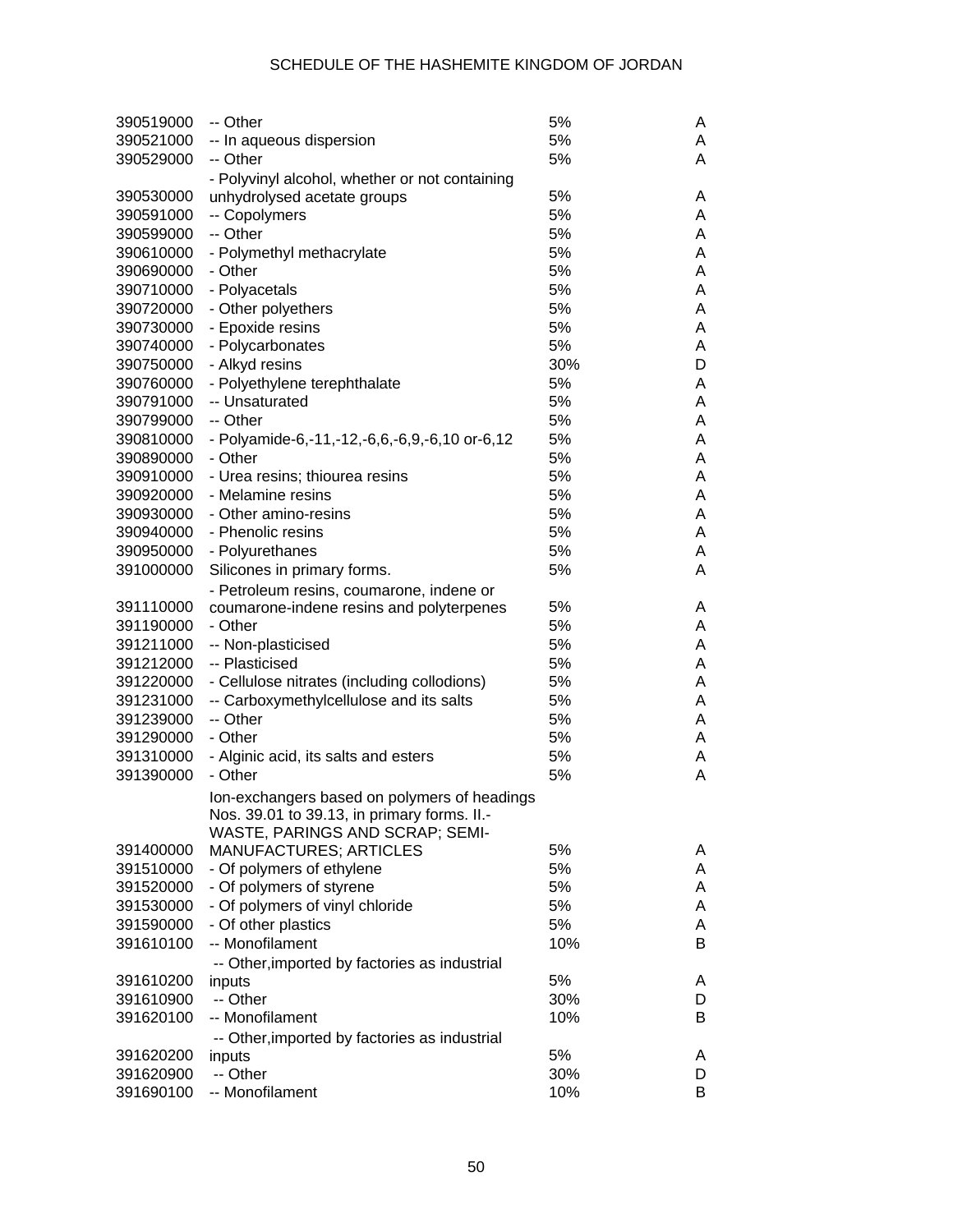|           | -- Other, imported by factories as industrial                 |     |   |
|-----------|---------------------------------------------------------------|-----|---|
| 391690200 | inputs                                                        | 5%  | A |
| 391690900 | -- Other                                                      | 30% | D |
|           | - Artificial guts (sausage casings) of hardened               |     |   |
| 391710000 | protein or of cellulosic materials                            | 5%  | A |
| 391721000 | -- Of polymers of ethylene                                    | 30% | D |
| 391722000 | -- Of polymers of propylene                                   | 30% | D |
| 391723000 | -- Of polymers of vinyl chloride                              | 30% | D |
| 391729000 | -- Of other plastics                                          | 30% | D |
|           | -- Flexible tubes, pipes and hoses, having a                  |     |   |
| 391731000 | minimum burst pressure of 27.6 MPa                            | 30% | D |
|           | -- Other, not reinforced or otherwise combined                |     |   |
| 391732000 | with other materials, without fittings                        | 30% | D |
|           | -- Other, not reinforced or otherwise combined                |     |   |
| 391733000 | with other materials, with fittings                           | 30% | D |
|           | --- Of akind use to enclose sausage and other                 |     |   |
| 391739100 | kind of preserved meat                                        | 10% | B |
| 391739900 | --- Other                                                     | 30% | D |
|           | -- Imported by medical disposables factories as               |     |   |
| 391740100 | industrial inputs                                             | 10% | B |
| 391740900 | -- Other                                                      | 30% | D |
| 391810000 | - Of polymers of vinyl chloride                               | 30% | D |
| 391890000 | - Of other plastics                                           | 30% | D |
|           |                                                               |     |   |
|           | -- Strips imported by factories for the                       |     |   |
| 391910100 | manufacturing of adhesive paper and adhesive<br>medical tapes | 10% | B |
| 391910900 | -- Other                                                      | 30% | D |
| 391990100 | -- Imported by factories as industrial inputs                 | 5%  | A |
| 391990900 | -- Other                                                      | 30% | D |
|           |                                                               |     |   |
| 392010100 | -- In transparent rolls, printed                              | 30% | D |
|           | -- Other, imported by factories as industrial                 | 5%  |   |
| 392010200 | imputs                                                        | 30% | A |
| 392010900 | -- Other                                                      |     | D |
| 392020100 | -- In transparent rolls, printed                              | 30% | D |
|           | -- Other, imported by factories as industrial                 |     |   |
| 392020200 | imputs                                                        | 5%  | A |
| 392020900 | -- Other                                                      | 30% | D |
| 392030100 | -- Imported by factories as industrial imputs                 | 5%  | Α |
| 392030900 | -- Other                                                      | 30% | D |
| 392041100 | -- Imported by factories as industrial imputs                 | 5%  | A |
| 392041900 | --- Other                                                     | 30% | D |
| 392042100 | --- Imported by factories as industrial imputs                | 5%  | A |
| 392042900 | --- Other                                                     | 30% | D |
| 392051100 | --- Imported by factories as industrial imputs                | 5%  | A |
| 392051900 | --- Other                                                     | 30% | D |
| 392059100 | --- Imported by factories as industrial imputs                | 5%  | A |
| 392059900 | --- Other                                                     | 30% | D |
| 392061100 | --- Imported by factories as industrial imputs                | 5%  | A |
| 392061900 | --- Other                                                     | 30% | D |
| 392062100 | --- Imported by factories as industrial imputs                | 5%  | A |
| 392062900 | --- Other                                                     | 30% | D |
| 392063100 | --- Imported by factories as industrial imputs                | 5%  | A |
| 392063900 | --- Other                                                     | 30% | D |
| 392069100 | --- Imported by factories as industrial imputs                | 5%  | A |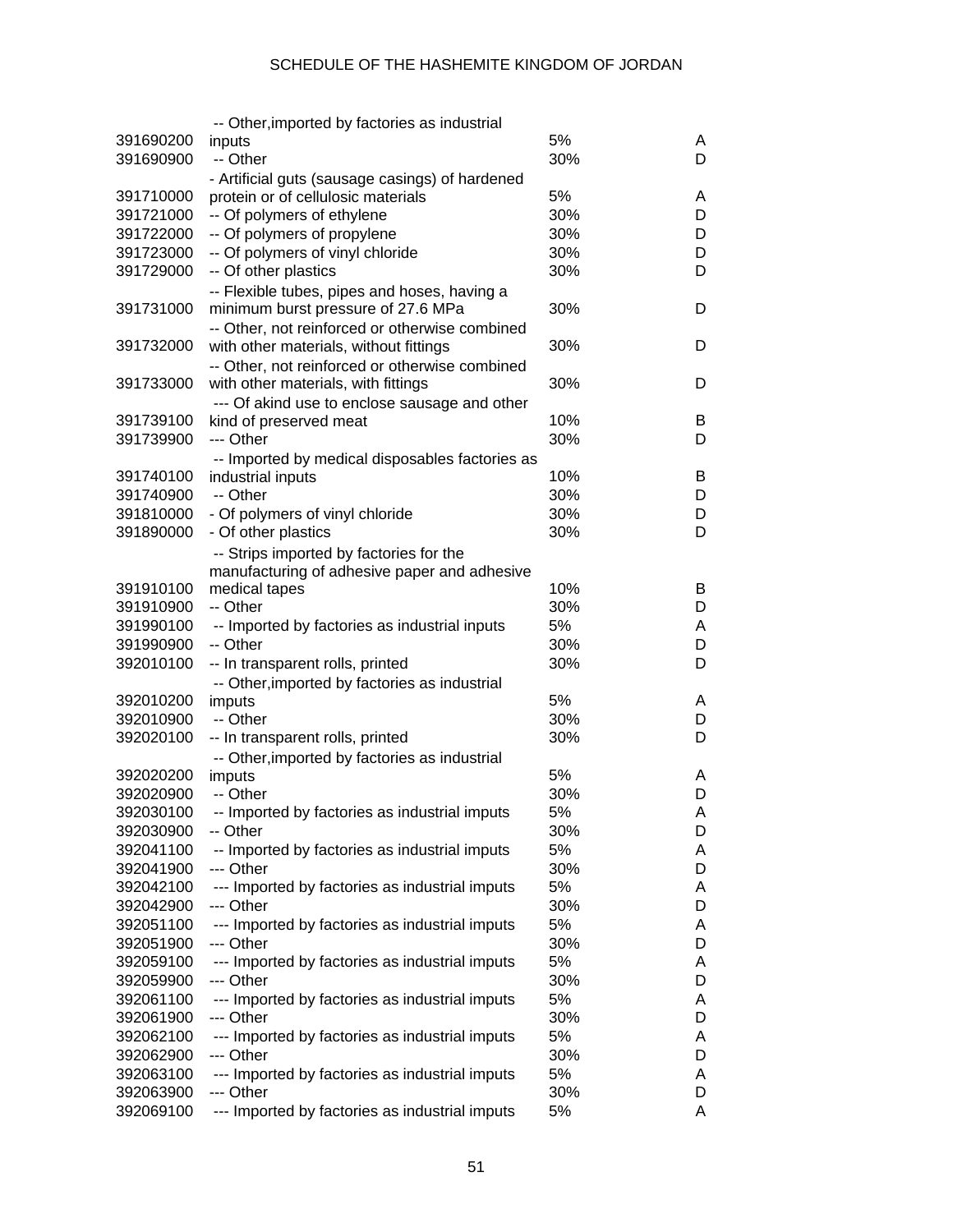| 392069900              | -- Other                                                                                         | 30%        | D      |
|------------------------|--------------------------------------------------------------------------------------------------|------------|--------|
| 392071200              | --- Imported by factories as industrial imputs                                                   | 5%         | A      |
| 392071900              | --- Other                                                                                        | 30%        | D      |
| 392072100              | --- Imported by factories as industrial imputs                                                   | 5%         | Α      |
| 392072900              | --- Other                                                                                        | 30%        | D      |
| 392073100              | --- In transparent rolls of printed cellophane                                                   | 30%        | D      |
|                        | --- Other, imported by factories as industrial                                                   |            |        |
| 392073200              | imputs                                                                                           | 5%         | A      |
| 392073900              | --- Other                                                                                        | 30%        | D      |
| 392079100              | --- In transparent rolls of printed cellophane<br>--- Other, imported by factories as industrial | 30%        | D      |
| 392079200              | imputs                                                                                           | 5%         | A      |
| 392079900              | --- Other                                                                                        | 30%        | D      |
| 392091100              | --- Imported by factories as industrial imputs                                                   | 10%        | B      |
| 392091900              | --- Other                                                                                        | 30%        | D      |
| 392092100              | --- Imported by factories as industrial imputs                                                   | 5%         | Α      |
| 392092900              | --- Other                                                                                        | 30%        | D      |
| 392093100              | --- Imported by factories as industrial imputs                                                   | 5%         | Α      |
| 392093900              | --- Other                                                                                        | 30%        | D      |
| 392094100              | --- Imported by factories as industrial imputs                                                   | 5%         | A      |
| 392094900              | --- Other                                                                                        | 30%        | D      |
|                        | --- In trasparent rolls of polymers of ethylene, of                                              |            |        |
| 392099100              | polymers of propylene, or of printed cellophane                                                  | 30%        | D      |
|                        | --- Other, imported by factories as industrial                                                   |            |        |
| 392099200              | imputs<br>---- Other                                                                             | 5%         | A      |
| 392099900              |                                                                                                  | 30%        | D      |
| 392111000<br>392112000 | -- Of polymers of styrene<br>-- Of polymers of vinyl chloride                                    | 30%<br>30% | D<br>D |
| 392113000              | -- Of polyurethanes                                                                              | 30%        | D      |
| 392114000              | -- Of regenerated cellulose                                                                      | 30%        | D      |
| 392119100              | --- Of ethylene vinyl acetate                                                                    | 10%        | B      |
|                        | --- Rolls of polyethylene, imported by factories                                                 |            |        |
| 392119200              | as industrial inputs                                                                             | 5%         | A      |
| 392119900              | --- Other                                                                                        | 30%        | D      |
|                        | -- Hard plates (formica and the like) resulted<br>from stacking and pressing layers of paper or  |            |        |
| 392190100              | fiberetc, after being impregnated with artificial<br>resines, I.e, formica and the like          | Free       | Е      |
|                        | -- Other, imported by factories as industrial                                                    |            |        |
| 392190200              | inputs                                                                                           | 5%         | A      |
| 392190900              | ---- Other                                                                                       | 30%        | D      |
| 392210000              | - Baths, shower-baths and wash-basins                                                            | 30%        | D      |
| 392220000              | - Lavatory seats and covers                                                                      | 30%        | D      |
| 392290000              | - Other                                                                                          | 30%        | D      |
| 392310000              | - Boxes, cases, crates and similar                                                               | 30%        | D      |
|                        | --- Sacks prepared only for packing of industrial                                                |            |        |
| 392321100              | or agricultural products                                                                         | 5%         | A      |
| 392321900              | --- Other                                                                                        | 30%        | D      |
|                        | --- Sacks prepared only for packing of industrial                                                |            |        |
| 392329100              | or agricultural products                                                                         | 5%         | A      |
| 392329900              | --- Other                                                                                        | 30%        | D      |
| 392330300              | -- Imported by factories as industrial inputs                                                    | 10%        | B      |
| 392330900              | -- Other                                                                                         | 30%        | D      |
| 392340100              | -- Imported by factories as industrial inputs                                                    | 5%         | A      |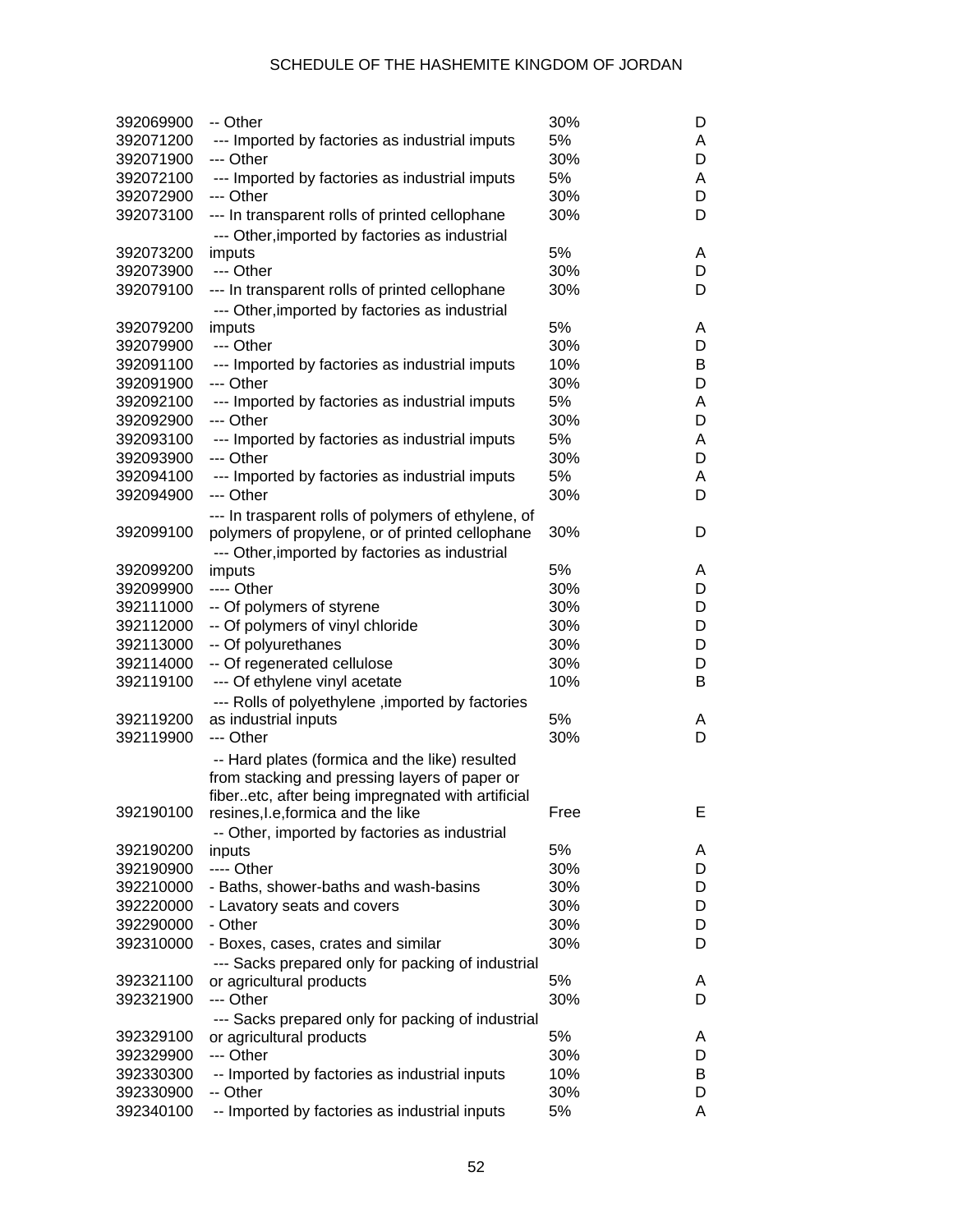| 392340900              | -- Other                                           | 20%        | С      |
|------------------------|----------------------------------------------------|------------|--------|
| 392350000              | - Stoppers, lids, caps and other closures          | 10%        | B      |
| 392390000              | - Other                                            | 30%        | D      |
| 392410000              | - Tableware and kitchenware                        | 30%        | D      |
| 392490000              | - Other                                            | 30%        | D      |
|                        | - Reservoirs, tanks, vats and similar containers,  |            |        |
| 392510000              | of a capacity exceeding 300 I                      | 30%        | D      |
|                        | - Doors, windows and their frames and              |            |        |
| 392520000              | thresholds for doors                               | 30%        | D      |
|                        | - Shutters, blinds (including Venetian blinds) and |            |        |
| 392530000              | similar articles and parts thereof                 | 30%        | D      |
| 392590000              | - Other                                            | 30%        | D      |
| 392610000              | - Office or school supplies                        | 30%        | D      |
|                        | -- Clothing accessories, imported by factories as  |            |        |
| 392620100              | industrial inputs                                  | Free       | Е      |
| 392620900              | -- Other                                           | 30%        | D      |
| 392630100              | -- Fittings for furniture                          | Free       | E      |
| 392630900              | -- Other                                           | 30%        | D      |
| 392640000              | - Statuettes and other ornamental articles         | 30%        | D      |
|                        | -- Rolling wheels, imported by factories as        |            |        |
| 392690200              | industrial inputs                                  | Free       | Е      |
|                        | -- Articles for shoe industry (including shoe      |            |        |
| 392690300              | moulds)                                            | Free       | Е      |
|                        | -- Other, imported by factories as industrial      |            |        |
| 392690400              | inputs                                             | 5%         | A      |
| 392690900              | Other                                              | 30%        | D      |
|                        | - Natural rubber latex, whether or not pre-        |            |        |
| 400110000              | vulcanised                                         | 5%         | A      |
| 400121000              | -- Smoked sheets                                   | 5%         | A      |
| 400122000              | -- Technically specified natural rubber (TSNR)     | 5%         | A      |
|                        | -- Plates, sheets and strips used for retreading   |            |        |
| 400129100              | rubber tyres                                       | 5%         | A      |
| 400129900              | -- Other                                           | 10%        | В      |
|                        | - Balata, gutta-percha, guayule, chicle and        |            |        |
| 400130000              | similar natural gums                               | 10%        | B      |
| 400211000              | -- Latex                                           | 10%        | B      |
| 400219100              | --- Plates, sheets and strips                      | 5%         | Α      |
| 400219900              | --- Other                                          | 10%        | Β      |
| 400220100              | -- Plates, sheets and strips                       | 5%         | A      |
| 400220900              | -- Other                                           | 10%        | B      |
| 400231100              | --- Plates, sheets and strips                      | 5%         | Α      |
| 400231900              | --- Other                                          | 10%        | B      |
| 400239100              | --- Plates, sheets and strips                      | 5%         | A      |
| 400239900              | --- Other                                          | 10%        | B      |
| 400241000              | -- Latex                                           | 10%        | B      |
| 400249100              | --- Plates, sheets and strips                      | 5%         | A      |
| 400249900<br>400251000 | --- Other                                          | 10%<br>10% | B      |
|                        | -- Latex                                           |            | B      |
| 400259100              | --- Plates, sheets and strips<br>--- Other         | 5%<br>10%  | A      |
| 400259900              |                                                    |            | B      |
| 400260100              | -- Plates, sheets and strips                       | 5%<br>10%  | A      |
| 400260900<br>400270100 | -- Other                                           | 5%         | B      |
| 400270900              | -- Plates, sheets and strips<br>-- Other           |            | A<br>B |
|                        |                                                    | 10%        |        |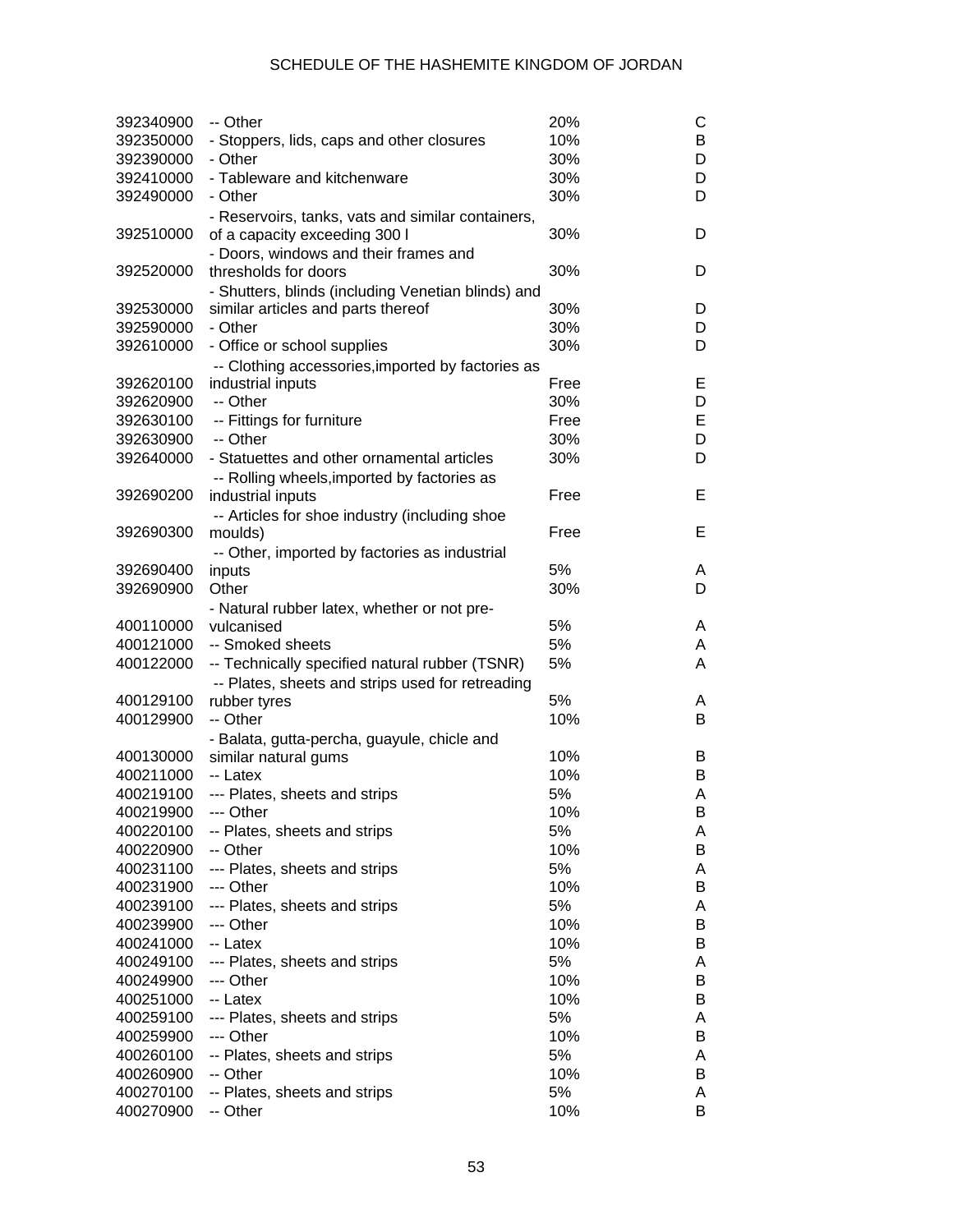| 400280100<br>400280900 | -- Plates, sheets and strips<br>-- Other         | 5%<br>10% | A<br>B |
|------------------------|--------------------------------------------------|-----------|--------|
| 400291000              | -- Latex                                         | 10%       | В      |
| 400299100              | --- Plates, sheets and strips                    | 5%        | A      |
| 400299900              | --- Other                                        | 10%       | B      |
|                        | Reclaimed rubber in primary forms or in plates,  |           |        |
| 400300000              | sheets or strip.                                 | 5%        | A      |
|                        | Waste, parings and scrap of rubber (other than   |           |        |
|                        | hard rubber) and powders and granu- les          |           |        |
| 400400000              | obtained therefrom.                              | 5%        | A      |
|                        | -- Plates, sheets and strips used for retreading |           |        |
| 400510100              | rubber tyres                                     | 5%        | A      |
| 400510900              | -- Other                                         | 10%       | B      |
|                        | - Solutions; dispersions other than those of     |           |        |
| 400520000              | subheading No. 4005.10                           | 10%       | B      |
| 400591100              | --- Used for retreading rubber tyres             | 5%        | A      |
| 400591900              | --- Other                                        | 10%       | В      |
| 400599000              | -- Other                                         | 10%       | В      |
| 400610000              |                                                  | 5%        | A      |
|                        | - Camel-back strips for retreading rubber tyres  |           |        |
|                        | -- Cords of unvalcanised rubber prepared for     |           |        |
| 400690100              | retreading rubber tyres                          | 5%        | A      |
| 400690900              | -- Other                                         | 10%       | В      |
| 400700100              | - Imported by factories as industrial inputs     | 5%        | A      |
| 400700900              | - Other                                          | 30%       | D      |
| 400811100              | --- Imported by factories as industrial inputs   | 5%        | A      |
| 400811900              | --- Other                                        | 30%       | D      |
| 400819100              | --- Imported by factories as industrial inputs   | 5%        | A      |
| 400819900              | --- Other                                        | 30%       | D      |
| 400821000              | -- Plates, sheets and strip                      | Free      | E      |
| 400829000              | -- Other                                         | Free      | E      |
|                        | -- Of a circular cross-section and aa interior   |           |        |
| 400910100              | diameter of 3 inches or more                     | 10%       | B      |
| 400910900              | -- Other                                         | 30%       | D      |
|                        | -- Of a circular cross-section and an interior   |           |        |
| 400920100              | diameter of 3 inches or more                     | 10%       | B      |
| 400920900              | -- Other                                         | 30%       | D      |
|                        | -- Of a circular cross-section and an interior   |           |        |
| 400930100              | diameter of 3 inches or more                     | 10%       | ь      |
| 400930900              | -- Other                                         | 30%       | D      |
|                        | -- Of a circular cross-section and an interior   |           |        |
| 400940100              | diameter of 3 inches or more                     | 10%       | B      |
| 400940900              | -- Other                                         | 30%       | D      |
|                        | -- Of a circular cross-section and an interior   |           |        |
| 400950100              | diameter of 3 inches or more                     | 10%       | В      |
| 400950900              | -- Other                                         | 30%       | D      |
| 401011000              | -- Reinforced only with metal                    | 30%       | D      |
| 401012000              | -- Reinforced only with textile materials        | 30%       | D      |
| 401013000              | -- Reinforced only with plastics                 | 30%       | D      |
| 401019000              | -- Other                                         | 30%       | D      |
|                        | -- Endless transmission belts of trapezoidal     |           |        |
|                        | cross-section (V-belts), whether or not grooved, |           |        |
|                        | of a circumference exceeding 60 cm but not       |           |        |
| 401021000              | exceeding 180 cm                                 | 30%       | D      |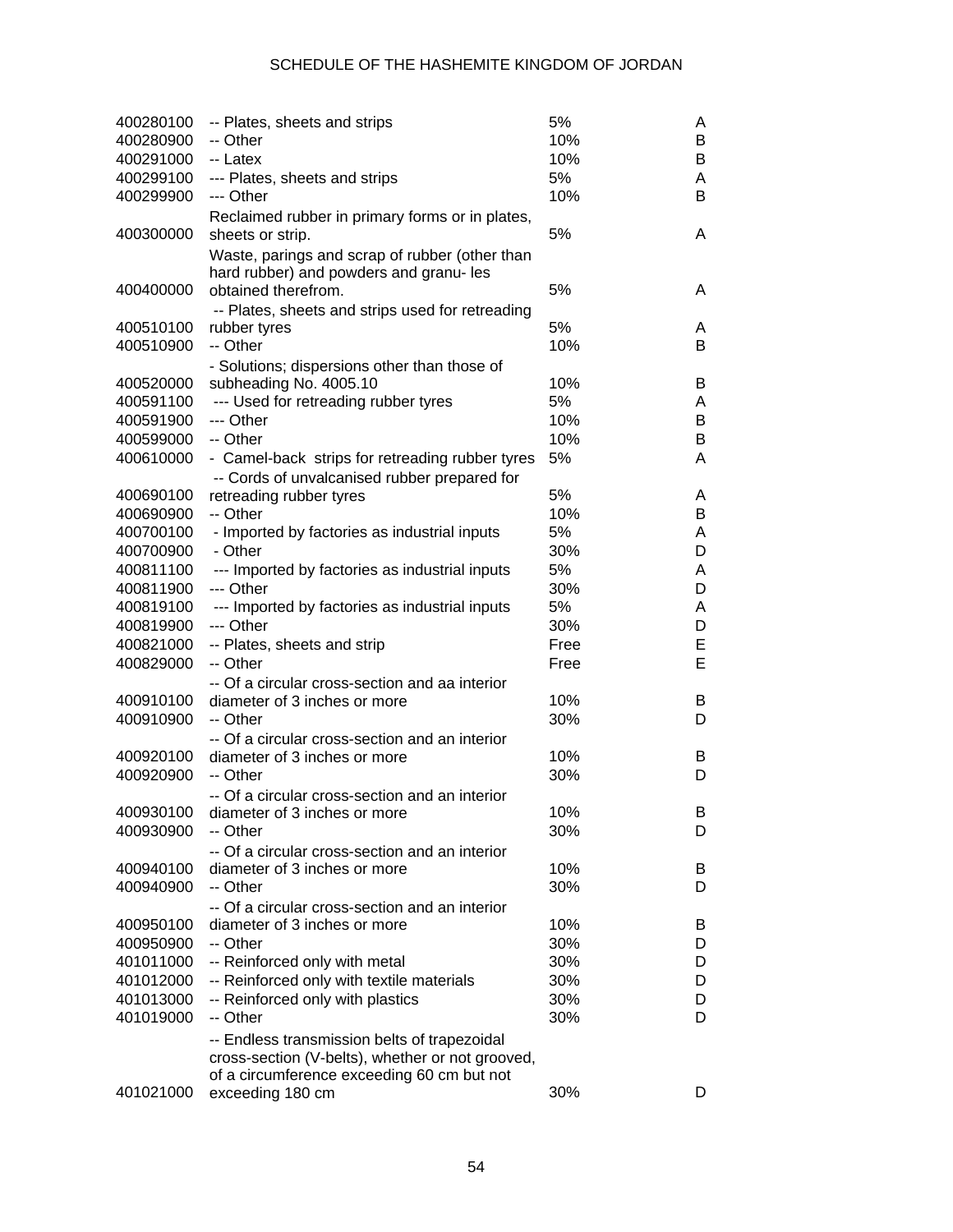|           | -- Endless transmission belts of trapezoidal<br>cross-section (V-belts), whether or not grooved,  |      |   |
|-----------|---------------------------------------------------------------------------------------------------|------|---|
| 401022000 | of a circumference exceeding 180 cm but not<br>exceeding 240 cm                                   | 30%  | D |
|           | -- Endless synchronous belts, of a                                                                |      |   |
|           | circumference exceeding 60 cm but not                                                             |      |   |
| 401023000 | exceeding 150 cm                                                                                  | 30%  | D |
|           | -- Endless synchronous belts, of a<br>circumference exceeding 150 cm but not                      |      |   |
| 401024000 | exceeding 198 cm                                                                                  | 30%  | D |
| 401029000 | -- Other                                                                                          | 30%  | D |
|           | - Of a kind used on motor cars (including station                                                 |      |   |
| 401110000 | wagons and racing cars)                                                                           | 30%  | D |
| 401120100 | -- Desigened for road wheel of a diameter 20<br>inches or more                                    | 15%  | С |
| 401120900 | -- Other                                                                                          | 30%  | D |
|           | - Of a kind used on aircraft                                                                      | 30%  | D |
| 401130000 |                                                                                                   | 30%  |   |
| 401140000 | - Of a kind used on motorcycles                                                                   |      | D |
| 401150000 | - Of a kind used on bicycles                                                                      | 30%  | D |
| 401191000 | -- Having a herring-bone or similar tread                                                         | 30%  | D |
| 401199000 | -- Other                                                                                          | 30%  | D |
| 401210000 | - Retreaded tyres                                                                                 | 30%  | D |
| 401220100 | -- Imported by factories as industrial inputs                                                     | 5%   | A |
| 401220900 | -- Other                                                                                          | 30%  | D |
| 401290000 | - Other                                                                                           | 30%  | D |
|           | - Of a kind used on motor cars (including station                                                 |      |   |
| 401310000 | wagons and racing cars), buses or lorries                                                         | 30%  | D |
| 401320000 | - Of a kind used on bicycles                                                                      | 30%  | D |
| 401390000 | - Other                                                                                           | 30%  | D |
| 401410000 | - Sheath contraceptives                                                                           | 30%  | D |
| 401490000 | - Other                                                                                           | 30%  | D |
| 401511000 | -- Surgical                                                                                       | 30%  | D |
| 401519000 | -- Other                                                                                          | 30%  | D |
| 401590000 | - Other                                                                                           | 30%  | D |
| 401610100 | -- Imported by factories as industrial inputs                                                     | 5%   | A |
| 401610900 | -- Other                                                                                          | 30%  | D |
| 401691000 | -- Floor coverings and mats                                                                       | 30%  | D |
| 401692000 | -- Erasers                                                                                        | 30%  | D |
| 401693000 | -- Gaskets, washers and other seals                                                               | 30%  | D |
| 401694000 | -- Boat or dock fenders, whether or not inflatable 30%                                            |      | D |
| 401695000 | -- Other inflatable articles                                                                      | 30%  | D |
|           | --- Articles of rubber for vehicles and apparatus                                                 |      |   |
| 401699200 | of chapters 86 and 88                                                                             | 10%  | B |
| 401699300 | --- Imported by factories as industrial inputs                                                    | 5%   | A |
| 401699900 | --- Other                                                                                         | 30%  | D |
| 401700700 | - Imported by factories as industrial inputs                                                      | 5%   | A |
| 401700900 | - Other                                                                                           | 30%  | D |
|           | - Whole hides and skins of bovine animals, of a<br>weight per skin not exceeding 8 kg when simply |      |   |
|           | dried, 10 kg when dry-salted, or 14 kg when                                                       |      |   |
|           | fresh, wet-salted or otherwise preserved                                                          |      |   |
| 410110000 | animals, fresh or wet-salted :                                                                    | Free | Е |
| 410121000 | -- Whole                                                                                          | Free | E |
| 410122000 | -- Butts and bends                                                                                | Free | E |
|           |                                                                                                   |      |   |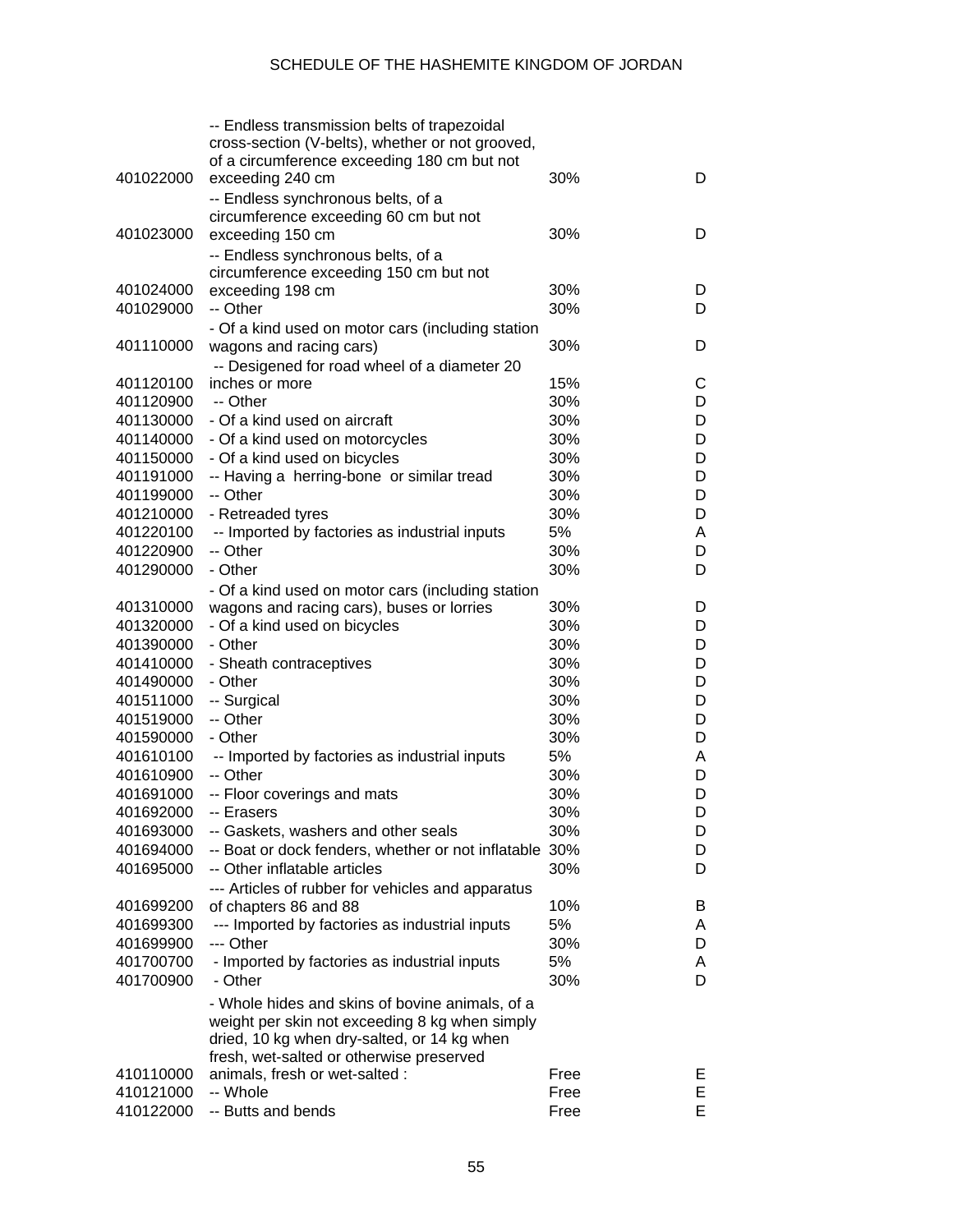| 410129000 | -- Other                                                                                    | Free | Е |
|-----------|---------------------------------------------------------------------------------------------|------|---|
|           | - Other hides and skins of bovine animals,                                                  |      |   |
| 410130000 | otherwise preserved                                                                         | Free | Е |
| 410140000 | - Hides and skins of equine animals                                                         | Free | E |
| 410210000 | - With wool on                                                                              | Free | E |
| 410221000 | -- Pickled                                                                                  | Free | E |
| 410229000 | -- Other                                                                                    | Free | E |
| 410310000 | - Of goats or kids                                                                          | Free | E |
| 410320000 | - Of reptiles                                                                               | Free | E |
| 410390000 | - Other                                                                                     | Free | E |
|           | - Whole bovine skin leather, of a unit surface                                              |      |   |
| 410410000 | area not exceeding 28 square feet (2.6 m2)                                                  | Free | Е |
| 410421000 | -- Bovine leather, vegetable pre-tanned                                                     | Free | E |
| 410422000 | -- Bovine leather, otherwise pre-tanned                                                     | Free | E |
| 410429000 | -- Other                                                                                    | Free | E |
| 410431000 | -- Full grains and full grain splits                                                        | Free | E |
| 410439000 | -- Other                                                                                    | Free | E |
| 410511000 | -- Vegetable pre-tanned                                                                     | Free | E |
| 410512000 | -- Otherwise pre-tanned                                                                     | Free | E |
| 410519000 | -- Other                                                                                    | Free | E |
| 410520000 | - Parchment-dressed or prepared after tanning                                               | Free | E |
| 410611000 | -- Vegetable pre-tanned                                                                     | Free | E |
| 410612000 | -- Otherwise pre-tanned                                                                     | Free | E |
| 410619000 | -- Other                                                                                    | Free | E |
| 410620000 | - Parchment-dressed or prepared after tanning                                               | Free | E |
| 410710000 | - Of swine                                                                                  | Free | E |
| 410721000 | -- Vegetable pre-tanned                                                                     | Free | E |
| 410729000 | -- Other                                                                                    | Free | E |
| 410790000 | - Of other animals                                                                          | Free | E |
|           |                                                                                             |      |   |
| 410800000 | Chamois (including combination chamois)<br>leather.                                         | 30%  | D |
|           |                                                                                             |      |   |
| 410900000 | Patent leather and patent laminated leather;<br>metallised leather.                         | Free | Е |
|           |                                                                                             |      |   |
|           | Parings and other waste of leather or of                                                    |      |   |
|           | composition leather, not suitable for the<br>manufacture of leather articles; leather dust, |      |   |
| 411000000 | powder and flour.                                                                           | 30%  | D |
|           |                                                                                             |      |   |
|           | Composition leather with a basis of leather or                                              |      |   |
| 411100000 | leather fibre, in slabs, sheets or strip, whether or<br>not in rolls.                       | 30%  | D |
|           |                                                                                             |      |   |
|           | Saddlery and harness for any animal (including                                              |      |   |
|           | traces, leads, knee pads, muzzles, saddle                                                   |      |   |
|           | cloths, saddle bags, dog coats and the like), of                                            |      |   |
| 420100000 | any material. sports bags, bottle-cases,<br>jewellery                                       | 30%  | D |
|           |                                                                                             |      |   |
| 420211000 | -- With outer surface of leather, of composition<br>leather or of patent leather            | 30%  | D |
|           |                                                                                             |      |   |
| 420212000 | -- With outer surface of plastics or of textile<br>materials                                | 30%  | D |
| 420219000 | -- Other                                                                                    | 30%  | D |
|           |                                                                                             |      |   |
| 420221000 | -- With outer surface of leather, of composition<br>leather or of patent leather            | 30%  | D |
|           |                                                                                             |      |   |
| 420222000 | -- With outer surface of plastic sheeting or of<br>textile materials                        | 30%  | D |
|           |                                                                                             |      |   |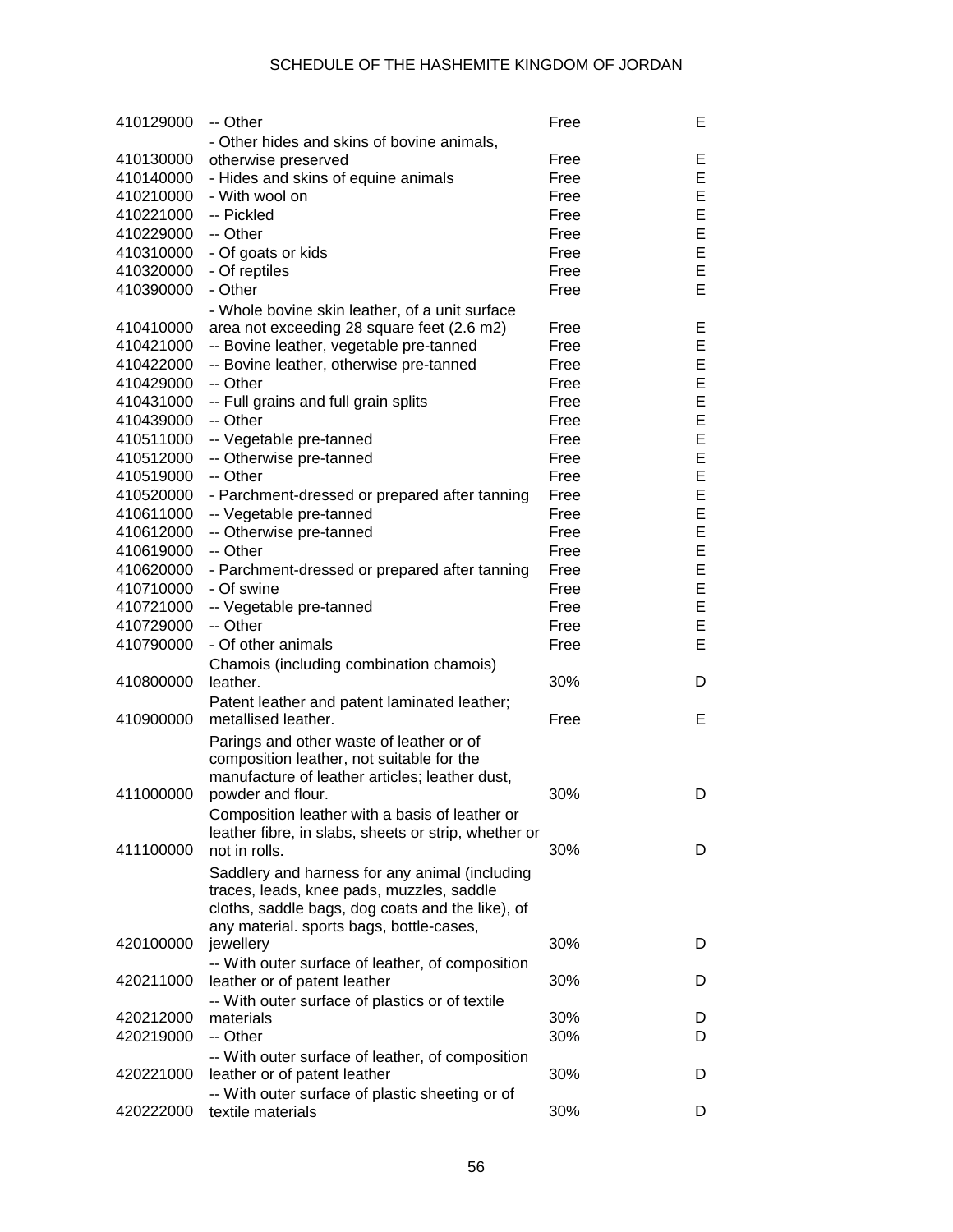| 420229000              | -- Other                                                             | 30%        | D      |
|------------------------|----------------------------------------------------------------------|------------|--------|
|                        | -- With outer surface of leather, of composition                     |            |        |
| 420231000              | leather or of patent leather                                         | 30%        | D      |
| 420232000              | -- With outer surface of plastic sheeting or of<br>textile materials | 30%        | D      |
| 420239000              | -- Other                                                             | 30%        | D      |
|                        | -- With outer surface of leather, of composition                     |            |        |
| 420291000              | leather or of patent leather                                         | 30%        | D      |
|                        | -- With outer surface of plastic sheeting or of                      |            |        |
| 420292000              | textile materials                                                    | 30%        | D      |
| 420299000              | -- Other                                                             | 30%        | D      |
| 420310000              | - Articles of apparel                                                | 30%        | D      |
| 420321000              | -- Specially designed for use in sports                              | 30%        | D      |
| 420329000              | -- Other                                                             | 30%        | D      |
| 420330000              | - Belts and bandoliers                                               | 30%        | D      |
| 420340000              | - Other clothing accessories                                         | 30%        | D      |
|                        | Articles of leather or of composition leather, of a                  |            |        |
|                        | kind used in machinery or mechanical                                 |            |        |
| 420400000              | appliances or for other technical uses.                              | 30%        | D      |
| 420500000              | Other articles of leather or of composition<br>leather.              | 30%        | D      |
| 420610000              | - Catgut                                                             | 30%        | D      |
| 420690000              | - Other                                                              | 30%        | D      |
|                        | - Of mink, whole, with or without head, tail or                      |            |        |
| 430110000              | paws                                                                 | 10%        | B      |
|                        | - Of rabbit or hare, whole, with or without head,                    |            |        |
| 430120000              | tail or paws                                                         | 10%        | B      |
|                        | - Of lamb, the following: Astrakhan, Broadtail,                      |            |        |
|                        | Caracul, Persian and similar lamb, Indian,                           |            |        |
|                        | Chinese, Mongolian or Tibetan lamb, whole,                           |            |        |
| 430130000              | with or without head, tail or paws                                   | 10%        | в      |
|                        | - Of beaver, whole, with or without head, tail or                    |            |        |
| 430140000              | paws                                                                 | 10%        | B      |
|                        | - Of musk-rat, whole, with or without head, tail or                  |            |        |
| 430150000<br>430160000 | paws                                                                 | 10%<br>10% | B<br>B |
|                        | paws                                                                 |            |        |
| 430170000              | - Of seal, whole, with or without head, tail or<br>paws              | 10%        | ь      |
|                        | - Other furskins, whole, with or without head, tail                  |            |        |
| 430180000              | or paws                                                              | 10%        | B      |
|                        | - Heads, tails, paws and other pieces or                             |            |        |
| 430190000              | cuttings, suitable for furriers' use                                 | 10%        | B      |
| 430211000              | -- Of mink                                                           | 30%        | D      |
| 430212000              | -- Of rabbit or hare                                                 | 30%        | D      |
|                        | -- Of lamb, the following: Astrakhan, Broadtail,                     |            |        |
|                        | Caracul, Persian and similar lamb, Indian,                           |            |        |
| 430213000              | Chinese, Mongolian or Tibetan lamb                                   | 30%        | D      |
| 430219000              | -- Other                                                             | 30%        | D      |
|                        | - Heads, tails, paws and other pieces or                             |            |        |
| 430220000              | cuttings, not assembled                                              | 30%        | D      |
|                        | - Whole skins and pieces or cuttings thereof,                        | 30%        |        |
| 430230000<br>430310000 | assembled<br>- Articles of apparel and clothing accessories          | 30%        | D<br>D |
| 430390000              | - Other                                                              | 30%        | D      |
|                        |                                                                      |            |        |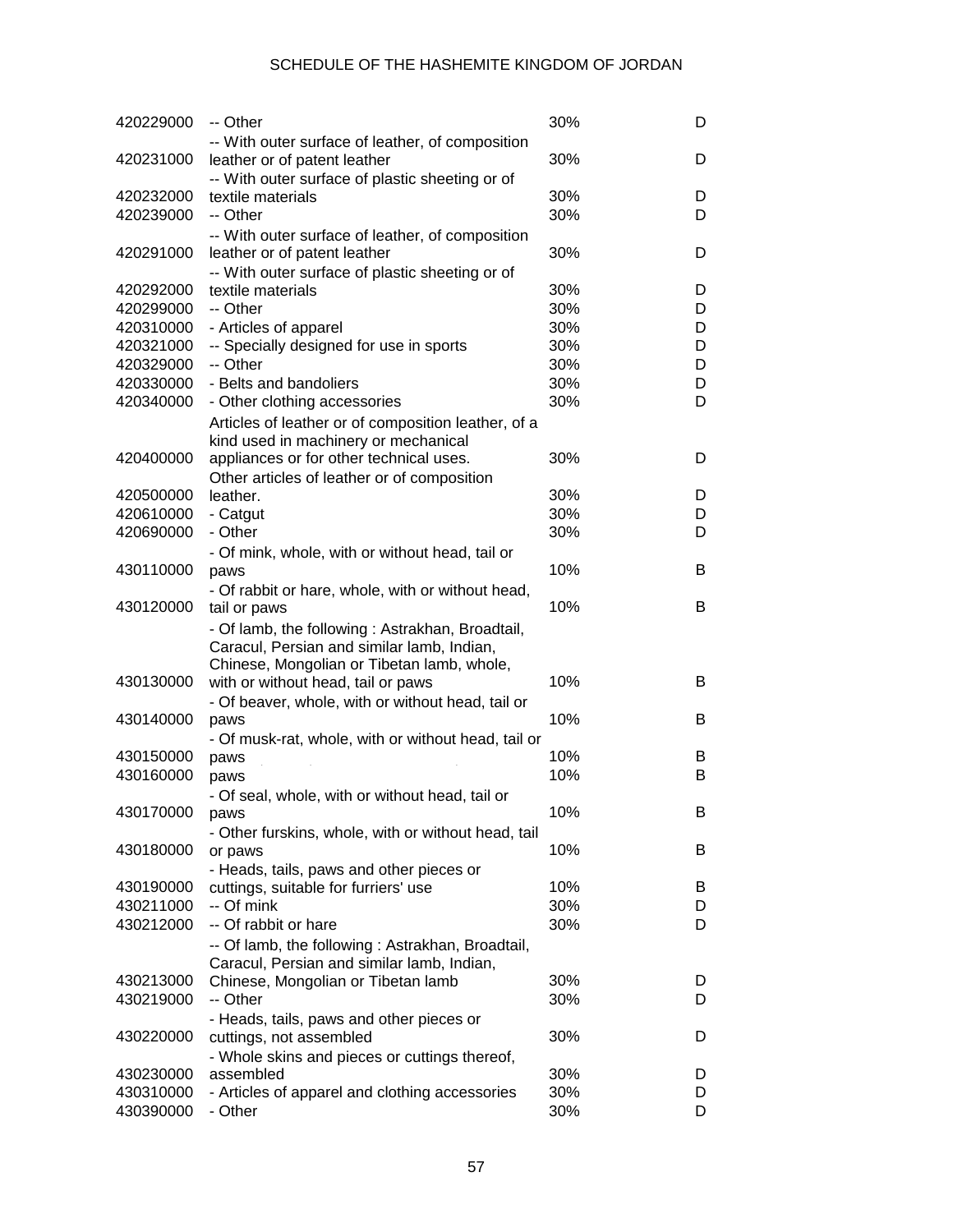| 430400000 | Artificial fur and articles thereof.                                              | 30%  | D |
|-----------|-----------------------------------------------------------------------------------|------|---|
|           | - Fuel wood, in logs, in billets, in twigs, in                                    |      |   |
| 440110000 | faggots or in similar forms                                                       | 10%  | B |
| 440121000 | -- Coniferous                                                                     | 30%  | D |
| 440122000 | -- Non-coniferous                                                                 | 30%  | D |
|           | - Sawdust and wood waste and scrap, whether                                       |      |   |
|           | or not agglomerated in logs, briquettes, pellets                                  |      |   |
| 440130000 | or similar forms                                                                  | 5%   | A |
|           | Wood charcoal (including shell or nut charcoal),                                  |      |   |
| 440200000 | whether or not agglomerated.                                                      | 10%  | B |
|           | - Treated with paint, stains, creosote or other                                   |      |   |
| 440310000 | preservatives                                                                     | 30%  | D |
|           | -- Poplar wood for match splints industry, and                                    |      |   |
| 440320100 | wood stems for lumber industry                                                    | 5%   | A |
| 440320900 | -- Other                                                                          | 30%  | D |
|           | --- Poplar wood for match spilnts industry, and                                   |      |   |
| 440341100 | wood stems for lumber industry                                                    | 5%   | A |
| 440341900 | --- Other                                                                         | 30%  | D |
|           |                                                                                   |      |   |
| 440349100 | --- Poplar wood for match splints industry, and<br>wood stems for lumber industry | 5%   | A |
| 440349900 | --- Other                                                                         | 30%  | D |
| 440391100 |                                                                                   | 5%   |   |
| 440391900 | --- Wood stems for lumber industry                                                |      | Α |
|           | --- Other                                                                         | 30%  | D |
| 440392100 | --- Wood stems for lumber industry                                                | 5%   | A |
| 440392900 | --- Other                                                                         | 30%  | D |
|           | --- Poplar wood for match splints industry, and                                   |      |   |
| 440399100 | wood stems for lumber industry                                                    | 5%   | A |
| 440399900 | --- Other                                                                         | 30%  | D |
| 440410000 | - Coniferous                                                                      | 30%  | D |
| 440420000 | - Non-coniferous                                                                  | 30%  | D |
| 440500000 | Wood wool; wood flour.                                                            | 5%   | Α |
| 440610000 | - Not impregnated                                                                 | 10%  | В |
| 440690000 | - Other                                                                           | 10%  | В |
| 440710000 | - Coniferous                                                                      | Free | E |
|           | -- Virola, Mahogany (Swietenia spp.), Imbuia                                      |      |   |
| 440724000 | and Balsa                                                                         | Free | E |
|           | -- Dark Red Meranti, Light Red Meranti and                                        |      |   |
| 440725000 | Meranti Bakau                                                                     | Free | E |
|           | -- White Lauan, White Meranti, White Seraya,                                      |      |   |
| 440726000 | <b>Yellow Meranti and Alan</b>                                                    | Free | Е |
| 440729000 | -- Other                                                                          | Free | E |
| 440791000 | -- Of oak (Quercus spp.)                                                          | Free | E |
| 440792000 | -- Of beech (Fagus spp.)                                                          | Free | E |
| 440799000 | -- Other                                                                          | Free | E |
| 440810000 | - Coniferous                                                                      | Free | Е |
|           | -- Dark Red Meranti, Light Red Meranti and                                        |      |   |
| 440831000 | Meranti Bakau                                                                     | Free | Е |
| 440839000 | -- Other                                                                          | Free | Е |
| 440890000 | - Other                                                                           | Free | E |
| 440910000 | - Coniferous                                                                      | 30%  | D |
| 440920000 | - Non-coniferous                                                                  | 30%  | D |
| 441011000 | -- Waferboard, including oriented strand board                                    | Free | Е |
| 441019000 | -- Other                                                                          | Free | Ε |
| 441090000 | - Of other ligneous materials                                                     | Free | E |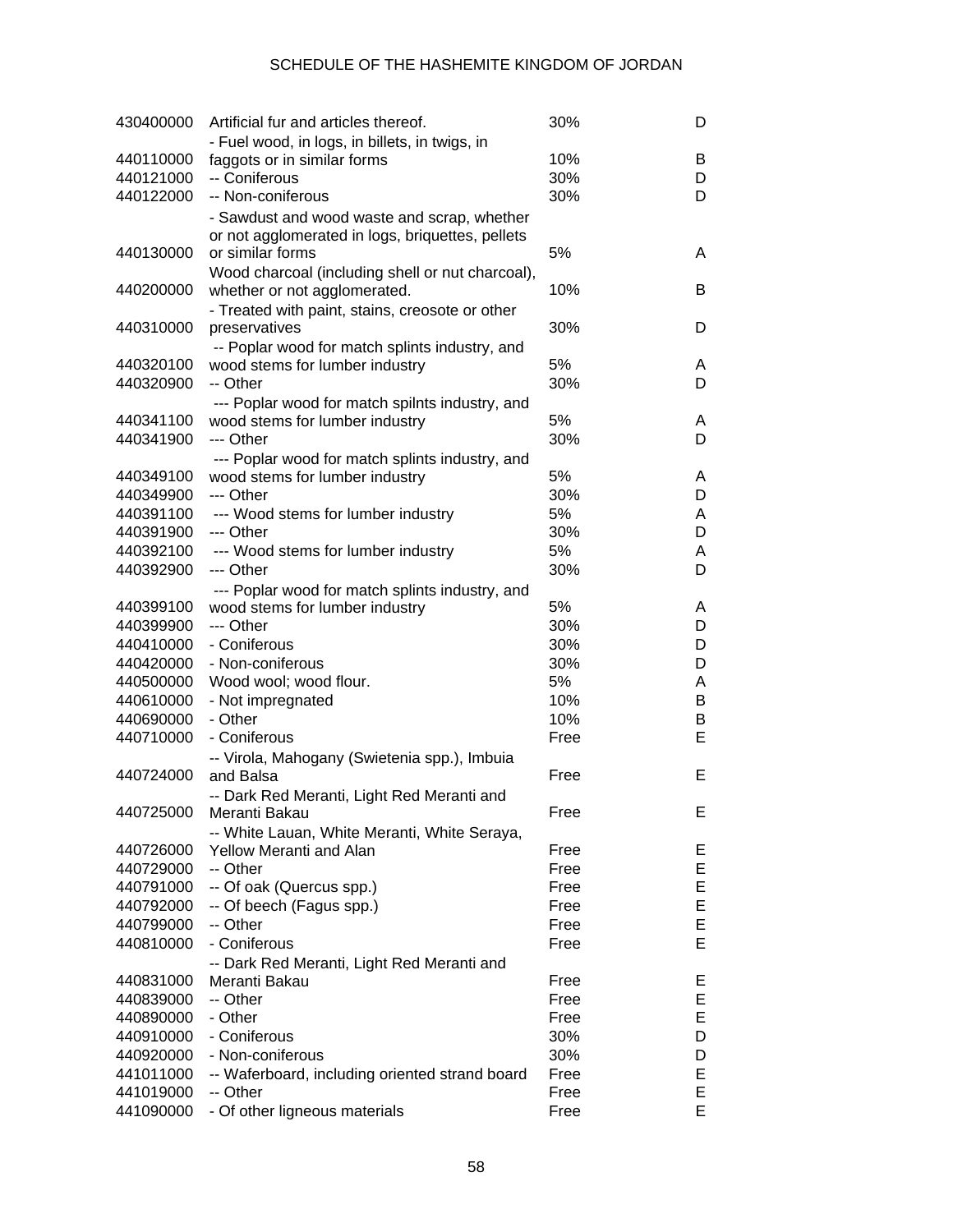| 441111000 | -- Not mechanically worked or surface covered                                              | Free | Е |
|-----------|--------------------------------------------------------------------------------------------|------|---|
| 441119000 | -- Other                                                                                   | Free | E |
| 441121000 | -- Not mechanically worked or surface covered                                              | Free | E |
| 441129000 | -- Other                                                                                   | Free | E |
| 441131000 | -- Not mechanically worked or surface covered                                              | Free | E |
| 441139000 | -- Other                                                                                   | Free | E |
| 441191000 | -- Not mechanically worked or surface covered                                              | Free | E |
| 441199000 | -- Other                                                                                   | Free | E |
|           | -- With at least one outer ply of tropical wood                                            |      |   |
| 441213000 | specified in Subheading Note 1 to this Chapter<br>-- Other, with at least one outer ply of | Free | E |
| 441214000 | non-coniferous wood                                                                        | Free | E |
| 441219000 | -- Other                                                                                   | Free | E |
|           | -- With at least one ply of tropical wood                                                  |      |   |
| 441222000 | specified in Subheading Note 1 to this Chapter                                             | Free | E |
|           | -- Other, containing at least one layer of particle                                        |      |   |
| 441223000 | board                                                                                      | Free | E |
| 441229000 | -- Other                                                                                   | Free | E |
|           | -- With at least one ply of tropical wood                                                  |      |   |
| 441292000 | specified in Subheading Note 1 to this Chapter                                             | Free | E |
|           |                                                                                            |      |   |
| 441293000 | -- Other, containing at least one layer of particle<br>board                               | Free | E |
| 441299000 | -- Other                                                                                   | Free | E |
|           |                                                                                            |      |   |
|           | Densified wood, in blocks, plates, strips or                                               |      |   |
| 441300000 | profile shapes.                                                                            | Free | E |
|           | Wooden frames for paintings, photographs,                                                  |      |   |
| 441400000 | mirrors or similar objects.                                                                | 30%  | D |
| 441510100 | -- Empty match boxes                                                                       | 5%   | Α |
| 441510200 | -- Cases, crates and box pallets prepared only<br>for packing of agricultural products     | 5%   | A |
|           | -- Cable-drums, Imported by electrical Cable                                               |      |   |
| 441510400 | factories                                                                                  | 5%   | A |
| 441510900 | -- Other                                                                                   | 30%  | D |
|           | -- Box pallets prepared only for packing of                                                |      |   |
| 441520100 | agricultural products                                                                      | 5%   | A |
| 441520900 | -- Other                                                                                   | 30%  | D |
|           | Casks, barrels, vats, tubs and other coopers'                                              |      |   |
|           | products and parts thereof, of wood, including                                             |      |   |
| 441600000 | staves.                                                                                    | 30%  | D |
| 441700100 | - Shoe lasts and trees                                                                     | Free | Е |
| 441700900 | - Other                                                                                    | 30%  | D |
| 441810000 | - Windows, French-windows and their frames                                                 | 30%  | D |
| 441820000 | - Doors and their frames and thresholds                                                    | 30%  | D |
| 441830000 | - Parquet panels                                                                           | 30%  | D |
| 441840000 | - Shuttering for concrete constructional work                                              | 30%  | D |
| 441850000 | - Shingles and shakes                                                                      | 30%  | D |
| 441890000 | - Other                                                                                    | 30%  | D |
| 441900000 | Tableware and kitchenware, of wood.                                                        | 30%  | D |
| 442010000 | - Statuettes and other ornaments, of wood                                                  | 30%  | D |
| 442090000 | - Other                                                                                    | 30%  | D |
| 442110000 |                                                                                            | 30%  | D |
|           | - Clothes hangers                                                                          |      |   |
|           | -- Spools, cops and bobbins, sewing thread                                                 | 5%   |   |
| 442190100 | reels                                                                                      | 5%   | A |
| 442190200 | -- Bee-hives                                                                               |      | A |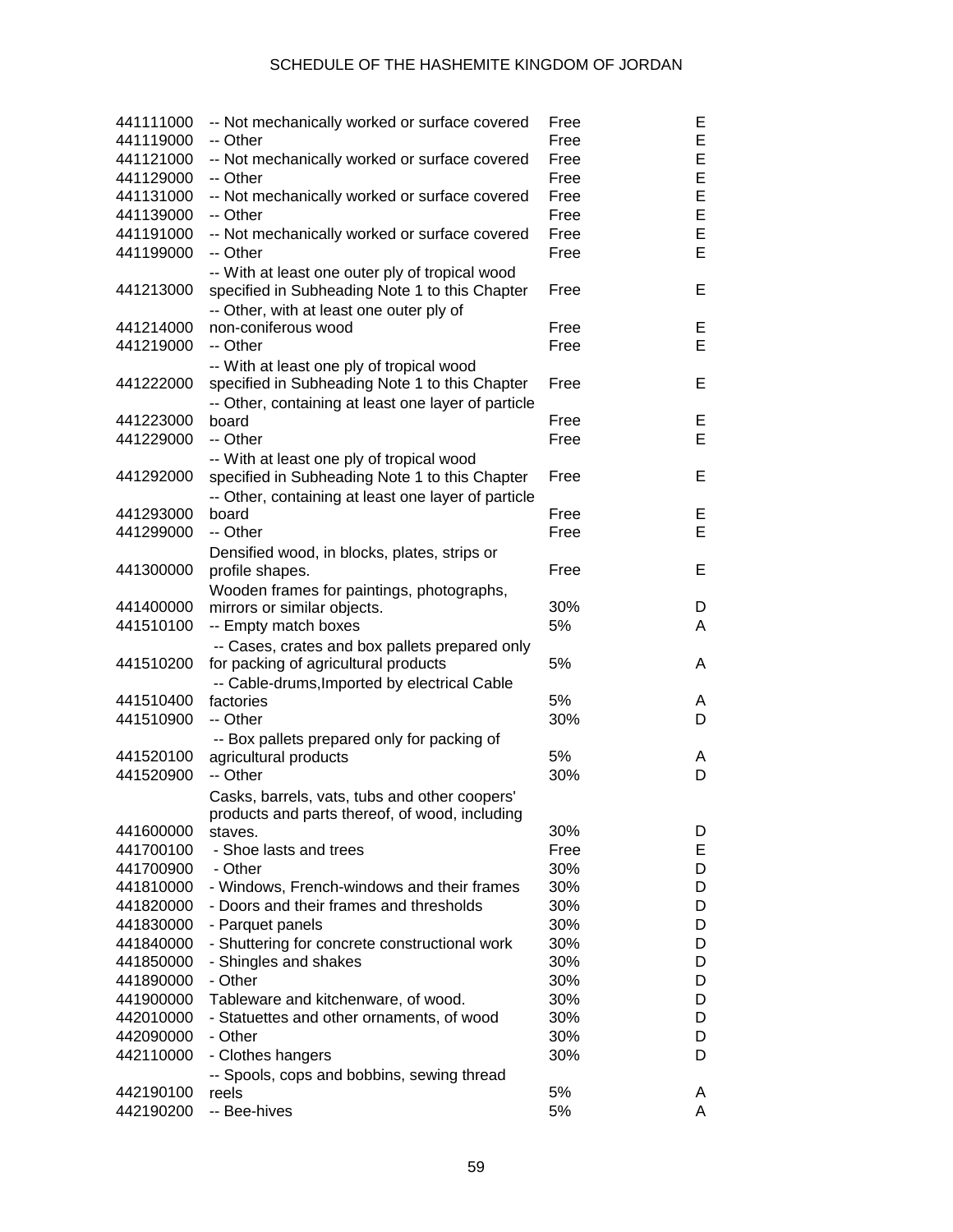| -- Other<br>30%<br>5%<br>- Natural cork, raw or simply prepared<br>5%<br>- Other<br>5%<br>- Imported by factories as industrial inputs<br>30%<br>- Other<br>5%<br>- Corks and stoppers<br>-- Washers, discs and stands for stoppers<br>10%<br>-- Other<br>30%<br>-- Cubs, Sheets and plates for refrigeration<br>5%<br>Industry<br>-- Other<br>30%<br>5%<br>-- Washers ans stoppers for bottles<br>-- Other, imported by factories as industrial<br>5%<br>inputs<br>-- Other<br>30%<br>- Plaits and similar products of plaiting<br>5%<br>materials, whether or not assembled into strips<br>- Mats, matting and screens of vegetable<br>materials<br>30%<br>30%<br>-- Of vegetable materials<br>D<br>30%<br>-- Other<br>5%<br>-- Baskets for oil presses<br>-- Prepared only for packing agricultural<br>10%<br>460210200<br>B<br>products<br>460210900<br>-- Other<br>30%<br>5%<br>460290100<br>-- Baskets for oil presses<br>A<br>-- Prepared only for packing agricultural<br>10%<br>B<br>460290300<br>products<br>-- Other<br>30%<br>460290900<br>D<br>5%<br>470100000<br>Mechanical wood pulp.<br>5%<br>470200000<br>Chemical wood pulp, dissolving grades.<br>A<br>-- Coniferous<br>5%<br>470311000<br>5%<br>470319000<br>-- Non-coniferous<br>-- Coniferous<br>5%<br>470321000<br>-- Non-coniferous<br>5%<br>470329000<br>5%<br>470411000<br>-- Coniferous<br>5%<br>470419000<br>-- Non-coniferous<br>470421000<br>-- Coniferous<br>5%<br>-- Non-coniferous<br>5%<br>470429000<br>5%<br>470500000<br>Semi-chemical wood pulp.<br>5%<br>470610000<br>- Cotton linters pulp<br>- Pulps of fibres derived from recovered (waste<br>5%<br>470620000<br>and scrap) paper or paperboard<br>5%<br>-- Mechanical<br>470691000<br>5%<br>470692000<br>-- Chemical<br>5%<br>470693000<br>-- Semi-chemical<br>- Of unbleached kraft paper or paperboard or of | 442190900<br>450110000<br>450190000<br>450200100<br>450200900<br>450310000<br>450390100<br>450390900<br>450410100<br>450410900<br>450490200<br>450490300<br>450490900<br>460110000<br>460120000<br>460191000<br>460199000<br>460210100 |  | D<br>A<br>A<br>A<br>D<br>A<br>В<br>D<br>A<br>D<br>A<br>A<br>D<br>A<br>D |
|-----------------------------------------------------------------------------------------------------------------------------------------------------------------------------------------------------------------------------------------------------------------------------------------------------------------------------------------------------------------------------------------------------------------------------------------------------------------------------------------------------------------------------------------------------------------------------------------------------------------------------------------------------------------------------------------------------------------------------------------------------------------------------------------------------------------------------------------------------------------------------------------------------------------------------------------------------------------------------------------------------------------------------------------------------------------------------------------------------------------------------------------------------------------------------------------------------------------------------------------------------------------------------------------------------------------------------------------------------------------------------------------------------------------------------------------------------------------------------------------------------------------------------------------------------------------------------------------------------------------------------------------------------------------------------------------------------------------------------------------------------------------------------------------------------------------------------------------------------------|----------------------------------------------------------------------------------------------------------------------------------------------------------------------------------------------------------------------------------------|--|-------------------------------------------------------------------------|
|                                                                                                                                                                                                                                                                                                                                                                                                                                                                                                                                                                                                                                                                                                                                                                                                                                                                                                                                                                                                                                                                                                                                                                                                                                                                                                                                                                                                                                                                                                                                                                                                                                                                                                                                                                                                                                                           |                                                                                                                                                                                                                                        |  |                                                                         |
|                                                                                                                                                                                                                                                                                                                                                                                                                                                                                                                                                                                                                                                                                                                                                                                                                                                                                                                                                                                                                                                                                                                                                                                                                                                                                                                                                                                                                                                                                                                                                                                                                                                                                                                                                                                                                                                           |                                                                                                                                                                                                                                        |  |                                                                         |
|                                                                                                                                                                                                                                                                                                                                                                                                                                                                                                                                                                                                                                                                                                                                                                                                                                                                                                                                                                                                                                                                                                                                                                                                                                                                                                                                                                                                                                                                                                                                                                                                                                                                                                                                                                                                                                                           |                                                                                                                                                                                                                                        |  |                                                                         |
|                                                                                                                                                                                                                                                                                                                                                                                                                                                                                                                                                                                                                                                                                                                                                                                                                                                                                                                                                                                                                                                                                                                                                                                                                                                                                                                                                                                                                                                                                                                                                                                                                                                                                                                                                                                                                                                           |                                                                                                                                                                                                                                        |  |                                                                         |
|                                                                                                                                                                                                                                                                                                                                                                                                                                                                                                                                                                                                                                                                                                                                                                                                                                                                                                                                                                                                                                                                                                                                                                                                                                                                                                                                                                                                                                                                                                                                                                                                                                                                                                                                                                                                                                                           |                                                                                                                                                                                                                                        |  |                                                                         |
|                                                                                                                                                                                                                                                                                                                                                                                                                                                                                                                                                                                                                                                                                                                                                                                                                                                                                                                                                                                                                                                                                                                                                                                                                                                                                                                                                                                                                                                                                                                                                                                                                                                                                                                                                                                                                                                           |                                                                                                                                                                                                                                        |  |                                                                         |
|                                                                                                                                                                                                                                                                                                                                                                                                                                                                                                                                                                                                                                                                                                                                                                                                                                                                                                                                                                                                                                                                                                                                                                                                                                                                                                                                                                                                                                                                                                                                                                                                                                                                                                                                                                                                                                                           |                                                                                                                                                                                                                                        |  |                                                                         |
|                                                                                                                                                                                                                                                                                                                                                                                                                                                                                                                                                                                                                                                                                                                                                                                                                                                                                                                                                                                                                                                                                                                                                                                                                                                                                                                                                                                                                                                                                                                                                                                                                                                                                                                                                                                                                                                           |                                                                                                                                                                                                                                        |  |                                                                         |
|                                                                                                                                                                                                                                                                                                                                                                                                                                                                                                                                                                                                                                                                                                                                                                                                                                                                                                                                                                                                                                                                                                                                                                                                                                                                                                                                                                                                                                                                                                                                                                                                                                                                                                                                                                                                                                                           |                                                                                                                                                                                                                                        |  |                                                                         |
|                                                                                                                                                                                                                                                                                                                                                                                                                                                                                                                                                                                                                                                                                                                                                                                                                                                                                                                                                                                                                                                                                                                                                                                                                                                                                                                                                                                                                                                                                                                                                                                                                                                                                                                                                                                                                                                           |                                                                                                                                                                                                                                        |  |                                                                         |
|                                                                                                                                                                                                                                                                                                                                                                                                                                                                                                                                                                                                                                                                                                                                                                                                                                                                                                                                                                                                                                                                                                                                                                                                                                                                                                                                                                                                                                                                                                                                                                                                                                                                                                                                                                                                                                                           |                                                                                                                                                                                                                                        |  |                                                                         |
|                                                                                                                                                                                                                                                                                                                                                                                                                                                                                                                                                                                                                                                                                                                                                                                                                                                                                                                                                                                                                                                                                                                                                                                                                                                                                                                                                                                                                                                                                                                                                                                                                                                                                                                                                                                                                                                           |                                                                                                                                                                                                                                        |  |                                                                         |
|                                                                                                                                                                                                                                                                                                                                                                                                                                                                                                                                                                                                                                                                                                                                                                                                                                                                                                                                                                                                                                                                                                                                                                                                                                                                                                                                                                                                                                                                                                                                                                                                                                                                                                                                                                                                                                                           |                                                                                                                                                                                                                                        |  |                                                                         |
|                                                                                                                                                                                                                                                                                                                                                                                                                                                                                                                                                                                                                                                                                                                                                                                                                                                                                                                                                                                                                                                                                                                                                                                                                                                                                                                                                                                                                                                                                                                                                                                                                                                                                                                                                                                                                                                           |                                                                                                                                                                                                                                        |  |                                                                         |
|                                                                                                                                                                                                                                                                                                                                                                                                                                                                                                                                                                                                                                                                                                                                                                                                                                                                                                                                                                                                                                                                                                                                                                                                                                                                                                                                                                                                                                                                                                                                                                                                                                                                                                                                                                                                                                                           |                                                                                                                                                                                                                                        |  |                                                                         |
|                                                                                                                                                                                                                                                                                                                                                                                                                                                                                                                                                                                                                                                                                                                                                                                                                                                                                                                                                                                                                                                                                                                                                                                                                                                                                                                                                                                                                                                                                                                                                                                                                                                                                                                                                                                                                                                           |                                                                                                                                                                                                                                        |  |                                                                         |
|                                                                                                                                                                                                                                                                                                                                                                                                                                                                                                                                                                                                                                                                                                                                                                                                                                                                                                                                                                                                                                                                                                                                                                                                                                                                                                                                                                                                                                                                                                                                                                                                                                                                                                                                                                                                                                                           |                                                                                                                                                                                                                                        |  |                                                                         |
|                                                                                                                                                                                                                                                                                                                                                                                                                                                                                                                                                                                                                                                                                                                                                                                                                                                                                                                                                                                                                                                                                                                                                                                                                                                                                                                                                                                                                                                                                                                                                                                                                                                                                                                                                                                                                                                           |                                                                                                                                                                                                                                        |  |                                                                         |
|                                                                                                                                                                                                                                                                                                                                                                                                                                                                                                                                                                                                                                                                                                                                                                                                                                                                                                                                                                                                                                                                                                                                                                                                                                                                                                                                                                                                                                                                                                                                                                                                                                                                                                                                                                                                                                                           |                                                                                                                                                                                                                                        |  |                                                                         |
|                                                                                                                                                                                                                                                                                                                                                                                                                                                                                                                                                                                                                                                                                                                                                                                                                                                                                                                                                                                                                                                                                                                                                                                                                                                                                                                                                                                                                                                                                                                                                                                                                                                                                                                                                                                                                                                           |                                                                                                                                                                                                                                        |  |                                                                         |
|                                                                                                                                                                                                                                                                                                                                                                                                                                                                                                                                                                                                                                                                                                                                                                                                                                                                                                                                                                                                                                                                                                                                                                                                                                                                                                                                                                                                                                                                                                                                                                                                                                                                                                                                                                                                                                                           |                                                                                                                                                                                                                                        |  | D                                                                       |
|                                                                                                                                                                                                                                                                                                                                                                                                                                                                                                                                                                                                                                                                                                                                                                                                                                                                                                                                                                                                                                                                                                                                                                                                                                                                                                                                                                                                                                                                                                                                                                                                                                                                                                                                                                                                                                                           |                                                                                                                                                                                                                                        |  | A                                                                       |
|                                                                                                                                                                                                                                                                                                                                                                                                                                                                                                                                                                                                                                                                                                                                                                                                                                                                                                                                                                                                                                                                                                                                                                                                                                                                                                                                                                                                                                                                                                                                                                                                                                                                                                                                                                                                                                                           |                                                                                                                                                                                                                                        |  |                                                                         |
|                                                                                                                                                                                                                                                                                                                                                                                                                                                                                                                                                                                                                                                                                                                                                                                                                                                                                                                                                                                                                                                                                                                                                                                                                                                                                                                                                                                                                                                                                                                                                                                                                                                                                                                                                                                                                                                           |                                                                                                                                                                                                                                        |  |                                                                         |
|                                                                                                                                                                                                                                                                                                                                                                                                                                                                                                                                                                                                                                                                                                                                                                                                                                                                                                                                                                                                                                                                                                                                                                                                                                                                                                                                                                                                                                                                                                                                                                                                                                                                                                                                                                                                                                                           |                                                                                                                                                                                                                                        |  | D                                                                       |
|                                                                                                                                                                                                                                                                                                                                                                                                                                                                                                                                                                                                                                                                                                                                                                                                                                                                                                                                                                                                                                                                                                                                                                                                                                                                                                                                                                                                                                                                                                                                                                                                                                                                                                                                                                                                                                                           |                                                                                                                                                                                                                                        |  |                                                                         |
|                                                                                                                                                                                                                                                                                                                                                                                                                                                                                                                                                                                                                                                                                                                                                                                                                                                                                                                                                                                                                                                                                                                                                                                                                                                                                                                                                                                                                                                                                                                                                                                                                                                                                                                                                                                                                                                           |                                                                                                                                                                                                                                        |  |                                                                         |
|                                                                                                                                                                                                                                                                                                                                                                                                                                                                                                                                                                                                                                                                                                                                                                                                                                                                                                                                                                                                                                                                                                                                                                                                                                                                                                                                                                                                                                                                                                                                                                                                                                                                                                                                                                                                                                                           |                                                                                                                                                                                                                                        |  |                                                                         |
|                                                                                                                                                                                                                                                                                                                                                                                                                                                                                                                                                                                                                                                                                                                                                                                                                                                                                                                                                                                                                                                                                                                                                                                                                                                                                                                                                                                                                                                                                                                                                                                                                                                                                                                                                                                                                                                           |                                                                                                                                                                                                                                        |  |                                                                         |
|                                                                                                                                                                                                                                                                                                                                                                                                                                                                                                                                                                                                                                                                                                                                                                                                                                                                                                                                                                                                                                                                                                                                                                                                                                                                                                                                                                                                                                                                                                                                                                                                                                                                                                                                                                                                                                                           |                                                                                                                                                                                                                                        |  | A                                                                       |
|                                                                                                                                                                                                                                                                                                                                                                                                                                                                                                                                                                                                                                                                                                                                                                                                                                                                                                                                                                                                                                                                                                                                                                                                                                                                                                                                                                                                                                                                                                                                                                                                                                                                                                                                                                                                                                                           |                                                                                                                                                                                                                                        |  |                                                                         |
|                                                                                                                                                                                                                                                                                                                                                                                                                                                                                                                                                                                                                                                                                                                                                                                                                                                                                                                                                                                                                                                                                                                                                                                                                                                                                                                                                                                                                                                                                                                                                                                                                                                                                                                                                                                                                                                           |                                                                                                                                                                                                                                        |  | A                                                                       |
|                                                                                                                                                                                                                                                                                                                                                                                                                                                                                                                                                                                                                                                                                                                                                                                                                                                                                                                                                                                                                                                                                                                                                                                                                                                                                                                                                                                                                                                                                                                                                                                                                                                                                                                                                                                                                                                           |                                                                                                                                                                                                                                        |  | A                                                                       |
|                                                                                                                                                                                                                                                                                                                                                                                                                                                                                                                                                                                                                                                                                                                                                                                                                                                                                                                                                                                                                                                                                                                                                                                                                                                                                                                                                                                                                                                                                                                                                                                                                                                                                                                                                                                                                                                           |                                                                                                                                                                                                                                        |  | A                                                                       |
|                                                                                                                                                                                                                                                                                                                                                                                                                                                                                                                                                                                                                                                                                                                                                                                                                                                                                                                                                                                                                                                                                                                                                                                                                                                                                                                                                                                                                                                                                                                                                                                                                                                                                                                                                                                                                                                           |                                                                                                                                                                                                                                        |  | A                                                                       |
|                                                                                                                                                                                                                                                                                                                                                                                                                                                                                                                                                                                                                                                                                                                                                                                                                                                                                                                                                                                                                                                                                                                                                                                                                                                                                                                                                                                                                                                                                                                                                                                                                                                                                                                                                                                                                                                           |                                                                                                                                                                                                                                        |  | A                                                                       |
|                                                                                                                                                                                                                                                                                                                                                                                                                                                                                                                                                                                                                                                                                                                                                                                                                                                                                                                                                                                                                                                                                                                                                                                                                                                                                                                                                                                                                                                                                                                                                                                                                                                                                                                                                                                                                                                           |                                                                                                                                                                                                                                        |  | А                                                                       |
|                                                                                                                                                                                                                                                                                                                                                                                                                                                                                                                                                                                                                                                                                                                                                                                                                                                                                                                                                                                                                                                                                                                                                                                                                                                                                                                                                                                                                                                                                                                                                                                                                                                                                                                                                                                                                                                           |                                                                                                                                                                                                                                        |  | A                                                                       |
|                                                                                                                                                                                                                                                                                                                                                                                                                                                                                                                                                                                                                                                                                                                                                                                                                                                                                                                                                                                                                                                                                                                                                                                                                                                                                                                                                                                                                                                                                                                                                                                                                                                                                                                                                                                                                                                           |                                                                                                                                                                                                                                        |  | A                                                                       |
|                                                                                                                                                                                                                                                                                                                                                                                                                                                                                                                                                                                                                                                                                                                                                                                                                                                                                                                                                                                                                                                                                                                                                                                                                                                                                                                                                                                                                                                                                                                                                                                                                                                                                                                                                                                                                                                           |                                                                                                                                                                                                                                        |  | A                                                                       |
|                                                                                                                                                                                                                                                                                                                                                                                                                                                                                                                                                                                                                                                                                                                                                                                                                                                                                                                                                                                                                                                                                                                                                                                                                                                                                                                                                                                                                                                                                                                                                                                                                                                                                                                                                                                                                                                           |                                                                                                                                                                                                                                        |  | A                                                                       |
|                                                                                                                                                                                                                                                                                                                                                                                                                                                                                                                                                                                                                                                                                                                                                                                                                                                                                                                                                                                                                                                                                                                                                                                                                                                                                                                                                                                                                                                                                                                                                                                                                                                                                                                                                                                                                                                           |                                                                                                                                                                                                                                        |  |                                                                         |
|                                                                                                                                                                                                                                                                                                                                                                                                                                                                                                                                                                                                                                                                                                                                                                                                                                                                                                                                                                                                                                                                                                                                                                                                                                                                                                                                                                                                                                                                                                                                                                                                                                                                                                                                                                                                                                                           |                                                                                                                                                                                                                                        |  | A                                                                       |
|                                                                                                                                                                                                                                                                                                                                                                                                                                                                                                                                                                                                                                                                                                                                                                                                                                                                                                                                                                                                                                                                                                                                                                                                                                                                                                                                                                                                                                                                                                                                                                                                                                                                                                                                                                                                                                                           |                                                                                                                                                                                                                                        |  | A                                                                       |
|                                                                                                                                                                                                                                                                                                                                                                                                                                                                                                                                                                                                                                                                                                                                                                                                                                                                                                                                                                                                                                                                                                                                                                                                                                                                                                                                                                                                                                                                                                                                                                                                                                                                                                                                                                                                                                                           |                                                                                                                                                                                                                                        |  | A                                                                       |
|                                                                                                                                                                                                                                                                                                                                                                                                                                                                                                                                                                                                                                                                                                                                                                                                                                                                                                                                                                                                                                                                                                                                                                                                                                                                                                                                                                                                                                                                                                                                                                                                                                                                                                                                                                                                                                                           |                                                                                                                                                                                                                                        |  | A                                                                       |
|                                                                                                                                                                                                                                                                                                                                                                                                                                                                                                                                                                                                                                                                                                                                                                                                                                                                                                                                                                                                                                                                                                                                                                                                                                                                                                                                                                                                                                                                                                                                                                                                                                                                                                                                                                                                                                                           |                                                                                                                                                                                                                                        |  |                                                                         |
|                                                                                                                                                                                                                                                                                                                                                                                                                                                                                                                                                                                                                                                                                                                                                                                                                                                                                                                                                                                                                                                                                                                                                                                                                                                                                                                                                                                                                                                                                                                                                                                                                                                                                                                                                                                                                                                           |                                                                                                                                                                                                                                        |  | A                                                                       |
|                                                                                                                                                                                                                                                                                                                                                                                                                                                                                                                                                                                                                                                                                                                                                                                                                                                                                                                                                                                                                                                                                                                                                                                                                                                                                                                                                                                                                                                                                                                                                                                                                                                                                                                                                                                                                                                           |                                                                                                                                                                                                                                        |  |                                                                         |
| bleached chemical pulp, not coloured in the                                                                                                                                                                                                                                                                                                                                                                                                                                                                                                                                                                                                                                                                                                                                                                                                                                                                                                                                                                                                                                                                                                                                                                                                                                                                                                                                                                                                                                                                                                                                                                                                                                                                                                                                                                                                               |                                                                                                                                                                                                                                        |  |                                                                         |
| 5%<br>A<br>mass                                                                                                                                                                                                                                                                                                                                                                                                                                                                                                                                                                                                                                                                                                                                                                                                                                                                                                                                                                                                                                                                                                                                                                                                                                                                                                                                                                                                                                                                                                                                                                                                                                                                                                                                                                                                                                           | 470720000                                                                                                                                                                                                                              |  |                                                                         |
| 5%<br>corrugated paper or paperboard<br>- Of other paper or paperboard made mainly of                                                                                                                                                                                                                                                                                                                                                                                                                                                                                                                                                                                                                                                                                                                                                                                                                                                                                                                                                                                                                                                                                                                                                                                                                                                                                                                                                                                                                                                                                                                                                                                                                                                                                                                                                                     | 470710000                                                                                                                                                                                                                              |  |                                                                         |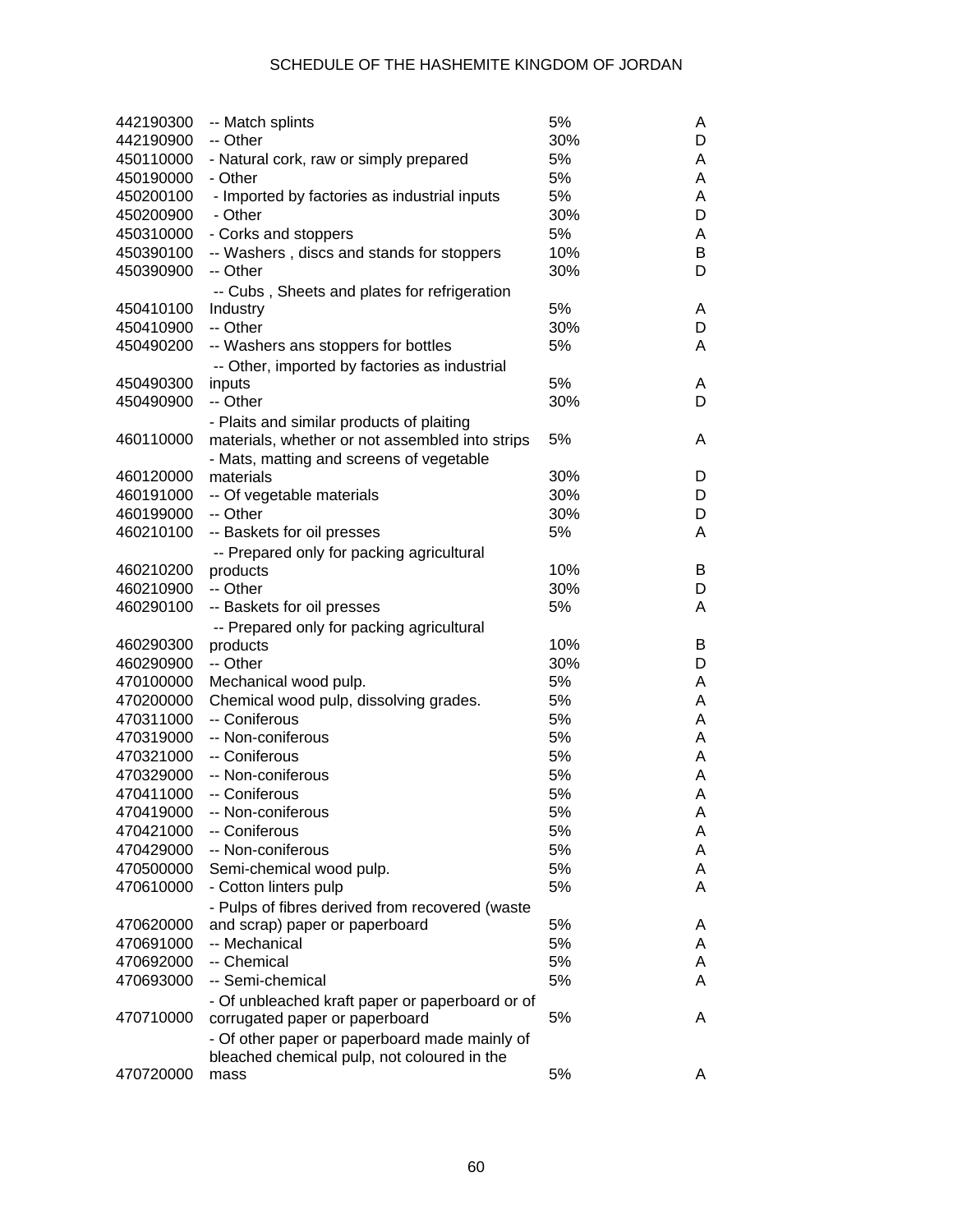|           | - Of paper or paperboard made mainly of                                                             |     |   |
|-----------|-----------------------------------------------------------------------------------------------------|-----|---|
|           | mechanical pulp (for example, newspapers,                                                           |     |   |
| 470730000 | journals and similar printed matter)                                                                | 5%  | A |
| 470790000 | - Other, including unsorted waste and scrap                                                         | 5%  | A |
| 480100000 | Newsprint, in rolls or sheets.                                                                      | 5%  | A |
| 480210000 | - Hand-made paper and paperboard                                                                    | 10% | B |
|           | - Paper and paperboard of a kind used as a                                                          |     |   |
|           | base for photo-sensitive, heat- sensitive or                                                        |     |   |
| 480220000 | electro-sensitive paper or paperboard                                                               | 10% | B |
| 480230000 | - Carbonising base paper                                                                            | 10% | B |
| 480240000 | - Wallpaper base                                                                                    | 10% | B |
|           | --- Writing and printing paper; paper imported                                                      |     |   |
| 480251100 | by sensetive paper factories as industrial inputs                                                   | 5%  | A |
| 480251900 | --- Other                                                                                           | 30% | D |
|           | --- Writing and printing paper; paper imported                                                      |     |   |
| 480252100 | by sensetive paper factories as industrial inputs                                                   | 5%  | A |
|           | --- Other imported by factories as industrial                                                       |     |   |
| 480252300 | inputs                                                                                              | 10% | B |
| 480252900 | --- Other                                                                                           | 30% | D |
|           |                                                                                                     |     |   |
| 480253100 | --- Writing and printing paper; paper imported<br>by sensetive paper factories as industrial inputs | 5%  | A |
|           |                                                                                                     |     |   |
| 480253200 | --- Other imported by factories as industrial<br>inputs                                             | 10% | B |
| 480253900 | --- Other                                                                                           | 30% | D |
|           |                                                                                                     |     |   |
|           | --- Writing and printing paper; paper imported                                                      |     |   |
| 480260100 | by sensetive paper factories as industrial inputs                                                   | 5%  | A |
|           | --- Other imported by factories as industrial                                                       |     |   |
| 480260600 | inputs                                                                                              | 10% | B |
| 480260900 | -- Other                                                                                            | 30% | D |
|           | Toilet or facial tissue stock, towel or napkin                                                      |     |   |
|           | stock and similar paper of a kind used for                                                          |     |   |
|           | household or sanitary purposes, cellulose                                                           |     |   |
|           | wadding and webs of cellulose fibres, whether                                                       |     |   |
|           | or not creped, crinkled, embossed, perforated,                                                      |     |   |
| 480300000 | surface-coloured, surface-dec                                                                       | 30% | D |
|           | - Cellulose wadding imported by factories as                                                        |     |   |
| 480300100 | industrial inputs                                                                                   | 10% | B |
| 480300900 | - Other                                                                                             | 30% | D |
|           | --- Wrapping paper, unbleached or of one                                                            |     |   |
| 480411100 | bleached face                                                                                       | 20% | С |
|           | --- Paper of one bleached face, not printed,                                                        |     |   |
|           | imported by envelopes and bags factories and                                                        |     |   |
| 480411200 | wrapping-paper printing factories                                                                   | 10% | B |
|           | --- Paper and paperboard for manufacturig                                                           |     |   |
|           | containers, imported by factoreis licensed for                                                      |     |   |
| 480411300 | this purpose                                                                                        | 5%  | A |
| 480411900 | --- Other                                                                                           | 30% | D |
|           | --- Wrapping paper, unbleached or of one                                                            |     |   |
| 480419100 | bleached face                                                                                       | 20% | С |
|           | --- Paper of one bleached face, not                                                                 |     |   |
|           | printed, imported by envelopes and bags                                                             |     |   |
| 480419200 | factories and wrapping-paper printing factories                                                     | 10% | B |
|           |                                                                                                     |     |   |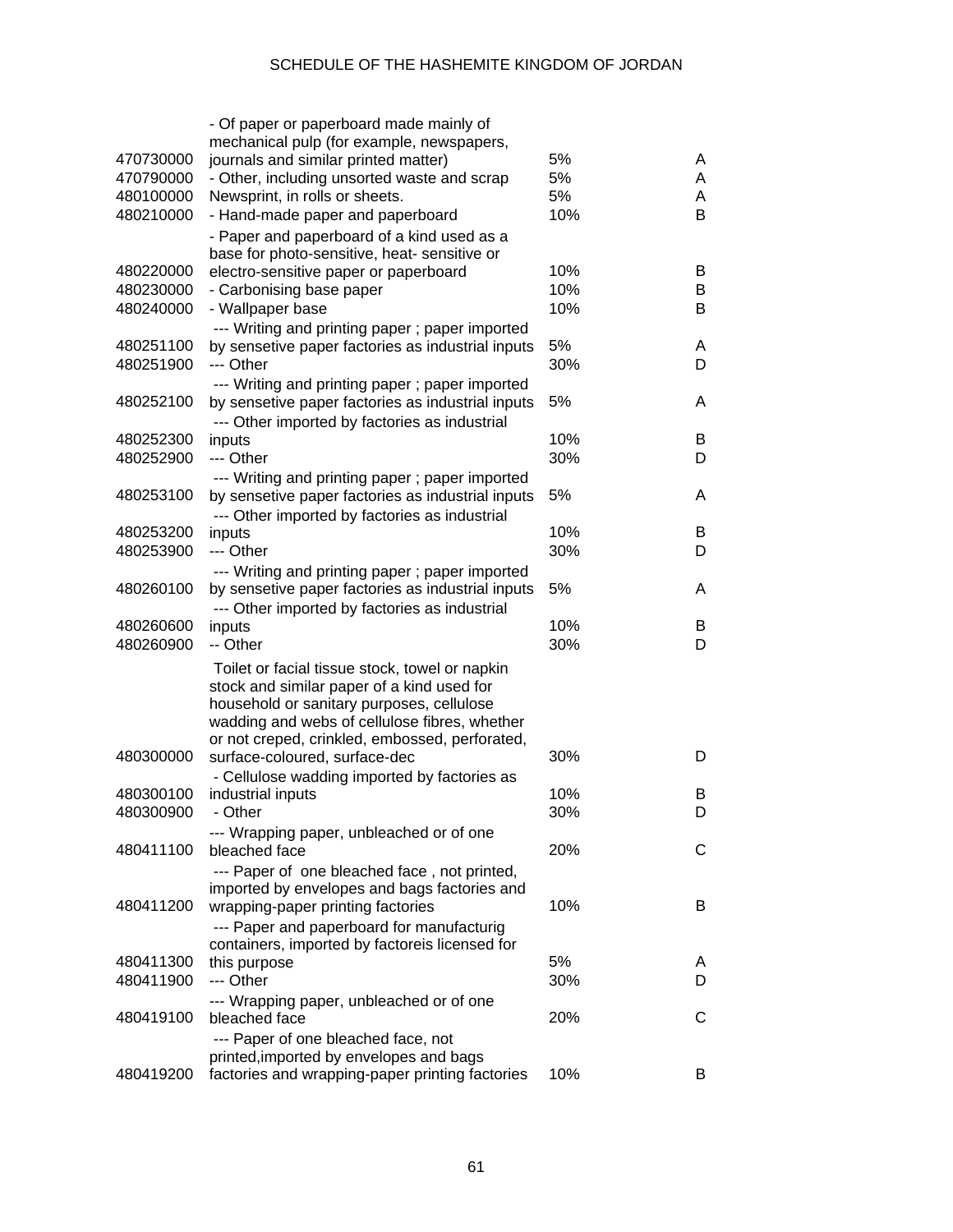|           | --- Paper and paperboard for manufacturing                                                   |     |   |
|-----------|----------------------------------------------------------------------------------------------|-----|---|
|           | containers, imported by factories licensed for                                               |     |   |
| 480419300 | this purpose                                                                                 | 5%  | A |
| 480419900 | --- Other                                                                                    | 30% | D |
| 480421000 | -- Unbleached                                                                                | 5%  | A |
| 480429000 | -- Other                                                                                     | 5%  | A |
|           | --- Wrapping paper, unbleached or of one                                                     |     |   |
| 480431100 | bleached face                                                                                | 10% | B |
|           | --- Paper of one bleached face, not printed,                                                 |     |   |
|           | imported by envelopes and bags factories and                                                 |     |   |
| 480431200 | wrapping-paper printing factories                                                            | 10% | B |
|           | --- Paper and paperboared for manufacturing                                                  |     |   |
|           | containers, imported by factories licensed for                                               |     |   |
| 480431300 | this purpose                                                                                 | 5%  | A |
| 480431900 | --- Other                                                                                    | 30% | D |
|           | --- Wrapping paper, unbleached or of one                                                     |     |   |
| 480439100 | bleached face                                                                                | 10% | B |
|           | --- Paper of one bleached face, not printed,                                                 |     |   |
|           | imported by envelopes and bags factories and                                                 |     |   |
| 480439200 | wrapping-paper printing factories                                                            | 10% | B |
|           | --- Paper and paper board for manufacturing                                                  |     |   |
|           | containers, imported by factories licensed for                                               |     |   |
| 480439300 | this purpose                                                                                 | 5%  | A |
| 480439900 | --- Other                                                                                    | 30% | D |
|           | --- Wrapping paper, unbleached or of one                                                     |     |   |
| 480441100 | bleached face                                                                                | 10% | B |
|           | --- Paper of one bleached face, not printed,                                                 |     |   |
|           | imported by envelops and bags factories, and                                                 |     |   |
| 480441200 | by wrapping paper printing factories                                                         | 10% | B |
|           | --- Paper and paperboared for manufacturing                                                  |     |   |
|           | containers, imported by factories licensed for                                               |     |   |
| 480441300 | this purpose                                                                                 | 5%  | A |
| 480441900 | --- Other                                                                                    | 30% | D |
|           | --- Wrapping paper, unbleached or of one                                                     |     |   |
| 480442100 | bleached face                                                                                | 10% | B |
|           | --- Paper of one bleached face, not printed,                                                 |     |   |
|           | imported by envelops and bags factories, and                                                 |     |   |
| 480442200 | by wrapping paper printing factories                                                         | 10% | B |
|           | --- Paper and paperboared for manufacturing                                                  |     |   |
|           | containers, imported by factories licensed for                                               |     |   |
| 480442300 | this purpose                                                                                 | 5%  | A |
| 480442900 | --- Other                                                                                    | 30% | D |
|           | --- Wrapping paper, unbleached or of one                                                     |     |   |
| 480449100 | bleached face                                                                                | 10% | B |
|           |                                                                                              |     |   |
|           | --- Paper of one bleached face, not printed,<br>imported by envelopes and bags factories and |     |   |
| 480449200 | wrapping-paper printing factories                                                            | 10% | B |
|           |                                                                                              |     |   |
|           | --- Paper and paperboared for manufacturing                                                  |     |   |
| 480449300 | containers, imported by factories licensed for<br>this purpose                               | 5%  | A |
| 480449900 | --- Other                                                                                    | 30% | D |
|           |                                                                                              |     |   |
| 480451100 | --- Wrapping paper unbleached or of one<br>bleached face                                     | 10% | В |
|           |                                                                                              |     |   |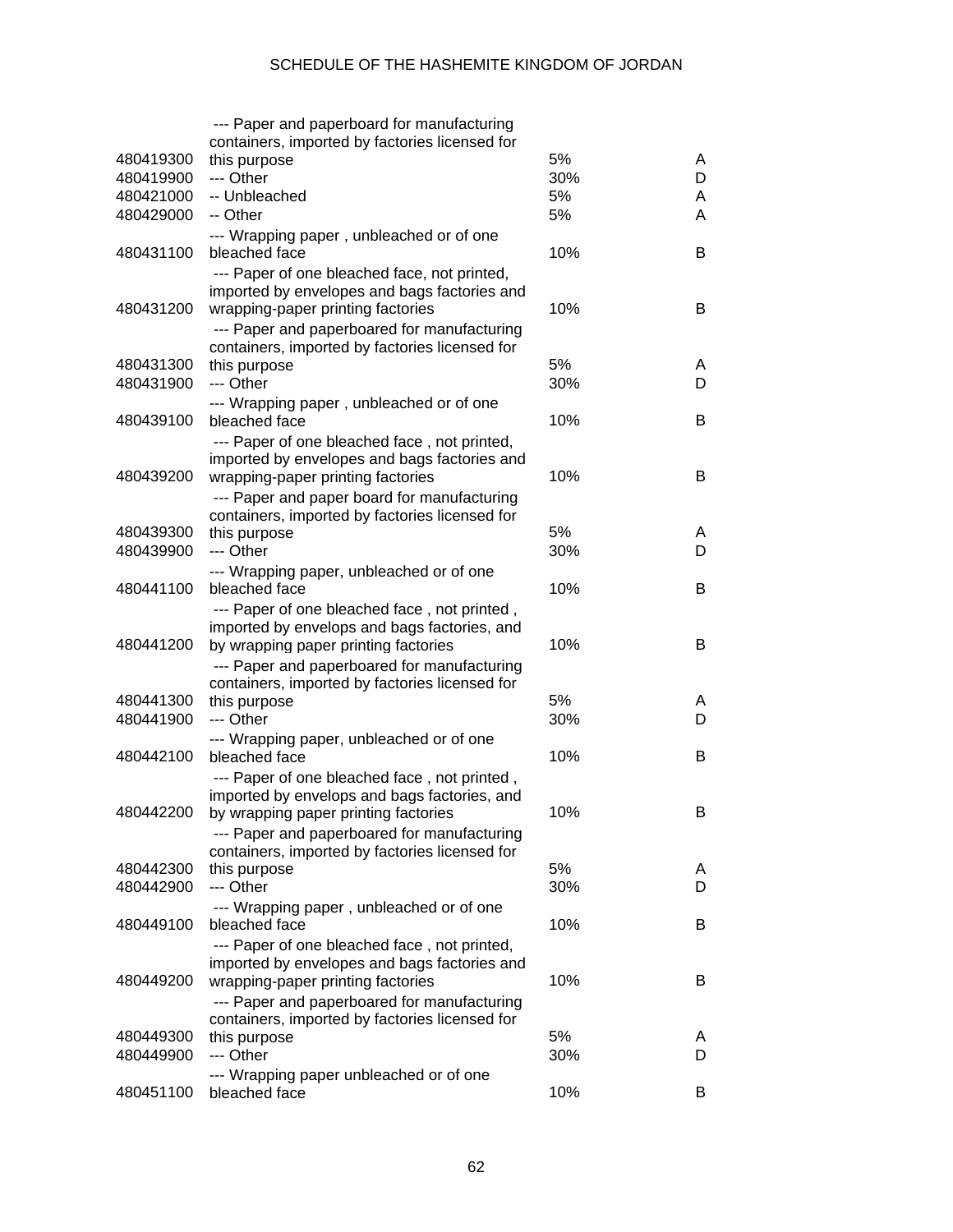|                        | --- Paper of one bleached face, not printed,                                              |            |        |
|------------------------|-------------------------------------------------------------------------------------------|------------|--------|
|                        | imported by envelopes and bags factories and                                              |            |        |
| 480451200              | by wrapping-paper printing factories                                                      | 10%        | B      |
|                        | --- Paper and paperboared for manufacturing                                               |            |        |
|                        | containers imported by factories licensed for this                                        |            |        |
| 480451300              | purpose                                                                                   | 5%         | A      |
|                        | --- Paper and paperboared of a weight not less                                            |            |        |
|                        | than 600 g/m2, imported by                                                                |            |        |
| 480451400              | beverage-containers factories                                                             | 5%         | A      |
| 480451900              | --- Other                                                                                 | 30%        | D      |
|                        | --- Wrapping paper unbleached or of one                                                   |            |        |
| 480452100              | bleached face                                                                             | 10%        | B      |
|                        | --- Paper of one bleached face, not printed,                                              |            |        |
| 480452200              | imported by envelopes and bags factories and<br>by wrapping-paper printing factories      | 10%        | B      |
|                        |                                                                                           |            |        |
|                        | --- Paper and paperboared for manufacturing<br>containers imported by factories factories |            |        |
| 480452300              | licensed for this purpose                                                                 | 5%         | A      |
| 480452900              | --- Other                                                                                 | 30%        | D      |
|                        | --- Wrapping paper unbleached or of one                                                   |            |        |
| 480459100              | bleached face                                                                             | 10%        | B      |
|                        | --- Paper of one bleached face, not printed,                                              |            |        |
|                        | imported by envelopes and bags factories and                                              |            |        |
| 480459200              | by wrapping-paper printing factories                                                      | 10%        | B      |
|                        | --- Paper and paperboared for manufacturing                                               |            |        |
|                        | containers imported by factories licensed for this                                        |            |        |
| 480459300              | purpose                                                                                   | 5%         | A      |
| 480459900              | --- Other                                                                                 | 30%        | D      |
|                        | --- Wrapping paper and paper imported by                                                  |            |        |
| 480510100              | containers factories for containers industry                                              | 10%        | B      |
| 480510900              | --- Other                                                                                 | 30%        | D      |
|                        | --- Wrapping paper and paper imported by                                                  |            |        |
| 480521100              | containers factories for containers industry                                              | 10%        | B      |
| 480521900              | --- Other                                                                                 | 30%        | D      |
|                        | --- Wrapping paper and paper imported by                                                  |            |        |
| 480522100              | containers factories for containers industry                                              | 10%        | B      |
| 480522900              | --- Other                                                                                 | 30%        | D      |
|                        | --- Wrapping paper and paper imported by                                                  |            |        |
| 480523100              | containers factories for containers industry                                              | 10%        | B      |
| 480523900              | --- Other                                                                                 | 30%        | D      |
|                        | --- Wrapping paper and paper imported by                                                  |            |        |
| 480529100              | containers factories for containers industry                                              | 10%        | B      |
| 480529900              | --- Other                                                                                 | 30%        | D      |
| 480530000<br>480540000 | - Sulphite wrapping paper<br>- Filter paper and paperboard                                | 30%<br>30% | D<br>D |
| 480550000              | - Felt paper and paperboard                                                               | 30%        | D      |
|                        | --- Wrapping paper and paper imported by                                                  |            |        |
| 480560100              | containers factories for containers industry                                              | 10%        | B      |
| 480560900              | -- Other                                                                                  | 30%        | D      |
|                        | --- Wrapping paper and paper imported by                                                  |            |        |
| 480570100              | containers factories for containers industry                                              | 10%        | B      |
| 480570900              | -- Other                                                                                  | 30%        | D      |
|                        | --- Wrapping paper and paper imported by                                                  |            |        |
| 480580100              | containers factories for containers industry                                              | 10%        | B      |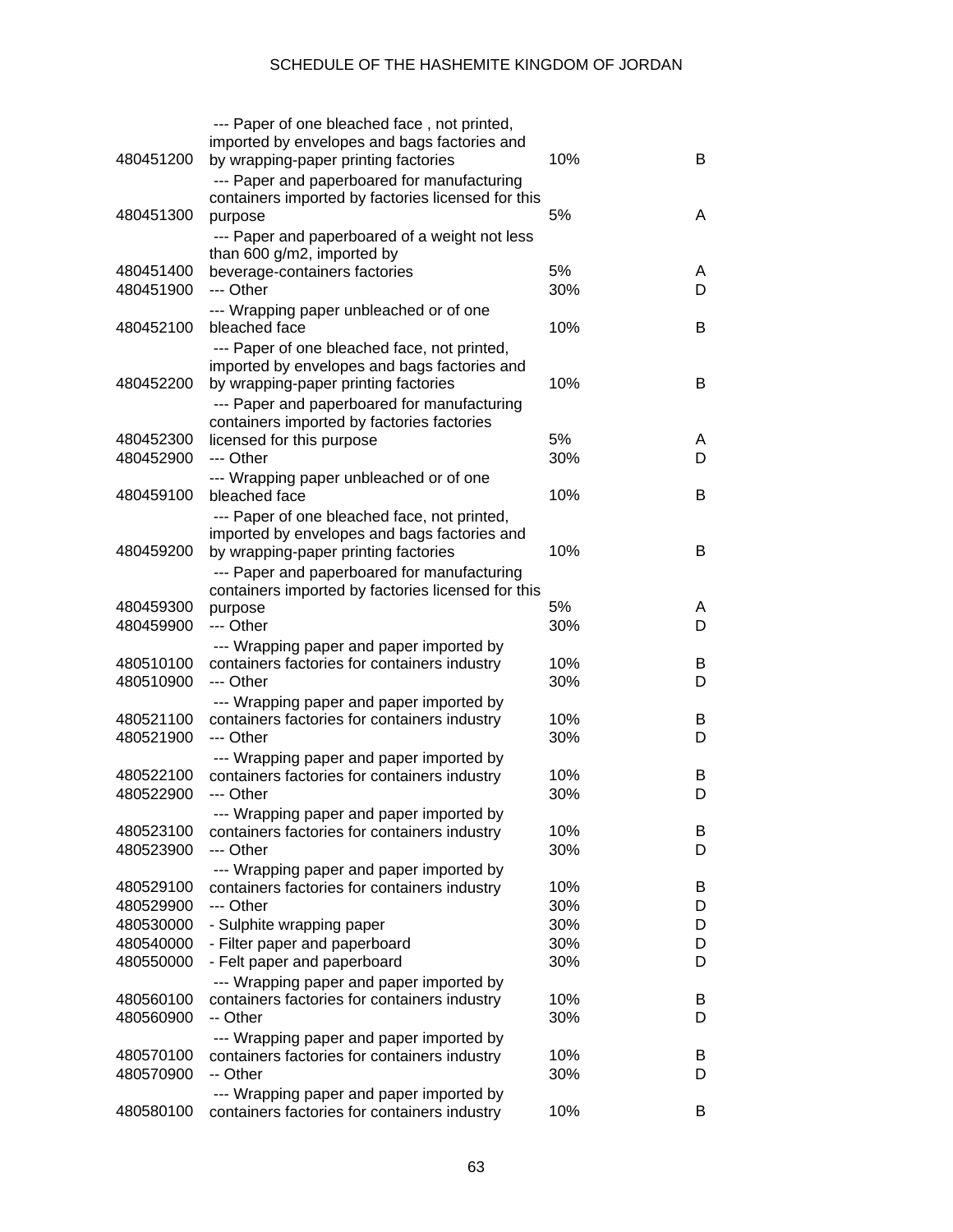| 480580900 | -- Other                                                                                                                                                                                                     | 30%  | D |
|-----------|--------------------------------------------------------------------------------------------------------------------------------------------------------------------------------------------------------------|------|---|
| 480610000 | - Vegetable parchment                                                                                                                                                                                        | 30%  | D |
| 480620000 | - Greaseproof papers                                                                                                                                                                                         | 10%  | B |
| 480630000 | - Tracing papers                                                                                                                                                                                             | 30%  | D |
|           | - Glassine and other glazed transparent or                                                                                                                                                                   |      |   |
| 480640000 | translucent papers                                                                                                                                                                                           | 30%  | D |
| 480710100 | -- Imported by factories as industrial inputs                                                                                                                                                                | 10%  | B |
| 480710900 | -- Other                                                                                                                                                                                                     | 30%  | D |
| 480790000 | - Other                                                                                                                                                                                                      | 30%  | D |
|           |                                                                                                                                                                                                              |      |   |
|           | - Corrugated paper and paperboard, whether or                                                                                                                                                                | 30%  | D |
| 480810000 | not perforated                                                                                                                                                                                               |      |   |
|           | - Sack kraft paper, creped or crinkled, whether                                                                                                                                                              |      |   |
| 480820000 | or not embossed or perforated                                                                                                                                                                                | 5%   | A |
|           | -- Embossed paperboard for the manufaturing                                                                                                                                                                  |      |   |
| 480830100 | of trunks and suitcases                                                                                                                                                                                      | 10%  | B |
| 480830900 | -- Other                                                                                                                                                                                                     | 30%  | D |
|           | -- Embossed paperboard for the manufaturing                                                                                                                                                                  |      |   |
| 480890100 | of trunks and suitcases                                                                                                                                                                                      | 10%  | B |
| 480890900 | -- Other                                                                                                                                                                                                     | 30%  | D |
| 480910000 | - Carbon or similar copying papers                                                                                                                                                                           | 30%  | D |
| 480920000 | - Self-copy paper                                                                                                                                                                                            | 30%  | D |
| 480990000 | - Other                                                                                                                                                                                                      | 30%  | D |
| 481011000 | -- Weighing not more than 150 g/m2                                                                                                                                                                           | 30%  | D |
| 481012000 | -- Weighing more than 150 g/m2                                                                                                                                                                               | 30%  | D |
| 481021000 | -- Light-weight coated paper                                                                                                                                                                                 | 30%  | D |
| 481029000 | -- Other                                                                                                                                                                                                     | 30%  | D |
|           |                                                                                                                                                                                                              |      |   |
| 481031000 | -- Bleached uniformly throughout the mass and<br>of which more than 95 % by weight of the total<br>fibre content consists of wood fibres obtained by<br>a chemical process, and weighing 150 g/m2 or<br>less | 30%  | D |
|           |                                                                                                                                                                                                              |      |   |
|           | -- Bleached uniformly throughout the mass and                                                                                                                                                                |      |   |
|           | of which more than 95 % by weight of the total                                                                                                                                                               |      |   |
|           | fibre content consists of wood fibres obtained by                                                                                                                                                            |      |   |
| 481032000 | a chemical process, and weighing more than                                                                                                                                                                   | 30%  | D |
| 481039100 | 150 $g/m2$<br>--- Paperboard for match industry                                                                                                                                                              | 5%   | A |
| 481039900 |                                                                                                                                                                                                              | 30%  | D |
|           | --- Other                                                                                                                                                                                                    |      |   |
| 481091100 | --- Paperboard for match industry                                                                                                                                                                            | 5%   | A |
| 481091200 | --- Coated, not printed                                                                                                                                                                                      | 10%  | B |
| 481091900 | --- Other                                                                                                                                                                                                    | 30%  | D |
| 481099100 | --- Paperboard for match industry                                                                                                                                                                            | 5%   | Α |
| 481099900 | --- Other                                                                                                                                                                                                    | 30%  | D |
|           | - Tarred, bituminised or asphalted paper and                                                                                                                                                                 |      |   |
| 481110000 | paperboard                                                                                                                                                                                                   | 30%  | D |
| 481121100 | --- Imported by factories as industrial inputs                                                                                                                                                               | 10%  | B |
| 481121900 | ---Other                                                                                                                                                                                                     | 30%  | D |
| 481129100 | ---Imported by factories as industrial inputs                                                                                                                                                                | 10%  | B |
| 481129900 | ---Other                                                                                                                                                                                                     | 30%  | D |
|           | --- Paper and paperboard coated with plastic                                                                                                                                                                 |      |   |
| 481131100 | (excluding adhesive)                                                                                                                                                                                         | Free | Е |
| 481131900 | --- Other                                                                                                                                                                                                    | 30%  | D |
| 481139100 | ---Imported by factories as industrial inputs                                                                                                                                                                | 10%  | B |
| 481139900 | ---Other                                                                                                                                                                                                     | 30%  | D |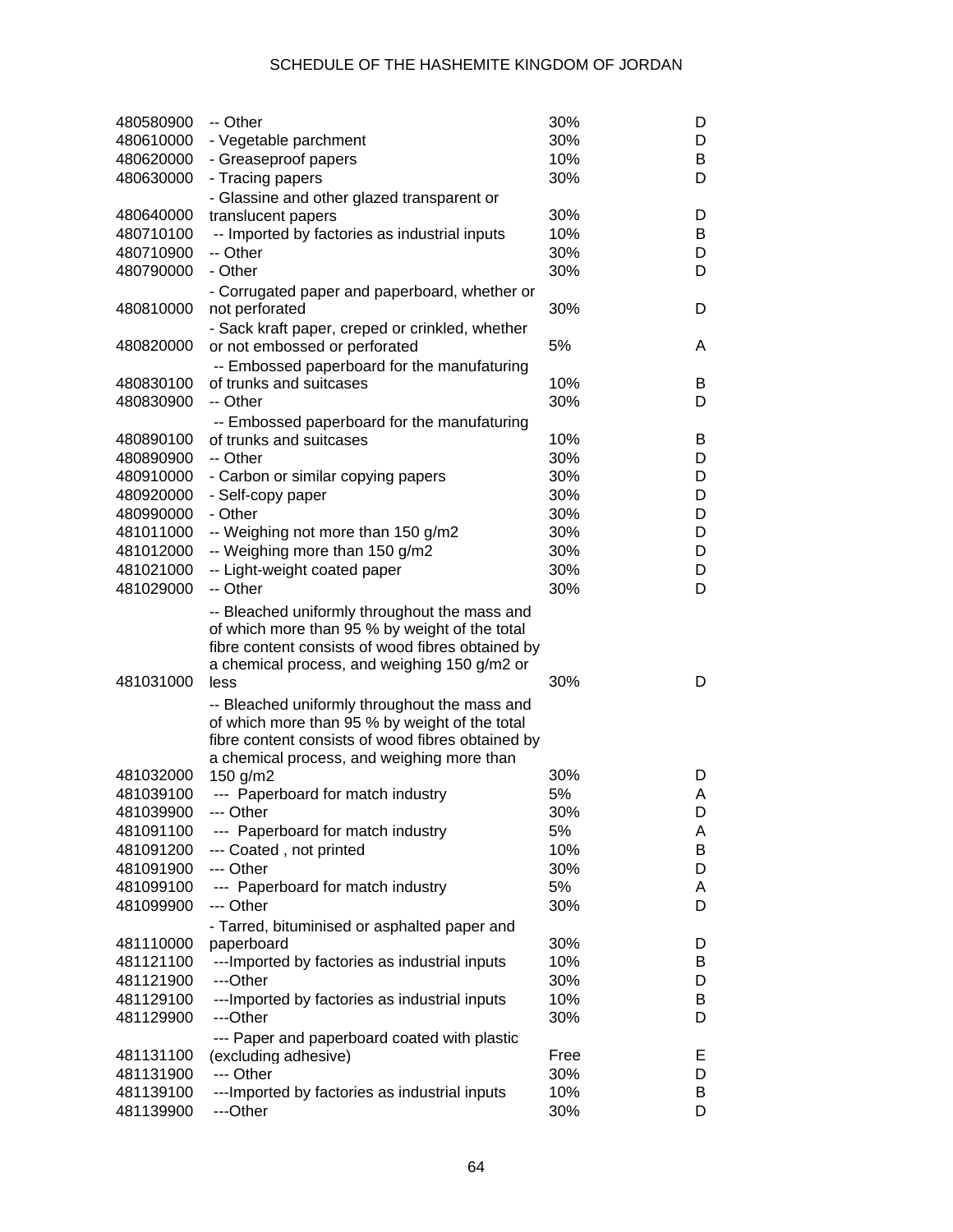| 481140300<br>481140900 | --Imported by factories as industrial inputs<br>-- Other                                                                                                                                                 | Free<br>30% | Е<br>D            |
|------------------------|----------------------------------------------------------------------------------------------------------------------------------------------------------------------------------------------------------|-------------|-------------------|
|                        | -- Cellulose wadding and webs of Cellulose                                                                                                                                                               |             |                   |
| 481190100              | fibres                                                                                                                                                                                                   | 10%         | B                 |
| 481190900              | -- Other                                                                                                                                                                                                 | 30%         | D                 |
| 481200000              | Filter blocks, slabs and plates, of paper pulp.                                                                                                                                                          | 30%         | D                 |
| 481310000              | - In the form of booklets or tubes                                                                                                                                                                       | 30%         | D                 |
| 481320000              | - In rolls of a width not exceeding 5 cm                                                                                                                                                                 | 30%         | D                 |
| 481390100              | -- Cigarette paper for the manufacturing of                                                                                                                                                              | 5%          | A                 |
|                        | cigarette paper booklets<br>-- Cigarette paper for the manufacturing of                                                                                                                                  |             |                   |
| 481390200              | cigarette                                                                                                                                                                                                | 10%         | B                 |
| 481390900              | -- Other                                                                                                                                                                                                 | 30%         | D                 |
| 481410000              | - Ingrain paper                                                                                                                                                                                          | 30%         | D                 |
|                        |                                                                                                                                                                                                          |             |                   |
| 481420000              | - Wallpaper and similar wall coverings,<br>consisting of paper coated or covered, on the<br>face side, with a grained, embossed, coloured,<br>design-printed or otherwise decorated layer of<br>plastics | 30%         | D                 |
|                        |                                                                                                                                                                                                          |             |                   |
|                        | - Wallpaper and similar wall coverings,                                                                                                                                                                  |             |                   |
|                        | consisting of paper covered, on the face side,                                                                                                                                                           |             |                   |
| 481430000              | with plaiting material, whether or not bound                                                                                                                                                             | 30%         | D                 |
|                        | together in parallel strands or woven<br>- Other                                                                                                                                                         |             |                   |
| 481490000              |                                                                                                                                                                                                          | 30%         | D                 |
|                        | Floor coverings on a base of paper or of                                                                                                                                                                 |             |                   |
| 481500000              | paperboard, whether or not cut to size.                                                                                                                                                                  | 30%         | D                 |
| 481610000              | - Carbon or similar copying papers                                                                                                                                                                       | 30%         | D                 |
| 481620000              | - Self-copy paper                                                                                                                                                                                        | 30%         | D                 |
| 481630000              | - Duplicator stencils                                                                                                                                                                                    | 30%         | D                 |
| 481690000              | - Other                                                                                                                                                                                                  | 30%         | D                 |
| 481710000              | - Envelopes                                                                                                                                                                                              | 30%         | D                 |
|                        | - Letter cards, plain postcards and                                                                                                                                                                      |             |                   |
| 481720000              | correspondence cards                                                                                                                                                                                     | 30%         | D                 |
|                        | - Boxes, pouches, wallets and writing                                                                                                                                                                    |             |                   |
|                        | compendiums, of paper or paperboard,                                                                                                                                                                     |             |                   |
| 481730000              | containing an assortment of paper stationery                                                                                                                                                             | 30%         | D                 |
| 481810000              | - Toilet paper                                                                                                                                                                                           | 30%         | D                 |
|                        | - Handkerchiefs, cleansing or facial tissues and                                                                                                                                                         |             |                   |
| 481820000              | towels                                                                                                                                                                                                   | 30%         | D                 |
| 481830000              | - Tablecloths and serviettes                                                                                                                                                                             | 30%         | D                 |
|                        | -- Diapers for old people and for use of special                                                                                                                                                         |             |                   |
| 481840100              | ailment cases                                                                                                                                                                                            | Free        | Е                 |
| 481840900              | -- Other                                                                                                                                                                                                 | 30%         | D                 |
| 481850000              | - Articles of apparel and clothing accessories                                                                                                                                                           | 30%         | D                 |
| 481890000              | - Other                                                                                                                                                                                                  | 30%         | D                 |
|                        |                                                                                                                                                                                                          |             |                   |
| 481910100              | -- Paperboard boxes, perforated for ventelation,                                                                                                                                                         | 10%         | B                 |
| 481910900              | and especially used to handle chicks<br>-- Other                                                                                                                                                         | 30%         |                   |
|                        |                                                                                                                                                                                                          |             | D<br>$\mathsf{C}$ |
| 481920100              | -- Match boxes                                                                                                                                                                                           | 20%         |                   |
|                        | -- Carton boxes, waxed, imported for packing                                                                                                                                                             |             |                   |
| 481920200              | industrial or agricultural products                                                                                                                                                                      | 5%          | A                 |
|                        | Paperboard boxes, circular, imported by cheese                                                                                                                                                           |             |                   |
| 481920300              | factories for packing triangular shaped cheese                                                                                                                                                           | 5%          | A                 |
| 481920900              | -- Other                                                                                                                                                                                                 | 30%         | D                 |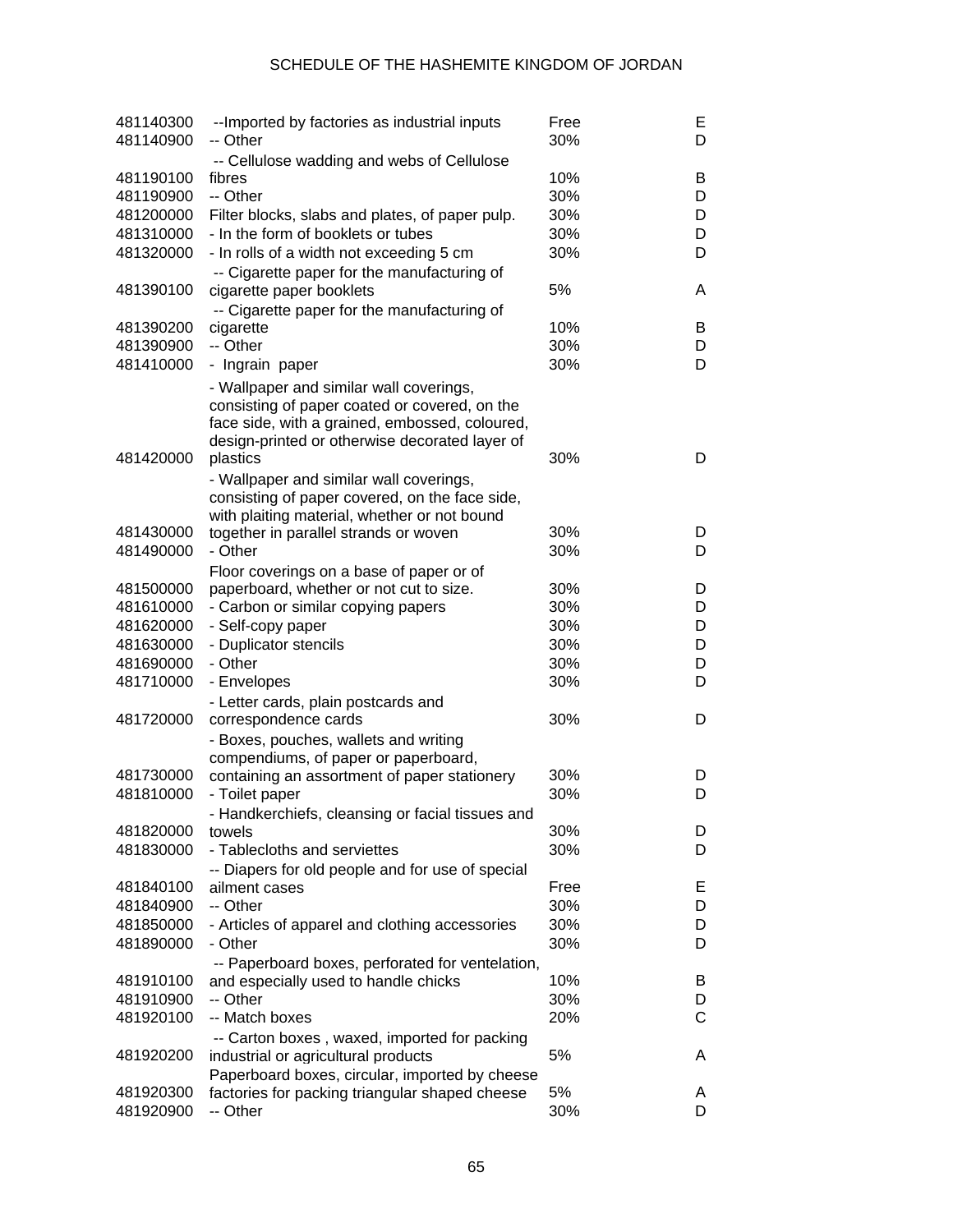|           | -- Paper bags used for packing industrial                      |            |   |
|-----------|----------------------------------------------------------------|------------|---|
| 481930100 | products                                                       | 5%         | A |
| 481930900 | -- Other                                                       | 30%        | D |
|           | -- Paper bags used for packing industrial                      |            |   |
| 481940100 | products                                                       | 5%         | A |
| 481940900 | -- Other                                                       | 30%        | D |
|           | - Other packing containers, including record                   |            |   |
| 481950000 | sleeves                                                        | 30%        | D |
|           | - Box files, letter trays, storage boxes and                   |            |   |
|           | similar articles, of a kind used in offices, shops             |            |   |
|           | or the like collections and book covers, of paper              |            |   |
| 481960000 | or paperboard.                                                 | 30%        | D |
|           | - Registers, account books, note books, order                  |            |   |
|           | books, receipt books, letter pads, memorandum                  |            |   |
| 482010000 | pads, diaries and similar articles                             | 30%        | D |
|           | -- Hand writing books for children, containing                 |            |   |
| 482020100 | figures for practice<br>-- Other                               | 10%<br>30% | B |
| 482020900 |                                                                |            | D |
| 482030000 | - Binders (other than book covers), folders and<br>file covers | 30%        | D |
|           |                                                                |            |   |
| 482040000 | - Manifold business forms and interleaved<br>carbon sets       | 30%        | D |
| 482050000 | - Albums for samples or for collections                        | 30%        | D |
|           | -- School copybooks (other than university                     |            |   |
| 482090100 | lectures books)                                                | 30%        | D |
| 482090900 | -- Other                                                       | 30%        | D |
| 482110000 | - Printed                                                      | 30%        | D |
| 482190000 | - Other                                                        | 30%        | D |
| 482210000 | - Of a kind used for winding textile yarn                      | 5%         | A |
| 482290000 | - Other                                                        | 5%         | Α |
| 482311100 | ---Imported by factories as industrial inputs                  | 10%        | В |
| 482311900 | ---Other                                                       | 30%        | D |
| 482319100 | ---Imported by factories as industrial inputs                  | 10%        | B |
| 482319900 | ---Other                                                       | 30%        | D |
| 482320000 | - Filter paper and paperboard                                  | 30%        | D |
|           | - Rolls, sheets and dials, printed for                         |            |   |
| 482340000 | self-recording apparatus                                       | 30%        | D |
| 482351000 | - Printed, embossed or perforated                              | 30%        | D |
| 482359000 | -- Other                                                       | 30%        | D |
|           | - Trays, dishes, plates, cups and the like, of                 |            |   |
| 482360000 | paper or paperboard                                            | 30%        | D |
| 482370000 | - Moulded or pressed articles of paper pulp                    | 30%        | D |
|           | -- Dress patterns and models; light-weight                     |            |   |
|           | printed paper cut for wrapping agricultural                    |            |   |
|           | products; paper and paperboard cut imported by                 |            |   |
| 482390100 | battery factories as industrial inputs                         | 5%         | A |
|           | -- Paper and paperboard in rolls, imported by                  |            |   |
|           | paperboard pipes and containers factories as                   |            |   |
| 482390200 | industrial inputs                                              | 5%         | A |
|           | -- Silicon paper in rolls imported by adhesive                 |            |   |
|           | plaster and poultices factories as industrial                  |            |   |
| 482390300 | inputs                                                         | 5%         | A |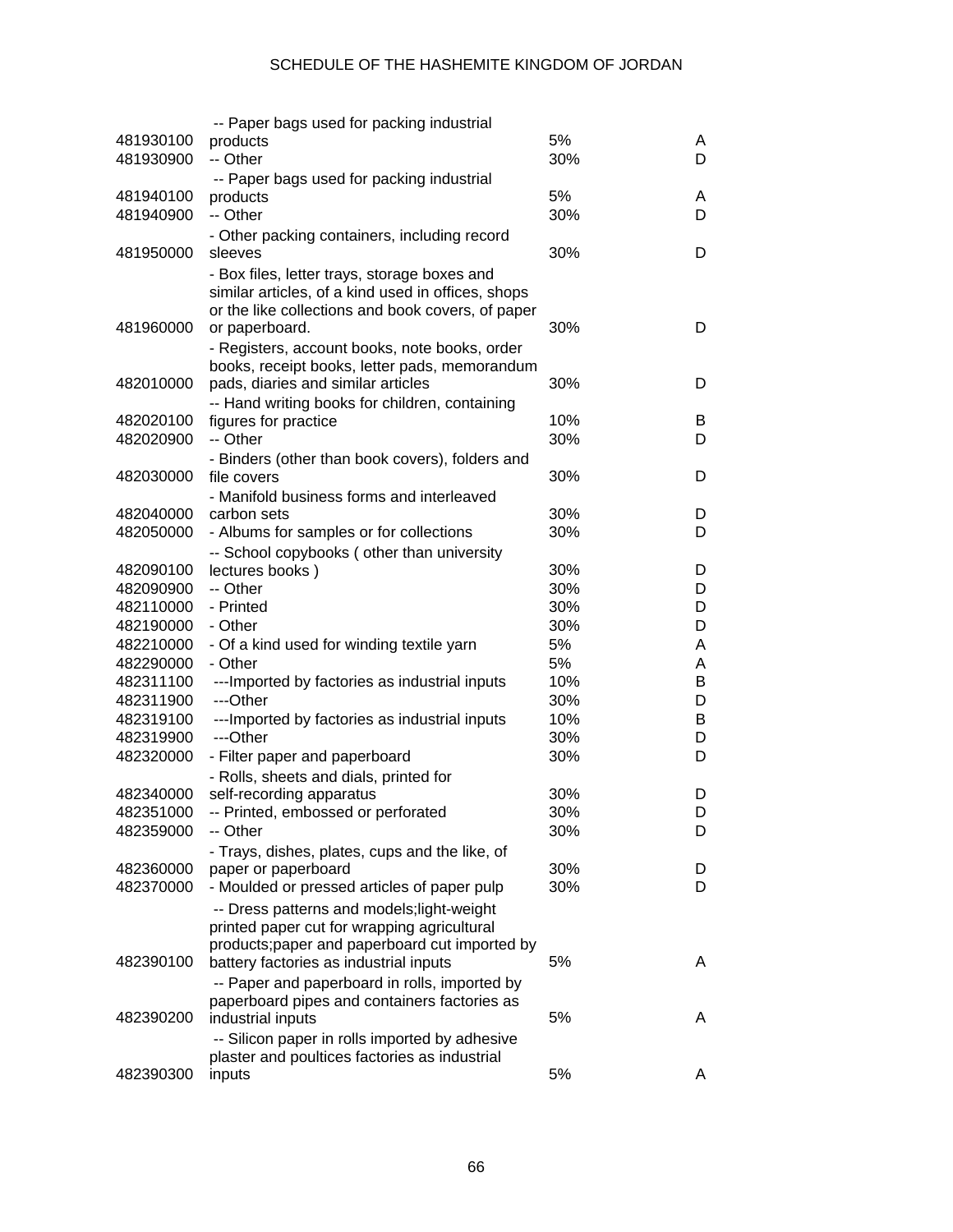|           | -- Paperboard cards for jacquard loom<br>attachments and the like; cards not punched,<br>for punch card machine whether or not<br>instrips;textile spinning container used for |      |   |
|-----------|--------------------------------------------------------------------------------------------------------------------------------------------------------------------------------|------|---|
| 482390400 |                                                                                                                                                                                | 10%  | B |
|           | winding yarn                                                                                                                                                                   |      |   |
|           | -- Other, imported by factories as industrial                                                                                                                                  |      |   |
| 482390500 | inputs                                                                                                                                                                         | 10%  | B |
| 482390900 | -- Other                                                                                                                                                                       | 30%  | D |
| 490110000 | - In single sheets, whether or not folded                                                                                                                                      | Free | Е |
|           | -- Dictionaries and encyclopaedias, and serial                                                                                                                                 |      |   |
| 490191000 | instalments thereof                                                                                                                                                            | Free | E |
| 490199000 | -- Other                                                                                                                                                                       | Free | E |
| 490210000 | - Appearing at least four times a week                                                                                                                                         | Free | E |
| 490290000 | - Other                                                                                                                                                                        | Free | E |
|           |                                                                                                                                                                                |      |   |
| 490300000 | Children's picture, drawing or colouring books.                                                                                                                                | 10%  | B |
|           | Music, printed or in manuscript, whether or not                                                                                                                                |      |   |
| 490400000 | bound or illustrated.                                                                                                                                                          | 10%  | B |
| 490510000 | - Globes                                                                                                                                                                       | 10%  | В |
| 490591000 | -- In book form                                                                                                                                                                | 10%  | В |
| 490599000 | -- Other                                                                                                                                                                       | 10%  | B |
|           | Plans and drawings for architectural,<br>engineering, industrial, commercial,<br>topographical or similar purposes, being<br>originals drawn by hand; hand-written texts;      |      |   |
|           | photographic reproductions on sensitised paper                                                                                                                                 |      |   |
| 490600000 | and carbon copies of the foregoing.                                                                                                                                            | 10%  | B |
| 490700100 | -- Cheque-books (other than travellers cheques)                                                                                                                                | 30%  | D |
| 490700900 | -- Other                                                                                                                                                                       | 10%  | В |
| 490810000 | - Transfers (decalcomanias), vitrifiable                                                                                                                                       | 30%  | D |
| 490890000 | - Other                                                                                                                                                                        | 30%  | D |
|           |                                                                                                                                                                                |      |   |
|           | Printed or illustrated postcards; printed cards<br>bearing personal greetings, messages or                                                                                     |      |   |
|           |                                                                                                                                                                                |      |   |
| 490900000 | announcements, whether or not illustrated, with                                                                                                                                |      |   |
|           | or without envelopes or trimmings.                                                                                                                                             | 30%  | D |
|           | Calendars of any kind, printed, including                                                                                                                                      |      |   |
| 491000000 | calendar blocks.                                                                                                                                                               | 30%  | D |
|           | -- Advertising materials related to tourism in                                                                                                                                 |      |   |
| 491110100 | Jordan                                                                                                                                                                         | Free | Е |
| 491110900 | -- Other                                                                                                                                                                       | 10%  | В |
| 491191000 | -- Pictures, designs and photographs                                                                                                                                           | 30%  | D |
|           | --- Teaching charts, printed pictures, sheets for                                                                                                                              |      |   |
|           |                                                                                                                                                                                |      |   |
|           | making picture-books, printed picture collections<br>for children                                                                                                              | 10%  |   |
| 491199100 |                                                                                                                                                                                |      | B |
| 491199900 | --- Other                                                                                                                                                                      | 30%  | D |
| 500100000 | Silk-worm cocoons suitable for reeling.                                                                                                                                        | Free | Е |
| 500200000 | Raw silk (not thrown).                                                                                                                                                         | Free | E |
| 500310000 | - Not carded or combed                                                                                                                                                         | Free | E |
| 500390000 | - Other                                                                                                                                                                        | Free | E |
|           | Silk yarn (other than yarn spun from silk waste)                                                                                                                               |      |   |
| 500400000 | not put up for retail sale.                                                                                                                                                    | Free | Е |
|           | Yarn spun from silk waste, not put up for retail                                                                                                                               |      |   |
| 500500000 | sale.                                                                                                                                                                          | Free | Е |
|           |                                                                                                                                                                                |      |   |
|           | Silk yarn and yarn spun from silk waste, put up                                                                                                                                |      |   |
| 500600000 | for retail sale; silk-worm gut.                                                                                                                                                | 20%  | С |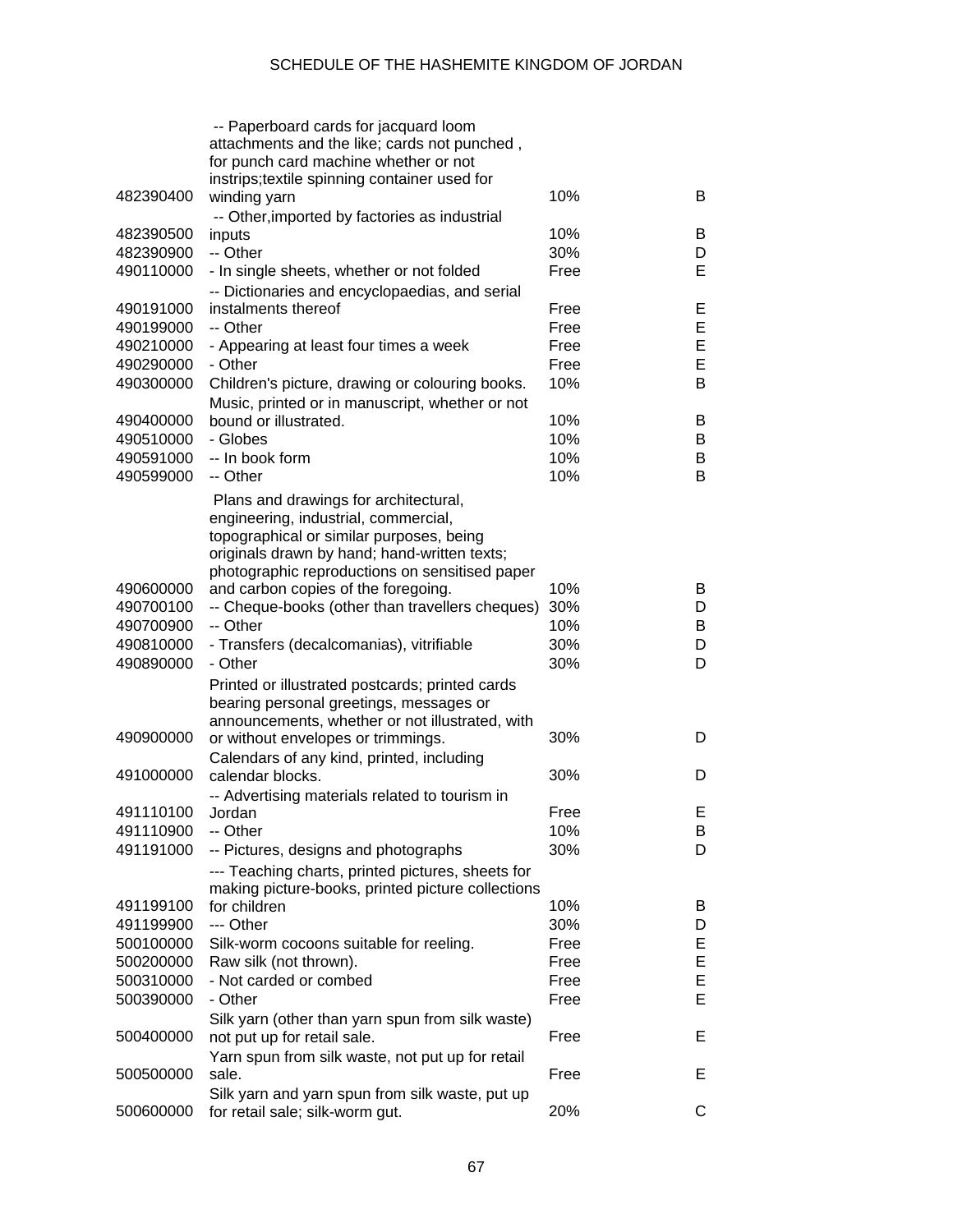| 500710000 | - Fabrics of noil silk                               | Free | Е |
|-----------|------------------------------------------------------|------|---|
|           | - Other fabrics, containing 85 % or more by          |      |   |
| 500720000 | weight of silk or of silk waste other than noil silk | Free | Е |
| 500790000 | - Other fabrics                                      | Free | E |
| 510111000 | -- Shorn wool                                        | 5%   | Α |
| 510119000 | -- Other                                             | 5%   | A |
| 510121000 | -- Shorn wool                                        | 5%   | A |
| 510129000 | -- Other                                             | 5%   | A |
| 510130000 | - Carbonised                                         | 5%   | A |
| 510210000 | - Fine animal hair                                   | 5%   | A |
| 510220000 | - Coarse animal hair                                 | 5%   | A |
| 510310000 | - Noils of wool or of fine animal hair               | 5%   | A |
| 510320000 | - Other waste of wool or of fine animal hair         | 5%   | A |
| 510330000 | - Waste of coarse animal hair                        | 5%   | A |
|           | Garnetted stock of wool or of fine or coarse         |      |   |
| 510400000 | animal hair.                                         | 5%   | A |
| 510510000 | - Carded wool                                        | 5%   | A |
| 510521000 | -- Combed wool in fragments                          | 5%   | A |
| 510529000 | -- Other                                             | 5%   | A |
| 510530000 | - Fine animal hair, carded or combed                 | 5%   | A |
| 510540000 | - Coarse animal hair, carded or combed               | 5%   | A |
| 510610000 | - Containing 85 % or more by weight of wool          | 5%   | A |
| 510620000 | - Containing less than 85 % by weight of wool        | 5%   | A |
| 510710000 | - Containing 85 % or more by weight of wool          | 5%   | A |
| 510720000 | - Containing less than 85 % by weight of wool        | 5%   | A |
| 510810000 | - Carded                                             | 5%   | A |
| 510820000 | - Combed                                             | 5%   | A |
|           | - Containing 85 % or more by weight of wool or       |      |   |
| 510910000 | of fine animal hair                                  | 20%  | С |
| 510990000 | - Other                                              | 20%  | C |
| 511000100 | -- Put up for retail sale                            | 20%  | C |
| 511000900 | -- Other                                             | 5%   | A |
| 511111000 | -- Of a weight not exceeding 300 g/m2                | 30%  | D |
| 511119000 | -- Other                                             | 30%  | D |
|           | - Other, mixed mainly or solely with man- made       |      |   |
| 511120000 | filaments                                            | 30%  | D |
|           | - Other, mixed mainly or solely with man- made       |      |   |
| 511130000 | staple fibres                                        | 30%  | D |
| 511190000 | - Other                                              | 30%  | D |
| 511211000 | -- Of a weight not exceeding 200 g/m2                | 30%  | D |
| 511219000 | -- Other                                             | 30%  | D |
|           | - Other, mixed mainly or solely with man- made       |      |   |
| 511220000 | filaments                                            | 30%  | D |
|           | - Other, mixed mainly or solely with man- made       |      |   |
| 511230000 | staple fibres                                        | 30%  | D |
| 511290000 | - Other                                              | 30%  | D |
|           | -- Imported by garments factories as industrial      |      |   |
| 511300100 | inputs                                               | 5%   | A |
| 511300900 | -- Other                                             | 30%  | D |
| 520100000 | Cotton, not carded or combed.                        | Free | Е |
| 520210000 | - Yarn waste (including thread waste)                | Free | E |
| 520291000 | -- Garnetted stock                                   | Free | E |
| 520299000 | -- Other                                             | Free | E |
| 520300000 | Cotton, carded or combed.                            | Free | E |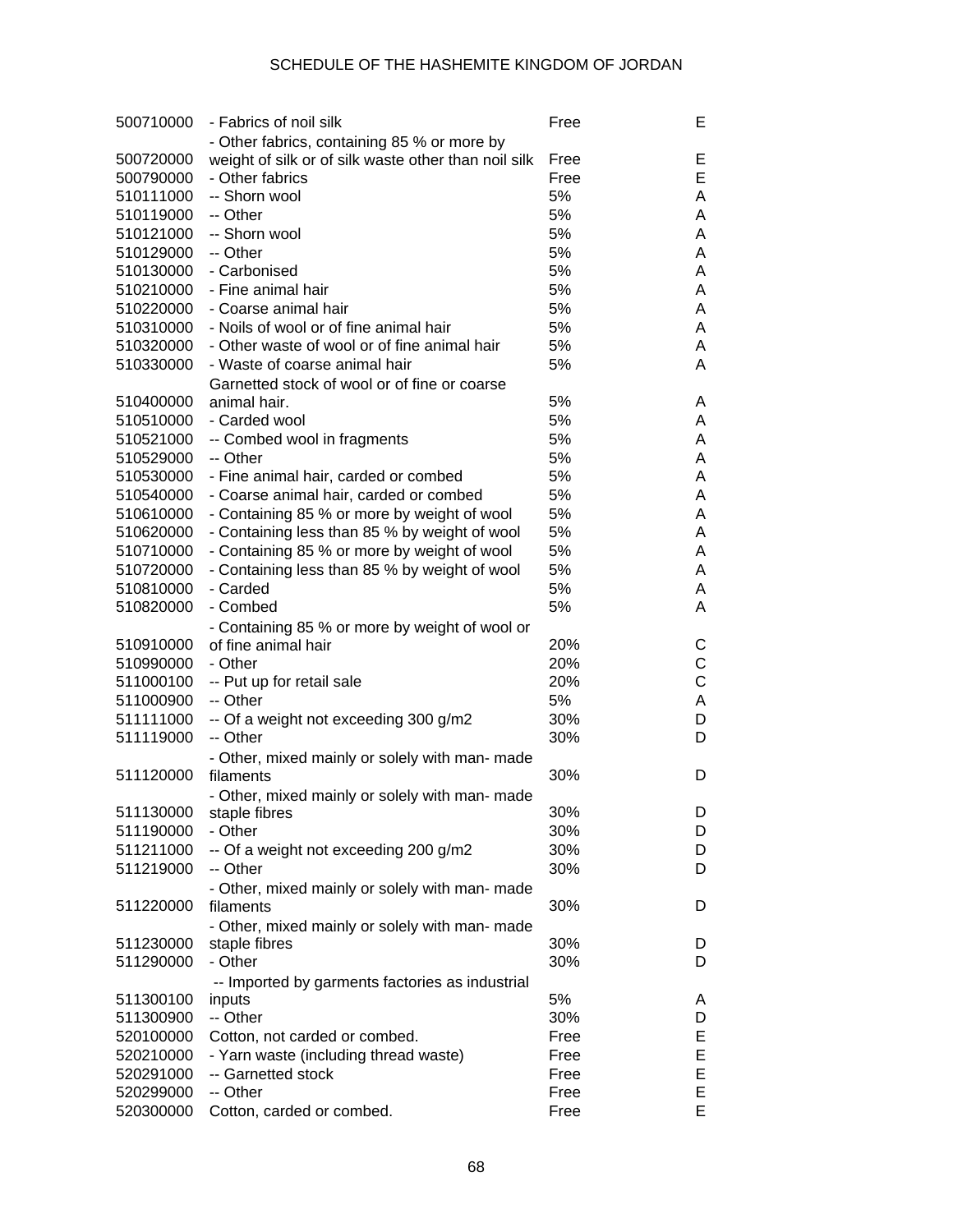| 520411000<br>520419000 | -- Containing 85 % or more by weight of cotton<br>-- Other                                                                                     | Free<br>Free | Ε<br>E       |
|------------------------|------------------------------------------------------------------------------------------------------------------------------------------------|--------------|--------------|
| 520420000              | - Put up for retail sale                                                                                                                       | 20%          | $\mathsf{C}$ |
| 520511000              | -- Measuring 714.29 decitex or more (not<br>exceeding 14 metric number)                                                                        | Free         | E            |
| 520512000              | -- Measuring less than 714.29 decitex but not<br>less than 232.56 decitex (exceeding 14 metric<br>number but not exceeding 43 metric number)   | Free         | E            |
|                        | -- Measuring less than 232.56 decitex but not<br>less than 192.31 decitex (exceeding 43 metric                                                 |              |              |
| 520513000              | number but not exceeding 52 metric number)<br>-- Measuring less than 192.31 decitex but not                                                    | Free         | E            |
| 520514000              | less than 125 decitex (exceeding 52 metric<br>number but not exceeding 80 metric number)<br>-- Measuring less than 125 decitex (exceeding      | Free         | Е            |
| 520515000              | 80 metric number)                                                                                                                              | Free         | E            |
| 520521000              | -- Measuring 714.29 decitex or more (not<br>exceeding 14 metric number)                                                                        | Free         | Е            |
|                        | -- Measuring less than 714.29 decitex but not<br>less than 232.56 decitex (exceeding 14 metric                                                 |              |              |
| 520522000              | number but not exceeding 43 metric number)<br>-- Measuring less than 232.56 decitex but not                                                    | Free         | E            |
| 520523000              | less than 192.31 decitex (exceeding 43 metric<br>number but not exceeding 52 metric number)<br>-- Measuring less than 192.31 decitex but not   | Free         | E            |
| 520524000              | less than 125 decitex (exceeding 52 metric<br>number but not exceeding 80 metric number)                                                       | Free         | E            |
| 520526000              | -- Measuring less than 125 decitex but not less<br>than 106.38 decitex (exceeding 80 metric<br>number but not exceeding 94 metric number)      | Free         | E            |
|                        | -- Measuring less than 106.38 decitex but not                                                                                                  |              |              |
| 520527000              | less than 83.33 decitex (exceeding 94 metric<br>number but not exceeding 120 metric number)<br>-- Measuring less than 83.33 decitex (exceeding | Free         | E            |
| 520528000              | 120 metric number)<br>-- Measuring per single yarn 714.29 decitex or                                                                           | Free         | E            |
| 520531000              | more (not exceeding 14 metric number per<br>single yarn)                                                                                       | Free         | Е.           |
|                        | -- Measuring per single yarn less than 714.29<br>decitex but not less than 232.56 decitex                                                      |              |              |
| 520532000              | (exceeding 14 metric number but not exceeding<br>43 metric number per single yarn)                                                             | Free         | Е            |
|                        | -- Measuring per single yarn less than 232.56<br>decitex but not less than 192.31 decitex                                                      |              |              |
| 520533000              | (exceeding 43 metric number but not exceeding<br>52 metric number per single yarn)                                                             | Free         | E.           |
|                        | -- Measuring per single yarn less than 192.31<br>decitex but not less than 125 decitex (exceeding                                              |              |              |
| 520534000              | 52 metric number but not exceeding 80 metric<br>number per single yarn)                                                                        | Free         | E.           |
| 520535000              | -- Measuring per single yarn less than 125<br>decitex (exceeding 80 metric number per single<br>yarn)                                          | Free         | E.           |
|                        |                                                                                                                                                |              |              |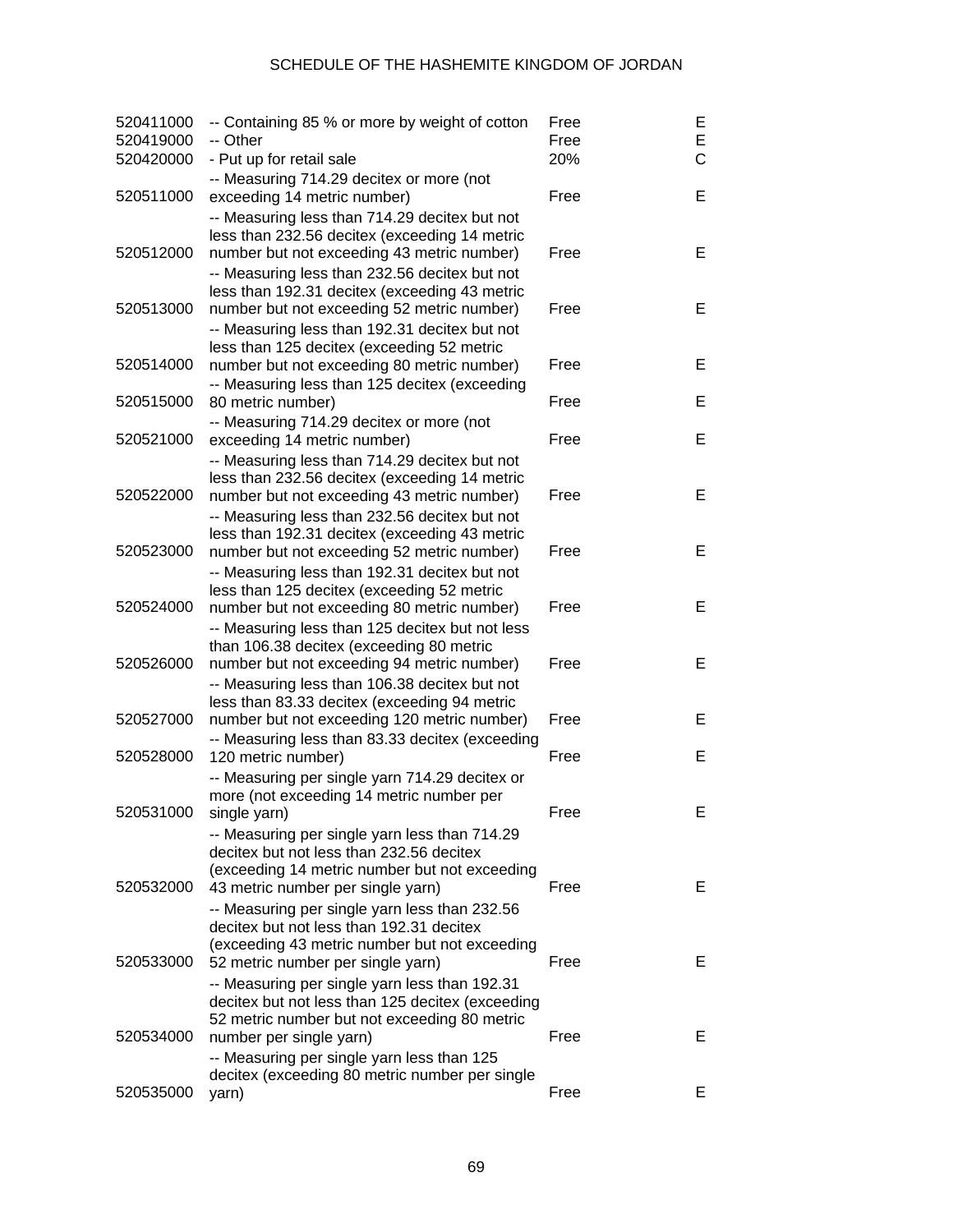| 520541000 | -- Measuring per single yarn 714.29 decitex or<br>more (not exceeding 14 metric number per<br>single yarn)                                                                      | Free | Е  |
|-----------|---------------------------------------------------------------------------------------------------------------------------------------------------------------------------------|------|----|
| 520542000 | -- Measuring per single yarn less than 714.29<br>decitex but not less than 232.56 decitex<br>(exceeding 14 metric number but not exceeding<br>43 metric number per single yarn) | Free | Е  |
|           | -- Measuring per single yarn less than 232.56<br>decitex but not less than 192.31 decitex<br>(exceeding 43 metric number but not exceeding                                      |      |    |
| 520543000 | 52 metric number per single yarn)<br>-- Measuring per single yarn less than 192.31<br>decitex but not less than 125 decitex (exceeding                                          | Free | E  |
| 520544000 | 52 metric number but not exceeding 80 metric<br>number per single yarn)<br>-- Measuring per single yarn less than 125                                                           | Free | Е  |
| 520546000 | decitex but not less than 106.38 decitex<br>(exceeding 80 metric number but not exceeding<br>94 metric number per sigle yarn)                                                   | Free | Е  |
|           | -- Measuring per single yarn less than 106.38<br>decitex but not less than 83.33 decitex<br>(exceeding 94 metric number but not exceeding                                       |      |    |
| 520547000 | 120 metric number per single yarn)<br>-- Measuring per single yarn less than 83.33<br>decitex (exceeding 120 metric number per                                                  | Free | E  |
| 520548000 | single yarn)<br>-- Measuring 714.29 decitex or more (not                                                                                                                        | Free | E  |
| 520611000 | exceeding 14 metric number)<br>-- Measuring less than 714.29 decitex but not<br>less than 232.56 decitex (exceeding 14 metric                                                   | Free | E. |
| 520612000 | number but not exceeding 43 metric number)<br>-- Measuring less than 232.56 decitex but not<br>less than 192.31 decitex (exceeding 43 metric                                    | Free | E. |
| 520613000 | number but not exceeding 52 metric number)<br>-- Measuring less than 192.31 decitex but not                                                                                     | Free | E. |
| 520614000 | less than 125 decitex (exceeding 52 metric<br>number but not exceeding 80 metric number)<br>-- Measuring less than 125 decitex (exceeding                                       | Free | Е  |
| 520615000 | 80 metric number)<br>-- Measuring 714.29 decitex or more (not                                                                                                                   | Free | Е  |
| 520621000 | exceeding 14 metric number)<br>-- Measuring less than 714.29 decitex but not                                                                                                    | Free | Е  |
| 520622000 | less than 232.56 decitex (exceeding 14 metric<br>number but not exceeding 43 metric number)<br>-- Measuring less than 232.56 decitex but not                                    | Free | Е  |
| 520623000 | less than 192.31 decitex (exceeding 43 metric<br>number but not exceeding 52 metric number)<br>-- Measuring less than 192.31 decitex but not                                    | Free | Е  |
| 520624000 | less than 125 decitex (exceeding 52 metric<br>number but not exceeding 80 metric number)                                                                                        | Free | Е  |
| 520625000 | -- Measuring less than 125 decitex (exceeding<br>80 metric number)                                                                                                              | Free | E. |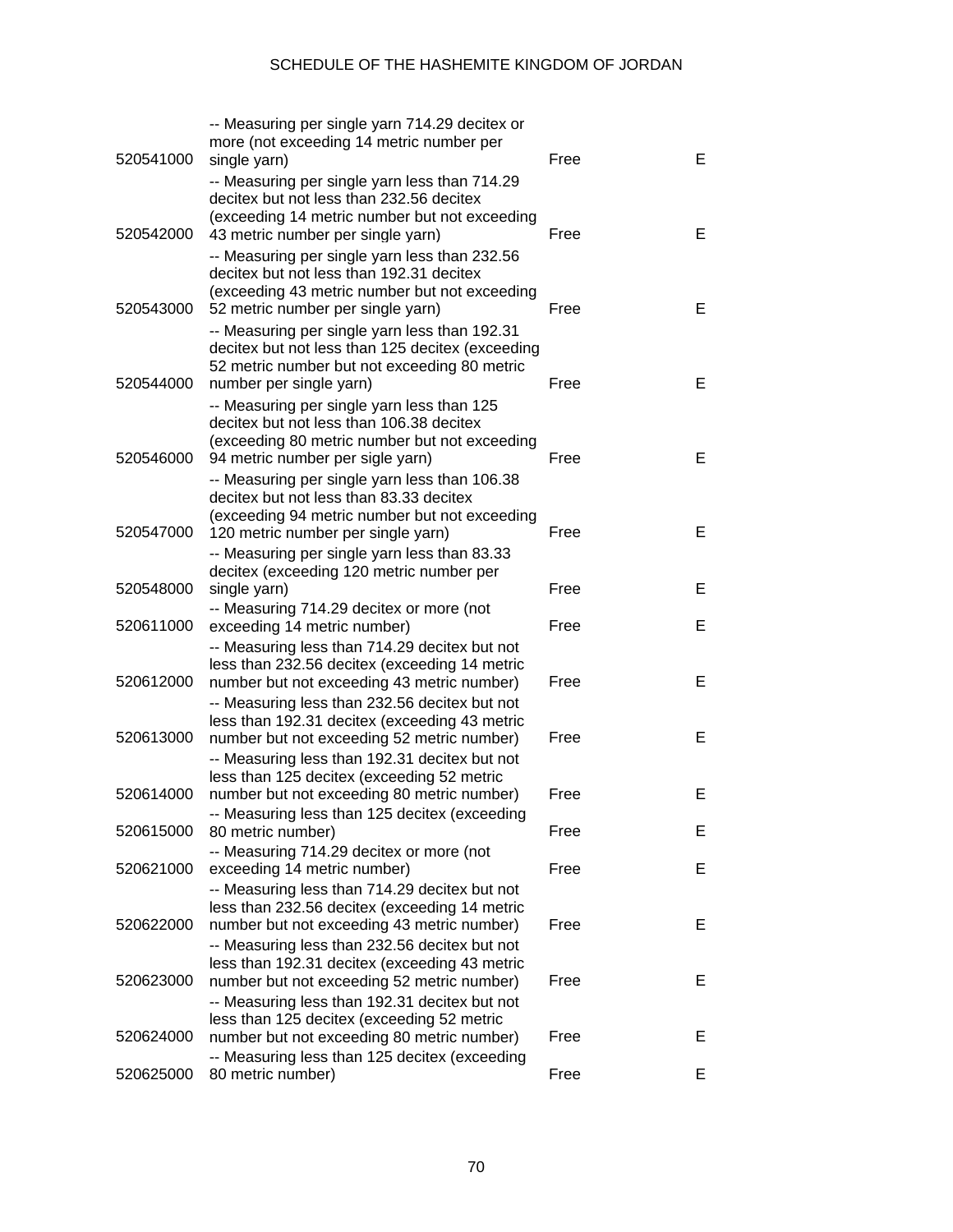| 520631000              | -- Measuring per single yarn 714.29 decitex or<br>more (not exceeding 14 metric number per<br>single yarn)                                                                             | Free | Е       |
|------------------------|----------------------------------------------------------------------------------------------------------------------------------------------------------------------------------------|------|---------|
| 520632000              | -- Measuring per single yarn less than 714.29<br>decitex but not less than 232.56 decitex<br>(exceeding 14 metric number but not exceeding                                             | Free | Е       |
|                        | 43 metric number per single yarn)<br>-- Measuring per single yarn less than 232.56<br>decitex but not less than 192.31 decitex                                                         |      |         |
| 520633000              | (exceeding 43 metric number but not exceeding<br>52 metric number per single yarn)                                                                                                     | Free | Е       |
|                        | -- Measuring per single yarn less than 192.31<br>decitex but not less than 125 decitex (exceeding<br>52 metric number but not exceeding 80 metric                                      |      |         |
| 520634000              | number per single yarn)<br>-- Measuring per single yarn less than 125                                                                                                                  | Free | E       |
| 520635000              | decitex (exceeding 80 metric number per single<br>yarn)<br>-- Measuring per single yarn 714.29 decitex or                                                                              | Free | E       |
| 520641000              | more (not exceeding 14 metric number per<br>single yarn)                                                                                                                               | Free | Е       |
|                        | -- Measuring per single yarn less than 714.29<br>decitex but not less than 232.56 decitex                                                                                              |      |         |
| 520642000              | (exceeding 14 metric number but not exceeding<br>43 metric number per single yarn)<br>-- Measuring per single yarn less than 232.56                                                    | Free | Е       |
|                        | decitex but not less than 192.31 decitex<br>(exceeding 43 metric number but not exceeding                                                                                              |      |         |
| 520643000              | 52 metric number per single yarn)<br>-- Measuring per single yarn less than 192.31<br>decitex but not less than 125 decitex (exceeding<br>52 metric number but not exceeding 80 metric | Free | Е       |
| 520644000              | number per single yarn)<br>-- Measuring per single yarn less than 125                                                                                                                  | Free | Е       |
|                        | decitex (exceeding 80 metric number per single                                                                                                                                         | Free |         |
| 520645000<br>520710000 | yarn)<br>- Containing 85 % or more by weight of cotton                                                                                                                                 | 20%  | E.<br>C |
| 520790000              | - Other                                                                                                                                                                                | 20%  | C       |
| 520811000              | g/m2                                                                                                                                                                                   | Free | Е       |
| 520812000              | -- Plain weave, weighing more than 100 g/m2                                                                                                                                            | Free | Е       |
| 520813000              | -- 3-thread or 4-thread twill, including cross twill                                                                                                                                   | Free | Е       |
| 520819000              | -- Other fabrics                                                                                                                                                                       | Free | Е       |
| 520821000              | g/m2                                                                                                                                                                                   | Free | Е       |
| 520822000              | -- Plain weave, weighing more than 100 g/m2                                                                                                                                            | Free | Е       |
| 520823000              | -- 3-thread or 4-thread twill, including cross twill                                                                                                                                   | Free | Е       |
| 520829000              | -- Other fabrics                                                                                                                                                                       | Free | Е       |
| 520831000              | g/m2                                                                                                                                                                                   | Free | Е       |
| 520832000              | -- Plain weave, weighing more than 100 g/m2                                                                                                                                            | Free | Е       |
| 520833000              | -- 3-thread or 4-thread twill, including cross twill                                                                                                                                   | Free | Е       |
| 520839000              | -- Other fabrics                                                                                                                                                                       | Free | Е       |
| 520841000              | g/m2                                                                                                                                                                                   | Free | Е       |
| 520842000              | -- Plain weave, weighing more than 100 g/m2                                                                                                                                            | Free | Е       |
| 520843000              | -- 3-thread or 4-thread twill, including cross twill                                                                                                                                   | Free | Е       |
| 520849000              | -- Other fabrics                                                                                                                                                                       | Free | E       |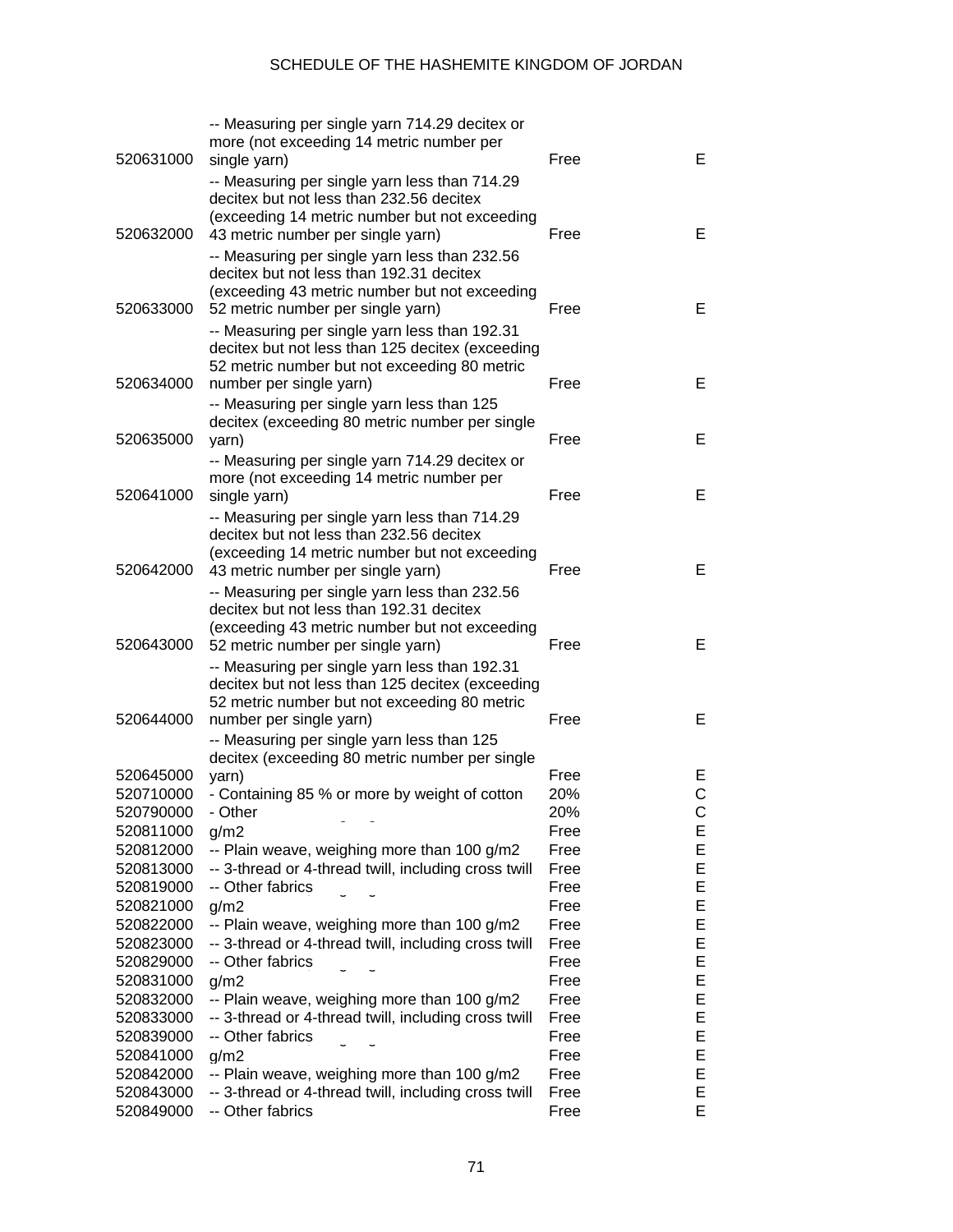| 520851000 | g/m2                                                 | Free | Е |
|-----------|------------------------------------------------------|------|---|
| 520852000 | -- Plain weave, weighing more than 100 g/m2          | Free | Ε |
| 520853000 | -- 3-thread or 4-thread twill, including cross twill | Free | Ε |
| 520859000 | -- Other fabrics                                     | Free | E |
| 520911000 | -- Plain weave                                       | Free | E |
| 520912000 | -- 3-thread or 4-thread twill, including cross twill | Free | E |
| 520919000 | -- Other fabrics                                     | Free | E |
| 520921000 | -- Plain weave                                       | Free | E |
| 520922000 | -- 3-thread or 4-thread twill, including cross twill | Free | E |
| 520929000 | -- Other fabrics                                     | Free | E |
| 520931000 | -- Plain weave                                       | Free | E |
| 520932000 | -- 3-thread or 4-thread twill, including cross twill | Free | E |
| 520939000 | -- Other fabrics                                     | Free | E |
| 520941000 | -- Plain weave                                       | Free | E |
| 520942000 | -- Denim                                             | Free | E |
|           | -- Other fabrics of 3-thread or 4-thread twill,      |      |   |
| 520943000 | including cross twill                                | Free | Е |
| 520949000 | -- Other fabrics                                     | Free | Ε |
| 520951000 | -- Plain weave                                       | Free | E |
| 520952000 | -- 3-thread or 4-thread twill, including cross twill | Free | E |
| 520959000 | -- Other fabrics                                     | Free | E |
| 521011000 | -- Plain weave                                       | Free | E |
| 521012000 | -- 3-thread or 4-thread twill, including cross twill | Free | E |
| 521019000 | -- Other fabrics                                     | Free | E |
| 521021000 | -- Plain weave                                       | Free | E |
| 521022000 | -- 3-thread or 4-thread twill, including cross twill | Free | E |
| 521029000 | -- Other fabrics                                     | Free | E |
| 521031000 | -- Plain weave                                       | Free | E |
| 521032000 | -- 3-thread or 4-thread twill, including cross twill | Free | E |
| 521039000 | -- Other fabrics                                     | Free | E |
| 521041000 | -- Plain weave                                       | Free | E |
| 521042000 | -- 3-thread or 4-thread twill, including cross twill | Free | E |
| 521049000 | -- Other fabrics                                     | Free | E |
| 521051000 | -- Plain weave                                       | Free | E |
| 521052000 | -- 3-thread or 4-thread twill, including cross twill | Free | E |
| 521059000 | -- Other fabrics                                     | Free | E |
| 521111000 | -- Plain weave                                       | Free | Е |
| 521112000 | -- 3-thread or 4-thread twill, including cross twill | Free | E |
| 521119000 | -- Other fabrics                                     | Free | E |
| 521121000 | -- Plain weave                                       | Free | E |
| 521122000 | -- 3-thread or 4-thread twill, including cross twill | Free | E |
| 521129000 | -- Other fabrics                                     | Free | E |
| 521131000 | -- Plain weave                                       | Free | E |
| 521132000 | -- 3-thread or 4-thread twill, including cross twill | Free | E |
| 521139000 | -- Other fabrics                                     | Free | E |
| 521141000 | -- Plain weave                                       | Free | E |
| 521142000 | -- Denim                                             | Free | E |
|           | -- Other fabrics of 3-thread or 4-thread twill,      |      |   |
| 521143000 | including cross twill                                | Free | E |
| 521149000 | -- Other fabrics                                     | Free | E |
| 521151000 | -- Plain weave                                       | Free | E |
| 521152000 | -- 3-thread or 4-thread twill, including cross twill | Free | E |
| 521159000 | -- Other fabrics                                     | Free | E |
| 521211000 | -- Unbleached                                        | Free | E |
|           |                                                      |      |   |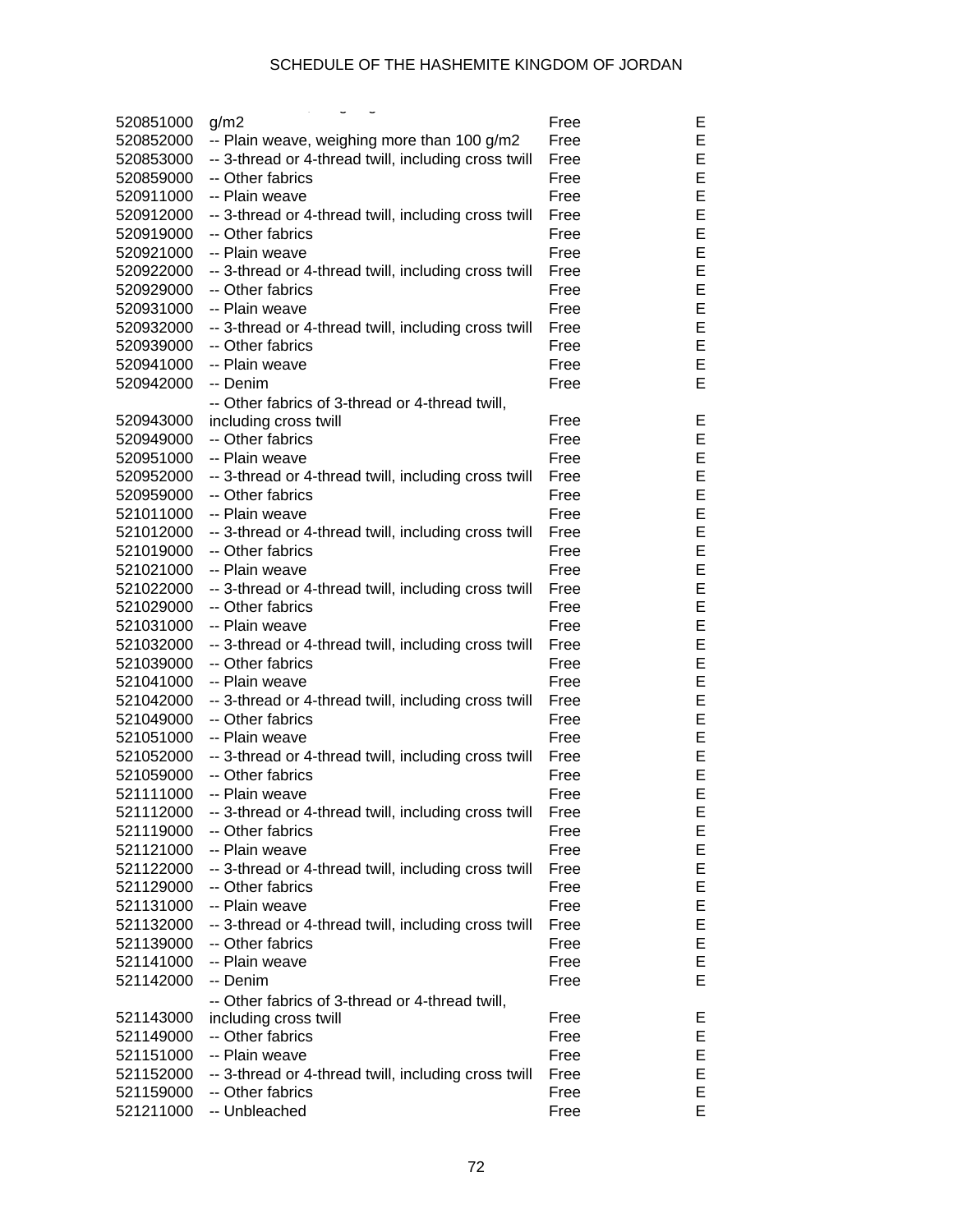| 521212000 | -- Bleached                                         | Free | Е |
|-----------|-----------------------------------------------------|------|---|
| 521213000 | -- Dyed                                             | Free | Е |
| 521214000 | -- Of yarns of different colours                    | Free | E |
| 521215000 | -- Printed                                          | Free | E |
| 521221000 | -- Unbleached                                       | Free | E |
| 521222000 | -- Bleached                                         | Free | E |
| 521223000 | -- Dyed                                             | Free | E |
| 521224000 | -- Of yarns of different colours                    | Free | E |
| 521225000 | -- Printed                                          | Free | E |
| 530110000 | - Flax, raw or retted                               | 5%   | Α |
| 530121000 | -- Broken or scutched                               | 5%   | A |
| 530129000 | -- Other                                            | 5%   | A |
| 530130000 | - Flax tow and waste                                | 5%   | A |
| 530210000 | - True hemp, raw or retted                          | 5%   | A |
| 530290000 | - Other                                             | 5%   | A |
| 530310000 | - Jute and other textile bast fibres, raw or retted | 5%   | A |
| 530390000 | - Other                                             | 5%   | A |
|           | - Sisal and other textile fibres of the genus       |      |   |
| 530410000 | Agave, raw                                          | 5%   | A |
| 530490000 | - Other                                             | 5%   | A |
| 530511000 | -- Raw                                              | 5%   | A |
| 530519000 | -- Other                                            | 5%   | A |
| 530521000 | -- Raw                                              | 5%   |   |
|           |                                                     |      | A |
| 530529000 | -- Other                                            | 5%   | A |
| 530591000 | -- Raw                                              | 5%   | A |
| 530599000 | -- Other                                            | 5%   | A |
| 530610000 | - Single                                            | 10%  | B |
| 530620000 | - Multiple (folded) or cabled                       | 10%  | В |
| 530710000 | - Single                                            | 5%   | A |
| 530720000 | - Multiple (folded) or cabled                       | 5%   | A |
| 530810000 | - Coir yarn                                         | 10%  | В |
| 530820000 | - True hemp yarn                                    | 10%  | B |
| 530830000 | - Paper yarn                                        | 10%  | B |
| 530890000 | - Other                                             | 10%  | B |
| 530911000 | -- Unbleached or bleached                           | Free | E |
| 530919000 | -- Other                                            | Free | E |
| 530921000 | -- Unbleached or bleached                           | Free | E |
| 530929000 | -- Other                                            | Free | E |
| 531010000 | - Unbleached                                        | 10%  | B |
| 531090000 | - Other                                             | 10%  | B |
|           | Woven fabrics of other vegetable textile fibres;    |      |   |
| 531100000 | woven fabrics of paper yarn.                        | 10%  | B |
| 540110100 | -- Put up for retail sale                           | 20%  | С |
| 540110900 | -- Other                                            | Free | Е |
| 540120100 | -- Put up for retail sale                           | 20%  | C |
| 540120900 | -- Other                                            | Free | Ε |
| 540210000 | - High tenacity yarn of nylon or other polyamides   | Free | E |
| 540220000 | - High tenacity yarn of polyesters                  | Free | E |
|           | -- Of nylon or other polyamides, measuring per      |      |   |
| 540231000 | single yarn not more than 50 tex                    | Free | Е |
| 540232000 | -- Of nylon or other polyamides, measuring          | Free | Е |
| 540233000 | -- Of polyesters                                    | Free | Е |
| 540239000 | -- Other                                            | Free | E |
| 540241000 | -- Of nylon or other polyamides                     | Free | Е |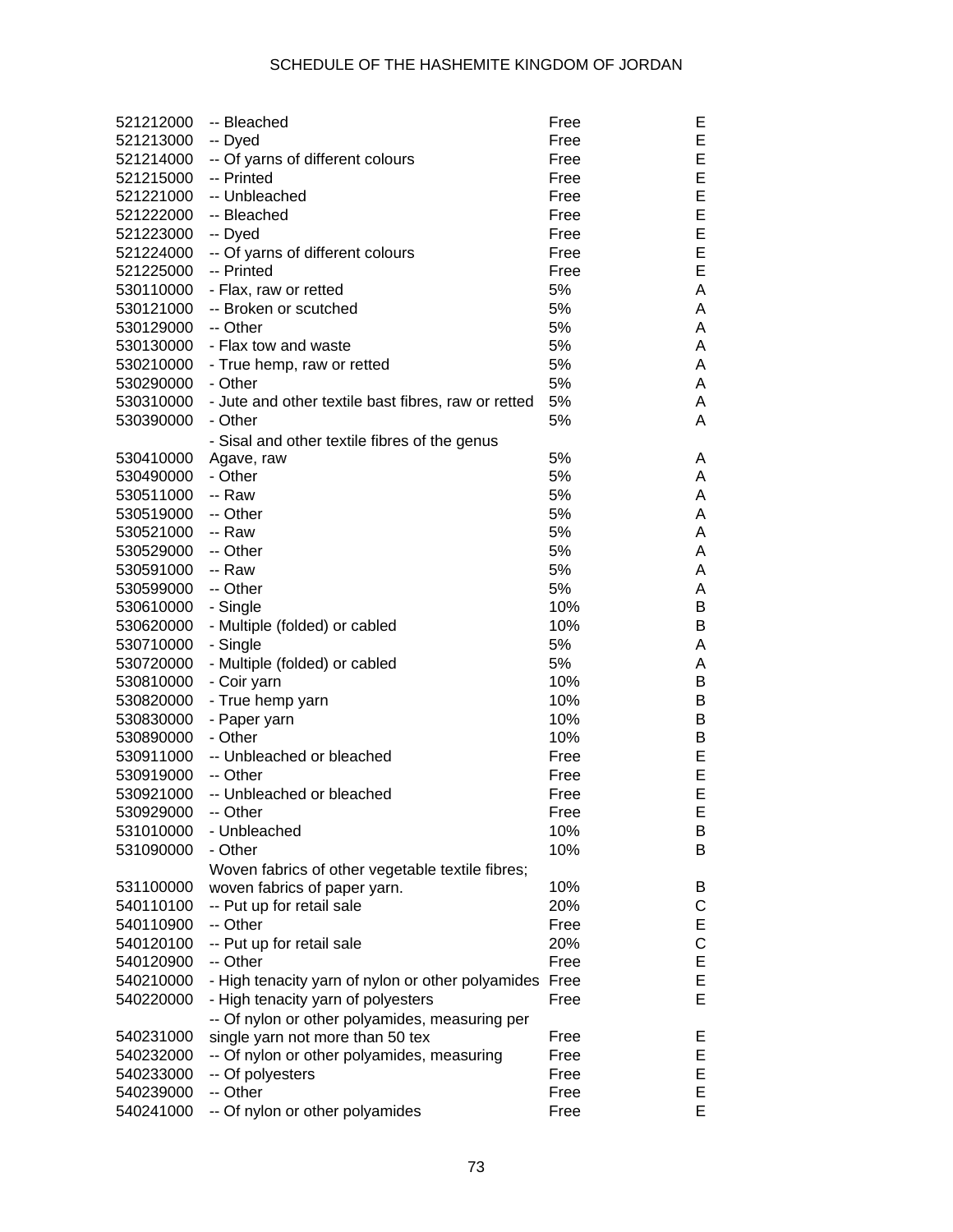| 540242000 | -- Of polyesters, partially oriented                    | Free | Е            |
|-----------|---------------------------------------------------------|------|--------------|
| 540243000 | -- Of polyesters, other                                 | Free | E            |
| 540249000 | -- Other                                                | Free | E            |
| 540251000 | -- Of nylon or other polyamides                         | Free | E            |
| 540252000 | -- Of polyesters                                        | Free | E            |
| 540259000 | -- Other                                                | Free | E            |
| 540261000 | -- Of nylon or other polyamides                         | Free | E            |
| 540262000 | -- Of polyesters                                        | Free | E            |
| 540269000 | -- Other                                                | Free | E            |
| 540310000 | - High tenacity yarn of viscose rayon                   | Free | E            |
| 540320000 | - Textured yarn                                         | Free | E            |
|           | -- Of viscose rayon, untwisted or with a twist not      |      |              |
| 540331000 | exceeding 120 turns per metre                           | Free | Е            |
|           | -- Of viscose rayon, with a twist exceeding 120         |      |              |
| 540332000 | turns per metre                                         | Free | Е            |
| 540333000 | -- Of cellulose acetate                                 | Free | E            |
| 540339000 | -- Other                                                | Free | E            |
| 540341000 | -- Of viscose rayon                                     | Free | E            |
| 540342000 | -- Of cellulose acetate                                 | Free | E            |
| 540349000 | -- Other                                                | Free | E            |
| 540410000 | - Monofilament                                          | Free | E            |
| 540490000 | - Other                                                 | Free | E            |
|           |                                                         |      |              |
|           | Artificial monofilament of 67 decitex or more           |      |              |
|           | and of which no cross-sectional dimension               |      |              |
|           | exceeds 1 mm; strip and the like (for example,          |      |              |
|           | artificial straw) of artificial textile materials of an |      |              |
| 540500000 | apparent width not exceeding 5 mm.                      | Free | Е            |
| 540610000 | - Synthetic filament yarn                               | 20%  | $\mathsf C$  |
| 540620000 | - Artificial filament yarn                              | 20%  | $\mathsf{C}$ |
|           | yarn of nylon or other polyamides or of                 |      |              |
| 540710000 | polyesters                                              | 20%  | С            |
|           | -- Woven fabrics for the manufacturing of               |      |              |
| 540720100 | carpets, imported by carpet factories                   | 5%   | A            |
| 540720900 | -- Other                                                | 20%  | C            |
| 540730000 | - Fabrics specified in Note 9 to Section XI             | 20%  | $\mathsf C$  |
| 540741000 | -- Unbleached or bleached                               | 20%  | $\mathsf C$  |
| 540742000 | -- Dyed                                                 | 20%  | $\mathsf{C}$ |
| 540743000 | -- Of yarns of different colours                        | 20%  | $\mathsf C$  |
| 540744000 | -- Printed                                              | 20%  | C            |
| 540751000 | -- Unbleached or bleached                               | 20%  | $\mathsf C$  |
| 540752000 | -- Dyed                                                 | 20%  | $\mathsf C$  |
| 540753000 | -- Of yarns of different colours                        | 20%  | $\mathsf C$  |
| 540754000 | -- Printed                                              | 20%  | $\mathsf{C}$ |
|           | -- Containing 85% or more by weight of                  |      |              |
| 540761000 | non-textured polyester filaments                        | 20%  | C            |
| 540769000 | -- Other                                                | 20%  | C            |
| 540771000 | -- Unbleached or bleached                               | 20%  | $\mathsf C$  |
| 540772000 | -- Dyed                                                 | 20%  | $\mathsf C$  |
| 540773000 | -- Of yarns of different colours                        | 20%  | $\mathsf C$  |
| 540774000 | -- Printed                                              | 20%  | $\mathsf C$  |
| 540781000 | -- Unbleached or bleached                               | 20%  | $\mathsf C$  |
| 540782000 | -- Dyed                                                 | 20%  | $\mathsf C$  |
| 540783000 | -- Of yarns of different colours                        | 20%  | $\mathsf C$  |
| 540784000 | -- Printed                                              | 20%  | $\mathsf{C}$ |
|           |                                                         |      |              |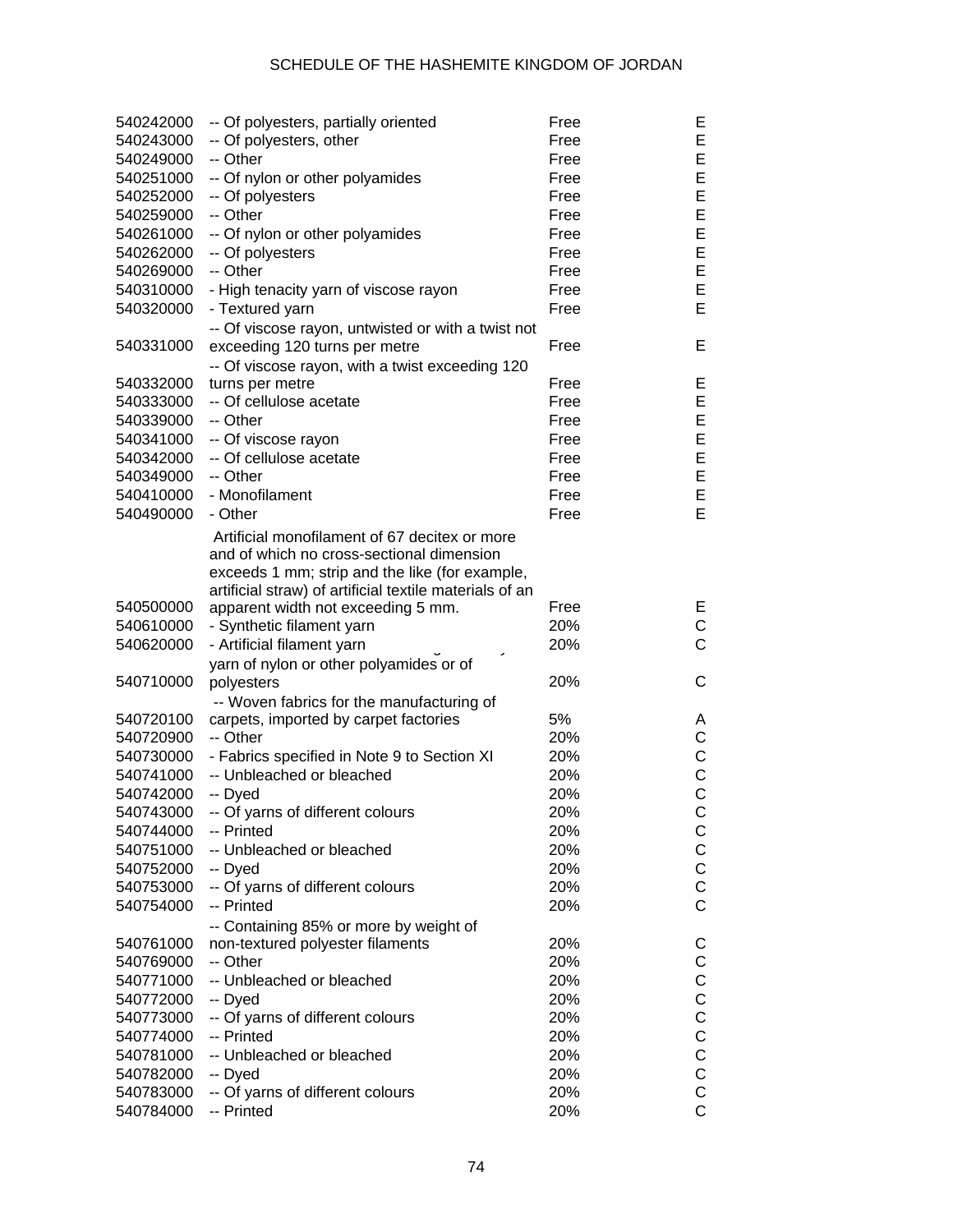|           | -- Woven fabrics for the manufacturing of          |      |              |
|-----------|----------------------------------------------------|------|--------------|
| 540791100 | carpets, imported by carpet factories              | 5%   | A            |
| 540791900 | -- Other                                           | 20%  | C            |
| 540792000 | -- Dyed                                            | 20%  | C            |
| 540793000 | -- Of yarns of different colours                   | 20%  | C            |
| 540794000 | -- Printed                                         | 20%  | C            |
|           | - Woven fabrics obtained from high tenacity        |      |              |
| 540810000 | yarn, of viscose rayon                             | 20%  | С            |
| 540821000 | -- Unbleached or bleached                          | 20%  | C            |
| 540822000 | -- Dyed                                            | 20%  | $\mathsf{C}$ |
| 540823000 | -- Of yarns of different colours                   | 20%  | $\mathsf{C}$ |
| 540824000 | -- Printed                                         | 20%  | $\mathsf{C}$ |
| 540831000 | -- Unbleached or bleached                          | 20%  | $\mathsf{C}$ |
| 540832000 | -- Dyed                                            | 20%  | $\mathsf{C}$ |
| 540833000 | -- Of yarns of different colours                   | 20%  | $\mathsf{C}$ |
| 540834000 | -- Printed                                         | 20%  | $\mathsf{C}$ |
| 550110000 | - Of nylon or other polyamides                     | 5%   | A            |
| 550120000 | - Of polyesters                                    | 5%   | A            |
| 550130000 | - Acrylic or modacrylic                            | 5%   | A            |
| 550190000 | - Other                                            | 5%   | A            |
| 550200000 | Artificial filament tow.                           | 5%   | A            |
| 550310000 | - Of nylon or other polyamides                     | 5%   | A            |
| 550320000 | - Of polyesters                                    | 5%   | A            |
| 550330000 | - Acrylic or modacrylic                            | 5%   | A            |
| 550340000 | - Of polypropylene                                 | 5%   | A            |
| 550390000 | - Other                                            | 5%   | A            |
|           |                                                    | 5%   | A            |
| 550410000 | - Of viscose rayon<br>- Other                      | 5%   |              |
| 550490000 |                                                    |      | A            |
| 550510000 | - Of synthetic fibres                              | 10%  | В            |
| 550520000 | - Of artificial fibres                             | 10%  | B            |
| 550610000 | - Of nylon or other polyamides                     | 5%   | A            |
| 550620000 | - Of polyesters                                    | 5%   | A            |
| 550630000 | - Acrylic or modacrylic                            | 5%   | A            |
| 550690000 | - Other                                            | 10%  | B            |
|           | Artificial staple fibres, carded, combed or        |      |              |
| 550700000 | otherwise processed for spinning.                  | 5%   | A            |
| 550810100 | -- Put up for retail sale                          | 20%  | C            |
| 550810900 | -- Other                                           | Free | Е            |
| 550820100 | -- Put up for retail sale                          | 20%  | C            |
| 550820900 | -- Other                                           | Free | Ε            |
| 550911000 | -- Single yarn                                     | Free | Ε            |
| 550912000 | -- Multiple (folded) or cabled yarn                | Free | Ε            |
| 550921000 | -- Single yarn                                     | Free | Ε            |
| 550922000 | -- Multiple (folded) or cabled yarn                | Free | Ε            |
| 550931000 | -- Single yarn                                     | Free | Ε            |
| 550932000 | -- Multiple (folded) or cabled yarn                | Free | E            |
| 550941000 | -- Single yarn                                     | Free | Е            |
| 550942000 | -- Multiple (folded) or cabled yarn                | Free | Е            |
|           | -- Mixed mainly or solely with artificial staple   |      |              |
| 550951000 | fibres                                             | Free | Е            |
|           | -- Mixed mainly or solely with wool or fine animal |      |              |
| 550952000 | hair                                               | Free | Е            |
| 550953000 | -- Mixed mainly or solely with cotton              | Free | Ε            |
| 550959000 | -- Other                                           | Free | E            |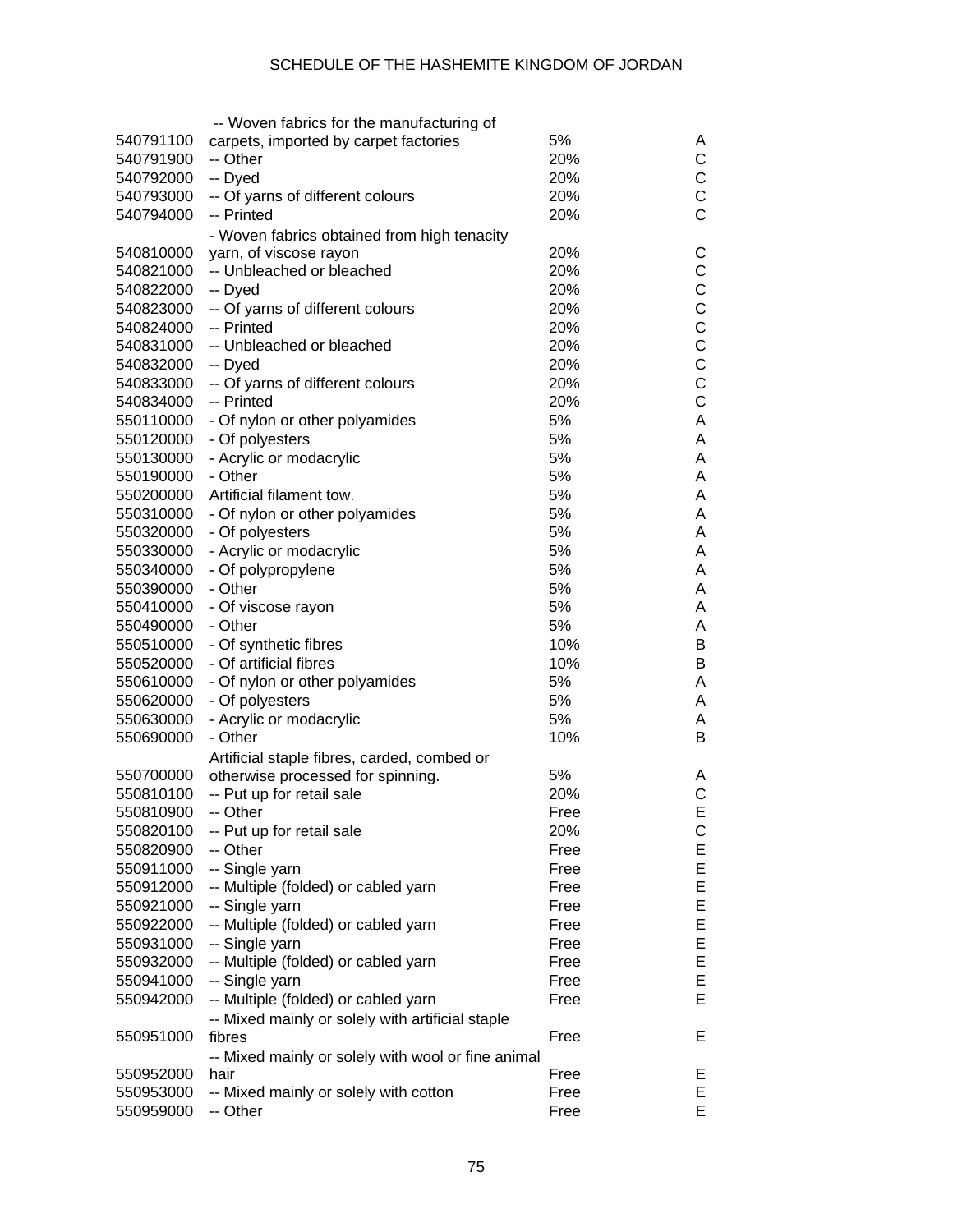|           | -- Mixed mainly or solely with wool or fine animal                                  |      |              |
|-----------|-------------------------------------------------------------------------------------|------|--------------|
| 550961000 | hair                                                                                | Free | Е            |
| 550962000 | -- Mixed mainly or solely with cotton                                               | Free | Е            |
| 550969000 | -- Other                                                                            | Free | E            |
|           | -- Mixed mainly or solely with wool or fine animal                                  |      |              |
| 550991000 | hair                                                                                | Free | Е            |
| 550992000 | -- Mixed mainly or solely with cotton                                               | Free | Е            |
| 550999000 | -- Other                                                                            | Free | E            |
| 551011000 | -- Single yarn                                                                      | Free | E            |
| 551012000 | -- Multiple (folded) or cabled yarn                                                 | Free | E            |
|           | - Other yarn, mixed mainly or solely with wool or                                   |      |              |
| 551020000 | fine animal hair                                                                    | Free | Е            |
| 551030000 | - Other yarn, mixed mainly or solely with cotton                                    | Free | Е            |
| 551090000 | - Other yarn                                                                        | Free | E            |
|           | - Of synthetic staple fibres, containing 85 % or                                    |      |              |
| 551110000 | more by weight of such fibres                                                       | 20%  | C            |
|           |                                                                                     |      |              |
| 551120000 | - Of synthetic staple fibres, containing less than<br>85 % by weight of such fibres | 20%  | C            |
| 551130000 | - Of artificial staple fibres                                                       | 20%  | $\mathsf C$  |
|           | -- Unbleached or bleached                                                           |      | $\mathsf C$  |
| 551211000 |                                                                                     | 20%  |              |
| 551219000 | -- Other                                                                            | 20%  | $\mathsf C$  |
| 551221000 | -- Unbleached or bleached                                                           | 20%  | $\mathsf C$  |
| 551229000 | -- Other                                                                            | 20%  | $\mathsf C$  |
| 551291000 | -- Unbleached or bleached                                                           | 20%  | $\mathsf{C}$ |
| 551299000 | -- Other                                                                            | 20%  | $\mathsf C$  |
| 551311000 | -- Of polyester staple fibres, plain weave                                          | 20%  | C            |
|           | -- 3-thread or 4-thread twill, including cross twill,                               |      |              |
| 551312000 | of polyester staple fibres                                                          | 20%  | C            |
| 551313000 | -- Other woven fabrics of polyester staple fibres                                   | 20%  | $\mathsf C$  |
| 551319000 | -- Other woven fabrics                                                              | 20%  | C            |
| 551321000 | -- Of polyester staple fibres, plain weave                                          | 20%  | $\mathsf C$  |
|           | -- 3-thread or 4-thread twill, including cross twill,                               |      |              |
| 551322000 | of polyester staple fibres                                                          | 20%  | C            |
| 551323000 | -- Other woven fabrics of polyester staple fibres                                   | 20%  | $\mathsf C$  |
| 551329000 | -- Other woven fabrics                                                              | 20%  | C            |
| 551331000 | -- Of polyester staple fibres, plain weave                                          | 20%  | $\mathsf{C}$ |
|           | -- 3-thread or 4-thread twill, including cross twill,                               |      |              |
| 551332000 | of polyester staple fibres                                                          | 20%  | C            |
| 551333000 | -- Other woven fabrics of polyester staple fibres                                   | 20%  | C            |
| 551339000 | -- Other woven fabrics                                                              | 20%  | С            |
| 551341000 | -- Of polyester staple fibres, plain weave                                          | 20%  | C            |
|           | -- 3-thread or 4-thread twill, including cross twill,                               |      |              |
| 551342000 | of polyester staple fibres                                                          | 20%  | C            |
| 551343000 | -- Other woven fabrics of polyester staple fibres                                   | 20%  | С            |
| 551349000 | -- Other woven fabrics                                                              | 20%  | С            |
| 551411000 | -- Of polyester staple fibres, plain weave                                          | 20%  | C            |
|           | -- 3-thread or 4-thread twill, including cross twill,                               |      |              |
| 551412000 | of polyester staple fibres                                                          | 20%  | С            |
| 551413000 | -- Other woven fabrics of polyester staple fibres                                   | 20%  | С            |
| 551419000 | -- Other woven fabrics                                                              | 20%  | С            |
| 551421000 | -- Of polyester staple fibres, plain weave                                          | 20%  | C            |
|           | -- 3-thread or 4-thread twill, including cross twill,                               |      |              |
| 551422000 | of polyester staple fibres                                                          | 20%  | С            |
| 551423000 | -- Other woven fabrics of polyester staple fibres                                   | 20%  | C            |
|           |                                                                                     |      |              |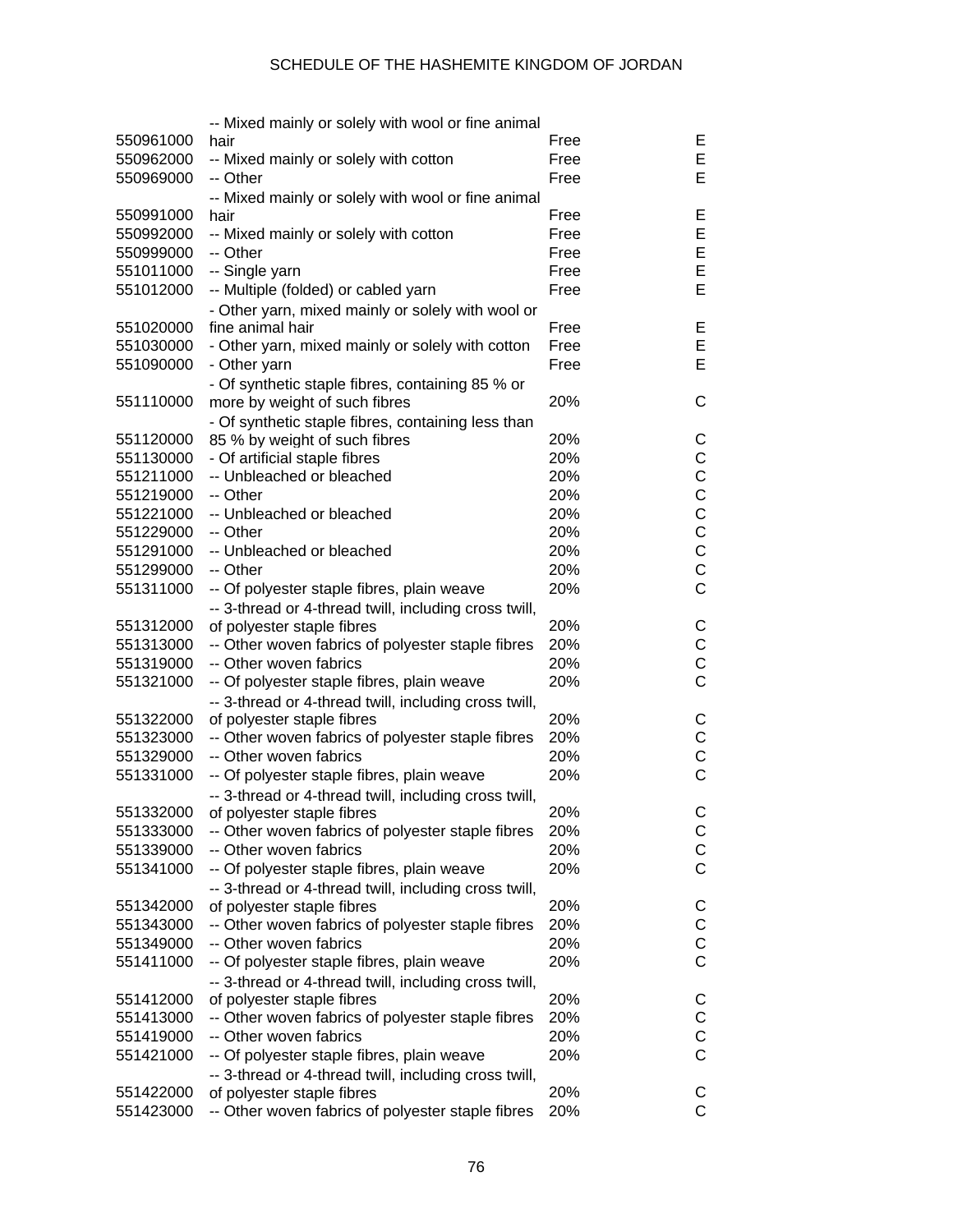| 551429000 | -- Other woven fabrics                                                                      | 20% | С              |
|-----------|---------------------------------------------------------------------------------------------|-----|----------------|
| 551431000 | -- Of polyester staple fibres, plain weave                                                  | 20% | Ć              |
|           | -- 3-thread or 4-thread twill, including cross twill,                                       |     |                |
| 551432000 | of polyester staple fibres                                                                  | 20% | С              |
| 551433000 | -- Other woven fabrics of polyester staple fibres                                           | 20% | С              |
| 551439000 | -- Other woven fabrics                                                                      | 20% | C              |
| 551441000 | -- Of polyester staple fibres, plain weave                                                  | 20% | Ċ              |
|           | -- 3-thread or 4-thread twill, including cross twill,                                       |     |                |
| 551442000 | of polyester staple fibres                                                                  | 20% | С              |
| 551443000 | -- Other woven fabrics of polyester staple fibres                                           | 20% | C              |
| 551449000 | -- Other woven fabrics                                                                      | 20% | Ċ              |
|           | -- Mixed mainly or solely with viscose rayon                                                |     |                |
| 551511000 | staple fibres                                                                               | 20% | С              |
|           | -- Mixed mainly or solely with man-made                                                     |     |                |
| 551512000 | filaments                                                                                   | 20% | С              |
|           | -- Mixed mainly or solely with wool or fine animal                                          |     |                |
| 551513000 | hair                                                                                        | 20% | С              |
| 551519000 | -- Other                                                                                    | 20% | Ć              |
|           | -- Mixed mainly or solely with man-made                                                     |     |                |
| 551521000 | filaments                                                                                   | 20% | С              |
|           | -- Mixed mainly or solely with wool or fine animal                                          |     |                |
| 551522000 | hair                                                                                        | 20% | С              |
| 551529000 | -- Other                                                                                    | 20% | Ć              |
|           | -- Mixed mainly or solely with man-made                                                     |     |                |
| 551591000 | filaments                                                                                   | 20% | С              |
|           | -- Mixed mainly or solely with wool or fine animal                                          |     |                |
| 551592000 | hair                                                                                        | 20% | С              |
| 551599000 | -- Other                                                                                    | 20% | С              |
| 551611000 | -- Unbleached or bleached                                                                   | 20% | C              |
| 551612000 | -- Dyed                                                                                     | 20% | C              |
| 551613000 | -- Of yarns of different colours                                                            | 20% | C              |
| 551614000 | -- Printed                                                                                  | 20% | C              |
| 551621000 | -- Unbleached or bleached                                                                   | 20% | C              |
| 551622000 | -- Dyed                                                                                     | 20% | C              |
| 551623000 | -- Of yarns of different colours                                                            | 20% | C              |
| 551624000 | -- Printed                                                                                  | 20% | C              |
| 551631000 | -- Unbleached or bleached                                                                   | 20% | C              |
| 551632000 | -- Dyed                                                                                     | 20% | C              |
| 551633000 | -- Of yarns of different colours                                                            | 20% | С              |
| 551634000 | -- Printed                                                                                  | 20% | C              |
| 551641000 | -- Unbleached or bleached                                                                   | 20% | C              |
| 551642000 | -- Dyed                                                                                     | 20% | C              |
| 551643000 | -- Of yarns of different colours                                                            | 20% | C              |
| 551644000 | -- Printed                                                                                  | 20% | C              |
| 551691000 | -- Unbleached or bleached                                                                   | 20% | C              |
| 551692000 | -- Dyed                                                                                     | 20% | C              |
| 551693000 | -- Of yarns of different colours                                                            | 20% | C              |
| 551694000 | -- Printed                                                                                  | 20% | $\overline{C}$ |
|           |                                                                                             |     |                |
|           | - Sanitary towels and tampons, napkins and<br>napkin liners for babies and similar sanitary |     |                |
| 560110000 | articles, of wadding                                                                        | 30% | D              |
| 560121000 | -- Of cotton                                                                                | 10% | В              |
| 560122000 | -- Of man-made fibres                                                                       | 30% | D              |
| 560129000 | -- Other                                                                                    | 10% | в              |
|           |                                                                                             |     |                |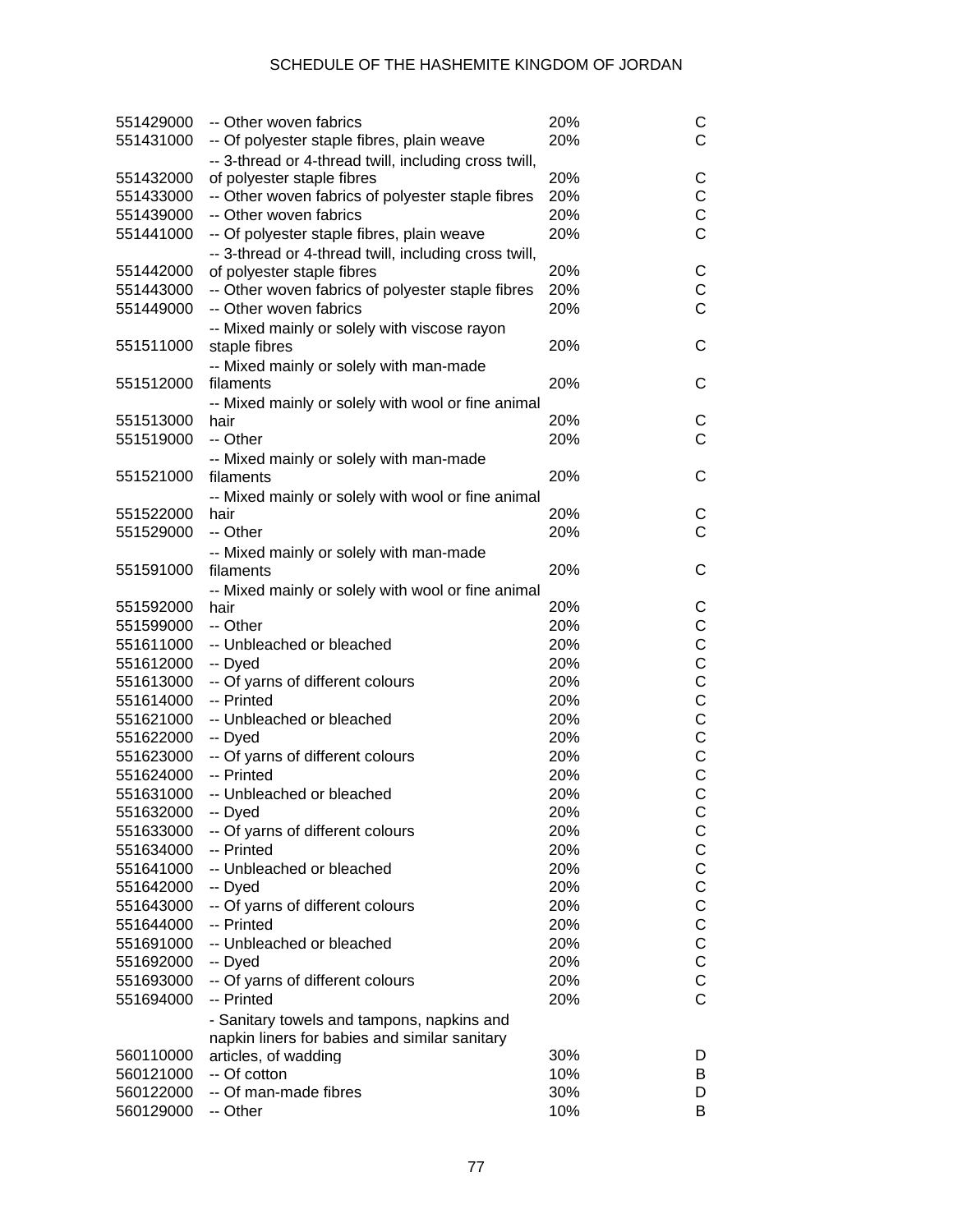| 560130000<br>560210000 | - Textile flock and dust and mill neps<br>- Needleloom felt and stitch-bonded fibre fabrics | 10%<br>30% | B<br>D |
|------------------------|---------------------------------------------------------------------------------------------|------------|--------|
| 560221000              | -- Of wool or fine animal hair                                                              | 10%        | В      |
| 560229000              | -- Of other textile materials                                                               | 10%        | В      |
|                        | - Other                                                                                     | 10%        | B      |
| 560290000              |                                                                                             |            |        |
| 560311000              | -- Weighing not more than 25 g/m2                                                           | Free       | Е      |
|                        | -- Weighing more than 25 g/m2 but not more                                                  |            |        |
| 560312000              | than $70$ g/m2                                                                              | Free       | Е      |
|                        | -- Weighing more than 70 g/m2 but not more                                                  |            |        |
| 560313000              | than 150 g/m2                                                                               | Free       | Е      |
| 560314000              | -- Weighing more than 150 g/m2                                                              | Free       | E      |
| 560391000              | -- Weighing not more than 25 g/m2                                                           | Free       | Е      |
|                        | -- Weighing more than 25 g/m2 but not more                                                  |            |        |
| 560392000              | than $70$ g/m2                                                                              | Free       | Е      |
|                        | -- Weighing more than 70 g/m2 but not more                                                  |            |        |
| 560393000              | than $150$ g/m2                                                                             | Free       | Е      |
| 560394000              | -- Weighing more than 150 g/m2                                                              | Free       | E      |
| 560410100              | -- Imported by factories as industrial inputs                                               | 5%         | A      |
| 560410900              | -- Other                                                                                    | 30%        | D      |
|                        | -- Impregnated or coated with unvulcanized                                                  |            |        |
| 560420100              | rubber                                                                                      | 30%        | D      |
| 560420200              | -- Other, not put up for retail sale                                                        | 5%         | A      |
| 560420900              | -- Other                                                                                    | 30%        | D      |
| 560490100              | -- Semi-surgical thread of rayon                                                            | 10%        | В      |
| 560490200              | -- Other, not put up for retail sale                                                        | 5%         | Α      |
| 560490900              | -- Other                                                                                    | 30%        | D      |
| 560500100              | -- Metallised gimped yarn                                                                   | 30%        | D      |
| 560500900              | -- Other                                                                                    | 10%        | В      |
| 560600100              | -- Imported by factories as industrial inputs                                               | 10%        | B      |
| 560600900              | -- Other                                                                                    | 30%        | D      |
|                        |                                                                                             |            |        |
|                        | - Of jute or other textile bast fibres of heading                                           |            |        |
| 560710000              | No. 53.03                                                                                   | 10%        | B      |
| 560721000              | -- Binder or baler twine                                                                    | 30%        | D      |
| 560729000              | -- Other                                                                                    | 10%        | B      |
|                        | - Of abaca (Manila hemp or Musa textilis Nee)                                               |            |        |
| 560730000              | or other hard (leaf) fibres                                                                 | 10%        | B      |
| 560741000              | -- Binder or baler twine                                                                    | 30%        | D      |
| 560749000              | -- Other                                                                                    | 30%        | D      |
| 560750000              | - Of other synthetic fibres                                                                 | 30%        | D      |
| 560790000              | - Other                                                                                     | 10%        | В      |
| 560811000              | -- Made up fishing nets                                                                     | 30%        | D      |
| 560819000              | -- Other                                                                                    | 30%        | D      |
| 560890000              | - Other                                                                                     | 30%        | D      |
| 560900100              | -- Imported by factories as industrial inputs                                               | 10%        | B      |
| 560900900              | -- Other                                                                                    | 30%        | D      |
| 570110000              | - Of wool or fine animal hair                                                               | 30%        | D      |
| 570190000              | - Of other textile materials                                                                | 30%        | D      |
|                        | - Kelem, Schumacks, Karamanie and similar                                                   |            |        |
| 570210000              | hand-woven rugs                                                                             | 30%        | D      |
| 570220000              | - Floor coverings of coconut fibres (coir)                                                  | 30%        | D      |
| 570231000              | -- Of wool or fine animal hair                                                              | 30%        | D      |
| 570232000              | -- Of man-made textile materials                                                            | 30%        | D      |
| 570239000              | -- Of other textile materials                                                               | 30%        | D      |
| 570241000              | -- Of wool or fine animal hair                                                              | 30%        | D      |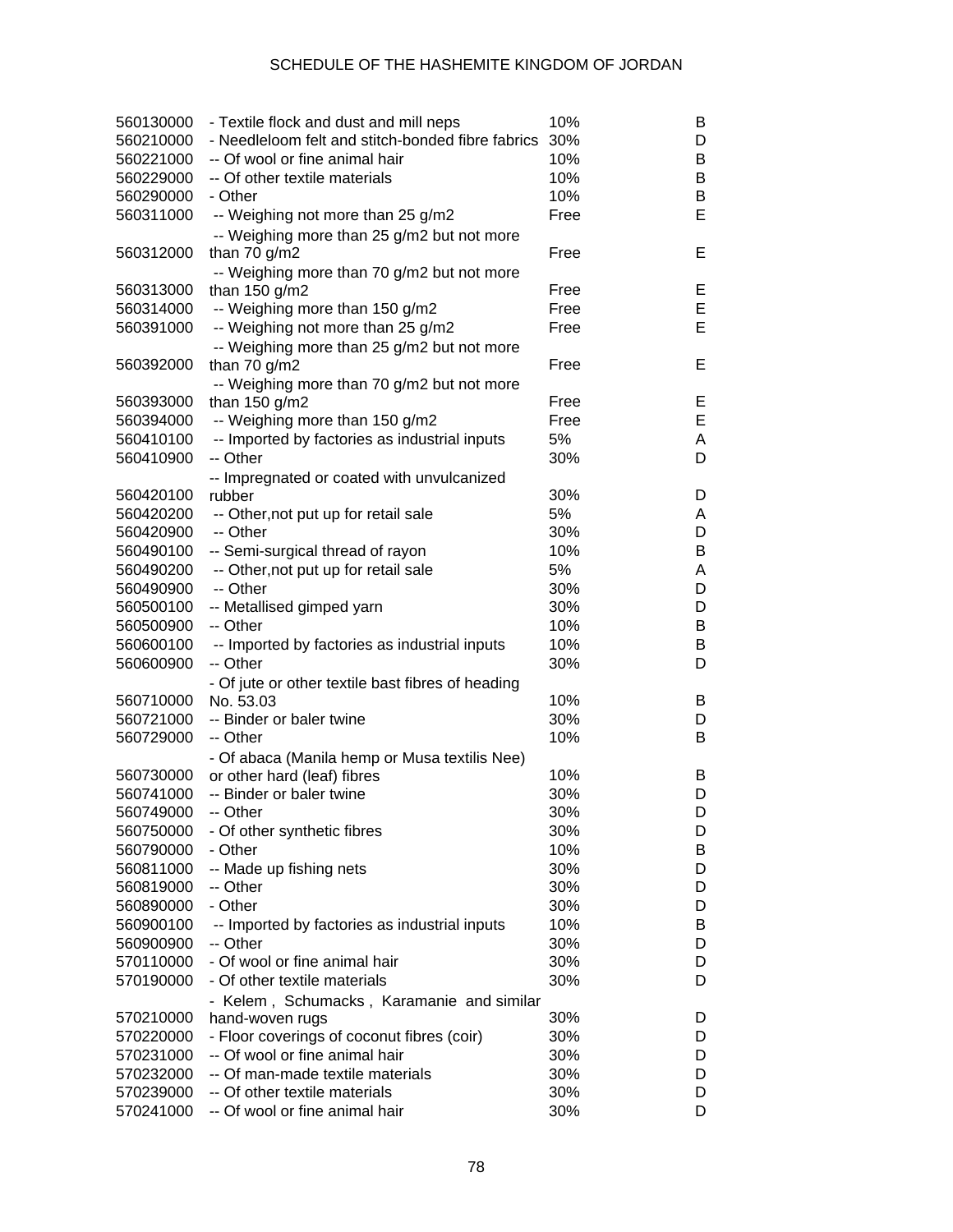| 570242000 | -- Of man-made textile materials                                                              | 30%  | D              |
|-----------|-----------------------------------------------------------------------------------------------|------|----------------|
| 570249000 | -- Of other textile materials                                                                 | 30%  | D              |
| 570251000 | -- Of wool or fine animal hair                                                                | 30%  | D              |
| 570252000 | -- Of man-made textile materials                                                              | 30%  | D              |
| 570259000 | -- Of other textile materials                                                                 | 30%  | D              |
| 570291000 | -- Of wool or fine animal hair                                                                | 30%  | D              |
| 570292000 | -- Of man-made textile materials                                                              | 30%  | D              |
| 570299000 | -- Of other textile materials                                                                 | 30%  | D              |
| 570310000 | - Of wool or fine animal hair                                                                 | 30%  | D              |
| 570320000 | - Of nylon or other polyamides                                                                | 30%  | D              |
| 570330000 | - Of other man-made textile materials                                                         | 30%  | D              |
| 570390000 | - Of other textile materials                                                                  | 30%  | D              |
|           | - Tiles, having a maximum surface area of 0.3                                                 |      |                |
| 570410000 | m2                                                                                            | 30%  | D              |
| 570490000 | - Other                                                                                       | 30%  | D              |
|           | Other carpets and other textile floor coverings,                                              |      |                |
| 570500000 | whether or not made up.                                                                       | 30%  | D              |
| 580110000 | - Of wool or fine animal hair                                                                 | Free | Е              |
| 580121000 | -- Uncut weft pile fabrics                                                                    | Free | E              |
| 580122000 | -- Cut corduroy                                                                               | Free | E              |
| 580123000 | -- Other weft pile fabrics                                                                    | Free | E              |
| 580124000 | -- Warp pile fabrics, ,pingl, (uncut)                                                         | Free | E              |
| 580125000 | -- Warp pile fabrics, cut                                                                     | Free | E              |
| 580126000 | -- Chenille fabrics                                                                           | Free | E              |
|           |                                                                                               |      | E              |
| 580131000 | -- Uncut weft pile fabrics                                                                    | Free | E              |
| 580132000 | -- Cut corduroy                                                                               | Free | E              |
| 580133000 | -- Other weft pile fabrics                                                                    | Free |                |
| 580134000 | -- Warp pile fabrics, ,pingl, (uncut)                                                         | Free | E              |
| 580135000 | -- Warp pile fabrics, cut                                                                     | Free | E              |
| 580136000 | -- Chenille fabrics                                                                           | Free | E              |
| 580190000 | - Of other textile materials                                                                  | Free | E              |
| 580211000 | -- Unbleached                                                                                 | 30%  | D              |
| 580219000 | -- Other                                                                                      | 30%  | D              |
|           | - Terry towelling and similar woven terry fabrics,                                            |      |                |
| 580220000 | of other textile materials                                                                    | 30%  | D              |
| 580230000 | - Tufted textile fabrics                                                                      | 30%  | D              |
|           | -- Leano fabric imported by factories for                                                     |      |                |
| 580310100 | medical purposes as industrial inputs                                                         | 5%   | A              |
| 580310900 | -- Other                                                                                      | 30%  | D              |
|           | -- Leano fabric imported by factories for                                                     |      |                |
| 580390100 | medical purposes as industrial inputs                                                         | 5%   | A              |
| 580390900 | -- Other                                                                                      | 30%  | D              |
| 580410000 | - Tulles and other net fabrics                                                                | 20%  | C              |
| 580421000 | -- Of man-made fibres                                                                         | 20%  | C              |
| 580429000 | -- Of other textile materials                                                                 | 20%  | C              |
| 580430000 | - Hand-made lace                                                                              | 20%  | $\overline{C}$ |
|           | Hand-woven tapestries of the type Gobelins,<br>Flanders, Aubusson, Beauvais and the like, and |      |                |
|           | needle-worked tapestries (for example, petit                                                  |      |                |
| 580500000 | point, cross stitch), whether or not made up.                                                 | 30%  | D              |
|           | - Woven pile fabrics (including terry towelling                                               |      |                |
| 580610000 | and similar terry fabrics) and chenille fabrics                                               | Free | E.             |
|           | - Other woven fabrics, containing by weight 5 %                                               |      |                |
| 580620000 | or more of elastomeric yarn or rubber thread                                                  | Free | E.             |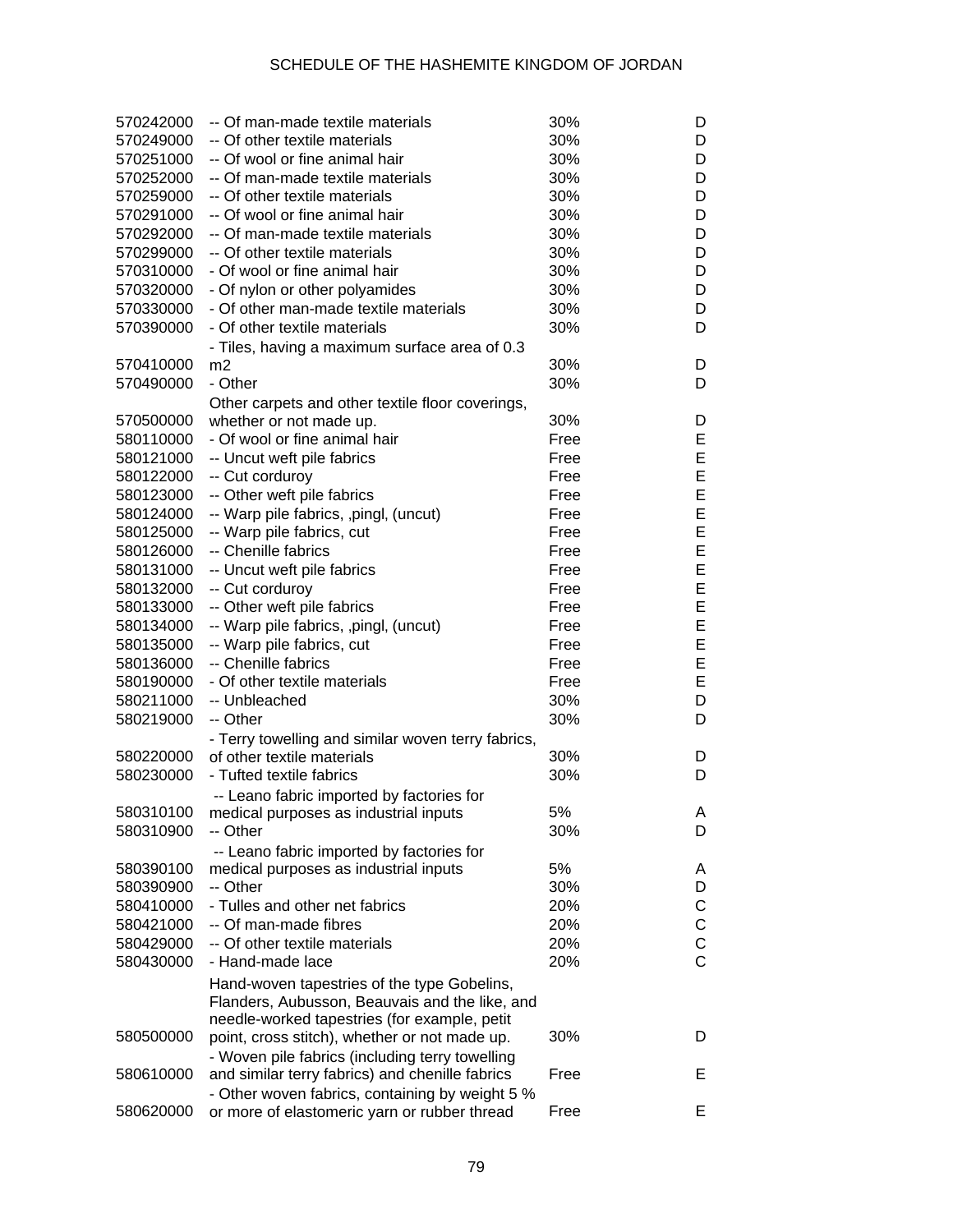| 580631000<br>580632000<br>580639000                                        | -- Of cotton<br>-- Of man-made fibres<br>-- Of other textile materials                                                                                                                                                                      | Free<br>Free<br>Free                    | Е<br>E<br>Е                |
|----------------------------------------------------------------------------|---------------------------------------------------------------------------------------------------------------------------------------------------------------------------------------------------------------------------------------------|-----------------------------------------|----------------------------|
| 580640000<br>580710100<br>580710900<br>580790100<br>580790900<br>580810000 | - Fabrics consisting of warp without weft<br>assembled by means of an adhesive (bolducs)<br>-- imported by factories as industrial inputs<br>-- Other<br>-- imported by factories as industrial inputs<br>-- Other<br>- Braids in the piece | Free<br>30%<br>30%<br>30%<br>30%<br>30% | Е<br>D<br>D<br>D<br>D<br>D |
| 580890000                                                                  | - Other<br>Woven fabrics of metal thread and woven<br>fabrics of metallised yarn of heading No. 56.05,<br>of a kind used in apparel, as furnishing fabrics<br>or for similar purposes, not elsewhere specified                              | 30%                                     | D                          |
| 580900000                                                                  | or included.                                                                                                                                                                                                                                | 30%                                     | D                          |
| 581010000                                                                  | - Embroidery without visible ground                                                                                                                                                                                                         | 30%                                     | D                          |
| 581091000                                                                  | -- Of cotton                                                                                                                                                                                                                                | 30%                                     | D                          |
| 581092000                                                                  | -- Of man-made fibres                                                                                                                                                                                                                       | 30%                                     | D                          |
| 581099000                                                                  | -- Of other textile materials                                                                                                                                                                                                               | 30%                                     | D                          |
| 581100200                                                                  | -- Imported by factories as industrial inputs                                                                                                                                                                                               | Free                                    | E                          |
| 581100900                                                                  | -- Other                                                                                                                                                                                                                                    | 30%                                     | D                          |
|                                                                            | - Textile fabrics coated with gum or amylaceous                                                                                                                                                                                             |                                         |                            |
|                                                                            | substances, of a kind used for the outer covers                                                                                                                                                                                             |                                         |                            |
| 590110000                                                                  | of books or the like                                                                                                                                                                                                                        | Free                                    | Е                          |
| 590190100                                                                  | -- imported by factories as industrial inputs                                                                                                                                                                                               | Free                                    | E                          |
| 590190900                                                                  | -- Other                                                                                                                                                                                                                                    | 30%                                     | D                          |
| 590210000                                                                  | - Of nylon or other polyamides                                                                                                                                                                                                              | 10%                                     | В                          |
| 590220000                                                                  | - Of polyesters                                                                                                                                                                                                                             | 10%                                     | В                          |
| 590290000                                                                  | - Other                                                                                                                                                                                                                                     | 10%                                     | В                          |
| 590310000                                                                  | - With polyvinyl chloride                                                                                                                                                                                                                   | Free                                    | E                          |
| 590320000                                                                  | - With polyurethane                                                                                                                                                                                                                         | Free                                    | E                          |
| 590390000                                                                  | - Other                                                                                                                                                                                                                                     | Free                                    | E                          |
| 590410000                                                                  | - Linoleum                                                                                                                                                                                                                                  | 30%                                     | D                          |
|                                                                            | -- With a base consisting of needleloom felt or                                                                                                                                                                                             |                                         |                            |
| 590491000                                                                  | nonwovens                                                                                                                                                                                                                                   | 30%                                     | D                          |
| 590492100                                                                  | --- imported by factories as industrial inputs                                                                                                                                                                                              | 10%                                     | Β                          |
| 590492900<br>590500000                                                     | --- Other                                                                                                                                                                                                                                   | 30%<br>30%                              | D                          |
| 590610000                                                                  | Textile wall coverings.<br>- Adhesive tape of a width not exceeding 20 cm                                                                                                                                                                   | 30%                                     | D<br>D                     |
| 590691000                                                                  | -- Knitted or crocheted                                                                                                                                                                                                                     | 30%                                     | D                          |
| 590699000                                                                  | -- Other                                                                                                                                                                                                                                    | 30%                                     | D                          |
|                                                                            | Textile fabrics otherwise impregnated, coated or<br>covered; painted canvas being theatrical                                                                                                                                                |                                         |                            |
| 590700000                                                                  | scenery, studio back-cloths or the like.                                                                                                                                                                                                    | 30%                                     | D                          |
| 590800100                                                                  | -- imported by factories as industrial inputs                                                                                                                                                                                               | 10%                                     | B                          |
| 590800900                                                                  | -- Other                                                                                                                                                                                                                                    | 30%                                     | D                          |
|                                                                            | Textile hosepiping and similar textile tubing, with<br>or without lining, armour or accessories of other                                                                                                                                    |                                         |                            |
| 590900000                                                                  | materials.                                                                                                                                                                                                                                  | 30%                                     | D                          |
|                                                                            | Transmission or conveyor belts or belting, of<br>textile material, whether or not impregnated,<br>coated, covered or laminated with plastics, or                                                                                            |                                         |                            |
| 591000000                                                                  | reinforced with metal or other material.                                                                                                                                                                                                    | 30%                                     | D                          |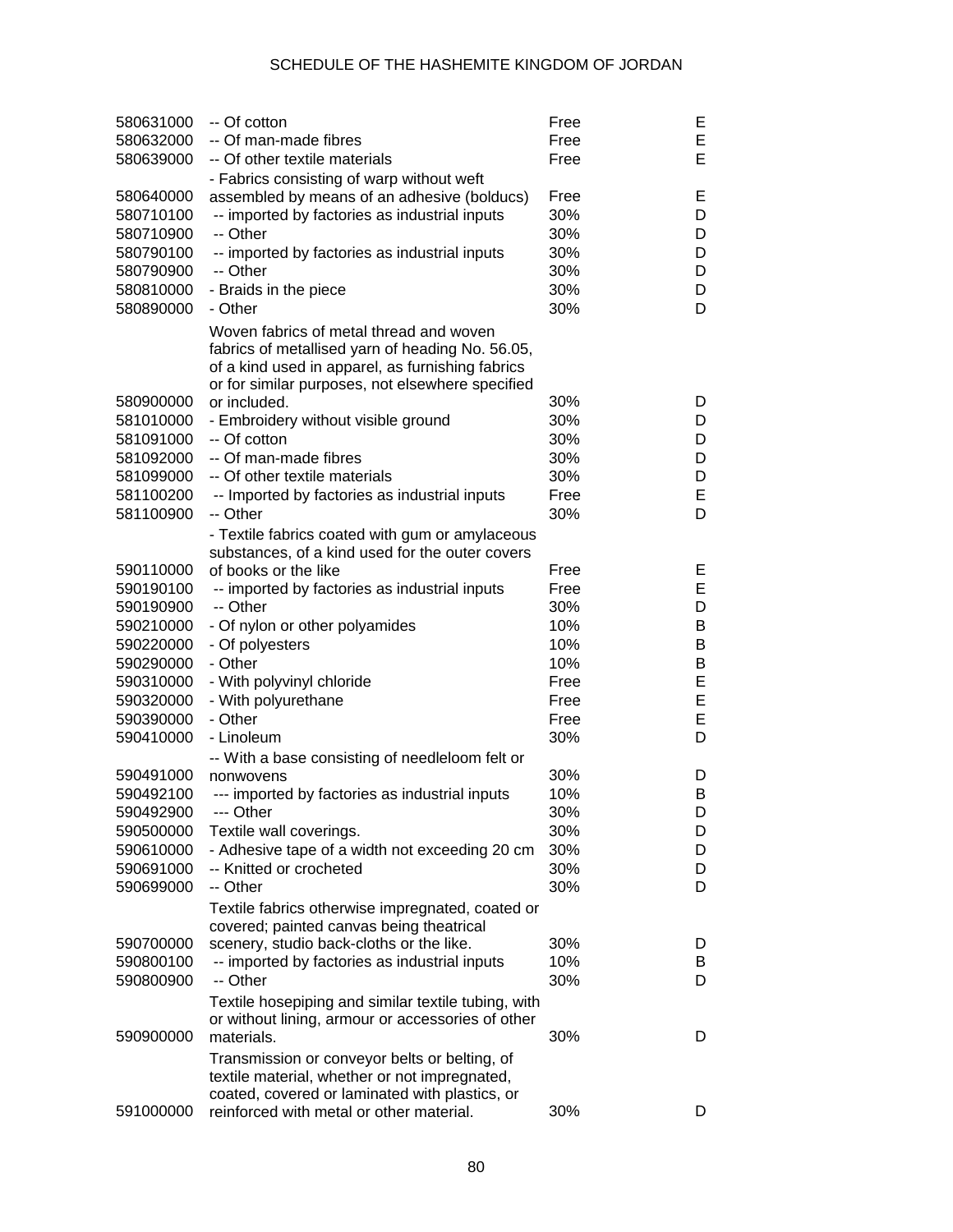|           | - Textile fabrics, felt and felt-lined woven fabrics, |      |   |
|-----------|-------------------------------------------------------|------|---|
|           | coated, covered or laminated with rubber,             |      |   |
|           | leather or other material, of a kind used for card    |      |   |
|           | clothing, and similar fabrics of a kind used for      |      |   |
|           | other technical purposes, including narrow            |      |   |
| 591110000 | fabrics made of                                       | 10%  | B |
| 591120000 | - Bolting cloth, whether or not made up               | 10%  | B |
| 591131000 | -- Weighing less than 650 g/m2                        | 5%   | A |
| 591132000 | -- Weighing 650 g/m2 or more                          | 5%   | A |
| 591140100 | -- Used in oil presses                                | 5%   | A |
|           | -- Articles used in the preservation of               |      |   |
| 591140200 | environment                                           | Free | Е |
| 591140900 | -- Other                                              | 10%  | B |
| 591190100 | -- Baskets for oil presses                            | 5%   | A |
|           | -- Articles used in the preservation of               |      |   |
| 591190200 | environment                                           | Free | Е |
| 591190900 | -- Other                                              | 10%  | B |
| 600110000 | - Long pile fabrics                                   | 30%  | D |
| 600121000 | -- Of cotton                                          | 30%  | D |
| 600122000 | -- Of man-made fibres                                 | 30%  | D |
| 600129000 | -- Of other textile materials                         | 30%  | D |
| 600191000 | -- Of cotton                                          | 30%  | D |
| 600192000 | -- Of man-made fibres                                 | 30%  | D |
|           | -- Of other textile materials                         |      |   |
| 600199000 |                                                       | 30%  | D |
|           | - Of a width not exceeding 30 cm, containing by       |      |   |
|           | weight 5 % or more of elastomeric yarn or             |      |   |
| 600210000 | rubber thread                                         | 30%  | D |
| 600220000 | - Other, of a width not exceeding 30 cm               | 30%  | D |
|           | - Of a width exceeding 30 cm, containing by           |      |   |
|           | weight 5 % or more of elastomeric yarn or             |      |   |
| 600230000 | rubber thread                                         | 30%  | D |
| 600241000 | -- Of wool or fine animal hair                        | 30%  | D |
| 600242000 | -- Of cotton                                          | 30%  | D |
| 600243000 | -- Of man-made fibres                                 | 30%  | D |
| 600249000 | -- Other                                              | 30%  | D |
| 600291000 | -- Of wool or fine animal hair                        | 30%  | D |
| 600292000 | -- Of cotton                                          | 30%  | D |
| 600293000 | -- Of man-made fibres                                 | 30%  | D |
| 600299000 | -- Other                                              | 30%  | D |
| 610110000 | - Of wool or fine animal hair                         | 30%  | D |
| 610120000 | - Of cotton                                           | 30%  | D |
| 610130000 | - Of man-made fibres                                  | 30%  | D |
| 610190000 | - Of other textile materials                          | 30%  | D |
| 610210000 | - Of wool or fine animal hair                         | 30%  | D |
| 610220000 | - Of cotton                                           | 30%  | D |
| 610230000 | - Of man-made fibres                                  | 30%  | D |
| 610290000 | - Of other textile materials                          | 30%  | D |
| 610311000 | -- Of wool or fine animal hair                        | 30%  | D |
| 610312000 | -- Of synthetic fibres                                | 30%  | D |
| 610319000 | -- Of other textile materials                         | 30%  | D |
| 610321000 | -- Of wool or fine animal hair                        | 30%  | D |
| 610322000 | -- Of cotton                                          | 30%  | D |
| 610323000 | -- Of synthetic fibres                                | 30%  | D |
| 610329000 | -- Of other textile materials                         | 30%  | D |
|           |                                                       |      |   |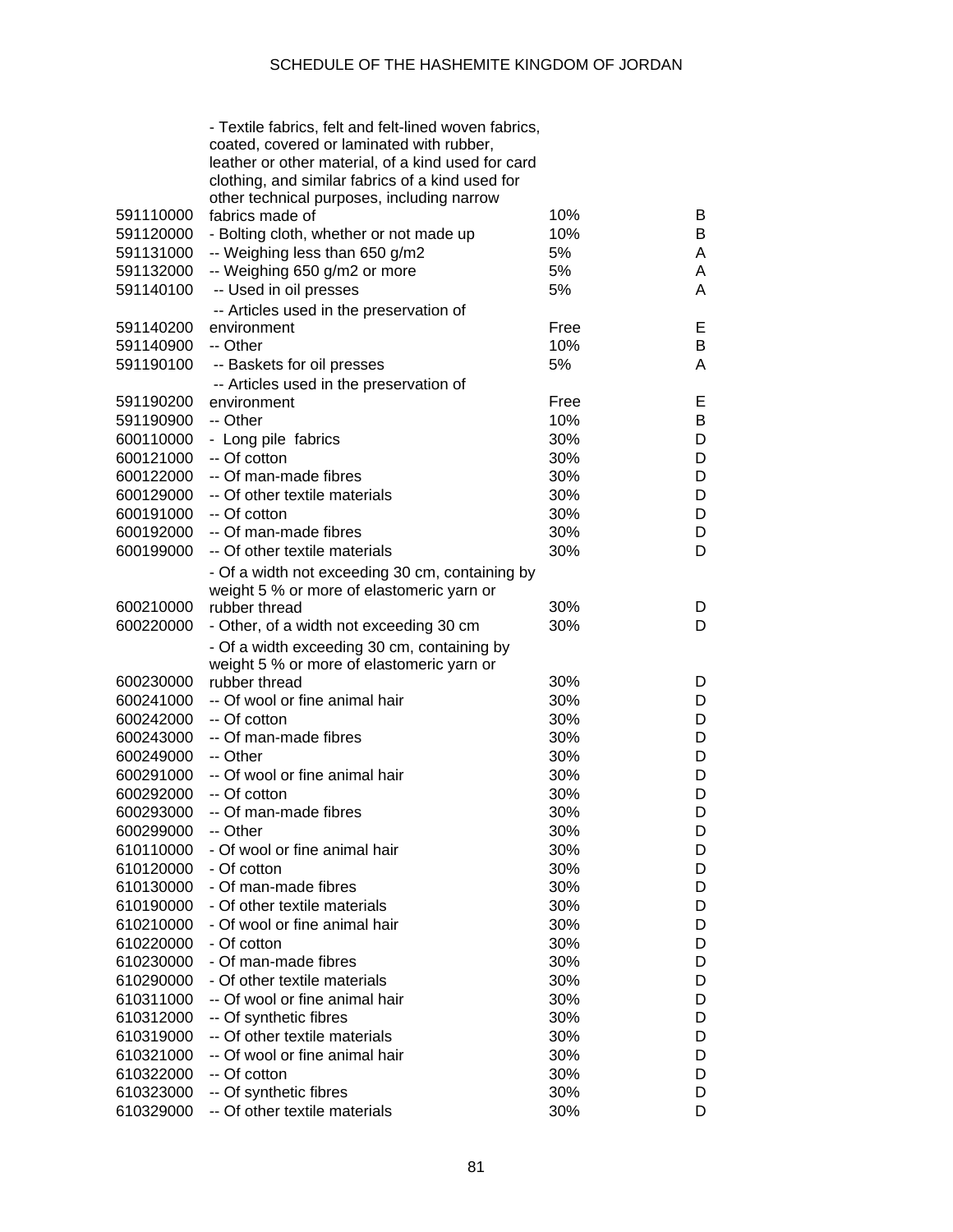| 610331000 | -- Of wool or fine animal hair | 30% | D |
|-----------|--------------------------------|-----|---|
| 610332000 | -- Of cotton                   | 30% | D |
| 610333000 |                                | 30% | D |
|           | -- Of synthetic fibres         |     |   |
| 610339000 | -- Of other textile materials  | 30% | D |
| 610341000 | -- Of wool or fine animal hair | 30% | D |
| 610342000 | -- Of cotton                   | 30% | D |
| 610343000 | -- Of synthetic fibres         | 30% | D |
| 610349000 | -- Of other textile materials  | 30% | D |
| 610411000 | -- Of wool or fine animal hair | 30% | D |
| 610412000 | -- Of cotton                   | 30% | D |
| 610413000 | -- Of synthetic fibres         | 30% | D |
| 610419000 | -- Of other textile materials  | 30% | D |
| 610421000 | -- Of wool or fine animal hair | 30% | D |
| 610422000 | -- Of cotton                   | 30% | D |
| 610423000 | -- Of synthetic fibres         | 30% | D |
| 610429000 | -- Of other textile materials  | 30% | D |
| 610431000 | -- Of wool or fine animal hair | 30% | D |
| 610432000 | -- Of cotton                   | 30% | D |
| 610433000 | -- Of synthetic fibres         | 30% | D |
| 610439000 | -- Of other textile materials  | 30% | D |
| 610441000 | -- Of wool or fine animal hair | 30% | D |
| 610442000 | -- Of cotton                   | 30% | D |
|           |                                |     |   |
| 610443000 | -- Of synthetic fibres         | 30% | D |
| 610444000 | -- Of artificial fibres        | 30% | D |
| 610449000 | -- Of other textile materials  | 30% | D |
| 610451000 | -- Of wool or fine animal hair | 30% | D |
| 610452000 | -- Of cotton                   | 30% | D |
| 610453000 | -- Of synthetic fibres         | 30% | D |
| 610459000 | -- Of other textile materials  | 30% | D |
| 610461000 | -- Of wool or fine animal hair | 30% | D |
| 610462000 | -- Of cotton                   | 30% | D |
| 610463000 | -- Of synthetic fibres         | 30% | D |
| 610469000 | -- Of other textile materials  | 30% | D |
| 610510000 | - Of cotton                    | 30% | D |
| 610520000 | - Of man-made fibres           | 30% | D |
| 610590000 | - Of other textile materials   | 30% | D |
| 610610000 | - Of cotton                    | 30% | D |
| 610620000 | - Of man-made fibres           | 30% | υ |
| 610690000 | - Of other textile materials   | 30% | D |
| 610711000 | -- Of cotton                   | 30% | D |
| 610712000 | -- Of man-made fibres          | 30% | D |
| 610719000 | -- Of other textile materials  | 30% | D |
| 610721000 | -- Of cotton                   | 30% | D |
| 610722000 | -- Of man-made fibres          | 30% | D |
| 610729000 | -- Of other textile materials  | 30% | D |
| 610791000 | -- Of cotton                   | 30% | D |
| 610792000 | -- Of man-made fibres          | 30% | D |
|           | -- Of other textile materials  |     |   |
| 610799000 |                                | 30% | D |
| 610811000 | -- Of man-made fibres          | 30% | D |
| 610819000 | -- Of other textile materials  | 30% | D |
| 610821000 | -- Of cotton                   | 30% | D |
| 610822000 | -- Of man-made fibres          | 30% | D |
| 610829000 | -- Of other textile materials  | 30% | D |
| 610831000 | -- Of cotton                   | 30% | D |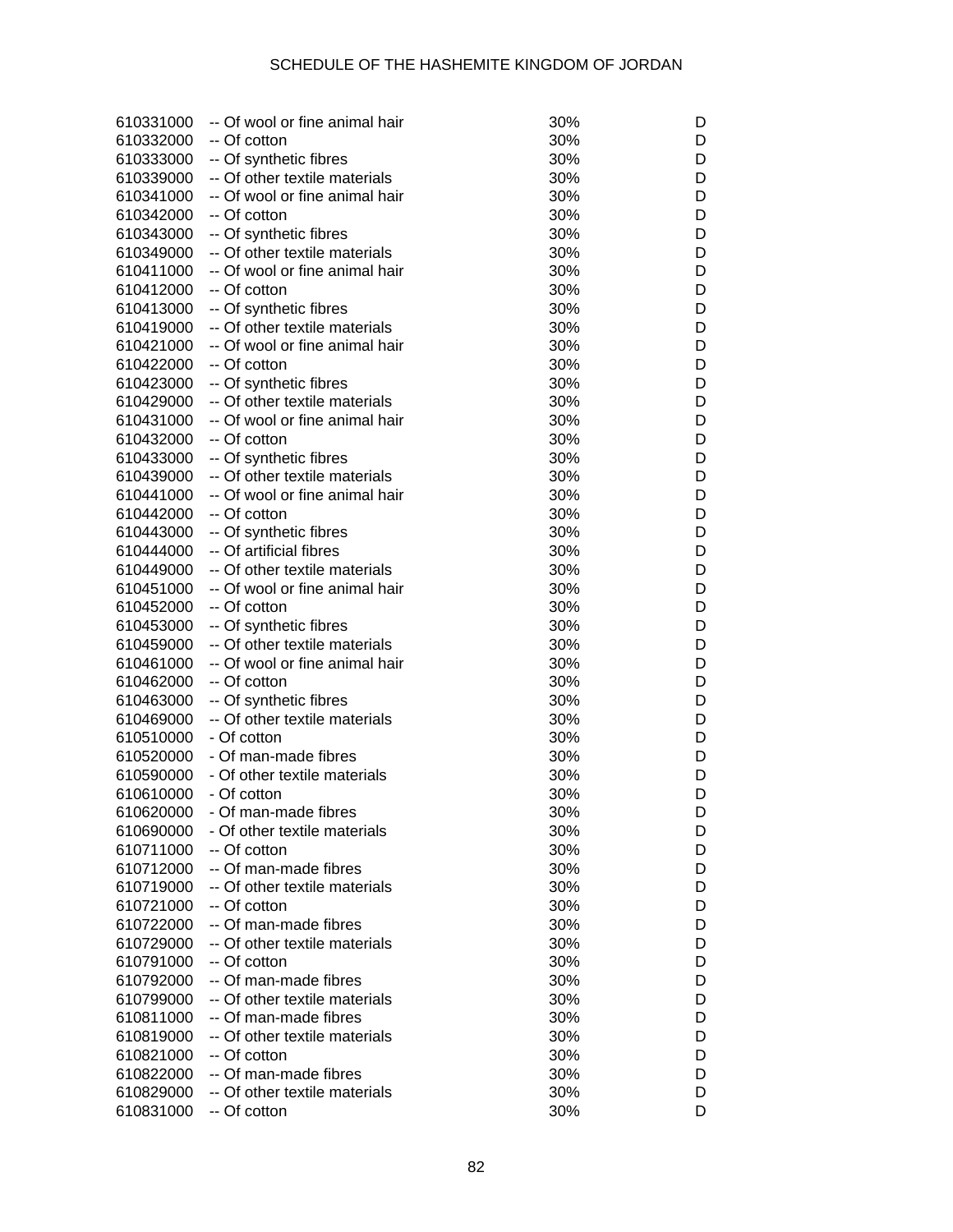| 610832000 | -- Of man-made fibres                                         | 30% | D |
|-----------|---------------------------------------------------------------|-----|---|
| 610839000 | -- Of other textile materials                                 | 30% | D |
| 610891000 | -- Of cotton                                                  | 30% | D |
| 610892000 | -- Of man-made fibres                                         | 30% | D |
| 610899000 | -- Of other textile materials                                 | 30% | D |
| 610910000 | - Of cotton                                                   | 30% | D |
| 610990000 | - Of other textile materials                                  | 30% | D |
| 611010000 | - Of wool or fine animal hair                                 | 30% | D |
| 611020000 | - Of cotton                                                   | 30% | D |
| 611030000 | - Of man-made fibres                                          | 30% | D |
| 611090000 | - Of other textile materials                                  | 30% | D |
| 611110000 | - Of wool or fine animal hair                                 | 30% | D |
| 611120000 | - Of cotton                                                   | 30% | D |
| 611130000 | - Of synthetic fibres                                         | 30% | D |
| 611190000 | - Of other textile materials                                  | 30% | D |
| 611211000 | -- Of cotton                                                  | 30% | D |
|           |                                                               | 30% | D |
| 611212000 | -- Of synthetic fibres<br>-- Of other textile materials       |     |   |
| 611219000 |                                                               | 30% | D |
| 611220000 | - Ski suits                                                   | 30% | D |
| 611231000 | -- Of synthetic fibres                                        | 30% | D |
| 611239000 | -- Of other textile materials                                 | 30% | D |
| 611241000 | -- Of synthetic fibres                                        | 30% | D |
| 611249000 | -- Of other textile materials                                 | 30% | D |
|           | Garments, made up of knitted or crocheted                     |     |   |
| 611300000 | fabrics of heading No. 59.03, 59.06 or 59.07.                 | 30% | D |
| 611410000 | - Of wool or fine animal hair                                 | 30% | D |
| 611420000 | - Of cotton                                                   | 30% | D |
| 611430000 | - Of man-made fibres                                          | 30% | D |
| 611490000 | - Of other textile materials                                  | 30% | D |
| 611511100 | -- Stockings for varicose veins                               | 10% | B |
| 611511900 | -- Other                                                      | 30% | D |
| 611512100 | --- Stockings for varicose veins                              | 10% | B |
| 611512900 | --- Other                                                     | 30% | D |
| 611519100 | --- Stockings for varicose veins                              | 10% | B |
| 611519900 | --- Other                                                     | 30% | D |
|           | -- Under stockings for varicose veins, and knee               |     |   |
| 611520100 | caps.                                                         | 10% | B |
| 611520900 | --- Other                                                     | 30% | D |
| 611591100 | --- Under stockings for varicose veins                        | 10% | B |
| 611591900 | --- Other                                                     | 30% | D |
| 611592100 | --- Under stockings for varicose veins                        | 10% | B |
| 611592900 | --- Other                                                     | 30% | D |
| 611593100 | --- Under stockings for varicose veins                        | 10% | B |
| 611593900 | --- Other                                                     | 30% | D |
| 611599100 | --- Under stockings for varicose veins                        | 10% | B |
| 611599900 | --- Other                                                     | 30% | D |
|           | - Impregnated, coated or covered with plastics                |     |   |
| 611610000 | or rubber                                                     | 30% | D |
| 611691000 | -- Of wool or fine animal hair                                | 30% | D |
| 611692000 | -- Of cotton                                                  | 30% | D |
| 611693000 | -- Of synthetic fibres                                        | 30% | D |
| 611699000 | -- Of other textile materials                                 | 30% | D |
|           |                                                               |     |   |
| 611710000 | - Shawls, scarves, mufflers, mantillas, veils and<br>the like | 30% | D |
|           |                                                               |     |   |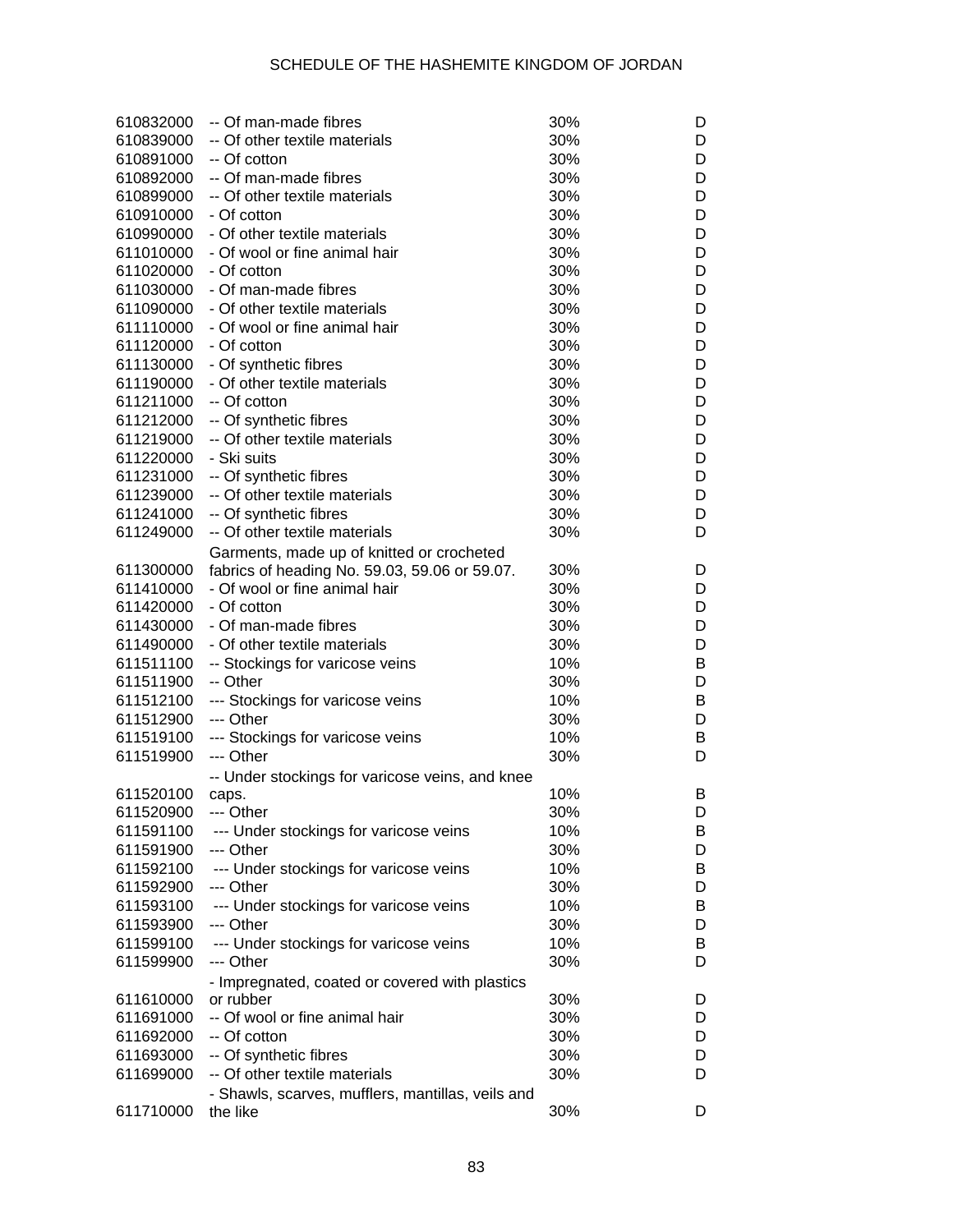| 611720000 | - Ties, bow ties and cravats                  | 5%  | Α |
|-----------|-----------------------------------------------|-----|---|
| 611780000 | - Other accessories                           | 30% | D |
| 611790100 | -- Imported by factories as industrial inputs | 10% | в |
| 611790900 | -- Other                                      | 30% | D |
| 620111000 | -- Of wool or fine animal hair                | 30% | D |
| 620112000 | -- Of cotton                                  | 30% | D |
| 620113000 | -- Of man-made fibres                         | 30% | D |
| 620119000 | -- Of other textile materials                 | 30% | D |
| 620191000 | -- Of wool or fine animal hair                | 30% | D |
|           | -- Of cotton                                  |     | D |
| 620192000 | -- Of man-made fibres                         | 30% | D |
| 620193000 |                                               | 30% |   |
| 620199000 | -- Of other textile materials                 | 30% | D |
| 620211000 | -- Of wool or fine animal hair                | 30% | D |
| 620212000 | -- Of cotton                                  | 30% | D |
| 620213000 | -- Of man-made fibres                         | 30% | D |
| 620219000 | -- Of other textile materials                 | 30% | D |
| 620291000 | -- Of wool or fine animal hair                | 30% | D |
| 620292000 | -- Of cotton                                  | 30% | D |
| 620293000 | -- Of man-made fibres                         | 30% | D |
| 620299000 | -- Of other textile materials                 | 30% | D |
| 620311000 | -- Of wool or fine animal hair                | 30% | D |
| 620312000 | -- Of synthetic fibres                        | 30% | D |
| 620319000 | -- Of other textile materials                 | 30% | D |
| 620321000 | -- Of wool or fine animal hair                | 30% | D |
| 620322000 | -- Of cotton                                  | 30% | D |
| 620323000 | -- Of synthetic fibres                        | 30% | D |
| 620329000 | -- Of other textile materials                 | 30% | D |
| 620331000 | -- Of wool or fine animal hair                | 30% | D |
| 620332000 | -- Of cotton                                  | 30% | D |
| 620333000 | -- Of synthetic fibres                        | 30% | D |
| 620339000 | -- Of other textile materials                 | 30% | D |
| 620341000 | -- Of wool or fine animal hair                | 30% | D |
| 620342000 | -- Of cotton                                  | 30% | D |
| 620343000 | -- Of synthetic fibres                        | 30% | D |
| 620349000 | -- Of other textile materials                 | 30% | D |
| 620411000 | -- Of wool or fine animal hair                | 30% | D |
| 620412000 | -- Of cotton                                  | 30% | D |
| 620413000 | -- Of synthetic fibres                        | 30% | D |
| 620419000 | -- Of other textile materials                 | 30% | D |
| 620421000 | -- Of wool or fine animal hair                | 30% | D |
| 620422000 | -- Of cotton                                  | 30% | D |
| 620423000 | -- Of synthetic fibres                        | 30% | D |
|           | -- Of other textile materials                 |     |   |
| 620429000 |                                               | 30% | D |
| 620431000 | -- Of wool or fine animal hair                | 30% | D |
| 620432000 | -- Of cotton                                  | 30% | D |
| 620433000 | -- Of synthetic fibres                        | 30% | D |
| 620439000 | -- Of other textile materials                 | 30% | D |
| 620441000 | -- Of wool or fine animal hair                | 30% | D |
| 620442000 | -- Of cotton                                  | 30% | D |
| 620443000 | -- Of synthetic fibres                        | 30% | D |
| 620444000 | -- Of artificial fibres                       | 30% | D |
| 620449000 | -- Of other textile materials                 | 30% | D |
| 620451000 | -- Of wool or fine animal hair                | 30% | D |
| 620452000 | -- Of cotton                                  | 30% | D |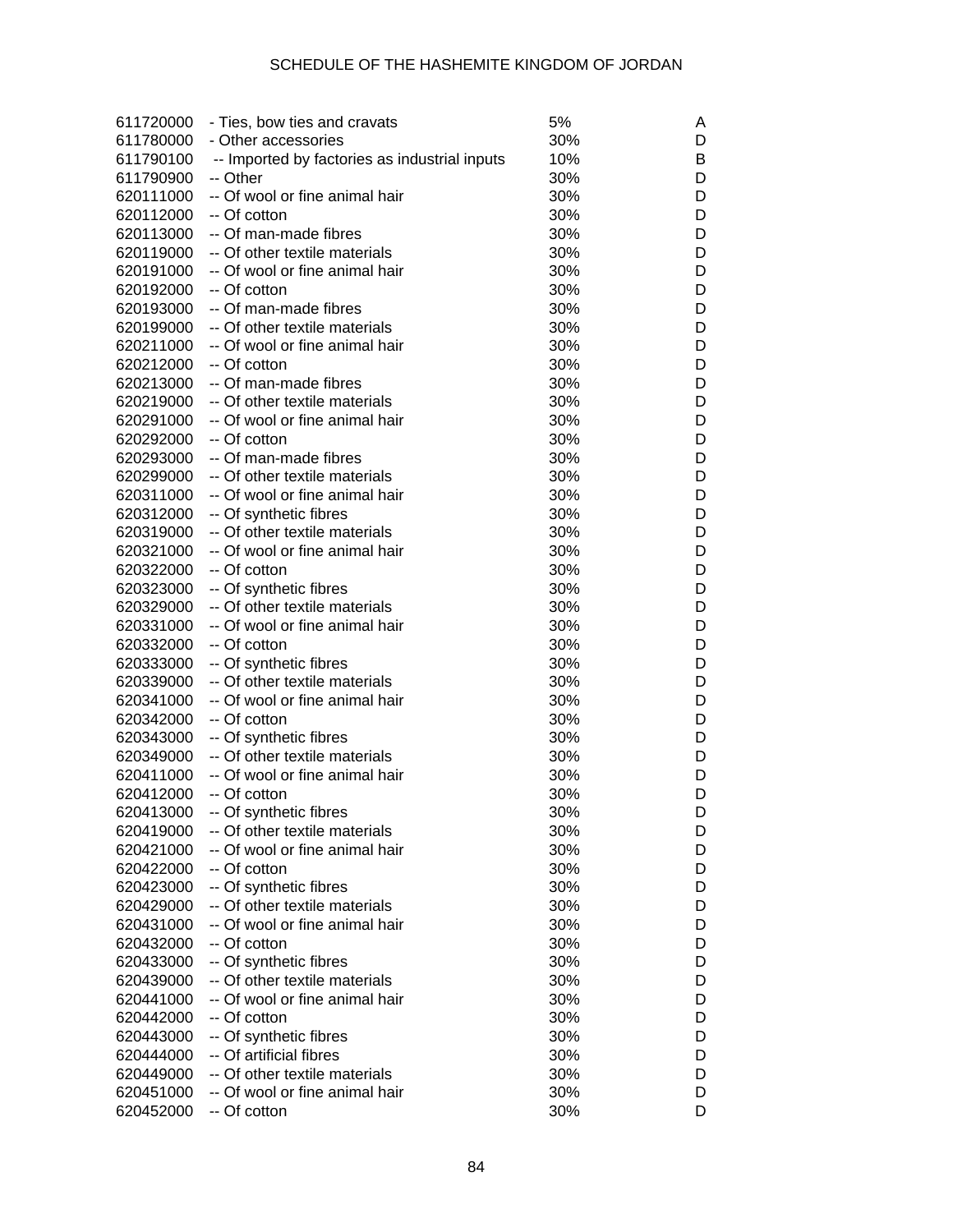| 620453000 | -- Of synthetic fibres                     | 30% | D |
|-----------|--------------------------------------------|-----|---|
| 620459000 | -- Of other textile materials              | 30% | D |
| 620461000 | -- Of wool or fine animal hair             | 30% | D |
| 620462000 | -- Of cotton                               | 30% | D |
| 620463000 | -- Of synthetic fibres                     | 30% | D |
| 620469000 | -- Of other textile materials              | 30% | D |
| 620510000 | - Of wool or fine animal hair              | 30% | D |
| 620520000 | - Of cotton                                | 30% | D |
| 620530000 | - Of man-made fibres                       | 30% | D |
| 620590000 | - Of other textile materials               | 30% | D |
| 620610000 | - Of silk or silk waste                    | 30% | D |
| 620620000 | - Of wool or fine animal hair              | 30% | D |
| 620630000 | - Of cotton                                | 30% | D |
|           |                                            |     | D |
| 620640000 | - Of man-made fibres                       | 30% |   |
| 620690000 | - Of other textile materials               | 30% | D |
| 620711000 | -- Of cotton                               | 30% | D |
| 620719000 | -- Of other textile materials              | 30% | D |
| 620721000 | -- Of cotton                               | 30% | D |
| 620722000 | -- Of man-made fibres                      | 30% | D |
| 620729000 | -- Of other textile materials              | 30% | D |
| 620791000 | -- Of cotton                               | 30% | D |
| 620792000 | -- Of man-made fibres                      | 30% | D |
| 620799000 | -- Of other textile materials              | 30% | D |
| 620811000 | -- Of man-made fibres                      | 30% | D |
| 620819000 | -- Of other textile materials              | 30% | D |
| 620821000 | -- Of cotton                               | 30% | D |
| 620822000 | -- Of man-made fibres                      | 30% | D |
| 620829000 | -- Of other textile materials              | 30% | D |
| 620891000 | -- Of cotton                               | 30% | D |
| 620892000 | -- Of man-made fibres                      | 30% | D |
| 620899000 | -- Of other textile materials              | 30% | D |
| 620910000 | - Of wool or fine animal hair              | 30% | D |
| 620920000 | - Of cotton                                | 30% | D |
| 620930000 | - Of synthetic fibres                      | 30% | D |
| 620990000 | - Of other textile materials               | 30% | D |
| 621010000 | - Of fabrics of heading No. 56.02 or 56.03 | 30% | D |
|           | - Other garments, of the type described in |     |   |
| 621020000 | subheadings 6201.11 to 6201.19             | 30% | D |
|           | - Other garments, of the type described in |     |   |
| 621030000 | subheadings 6202.11 to 6202.19             | 30% | D |
| 621040000 | - Other men's or boys' garments            | 30% | D |
| 621050000 | - Other women's or girls' garments         | 30% | D |
| 621111000 | -- Men's or boys'                          | 30% | D |
| 621112000 | -- Women's or girls'                       | 30% | D |
| 621120000 | - Ski suits                                | 30% | D |
| 621131000 | -- Of wool or fine animal hair             | 30% | D |
| 621132000 | -- Of cotton                               | 30% | D |
| 621133000 | -- Of man-made fibres                      | 30% | D |
|           | -- Of other textile materials              |     | D |
| 621139000 | -- Of wool or fine animal hair             | 30% | D |
| 621141000 |                                            | 30% |   |
| 621142000 | -- Of cotton                               | 30% | D |
| 621143000 | -- Of man-made fibres                      | 30% | D |
| 621149000 | -- Of other textile materials              | 30% | D |
| 621210000 | - Brassi?res                               | 30% | D |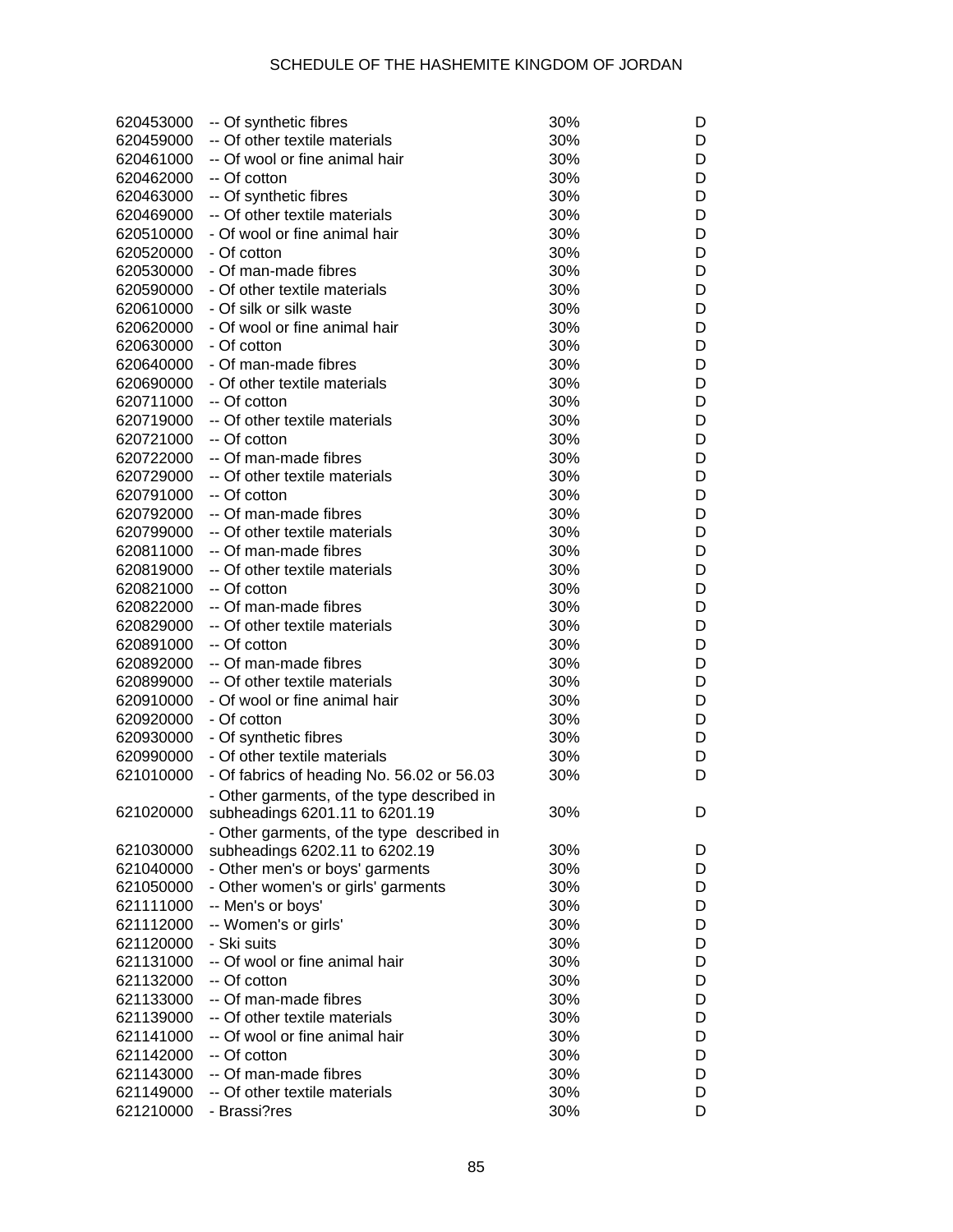| 621220000 | - Girdles and panty-girdles                          | 30%  | D |
|-----------|------------------------------------------------------|------|---|
| 621230000 | - Corselettes                                        | 30%  | D |
| 621290000 | - Other                                              | 30%  | D |
| 621310000 | - Of silk or silk waste                              | 30%  | D |
| 621320000 | - Of cotton                                          | 30%  | D |
| 621390000 | - Of other textile materials                         | 30%  | D |
| 621410000 | - Of silk or silk waste                              | 30%  | D |
| 621420000 | - Of wool or fine animal hair                        | 30%  | D |
| 621430000 | - Of synthetic fibres                                | 30%  | D |
| 621440000 | - Of artificial fibres                               | 30%  | D |
| 621490000 | - Of other textile materials                         | 30%  | D |
| 621510000 | - Of silk or silk waste                              | 5%   | A |
| 621520000 | - Of man-made fibres                                 | 5%   | A |
| 621590000 | - Of other textile materials                         | 5%   | A |
| 621600000 | Gloves, mittens and mitts.                           | 30%  | D |
| 621710000 | - Accessories:                                       | 30%  | D |
| 621790100 | -- Imported by factories as industrial inputs        | Free | E |
| 621790900 | -- Other                                             | 30%  | D |
| 630110000 |                                                      |      |   |
|           | - Electric blankets                                  | 30%  | D |
|           | - Blankets (other than electric blankets) and        |      |   |
| 630120000 | travelling rugs, of wool or of fine animal hair      | 30%  | D |
|           | - Blankets (other than electric blankets) and        |      |   |
| 630130000 | travelling rugs, of cotton                           | 30%  | D |
|           | - Blankets (other than electric blankets) and        |      |   |
| 630140000 | travelling rugs, of synthetic fibres                 | 30%  | D |
| 630190000 | - Other blankets and travelling rugs                 | 30%  | D |
| 630210000 | - Bed linen, knitted or crocheted                    | 30%  | D |
| 630221000 | -- Of cotton                                         | 30%  | D |
| 630222000 | -- Of man-made fibres                                | 30%  | D |
| 630229000 | -- Of other textile materials                        | 30%  | D |
| 630231000 | -- Of cotton                                         | 30%  | D |
| 630232000 | -- Of man-made fibres                                | 30%  | D |
| 630239000 | -- Of other textile materials                        | 30%  | D |
| 630240000 | - Table linen, knitted or crocheted                  | 30%  | D |
| 630251000 | -- Of cotton                                         | 30%  | D |
| 630252000 | -- Of flax                                           | 30%  | D |
| 630253000 | -- Of man-made fibres                                | 30%  | D |
| 630259000 | -- Of other textile materials                        | 30%  | D |
|           | - Toilet linen and kitchen linen, of terry towelling |      |   |
| 630260000 | or similar terry fabrics, of cotton                  | 30%  | D |
| 630291000 | -- Of cotton                                         | 30%  | D |
| 630292000 | -- Of flax                                           | 30%  | D |
| 630293000 | -- Of man-made fibres                                | 30%  | D |
| 630299000 | -- Of other textile materials                        | 30%  | D |
| 630311000 | -- Of cotton                                         | 30%  | D |
| 630312000 | -- Of synthetic fibres                               | 30%  | D |
| 630319000 | -- Of other textile materials                        | 30%  | D |
| 630391000 | -- Of cotton                                         | 30%  | D |
| 630392000 | -- Of synthetic fibres                               | 30%  | D |
| 630399000 | -- Of other textile materials                        | 30%  | D |
| 630411000 | -- Knitted or crocheted                              | 30%  | D |
| 630419000 | -- Other                                             | 30%  | D |
| 630491000 | -- Knitted or crocheted                              | 30%  | D |
| 630492000 | -- Not knitted or crocheted, of cotton               | 30%  | D |
|           |                                                      |      |   |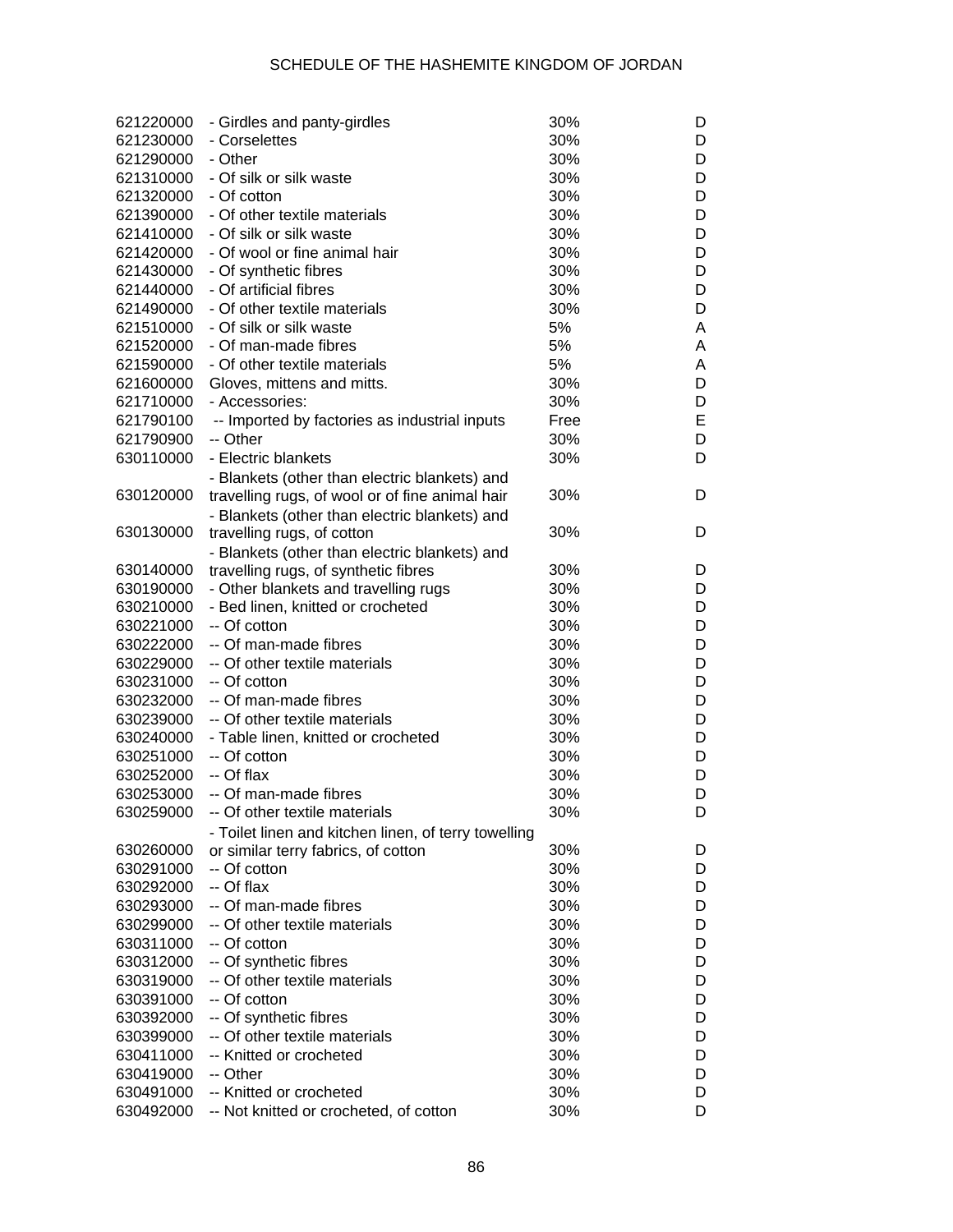| 630493000 | -- Not knitted or crocheted, of synthetic fibres   | 30% | D |
|-----------|----------------------------------------------------|-----|---|
|           | -- Not knitted or crocheted, of other textile      |     |   |
| 630499000 | materials                                          | 30% | D |
| 630510100 | -- Of jute                                         | 10% | В |
| 630510900 | -- Other                                           | 30% | D |
| 630520000 | - Of cotton                                        | 30% | D |
| 630532000 | -- Flexible intermediate bulk containers           | 30% | D |
|           | -- Other, of polyethylene or polypropylene strip   |     |   |
| 630533000 | or the like                                        | 30% | D |
| 630539000 | -- Other                                           | 30% | D |
| 630590000 | - Of other textile materials                       | 30% | D |
| 630611000 | -- Of cotton                                       | 30% | D |
| 630612000 | -- Of synthetic fibres                             | 30% | D |
| 630619000 | -- Of other textile materials                      | 30% | D |
| 630621000 | -- Of cotton                                       | 30% | D |
| 630622000 | -- Of synthetic fibres                             | 30% | D |
| 630629000 | -- Of other textile materials                      | 30% | D |
| 630631000 | -- Of synthetic fibres                             | 30% | D |
| 630639000 | -- Of other textile materials                      | 30% | D |
| 630641000 | -- Of cotton                                       | 30% | D |
| 630649000 | -- Of other textile materials                      | 30% | D |
| 630691000 | -- Of cotton                                       | 30% | D |
| 630699000 | -- Of other textile materials                      | 30% | D |
|           | - Floor-cloths, dish-cloths, dusters and similar   |     |   |
| 630710000 | cleaning cloths                                    | 30% | D |
| 630720000 | - Life-jackets and life-belts                      | 30% | D |
| 630790000 | - Other                                            | 30% | D |
|           | Sets consisting of woven fabric and yarn,          |     |   |
|           | whether or not with accessories, for making up     |     |   |
|           | into rugs, tapestries, embroidered table cloths or |     |   |
|           | serviettes, or similar textile articles, put up in |     |   |
| 630800000 | packings for retail sale.                          | 30% | D |
| 630900100 | -- Footwear                                        | 20% | С |
| 630900900 | -- Other                                           | 30% | D |
| 631010000 | - Sorted                                           | 30% | D |
| 631090000 | - Other                                            | 30% | D |
|           | - Footwear incorporating a protective metal        |     |   |
| 640110000 | toe-cap                                            | 30% | D |
| 640191000 | -- Covering the knee                               | 30% | D |
| 640192000 | -- Covering the ankle but not covering the knee    | 30% | D |
| 640199000 | -- Other                                           | 30% | D |
|           | -- Ski-boots, cross-country ski footwear and       |     |   |
| 640212000 | snowboard boots                                    | 30% | D |
| 640219000 | -- Other                                           | 30% | D |
|           | - Footwear with upper straps or thongs             |     |   |
| 640220000 | assembled to the sole by means of plugs            | 30% | D |
|           | - Other footwear, incorporating a protective       |     |   |
| 640230000 | metal toe-cap                                      | 30% | D |
| 640291000 | -- Covering the ankle                              | 30% | D |
| 640299000 | -- Other                                           | 30% | D |
|           | -- Ski-boots, cross-country ski footwear and       |     |   |
| 640312000 | snowboard boots                                    | 30% | D |
| 640319000 | -- Other                                           | 30% | D |
|           |                                                    |     |   |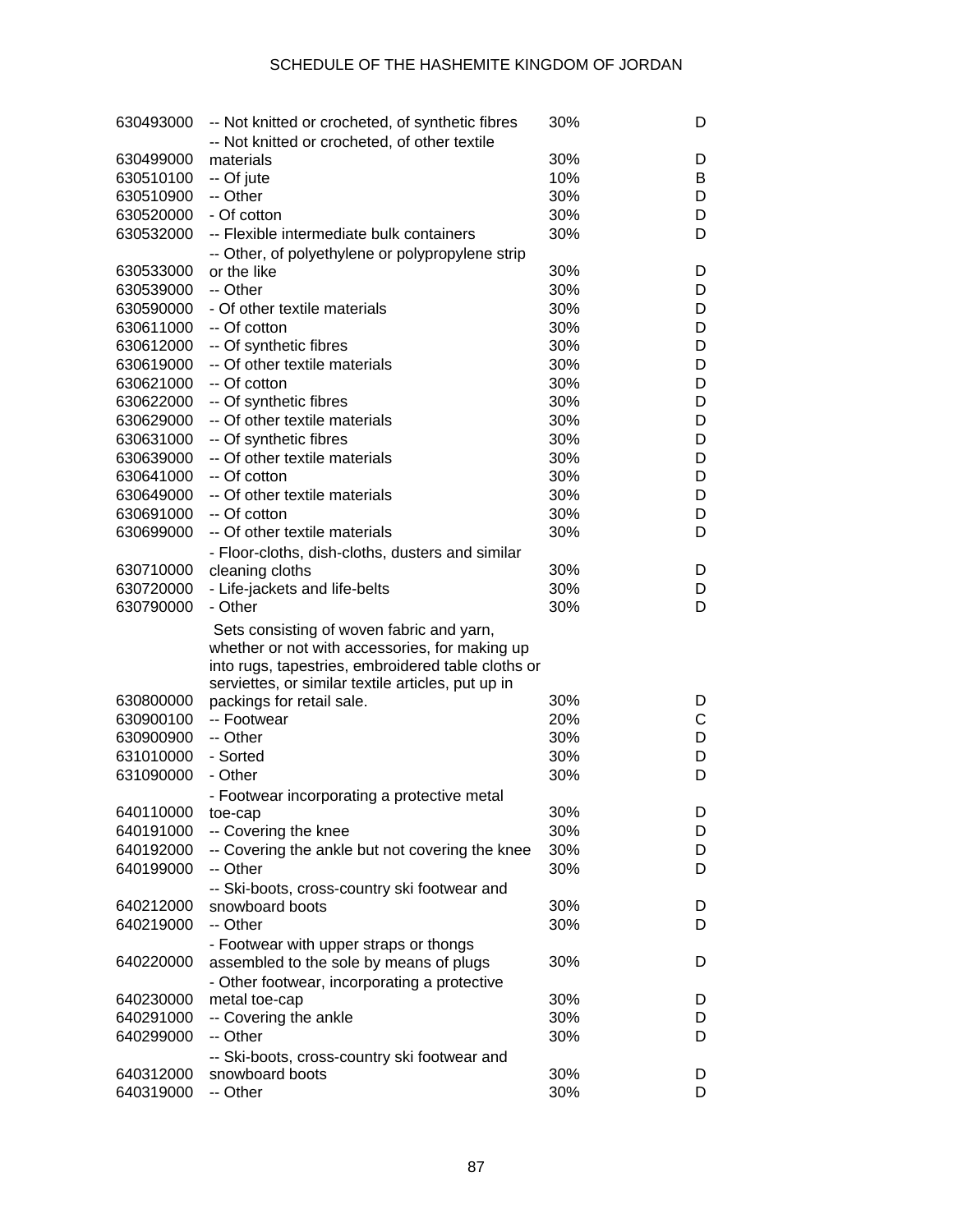|           | - Footwear with outer soles of leather, and       |      |   |
|-----------|---------------------------------------------------|------|---|
|           | uppers which consist of leather straps across     |      |   |
| 640320000 | the instep and around the big toe                 | 30%  | D |
|           | - Footwear made on a base or platform of wood,    |      |   |
|           | not having an inner sole or a protective metal    |      |   |
| 640330000 | toe-cap                                           | 30%  | D |
|           | - Other footwear, incorporating a protective      |      |   |
| 640340000 | metal toe-cap                                     | 30%  | D |
| 640351000 | -- Covering the ankle                             | 30%  | D |
| 640359000 | -- Other                                          | 30%  | D |
| 640391000 | -- Covering the ankle                             | 30%  | D |
| 640399000 | -- Other                                          | 30%  | D |
|           | -- Sports footwear; tennis shoes, basketball      |      |   |
| 640411000 | shoes, gym shoes, training shoes and the like     | 30%  | D |
| 640419000 | -- Other                                          | 30%  | D |
|           | - Footwear with outer soles of leather or         |      |   |
| 640420000 | composition leather                               | 30%  | D |
| 640510000 | - With uppers of leather or composition leather   | 30%  | D |
| 640520000 | - With uppers of textile materials                | 30%  | D |
| 640590000 | - Other                                           | 30%  | D |
| 640610000 | - Uppers and parts thereof, other than stiffeners | Free | E |
| 640620000 | - Outer soles and heels, of rubber or plastics    | Free | E |
| 640691000 | -- Of wood                                        | Free | E |
| 640699000 | -- Of other materials                             | Free | E |
|           |                                                   |      |   |
|           | Hat-forms, hat bodies and hoods of felt, neither  |      |   |
|           | blocked to shape nor with made brims; plateaux    |      |   |
| 650100000 | and manchons (including slit manchons), of felt.  | 30%  | D |
|           | Hat-shapes, plaited or made by assembling         |      |   |
|           | strips of any material, neither blocked to shape, |      |   |
| 650200000 | nor with made brims, nor lined, nor trimmed.      | 30%  | D |
|           | Felt hats and other felt headgear, made from      |      |   |
|           | the hat bodies, hoods or plateaux of heading      |      |   |
| 650300000 | No. 65.01, whether or not lined or trimmed.       | 30%  | D |
|           | Hats and other headgear, plaited or made by       |      |   |
|           | assembling strips of any material, whether or     |      |   |
| 650400000 | not lined or trimmed.                             | 30%  | D |
| 650510000 | - Hair-nets                                       | 30%  | D |
| 650590000 | - Other                                           | 30%  | D |
| 650610000 | - Safety headgear                                 | 30%  | D |
| 650691000 | -- Of rubber or of plastics                       | 30%  | D |
| 650692000 | -- Of furskin                                     | 30%  | D |
| 650699000 | -- Of other materials                             | 30%  | D |
|           | Head-bands, linings, covers, hat foundations,     |      |   |
| 650700000 | hat frames, peaks and chinstraps, for headgear.   | 30%  | D |
| 660110000 | - Garden or similar umbrellas                     | 30%  | D |
| 660191000 | -- Having a telescopic shaft                      | 30%  | D |
| 660199000 | -- Other                                          | 30%  | D |
|           | Walking-sticks, seat-sticks, whips, riding-crops  |      |   |
| 660200000 | and the like.                                     | 30%  | D |
| 660310000 | - Handles and knobs                               | 30%  | D |
| 660320100 | -- Imported by factories as industrial inputs     | 10%  | В |
| 660320900 | -- Other                                          | 30%  | D |
| 660390000 | - Other                                           | 30%  | D |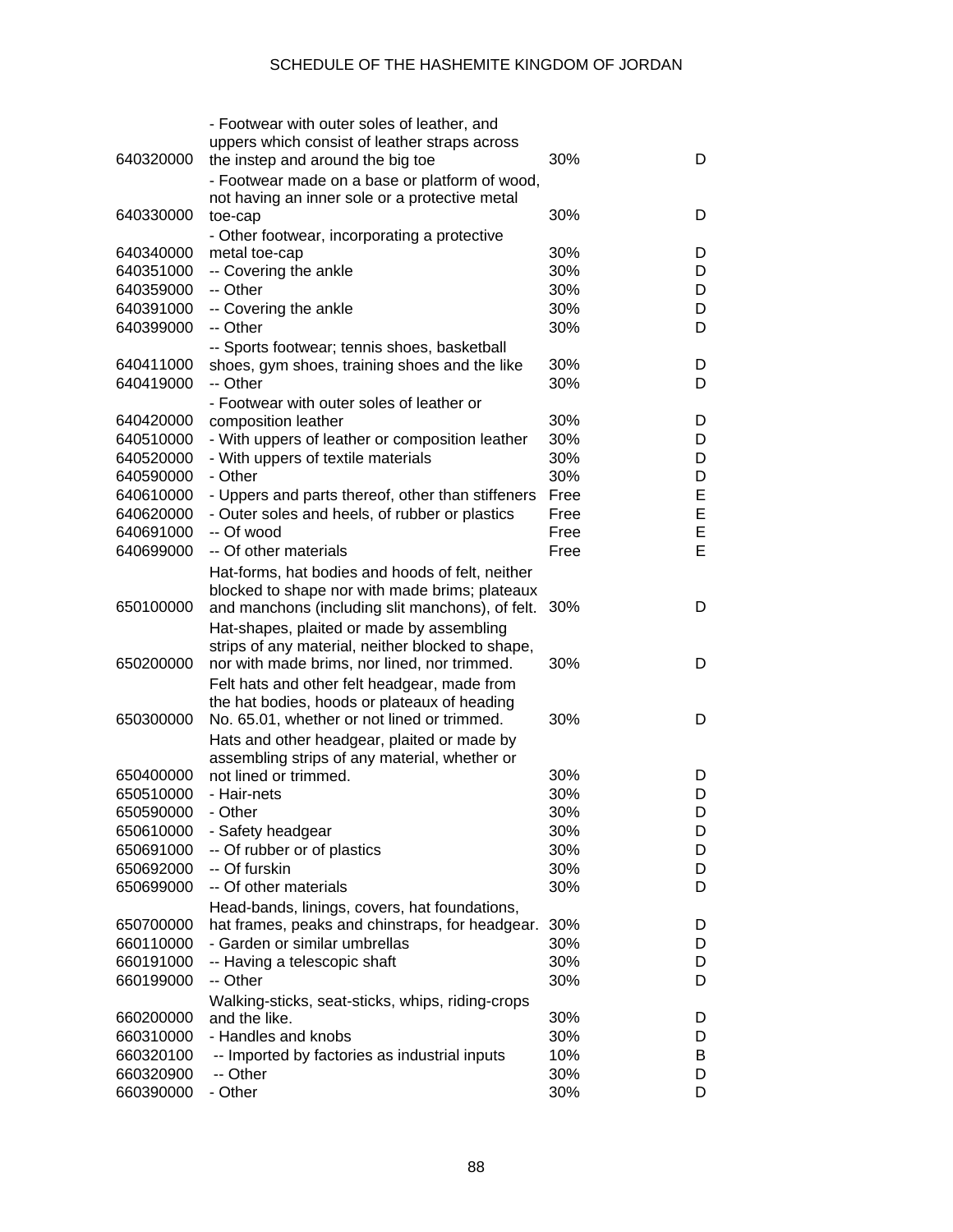| 670100000<br>670210000 | Skins and other parts of birds with their feathers<br>or down, feathers, parts of feathers, down and<br>articles thereof (other than goods of heading No.<br>05.05 and worked quills and scapes).<br>- Of plastics                              | 30%<br>30% | D<br>D |
|------------------------|-------------------------------------------------------------------------------------------------------------------------------------------------------------------------------------------------------------------------------------------------|------------|--------|
| 670290000              | - Of other materials                                                                                                                                                                                                                            | 30%        | D      |
|                        | Human hair, dressed, thinned, bleached or<br>otherwise worked; wool or other animal hair or<br>other textile materials, prepared for use in                                                                                                     |            |        |
| 670300000              | making wigs or the like.                                                                                                                                                                                                                        | 30%        | D      |
| 670411000              | -- Complete wigs                                                                                                                                                                                                                                | 30%        | D      |
| 670419000              | -- Other                                                                                                                                                                                                                                        | 30%        | D      |
| 670420000              | - Of human hair                                                                                                                                                                                                                                 | 30%        | D      |
| 670490000              | - Of other materials                                                                                                                                                                                                                            | 30%        | D      |
| 680100000              | Setts, curbstones and flagstones, of natural<br>stone (except slate).                                                                                                                                                                           | 30%        | D      |
|                        | - Tiles, cubes and similar articles, whether or<br>not rectangular (including square), the largest<br>surface area of which is capable of being<br>enclosed in a square the side of which is less<br>than 7 cm; artificially coloured granules, |            |        |
| 680210000              | chippings and powder with                                                                                                                                                                                                                       | 30%        | D      |
| 680221000              | -- Marble, travertine and alabaster                                                                                                                                                                                                             | 30%        | D      |
| 680222000              | -- Other calcareous stone                                                                                                                                                                                                                       | 30%        | D      |
| 680223000              | -- Granite                                                                                                                                                                                                                                      | 30%        | D      |
| 680229000              | -- Other stone                                                                                                                                                                                                                                  | 30%        | D      |
| 680291000              | -- Marble, travertine and alabaster                                                                                                                                                                                                             | 30%        | D      |
| 680292000              | -- Other calcareous stone                                                                                                                                                                                                                       | 30%        | D      |
|                        |                                                                                                                                                                                                                                                 |            |        |
| 680293000              | -- Granite                                                                                                                                                                                                                                      | 30%        | D      |
| 680299000              | -- Other stone                                                                                                                                                                                                                                  | 30%        | D      |
|                        | Worked slate and articles of slate or of                                                                                                                                                                                                        |            |        |
| 680300000              | agglomerated slate.                                                                                                                                                                                                                             | 30%        | D      |
|                        | - Millstones and grindstones for milling, grinding                                                                                                                                                                                              |            |        |
| 680410000              | or pulping                                                                                                                                                                                                                                      | 10%        | B      |
| 680421000              | -- Of agglomerated synthetic or natural diamond                                                                                                                                                                                                 | 10%        | B      |
|                        | -- Of other agglomerated abrasives or of                                                                                                                                                                                                        |            |        |
| 680422000              | ceramics                                                                                                                                                                                                                                        | 10%        | B      |
| 680423000              | -- Of natural stone                                                                                                                                                                                                                             | 10%        | Β      |
| 680430000              | - Hand sharpening or polishing stones                                                                                                                                                                                                           | 30%        | D      |
| 680510000              | - On a base of woven textile fabric only                                                                                                                                                                                                        | 10%        | B      |
| 680520000              | - On a base of paper or paperboard only                                                                                                                                                                                                         | 30%        | D      |
| 680530000              | - On a base of other materials                                                                                                                                                                                                                  | 10%        | B      |
| 680610100              | -- Rock wool                                                                                                                                                                                                                                    | 30%        | D      |
|                        | -- For heat-insulating (except rock                                                                                                                                                                                                             |            |        |
| 680610200              | wool), imported by factories as industrial inputs                                                                                                                                                                                               | 10%        | B      |
| 680610900              | -- Other                                                                                                                                                                                                                                        | 30%        | D      |
|                        |                                                                                                                                                                                                                                                 |            |        |
|                        | - Exfoliated vermiculite, expanded clays,                                                                                                                                                                                                       |            |        |
|                        | foamed slag and similar expanded mineral                                                                                                                                                                                                        |            |        |
| 680620000              | materials (including intermixtures thereof)                                                                                                                                                                                                     | 30%        | D      |
| 680690100              | -- Rock wool                                                                                                                                                                                                                                    | 30%        | D      |
|                        | -- For heat-insulating (except rock                                                                                                                                                                                                             |            |        |
| 680690200              | wool), imported by factories as industrial inputs                                                                                                                                                                                               | 10%        | B      |
| 680690900              | -- Other                                                                                                                                                                                                                                        | 30%        | D      |
| 680710000              | - In rolls                                                                                                                                                                                                                                      | 30%        | D      |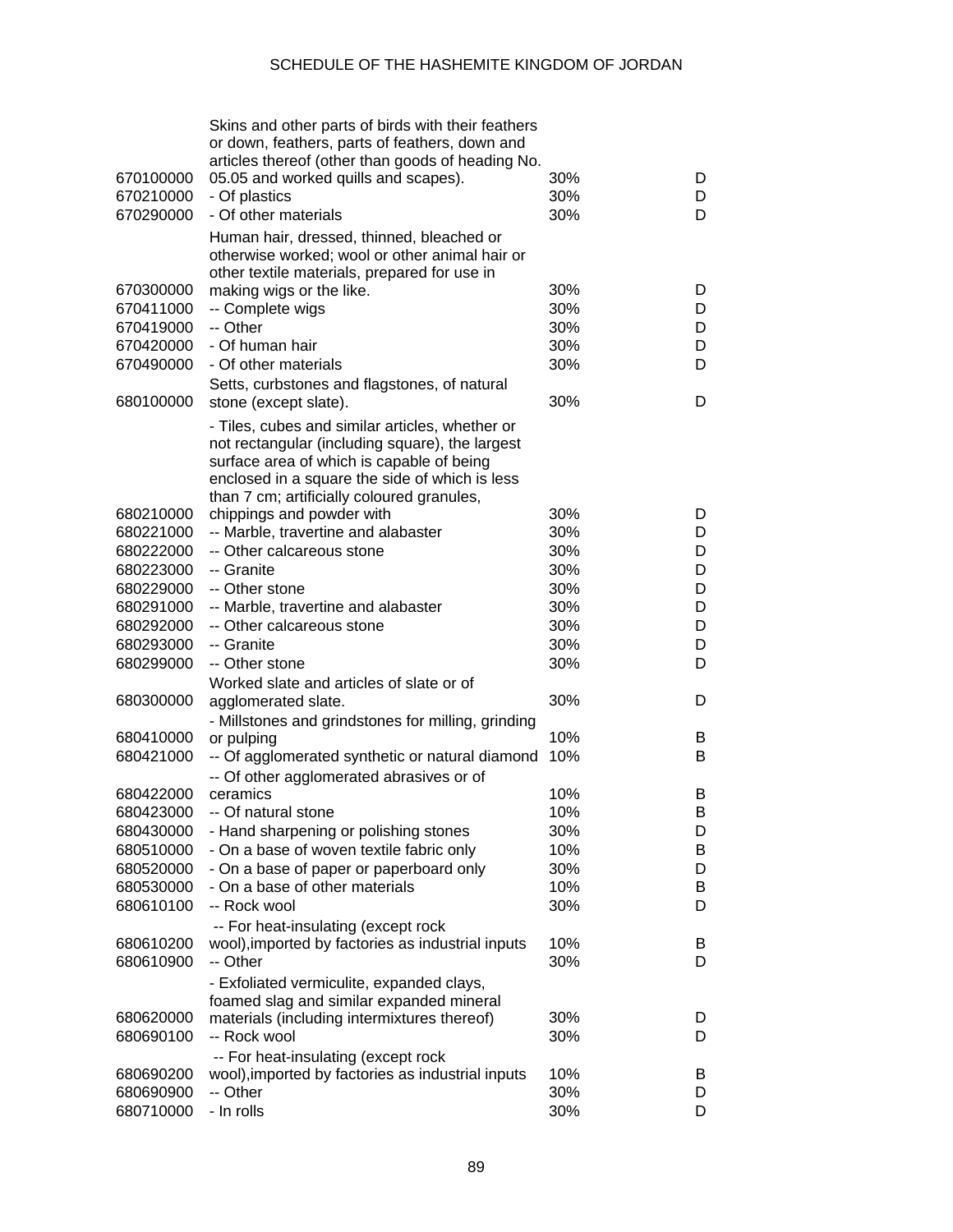| 680790000              | - Other                                                                                                   | 30% | D      |
|------------------------|-----------------------------------------------------------------------------------------------------------|-----|--------|
|                        | Panels, boards, tiles, blocks and similar articles<br>of vegetable fibre, of straw or of shavings, chips, |     |        |
|                        | particles, sawdust or other waste, of wood,                                                               |     |        |
|                        | agglomerated with cement, plaster or other                                                                |     |        |
| 680800000              | mineral binders.                                                                                          | 30% | D      |
|                        | -- Faced or reinforced with paper or paperboard                                                           | 30% |        |
| 680911000<br>680919000 | only<br>-- Other                                                                                          | 30% | D<br>D |
| 680990000              | - Other articles                                                                                          | 30% | D      |
| 681011000              | -- Building blocks and bricks                                                                             | 30% | D      |
| 681019000              | -- Other                                                                                                  | 30% | D      |
|                        | -- Prefabricated structural components for                                                                |     |        |
| 681091000              | building or civil engineering                                                                             | 30% | D      |
| 681099000              | -- Other                                                                                                  | 30% | D      |
| 681110000              | - Corrugated sheets                                                                                       | 30% | D      |
| 681120000              | - Other sheets, panels, tiles and similar articles                                                        | 30% | D      |
| 681130000              | - Tubes, pipes and tube or pipe fittings                                                                  | 30% | D      |
| 681190000              | - Other articles                                                                                          | 30% | D      |
|                        | - Fabricated asbestos fibres; mixtures with a                                                             |     |        |
|                        | basis of asbestos or with a basis of asbestos                                                             |     |        |
| 681210000              | and magnesium carbonate                                                                                   | 10% | B      |
| 681220000              | - Yarn and thread                                                                                         | 10% | В      |
| 681230000              | - Cords and string, whether or not plaited                                                                | 10% | В      |
| 681240000              | - Woven or knitted fabric                                                                                 | 30% | D      |
| 681250100              | -- Of kinds used by firemen                                                                               | 10% | В      |
| 681250900              | -- Other                                                                                                  | 30% | D      |
| 681260000              | - Paper, millboard and felt                                                                               | 30% | D      |
|                        | - Compressed asbestos fibre jointing, in sheets                                                           |     |        |
| 681270000              | or rolls                                                                                                  | 30% | D      |
| 681290000              | - Other                                                                                                   | 30% | D      |
| 681310000              | - Brake linings and pads                                                                                  | 30% | D      |
| 681390000              | - Other                                                                                                   | 30% | D      |
|                        | - Plates, sheets and strips of agglomerated or                                                            |     |        |
| 681410000              | reconstituted mica, whether or not on a support                                                           | 30% | D      |
| 681490000              | - Other                                                                                                   | 30% | D      |
|                        | - Non-electrical articles of graphite or other                                                            | 30% |        |
| 681510000<br>681520000 | carbon<br>- Articles of peat                                                                              | 30% | D<br>D |
| 681591000              | -- Containing magnesite, dolomite or chromite                                                             | 30% | D      |
| 681599000              | -- Other                                                                                                  | 30% | D      |
|                        |                                                                                                           |     |        |
|                        | Bricks, blocks, tiles and other ceramic goods of<br>siliceous fossil meals (for example, kieselguhr,      |     |        |
|                        | tripolite or diatomite) or of similar siliceous                                                           |     |        |
| 690100000              | earths.                                                                                                   | 30% | D      |
| 690210100              | -- Imported by factories for their own use                                                                | 10% | B      |
| 690210900              | -- Other                                                                                                  | 30% | D      |
| 690220100              | -- Imported by factories for their own use                                                                | 10% | В      |
| 690220900              | -- Other                                                                                                  | 30% | D      |
| 690290100              | -- Imported by factories for their own use                                                                | 10% | В      |
| 690290900              | -- Other                                                                                                  | 30% | D      |
| 690310200              | -- Crucibles                                                                                              | 10% | В      |
| 690310300              | --Other, for use by laboratories                                                                          | 10% | В      |
| 690310900              | -- Other                                                                                                  | 30% | D      |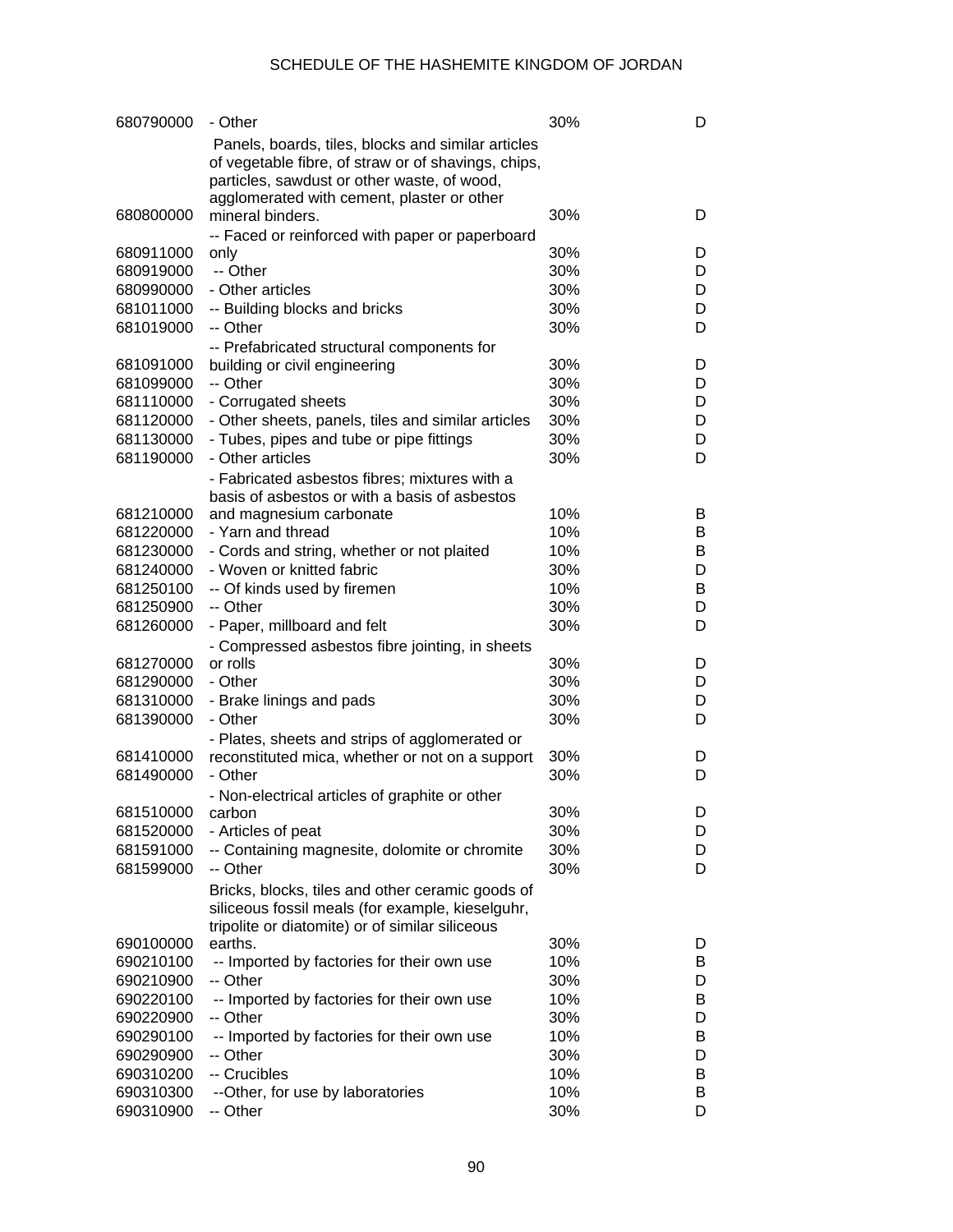| 690320200 | -- Crucibles                                                                                    | 10% | B |
|-----------|-------------------------------------------------------------------------------------------------|-----|---|
| 690320300 | --Other, for use by laboratories                                                                | 10% | B |
| 690320900 | -- Other                                                                                        | 30% | D |
| 690390200 | -- Crucibles                                                                                    | 10% | B |
| 690390300 | --Other, for use by laboratories                                                                | 10% | B |
| 690390900 | -- Other                                                                                        | 30% | D |
| 690410000 | - Building bricks                                                                               | 30% | D |
| 690490000 | - Other                                                                                         | 30% | D |
| 690510000 | - Roofing tiles                                                                                 | 30% | D |
| 690590000 | - Other                                                                                         | 30% | D |
| 690600000 | Ceramic pipes, conduits, guttering and pipe<br>fittings.                                        | 30% | D |
|           | - Tiles, cubes and similar articles, whether or                                                 |     |   |
|           | not rectangular, the largest surface area of                                                    |     |   |
|           | which is capable of being enclosed in a square                                                  |     |   |
| 690710000 | the side of which is less than 7 cm                                                             | 30% | D |
| 690790000 | - Other                                                                                         | 30% | D |
|           |                                                                                                 |     |   |
|           | - Tiles, cubes and similar articles, whether or<br>not rectangular, the largest surface area of |     |   |
|           |                                                                                                 |     |   |
| 690810000 | which is capable of being enclosed in a square<br>the side of which is less than 7 cm           | 30% | D |
| 690890000 | - Other                                                                                         | 30% | D |
| 690911000 |                                                                                                 | 10% | B |
|           | -- Of porcelain or china                                                                        |     |   |
|           | -- Articles having a hardness aquivalent to 9 or                                                | 10% |   |
| 690912000 | more on the Mohs scale                                                                          |     | B |
| 690919000 | -- Other                                                                                        | 10% | B |
| 690990000 | - Other                                                                                         | 30% | D |
| 691010000 | - Of porcelain or china                                                                         | 30% | D |
| 691090000 | - Other                                                                                         | 30% | D |
| 691110000 | - Tableware and kitchenware                                                                     | 30% | D |
| 691190000 | - Other                                                                                         | 30% | D |
|           | Ceramic tableware, kitchenware, other                                                           |     |   |
|           | household articles and toilet articles, other than                                              |     |   |
| 691200000 | of porcelain or china.                                                                          | 30% | D |
| 691310000 | - Of porcelain or china                                                                         | 30% | D |
| 691390000 | - Other                                                                                         | 30% | D |
| 691410000 | - Of porcelain or china                                                                         | 30% | D |
| 691490000 | - Other                                                                                         | 30% | D |
|           | Cullet and other waste and scrap of glass; glass                                                |     |   |
| 700100000 | in the mass.                                                                                    | 5%  | A |
| 700210000 | - Balls                                                                                         | 10% | B |
| 700220000 | - Rods                                                                                          | 10% | B |
| 700231000 | -- Of fused quartz or other fused silica                                                        | 10% | B |
|           | -- Of other glass having a linear coefficient of                                                |     |   |
|           | expansion not exceeding 5 x 10^6 per Kelvin                                                     |     |   |
| 700232000 | within a temperature range of 0 C to 300 C                                                      | 10% | B |
| 700239000 | -- Other                                                                                        | 10% | B |
|           | -- Coloured throughout the mass (body tinted),                                                  |     |   |
|           | opacified, flashed or having an absorbent,                                                      |     |   |
| 700312000 | reflecting or non-reflecting layer.                                                             | 20% | С |
| 700319100 | --- Of optical glass                                                                            | 30% | D |
| 700319900 | --- Other                                                                                       | 20% | C |
| 700320000 | - Wired sheets                                                                                  | 30% | D |
| 700330000 | - Profiles                                                                                      | 30% | D |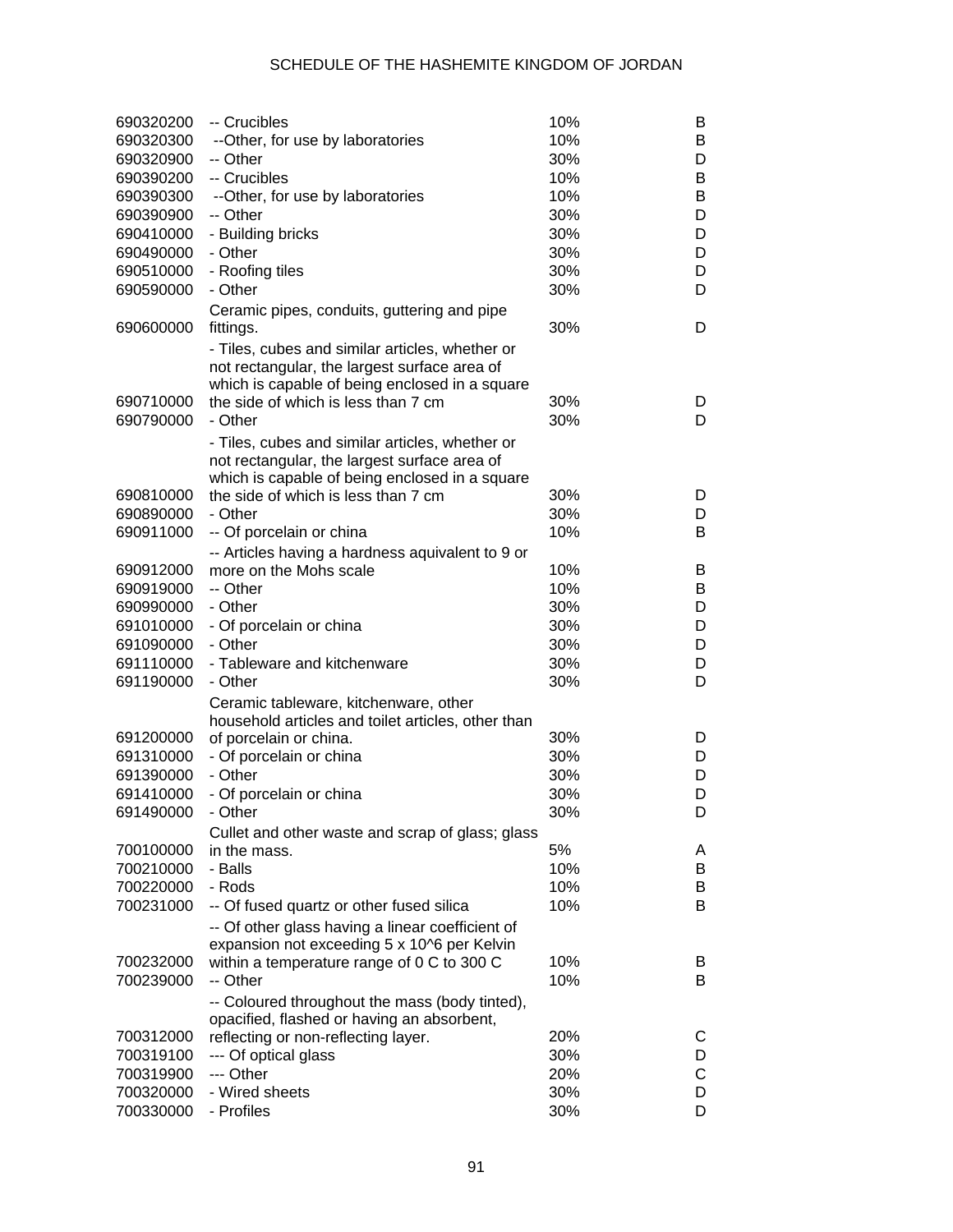|           | - Glass, coloured throughout the mass (body        |            |              |
|-----------|----------------------------------------------------|------------|--------------|
|           | tinted), opacified, flashed or having an           |            |              |
| 700420000 | absorbent, reflecting or non-reflecting layer      | 20%        | С            |
| 700490000 | - Other glass                                      | 20%        | $\mathsf{C}$ |
|           | - Non-wired glass, having an absorbent,            |            |              |
| 700510000 | reflecting or non-reflecting layer                 | Free       | Е            |
|           | -- Coloured throughout the mass (body tinted),     |            |              |
| 700521000 | opacified, flashed or merely surface ground        | Free       | E            |
| 700529000 | -- Other                                           | Free       | Ε            |
| 700530000 | - Wired glass                                      | Free       | Е            |
|           | Glass of heading No. 70.03, 70.04 or 70.05,        |            |              |
|           | bent, edge-worked, engraved, drilled, enamelled    |            |              |
|           | or otherwise worked, but not framed or fitted      |            |              |
| 700600000 | with other materials.                              | 30%        | D            |
|           | -- Of size and shape suitable for incorporation in |            |              |
| 700711000 | vehicles, aircraft, spacecraft or vessels          | 30%        | D            |
| 700719100 | --- Imported by factories as industrial inputs     | 10%        | В            |
| 700719900 | --- Other                                          | 30%        | D            |
|           |                                                    |            |              |
|           | -- Of size and shape suitable for incorporation in |            |              |
| 700721000 | vehicles, aircraft, apacecraft or vessels          | 30%        | D            |
| 700729100 | --- Imported by factories as industrial inputs     | 10%        | В            |
| 700729900 | --- Other                                          | 30%        | D            |
| 700800100 | --- Imported by factories as industrial inputs     | 10%        | В            |
| 700800900 | --- Other                                          | 30%        | D            |
| 700910000 | - Rear-view mirrors for vehicles                   | 30%        | D            |
| 700991100 | --- In sheets, not further worked                  | Free       | Е            |
| 700991900 | Other                                              | 30%        | D            |
| 700992000 | -- Framed                                          | 30%        | D            |
| 701010000 | - Ampoules                                         | 30%        | D            |
| 701020000 | - Stoppers, lids and other closures                | 10%        | В            |
| 701091100 | --- Pressure jars                                  | 30%        | D            |
| 701091900 | --- Other                                          | 10%        | В            |
| 701092100 | -- Pressure jars                                   | 30%        | D            |
| 701092900 | -- Other                                           | 10%        | В            |
| 701093100 | --- Pressure jars                                  | 30%        | D            |
| 701093900 | --- Other                                          | 10%        | B            |
| 701094100 | --- Pressure jars                                  | 30%        | D            |
| 701094900 | --- Other                                          | 5%         | Α            |
| 701110000 | - For electric lighting                            | 10%        | B            |
| 701120000 | - For cathode-ray tubes                            | 10%        | B            |
| 701190000 | - Other                                            | 10%        | B            |
|           | Glass inners for vacuum flasks or for other        |            |              |
| 701200000 | vacuum vessels.                                    | 30%        | D            |
| 701310100 | -- Ornamental articles used for decoration         | 30%        | D            |
| 701310900 | -- Other                                           | 30%        | D            |
| 701321000 | -- Of lead crystal                                 | 30%        | D            |
| 701329000 | -- Other                                           | 30%        | D            |
| 701331000 | -- Of lead crystal                                 | 30%        | D            |
|           |                                                    |            |              |
|           | -- Of glass having a linear coefficient of         |            |              |
|           | expansion not exceeding 5 x 10-6 per Kelvin        |            |              |
| 701332000 | within a temperature range of 0 ?C to 300 ?C       | 30%<br>30% | D            |
| 701339000 | -- Other                                           |            | D            |
| 701391100 | -- Ornamental articles used for decoration         | 30%        | D            |
| 701391900 | --- Other                                          | 30%        | D            |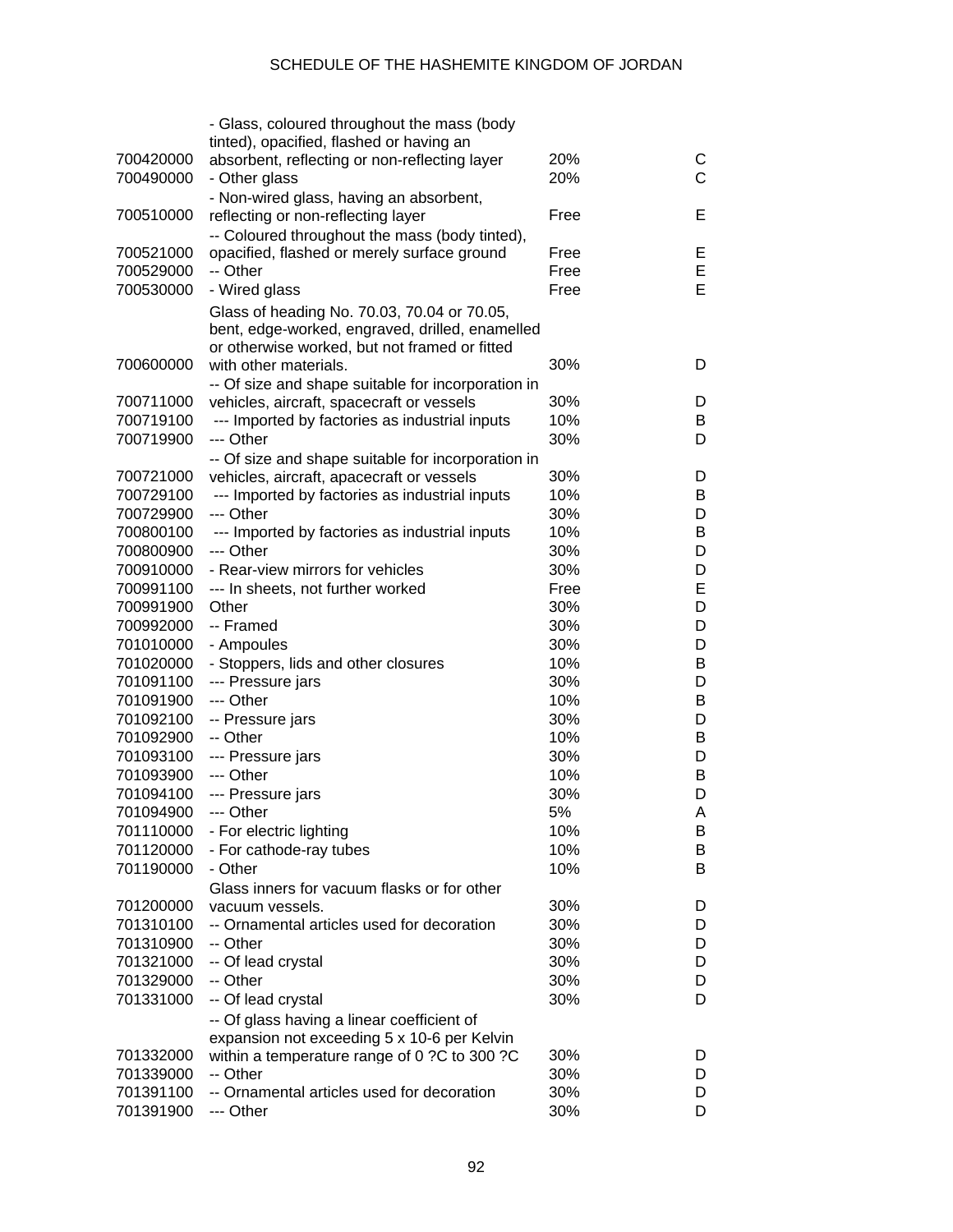| 701399100<br>701399900 | --- Ornamental articles used for decoration<br>--- Other                                       | 30%<br>30%   | D<br>D |
|------------------------|------------------------------------------------------------------------------------------------|--------------|--------|
|                        | Signalling glassware and optical elements of<br>glass (other than those of heading No. 70.15), |              |        |
| 701400000              | not optically worked.                                                                          | 30%          | D      |
| 701510000              | - Glasses for corrective spectacles                                                            | 10%          | B      |
| 701590000              | - Other                                                                                        | 30%          | D      |
|                        | - Glass cubes and other glass smallwares,                                                      |              |        |
|                        | whether or not on a backing, for mosaics or                                                    |              |        |
| 701610000<br>701690000 | similar decorative purposes<br>- Other                                                         | 30%<br>30%   | D<br>D |
|                        |                                                                                                |              |        |
|                        | -- Quartz reactor tubes and holders designed for                                               |              |        |
| 701710100              | insertion into diffusion and oxidation furnaces<br>for production of semiconductor wafers      | 30%          | Е      |
| 701710900              | -- Other                                                                                       | 30%          | D      |
|                        | - Of other glass having a linear coefficient of                                                |              |        |
|                        | expansion not exceeding 5 x 10-6 per Kelvin                                                    |              |        |
| 701720000              | within a temperature range of 0 C to 300 C                                                     | 30%          | D      |
| 701790000              | - Other                                                                                        | 30%          | D      |
|                        | - Glass beads, imitation pearls, imitation                                                     |              |        |
|                        | precious or semi-precious stones and similar                                                   |              |        |
| 701810000              | glass smallwares                                                                               | 30%          | D      |
|                        | - Glass microspheres not exceeding 1 mm in                                                     |              |        |
| 701820000              | diameter                                                                                       | 30%          | D      |
| 701890000              | - Other                                                                                        | 30%          | D      |
|                        | -- Chopped strands, of a length of not more than                                               |              |        |
| 701911000              | 50 mm                                                                                          | 5%           | A      |
| 701912000              | -- Rovings                                                                                     | 5%           | A      |
| 701919000              | -- Other                                                                                       | Free         | E      |
| 701931000              | -- Mats                                                                                        | Free         | E      |
| 701932000              | -- Thin sheets (voiles)                                                                        | Free         | E      |
| 701939000              | -- Other                                                                                       | Free         | E      |
| 701940000              | - Woven fabrics of rovings                                                                     | Free         | E      |
| 701951000              | -- Of a width not exceeding 30 cm                                                              | Free         | E      |
|                        | weighing less than 250 g/m2, of filaments                                                      |              |        |
|                        | measuring per single yarn not more than 136                                                    |              |        |
| 701952000              | tex                                                                                            | Free         | Е      |
| 701959000<br>701990000 | -- Other<br>- Other                                                                            | Free<br>Free | ᄇ<br>Е |
| 702000000              | Other articles of glass.                                                                       | 30%          | D      |
| 710110000              | - Natural pearls                                                                               | 5%           | A      |
| 710121000              | -- Unworked                                                                                    | 5%           | A      |
| 710122000              | -- Worked                                                                                      | 10%          | B      |
| 710210000              | - Unsorted                                                                                     | 5%           | A      |
| 710221000              | -- Unworked or simply sawn, cleaved or bruted                                                  | 5%           | A      |
| 710229000              | -- Other                                                                                       | 10%          | B      |
| 710231000              | -- Unworked or simply sawn, cleaved or                                                         | 5%           | A      |
| 710239000              | -- Other                                                                                       | 10%          | B      |
| 710310000              | - Unworked or simply sawn or roughly shaped                                                    | 5%           | A      |
| 710391000              | -- Rubies, sapphires and emeralds                                                              | 10%          | B      |
| 710399000              | -- Other                                                                                       | 10%          | B      |
| 710410000              | - Piezo-electric quartz                                                                        | 5%           | A      |
|                        | - Other, unworked or simply sawn or roughly                                                    |              |        |
| 710420000              | shaped                                                                                         | 5%           | A      |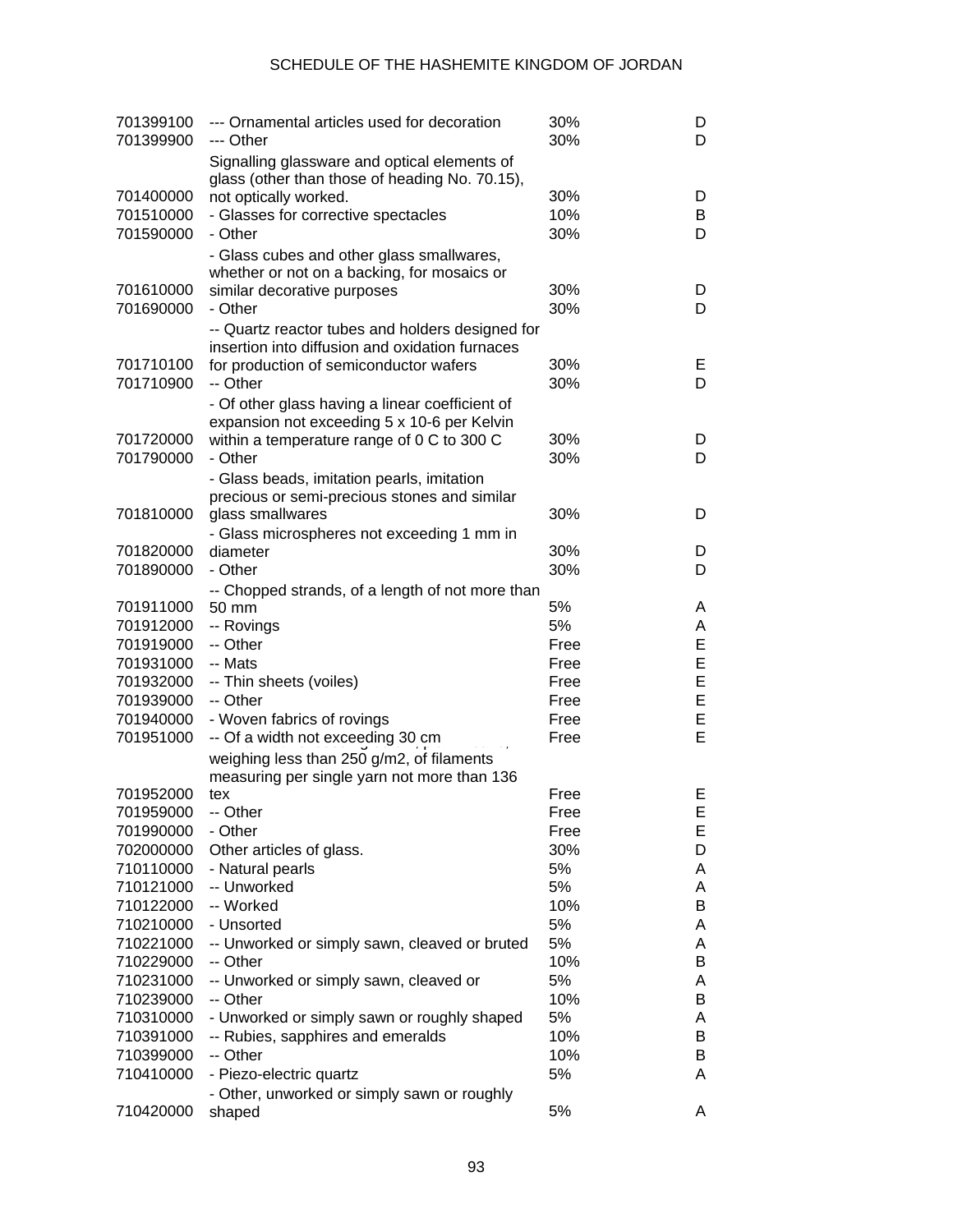| 710490000 | - Other                                            | 10%   | B              |
|-----------|----------------------------------------------------|-------|----------------|
| 710510000 | - Of diamonds                                      | 5%    | A              |
| 710590000 | - Other                                            | 5%    | Α              |
| 710610000 | - Powder                                           | 20%   | C              |
| 710691000 | -- Unwrought                                       | 5%    | A              |
| 710692000 | -- Semi-manufactured                               | 20%   | C              |
|           | Base metals clad with silver, not further worked   |       |                |
| 710700000 | than semi-manufactured.                            | 30%   | D              |
| 710811000 | -- Powder                                          | 20%   | С              |
| 710812000 | -- Other unwrought forms                           | 0.05% | Α              |
| 710813000 | -- Other semi-manufactured forms                   | 20%   | C              |
| 710820000 | - Monetary                                         | 20%   | $\overline{C}$ |
|           | Base metals or silver, clad with gold, not further |       |                |
| 710900000 | worked than semi- manufactured.                    | 30%   | D              |
| 711011100 | -- Unwrought                                       | 5%    | Α              |
| 711011200 | -- Powder                                          | 20%   | C              |
| 711019000 | -- Other                                           | 20%   | C              |
| 711021100 | --- Unwrought                                      | 5%    | А              |
| 711021200 | --- Powder                                         | 20%   | C              |
| 711029000 | -- Other                                           | 20%   | C              |
| 711031100 | --- Unwrought                                      | 5%    | А              |
| 711031200 | --- Powder                                         | 20%   | C              |
| 711039000 | -- Other                                           | 20%   | C              |
| 711041100 | --- Unwrought                                      | 5%    | А              |
| 711041200 | --- Powder                                         | 20%   | C              |
| 711049000 | -- Other                                           | 20%   | $\overline{C}$ |
|           | --- Base metals, clad with platinum or with other  |       |                |
| 711100100 | metal of the platinum group                        | 30%   | D              |
| 711100900 | --- Other                                          | 20%   | $\mathsf{C}$   |
|           | - Of gold, including metal clad with gold but      |       |                |
|           | excluding sweepings containing other precious      |       |                |
| 711210000 | metals                                             | 10%   | B              |
|           | - Of platinum, including metal clad with platinum  |       |                |
|           | but excluding sweepings containing other           |       |                |
| 711220000 | precious metals                                    | 10%   | B              |
| 711290000 | - Other                                            | 10%   | B              |
|           | -- Of silver, whether or not plated or clad with   |       |                |
| 711311000 | other precious metal                               | 30%   | D              |
| 711319100 | --- Of gold                                        | 10%   | B              |
| 711319900 | --- Other                                          | 30%   | D              |
| 711320000 | - Of base metal clad with precious metal           | 30%   | D              |
|           | -- Of silver, whether or not plated or clad with   |       |                |
| 711411000 | other precious metal                               | 30%   | D              |
|           | -- Of other precious metal, whether or not plated  |       |                |
| 711419000 | or clad with precious metal                        | 30%   | D              |
| 711420000 | - Of base metal clad with precious metal           | 30%   | D              |
|           | - Catalysts in the form of wire cloth or grill, of |       |                |
| 711510000 | platinum                                           | 30%   | D              |
| 711590000 | - Other                                            | 30%   | D              |
| 711610000 | - Of natural or cultured pearls                    | 30%   | D              |
|           | - Of precious or semi-precious stones (natural,    |       |                |
| 711620000 | synthetic or reconstructed)                        | 30%   | D              |
| 711711000 | -- Cuff-links and studs                            | 30%   | D              |
| 711719000 | -- Other                                           | 30%   | D              |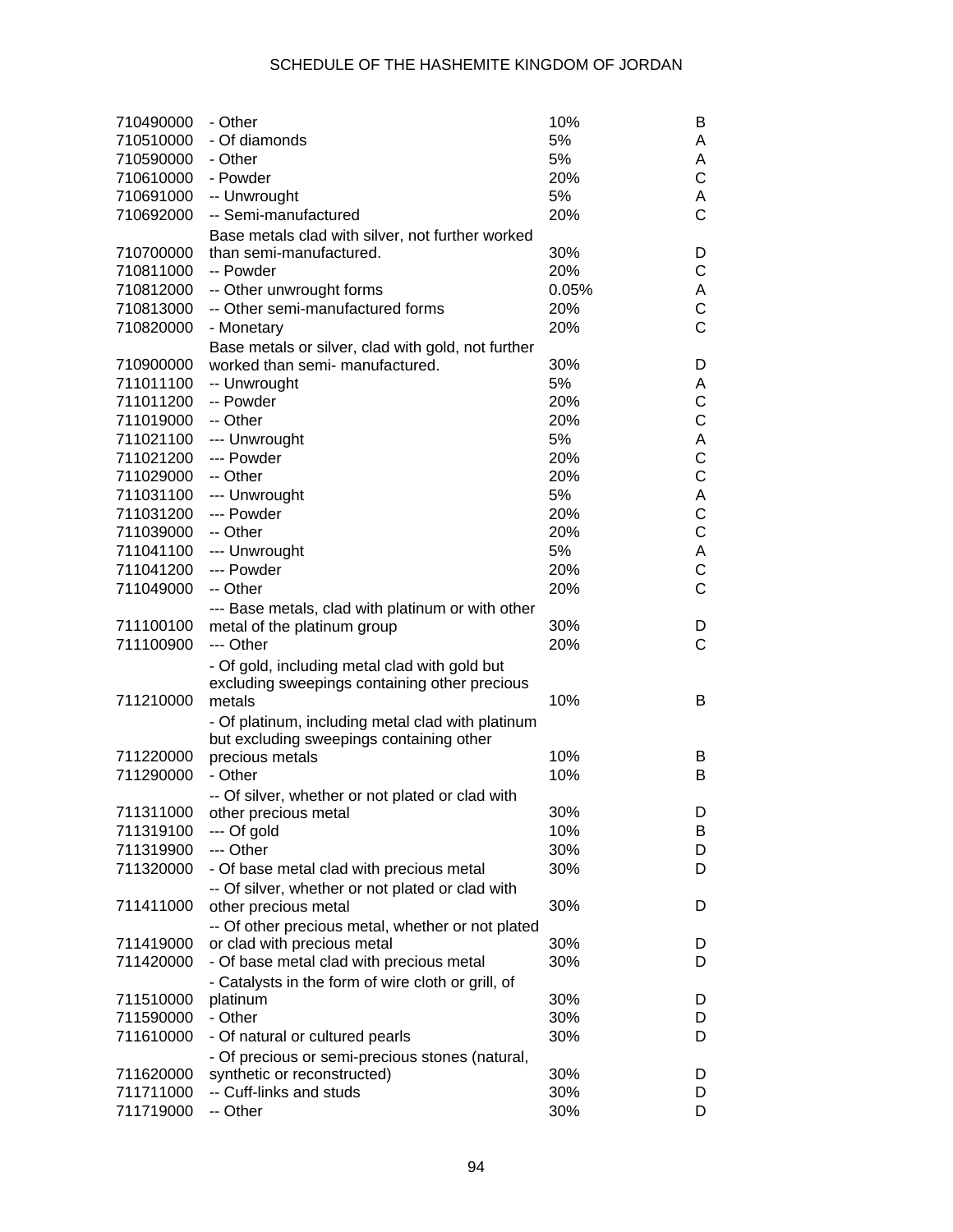| 711790000 | - Other                                         | 30% | D |
|-----------|-------------------------------------------------|-----|---|
|           | - Coin (other than gold coin), not being legal  |     |   |
| 711810000 | tender                                          | 10% | B |
| 711890000 | - Other                                         | 10% | B |
|           | - Non-alloy pig iron containing by weight 0.5 % |     |   |
| 720110000 | or less of phosphorus                           | 5%  | A |
|           | - Non-alloy pig iron containing by weight more  |     |   |
| 720120000 | than 0.5 % of phosphorus                        | 5%  | A |
| 720150000 | - Alloy pig iron; spiegeleisen                  | 5%  | A |
| 720211000 | carbon                                          | 5%  | A |
| 720219000 | -- Other                                        | 5%  | A |
|           | -- Containing by weight more than 55 % of       |     |   |
| 720221000 | silicon                                         | 5%  | A |
| 720229000 | -- Other                                        | 5%  | A |
| 720230000 | - Ferro-silico-manganese                        | 5%  | A |
| 720241000 | carbon                                          | 5%  | A |
| 720249000 | -- Other                                        | 5%  | A |
| 720250000 | - Ferro-silico-chromium                         | 5%  | A |
| 720260000 | - Ferro-nickel                                  | 5%  | A |
| 720270000 | - Ferro-molybdenum                              | 5%  | A |
| 720280000 | - Ferro-tungsten and ferro-silico- tungsten     | 5%  | A |
| 720291000 | -- Ferro-titanium and ferro-silico- titanium    | 5%  | A |
| 720292000 | -- Ferro-vanadium                               | 5%  | A |
| 720293000 | -- Ferro-niobium                                | 5%  | A |
| 720299000 | -- Other                                        | 5%  | A |
|           | - Ferrous products obtained by direct reduction |     |   |
| 720310000 | of iron ore                                     | 10% | B |
| 720390000 | - Other                                         | 10% | В |
| 720410000 | - Waste and scrap of cast iron                  | 5%  | A |
| 720421000 | -- Of stainless steel                           | 5%  | A |
| 720429000 | -- Other                                        | 5%  | A |
| 720430000 | - Waste and scrap of tinned iron or steel       | 5%  | Α |
|           | -- Turnings, shavings, chips, milling waste,    |     |   |
|           | sawdust, filings, trimmings and stampings,      |     |   |
| 720441000 | whether or not in bundles                       | 5%  | A |
| 720449000 | -- Other                                        | 5%  | A |
| 720450100 | -- Imported by factories as industrial inputs   | 5%  | A |
| 720450900 | -- Other                                        | 30% | D |
| 720510000 | - Granules                                      | 10% | B |
| 720521000 | -- Of alloy steel                               | 10% | B |
| 720529000 | -- Other                                        | 10% | B |
|           | Iron and non-alloy steel in ingots or other     |     |   |
|           | primary forms (excluding iron of heading No.    |     |   |
| 720600000 | 72.03).                                         | 5%  | A |
| 720610000 | - Ingots                                        | 5%  | A |
| 720690000 | - Other                                         | 10% | B |
|           | -- Of rectangular (including square)            |     |   |
|           | cross-section, the width measuring less than    |     |   |
| 720711000 | twice the thickness                             | 5%  | A |
|           | -- Other, of rectangular (other than square)    |     |   |
| 720712000 | cross-section                                   | 5%  | A |
| 720719000 | -- Other                                        | 5%  | A |
| 720720000 | carbon                                          | 5%  | A |
|           |                                                 |     |   |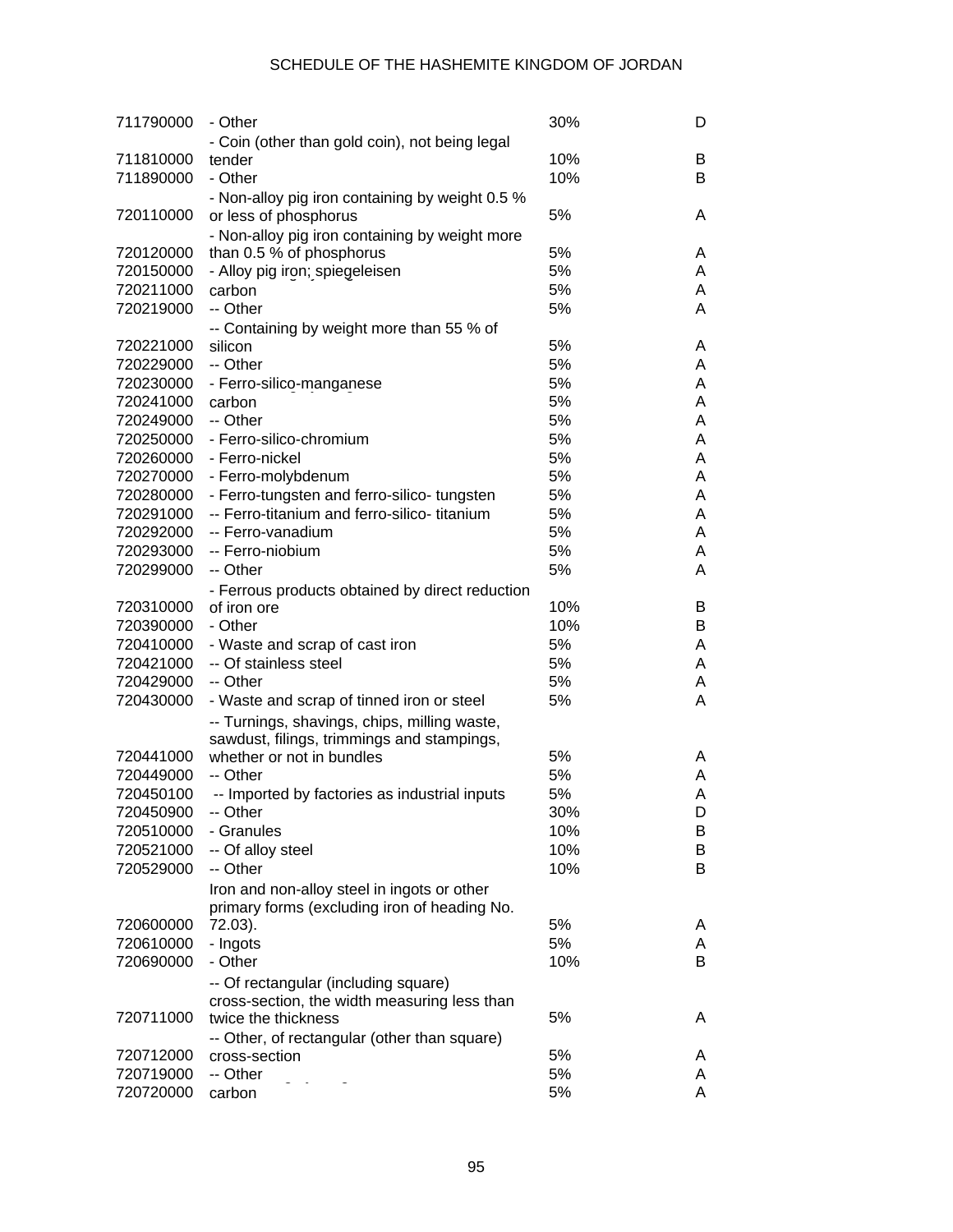|           | - In coils, not further worked than hot-rolled,     |      |    |
|-----------|-----------------------------------------------------|------|----|
| 720810000 | with patterns in relief:                            | Free | Е  |
| 720825000 | -- Of a thickness of 4.75 mm or more                | Free | E  |
|           | -- Of a thickness of 3 mm or more but less than     |      |    |
| 720826000 | 4.75 mm                                             | Free | Е  |
| 720827000 | -- Of a thickness of less than 3 mm                 | Free | E  |
| 720836000 | -- Of a thickness exceeding 10 mm                   | Free | E  |
|           | -- Of a thickness of 4.75 mm or more but not        |      |    |
| 720837000 | exceeding 10 mm                                     | Free | E  |
|           | -- Of a thickness of 3 mm or more but less than     |      |    |
| 720838000 | 4.75 mm                                             | Free | Е  |
| 720839000 | -- Of a thickness of less than 3 mm                 | Free | E  |
|           |                                                     |      |    |
|           | - Not in coils, not further worked than hot-rolled, | Free | Е  |
| 720840000 | with patterns in relief:                            |      | E  |
| 720851000 | -- Of a thickness exceeding 10 mm                   | Free |    |
|           | -- Of a thickness of 4.75 mm or more but not        |      |    |
| 720852000 | exceeding 10 mm                                     | Free | E  |
|           | -- Of a thickness of 3 mm or more but less than     |      |    |
| 720853000 | 4.75 mm                                             | Free | Е  |
| 720854000 | -- Of a thickness of less than 3 mm:                | Free | E  |
| 720890000 | - Other                                             | Free | E  |
| 720915000 | -- Of a thickness of 3 mm or more                   | Free | E  |
|           | -- Of a thickness exceeding 1 mm but less than      |      |    |
| 720916000 | 3 mm:                                               | Free | E  |
|           | -- Of a thickness of 0.5 mm or more but not         |      |    |
| 720917000 | exceeding 1 mm                                      | Free | Е  |
| 720918000 | -- Of a thickness of less than 0.5 mm:              | Free | E  |
| 720925000 | -- Of a thickness of 3 mm or more                   | Free | E  |
|           | -- Of a thickness exceeding 1 mm but less than      |      |    |
| 720926000 | 3 mm                                                | Free | E  |
|           | -- Of a thickness of 0.5 mm or more but not         |      |    |
| 720927000 | exceeding 1 mm                                      | Free | Е  |
| 720928000 | -- Of a thickness of less than 0.5 mm               | Free | E  |
| 720990000 | - Other                                             | Free | E  |
| 721011000 | -- Of a thickness of 0.5 mm or more                 | Free | E  |
| 721012000 | -- Of a thickness of less than 0.5 mm               | Free | E  |
|           | - Plated or coated with lead, including             |      |    |
| 721020000 | terne-plate                                         | Free | Е  |
| 721030000 | - Electrolytically plated or coated with zinc       | Free | E  |
| 721041000 | -- Corrugated                                       | Free | Е  |
| 721049000 | -- Other                                            | Free | E  |
|           | - Plated or coated with chromium oxides or with     |      |    |
| 721050000 | chromium and chromium oxides                        | Free | E  |
| 721061000 | -- Plated or coated with aluminium-zinc alloys:     | Free | Е  |
| 721069000 | -- Other                                            | Free | Е  |
| 721070000 | - Painted, varnished or coated with plastics        | Free | Е  |
| 721090000 | - Other                                             | Free | E  |
|           |                                                     |      |    |
|           | -- Rolled on four faces or in a closed box pass,    |      |    |
|           | of a width exceeding 150 mm and a thickness of      |      |    |
|           | not less than 4 mm, not in coils and without        |      |    |
| 721113000 | patterns in relief                                  | Free | E, |
| 721114000 | -- Other, of a thickness of 4.75 mm or more         | Free | Е  |
| 721119000 | -- Other                                            | Free | E. |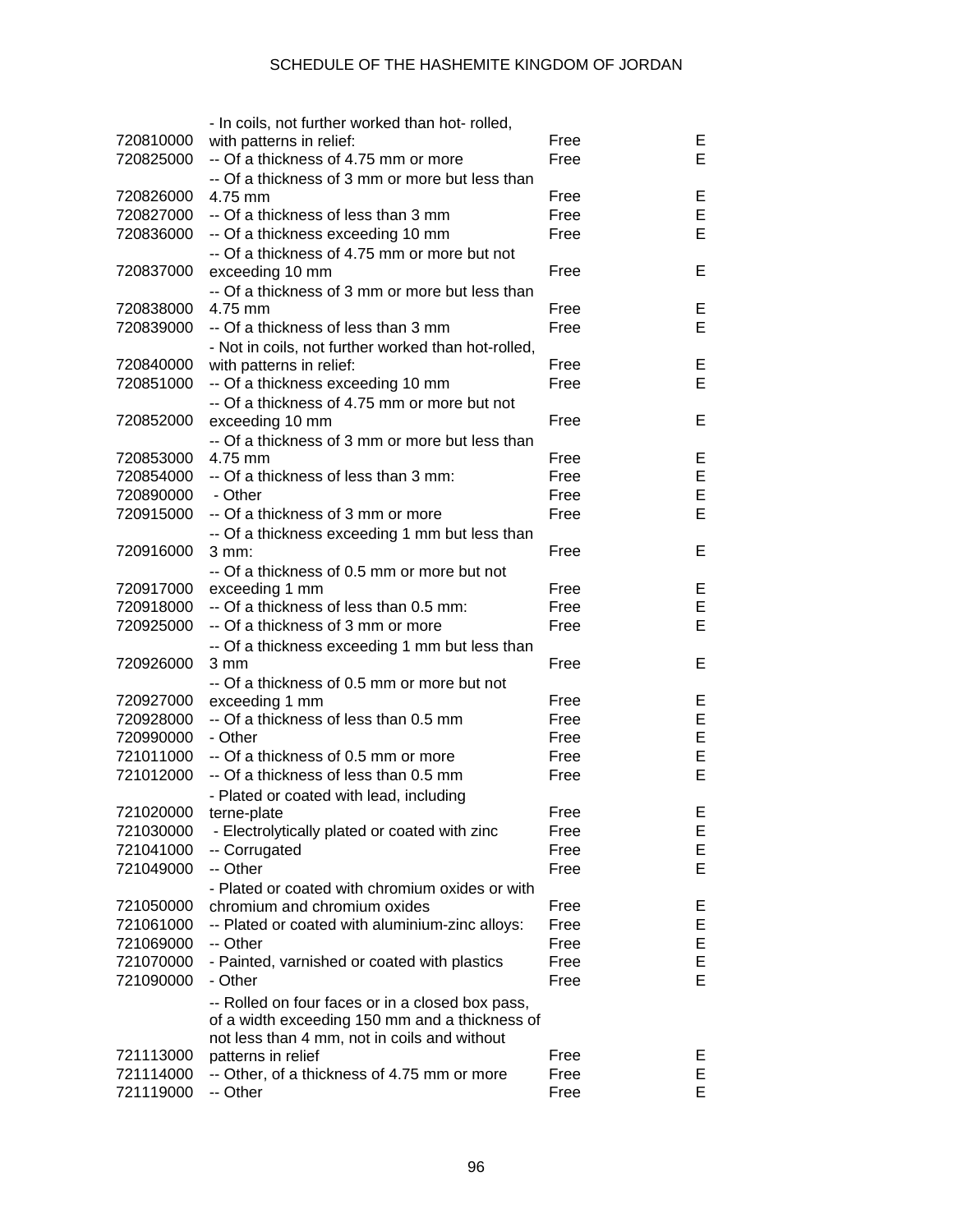|           | -- Containing by weight less than 0.25% of                                          |      |        |
|-----------|-------------------------------------------------------------------------------------|------|--------|
| 721123000 | carbon                                                                              | Free | E.     |
| 721129000 | -- Other                                                                            | Free | E      |
| 721190000 | - Other                                                                             | Free | Е      |
| 721210000 | - Plated or coated with tin                                                         | 10%  | В      |
| 721220000 | - Electrolytically plated or coated with zinc                                       | 10%  | В      |
| 721230000 | - Otherwise plated or coated with zinc                                              | 10%  | В      |
| 721240000 | - Painted, varnished or coated with plastics                                        | 10%  | B      |
| 721250000 | - Otherwise plated or coated                                                        | 10%  | В      |
| 721260000 | - Clad                                                                              | 10%  | B      |
|           | -- Of a 5.5 mm diameter or less for the                                             |      |        |
|           | manufacturing of nails, screws, wire ties, barbed                                   |      |        |
|           | wire, netting, metallic wool and electrodes                                         |      |        |
| 721310100 | imported directly by relevant factories                                             | 10%  | B      |
|           | -- Of a diameter more than 5.5 mm but not                                           |      |        |
|           | exceed 14 mm, in coils, for the manufacturing of                                    |      |        |
| 721310200 | netting, imported directly by relevant factories                                    | 20%  | С      |
|           |                                                                                     |      |        |
|           | -- Of a diameter more than 5.5 mm but not<br>exceed 30 mm, for the manufacturing of |      |        |
| 721310300 |                                                                                     | 20%  |        |
| 721310900 | screws, imported directly by relevant factories<br>-- Other                         | 30%  | С<br>D |
|           |                                                                                     |      |        |
|           | -- Of a 5.5 mm diameter or less for the                                             |      |        |
|           | manufacturing of nails, screws, wire ties, barbed                                   |      |        |
|           | wire, netting, metallic wool and electrodes                                         |      |        |
| 721320100 | imported directly by relevant factories                                             | 10%  | B      |
|           | -- Of a diameter more than 5.5 mm but not                                           |      |        |
|           | exceed 14 mm, in coils, for the manufacturing of                                    |      |        |
| 721320200 | netting, imported directly by relevant factories                                    | 20%  | С      |
|           | -- Of a diameter more than 5.5 mm but not                                           |      |        |
|           | exceed 30 mm, for the manufacturing of                                              |      |        |
| 721320300 | screws, imported directly by relevant factories                                     | 20%  | С      |
| 721320900 | -- Other                                                                            | 30%  | D      |
|           | -- Of a 5.5 mm diameter or less for the                                             |      |        |
|           | manufacturing of nails, screws, wire ties, barbed                                   |      |        |
|           | wire, netting, metallic wool and electrodes                                         |      |        |
| 721391100 | imported directly by relevant factories                                             | 10%  | B      |
|           | -- Of a diameter more than 5.5 mm but not                                           |      |        |
|           | exceed 14 mm, in coils, for the manufacturing of                                    |      |        |
| 721391200 | netting, imported directly by relevant factories                                    | 20%  | С      |
|           | -- Of a diameter more than 5.5 mm but not                                           |      |        |
|           | exceed 30 mm, for the manufacturing of                                              |      |        |
| 721391300 | screws, imported directly by relevant factories                                     | 20%  | C      |
| 721391900 | --- Other                                                                           | 30%  | D      |
|           | -- Of a 5.5 mm diameter or less for the                                             |      |        |
|           | manufacturing of nails, screws, wire ties, barbed                                   |      |        |
|           | wire, netting, metallic wool and electrodes                                         |      |        |
| 721399100 | imported directly by relevant factories                                             | 10%  | B      |
|           | -- Of a diameter more than 5.5 mm but not                                           |      |        |
|           | exceed 14 mm, in coils, for the manufacturing of                                    |      |        |
| 721399200 | netting, imported directly by relevant factories                                    | 20%  | С      |
|           | -- Of a diameter more than 5.5 mm but not                                           |      |        |
|           | exceed 30 mm, for the manufacturing of                                              |      |        |
| 721399300 | screws, imported directly by relevant factories                                     | 20%  | C      |
| 721399900 | --- Other                                                                           | 30%  | D      |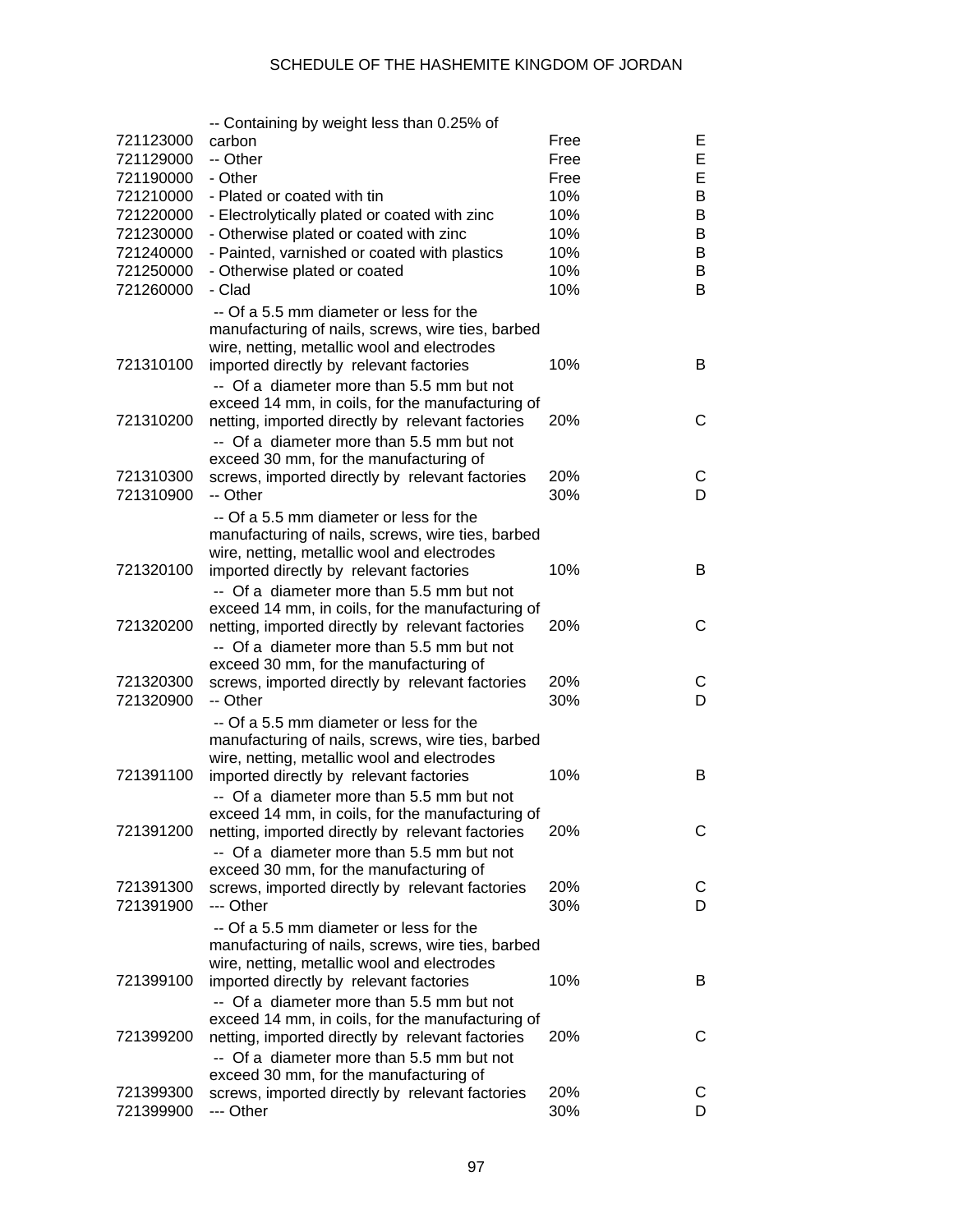|                        | -- Of a 5.5 mm diameter or less for the<br>manufacturing of nails, screws, wire ties, barbed<br>wire, netting, metallic wool and electrodes                                            |            |        |
|------------------------|----------------------------------------------------------------------------------------------------------------------------------------------------------------------------------------|------------|--------|
| 721410100              | imported directly by relevant factories<br>-- Of a diameter more than 5.5 mm but not                                                                                                   | 10%        | B      |
| 721410200              | exceed 14 mm, in coils, for the manufacturing of<br>netting, imported directly by relevant factories<br>-- Of a diameter more than 5.5 mm but not                                      | 20%        | C      |
| 721410300<br>721410900 | exceed 30 mm, for the manufacturing of<br>screws, imported directly by relevant factories<br>--- Other                                                                                 | 20%<br>30% | С<br>D |
|                        | -- Of a 5.5 mm diameter or less for the<br>manufacturing of nails, screws, wire ties, barbed<br>wire, netting, metallic wool and electrodes                                            |            |        |
| 721420100              | imported directly by relevant factories<br>-- Of a diameter more than 5.5 mm but not                                                                                                   | 10%        | B      |
| 721420200              | exceed 14 mm, in coils, for the manufacturing of<br>netting, imported directly by relevant factories<br>-- Of a diameter more than 5.5 mm but not                                      | 20%        | C      |
| 721420300<br>721420900 | exceed 30 mm, for the manufacturing of<br>screws, imported directly by relevant factories<br>-- Other                                                                                  | 20%<br>30% | С<br>D |
|                        | -- Of a 5.5 mm diameter or less for the<br>manufacturing of nails, screws, wire ties, barbed<br>wire, netting, metallic wool and electrodes                                            |            |        |
| 721430100              | imported directly by relevant factories<br>-- Of a diameter more than 5.5 mm but not                                                                                                   | 10%        | B      |
| 721430200              | exceed 14 mm, in coils, for the manufacturing of<br>netting, imported directly by relevant factories<br>-- Of a diameter more than 5.5 mm but not                                      | 20%        | C      |
| 721430300<br>721430900 | exceed 30 mm, for the manufacturing of<br>screws, imported directly by relevant factories<br>-- Other                                                                                  | 20%<br>30% | С<br>D |
|                        | -- Of a 5.5 mm diameter or less for the<br>manufacturing of nails, screws, wire ties, barbed<br>wire, netting, metallic wool and electrodes                                            |            |        |
| 721491100              | imported directly by relevant factories<br>-- Of a diameter more than 5.5 mm but not<br>exceed 14 mm, in coils, for the manufacturing of                                               | 10%        | B      |
| 721491200              | netting, imported directly by relevant factories<br>-- Of a diameter more than 5.5 mm but not                                                                                          | 20%        | С      |
| 721491300<br>721491900 | exceed 30 mm, for the manufacturing of<br>screws, imported directly by relevant factories<br>--- Other                                                                                 | 20%<br>30% | С<br>D |
| 721499100              | -- Of a 5.5 mm diameter or less for the<br>manufacturing of nails, screws, wire ties, barbed<br>wire, netting, metallic wool and electrodes<br>imported directly by relevant factories | 10%        | В      |
|                        | -- Of a diameter more than 5.5 mm but not<br>exceed 14 mm, in coils, for the manufacturing of                                                                                          |            |        |
| 721499200              | netting, imported directly by relevant factories<br>-- Of a diameter more than 5.5 mm but not                                                                                          | 20%        | С      |
| 721499300              | exceed 30 mm, for the manufacturing of<br>screws, imported directly by relevant factories                                                                                              | 20%        | С      |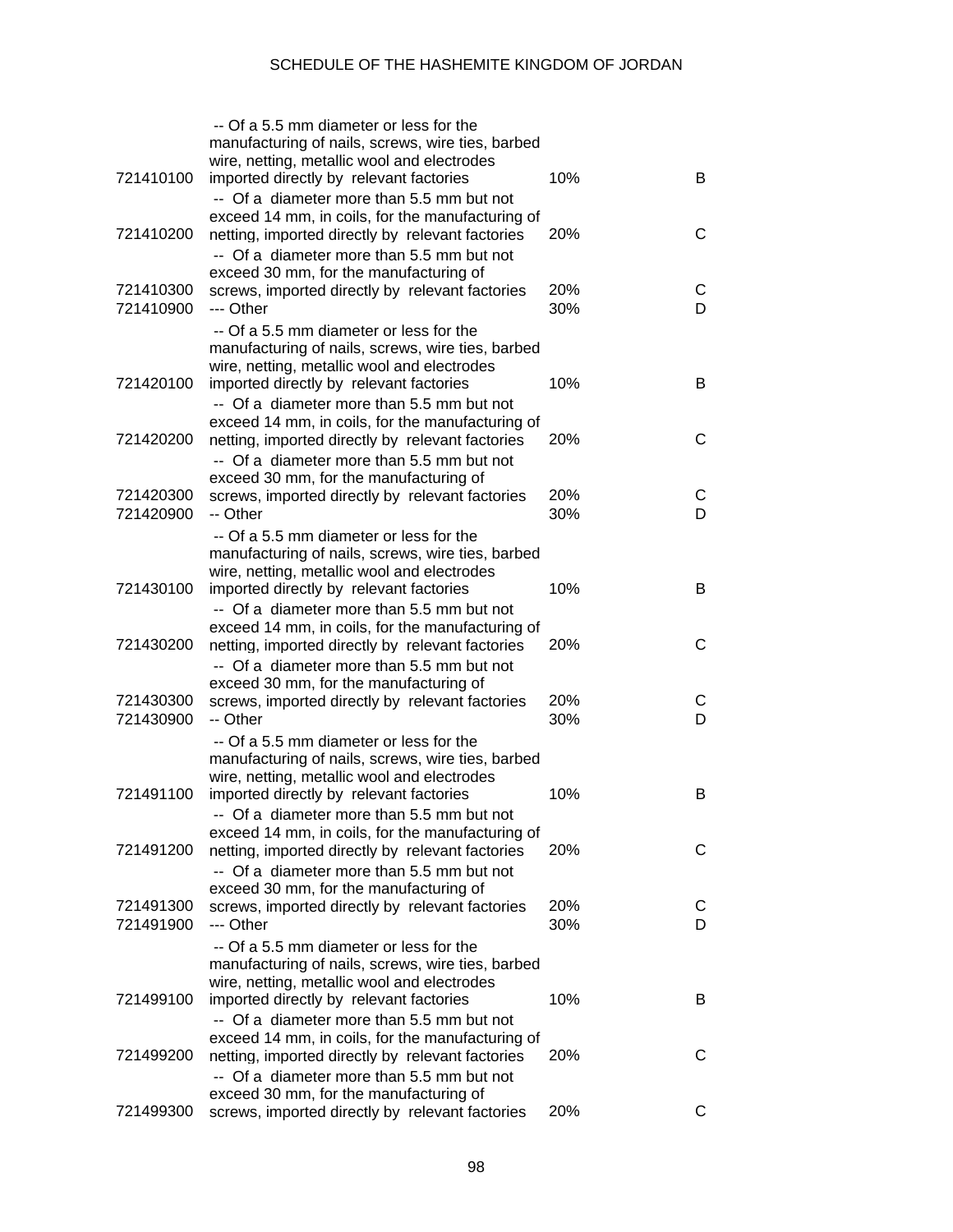| 721499900              | --- Other                                                                                          | 30%        | D      |
|------------------------|----------------------------------------------------------------------------------------------------|------------|--------|
|                        | -- Of a 5.5 mm diameter or less for the<br>manufacturing of nails, screws, wire ties, barbed       |            |        |
|                        | wire, netting, metallic wool and electrodes                                                        |            |        |
| 721510100              | imported directly by relevant factories                                                            | 10%        | B      |
|                        | -- Of a diameter more than 5.5 mm but not                                                          |            |        |
|                        | exceed 14 mm, in coils, for the manufacturing of                                                   |            |        |
| 721510200              | netting, imported directly by relevant factories                                                   | 20%        | С      |
|                        | -- Of a diameter more than 5.5 mm but not                                                          |            |        |
|                        | exceed 30 mm, for the manufacturing of                                                             |            |        |
| 721510300<br>721510900 | screws, imported directly by relevant factories                                                    | 20%<br>30% | С<br>D |
|                        | -- Other                                                                                           |            |        |
|                        | -- Of a 5.5 mm diameter or less for the                                                            |            |        |
|                        | manufacturing of nails, screws, wire ties, barbed<br>wire, netting, metallic wool and electrodes   |            |        |
| 721550100              | imported directly by relevant factories                                                            | 10%        | B      |
|                        | -- Of a diameter more than 5.5 mm but not                                                          |            |        |
|                        | exceed 14 mm, in coils, for the manufacturing of                                                   |            |        |
| 721550200              | netting, imported directly by relevant factories                                                   | 20%        | С      |
|                        | -- Of a diameter more than 5.5 mm but not                                                          |            |        |
|                        | exceed 30 mm, for the manufacturing of                                                             |            |        |
| 721550300              | screws, imported directly by relevant factories                                                    | 20%        | С      |
| 721550900              | -- Other                                                                                           | 30%        | D      |
|                        | -- Of a 5.5 mm diameter or less for the                                                            |            |        |
|                        | manufacturing of nails, screws, wire ties, barbed<br>wire, netting, metallic wool and electrodes   |            |        |
| 721590100              | imported directly by relevant factories                                                            | 10%        | В      |
|                        | -- Of a diameter more than 5.5 mm but not                                                          |            |        |
|                        | exceed 14 mm, in coils, for the manufacturing of                                                   |            |        |
| 721590200              | netting, imported directly by relevant factories                                                   | 20%        | С      |
|                        | -- Of a diameter more than 5.5 mm but not                                                          |            |        |
|                        | exceed 30 mm, for the manufacturing of                                                             |            |        |
| 721590300              | screws, imported directly by relevant factories                                                    | 20%        | С      |
| 721590900              | -- Other                                                                                           | 30%        | D      |
|                        | - U, I or H sections, not further worked than<br>hot-rolled, hot-drawn or extruded, of a height of |            |        |
| 721610000              | less than 80 mm                                                                                    | Free       | Ε      |
| 721621000              | -- L sections                                                                                      | Free       | E      |
| 721622000              | -- T sections                                                                                      | Free       | Ε      |
| 721631000              | -- U sections                                                                                      | Free       | E      |
| 721632000              | -- I sections                                                                                      | Free       | E      |
| 721633000              | -- H sections                                                                                      | Free       | E      |
|                        | - L or T sections, not further worked than                                                         |            |        |
|                        | hot-rolled, hot-drawn or extruded, of a height of                                                  |            |        |
| 721640000              | 80 mm or more<br>- Other angles, shapes and sections, not further                                  | Free       | E      |
| 721650000              | worked than hot-rolled, hot-drawn or extruded                                                      | Free       | Ε      |
| 721661000              | -- Obtained from flat-rolled products                                                              | Free       | Е      |
| 721669000              | -- Other                                                                                           | Free       | E      |
|                        | -- Cold-formed or cold finished from flat-rolled                                                   |            |        |
| 721691000              | products                                                                                           | Free       | Ε      |
| 721699000              | -- Other                                                                                           | Free       | Е      |
| 721710200              | -- Imported by factories as industrial inputs                                                      | 10%        | Β      |
| 721710900              | -- Other                                                                                           | 30%        | D      |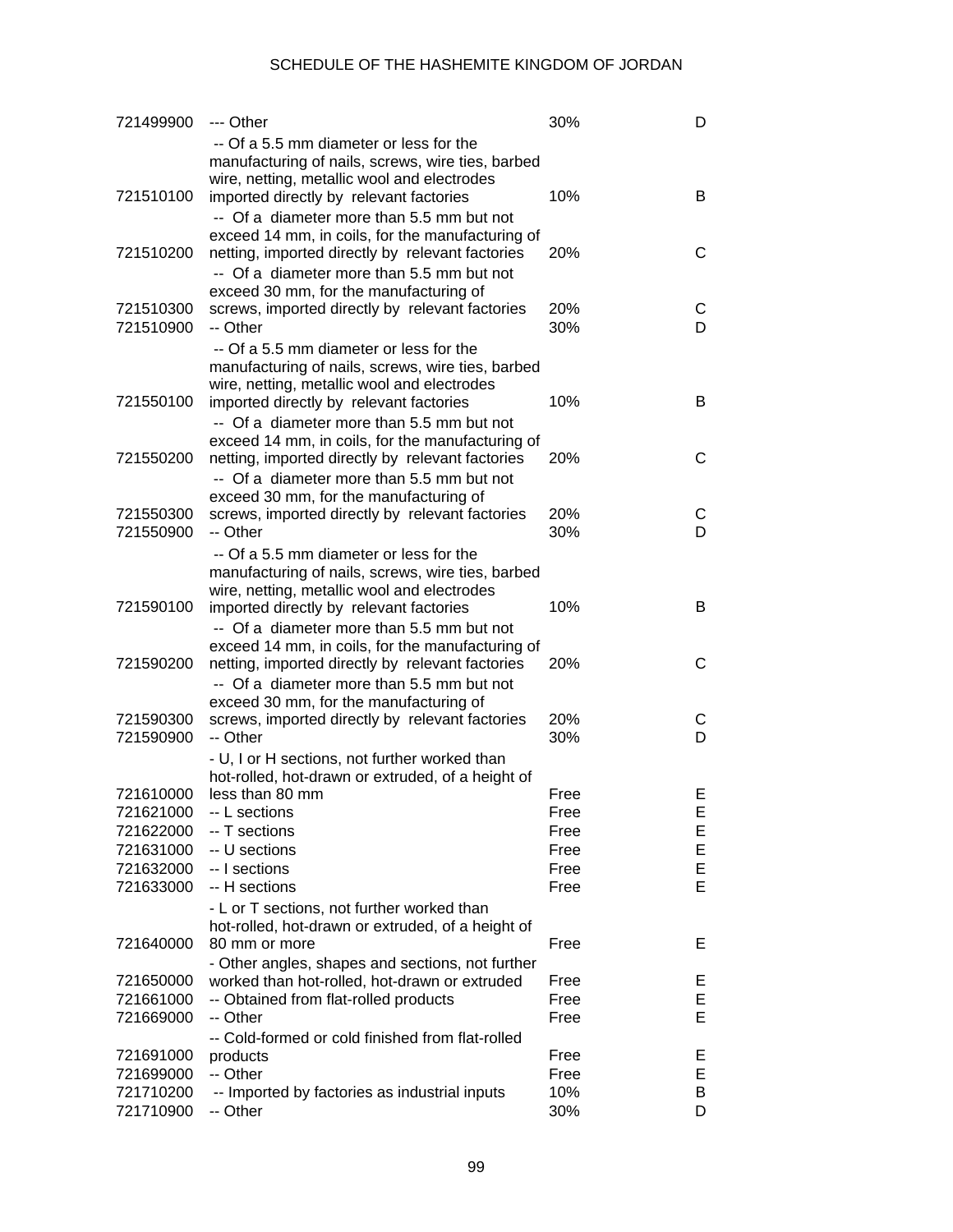| 721720200 | -- Imported by factories as industrial inputs   | 10% | B |
|-----------|-------------------------------------------------|-----|---|
| 721720900 | -- Other                                        | 30% | D |
| 721730200 | -- Imported by factories as industrial inputs   | 10% | B |
| 721730900 | -- Other                                        | 30% | D |
| 721790200 | -- Imported by factories as industrial inputs   | 10% | B |
| 721790900 | -- Other                                        | 30% | D |
| 721810000 | - Ingots and other primary forms                | 5%  | Α |
|           | -- Of rectangular (other than square)           |     |   |
| 721891000 | cross-section                                   | 5%  | A |
| 721899000 | -- Other:                                       | 5%  | A |
| 721911000 | -- Of a thickness exceeding 10 mm               | 5%  | A |
|           | -- Of a thickness of 4.75 mm or more but not    |     |   |
| 721912000 | exceeding 10 mm                                 | 5%  | A |
|           | -- Of a thickness of 3 mm or more but less than |     |   |
| 721913000 | 4.75 mm                                         | 5%  | A |
| 721914000 | -- Of a thickness of less than 3 mm             | 5%  | A |
| 721921000 | -- Of a thickness exceeding 10 mm               | 5%  | A |
|           | -- Of a thickness of 4.75 mm or more but not    |     |   |
| 721922000 | exceeding 10 mm                                 | 5%  | A |
|           | -- Of a thickness of 3 mm or more but less than |     |   |
| 721923000 | 4.75 mm                                         | 5%  | A |
| 721924000 | -- Of a thickness of less than 3 mm             | 5%  | A |
| 721931000 | -- Of a thickness of 4.75 mm or more            | 5%  | A |
|           | -- Of a thickness of 3 mm or more but less than |     |   |
| 721932000 | 4.75 mm                                         | 5%  | A |
|           | -- Of a thickness exceeding 1 mm but less than  |     |   |
| 721933000 | 3 mm                                            | 5%  | A |
|           | -- Of a thickness of 0.5 mm or more but not     |     |   |
| 721934000 | exceeding 1 mm                                  | 5%  | A |
| 721935000 | -- Of a thickness of less than 0.5 mm           | 5%  | A |
| 721990000 | - Other                                         | 5%  | A |
| 722011000 | -- Of a thickness of 4.75 mm or more            | 5%  | A |
| 722012000 | -- Of a thickness of less than 4.75 mm          | 5%  | Α |
|           | - Not further worked than cold-rolled           |     |   |
| 722020000 | (cold-reduced)                                  | 5%  | A |
| 722090000 | - Other                                         | 5%  | A |
|           | Bars and rods, hot-rolled, in irregularly wound |     |   |
| 722100000 | coils, of stainless steel.                      | 5%  | A |
| 722211000 | -- Of circular cross-section                    | 5%  | A |
| 722219000 | -- Other                                        | 5%  | A |
|           | - Bars and rods, not further worked than        |     |   |
| 722220000 | cold-formed or cold-finished                    | 5%  | A |
| 722230000 | - Other bars and rods                           | 5%  | A |
| 722240000 | - Angles, shapes and sections                   | 30% | D |
| 722240100 | -- Imported by factories as industrial inputs   | 10% | B |
| 722240900 | -- Other                                        | 30% | D |
| 722300000 | Wire of stainless steel.                        | 5%  | Α |
| 722410000 | - Ingots and other primary forms                | 5%  | Α |
| 722490000 | - Other                                         | 5%  | Α |
| 722511000 | -- Grain-oriented                               | 5%  | A |
| 722519000 | -- Other                                        | 5%  | A |
| 722520000 | - Of high speed steel                           | 5%  | A |
|           | - Other, not further worked than hot-rolled, in |     |   |
| 722530000 | coils                                           | 5%  | A |
|           |                                                 |     |   |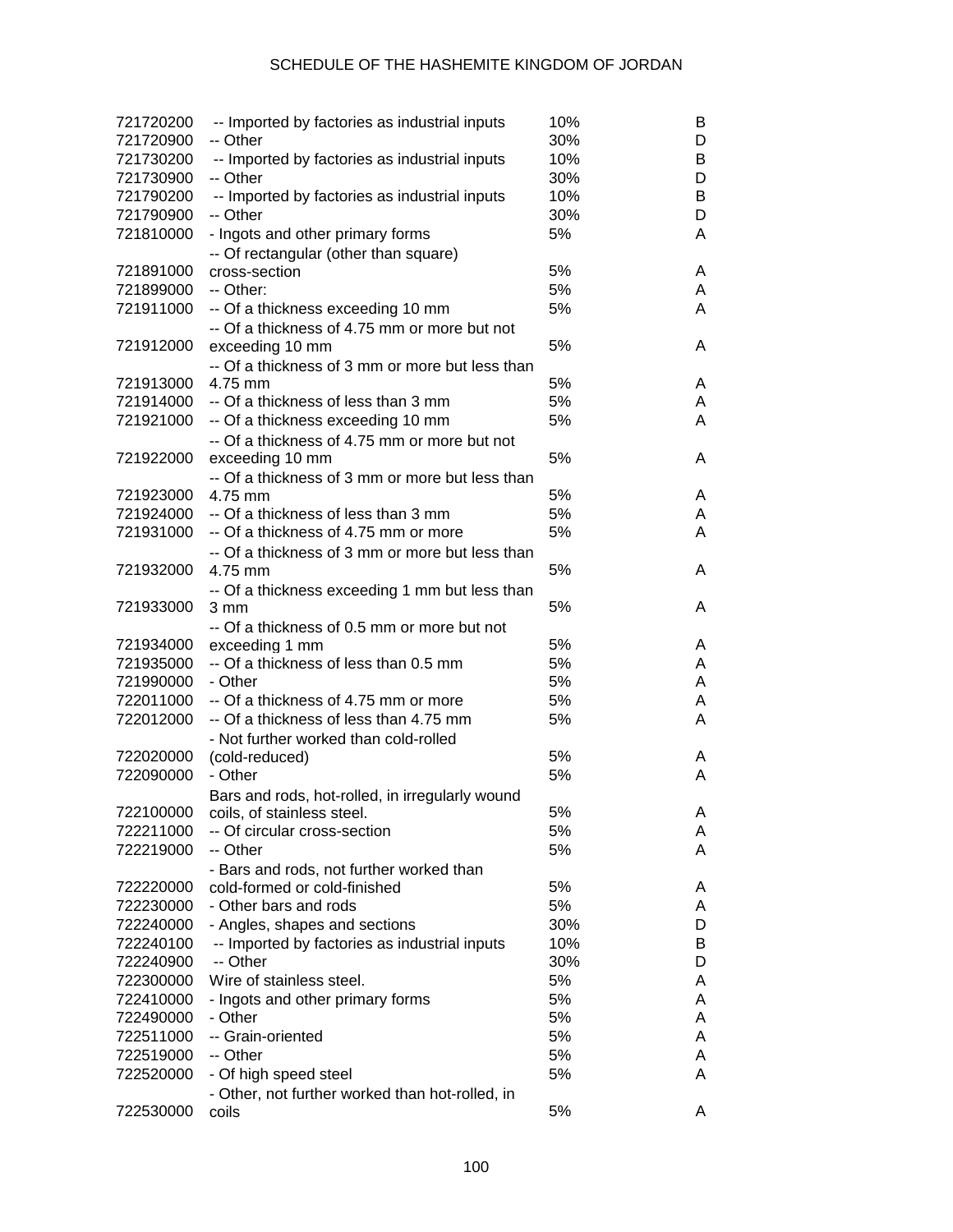|           | - Other, not further worked than hot-rolled, not in       |     |   |
|-----------|-----------------------------------------------------------|-----|---|
| 722540000 | coils                                                     | 5%  | A |
|           | - Other, not further worked than cold-rolled              |     |   |
| 722550000 | (cold-reduced)                                            | 5%  | A |
| 722591000 | -- Electrolytically plated or coated with zinc            | 5%  | A |
| 722592000 | -- Otherwise plated or coated with zinc                   | 5%  | A |
| 722599000 | -- Other                                                  | 5%  | A |
| 722611000 | -- Grain-oriented                                         | 5%  | A |
| 722619000 | -- Other                                                  | 5%  | A |
| 722620000 | - Of high speed steel                                     | 5%  | A |
| 722691000 | -- Not further worked than hot-rolled                     | 5%  | A |
|           | -- Not further worked than cold-rolled                    |     |   |
| 722692000 | (cold-reduced)                                            | 5%  | A |
| 722693000 | -- Electrolytically plated or coated with zinc:           | 5%  | A |
| 722694000 | -- Otherwise plated or coated with zinc:                  | 5%  | A |
| 722699000 | -- Other                                                  | 5%  | A |
| 722710100 | -- Imported by factories as industrial inputs             | 5%  | A |
| 722710900 | -- Other                                                  | 30% | D |
| 722720100 |                                                           | 5%  |   |
|           | -- Imported by factories as industrial inputs<br>-- Other |     | A |
| 722720900 |                                                           | 30% | D |
| 722790100 | -- Imported by factories as industrial inputs             | 5%  | A |
| 722790900 | -- Other                                                  | 30% | D |
| 722810000 | - Bars and rods, of high speed steel                      | 5%  | A |
| 722820000 | - Bars and rods, of silico-manganese steel                | 5%  | A |
|           | - Other bars and rods, not further worked than            |     |   |
| 722830000 | hot-rolled, hot-drawn or extruded                         | 5%  | A |
|           | - Other bars and rods, not further worked than            |     |   |
| 722840000 | forged                                                    | 5%  | A |
|           | - Other bars and rods, not further worked than            |     |   |
| 722850000 | cold-formed or cold-finished                              | 5%  | A |
| 722860000 | - Other bars and rods                                     | 5%  | A |
| 722870000 | - Angles, shapes and sections                             | 5%  | A |
| 722880000 | - Hollow drill bars and rods                              | 5%  | A |
| 722910100 | -- Imported by factories as industrial inputs             | 5%  | A |
| 722910900 | -- Other                                                  | 30% | D |
| 722920100 | -- Imported by factories as industrial inputs             | 5%  | A |
| 722920900 | -- Other                                                  | 30% | D |
| 722990100 | - Imported by factories as industrial inputs              | 10% | B |
| 722990900 | -- Other                                                  | 30% | D |
| 730110000 | - Sheet piling                                            | 30% | D |
|           | - Angles, shapes and sections jointing or fixing          |     |   |
| 730120000 | rails.                                                    | 30% | D |
| 730210000 | - Rails                                                   | 10% | B |
| 730220000 | - Sleepers (cross-ties)                                   | 10% | B |
|           | - Switch blades, crossing frogs, point rods and           |     |   |
| 730230000 | other crossing pieces                                     | 10% | B |
| 730240000 | - Fish-plates and sole plates                             | 10% | B |
| 730290000 | - Other                                                   | 10% | B |
| 730300000 | Tubes, pipes and hollow profiles, of cast iron.           | 30% | D |
| 730410100 | -- Tubes and pipes of a circular cross-section            | 10% | B |
| 730410900 | -- Other                                                  | 30% | D |
| 730421000 | -- Drill pipe                                             | 20% | C |
| 730429100 | --- Tubes and pipes of a circular cross-section           | 10% | В |
| 730429900 | --- Other                                                 | 30% | D |
|           |                                                           |     |   |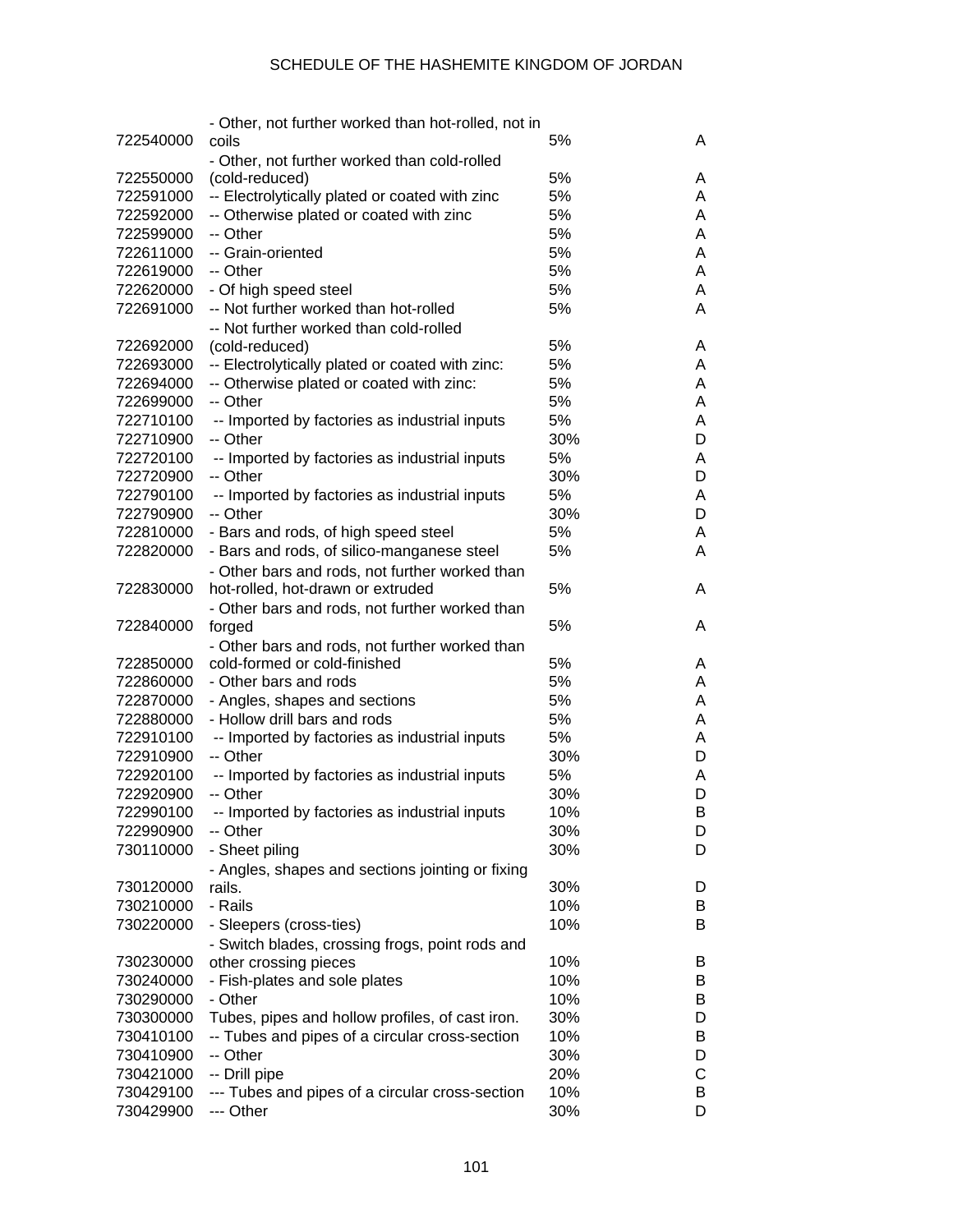|           | --- High pressure pipes, whether or not                                             |     |        |
|-----------|-------------------------------------------------------------------------------------|-----|--------|
|           | strengthened, of a kind used to generate                                            |     |        |
| 730431100 | electricity                                                                         | 30% | D      |
| 730431200 | --- Other tubes and pipes                                                           | 5%  | A      |
| 730431900 | --- Other                                                                           | 30% | D      |
|           | --- High pressure pipes, whether or not                                             |     |        |
|           | strengthened, of a kind used to generate                                            |     |        |
| 730439100 | electricity                                                                         | 30% | D      |
| 730439200 | --- Other tubes and pipes                                                           | 5%  | A      |
| 730439900 | --- Other                                                                           | 30% | D      |
|           | --- High pressure pipes, whether or not                                             |     |        |
|           | strengthened, of a kind used to generate                                            |     |        |
| 730441100 | electricity                                                                         | 30% | D      |
| 730441200 | --- Other tubes and pipes                                                           | 5%  | A      |
| 730441900 | --- Other                                                                           | 30% | D      |
|           | --- High pressure pipes, whether or not                                             |     |        |
|           | strengthened, of a kind used to generate                                            |     |        |
| 730449100 | electricity                                                                         | 30% | D      |
| 730449200 | --- Other tubes and pipes<br>--- Other                                              | 5%  | A      |
| 730449900 |                                                                                     | 30% | D      |
|           | --- High pressure pipes, whether or not                                             |     |        |
| 730451100 | strengthened, of a kind used to generate                                            |     |        |
|           | electricity                                                                         | 30% | D      |
| 730451200 | --- Other tubes and pipes<br>--- Other                                              | 5%  | A      |
| 730451900 |                                                                                     | 30% | D      |
|           | --- High pressure pipes, whether or not                                             |     |        |
| 730459100 | strengthened, of a kind used to generate                                            | 30% |        |
| 730459200 | electricity                                                                         | 5%  | D      |
| 730459900 | --- Other tubes and pipes<br>--- Other                                              | 30% | A<br>D |
| 730490000 | - Other                                                                             | 30% | D      |
| 730511000 | -- Longitudinally submerged arc welded                                              | 10% | B      |
| 730512000 | -- Other, longitudinally welded                                                     | 10% | B      |
| 730519000 | -- Other                                                                            | 10% | B      |
| 730520000 | - Casing of a kind used in drilling for oil or gas                                  | 10% | В      |
|           |                                                                                     |     |        |
|           | -- High pressure pipes, whether or not                                              |     |        |
| 730531100 | strengthened, of a kind used to generate<br>electricity                             | 30% | D      |
| 730531900 | -- Other                                                                            | 10% | B      |
|           |                                                                                     |     |        |
|           | --- High pressure pipes, whether or not<br>strengthened, of a kind used to generate |     |        |
| 730539100 | electricity                                                                         | 30% | D      |
| 730539900 | --- Other:                                                                          | 10% | B      |
|           |                                                                                     |     |        |
|           | -- High pressure pipes, whether or not<br>strengthened, of a kind used to generatr  |     |        |
| 730590100 | electricity                                                                         | 30% | D      |
| 730590900 | -- Other                                                                            | 10% | B      |
| 730610400 | -- Of a circular diameter exceeding 6 inches                                        | 10% | B      |
| 730610900 | -- Other                                                                            | 30% | D      |
| 730620400 | -- Of a circular diameter exceeding 6 inches                                        | 10% | B      |
| 730620900 | -- Other                                                                            | 30% | D      |
| 730630200 | -- Of a circular diameter exceeding 6 inches                                        | 10% | B      |
| 730630900 | -- Other                                                                            | 30% | D      |
| 730640200 | -- Of a circular diameter exceeding 6 inches                                        | 10% | В      |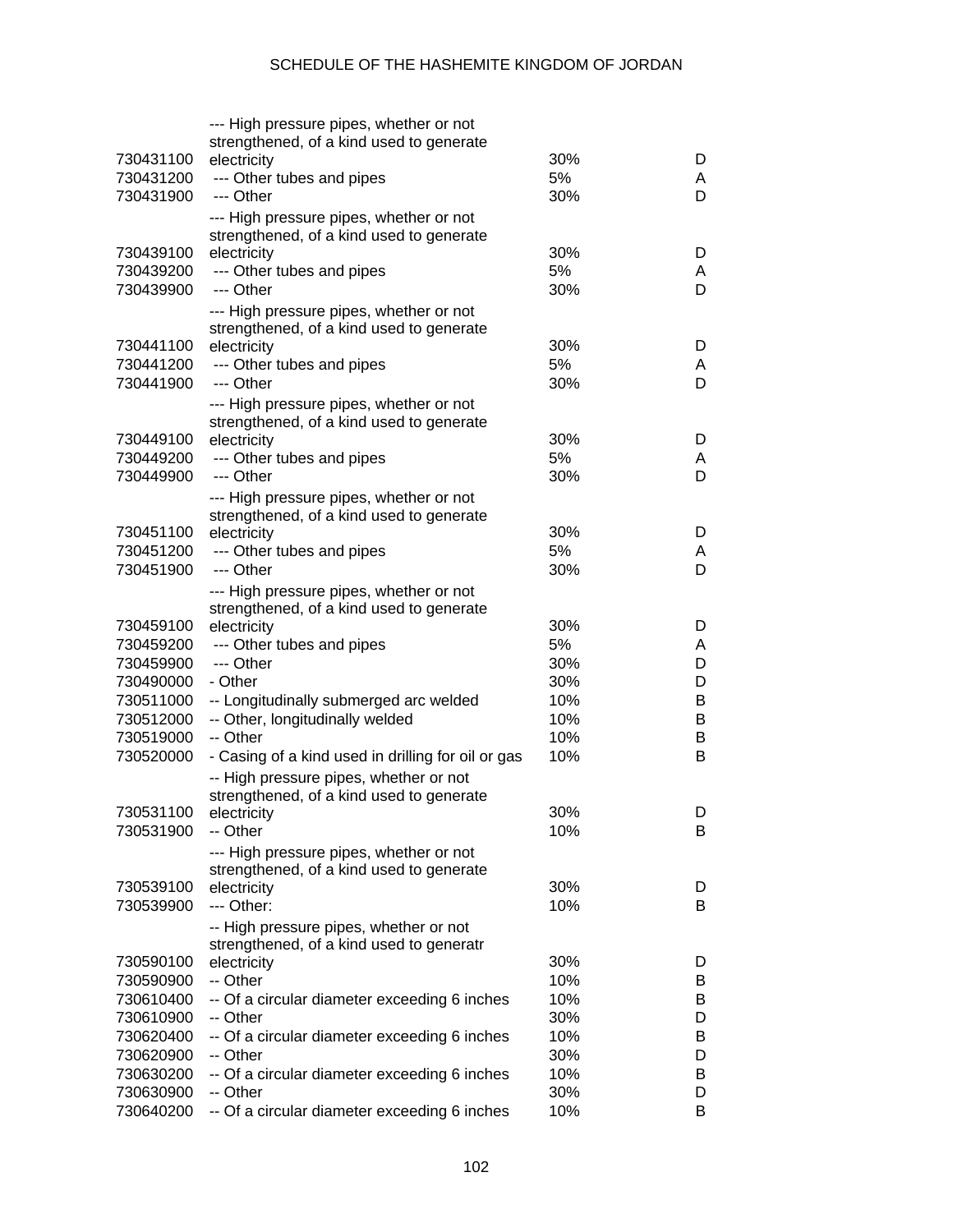| 730640900 | -- Other                                                                                                                                                                                    | 30% | D |
|-----------|---------------------------------------------------------------------------------------------------------------------------------------------------------------------------------------------|-----|---|
| 730650200 | -- Of a circular diameter exceeding 6 inches                                                                                                                                                | 10% | B |
| 730650900 | -- Other                                                                                                                                                                                    | 30% | D |
| 730660000 | - Other, welded, of non-circular cross- section                                                                                                                                             | 30% | D |
| 730690400 | -- Of a circuler diameter exceeding 6 inches                                                                                                                                                | 10% | B |
| 730690900 | -- Other                                                                                                                                                                                    | 30% | D |
| 730711000 | -- Of non-malleable cast iron                                                                                                                                                               | 30% | D |
| 730719000 | -- Other                                                                                                                                                                                    | 30% | D |
| 730721000 | -- Flanges                                                                                                                                                                                  | 30% | D |
| 730722000 | -- Threaded elbows, bends and sleeves                                                                                                                                                       | 30% | D |
| 730723000 | -- Butt welding fittings                                                                                                                                                                    | 30% | D |
| 730729000 | -- Other                                                                                                                                                                                    | 30% | D |
| 730791000 | -- Flanges                                                                                                                                                                                  | 30% | D |
| 730792000 | -- Threaded elbows, bends and sleeves                                                                                                                                                       | 30% | D |
| 730793000 | -- Butt welding fittings                                                                                                                                                                    | 30% | D |
| 730799000 | -- Other                                                                                                                                                                                    | 30% | D |
| 730810000 | - Bridges and bridge-sections                                                                                                                                                               | 30% | D |
| 730820000 | - Towers and lattice masts                                                                                                                                                                  | 30% | D |
|           |                                                                                                                                                                                             |     |   |
|           | - Doors, windows and their frames and                                                                                                                                                       |     |   |
| 730830000 | thresholds for doors                                                                                                                                                                        | 30% | D |
|           | - Equipment for scaffolding, shuttering, propping                                                                                                                                           |     |   |
| 730840000 | or pitpropping                                                                                                                                                                              | 30% | D |
| 730890100 | -- Frameworks for greenhouses                                                                                                                                                               | 10% | B |
| 730890200 | -- Frameworks for concrete roofs                                                                                                                                                            | 10% | B |
| 730890900 | -- Other                                                                                                                                                                                    | 30% | D |
|           | Reservoirs, tanks, vats and similar containers<br>for any material (other than compressed or<br>liquefied gas), of iron or steel, of a capacity<br>exceeding 300 I, whether or not lined or |     |   |
|           | heat-insulated, but not fitted with mechanical or                                                                                                                                           |     |   |
| 730900000 | thermal equipment.                                                                                                                                                                          | 30% | D |
| 731010000 | - Of a capacity of 50 I or more                                                                                                                                                             | 30% | D |
|           | --- Cans designed for packing meat                                                                                                                                                          |     |   |
| 731021200 | preparations or beverages                                                                                                                                                                   | 5%  | A |
|           | --- Printed semi-finished cans specially                                                                                                                                                    |     |   |
| 731021300 | designed for packing infants foodstuff                                                                                                                                                      | 10% | B |
|           | --- Other, imported by factories as industrial                                                                                                                                              |     |   |
| 731021400 | inputs                                                                                                                                                                                      | 20% | С |
| 731021900 | --- Other                                                                                                                                                                                   | 30% | D |
|           | --- Cans designed for packing meat                                                                                                                                                          |     |   |
| 731029200 | preparations or beverages                                                                                                                                                                   | 5%  | A |
|           | --- Printed semi-finished cans specially                                                                                                                                                    |     |   |
| 731029300 | designed for packing infants foodstuff                                                                                                                                                      | 10% | B |
|           | --- Other, imported by factories as industrial                                                                                                                                              |     |   |
| 731029400 | inputs                                                                                                                                                                                      | 20% | С |
| 731029900 | --- Other                                                                                                                                                                                   | 30% | D |
|           | Containers for compressed or liquefied gas, of                                                                                                                                              |     |   |
| 731100000 | iron or steel.                                                                                                                                                                              | 5%  | A |
| 731210000 | - Stranded wire, ropes and cables                                                                                                                                                           | 30% | D |
| 731290000 | - Other                                                                                                                                                                                     | 30% | D |
|           | Barbed wire of iron or steel; twisted hoop or<br>single flat wire, barbed or not, and loosely<br>twisted double wire, of a kind used for fencing,                                           |     |   |
| 731300000 | of iron or steel.                                                                                                                                                                           | 30% | D |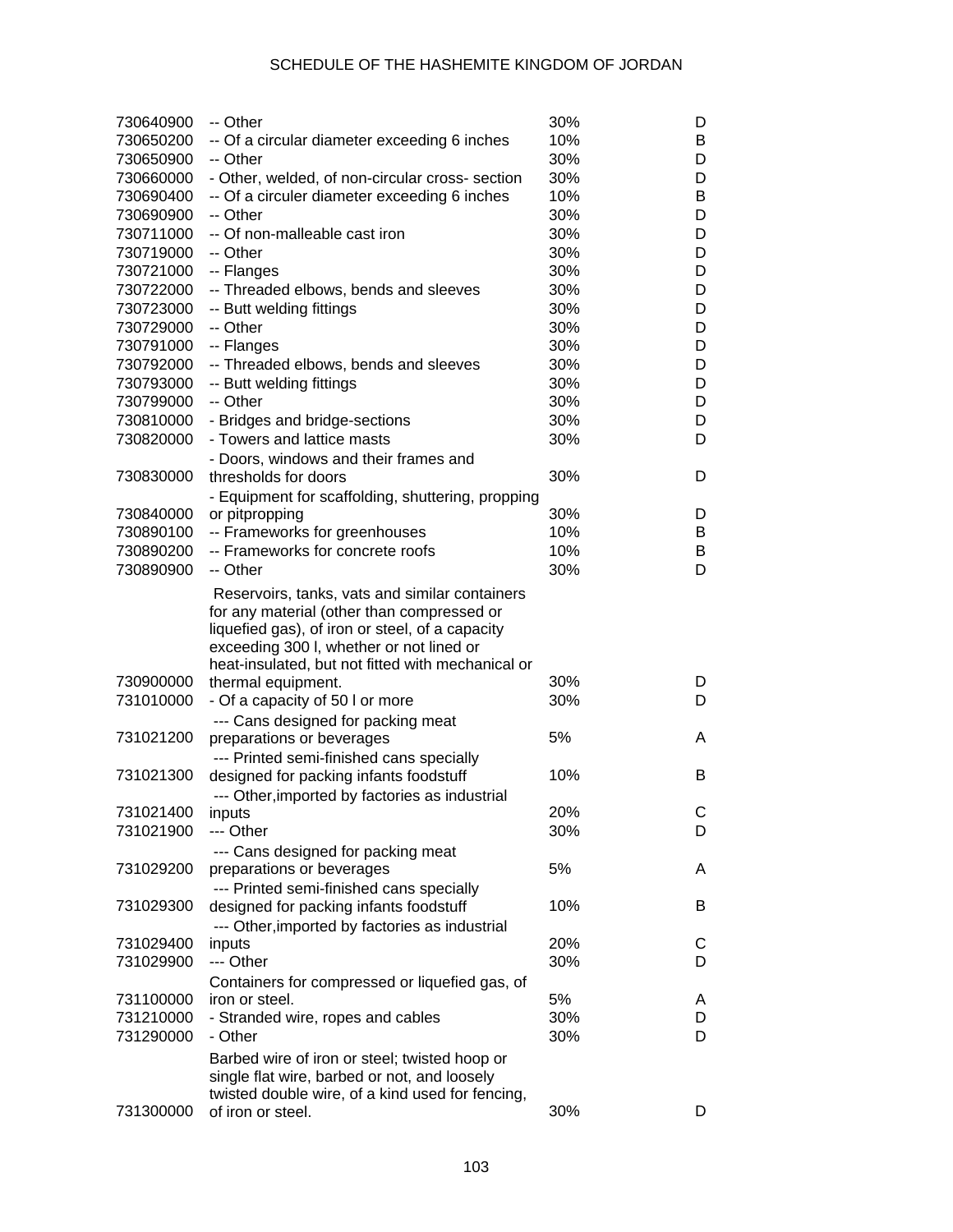|                        | -- Endless bands for machinery, of stainless                                                                                                           |            |        |
|------------------------|--------------------------------------------------------------------------------------------------------------------------------------------------------|------------|--------|
| 731412000              | steel                                                                                                                                                  | 30%        | D      |
| 731413000              | -- Other endless bands for machinery                                                                                                                   | 30%        | D      |
| 731414200              | --- Imported by factories as industrial inputs                                                                                                         | 10%        | B      |
| 731414900              | --- Other                                                                                                                                              | 30%        | D      |
| 731419200              | --- Imported by factories as industrial inputs                                                                                                         | 10%        | B      |
|                        | --- Other                                                                                                                                              |            | D      |
| 731419900              |                                                                                                                                                        | 30%        |        |
|                        | - Grill, netting and fencing, welded at the                                                                                                            |            |        |
|                        | intersection, of wire with a maximum                                                                                                                   |            |        |
|                        | cross-sectional dimension of 3 mm or more and                                                                                                          |            |        |
| 731420000              | having a mesh size of 100 cm2 or more                                                                                                                  | 30%        | D      |
| 731431000              | -- Plated or coated with zinc                                                                                                                          | 30%        | D      |
| 731439000              | -- Other                                                                                                                                               | 30%        | D      |
| 731441000              | -- Plated or coated with zinc                                                                                                                          | 30%        | D      |
| 731442000              | -- Coated with plastics                                                                                                                                | 30%        | D      |
| 731449000              | -- Other                                                                                                                                               | 30%        | D      |
| 731450000              | - Expanded metal                                                                                                                                       | 30%        | D      |
| 731511000              | -- Roller chain                                                                                                                                        | 30%        | D      |
|                        |                                                                                                                                                        |            |        |
| 731512000              | -- Other chain                                                                                                                                         | 30%        | D      |
| 731519000              | -- Parts                                                                                                                                               | 30%        | D      |
| 731520000              | - Skid chain                                                                                                                                           | 30%        | D      |
| 731581000              | -- Stud-link                                                                                                                                           | 30%        | D      |
| 731582000              | -- Other, welded link                                                                                                                                  | 30%        | D      |
| 731589000              | -- Other                                                                                                                                               | 30%        | D      |
| 731590000              | - Other parts                                                                                                                                          | 30%        | D      |
|                        | Anchors, grapnels and parts thereof, of iron or                                                                                                        |            |        |
| 731600000              | steel.                                                                                                                                                 | 30%        | D      |
|                        | Nails, tacks, drawing pins, corrugated nails,<br>staples (other than those of heading No. 83.05)<br>and similar articles, of iron or steel, whether or |            |        |
|                        | not with heads of other material, but excluding                                                                                                        |            |        |
| 731700000              | such articles with heads of copper.                                                                                                                    | 30%        | D      |
| 731811000              | -- Coach screws                                                                                                                                        | 30%        | D      |
| 731812000              | -- Other wood screws                                                                                                                                   | 30%        | D      |
| 731813000              | -- Screw hooks and screw rings                                                                                                                         | 30%        | D      |
| 731814000              | -- Self-tapping screws                                                                                                                                 | 30%        | D      |
|                        | -- Other screws and bolts, whether or not with                                                                                                         |            |        |
| 731815000              | their nuts or washers                                                                                                                                  | 30%        | D      |
| 731816000              | -- Nuts                                                                                                                                                | 30%        | D      |
| 731819000              | -- Other                                                                                                                                               | 30%        | D      |
| 731821000              | -- Spring washers and other lock washers                                                                                                               | 30%        | D      |
|                        | -- Other washers                                                                                                                                       | 30%        |        |
| 731822000              |                                                                                                                                                        |            | D      |
| 731823000              | -- Rivets                                                                                                                                              | 30%        | D      |
| 731824000              | -- Cotters and cotter-pins                                                                                                                             | 30%        | D      |
| 731829000              | -- Other                                                                                                                                               | 30%        | D      |
| 731910000              | - Sewing, darning or embroidery needles                                                                                                                | 30%        | D      |
| 731920000              | - Safety pins                                                                                                                                          | 30%        | D      |
| 731930000              | - Other pins                                                                                                                                           | 30%        | D      |
| 731990000              | - Other                                                                                                                                                | 30%        | D      |
| 732010100              | -- Imported by factories as industrial inputs                                                                                                          | 10%        | В      |
| 732010900              | -- Other                                                                                                                                               | 30%        | D      |
| 732020100              | -- Imported by factories as industrial inputs                                                                                                          | Free       | Е      |
|                        |                                                                                                                                                        |            |        |
|                        |                                                                                                                                                        |            |        |
| 732020900<br>732090100 | -- Other<br>-- Imported by factories as industrial inputs                                                                                              | 30%<br>10% | D<br>B |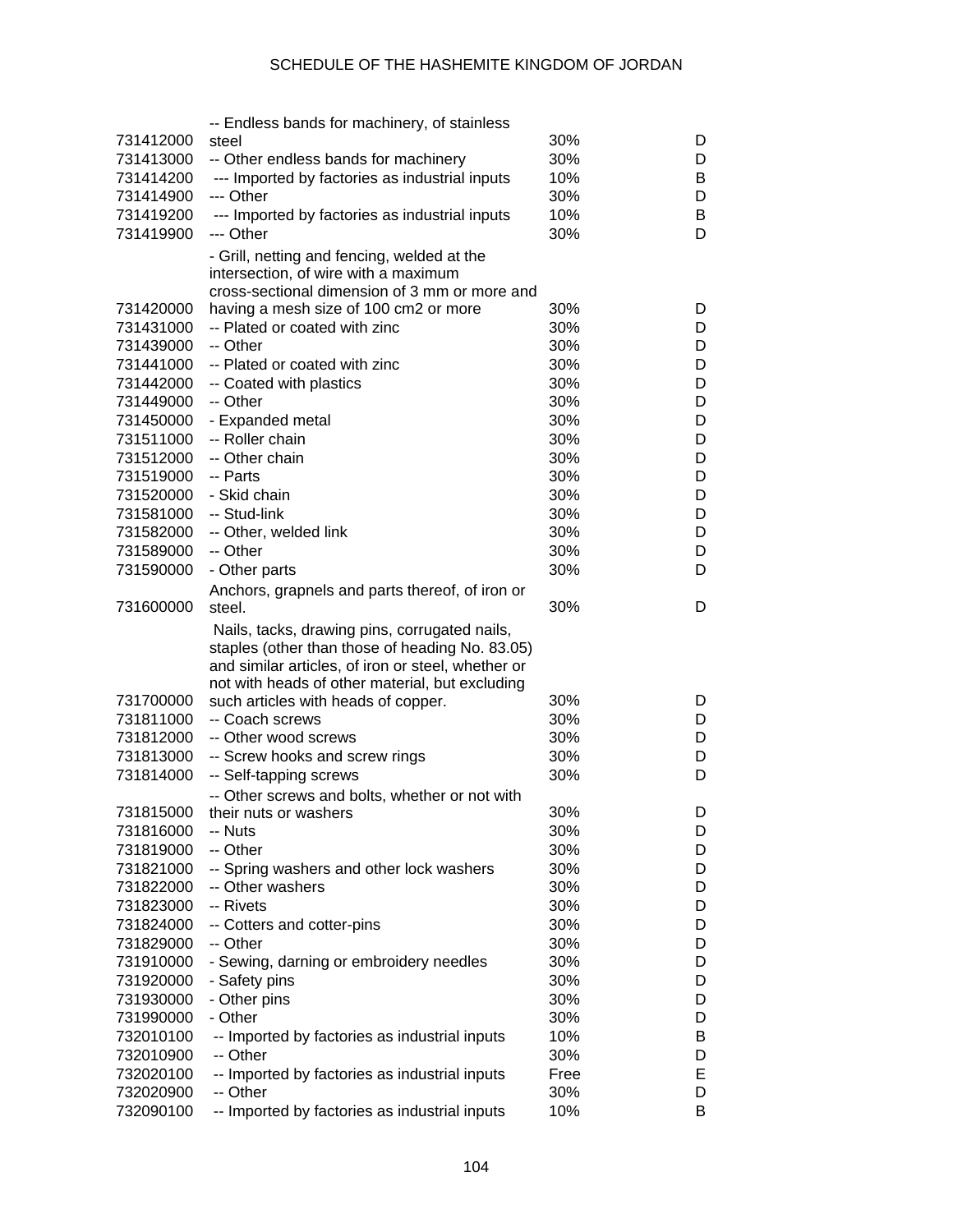| 732090900 | -- Other                                           | 30%  | D |
|-----------|----------------------------------------------------|------|---|
| 732111000 | -- For gas fuel or for both gas and other fuels    | 30%  | D |
| 732112000 | -- For liquid fuel                                 | 30%  | D |
| 732113000 | -- For solid fuel                                  | 30%  | D |
| 732181000 | -- For gas fuel or for both gas and other fuels    | 30%  | D |
| 732182000 | -- For liquid fuel                                 | 30%  | D |
| 732183000 | -- For solid fuel                                  | 30%  | D |
|           |                                                    |      |   |
|           | -- Parts of stoves (other than bodies or parts     |      |   |
|           | thereof) imported by factories as industrial       | Free | E |
| 732190100 | inputs                                             |      |   |
|           | -- Parts of ovens and cookers (other than          |      |   |
|           | bodies or parts thereof) imported by factories as  |      |   |
| 732190200 | industrial inputs                                  | Free | Е |
| 732190900 | -- Other                                           | 30%  | D |
| 732211000 | -- Of cast iron                                    | 30%  | D |
|           | -- Overhead and front covers for radiators,        |      |   |
| 732219100 | imported by factories as industrial inputs         | 10%  | B |
| 732219900 | -- Other                                           | 30%  | D |
| 732290000 | - Other                                            | 30%  | D |
|           | - Iron or steel wool; pot scourers and scouring or |      |   |
| 732310000 | polishing pads, gloves and the like                | 30%  | D |
| 732391000 | -- Of cast iron, not enamelled                     | 30%  | D |
| 732392000 | -- Of cast iron, enamelled                         | 30%  | D |
| 732393000 | -- Of stainless steel                              | 30%  | D |
|           | -- Of iron (other than cast iron) or steel,        |      |   |
| 732394000 | enamelled                                          | 30%  | D |
| 732399000 | -- Other                                           | 30%  | D |
| 732410000 | - Sinks and wash basins, of stainless steel        | 30%  | D |
| 732421000 | -- Of cast iron, whether or not enamelled          | 30%  | D |
| 732429000 | -- Other                                           | 30%  | D |
| 732490000 | - Other, including parts                           | 30%  | D |
| 732510000 | - Of non-malleable cast iron                       | 30%  | D |
| 732591000 | -- Grinding balls and similar articles, for mills  | 10%  | В |
| 732599000 | -- Other                                           | 30%  | D |
| 732611000 | -- Grinding balls and similar articles, for mills  | 30%  | D |
| 732619100 | -- Shoe protectors                                 | Free | E |
|           |                                                    |      |   |
|           | -- Covers and bottoms of sprayers, imported by     |      |   |
| 732619400 | factories as industrial inputs                     | 5%   | A |
|           | -- Other, imported by factories as industrial      |      |   |
| 732619500 | inputs                                             | 10%  | B |
| 732619900 | -- Other                                           | 30%  | D |
| 732620000 | - Articles of wire, of iron or steel               | 30%  | D |
| 732690100 | -- Shoe protectors                                 | Free | Е |
|           | -- Covers and bottoms of sprayers, imported by     |      |   |
| 732690400 | factories as industrial inputs                     | 5%   | A |
| 732690900 | -- Other                                           | 30%  | D |
| 740110000 | - Copper mattes                                    | 5%   | A |
| 740120000 | - Cement copper (precipitated copper)              | 5%   | A |
|           | Unrefined copper; copper anodes for electrolytic   |      |   |
| 740200000 | refining.                                          | 5%   | A |
| 740311000 | -- Cathodes and sections of cathodes               | 5%   | A |
| 740312000 | -- Wire-bars                                       | 5%   | A |
| 740313000 | -- Billets                                         | 5%   | A |
| 740319000 | -- Other                                           | 5%   | A |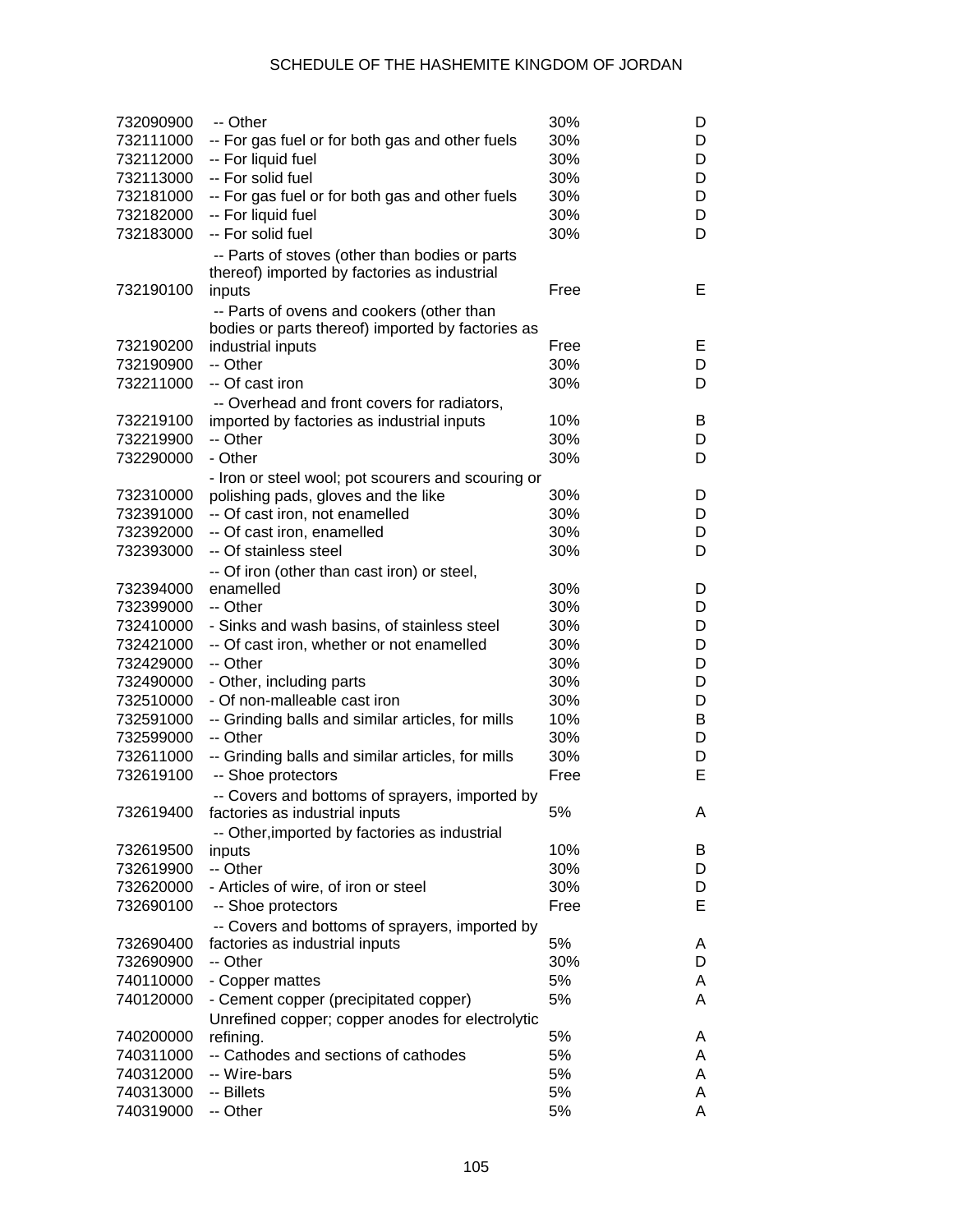| 740321000<br>740322000 | -- Copper-zinc base alloys (brass)<br>-- Copper-tin base alloys (bronze)                             | 5%<br>5% | A<br>A       |
|------------------------|------------------------------------------------------------------------------------------------------|----------|--------------|
| 740323000              | -- Copper-nickel base alloys (cupro- nickel) or<br>copper-nickel-zinc base alloys (nickel silver)    | 5%       | A            |
|                        | -- Other copper alloys (other than master alloys                                                     |          |              |
| 740329000              | of heading No. 74.05)                                                                                | 5%       | A            |
| 740400000              | Copper waste and scrap.                                                                              | 10%      | B            |
|                        | -- Phosphor copper containing 15 % or less of                                                        | 10%      |              |
| 740500100<br>740500900 | phosphor<br>-- Other                                                                                 | 5%       | B            |
|                        |                                                                                                      | 10%      | A<br>B       |
| 740610000<br>740620000 | - Powders of non-lamellar structure<br>- Powders of lamellar structure; flakes                       | 10%      | B            |
| 740710000              |                                                                                                      | 10%      | B            |
| 740721000              | - Of refined copper<br>-- Of copper-zinc base alloys (brass)                                         | 10%      | B            |
|                        |                                                                                                      |          |              |
| 740722000              | -- Of copper-nickel base alloys (cupro- nickel) or<br>copper-nickel-zinc base alloys (nickel silver) | 10%      | B            |
| 740729000              | -- Other                                                                                             | 10%      | B            |
|                        | -- Of which the maximum cross-sectional                                                              |          |              |
| 740811000              | dimension exceeds 6 mm                                                                               | 10%      | B            |
| 740819000              | -- Other                                                                                             | 10%      | B            |
| 740821000              | -- Of copper-zinc base alloys (brass)                                                                | 10%      | B            |
|                        | -- Of copper-nickel base alloys (cupro- nickel) or                                                   |          |              |
| 740822000              | copper-nickel-zinc base alloys (nickel silver)                                                       | 10%      | B            |
| 740829000              | -- Other                                                                                             | 10%      | B            |
| 740911000              | -- In coils                                                                                          | 5%       | A            |
| 740919100              | --- Imported by factories as industrial inputs                                                       | 5%       | A            |
| 740919900              | --- Other                                                                                            | 20%      | C            |
| 740921000              | -- In coils                                                                                          | 5%       | A            |
| 740929100              | --- Imported by factories as industrial inputs                                                       | 5%       | A            |
| 740929900              | --- Other                                                                                            | 20%      | C            |
| 740931000              | -- In coils                                                                                          | 5%       | A            |
| 740939100              | --- Imported by factories as industrial inputs                                                       | 5%       | A            |
| 740939900              | --- Other                                                                                            | 20%      | $\mathsf{C}$ |
|                        | - Of copper-nickel base alloys (cupro- nickel) or                                                    |          |              |
| 740940000              | copper-nickel-zinc base alloys (nickel silver)                                                       | 5%       | A            |
| 740990000              | - Of other copper alloys                                                                             | 5%       | A            |
| 741011000              | -- Of refined copper                                                                                 | 10%      | B            |
| 741012000              | -- Of copper alloys                                                                                  | 10%      | в            |
| 741021000              | -- Of refined copper                                                                                 | 10%      | B            |
| 741022000              | -- Of copper alloys                                                                                  | 10%      | В            |
| 741110100              | --- Imported by factories as industrial inputs                                                       | 5%       | A            |
| 741110900              | -- Other                                                                                             | 30%      | D            |
| 741121100              | --- Imported by factories as industrial inputs                                                       | 5%       | A            |
| 741121900              | --- Other                                                                                            | 30%      | D            |
| 741122100              | --- Imported by factories as industrial inputs                                                       | 5%       | A            |
| 741122900              | --- Other                                                                                            | 30%      | D            |
| 741129100              | --- Imported by factories as industrial inputs                                                       | 5%       | A            |
| 741129900              | --- Other                                                                                            | 30%      | D            |
| 741210000              | - Of refined copper                                                                                  | 30%      | D            |
| 741220000              | - Of copper alloys                                                                                   | 30%      | D            |
|                        | Stranded wire, cables, plaited bands and the                                                         |          |              |
| 741300000              | like, of copper, not electrically insulated.                                                         | 30%      | D            |
| 741420000              | - Cloth                                                                                              | 30%      | D            |
| 741490000              | - Other                                                                                              | 30%      | D            |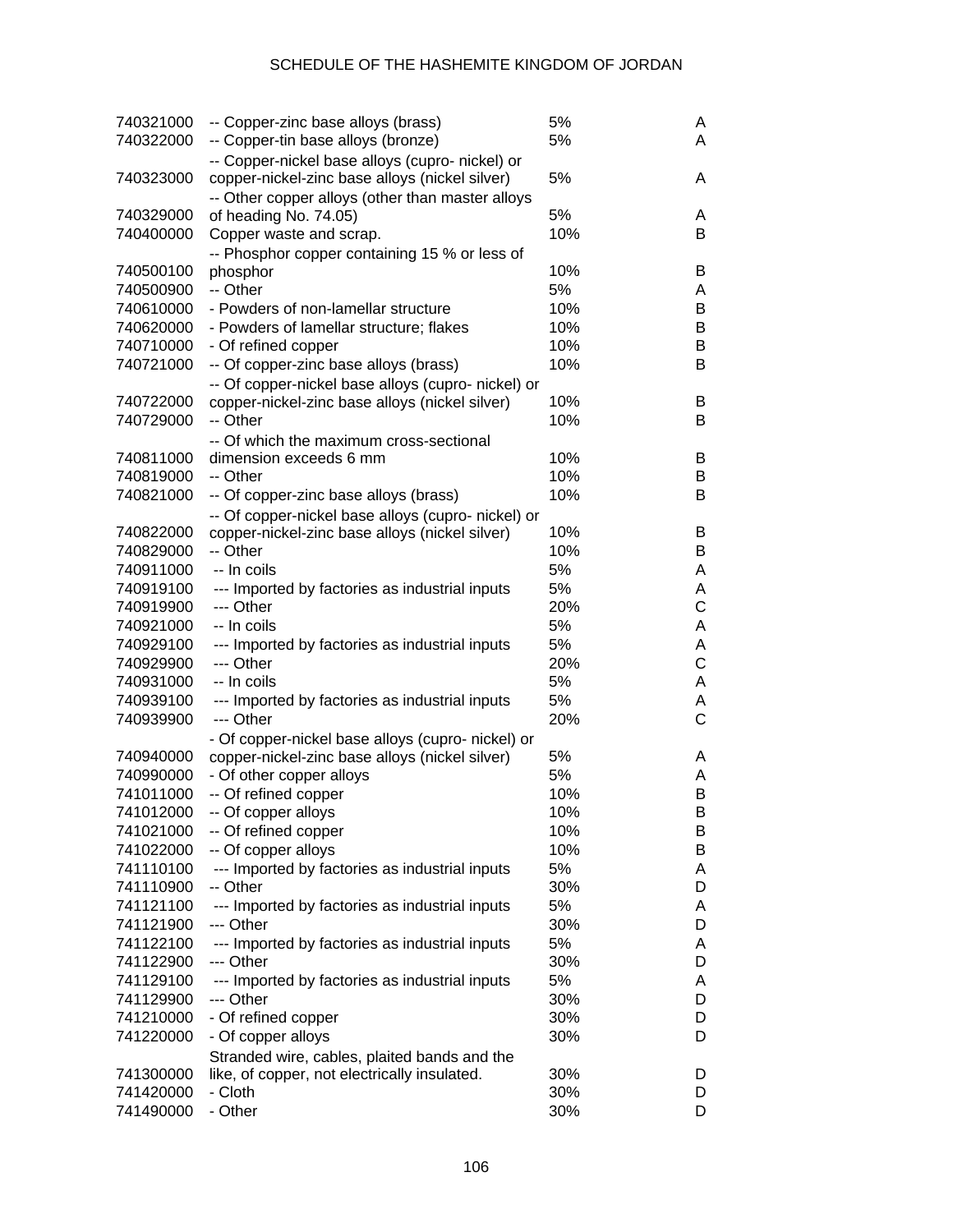|           | - Nails and tacks, drawing pins, staples and    |     |   |
|-----------|-------------------------------------------------|-----|---|
| 741510000 | similar articles                                | 30% | D |
| 741521000 | -- Washers (including spring washers)           | 30% | D |
| 741529000 | -- Other                                        | 30% | D |
| 741531000 | -- Screws for wood                              | 30% | D |
| 741532000 | -- Other screws; bolts and nuts                 | 30% | D |
| 741539000 | -- Other                                        | 30% | D |
| 741600000 | Copper springs.                                 | 30% | D |
|           | -- Separate parts of cooking and heating        |     |   |
| 741700100 | apparatus                                       | 10% | B |
| 741700900 | -- Other                                        | 30% | D |
|           | -- Pot scourers and scouring or polishing pads, |     |   |
| 741811000 | gloves and the like                             | 30% | D |
| 741819000 | -- Other                                        | 30% | D |
| 741820000 | - Sanitary ware and parts thereof               | 30% | D |
| 741910000 | - Chain and parts thereof                       | 30% | D |
|           | --- Semi-manufactured cells for manufacturing   |     |   |
| 741991300 | radiators                                       | 10% | B |
| 741991900 | --- Other                                       | 30% | D |
|           | --- Semi-manufactured cells for manufacturing   |     |   |
| 741999300 | radiators                                       | 10% | B |
| 741999400 | --- Articles used as part for cassette tape     | 5%  | A |
| 741999900 | --- Other                                       | 30% | D |
| 750110000 | - Nickel mattes                                 | 5%  | A |
|           | - Nickel oxide sinters and other intermediate   |     |   |
| 750120000 | products of nickel metallurgy                   | 5%  | A |
| 750210000 | - Nickel, not alloyed                           | 5%  | A |
| 750220000 | - Nickel alloys                                 | 5%  | A |
| 750300000 | Nickel waste and scrap.                         | 5%  | A |
| 750400000 | Nickel powders and flakes.                      | 10% | B |
| 750511000 | -- Of nickel, not alloyed                       | 10% | B |
| 750512000 | -- Of nickel alloys                             | 10% | B |
| 750521000 | -- Of nickel, not alloyed                       | 10% | B |
| 750522000 | -- Of nickel alloys                             | 10% | B |
| 750610000 | - Of nickel, not alloyed                        | 10% | B |
| 750620000 | - Of nickel alloys                              | 10% | B |
| 750711000 | -- Of nickel, not alloyed                       | 30% | D |
| 750712000 | -- Of nickel alloys                             | 30% | D |
| 750720000 | - Tube or pipe fittings                         | 30% | D |
| 750810000 | - Cloth, grill and netting, of nickel wire      | 30% | D |
| 750890000 | - Other                                         | 30% | D |
| 760110000 | - Aluminium, not alloyed                        | 5%  | A |
| 760120000 | - Aluminium alloys                              | 5%  | A |
| 760200000 | Aluminium waste and scrap.                      | 5%  | A |
| 760310000 | - Powders of non-lamellar structure             | 10% | B |
| 760320000 | - Powders of lamellar structure; flakes         | 10% | B |
| 760410000 | - Of aluminium, not alloyed                     | 30% | D |
| 760421000 | -- Hollow profiles                              | 30% | D |
| 760429000 | -- Other                                        | 30% | D |
| 760511100 | --- Imported by factories as industrial inputs  | 5%  | A |
| 760511900 | --- Other                                       | 30% | D |
| 760519100 | --- Imported by factories as industrial inputs  | 5%  | A |
| 760519900 | --- Other                                       | 30% | D |
| 760521100 | --- Imported by factories as industrial inputs  | 5%  | A |
|           |                                                 |     |   |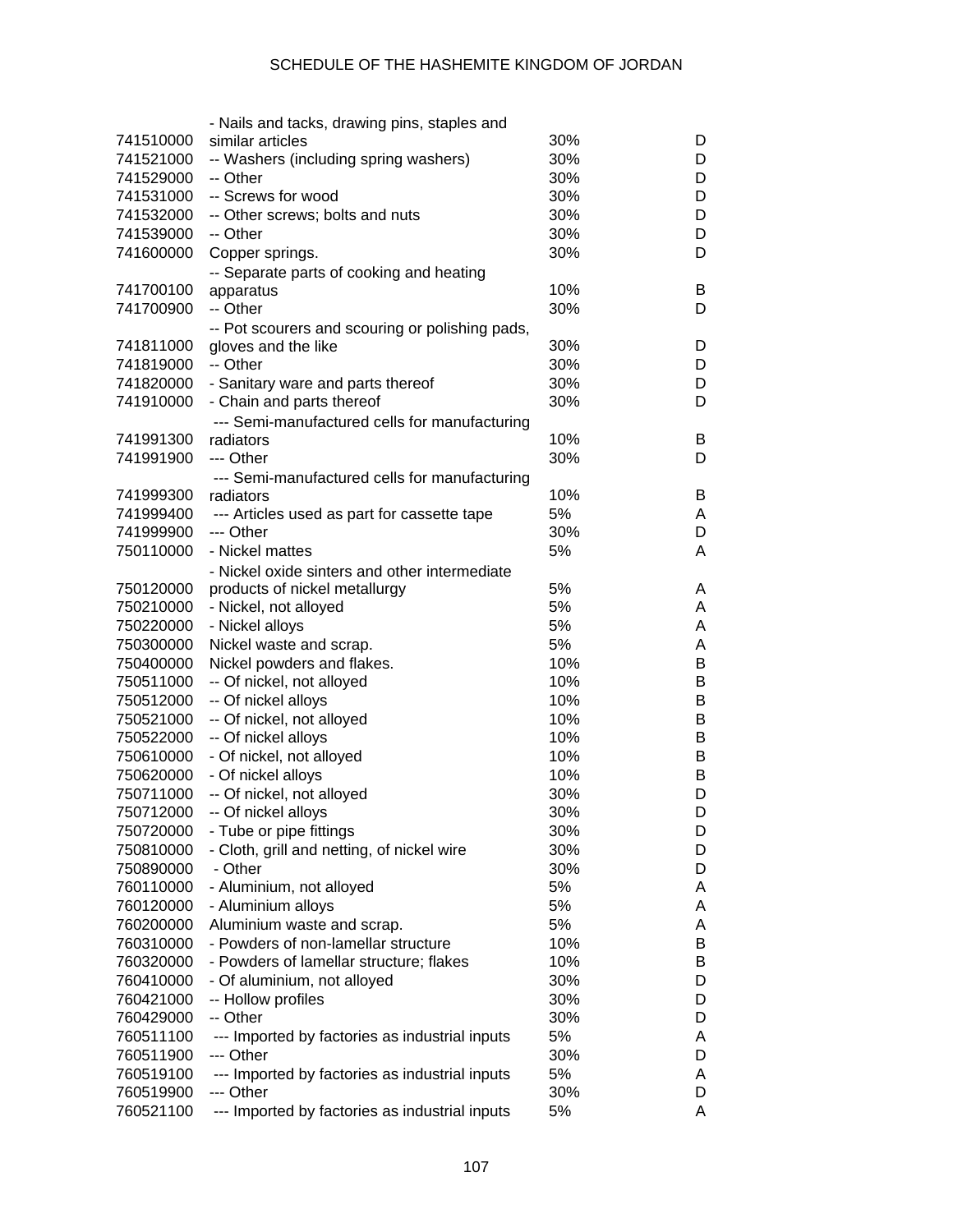| 760521900 | --- Other                                                                               | 30% | D            |
|-----------|-----------------------------------------------------------------------------------------|-----|--------------|
| 760529100 | --- Imported by factories as industrial inputs                                          | 5%  | A            |
| 760529900 | --- Other                                                                               | 30% | D            |
| 760611500 | --- Cut plates for the manufacturing of<br>kitchenware, not painted                     | 10% | B            |
|           |                                                                                         |     |              |
| 760611600 | --- Other, imported by factories as industrial<br>inputs                                | 5%  | A            |
| 760611900 | --- Other                                                                               | 20% | $\mathsf{C}$ |
|           | ---Cut plates for manufacturing kitchenware, not                                        |     |              |
| 760612400 | painted                                                                                 | 10% | В            |
|           | --- Other, imported by factories as industrial                                          |     |              |
| 760612500 | inputs                                                                                  | 5%  | A            |
| 760612900 | --- Other                                                                               | 20% | $\mathsf{C}$ |
|           | ---Cut plates for manufacturing kitchenware, not                                        |     |              |
| 760691500 | painted                                                                                 | 10% | В            |
|           | --- Other, imported by factories as industrial                                          |     |              |
| 760691600 | inputs                                                                                  | 5%  | A            |
| 760691900 | --- Other                                                                               | 20% | $\mathsf{C}$ |
|           | ---Cut plates for manufacturing kitchenware, not                                        |     |              |
| 760692500 | painted                                                                                 | 10% | В            |
|           | --- Other, imported by factories as industrial                                          |     |              |
| 760692600 | inputs                                                                                  | 5%  | A            |
| 760692900 | --- Other                                                                               | 20% | C            |
| 760711200 | --- Imported by factories as industrial inputs                                          | 5%  | A            |
| 760711900 | --- Other                                                                               | 30% | D            |
| 760719200 | --- Imported by factories as industrial inputs                                          | 5%  | A            |
| 760719900 | --- Other                                                                               | 30% | D            |
| 760720000 | - Backed                                                                                | 5%  | A            |
| 760810200 | --- Imported by factories as industrial inputs                                          | 10% | В            |
| 760810900 | -- Other                                                                                | 30% | D            |
| 760820200 | --- Imported by factories as industrial inputs                                          | 10% | B            |
| 760820900 | -- Other                                                                                | 30% | D            |
|           | Aluminium tube or pipe fittings (for example,                                           |     |              |
| 760900000 | couplings, elbows, sleeves). the like, prepared<br>for use in structures.               | 30% | D            |
|           |                                                                                         |     |              |
| 761010000 | - Doors, windows and their frames and<br>thresholds for doors                           | 30% | D            |
| 761090000 | - Other                                                                                 | 30% | D            |
|           |                                                                                         |     |              |
|           | Aluminium reservoirs, tanks, vats and similar                                           |     |              |
|           | containers, for any material (other than<br>compressed or liquefied gas), of a capacity |     |              |
|           | exceeding 300 I, whether or not lined or                                                |     |              |
|           | heat-insulated, but not fitted with mechanical or                                       |     |              |
| 761100000 | thermal equipment.                                                                      | 30% | D            |
| 761210000 | - Collapsible tubular containers                                                        | 30% | D            |
| 761290200 | -- Containers used for the conveyance of milk                                           | 10% | B            |
|           | --- Other, imported by factories as industrial                                          |     |              |
| 761290700 | inputs                                                                                  | 5%  | A            |
| 761290900 | -- Other                                                                                | 30% | D            |
|           | Aluminium containers for compressed or                                                  |     |              |
| 761300000 | liquefied gas.                                                                          | 5%  | A            |
| 761410000 | - With steel core                                                                       | 30% | D            |
| 761490000 | - Other                                                                                 | 30% | D            |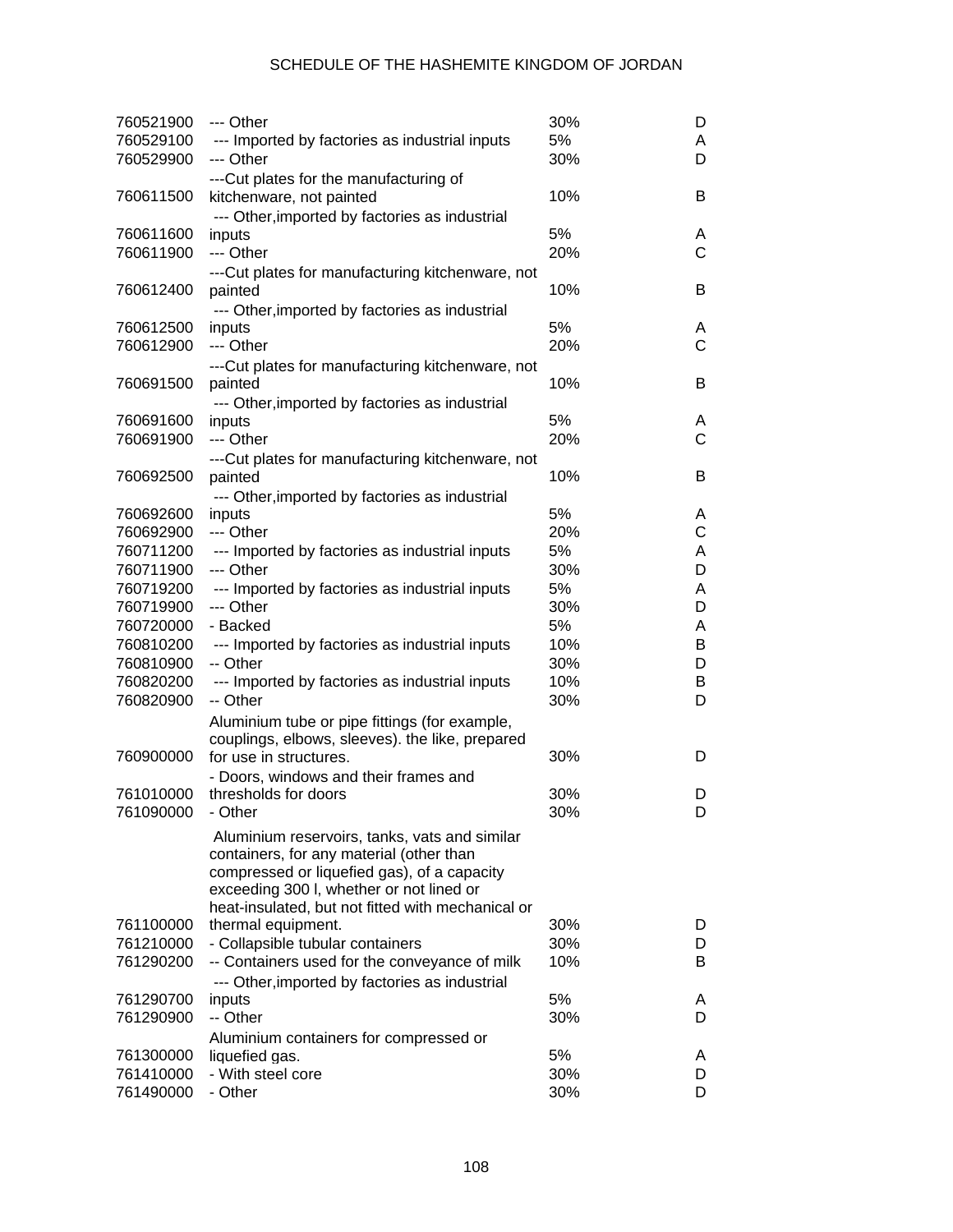|                        | -- Pot scourers and scouring or polishing pads,     |      |        |
|------------------------|-----------------------------------------------------|------|--------|
| 761511000              | gloves and the like                                 | 30%  | D      |
|                        | --- Parts imported by factories as industrial       |      |        |
| 761519300              | inputs                                              | 10%  | B      |
| 761519900              | --- Other                                           | 30%  | D      |
| 761520000              | - Sanitary ware and parts thereof                   | 30%  | D      |
|                        | - Nails, tacks, staples (other than those of        |      |        |
|                        | heading No. 83.05), screws, bolts, nuts, screw      |      |        |
|                        | hooks, rivets, cotters, cotter-pins, washers and    |      |        |
| 761610000              | similar articles                                    | 10%  | B      |
|                        | -- Cloth, grill, netting and fencing, of aluminium  |      |        |
| 761691000              | wire                                                | 30%  | D      |
|                        | --- Disks for manufacturing soft tubes, imported    |      |        |
| 761699500              | by factories                                        | 5%   | A      |
|                        | --- Parts imported by factories as industrial       |      |        |
| 761699600              | inputs                                              | 10%  | В      |
| 761699900              | --- Other                                           | 30%  | D      |
| 780110100              | -- Welding rods (simply moulded)                    | 10%  | В      |
| 780110900              | -- Other                                            | 5%   | A      |
| 780191100              | --- Welding rods (simply moulded)                   | 10%  | B      |
| 780191900              | --- Other                                           | 5%   |        |
|                        |                                                     | 10%  | A<br>B |
| 780199100<br>780199900 | --- Welding rods (simply moulded)<br>--- Other      | 5%   |        |
|                        |                                                     |      | A      |
| 780200000              | Lead waste and scrap.                               | 5%   | A      |
| 780300000              | Lead bars, rods, profiles and wire.                 | 10%  | В      |
|                        | -- Sheets, strip and foil of a thickness (excluding |      |        |
| 780411000              | any backing) not exceeding 0.2 mm                   | 10%  | В      |
| 780419000              | -- Other                                            | 10%  | В      |
| 780420000              | - Powders and flakes                                | 10%  | В      |
|                        | Lead tubes, pipes and tube or pipe fittings (for    |      |        |
| 780500000              | example, couplings, elbows, sleeves).               | 30%  | D      |
|                        | - Collapsible tubular containers for packing        |      |        |
| 780600100              | pastes                                              | 5%   | A      |
| 780600900              | - Other                                             | 30%  | D      |
| 790111000              | -- Containing by weight 99.99 % or more of zinc     | Free | E      |
|                        | -- Containing by weight less than 99.99 % of        |      |        |
| 790112000              | zinc                                                | Free | E      |
| 790120000              | - Zinc alloys                                       | Free | E.     |
| 790200000              | Zinc waste and scrap.                               | 5%   | A      |
| 790310000              | - Zinc dust                                         | 10%  | В      |
| 790390000              | - Other                                             | 5%   | A      |
| 790400000              | Zinc bars, rods, profiles and wire.                 | 10%  | В      |
| 790500000              | Zinc plates, sheets, strip and foil.                | 5%   | A      |
|                        | Zinc tubes, pipes and tube or pipe fittings (for    |      |        |
| 790600000              | example, couplings, elbows, sleeves).               | 30%  | D      |
|                        | - Collapsible tubular containers for packing        |      |        |
| 790700200              | pastes                                              | 5%   | A      |
| 790700900              | - Other                                             | 30%  | D      |
| 800110000              | - Tin, not alloyed                                  | 5%   | A      |
| 800120000              | - Tin alloys                                        | 5%   | A      |
| 800200000              | Tin waste and scrap.                                | 5%   | A      |
| 800300000              | Tin bars, rods, profiles and wire.                  | 10%  | В      |
| 800400100              | - Imported by factories as industrial inputs        | 10%  | В      |
| 800400900              | -Other                                              | 30%  | D      |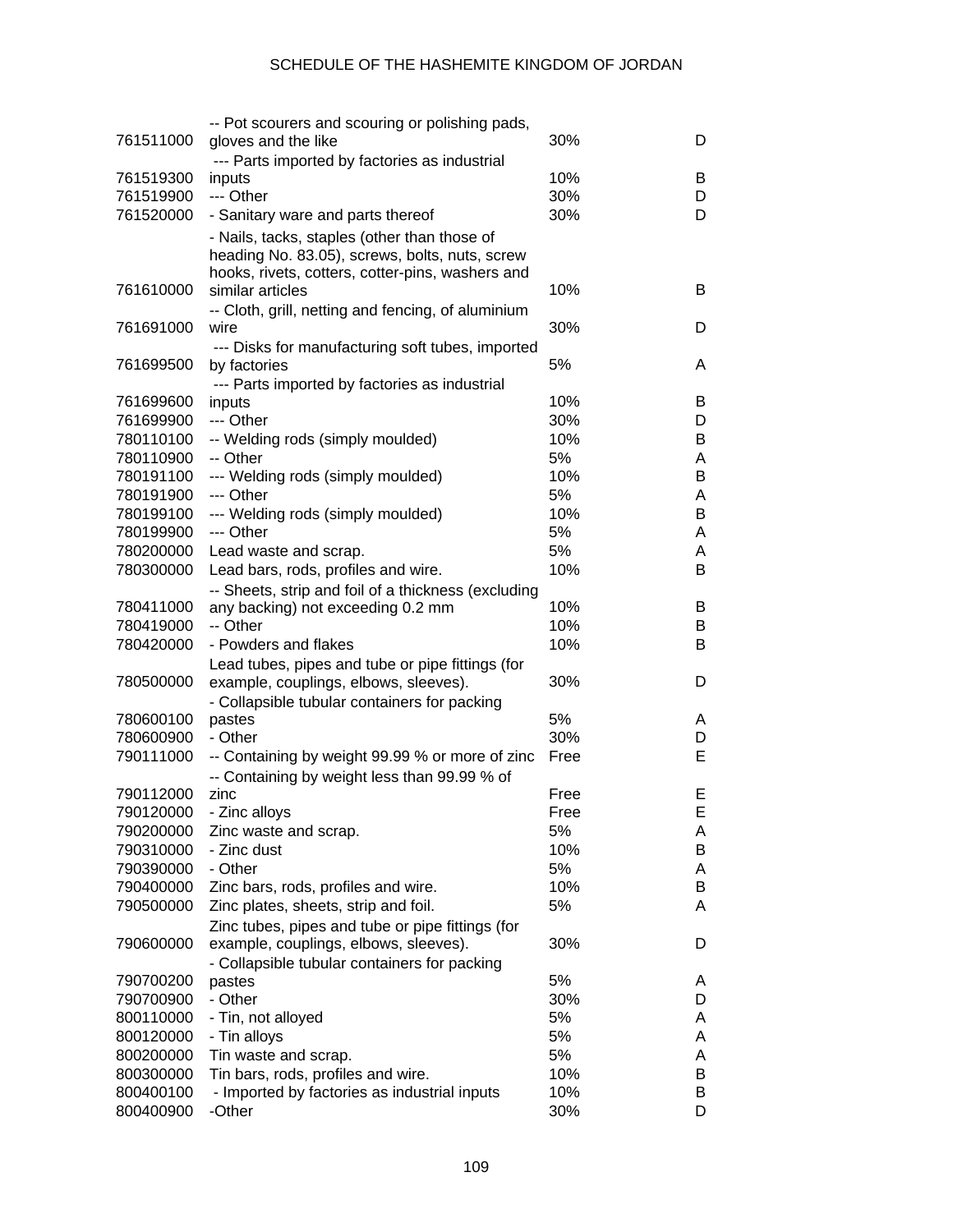|                        | Tin foil (whether or not printed or backed with<br>paper, paperboard, plastics or similar backing<br>materials), of a thickness (excluding any<br>backing) not exceeding 0.2 mm; tin powders |            |        |
|------------------------|----------------------------------------------------------------------------------------------------------------------------------------------------------------------------------------------|------------|--------|
| 800500000              | and flakes.                                                                                                                                                                                  | 10%        | B      |
| 800600000              | Tin tubes, pipes and tube or pipe fittings (for<br>example, couplings, elbows, sleeves).<br>- Containers and stoppers thereof used for                                                       | 30%        | D      |
| 800700100              | packing of industrial products<br>- Collapsible tubular containers for packing                                                                                                               | 5%         | A      |
| 800700200              | pastes.                                                                                                                                                                                      | 5%         | A      |
| 800700900              | - Other                                                                                                                                                                                      | 30%        | D      |
| 810110000              | - Powders                                                                                                                                                                                    | 10%        | B      |
| 810191000              | -- Unwrought tungsten, including bars and rods<br>obtained simply by sintering; waste and scrap                                                                                              | 5%         | A      |
|                        | -- Bars and rods, other than those obtained                                                                                                                                                  |            |        |
|                        | simply by sintering, profiles, plates, sheets, strip                                                                                                                                         |            |        |
| 810192000<br>810193000 | and foil<br>-- Wire                                                                                                                                                                          | 10%<br>10% | B<br>B |
| 810199000              | -- Other                                                                                                                                                                                     | 30%        | D      |
| 810210000              | - Powders                                                                                                                                                                                    | 10%        | B      |
|                        |                                                                                                                                                                                              |            |        |
|                        | -- Unwrought molybdenum, including bars and<br>rods obtained simply by sintering; waste and                                                                                                  |            |        |
| 810291000              | scrap                                                                                                                                                                                        | 5%         | A      |
|                        | -- Bars and rods, other than those obtained                                                                                                                                                  |            |        |
|                        | simply by sintering, profiles, plates, sheets, strip                                                                                                                                         |            |        |
| 810292000              | and foil                                                                                                                                                                                     | 10%        | B      |
| 810293000              | -- Wire                                                                                                                                                                                      | 10%        | B      |
| 810299000              | -- Other                                                                                                                                                                                     | 10%        | B      |
| 810310100              | -- Unwrought tantalum                                                                                                                                                                        | 5%         | A      |
| 810310900              | -- Other                                                                                                                                                                                     | 10%        | В      |
| 810390000              | - Other                                                                                                                                                                                      | 10%        | B      |
|                        | -- Containing at least 99.8 % by weight of                                                                                                                                                   |            |        |
| 810411000              | magnesium                                                                                                                                                                                    | 5%         | A      |
| 810419000              | -- Other                                                                                                                                                                                     | 5%         | A      |
| 810420000              | - Waste and scrap                                                                                                                                                                            | 5%         | A      |
|                        | - Raspings, turnings and granules, graded                                                                                                                                                    |            |        |
| 810430000              | according to size; powders                                                                                                                                                                   | 10%        | B      |
| 810490000              | - Other                                                                                                                                                                                      | 10%        | B      |
| 810510300              | -- Waste and scrap;powder<br>-- Other                                                                                                                                                        | 5%<br>10%  | A<br>B |
| 810510900<br>810590000 | - Other                                                                                                                                                                                      | 10%        | B      |
| 810600100              | - Unwrought                                                                                                                                                                                  | 5%         | Α      |
| 810600900              | - Other                                                                                                                                                                                      | 10%        | B      |
| 810710100              | -- Unwrought cadmium                                                                                                                                                                         | 5%         | A      |
| 810710900              | -- Other                                                                                                                                                                                     | 10%        | B      |
| 810790000              | - Other                                                                                                                                                                                      | 10%        | B      |
| 810810100              | -- Unwrought titanium                                                                                                                                                                        | 5%         | A      |
| 810810900              | -- Other                                                                                                                                                                                     | 10%        | B      |
| 810890000              | - Other                                                                                                                                                                                      | 10%        | B      |
| 810910100              | -- Unwrought zirconium                                                                                                                                                                       | 5%         | A      |
| 810910900              | -- Other                                                                                                                                                                                     | 10%        | B      |
| 810990000              | - Other                                                                                                                                                                                      | 10%        | B      |
| 811000100              | - Unwrought antimony                                                                                                                                                                         | 5%         | A      |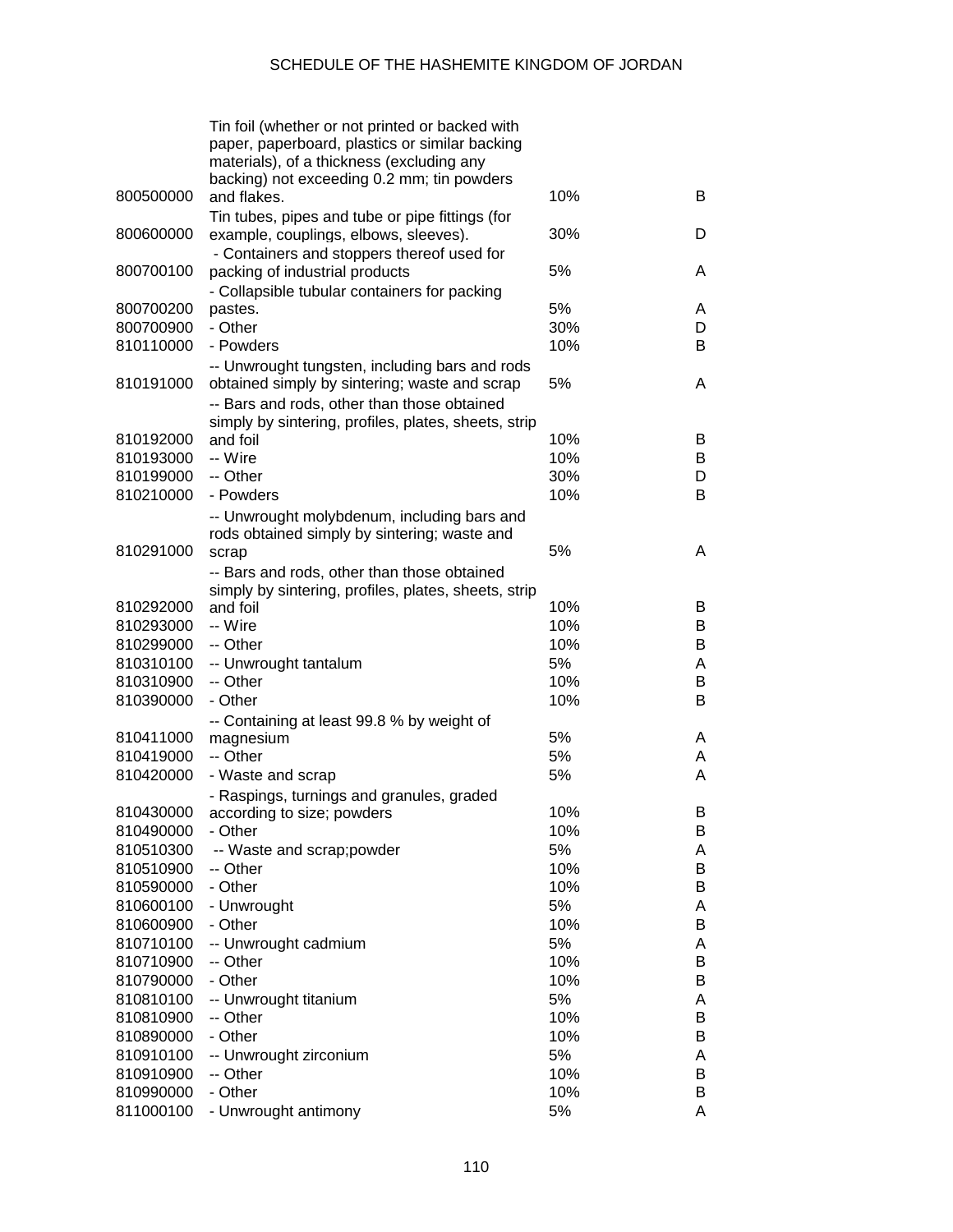| 811000900 | - Other                                       | 10%  | B |
|-----------|-----------------------------------------------|------|---|
| 811100100 | - Unwrought manganese                         | 5%   | A |
| 811100900 | - Other                                       | 10%  | В |
| 811211000 | -- Unwrought; waste and scrap; powders        | 10%  | B |
| 811219000 | -- Other                                      | 10%  | B |
| 811220100 | -- Unwrought                                  | 5%   | A |
| 811220900 | -- Other                                      | 10%  | B |
| 811230100 | -- Unwrought                                  | 5%   | A |
| 811230900 | -- Other                                      | 10%  | B |
|           | -- Unwrought                                  | 5%   |   |
| 811240100 | -- Other                                      |      | A |
| 811240900 |                                               | 10%  | B |
| 811291100 | --- Unwrought                                 | 5%   | A |
| 811291900 | --- Other                                     | 10%  | В |
| 811299000 | -- Other                                      | 10%  | B |
| 811300100 | - Unwrought                                   | 5%   | A |
| 811300900 | - Other                                       | 10%  | В |
| 820110000 | - Spades and shovels                          | 30%  | D |
| 820120000 | - Forks                                       | Free | Е |
| 820130000 | - Mattocks, picks, hoes and rakes             | 30%  | D |
| 820140000 | - Axes, bill hooks and similar hewing tools   | 30%  | D |
| 820150100 | -- Poultry shears                             | 10%  | В |
| 820150900 | -- Other                                      | Free | E |
|           | - Hedge shears, two-handed pruning shears     |      |   |
| 820160000 | and similar two-handed shears                 | Free | Е |
|           | -- Scythes, sickles, hay knives and sheep     |      |   |
| 820190100 | shears.                                       | Free | Е |
| 820190900 | -- Other                                      | 10%  | В |
| 820210000 | - Hand saws                                   | 10%  | B |
| 820220000 | - Band saw blades or slotting saw blades) :   | 10%  | B |
| 820231000 |                                               | 10%  | B |
|           | -- With working part of steel                 | 10%  |   |
| 820239000 | -- Other, including parts                     |      | B |
| 820240000 | - Chain saw blades                            | 10%  | B |
| 820291000 | -- Straight saw blades, for working metal     | 10%  | B |
| 820299000 | -- Other                                      | 10%  | B |
| 820310000 | - Files, rasps and similar tools              | 10%  | В |
|           | - Pliers (including cutting pliers), pincers, |      |   |
| 820320000 | tweezers and similar tools                    | 10%  | В |
| 820330000 | - Metal cutting shears and similar tools      | 10%  | B |
|           | - Pipe-cutters, bolt croppers, perforating    |      |   |
| 820340000 | punches and similar tools                     | 10%  | B |
| 820411000 | -- Non-adjustable                             | 10%  | B |
| 820412000 | -- Adjustable                                 | 10%  | B |
|           | - Interchangeable spanner sockets, with or    |      |   |
| 820420000 | without handles                               | 10%  | B |
| 820510000 | - Drilling, threading or tapping tools        | 10%  | B |
| 820520000 | - Hammers and sledge hammers                  | 10%  | B |
|           | - Planes, chisels, gouges and similar cutting |      |   |
| 820530000 | tools for working wood                        | 10%  | B |
| 820540000 | - Screwdrivers                                | 10%  | B |
| 820551000 | -- Household tools                            | 30%  | D |
|           | -- Other                                      | 10%  |   |
| 820559000 |                                               |      | B |
| 820560000 | - Blow lamps                                  | 10%  | В |
| 820570000 | - Vices, clamps and the like                  | 10%  | В |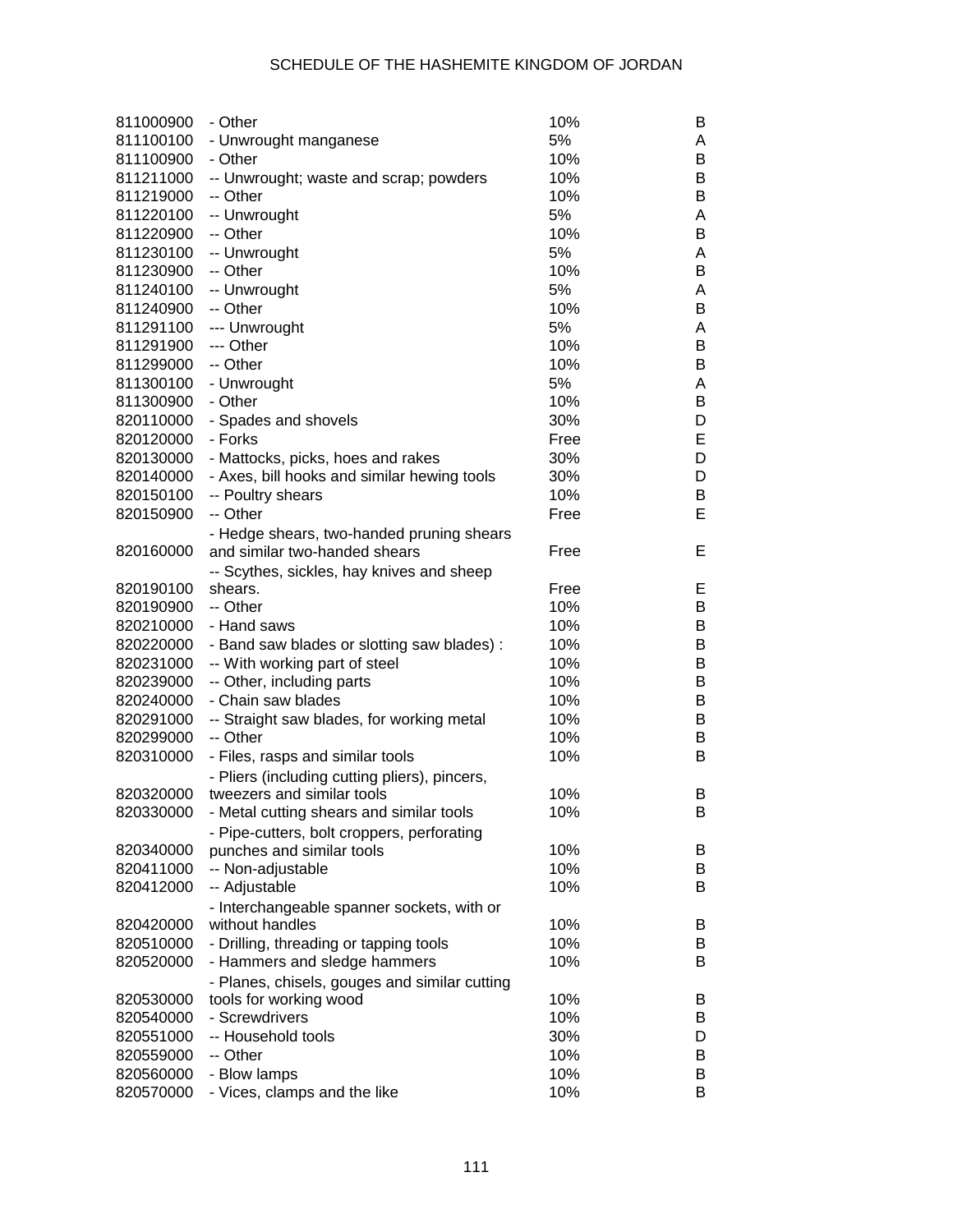|           | pedal-operated grinding wheels with                |      |   |
|-----------|----------------------------------------------------|------|---|
| 820580000 | frameworks                                         | 10%  | B |
| 820590100 | -- Household tools                                 | 30%  | D |
| 820590900 | -- Other                                           | 10%  | B |
|           | Tools of two or more of the headings Nos. 82.02    |      |   |
| 820600000 | to 82.05, put up in sets for retail sale.          | 30%  | D |
| 820713000 | -- With working part of cermets                    | 10%  | B |
| 820719000 | -- Other, including parts                          | 10%  | B |
|           | -- Dies for shaping aluminium, imported by         |      |   |
| 820720100 | factories                                          | Free | Е |
| 820720900 | -- Other                                           | 10%  | B |
|           | -- Dies for shaping aluminium, imported by         |      |   |
| 820730100 | factories                                          | Free | Е |
| 820730900 | -- Other                                           | 10%  | B |
|           | -- Dies for shaping aluminium, imported by         |      |   |
| 820740100 | factories                                          | Free | Е |
| 820740900 | -- Other                                           | 10%  | B |
| 820750000 | - Tools for drilling, other than for rock drilling | 10%  | B |
| 820760000 | - Tools for boring or broaching                    | 10%  | B |
| 820770000 | - Tools for milling                                | 10%  | B |
| 820780000 | - Tools for turning                                | 10%  | B |
| 820790000 | - Other interchangeable tools                      | 10%  | B |
| 820810000 | - For metal working                                | 10%  | B |
| 820820000 | - For wood working                                 | 10%  | B |
|           | - For kitchen appliances or for machines used      |      |   |
| 820830000 | by the food industry                               | 10%  | B |
|           | - For agricultural, horticultural or forestry      |      |   |
| 820840000 | machines                                           | 10%  | B |
| 820890000 | - Other                                            | 10%  | B |
|           | Plates, sticks, tips and the like for tools,       |      |   |
| 820900000 | unmounted, of cermets                              | 30%  | D |
|           | Hand-operated mechanical appliances,               |      |   |
|           | weighing 10 kg or less, used in the preparation,   |      |   |
| 821000000 | conditioning or serving of food or drink.          | 30%  | D |
| 821110000 | - Sets of assorted articles                        | 30%  | D |
| 821191000 | -- Table knives having fixed blades                | 30%  | D |
| 821192100 | --- Pruning knives                                 | 10%  | В |
| 821192900 | --- Other                                          | 30%  | D |
| 821193100 | --- Pruning knives                                 | 10%  | В |
| 821193900 | --- Other                                          | 30%  | D |
| 821194000 | -- Blades                                          | 30%  | D |
| 821195000 | -- Handles of base metal                           | 30%  | D |
| 821210000 | - Razors                                           | 30%  | D |
|           | - Safety razor blades, including razor blade       |      |   |
| 821220000 | blanks in strips                                   | 30%  | D |
| 821290000 | - Other parts                                      | 30%  | D |
|           | Scissors, tailors' shears and similar shears, and  |      |   |
| 821300000 | blades therefor.                                   | 30%  | D |
|           | - Paper knives, letter openers, erasing knives,    |      |   |
| 821410000 | pencil sharpeners and blades therefor              | 30%  | D |
|           | - Manicure or pedicure sets and instruments        |      |   |
| 821420000 | (including nail files)                             | 30%  | D |
| 821490000 | - Other                                            | 30%  | D |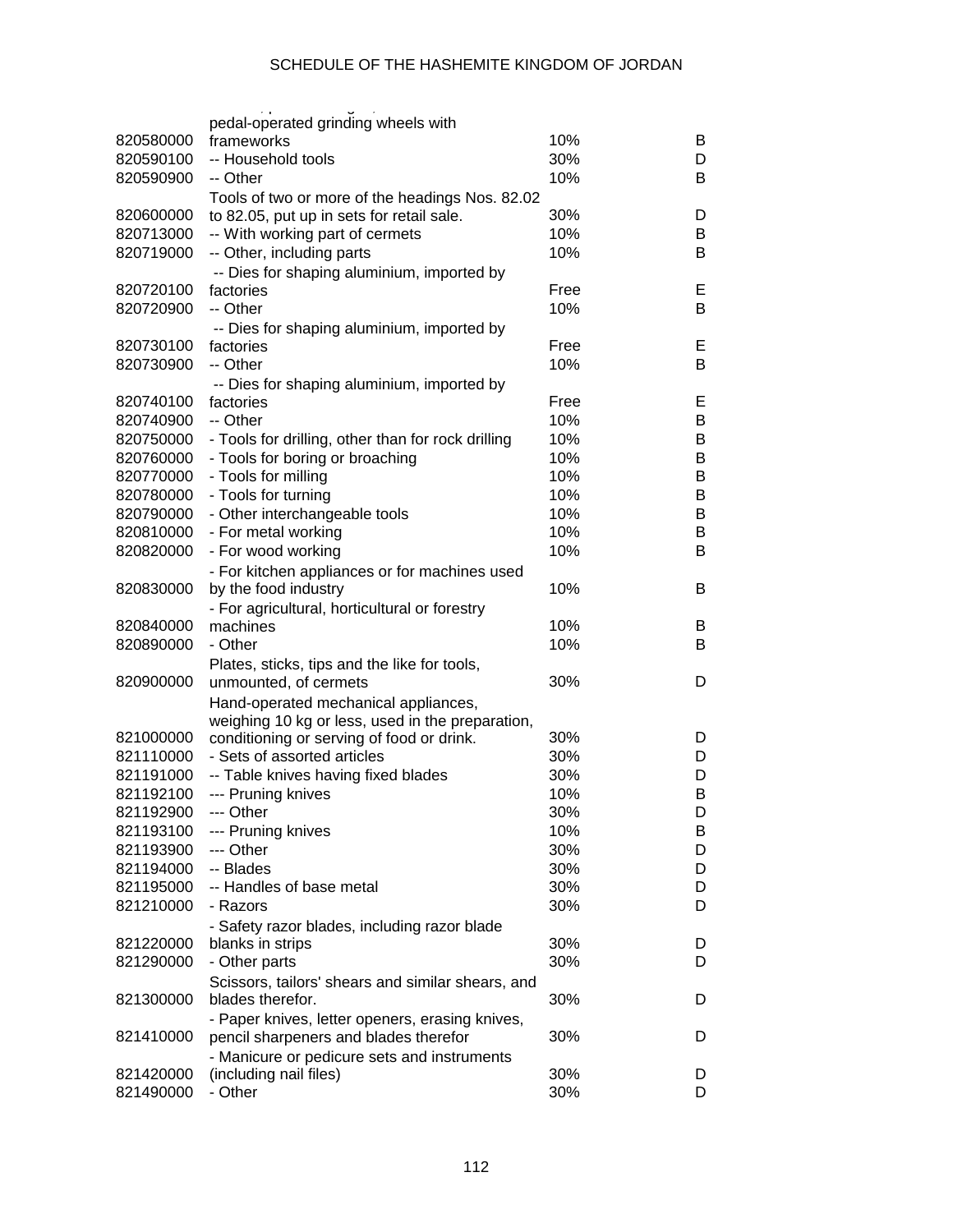|           | - Sets of assorted articles containing at least                                            |      |    |
|-----------|--------------------------------------------------------------------------------------------|------|----|
| 821510000 | one article plated with precious metal                                                     | 30%  | D  |
| 821520000 | - Other sets of assorted articles                                                          | 30%  | D  |
| 821591000 | -- Plated with precious metal                                                              | 30%  | D  |
| 821599000 | -- Other                                                                                   | 30%  | D  |
| 830110000 | - Padlocks                                                                                 | 30%  | D  |
| 830120000 | - Locks of a kind used for motor vehicles                                                  | 30%  | D  |
| 830130000 | - Locks of a kind used for furniture                                                       | Free | E  |
| 830140100 | -- For suit cases, hand bags and the like                                                  | 5%   | A  |
| 830140900 | -- Other                                                                                   | 30%  | D  |
| 830150200 | -- Imported by factories as industrial inputs                                              | Free | E  |
| 830150900 | -- Other                                                                                   | 30%  | D  |
| 830160000 | - Parts                                                                                    | 30%  | D  |
| 830170000 | - Keys presented separately                                                                | 30%  | D  |
| 830210000 | - Hinges                                                                                   | Free | E  |
| 830220000 | - Castors                                                                                  | Free | E  |
|           |                                                                                            |      |    |
| 830230000 | - Other mountings, fittings and similar articles<br>suitable for motor vehicles articles : | 30%  | D  |
|           |                                                                                            |      |    |
| 830241000 | -- Suitable for buildings                                                                  | 30%  | D  |
| 830242000 | -- Other, suitable for furniture                                                           | Free | Е  |
| 830249000 | -- Other                                                                                   | Free | E  |
|           | - Hat-racks, hat-pegs, brackets and similar                                                |      |    |
| 830250000 | fixtures                                                                                   | 30%  | D  |
| 830260000 | - Automatic door closers                                                                   | 30%  | D  |
|           | and doors and safe deposit lockers for                                                     |      |    |
|           | strong-rooms, cash or deed boxes and the like,                                             |      |    |
| 830300000 | of base metal.                                                                             | 30%  | D  |
|           | Filing cabinets, card-index cabinets, paper                                                |      |    |
|           | trays, paper rests, pen trays, office-stamp                                                |      |    |
|           | stands and similar office or desk equipment, of                                            |      |    |
|           | base metal, other than office furniture of                                                 |      |    |
| 830400000 | heading No. 94.03.                                                                         | 30%  | D  |
| 830510100 | -- Imported by factories as industrial inputs                                              | 10%  | B  |
| 830510900 | -- Other                                                                                   | 30%  | D  |
| 830520000 | - Staples in strips                                                                        | 30%  | D  |
|           |                                                                                            |      |    |
| 830590100 | --Parts imported by factories as industrial inputs 10%                                     |      | B  |
| 830590900 | --Other                                                                                    | 30%  | D  |
| 830610000 | - Bells, gongs and the like                                                                | 30%  | D  |
| 830621000 | -- Plated with precious metal                                                              | 30%  | D  |
| 830629000 | -- Other                                                                                   | 30%  | D  |
| 830630000 | - Photograph, picture or similar frames; mirrors                                           | 30%  | D  |
|           | -- Flexible tubing imported by clutch                                                      |      |    |
| 830710100 | manufacturers as industrial inputs                                                         | 10%  | B  |
| 830710900 | -- Other                                                                                   | 30%  | D  |
| 830790000 | - Of other base metal                                                                      | 30%  | D  |
| 830810000 | - Hooks, eyes and eyelets                                                                  | Free | E  |
| 830820000 | - Tubular or bifurcated rivets                                                             | Free | Е  |
|           |                                                                                            |      |    |
|           | -- Clasps, frames with clasps, buckles,                                                    |      |    |
|           | buckle-clasps, and the like, of base metal, of a                                           |      |    |
|           | kind used for clothing, footware, travel goods,                                            |      |    |
| 830890100 | handbags and other articles made of leather<br>and fabrics.                                | Free | E. |
| 830890200 | -- Beads and spangles                                                                      | 30%  | D  |
|           |                                                                                            |      |    |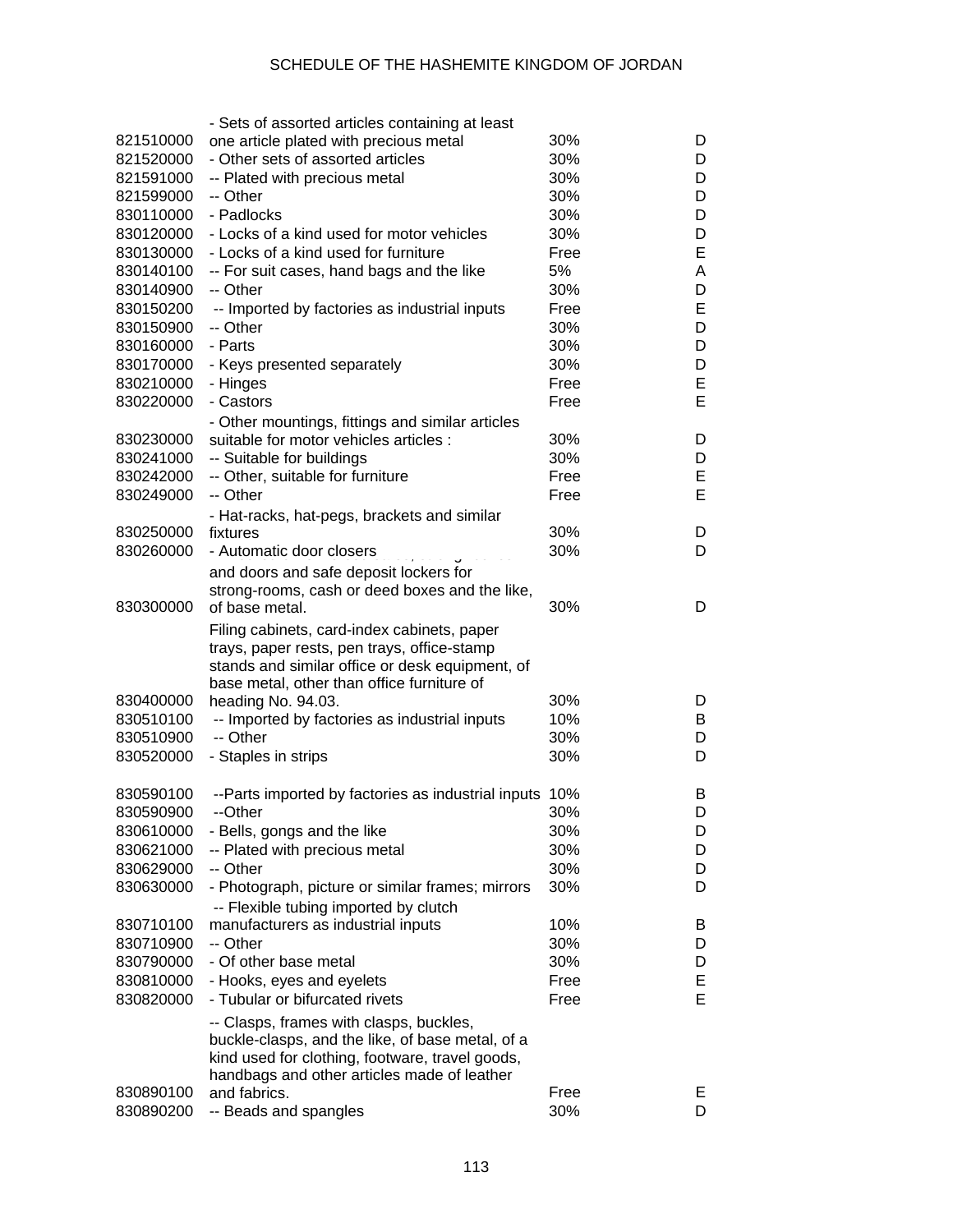| 830890900<br>830910000<br>830990400<br>830990900 | -- Other<br>- Crown corks<br>-- Imported by factories as industrial inputs<br>-- Other                                                   | 30%<br>30%<br>5%<br>30% | D<br>D<br>A<br>D |
|--------------------------------------------------|------------------------------------------------------------------------------------------------------------------------------------------|-------------------------|------------------|
|                                                  | Sign-plates, name-plates, address-plates and<br>similar plates, numbers, letters and other<br>symbols, of base metal, excluding those of |                         |                  |
| 831000000                                        | heading No. 94.05.                                                                                                                       | 30%                     | D                |
| 831110100                                        | -- Imported by factories as industrial inputs                                                                                            | 10%                     | B                |
| 831110900                                        | -- Other                                                                                                                                 | 30%                     | D                |
|                                                  | - Cored wire of base metal, for electric                                                                                                 |                         |                  |
| 831120000                                        | arc-welding                                                                                                                              | 30%                     | D                |
|                                                  | - Coated rods and cored wire, of base metal, for                                                                                         |                         |                  |
| 831130000                                        | soldering, brazing or welding by flame                                                                                                   | 10%                     | B                |
| 831190000                                        | - Other, including parts                                                                                                                 | 10%                     | B                |
| 840110000                                        | - Nuclear reactors                                                                                                                       | Free                    | Е                |
|                                                  | - Machinery and apparatus for isotopic                                                                                                   |                         |                  |
| 840120000                                        | separation, and parts thereof                                                                                                            | Free                    | Е                |
| 840130000                                        | - Fuel elements (cartridges), non-irradiated                                                                                             | Free                    | E                |
| 840140000                                        | - Parts of nuclear reactors                                                                                                              | Free                    | E                |
|                                                  | -- Watertube boilers with a steam production                                                                                             |                         |                  |
| 840211000                                        | exceeding 45 t per hour                                                                                                                  | Free                    | Е                |
|                                                  | -- Watertube boilers with a steam production not                                                                                         |                         |                  |
| 840212000                                        | exceeding 45 t per hour                                                                                                                  | Free                    | Е                |
|                                                  | -- Other vapour generating boilers, including                                                                                            |                         |                  |
| 840219000                                        | hybrid boilers                                                                                                                           | Free                    | Е                |
| 840220000                                        | - Super-heated water boilers                                                                                                             | Free                    | E                |
| 840290000                                        | - Parts                                                                                                                                  | Free                    | E                |
| 840310000                                        | - Boilers                                                                                                                                | 30%                     | D                |
| 840390000                                        | - Parts                                                                                                                                  | 10%                     | B                |
| 840410100                                        | -- For use with boilers of heading 84.02                                                                                                 | Free                    | E                |
| 840410900                                        | -- Other                                                                                                                                 | 30%                     | D                |
|                                                  | - Condensers for steam or other vapour power                                                                                             |                         |                  |
| 840420000                                        | units                                                                                                                                    | Free                    | Е                |
| 840490100                                        | -- For use with boilers of heading 84.02                                                                                                 | Free                    | E<br>D           |
| 840490900                                        | -- Other                                                                                                                                 | 30%                     |                  |
|                                                  | - Producer gas or water gas generators, with or                                                                                          |                         |                  |
|                                                  | without their purifiers; acetylene gas generators                                                                                        |                         |                  |
| 840510000                                        | and similar water process gas generators, with<br>or without their purifiers                                                             | Free                    | Е                |
| 840590000                                        | - Parts                                                                                                                                  | Free                    | E                |
| 840610000                                        | - Turbines for marine propulsion                                                                                                         | Free                    | E                |
| 840681000                                        | -- Of an output exceeding 40 MW                                                                                                          | Free                    | E                |
| 840682000                                        | -- Of an output not exceeding 40 MW                                                                                                      | Free                    | E                |
| 840690000                                        | - Parts                                                                                                                                  | Free                    | E                |
| 840710000                                        | - Aircraft engines                                                                                                                       | 10%                     | B                |
| 840721000                                        | -- Outboard motors                                                                                                                       | 30%                     | D                |
| 840729000                                        | -- Other                                                                                                                                 | 30%                     | D                |
| 840731100                                        | --- New                                                                                                                                  | 30%                     | D                |
| 840731200                                        | --- Used                                                                                                                                 | 30%                     | D                |
| 840732100                                        | --- New                                                                                                                                  | 30%                     | D                |
| 840732200                                        | --- Used                                                                                                                                 | 30%                     | D                |
|                                                  | --- New, imported by factories as industrial                                                                                             |                         |                  |
| 840733300                                        | inputs                                                                                                                                   | 10%                     | B                |
|                                                  |                                                                                                                                          |                         |                  |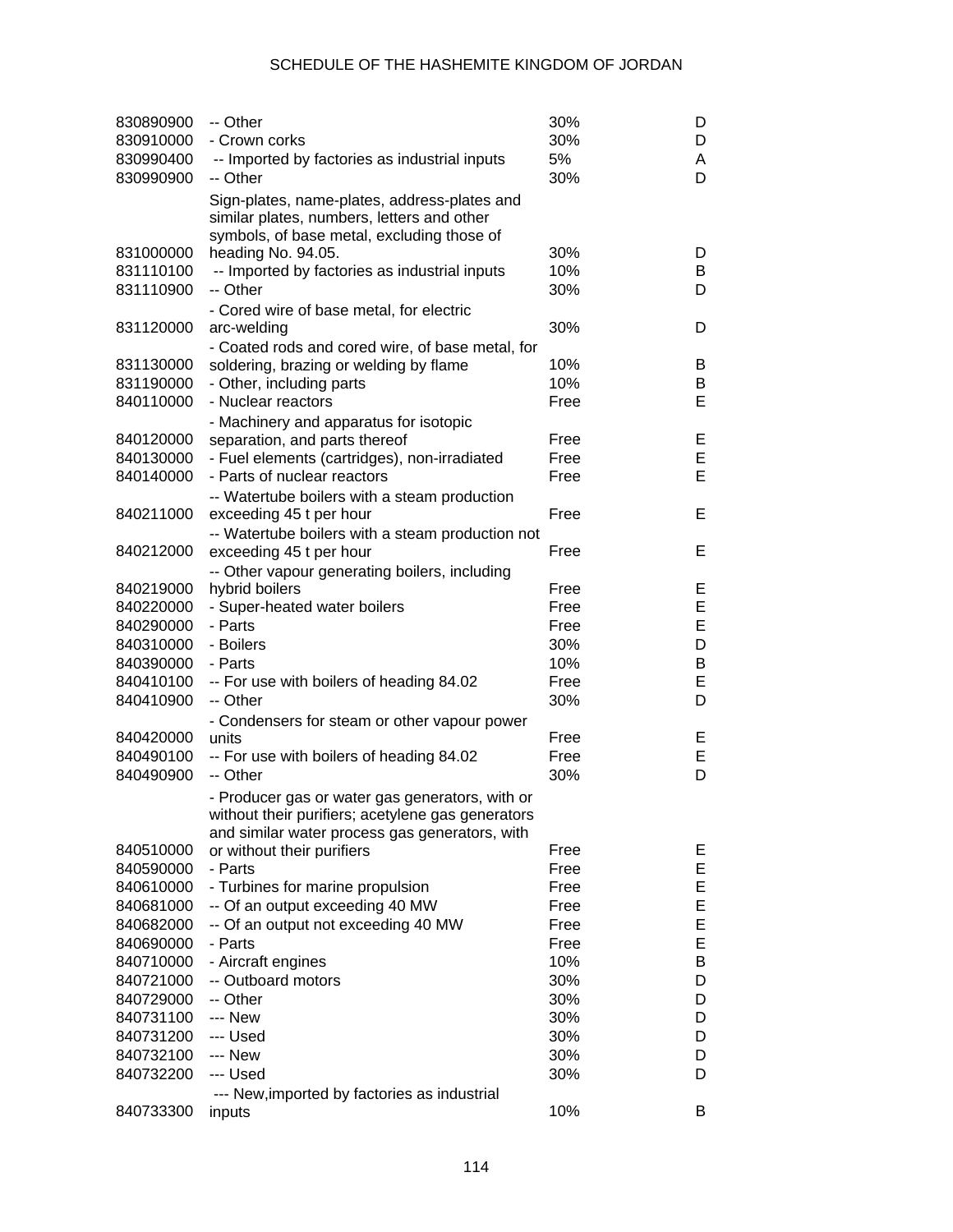| 840733400 | --- Other, new                                     | 30%  | D            |
|-----------|----------------------------------------------------|------|--------------|
| 840733500 | --- Used                                           | 30%  | D            |
|           | --- New, imported by factories as industrial       |      |              |
| 840734300 | inputs                                             | 10%  | B            |
| 840734400 | --- Other, new                                     | 30%  | D            |
| 840734500 | --- Used                                           | 30%  | D            |
| 840790100 | -- Stationary engines                              | Free | Е            |
| 840790900 | -- other                                           | 30%  | D            |
| 840810000 | - Marine propulsion engines                        | 10%  | B            |
|           | --- New, imported by factories as industrial       |      |              |
| 840820300 | inputs                                             | 10%  | B            |
| 840820400 | --- Other, new                                     | 30%  | D            |
| 840820500 | -- Used                                            | 30%  | D            |
| 840890100 | -- Stationary engines                              | Free | Е            |
| 840890900 | -- other                                           | 30%  | D            |
| 840910000 | - For aircraft engines                             | 30%  | D            |
| 840991100 | --- New                                            | 30%  | $\mathbf{I}$ |
| 840991200 | --- Used                                           | 30%  | D            |
| 840999100 | --- New                                            | 30%  | $\mathbf{I}$ |
| 840999200 | --- Used                                           | 30%  | D            |
|           |                                                    |      | Е            |
| 841011000 | -- Of a power not exceeding 1,000 kW               | Free |              |
|           | -- Of a power exceeding 1,000 kW but not           |      |              |
| 841012000 | exceeding 10,000 kW                                | Free | E            |
| 841013000 | -- Of a power exceeding 10,000 kW                  | Free | E            |
| 841090000 | - Parts, including regulators                      | Free | E            |
| 841111000 | -- Of a thrust not exceeding 25 kN                 | Free | E            |
| 841112000 | -- Of a thrust exceeding 25 kN                     | Free | E            |
| 841121000 | -- Of a power not exceeding 1,100 kW               | Free | E            |
| 841122000 | -- Of a power exceeding 1,100 kW                   | Free | E            |
| 841181000 | -- Of a power not exceeding 5,000 kW               | Free | E            |
| 841182000 | -- Of a power exceeding 5,000 kW                   | Free | E            |
| 841191000 | -- Of turbo-jets or turbo-propellers               | 5%   | A            |
| 841199000 | -- Other                                           | 5%   | A            |
| 841210000 | - Reaction engines other than turbo-jets           | Free | E            |
| 841221000 | -- Linear acting (cylinders)                       | Free | E            |
| 841229000 | -- Other                                           | Free | E            |
| 841231000 | -- Linear acting (cylinders)                       | Free | E            |
| 841239000 | -- Other                                           | Free | E            |
| 841280000 | - Other                                            | Free | Ε            |
| 841290000 | - Parts                                            | 5%   | A            |
|           | -- Pumps for dispensing fuel or lubricants, of the |      |              |
| 841311000 | type used in filling-stations or in garages        | Free | E            |
| 841319000 | -- Other                                           | Free | Е            |
|           | - Hand pumps, other than those of subheading       |      |              |
| 841320000 | No. 8413.11 or 8413.19                             | Free | Е            |
|           | - Fuel, lubricating or cooling medium pumps for    |      |              |
| 841330000 | internal combustion piston engines                 | 30%  | D            |
| 841340000 | - Concrete pumps                                   | Free | Е            |
|           | - Other reciprocating positive displacement        |      |              |
| 841350000 | pumps                                              | Free | Е            |
| 841360000 | - Other rotary positive displacement pumps         | Free | E            |
| 841370000 | - Other centrifugal pumps                          | Free | E            |
| 841381000 | -- Pumps                                           | Free | E            |
| 841382000 | -- Liquid elevators                                | Free | E            |
|           |                                                    |      |              |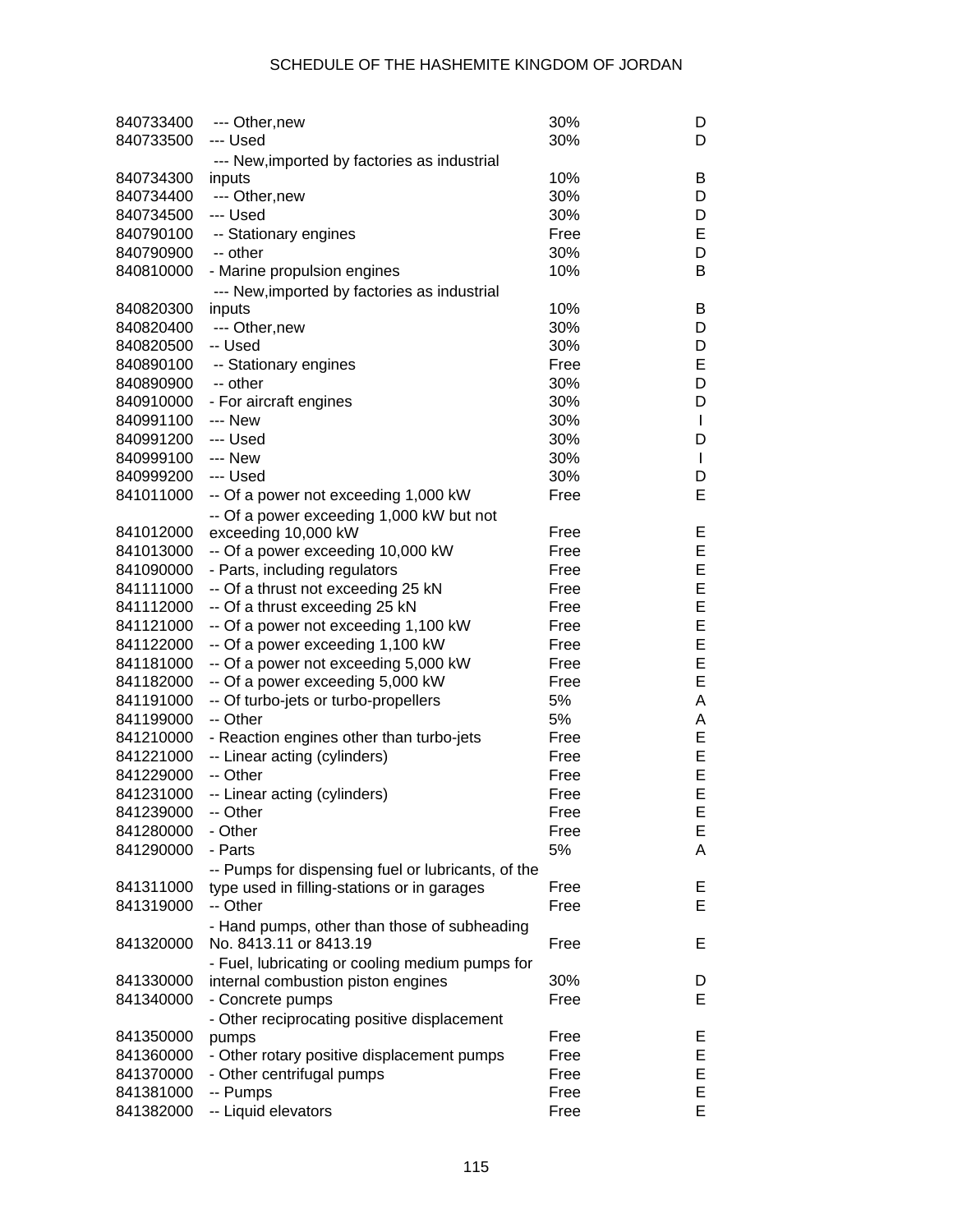| 841391100 | --- Water or fuel pumps, for engines.                                                                     | 30%  | D      |
|-----------|-----------------------------------------------------------------------------------------------------------|------|--------|
| 841391900 | --- Other                                                                                                 | Free | E      |
| 841392000 | -- Of liquid elevators                                                                                    | Free | E      |
| 841410000 | - Vacuum pumps                                                                                            | 10%  | B      |
| 841420000 | - Hand- or foot-operated air pumps                                                                        | 30%  | D      |
| 841430000 | - Compressors of a kind used in refrigerating<br>equipment                                                | Free | E      |
|           | - Air compressors mounted on a wheeled                                                                    |      |        |
| 841440000 | chassis for towing                                                                                        | 30%  | D      |
|           | -- Table, floor, wall, window, ceiling or roof fans,<br>with a self-contained electric motor of an output |      |        |
| 841451000 | not exceeding 125 W                                                                                       | 30%  | D      |
| 841459100 | --- Imported by factories as industrial inputs                                                            | 10%  | В      |
| 841459900 | --- Other                                                                                                 | 30%  | D      |
| 841460100 | --- Imported by factories as industrial inputs                                                            | Free | E      |
| 841460900 | -- Other                                                                                                  | 30%  | D      |
|           | --- Aircompressors of a kind used in                                                                      |      |        |
| 841480200 | airconditioning apparatus                                                                                 | 10%  | B      |
| 841480300 | --- Other, for industrial or agricultural use                                                             | Free | E      |
| 841480900 | --- Other                                                                                                 | 30%  | D      |
| 841490300 | -- Imported by factories as industrial inputs                                                             | 5%   | A      |
| 841490900 | -- Other                                                                                                  | 30%  | D      |
| 841510000 | - Window or wall types, self-contained                                                                    | 30%  | D      |
|           |                                                                                                           |      |        |
|           | -- Air conditioning machines for buses,                                                                   |      |        |
| 841520100 | imported by factories licensed to assemble                                                                | 10%  |        |
|           | buses as industrial inputs<br>-- Other                                                                    | 30%  | В<br>D |
| 841520900 |                                                                                                           |      |        |
| 841581000 | -- Incorporating a refrigerating unit and a valve<br>for reversal of the cooling/heat cycle               | 30%  | D      |
|           | -- Other, incorporating a refrigerating unit-                                                             |      |        |
|           | Electric space heating apparatus and electric                                                             |      |        |
| 841582000 | soil heating apparatus :                                                                                  | 30%  | D      |
| 841583000 | -- Not incorporating a refrigerating unit                                                                 | 30%  | D      |
| 841590000 | - Parts                                                                                                   | 30%  | D      |
| 841610000 | - Furnace burners for liquid fuel                                                                         | 30%  | D      |
| 841620100 | -- For industrial or agricultural use                                                                     | Free | E      |
| 841620900 | -- Other                                                                                                  | 30%  | D      |
| 841630100 | -- For industrial or agricultural use                                                                     | Free | E      |
| 841630900 | -- Other                                                                                                  | 10%  | В      |
| 841690100 | -- Parts of diesel burners.                                                                               | 30%  | D      |
|           | -- Parts of other apparatus of industrial or                                                              |      |        |
| 841690800 | agricultural use                                                                                          | 5%   | A      |
| 841690900 | -- Other                                                                                                  | 30%  | D      |
|           | or other heat-treatment of ores, pyrites or of                                                            |      |        |
| 841710000 | metals                                                                                                    | Free | E.     |
| 841720000 | - Bakery ovens, including biscuit ovens                                                                   | 10%  | В      |
|           | -- Furnaces and ovens for laboratories, cement                                                            |      |        |
| 841780100 | and pottery industries                                                                                    | Free | Е      |
| 841780900 | -- Other                                                                                                  | 10%  | В      |
|           | -- Parts of furnaces and ovens of subheading                                                              |      |        |
| 841790100 | 8417.10, 8417.801                                                                                         | 5%   | A      |
| 841790900 | -- Other                                                                                                  | 30%  | D      |
| 841810100 | -- For industrial or medical use                                                                          | Free | Е      |
| 841810900 | -- Other                                                                                                  | 30%  | D      |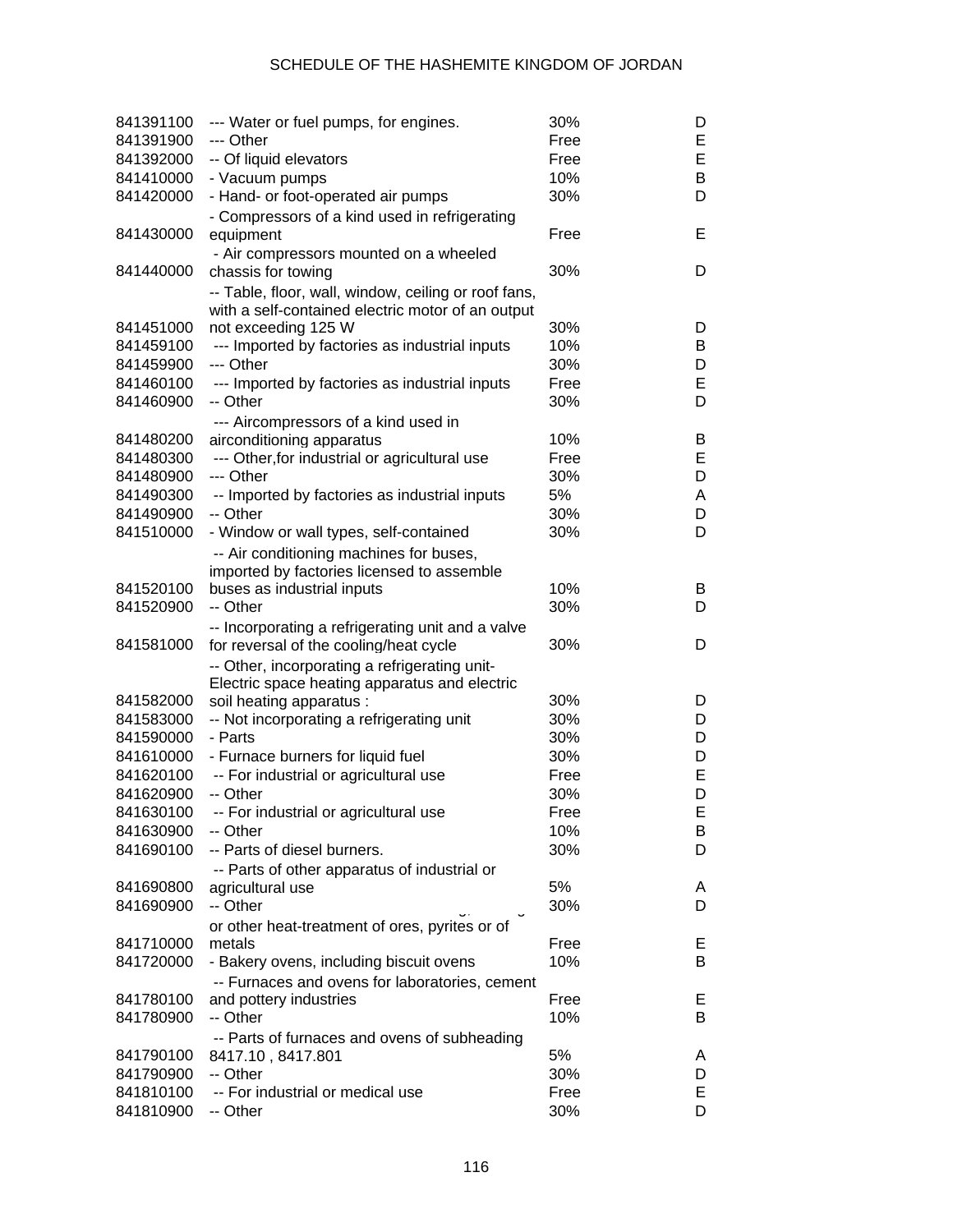| 841821000 | -- Compression-type                                 | 30%  | $\mathbf{I}$ |
|-----------|-----------------------------------------------------|------|--------------|
| 841822000 | -- Absorption-type, electrical                      | 30%  | D            |
| 841829000 | -- Other                                            | 30%  | D            |
| 841830100 | -- For industrial or medical use                    | Free | E            |
| 841830900 | -- Other                                            | 30%  | D            |
| 841840100 | -- For industrial or medical use                    | Free | E            |
| 841840900 | -- Other                                            | 30%  | D            |
| 841850100 | -- For industrial or medical use                    | Free | E            |
| 841850900 | -- Other                                            | 30%  | D            |
|           | -- Refrigerating units for air conditioning         |      |              |
| 841861100 | machines.                                           | 30%  | D            |
| 841861200 | -- Other, for industrial or medical use             | Free | Е            |
| 841861900 | -- Other                                            | 30%  | D            |
|           | --- Refrigerating units for air conditioning        |      |              |
| 841869100 | machines.                                           | 30%  | D            |
| 841869200 | -- Other, for industrial or medical use             | Free | Е            |
| 841869900 | -- Other                                            | 30%  | D            |
|           | -- Furniture designed for refrigerating or freezing |      |              |
| 841891000 | equipment                                           | 30%  | D            |
| 841899100 | --- Condensers and evaporators                      | 5%   | A            |
|           | ---Gaskets for fitting to door of refrigerator and  |      |              |
| 841899300 | freezer imported by factories as industrial inputs  | 15%  | $\mathsf{C}$ |
|           | --- Other refrigerator parts (other than the body   |      |              |
|           | or its parts), imported by factories as industrial  |      |              |
| 841899800 | inputs                                              | 10%  | B            |
| 841899900 | --- other                                           | 30%  | D            |
| 841911100 | --- For domestic use.                               | 30%  | D            |
|           | --- For agricultural, industrial, medical and       |      |              |
| 841911200 | laboratory use                                      | Free | Е            |
| 841911900 | --- Other                                           | 10%  | B            |
| 841919100 | --- For industrial, medical and laboratory use      | Free | E            |
| 841919900 | --- Other                                           | 30%  | D            |
| 841920000 | - Medical, surgical or laboratory sterilisers       | Free | E            |
| 841931000 | -- For agricultural products                        | Free | E            |
| 841932000 | -- For wood, paper pulp, paper or paperboard        | Free | E            |
| 841939100 | --- For industrial, medical and laboratory use      | Free | E            |
| 841939900 | --- Other                                           | 30%  | D            |
| 841940000 | - Distilling or rectifying plant                    | Free | E            |
| 841950000 | - Heat exchange units                               | Free | E            |
| 841960000 | - Machinery for liquefying air or other gases       | Free | E            |
|           | -- For making hot drinks or for cooking or          |      |              |
| 841981000 | heating food                                        | 30%  | D            |
|           | --- Chemical vapor deposition apparatus for         |      |              |
| 841989100 | semiconductor production.                           | Free | Е            |
|           | --- Other for industrial, agricultural, medical or  |      |              |
| 841989200 | laboratory use                                      | Free | E,           |
| 841989900 | --- Other                                           | 30%  | D            |
|           | -- Burners of non-electrical water                  |      |              |
| 841990100 | heatersimported by factories as industrial inputs   | 5%   | A            |
|           | -- Parts of chemical vapor deposition apparatus     |      |              |
| 841990200 | for semiconductor production.                       | Free | Е            |
|           | --- Other for industrial, agricultural, medical or  |      |              |
| 841990300 | laboratory use                                      | Free | E,           |
| 841990990 | ---- Other                                          | 30%  | D            |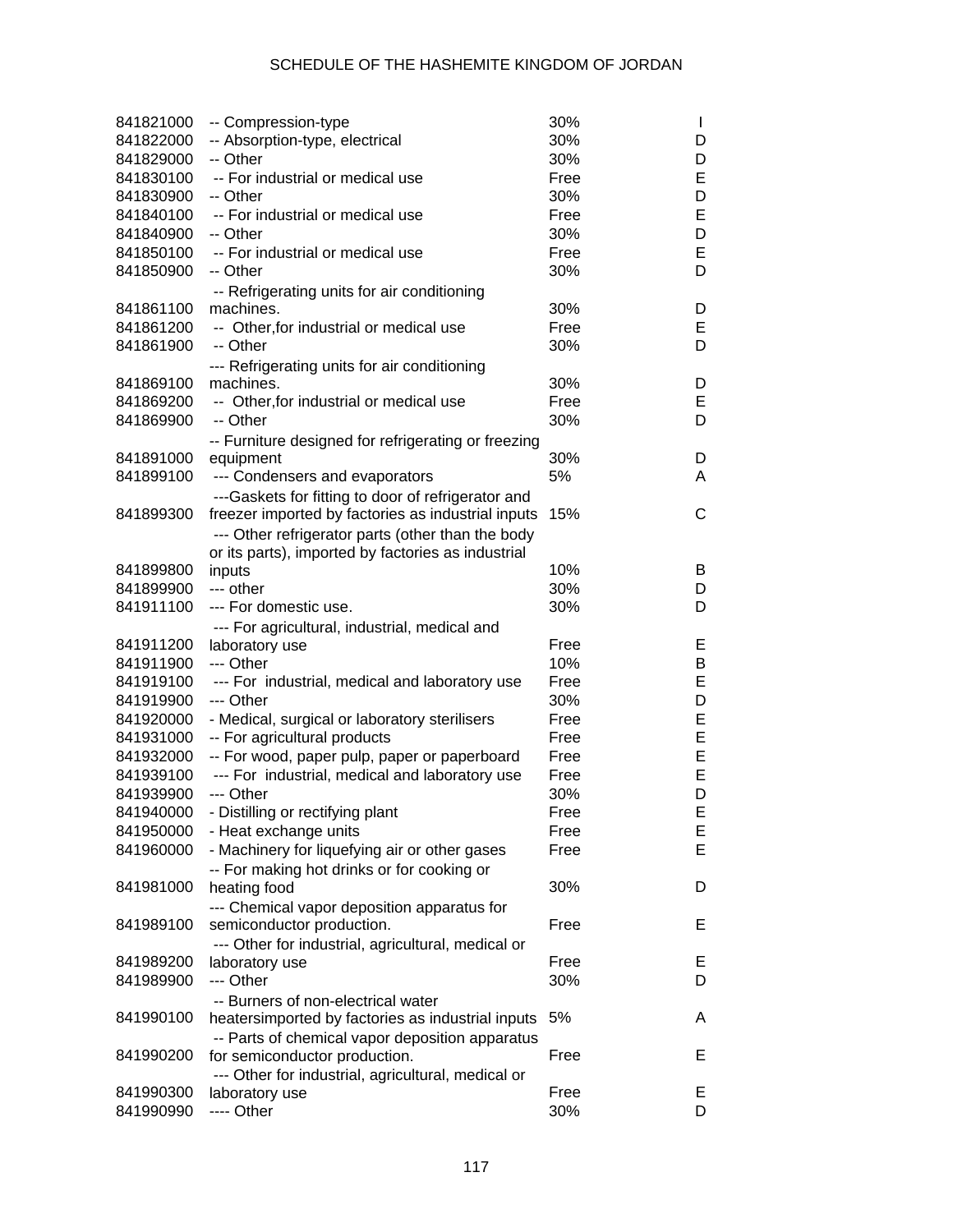| 842010000<br>842091000 | - Calendering or other rolling machines<br>-- Cylinders | Free<br>Free | Ε<br>E |
|------------------------|---------------------------------------------------------|--------------|--------|
|                        | -- Other                                                |              | E      |
| 842099000              |                                                         | Free         |        |
| 842111100              | --- For industrial or medical use                       | Free         | E      |
| 842111900              | --- Other                                               | 30%          | D      |
| 842112000              | -- Clothes-dryers                                       | 30%          | D      |
| 842119100              | --- Spin dryers for semiconductor wafer<br>processing   | Free         | Е      |
|                        | --- Other for industrial, agricultural, laboratory or   |              |        |
| 842119200              | environmental health use                                | Free         | Е      |
| 842119900              | --- Other                                               | 30%          | D      |
|                        | --- For industrial, agricultural, medical,              |              |        |
| 842121100              | laboratorory or environmental health use                | Free         | Е      |
| 842121900              | --- Other                                               | 30%          | D      |
| 842122100              | --- For industrial use                                  | Free         | E      |
| 842122900              | --- Other                                               | 10%          | B      |
|                        | -- Oil or petrol-filters for internal combustion        |              |        |
| 842123000              | engines                                                 | 30%          | D      |
|                        |                                                         |              |        |
|                        | --- For industrial, agricultural, medical,              |              | Е      |
| 842129100              | laboratorory or environmental health use                | Free         |        |
| 842129900              | --- Other                                               | 30%          | D      |
|                        | -- Intake air filters for internal combustion           |              |        |
| 842131000              | engines                                                 | 30%          | D      |
|                        | --- For industrial, agricultural, medical,              |              |        |
| 842139100              | laboratorory or environmental health use                | Free         | Е      |
| 842139900              | --- Other                                               | 30%          | D      |
|                        | --- Parts of spin dryers for semiconductor wafer        |              |        |
| 842191100              | processing                                              | 5%           | Е      |
|                        | --- Other parts of industrial, medical, laboratory,     |              |        |
| 842191200              | or environmental health apparatus                       | 5%           | Е      |
| 842191900              | --- Other                                               | 30%          | D      |
|                        | --- Parts of industrial, medical, laboratory, or        |              |        |
| 842199100              |                                                         | 5%           | A      |
|                        | environmental health apparatus                          |              |        |
|                        | --- Parts imported by factories as industrial           |              |        |
| 842199200              | inputs                                                  | 5%           | A      |
| 842199900              | --- Other                                               | 30%          | D      |
| 842211000              | -- Of the household type                                | 30%          | D      |
| 842219000              | -- Other                                                | Free         | E      |
|                        | - Machinery for cleaning or drying bottles or           |              |        |
| 842220000              | other containers                                        | Free         | Е      |
|                        | - Machinery for filling, closing, sealing, or           |              |        |
|                        | labelling bottles, cans, boxes, bags or other           |              |        |
|                        | containers; machinery for capsuling bottles,            |              |        |
|                        | jars, tubes and similar containers; machinery for       |              |        |
| 842230000              | aerating beverages                                      | Free         | Е      |
|                        | - Other packing or wrapping machinery                   |              |        |
| 842240000              | (including heat- shrink wrapping machinery)             | Free         | E.     |
| 842290100              | -- Parts of the apparatus of heading 8422.11            | 30%          | D      |
|                        |                                                         |              |        |
| 842290900              | -- Other                                                | 5%           | A      |
|                        | - Personal weighing machines, including baby            |              |        |
| 842310000              | scales; household scales                                | 30%          | D      |
|                        | - Scales for continuous weighing of goods on            |              |        |
| 842320000              | conveyors                                               | 10%          | B      |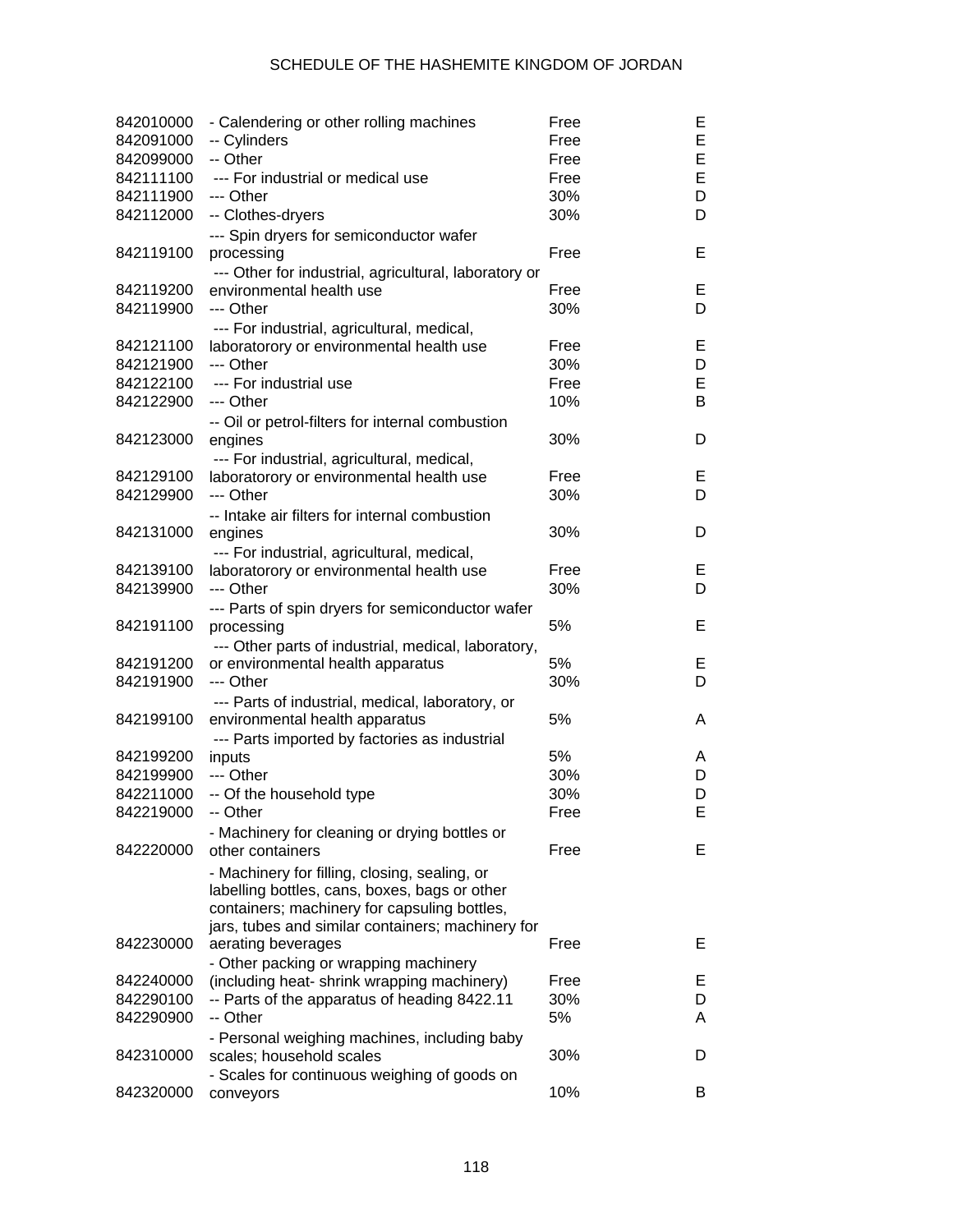|           | - Constant weight scales and scales for           |      |   |
|-----------|---------------------------------------------------|------|---|
|           | discharging a predetermined weight of material    |      |   |
| 842330000 | into a bag or container, including hopper scales  | 10%  | B |
|           | -- Having a maximum weighing capacity not         |      |   |
| 842381000 | exceeding 30 kg                                   | 30%  | D |
| 842382100 | --- Steelyards                                    | 30%  | D |
| 842382900 | --- Other                                         | 10%  | B |
| 842389100 | --- Steelyards                                    | 30%  | D |
| 842389900 | --- Other                                         | 10%  | B |
|           | - Weighing machine weights of all kinds; parts    |      |   |
| 842390000 | of weighing machinery                             | 30%  | D |
| 842410000 | - Fire extinguishers, whether or not charged      | Free | Е |
| 842420100 | -- For industrial, agricultural or medical use    | Free | E |
| 842420900 | -- Other                                          | 30%  | D |
| 842430100 | -- For industrial, agricultural or medical use    | Free | E |
| 842430900 | -- Other                                          | 10%  | В |
| 842481100 | --- Drip irrigation systems                       | 30%  | D |
| 842481900 | --- Other                                         | Free | E |
|           |                                                   |      |   |
|           | --- Deflash machines for cleaning and removing    |      |   |
|           | contaminants from the metal leads of              |      |   |
| 842489100 | semiconductor packages prior to the               | Free | Е |
|           | electroplating process.                           |      |   |
|           | --- Spraying appliances for etching, stripping or |      |   |
| 842489200 | cleaning semiconductor wafers.                    | Free | Е |
| 842489300 | --- Other fr industrial or medical use (1)        | Free | E |
| 842489900 | --- Other                                         | 30%  | D |
| 842490100 | -- Parts of fire extinguishing equipment          | 5%   | A |
|           | -- Parts of spraying appliances for etching,      |      |   |
| 842490200 | stripping or cleaning semiconductor wafers.       | Free | Е |
|           | -- Other parts of industrial, agricultural or     |      |   |
| 842490300 | medical apparatus                                 | 5%   | Е |
| 842490900 | -- Other                                          | 30%  | D |
| 842511100 | --- For industrial use                            | Free | Е |
| 842511900 | --- Other                                         | 30%  | D |
| 842519100 | --- For industrial use                            | Free | E |
| 842519900 | --- Other                                         | 30%  | D |
|           | - Pit-head winding gear; winches specially        |      |   |
| 842520000 | designed for use underground                      | 10%  | B |
| 842531000 | -- Powered by electric motor                      | 10%  | В |
| 842539000 | -- Other                                          | 10%  | B |
|           | -- Built-in jacking systems of a type used in     |      |   |
| 842541000 | garages                                           | 10%  | В |
| 842542100 | --- Portable                                      | 30%  | D |
| 842542200 | --- Other for industrial use                      | Free | Е |
|           | --- Other imported by factories as industrial     |      |   |
| 842542300 | inputs                                            | Free | Е |
| 842542990 | --- Other                                         | 30%  | D |
| 842549000 | -- Other                                          | 10%  | В |
| 842611100 | --- For industrial use                            | Free | Е |
| 842611900 | --- Other                                         | 30%  | D |
| 842612100 | --- Works trucks fitted with a crane              | 10%  | В |
| 842612200 | --- Other for industrial use                      | Free | Е |
| 842612900 | --- Other                                         | 10%  | B |
| 842619100 | --- Jib cranes                                    | 10%  | B |
|           |                                                   |      |   |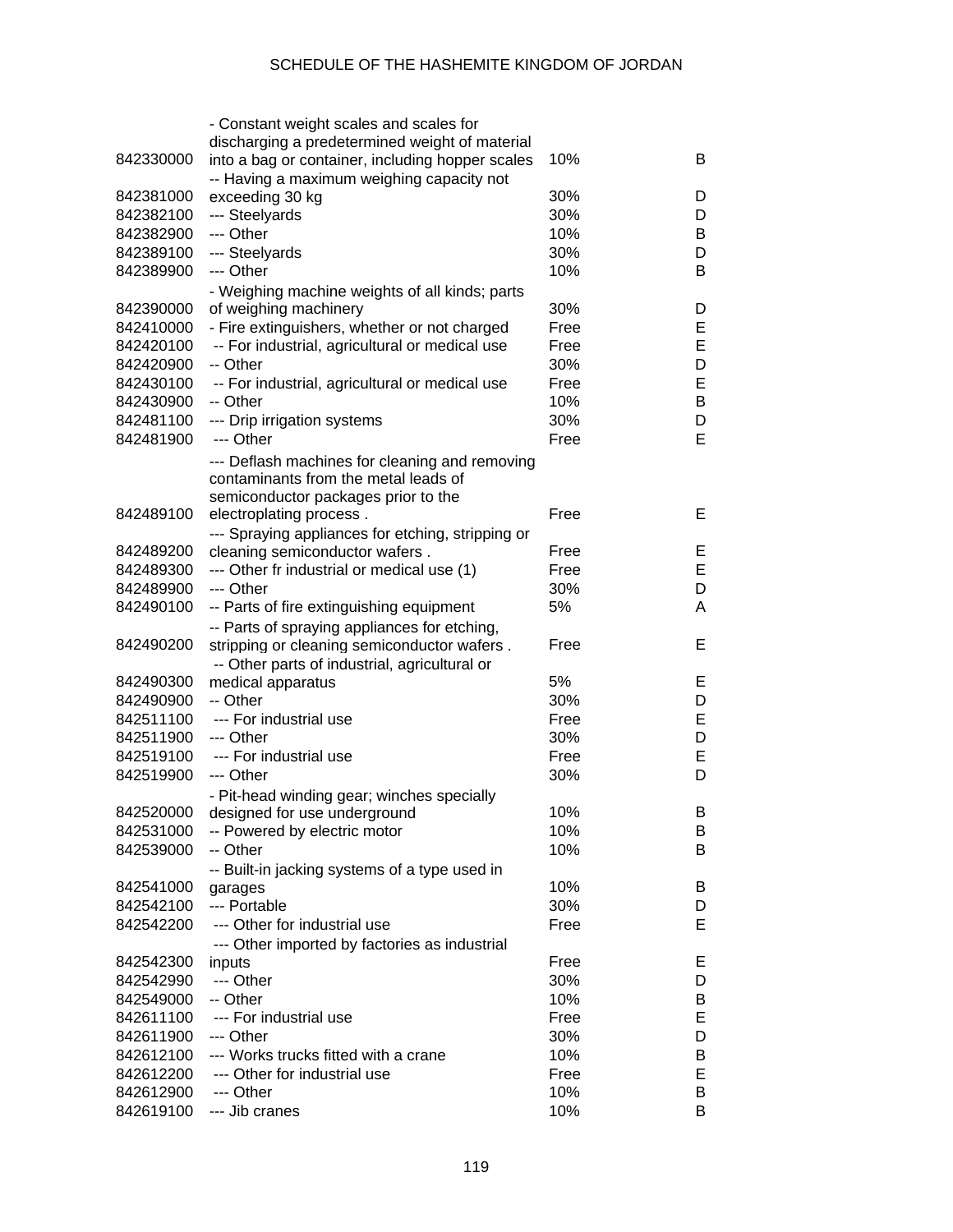| 842619200 | --- Other for industrial use                       | Free | Е  |
|-----------|----------------------------------------------------|------|----|
| 842619900 | ---- Other                                         | 10%  | В  |
| 842620100 | -- For industrial use                              | Free | Е  |
| 842620900 | -- Other                                           | 30%  | D  |
| 842630100 | -- For industrial use                              | Free | E  |
| 842630900 | -- Other                                           | 30%  | D  |
| 842641100 | --- Works trucks fitted with a crane               | 10%  | В  |
| 842641200 | --- Other for industrial use                       | Free | E  |
| 842641900 | ---- Other                                         | 10%  | B  |
| 842649100 | --- For industrial use                             | Free | E  |
| 842649900 | --- Other                                          | 10%  | B  |
| 842691000 | -- Designed for mounting on road vehicles          | 10%  | B  |
| 842699100 | --- For industrial use                             | Free | E  |
| 842699900 | --- Other                                          | 10%  | B  |
|           | - Self-propelled trucks powered by an electric     |      |    |
| 842710000 | motor                                              | 10%  | В  |
| 842720000 | - Other self-propelled trucks                      | 10%  | B  |
| 842790000 | - Other trucks                                     | 10%  | B  |
| 842810100 | -- Lifts                                           | 30%  | D  |
| 842810200 | -- Skip hoists, for industrial use                 | Free | E  |
| 842810900 | -- Other                                           | 10%  | B  |
| 842820000 | - Pneumatic elevators and conveyors                | 10%  | В  |
| 842831000 | -- Specially designed for underground use          | 10%  | B  |
| 842832100 | --- For industrial use                             | Free | E  |
|           | --- Other                                          | 10%  | B  |
| 842832900 |                                                    |      |    |
| 842833100 | --- For industrial use                             | Free | E  |
| 842833900 | --- Other                                          | 10%  | B  |
| 842839100 | --- For industrial use                             | Free | E  |
| 842839900 | --- Other                                          | 10%  | В  |
| 842840000 | - Escalators and moving walkways                   | 30%  | D  |
|           | - Mine wagon pushers, locomotive or wagon          |      |    |
|           | traversers, wagon tippers and similar railway      |      |    |
| 842850000 | wagon handling equipment                           | 10%  | B  |
|           | - Teleferics, chair-lifts, ski-draglines; traction |      |    |
| 842860000 | mechanisms for funiculars                          | 10%  | B  |
| 842890100 | --- For industrial use                             | Free | E. |
| 842890900 | -- Other                                           | 10%  | В  |
| 842911000 | -- Track laying                                    | Free | E  |
| 842919000 | -- Other                                           | Free | Е  |
| 842920000 | - Graders and levellers                            | Free | Е  |
| 842930000 | - Scrapers                                         | Free | Е  |
| 842940000 | - Tamping machines and road rollers                | Free | E  |
| 842951000 | -- Front-end shovel loaders                        | Free | Е  |
|           | -- Machinery with a 360? revolving                 |      |    |
| 842952000 | superstructure                                     | Free | Е  |
| 842959000 | -- Other                                           | Free | Е  |
| 843010100 | -- Pile-extractors                                 | 10%  | В  |
| 843010900 | -- Other                                           | Free | Е  |
| 843020000 | - Snow-ploughs and snow-blowers                    | Free | E  |
| 843031000 | -- Self-propelled                                  | Free | E  |
| 843039000 | -- Other                                           | Free | Е  |
| 843041000 | -- Self-propelled                                  | Free | Е  |
| 843049000 | -- Other                                           | Free | E  |
| 843050000 | - Other machinery, self-propelled                  | Free | E  |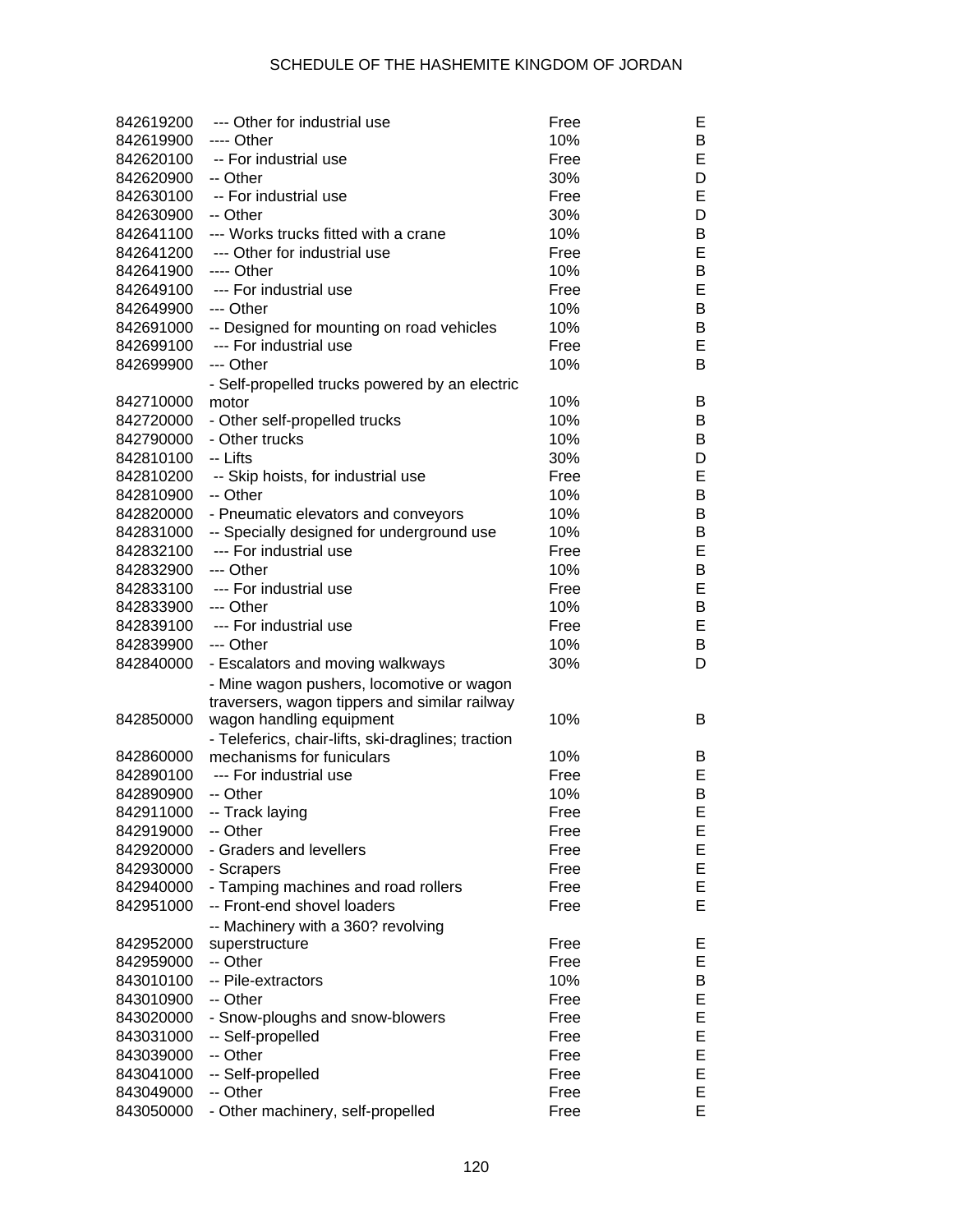| 843061000 | -- Tamping or compacting machinery                | Free | Е           |
|-----------|---------------------------------------------------|------|-------------|
| 843062000 | -- Scrapers                                       | Free | E           |
| 843069000 | -- Other                                          | Free | E           |
| 843110000 | - Of machinery of heading No. 84.25               | 30%  | D           |
| 843120000 | - Of machinery of heading No. 84.27               | 30%  | D           |
| 843131000 | -- Of lifts, skip hoists or escalators            | 30%  | D           |
| 843139000 | -- Other                                          | 30%  | D           |
| 843141000 | -- Buckets, shovels, grabs and grips              | 20%  | $\mathsf C$ |
| 843142000 | -- Bulldozer or angledozer blades                 | 20%  | C           |
|           | -- Parts for boring or sinking machinery of       |      |             |
| 843143000 | subheading No. 8430.41 or 8430.49                 | 20%  | C           |
|           | --- Parts for apparatus of headings 84.29 and     |      |             |
| 843149100 | 84.30                                             | 20%  | C           |
| 843149900 | --- Other                                         | 30%  | D           |
| 843210000 | - Ploughs weeders and hoes:                       | Free | E           |
| 843221000 | -- Disc harrows                                   | Free | E           |
| 843229000 | -- Other                                          | Free | E           |
| 843230000 | - Seeders, planters and transplanters             | Free | E           |
| 843240000 | - Manure spreaders and fertiliser distributors    | Free | E           |
| 843280000 | - Other machinery                                 | Free | E           |
| 843290000 | - Parts                                           | Free | E           |
|           | -- Powered, with the cutting device rotating in a |      |             |
| 843311000 | horizontal plane                                  | Free | E           |
| 843319000 | -- Other                                          | Free | E           |
|           | - Other mowers, including cutter bars for tractor |      |             |
| 843320000 | mounting                                          | Free | Е           |
| 843330000 | - Other haymaking machinery                       | Free | E           |
|           | - Straw or fodder balers, including pick-up       |      |             |
| 843340000 | balers machinery:                                 | Free | Е           |
| 843351000 | -- Combine harvester-threshers                    | Free | E           |
| 843352000 | -- Other threshing machinery                      | Free | E           |
| 843353000 | -- Root or tuber harvesting machines              | Free | E           |
| 843359000 | -- Other                                          | Free | E           |
|           | - Machines for cleaning, sorting or grading eggs, |      |             |
| 843360000 | fruit or other agricultural produce               | Free | Е           |
| 843390000 | - Parts                                           | 5%   | E           |
| 843410000 | - Milking machines                                | Free | E           |
| 843420000 | - Dairy machinery                                 | Free | E           |
| 843490000 | - Parts                                           | 5%   | Е           |
| 843510000 | - Machinery                                       | Free | E           |
| 843590000 | - Parts                                           | 5%   | Α           |
|           | - Machinery for preparing animal feeding stuffs   |      |             |
| 843610000 | incubators and brooders :                         | Free | Е           |
| 843621000 | -- Poultry incubators and brooders                | Free | E           |
| 843629000 | -- Other                                          | Free | E           |
| 843680000 | - Other machinery                                 | Free | E           |
|           | -- Of poultry-keeping machinery or poultry        |      |             |
| 843691000 | incubators and brooders                           | 5%   | Α           |
| 843699000 | -- Other                                          | 5%   | A           |
|           | - Machines for cleaning, sorting or grading seed, |      |             |
| 843710000 | grain or dried leguminous vegetables              | Free | Е           |
| 843780000 | - Other machinery                                 | Free | E           |
| 843790000 | - Parts                                           | 5%   | A           |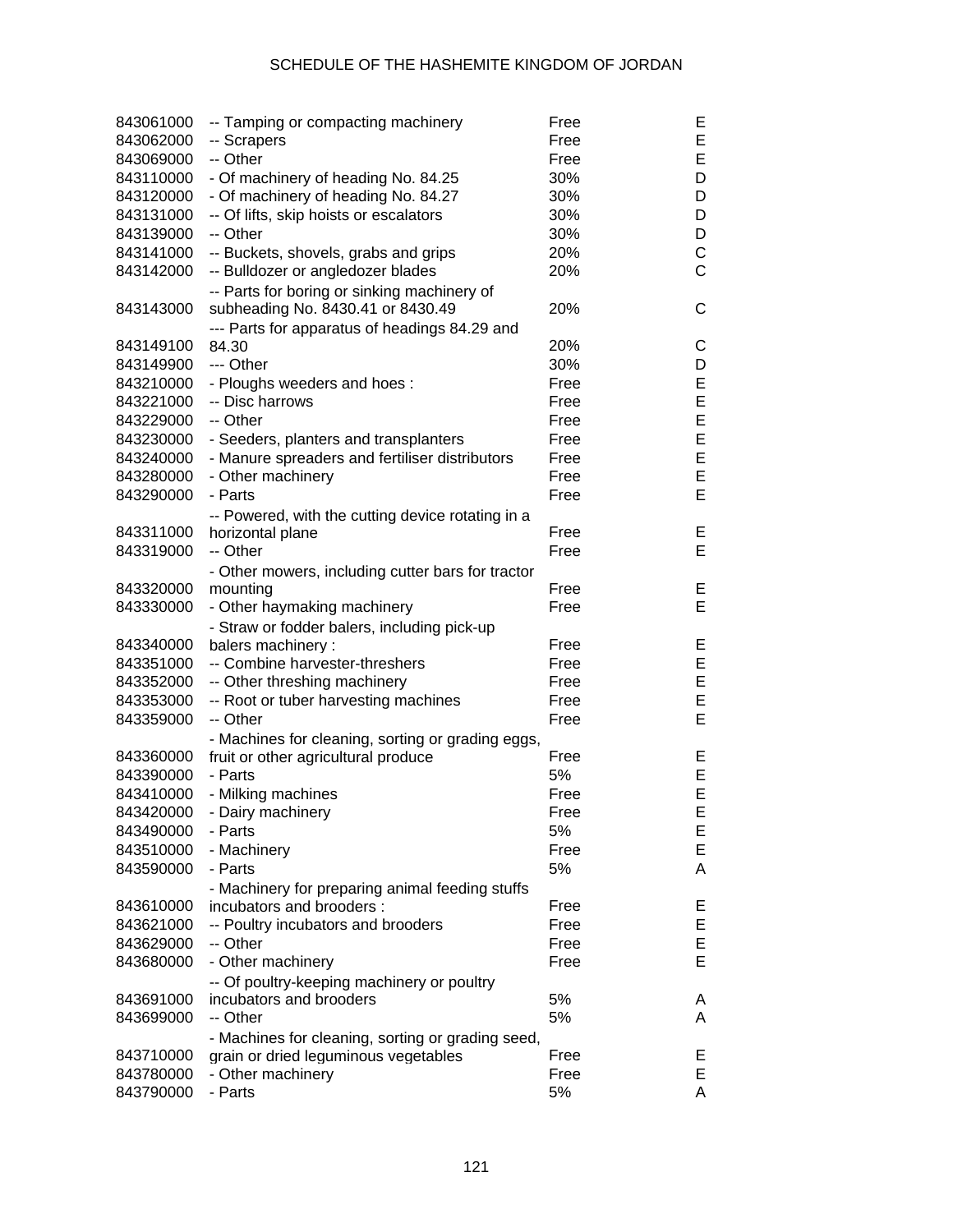|           | - Bakery machinery and machinery for the              |      |   |
|-----------|-------------------------------------------------------|------|---|
|           | manufacture of macaroni, spaghetti or similar         |      |   |
| 843810000 | products                                              | Free | E |
|           | - Machinery for the manufacture of                    |      |   |
| 843820000 | confectionery, cocoa or chocolate                     | Free | E |
| 843830000 | - Machinery for sugar manufacture                     | Free | E |
| 843840000 | - Brewery machinery                                   | Free | E |
|           | - Machinery for the preparation of meat or            |      |   |
| 843850000 | poultry                                               | Free | Е |
|           | - Machinery for the preparation of fruits, nuts or    |      |   |
| 843860000 | vegetables                                            | Free | E |
| 843880000 | - Other machinery                                     | Free | E |
| 843890000 | - Parts                                               | 5%   | Α |
|           | - Machinery for making pulp of fibrous cellulosic     |      |   |
| 843910000 | material                                              | Free | E |
| 843920000 | - Machinery for making paper or paperboard            | Free | E |
| 843930000 | - Machinery for finishing paper or paperboard         | Free | E |
|           | -- Of machinery for making pulp of fibrous            |      |   |
| 843991000 | cellulosic material                                   | 5%   | Α |
| 843999000 | -- Other                                              | 5%   | A |
| 844010000 | - Machinery                                           | Free | E |
| 844090000 | - Parts                                               | 5%   | Α |
|           |                                                       |      |   |
| 844110100 | -- Of a kind used in photography or<br>cinematography | 30%  | D |
| 844110900 | -- Other                                              | Free | E |
| 844120000 |                                                       | Free | E |
|           | envelopes                                             |      |   |
|           | - Machines for making cartons, boxes, cases,          |      |   |
| 844130000 | tubes, drums or similar containers, other than        | Free | E |
|           | by moulding                                           |      |   |
|           | - Machines for moulding articles in paper pulp,       |      |   |
| 844140000 | paper or paperboard                                   | Free | Е |
| 844180000 | - Other machinery                                     | Free | Е |
|           | -- Of a kind used in photography or                   |      |   |
| 844190100 | cinematography                                        | 30%  | D |
| 844190900 | -- Other                                              | 5%   | А |
| 844210000 | - Phototype-setting and composing machines            | Free | Е |
|           | - Machinery, apparatus and equipment for              |      |   |
|           | type-setting or composing by other processes,         |      |   |
| 844220000 | with or without founding device                       | Free | Е |
| 844230000 | - Other machinery, apparatus and equipment            | Free | Е |
|           | - Parts of the foregoing machinery, apparatus or      |      |   |
| 844240000 | equipment                                             | Free | Е |
|           | - Printing type, blocks, plates, cylinders and        |      |   |
|           | other printing components; blocks, plates,            |      |   |
|           | cylinders and lithographic stones, prepared for       |      |   |
|           | printing purposes (for example, planed, grained       |      |   |
| 844250000 | or polished)                                          | Free | Е |
| 844311000 | -- Reel fed                                           | Free | E |
|           | -- Sheet fed, office type (sheet size not             |      |   |
| 844312000 | exceeding 22 x 36 cm)                                 | Free | Е |
| 844319000 | -- Other                                              | Free | Е |
| 844321000 | -- Reel fed                                           | Free | E |
| 844329000 | -- Other                                              | Free | E |
| 844330000 | - Flexographic printing machinery                     | Free | E |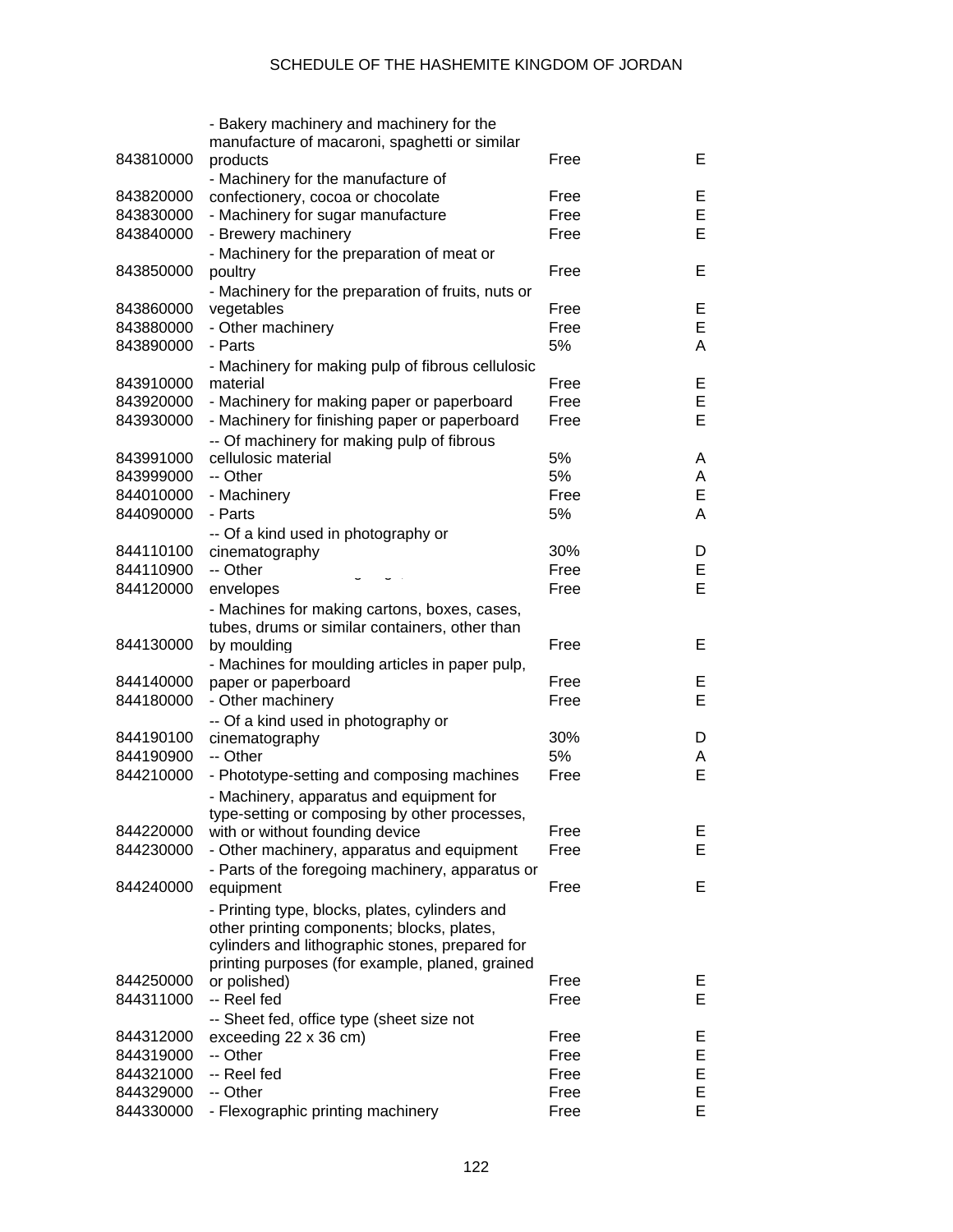| 844340000 | - Gravure printing machinery                       | Free | E |
|-----------|----------------------------------------------------|------|---|
| 844351000 | -- Ink-jet printing machines                       | Free | E |
| 844359000 | -- Other                                           | Free | E |
| 844360000 | - Machines for uses ancillary to printing          | Free | E |
| 844390000 | - Parts                                            | 5%   | A |
|           | Machines for extruding, drawing, texturing or      |      |   |
| 844400000 | cutting man-made textile materials.                | Free | Е |
| 844511000 | -- Carding machines                                | Free | E |
| 844512000 | -- Combing machines                                | Free | E |
| 844513000 | -- Drawing or roving machines                      | Free | E |
| 844519000 | -- Other                                           | Free | E |
| 844520000 | - Textile spinning machines                        | Free | E |
| 844530000 | - Textile doubling or twisting machines            | Free | E |
|           |                                                    |      |   |
|           | - Textile winding (including weft- winding) or     |      |   |
| 844540000 | reeling machines                                   | Free | Ε |
| 844590000 | - Other                                            | Free | E |
|           | - For weaving fabrics of a width not exceeding     |      |   |
| 844610000 | 30 cm                                              | Free | Ε |
| 844621000 | -- Power looms                                     | Free | E |
| 844629000 | -- Other                                           | Free | E |
|           | - For weaving fabrics of a width exceeding 30      |      |   |
| 844630000 | cm, shuttleless type                               | Free | Ε |
| 844711000 | -- With cylinder diameter not exceeding 165 mm     | Free | E |
| 844712000 | -- With cylinder diameter exceeding 165 mm         | Free | E |
|           | - Flat knitting machines; stitch-bonding           |      |   |
| 844720000 | machines                                           | Free | Е |
| 844790000 | - Other                                            | Free | E |
|           | -- Dobbies and Jacquards; card reducing,           |      |   |
|           | copying, punching or assembling machines for       |      |   |
| 844811000 | use therewith                                      | Free | Е |
| 844819000 | -- Other                                           | Free | E |
|           | No. 84.44 or of their auxiliary machinery          |      |   |
|           | heading No. 84.45 or of their auxiliary            |      |   |
| 844820000 | machinery:                                         | Free | Е |
| 844831000 | -- Card clothing                                   | Free | E |
|           | -- Of machines for preparing textile fibres, other |      |   |
| 844832000 | than card clothing                                 | Free | E |
|           | -- Spindles, spindle flyers, spinning rings and    |      |   |
| 844833000 | ring travellers                                    | Free | Е |
| 844839000 | -- Other                                           | Free | E |
| 844841000 | -- Shuttles                                        | Free | E |
| 844842000 | -- Reeds for looms, healds and heald-frames        | Free | E |
| 844849000 |                                                    |      | E |
|           | -- Other                                           | Free |   |
|           | -- Sinkers, needles and other articles used in     |      |   |
| 844851000 | forming stitches                                   | Free | Е |
| 844859000 | -- Other                                           | Free | E |
|           | Machinery for the manufacture or finishing of      |      |   |
|           | felt or nonwovens in the piece or in shapes,       |      |   |
|           | including machinery for making felt hats; blocks   |      |   |
| 844900000 | for making hats.                                   | Free | Е |
| 845011000 | -- Fully-automatic machines                        | 30%  | D |
| 845012000 | -- Other machines, with built-in centrifugal drier | 30%  | D |
| 845019000 | -- Other                                           | 30%  | D |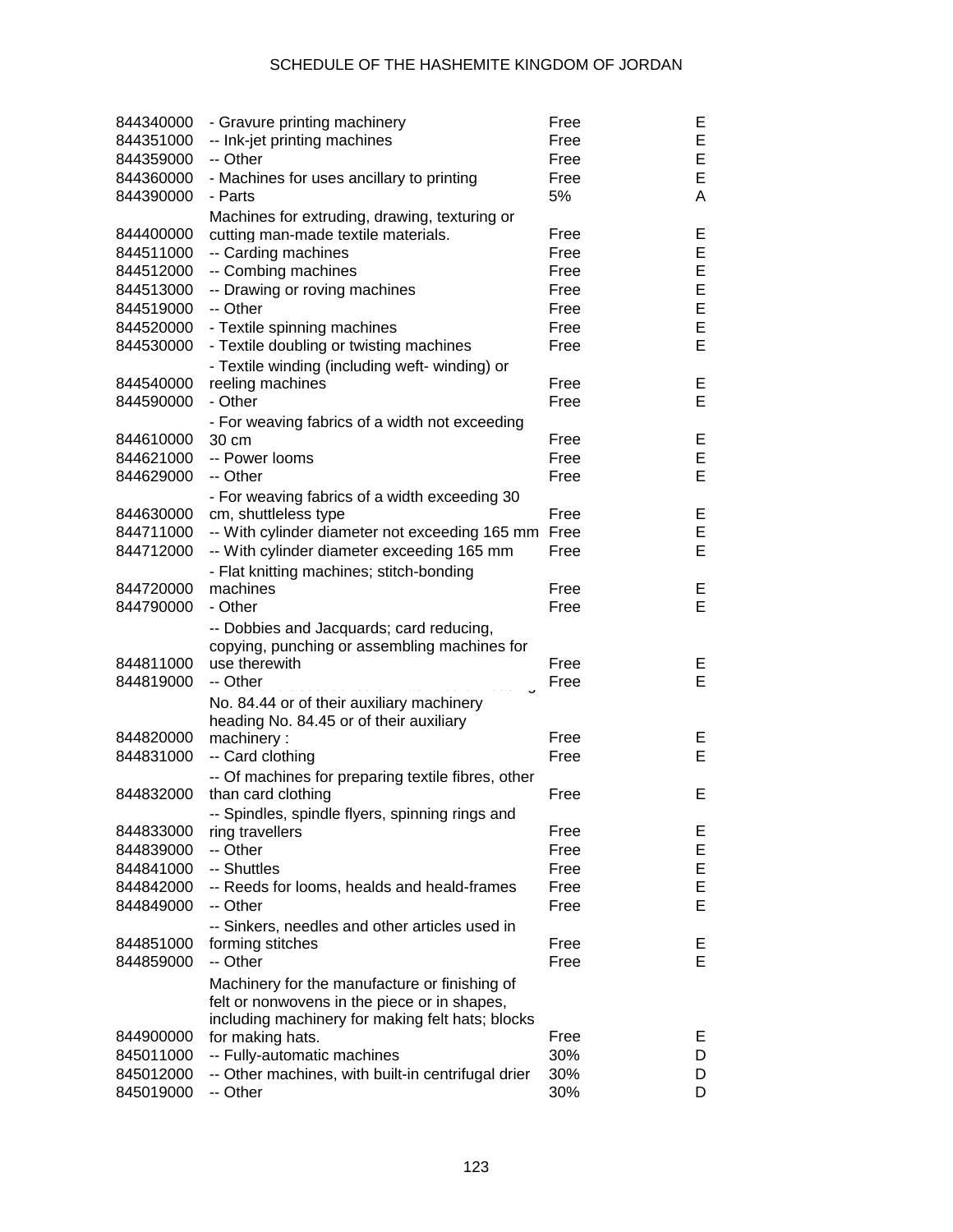|                        | - Machines, each of a dry linen capacity         |      |        |
|------------------------|--------------------------------------------------|------|--------|
| 845020000              | exceeding 10 kg                                  | 30%  | D      |
|                        | -- Imported by factories as industrial           |      |        |
| 845090100              | inputs(other than bodies or parts thereof)       | 10%  | B      |
| 845090900              | -- Other                                         | 30%  | D      |
| 845110000              | - Dry-cleaning machines                          | 30%  | D      |
|                        | -- Each of a dry linen capacity not exceeding 10 |      |        |
| 845121000              | kg                                               | 30%  | D      |
| 845129100              | --- For industrial use                           | Free | E      |
| 845129900              | --- Other                                        | 30%  | D      |
| 845130100              | -- For industrial use                            | Free | E      |
| 845130900              | -- Other                                         | 30%  | D      |
| 845140100              | -- For industrial use                            | Free | E      |
| 845140900              | -- Other                                         | 30%  | D      |
| 845150100              | -- For industrial use                            | Free | E      |
| 845150900              | -- Other                                         | 10%  | B      |
| 845180100              | -- For industrial use                            | Free | E      |
| 845180900              | -- Other                                         | 30%  | D      |
| 845190100              | -- For industrial use                            | 5%   | A      |
| 845190900              | -- Other                                         | 30%  | D      |
| 845210000              | - Sewing machines of the household type          | 10%  | B      |
| 845221000              | -- Automatic units                               | Free | E      |
| 845229000              | -- Other                                         | Free | E      |
| 845230000              | - Sewing machine needles                         | Free | E      |
|                        | - Furniture, bases and covers for sewing         |      |        |
| 845240000              | machines and parts thereof                       | 30%  | D      |
| 845290000              | - Other parts of sewing machines                 | 5%   | A      |
|                        | - Machinery for preparing, tanning or working    |      |        |
| 845310000              | hides, skins or leather                          | Free | Е      |
| 845320000              | - Machinery for making or repairing footwear     | Free | E      |
| 845380000              | - Other machinery                                | Free | E      |
| 845390000              | - Parts                                          | 5%   | A      |
| 845410000              | - Converters                                     | Free | E      |
| 845420000              | - Ingot moulds and ladles                        | Free | E      |
| 845430000              | - Casting machines                               | Free | E      |
| 845490000              | - Parts                                          | 5%   | A      |
| 845510000              | - Tube mills                                     | Free | E      |
|                        | 845521000 -- Hot or combination hot and cold     | Free | E      |
| 845522000              | -- Cold                                          | Free | E      |
| 845530000              | - Rolls for rolling mills                        | Free | E      |
|                        |                                                  | 5%   |        |
| 845590000<br>845610100 | - Other parts                                    | Free | A<br>E |
|                        | -- In the production of semiconductor wafers     |      |        |
| 845610900              | -- Other                                         | Free | E      |
| 845620000              | - Operated by ultrasonic processes               | Free | E      |
| 845630000              | - Operated by electro-discharge processes        | Free | E      |
|                        | --- Apparatus for stripping or cleaning          |      |        |
| 845691100              | semiconductor wafers                             | Free | Е      |
| 845691900              | --- Other                                        | Free | E      |
| 845699000              | -- Other:                                        | Free | Е      |
| 845699100              | --- Electronic polishing machines                | Free | E      |
|                        | --- Focused ion beam milling machines to         |      |        |
|                        | produce or repair masks and reticles for         |      |        |
| 845699200              | patterns on semiconductor devices.               | Free | Е      |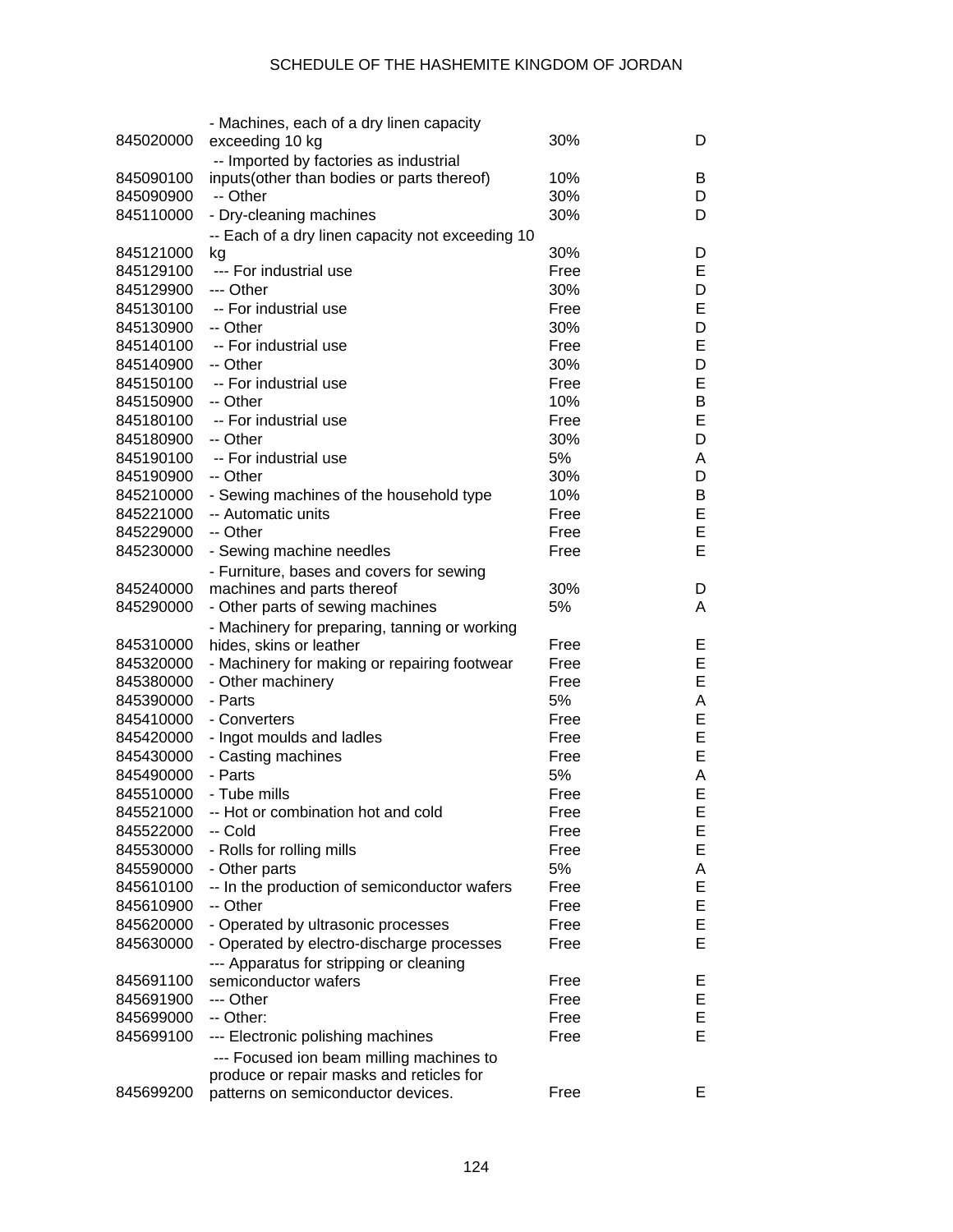|           | --- Lasercutters for cutting contacting tracks in           |      |        |
|-----------|-------------------------------------------------------------|------|--------|
| 845699300 | semiconductor production by laser beam.                     | Free | Е      |
| 845699900 | --- Other                                                   | Free | E      |
| 845710000 | - Machining centres                                         | Free | E      |
| 845720000 | - Unit construction machines (single station)               | Free | E      |
| 845730000 | - Multi-station transfer machines                           | Free | E      |
| 845811000 | -- Numerically controlled                                   | Free | E      |
| 845819000 | -- Other                                                    | Free | E      |
| 845891000 | -- Numerically controlled                                   | Free | E      |
| 845899000 | -- Other                                                    | Free | E      |
| 845910000 | - Way-type unit head machines                               | Free | E      |
| 845921000 | -- Numerically controlled                                   | Free | E      |
| 845929000 | -- Other                                                    | Free | E      |
| 845931000 | -- Numerically controlled                                   | Free | E      |
| 845939000 | -- Other                                                    | Free | E      |
| 845940000 | - Other boring machines                                     | Free | E      |
| 845951000 | -- Numerically controlled                                   | Free | E      |
| 845959000 | -- Other                                                    | Free | E      |
| 845961000 | -- Numerically controlled                                   | Free | E      |
| 845969000 | -- Other                                                    | Free | E      |
| 845970000 | - Other threading or tapping machines                       | Free | E      |
| 846011000 | -- Numerically controlled                                   | Free | E      |
| 846019000 | -- Other                                                    | Free | E      |
| 846021000 | -- Numerically controlled                                   | Free | E      |
| 846029000 | -- Other                                                    | Free | E      |
| 846031000 | -- Numerically controlled                                   | Free | E      |
| 846039000 | -- Other                                                    | Free | E      |
| 846040000 |                                                             | Free | E      |
| 846090000 | - Honing or lapping machines<br>- Other                     | Free | E      |
| 846110000 | - Planing machines                                          | Free | E      |
| 846120000 |                                                             | Free | E      |
| 846130000 | - Shaping or slotting machines<br>- Broaching machines      | Free | E      |
|           |                                                             |      |        |
| 846140000 | - Gear cutting, gear grinding or gear finishing<br>machines | Free |        |
|           |                                                             | Free | Ε<br>E |
| 846150000 | - Sawing or cutting-off machines<br>- Other                 |      | E      |
| 846190000 |                                                             | Free |        |
|           | - Forging or die-stamping machines (including               |      | Е      |
| 846210000 | presses) and hammers                                        | Free |        |
| 846221000 | -- Numerically controlled                                   | Free | E      |
| 846229000 | -- Other                                                    | Free | E      |
| 846231000 | -- Numerically controlled                                   | Free | E      |
| 846239000 | -- Other                                                    | Free | E      |
| 846241000 | -- Numerically controlled                                   | Free | E      |
| 846249000 | -- Other                                                    | Free | E      |
| 846291100 | --- For industrial use                                      | Free | E      |
| 846291900 | --- Other                                                   | 10%  | Β      |
| 846299100 | --- For industrial use                                      | Free | E      |
| 846299900 | --- Other                                                   | 10%  | B      |
|           | - Draw-benches for bars, tubes, profiles, wire or           |      |        |
| 846310000 | the like                                                    | Free | Ε      |
| 846320000 | - Thread rolling machines                                   | Free | Е      |
| 846330000 | - Machines for working wire                                 | Free | E      |
| 846390000 | - Other                                                     | Free | E      |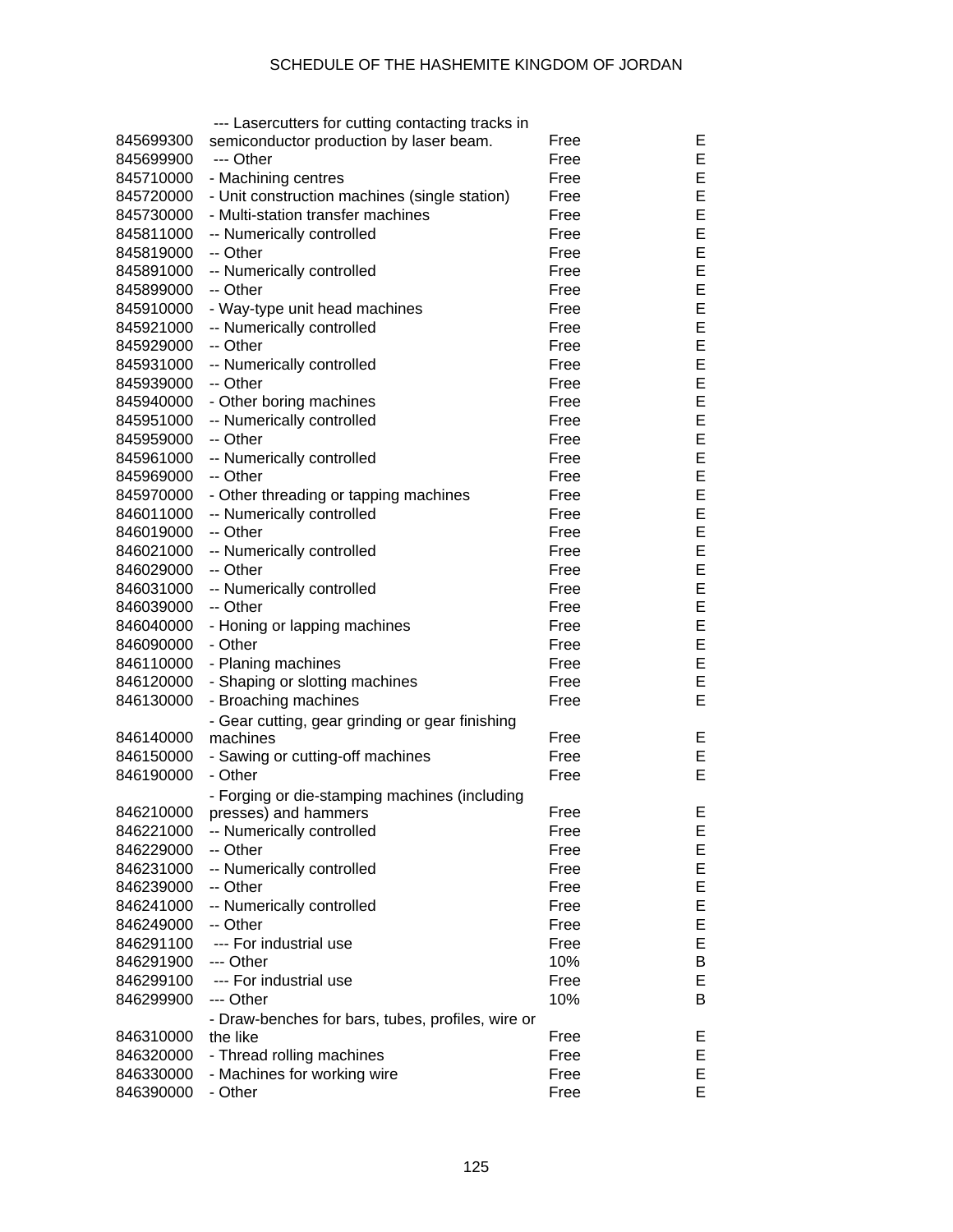|           | -- Machines for sawing monocrystal                   |      |    |
|-----------|------------------------------------------------------|------|----|
|           | semiconductor boules into slices, or wafers into     |      |    |
| 846410100 | chips.                                               | Free | Е  |
| 846410900 | -- Other                                             | Free | E  |
| 846420100 | -- For processing of semiconductor wafers.           | Free | E  |
| 846420900 | -- Other                                             | Free | E  |
|           | -- Dicing machines for scribing or scoring           |      |    |
| 846490100 | semiconductor wafers                                 | Free | Е  |
| 846490900 | -- Other                                             | Free | E  |
|           |                                                      |      |    |
|           | - Machines which can carry out different types       |      |    |
|           | of machining operations without tool change          |      |    |
| 846510000 | between such operations                              | Free | Е  |
| 846591000 | -- Sawing machines                                   | Free | Е  |
|           | -- Planing, milling or moulding (by cutting)         |      |    |
| 846592000 | machines                                             | Free | Е  |
| 846593000 | -- Grinding, sanding or polishing machines           | Free | E  |
| 846594000 | -- Bending or assembling machines                    | Free | E  |
| 846595000 | -- Drilling or morticing machines                    | Free | E  |
| 846596000 | -- Splitting, slicing or paring machines             | Free | E  |
| 846599000 | -- Other                                             | Free | E  |
| 846610000 | - Tool holders and self-opening dieheads             | 5%   | A  |
| 846620000 | - Work holders                                       | 5%   | A  |
|           | - Dividing heads and other special attachments       |      |    |
| 846630000 | for machine-tools                                    | 5%   | A  |
|           |                                                      |      |    |
|           | --- Parts for machines for sawing monocrystal        |      |    |
|           | semiconductor boules into slices, or wafers into     |      |    |
| 846691100 | chips.                                               | 5%   | Е  |
|           | --- Parts for dicing machines for scribing or        |      |    |
| 846691200 | scoring semiconductor wafers                         | 5%   | Е  |
|           | --- Parts of gringing, polishing and lapping         |      |    |
|           | machines for processing of semiconductor             |      |    |
| 846691300 | wafers.                                              | 5%   | Е  |
| 846691900 | --- Other                                            | 5%   | A  |
| 846692000 | -- For machines of heading No. 84.65                 | 5%   | A  |
|           | --- Parts of focused ion beam milling machines       |      |    |
|           | to produce or repair masks and reticles for          |      |    |
| 846693100 | patterns on semiconductor devices.                   | 5%   | Е  |
|           | --- Parts of lasercutters for cutting contacting     |      |    |
|           |                                                      |      |    |
| 846693200 | tracks in semiconductor production by laser<br>beam. | 5%   | E  |
|           |                                                      |      |    |
|           | --- Parts of machines for working any material       |      |    |
|           | by removal of material, by laser or other light or   |      |    |
|           | photon beam, in the production of                    |      |    |
| 846693300 | semiconductor wafers                                 | 5%   | Е  |
|           | --- Parts of apparatus for stripping or cleaning     |      |    |
| 846693400 | semiconductor wafers                                 | 5%   | Е  |
|           | --- Parts of machines for dry-etching patterns on    |      |    |
| 846693500 | semiconductor materials                              | 5%   | E. |
| 846693900 | --- Other                                            | 5%   | A  |
| 846694000 | -- For machines of heading No. 84.62 or 84.63        | 5%   | A  |
|           | -- Rotary type (including combined                   |      |    |
| 846711000 | rotary-percussion)                                   | Free | Е  |
| 846719000 | -- Other                                             | Free | E  |
| 846781000 | -- Chain saws                                        | Free | Е  |
|           |                                                      |      |    |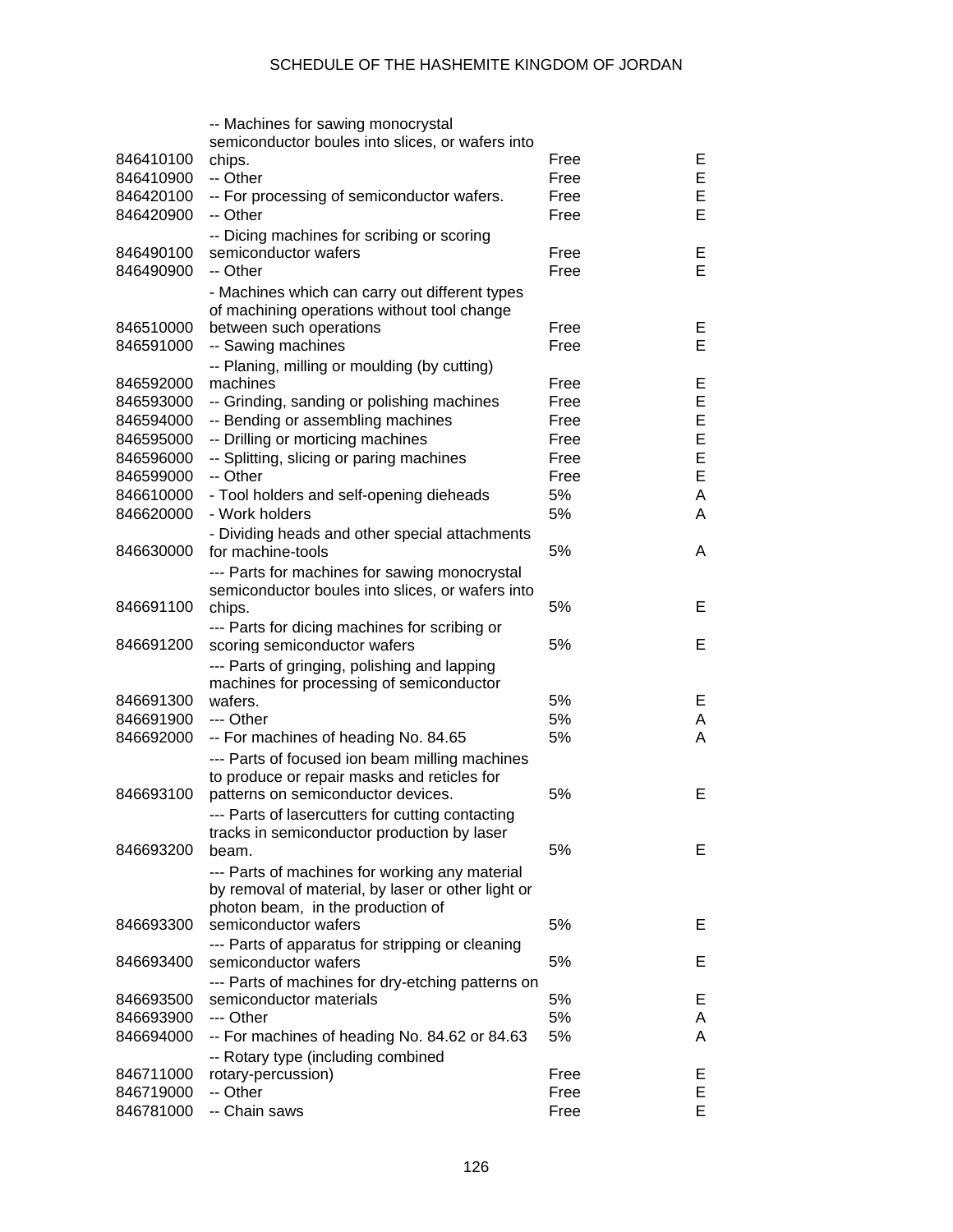| 846789000 | -- Other                                                    | Free | Е  |
|-----------|-------------------------------------------------------------|------|----|
| 846791000 | -- Of chain saws                                            | Free | E  |
| 846792000 | -- Of pneumatic tools                                       | Free | E  |
| 846799000 | -- Other                                                    | Free | E  |
| 846810000 | - Hand-held blow pipes                                      | Free | E  |
| 846820000 | - Other gas-operated machinery and apparatus                | Free | E  |
| 846880100 | -- For industrial use                                       | Free | E  |
| 846880900 | -- Other                                                    | 10%  | B  |
|           | -- Parts of apparatus of headings 8468.10 and               |      |    |
| 846890100 | 8468.20                                                     | Free | Е  |
| 846890900 | -- Other                                                    | 10%  | B  |
| 846911000 | -- Word-processing machines                                 | 10%  | E  |
| 846912000 | -- Automatic typewriters                                    | 10%  | B  |
| 846920000 | - Other typewriters, electric                               | 10%  | B  |
| 846930000 | - Other typewriters, non-electric                           | 10%  | B  |
|           | - Electronic calculators capable of operation               |      |    |
|           | without an external source of electric power and            |      |    |
|           | pocket-size data recording, reproducing and                 |      |    |
| 847010000 | displaying machines with calculating functions<br>machines: | 30%  | Е  |
| 847021000 | -- Incorporating a printing device                          | 10%  | E  |
| 847029000 | -- Other                                                    | 10%  | E  |
| 847030000 | - Other calculating machines                                | 10%  | E  |
| 847040000 | - Accounting machines                                       | 10%  | E  |
| 847050000 | - Cash registers                                            | 10%  | E  |
| 847090000 | - Other                                                     | 10%  | E  |
|           | - Analogue or hybrid automatic data processing              |      |    |
| 847110000 | machines                                                    | Free | Е  |
|           | - Portable digital automatic data processing                |      |    |
|           | machines, weighing not more than 10 kg,                     |      |    |
|           | consisting of at least a central processing unit, a         |      |    |
| 847130000 | keyboard and a display                                      | Free | Е  |
|           | -- Comprising in the same housing at least a                |      |    |
|           | central processing unit and an input and output             |      |    |
| 847141000 | unit, whether or not combined                               | Free | Е  |
| 847149000 | -- Other, presented in the form of systems                  | Free | E  |
|           | - Digital processing units other than those of              |      |    |
|           | subheadings 8471.41 and 8471.49, whether or                 |      |    |
|           | not containing in the same housing one or two               |      |    |
|           | of the following types of units: storage units,             |      |    |
| 847150000 | input units, output units                                   | Free | E. |
|           | - Input or output units, whether or not containing          |      |    |
| 847160000 | storage units in the same housing                           | Free | E  |
| 847170000 | - Storage units                                             | Free | Е  |
|           | - Other units of automatic data processing                  |      |    |
| 847180000 | machines                                                    | Free | Е  |
| 847190000 | - Other                                                     | Free | Е  |
| 847210000 | - Duplicating machines                                      | 10%  | B  |
|           | - Addressing machines and address plate                     |      |    |
| 847220000 | embossing machines                                          | 10%  | B  |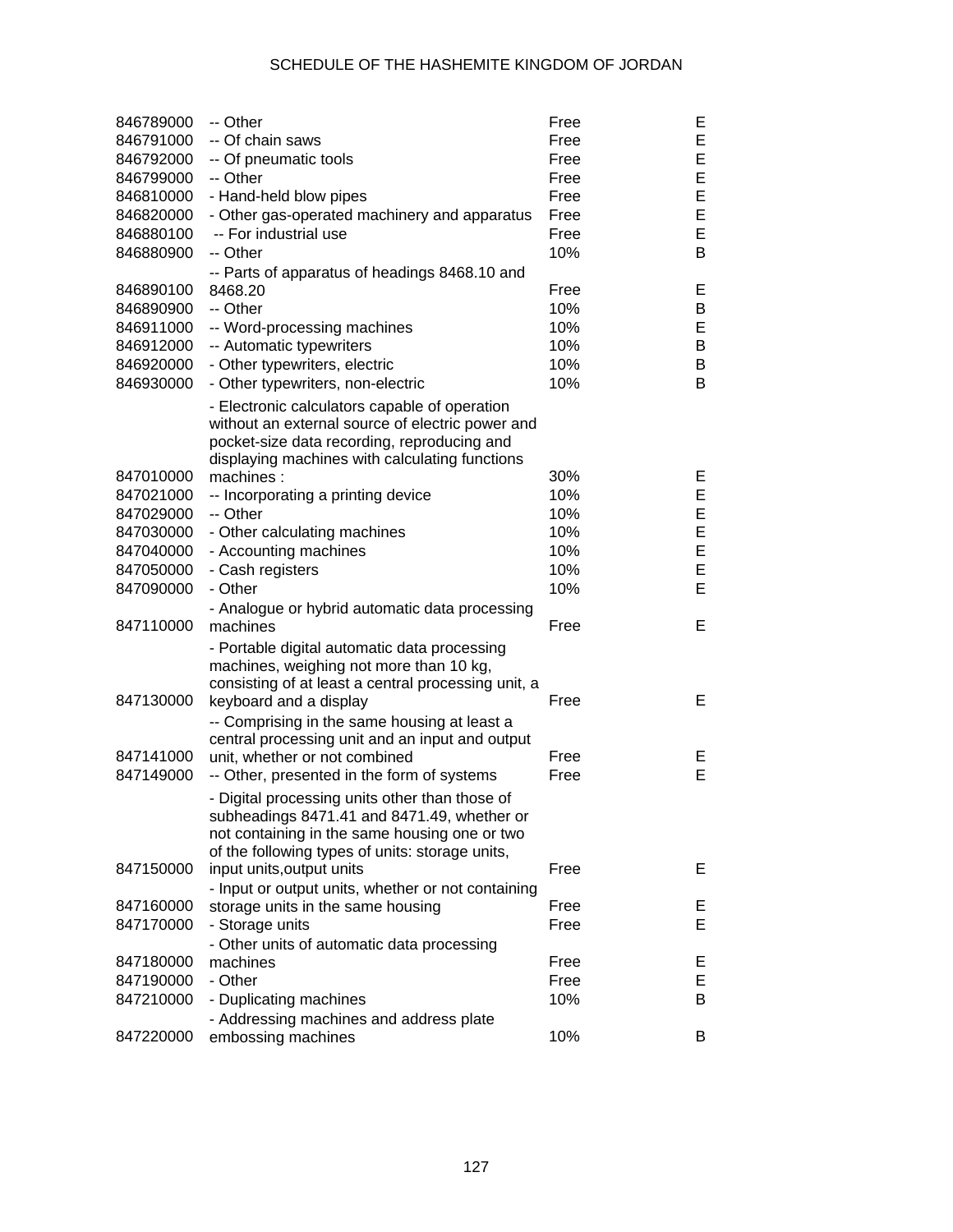|           | - Machines for sorting or folding mail or for<br>inserting mail in envelopes or bands, machines<br>for opening, closing or sealing mail and<br>machines for affixing or cancelling postage |      |    |
|-----------|--------------------------------------------------------------------------------------------------------------------------------------------------------------------------------------------|------|----|
| 847230000 | stamps                                                                                                                                                                                     | 10%  | B  |
| 847290100 | -- Automatic teller machines.                                                                                                                                                              | 10%  | Е  |
| 847290900 | --other                                                                                                                                                                                    | 10%  | B  |
|           | - Parts and accessories of the machines of                                                                                                                                                 |      |    |
|           |                                                                                                                                                                                            |      |    |
| 847310000 | heading No. 84.69                                                                                                                                                                          | 30%  | D  |
|           | -- Of the electronic calculating machines of                                                                                                                                               |      |    |
| 847321000 | subheading No. 8470.10, 8470.21 or 8470.29                                                                                                                                                 | 30%  | Е  |
| 847329000 | -- Other                                                                                                                                                                                   | 30%  | E  |
|           | - Parts and accessories of the machines of                                                                                                                                                 |      |    |
| 847330000 |                                                                                                                                                                                            | Free | E  |
|           | heading No. 84.71                                                                                                                                                                          |      |    |
|           | - Parts and accessories of the machines of                                                                                                                                                 |      |    |
| 847340000 | heading No. 84.72                                                                                                                                                                          | 30%  | D  |
|           | - Parts and accessories equally suitable for use                                                                                                                                           |      |    |
|           | with machines of two or more of the headings                                                                                                                                               |      |    |
| 847350000 | Nos. 84.69 to 84.72                                                                                                                                                                        | 30%  | Е  |
| 847410100 |                                                                                                                                                                                            | 30%  | D  |
|           | -- Machines for screening gravel                                                                                                                                                           |      |    |
| 847410900 | -- Other                                                                                                                                                                                   | Free | E  |
| 847420000 | - Crushing or grinding machines                                                                                                                                                            | Free | E  |
|           | --- Of a kind that is stationed at construction                                                                                                                                            |      |    |
| 847431100 | sites and are automatically loaded (central)                                                                                                                                               | Free | Е  |
| 847431900 | --- Other                                                                                                                                                                                  | 30%  | D  |
|           |                                                                                                                                                                                            |      |    |
|           | -- Machines for mixing mineral substances with                                                                                                                                             |      |    |
| 847432000 | bitumen                                                                                                                                                                                    | Free | Е  |
| 847439000 | -- Other                                                                                                                                                                                   | Free | E  |
| 847480000 | - Other machinery                                                                                                                                                                          | Free | E  |
|           | -- For machines of subheadings 8474.101 and                                                                                                                                                |      |    |
| 847490100 | 8474.319                                                                                                                                                                                   | 30%  | D  |
| 847490900 | -- Other                                                                                                                                                                                   | 10%  | B  |
|           |                                                                                                                                                                                            |      |    |
|           | - Machines for assembling electric or electronic                                                                                                                                           |      |    |
|           | lamps, tubes or valves or flashbulbs, in glass                                                                                                                                             |      |    |
| 847510000 | envelopes                                                                                                                                                                                  | Free | E  |
|           | -- Machines for making optical fibres and                                                                                                                                                  |      |    |
| 847521000 | preforms thereof                                                                                                                                                                           | Free | Е  |
| 847529000 | -- Other                                                                                                                                                                                   | Free | F. |
| 847590000 | - Parts                                                                                                                                                                                    | 5%   | A  |
|           |                                                                                                                                                                                            |      |    |
| 847621000 | -- Incorporating heating or refrigerating devices                                                                                                                                          | 30%  | D  |
| 847629000 | -- Other                                                                                                                                                                                   | 30%  | D  |
| 847681000 | -- Incorporating heating or refrigerating devices                                                                                                                                          | 30%  | D  |
| 847689000 | -- Other                                                                                                                                                                                   | 30%  | D  |
| 847690000 | - Parts                                                                                                                                                                                    | 30%  | D  |
|           | -- Encapsuling equipment for assembly of                                                                                                                                                   |      |    |
| 847710100 |                                                                                                                                                                                            |      |    |
|           | semiconductor                                                                                                                                                                              | Free | Е  |
| 847710900 | -- Other                                                                                                                                                                                   | Free | E  |
| 847720000 | - Extruders                                                                                                                                                                                | Free | E  |
| 847730000 | - Blow moulding machines                                                                                                                                                                   | Free | Е  |
|           | - Vacuum moulding machines and other                                                                                                                                                       |      |    |
| 847740000 | thermoforming machines                                                                                                                                                                     | Free | Е  |
|           |                                                                                                                                                                                            |      |    |
|           | -- For moulding or retreading pneumatic tyres or                                                                                                                                           |      |    |
| 847751000 | for moulding or otherwise forming inner tubes                                                                                                                                              | Free | Е  |
| 847759000 | -- Other                                                                                                                                                                                   | Free | E  |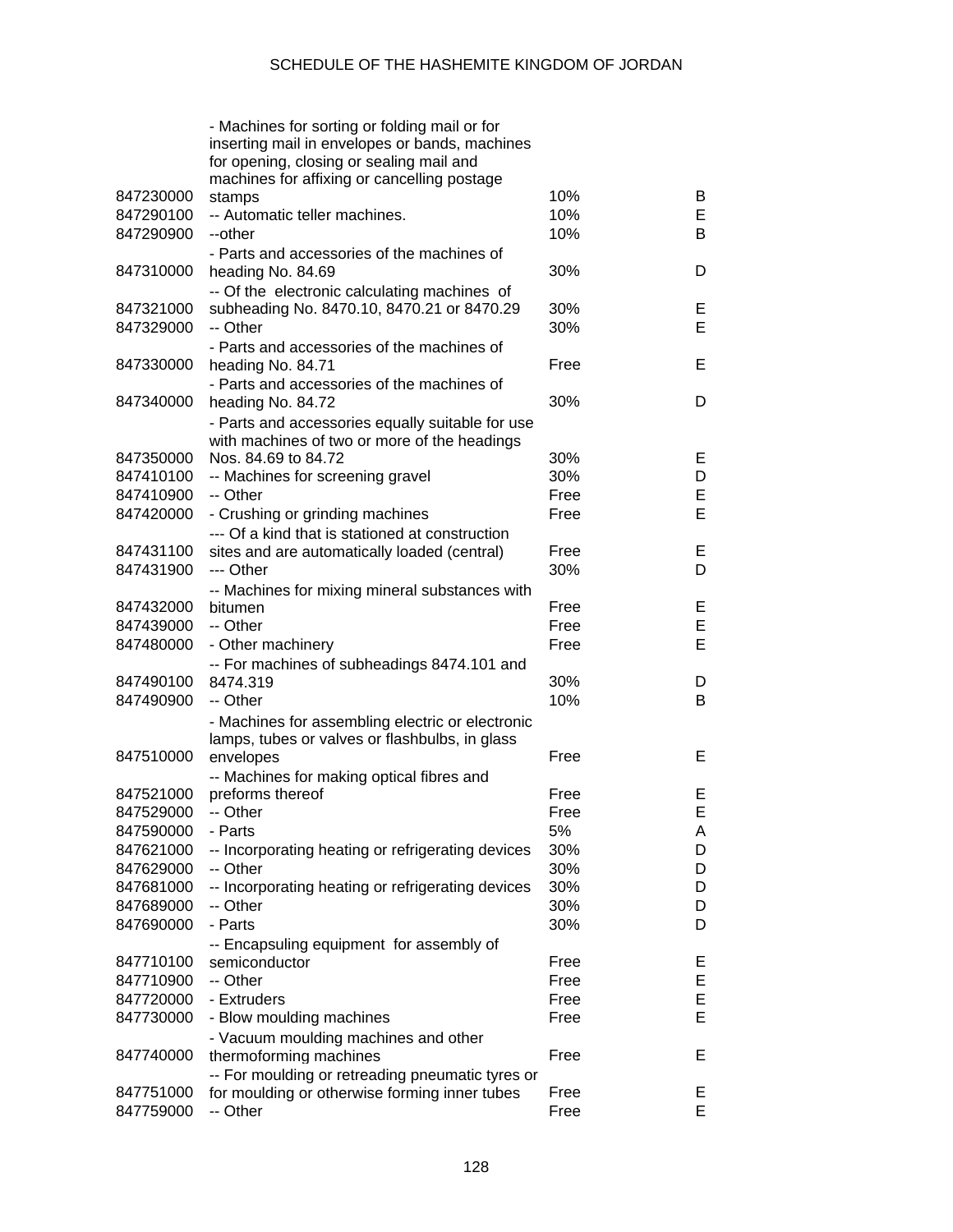| 847780000 | - Other machinery                                                                                                                                       | Free | Е |
|-----------|---------------------------------------------------------------------------------------------------------------------------------------------------------|------|---|
| 847790100 | -- Parts of encapsuling equipment                                                                                                                       | 5%   | E |
| 847790900 | -- Other                                                                                                                                                | 5%   | E |
| 847810100 | -- For industrial or agricultural use                                                                                                                   | Free | E |
| 847810900 | -- Other                                                                                                                                                | 10%  | B |
| 847890100 | -- For industrial or agricultural use                                                                                                                   | 5%   | A |
| 847890900 | -- Other                                                                                                                                                | 30%  | D |
| 847910100 | -- Machines for road construction                                                                                                                       | Free | E |
| 847910900 | -- Other                                                                                                                                                | 10%  | B |
| 847920000 | - Machinery for the extraction or preparation of<br>animal or fixed vegetable fats or oils                                                              | Free | Е |
|           | - Presses for the manufacture of particle board<br>or fibre building board of wood or other ligneous<br>materials and other machinery for treating wood |      |   |
| 847930000 | or cork                                                                                                                                                 | Free | Е |
| 847940000 | - Rope or cable-making machines                                                                                                                         | Free | E |
|           | -- Automated machines for transport, handling<br>and storage of semiconductor wafer, wafer<br>boxes and other material for semiconductor                |      |   |
| 847950100 | devices                                                                                                                                                 | Free | Е |
| 847950900 | -- Other                                                                                                                                                | Free | E |
| 847960000 | - Evaporative air coolers                                                                                                                               | 30%  | D |
|           | -- For treating metal, including electric wire                                                                                                          |      |   |
| 847981000 | coil-winders                                                                                                                                            | Free | Е |
| 847982100 | --- For industrial or agricultural use                                                                                                                  | Free | E |
| 847982900 | --- Other                                                                                                                                               | 30%  | D |
|           |                                                                                                                                                         |      |   |
| 847989100 | --- Apparatus for growing or pulling monocrystal<br>semiconductor boules                                                                                | Free | Е |
| 847989200 | --- Apparatus for physical deposition by<br>sputtering on semiconductor wafers and flat<br>panel displays                                               | Free | Е |
|           | --- Apparatus for wet etching, developing,                                                                                                              |      |   |
| 847989300 | stipping or cleaning semiconductor wafers and<br>flat panel displays                                                                                    | Free | Е |
|           | --- Die attach apparatus, tape automated                                                                                                                |      |   |
|           | bonders, and wire bonders for assembly of                                                                                                               |      |   |
| 847989400 | semiconductors                                                                                                                                          | Free | Е |
|           | --- Encapsulation equipement for assdembly of                                                                                                           |      |   |
| 847989500 | semiconductors                                                                                                                                          | Free | Е |
|           | --- Epitaxial deposition machines for                                                                                                                   |      |   |
| 847989600 | semicondutor wafers                                                                                                                                     | Free | Е |
|           | --- Machines for bending, folding and                                                                                                                   |      |   |
| 847989700 | straightening semicondutor leads                                                                                                                        | Free | Е |
|           | --- Physical deposition apparatus for                                                                                                                   |      |   |
| 847989800 | semiconductor production                                                                                                                                | Free | Е |
|           | ---- Spinners for coating photographic emulsions                                                                                                        |      |   |
| 847989910 | on semiconductor wafers                                                                                                                                 | Free | Е |
| 847989920 | ---- Other for industrial or agricultural use                                                                                                           | Free | E |
| 847989990 | --- Other                                                                                                                                               | 30%  | D |
|           | -- Of apparatus for physical deposition by                                                                                                              |      |   |
| 847990100 | sputtering on semiconductor wafers                                                                                                                      | 5%   | Е |
|           |                                                                                                                                                         |      |   |
|           | -- For die attach apparatus, tape automated                                                                                                             |      |   |
| 847990200 | bonders, and wire bonders for assembly of<br>semiconductors                                                                                             | 5%   | Е |
|           |                                                                                                                                                         |      |   |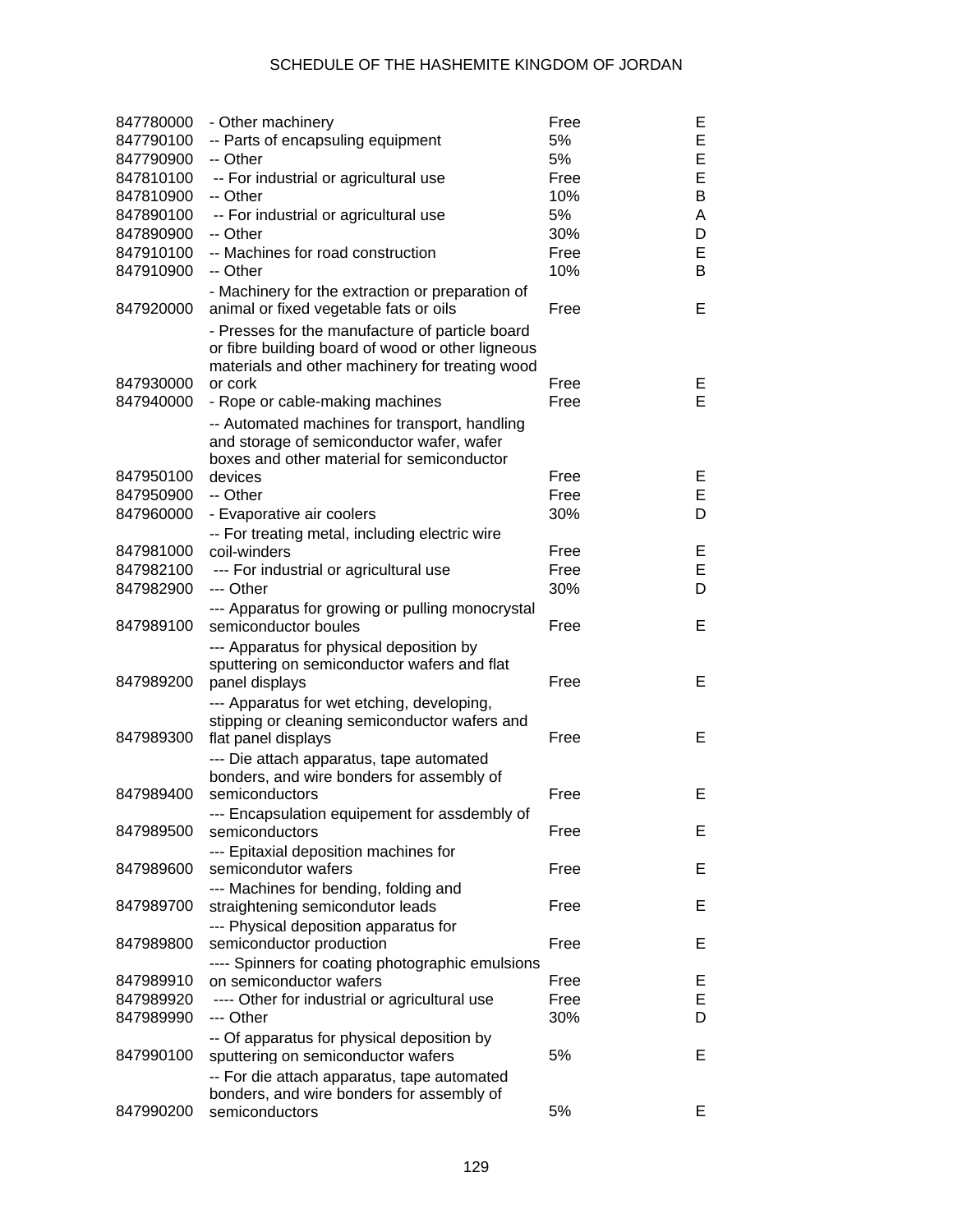| 847990300 | -- For spinners for coating photographic<br>emulsions on semiconductor wafers | 5%   | Е |
|-----------|-------------------------------------------------------------------------------|------|---|
|           | -- For apparatus for growing or pulling                                       |      |   |
| 847990400 | monocrystal semiconductor boules                                              | 5%   | Е |
|           |                                                                               |      |   |
|           | -- For apparatus for wet etching, developing,                                 |      |   |
| 847990500 | stipping or cleaning semiconductor wafers and                                 | 5%   | Е |
|           | flat panel displays                                                           |      |   |
|           | -- Of automated machines for transport,                                       |      |   |
|           | handling and storage of semiconductor wafers,                                 |      |   |
|           | wafer cassettes, wafer boxes and other material                               |      |   |
| 847990600 | for semiconductor devices                                                     | 5%   | Е |
|           | -- Of encapsulation equipement for assdembly                                  |      |   |
| 847990700 | of semiconductors                                                             | 5%   | Е |
|           | -- Of epitaxial deposition machines for                                       |      |   |
| 847990800 | semicondutor wafers                                                           | 5%   | Е |
|           | --- Of machines for bending, folding and                                      |      |   |
| 847990910 | straightening semicondutor leads                                              | 5%   | Е |
|           | --- Of physical deposition apparatus for                                      |      |   |
| 847990920 | semiconductor production                                                      | 5%   | Е |
| 847990930 | --- Other for industrial or agricultural use                                  | 5%   | A |
| 847990990 | --- Other                                                                     | 30%  | D |
| 848010000 | - Moulding boxes for metal foundry                                            | Free | E |
| 848020000 | - Mould bases                                                                 | Free | E |
| 848030000 | - Moulding patterns                                                           | Free | E |
| 848041000 | -- Injection or compression types                                             | Free | E |
| 848049000 | -- Other                                                                      | Free | E |
| 848050000 | - Moulds for glass                                                            | Free | E |
| 848060000 | - Moulds for mineral materials                                                | Free | E |
|           | --- For the manufacture of semiconductor                                      |      |   |
| 848071100 | devices.                                                                      | Free | Е |
| 848071900 | --- Other                                                                     | Free | E |
| 848079000 | -- Other                                                                      | Free | E |
| 848110100 | -- Imported by factories as industrial inputs                                 | 5%   | A |
| 848110900 | -- Other                                                                      | 30%  | D |
|           | - Valves for oleohydraulic or pneumatic                                       |      |   |
| 848120000 | transmissions                                                                 | 30%  | D |
| 848130100 | -- Imported by factories as industrial inputs                                 | 5%   | A |
| 848130900 | Other                                                                         | 30%  | D |
| 848140100 | -- Imported by factories as industrial inputs                                 | 5%   | A |
| 848140900 | -- Other                                                                      | 10%  | B |
| 848180400 | -- Imported by factories as industrial inputs                                 | 5%   | A |
|           | -- Self shut-off valves used for water taps to                                |      |   |
| 848180500 | reduce water consumption                                                      | Free | Ε |
| 848180900 | -- Other                                                                      | 30%  | D |
| 848190100 | -- Imported by factories as industrial inputs                                 | 5%   | A |
|           | -- Parts for cocks and taps, designed to reduce                               |      |   |
| 848190200 | water consumption.                                                            | Free | E |
| 848190900 | -- Other                                                                      | 30%  | D |
| 848210000 | - Ball bearings                                                               | 30%  | D |
|           | - Tapered roller bearings, including cone and                                 |      |   |
|           |                                                                               |      |   |
| 848220000 |                                                                               | 30%  | D |
| 848230000 | tapered roller assemblies<br>- Spherical roller bearings                      | 30%  | D |
| 848240000 | - Needle roller bearings                                                      | 30%  | D |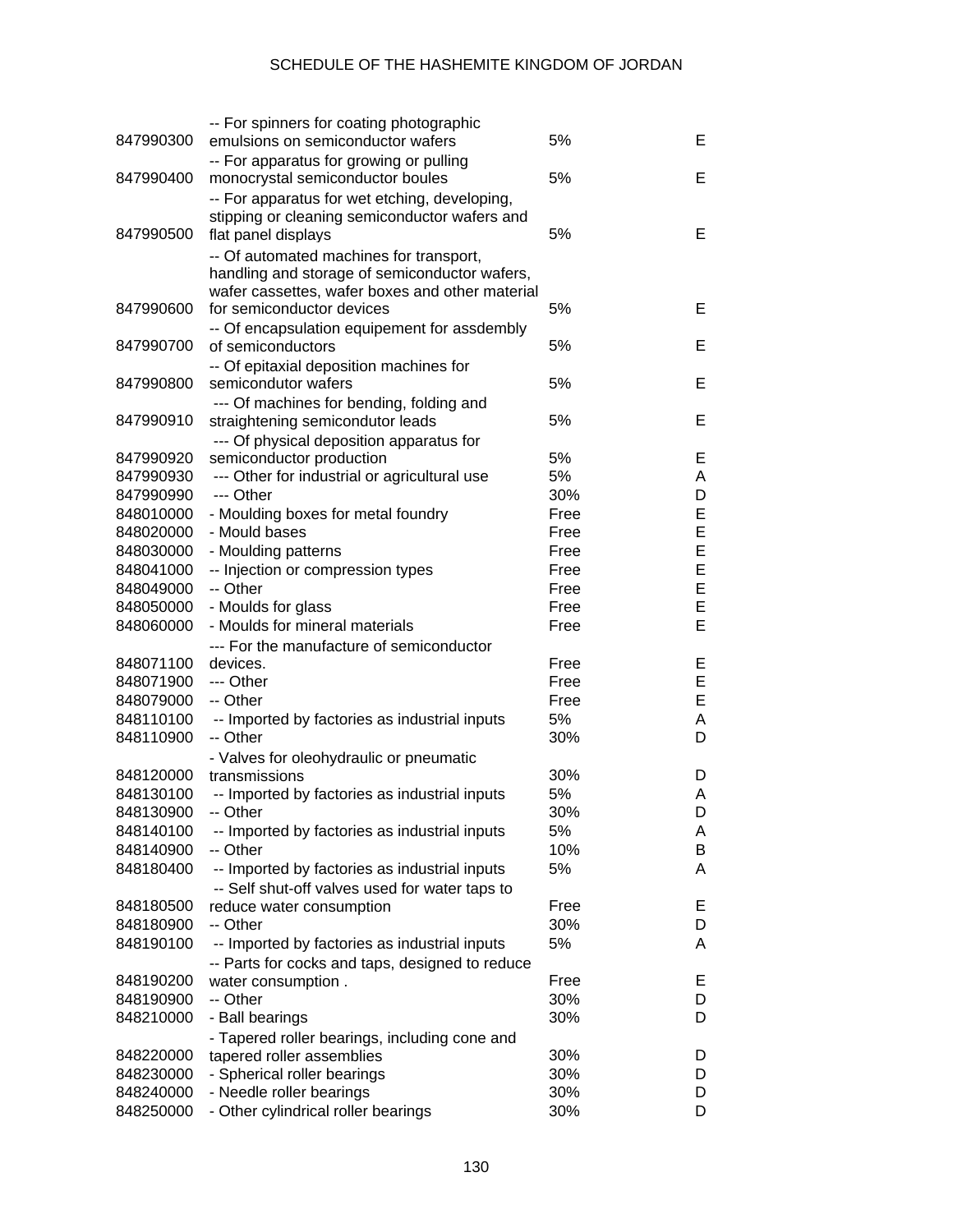| 848280000<br>848291000 | - Other, including combined ball/roller bearings<br>-- Balls, needles and rollers | 30%<br>30% | D<br>D |
|------------------------|-----------------------------------------------------------------------------------|------------|--------|
| 848299000              | -- Other                                                                          | 30%        | D      |
| 848310100              | -- Imported by lift factories for lift manufacturing                              | 5%         | A      |
| 848310900              | -- Other                                                                          | 30%        | D      |
| 848320100              | -- Imported by lift factories for lift manufacturing                              | 5%         | A      |
| 848320900              | -- Other                                                                          | 30%        | D      |
|                        |                                                                                   |            |        |
| 848330100              | -- Imported by lift factories for lift manufacturing                              | 5%         | A      |
| 848330900              | -- Other                                                                          | 30%        | D      |
| 848340100<br>848340900 | -- Imported by lift factories for lift manufacturing<br>-- Other                  | 5%<br>30%  | A<br>D |
| 848350100              | -- Imported by lift factories for lift manufacturing                              | 5%         | A      |
| 848350900              | -- Other                                                                          | 30%        | D      |
| 848360100              | -- Imported by lift factories for lift manufacturing                              | 5%         | A      |
| 848360900              | -- Other                                                                          | 30%        | D      |
| 848390100              | -- Imported by lift factories for lift manufacturing                              | 5%         | A      |
| 848390900              | -- Other                                                                          | 30%        | D      |
|                        | - Gaskets and similar joints of metal sheeting                                    |            |        |
|                        | combined with other material or of two or more                                    |            |        |
|                        |                                                                                   |            |        |
| 848410000              | layers of metal                                                                   | 30%        | D      |
| 848420000              | - Mechanical seals                                                                | 30%        | D      |
| 848490000              | - Other                                                                           | 30%        | D      |
| 848510000              | - Ships' or boats' propellers and blades therefor                                 | 30%        | D      |
| 848590000              | - Other                                                                           | 30%        | D      |
|                        | -- Weighing 10 kg or less imported by factories                                   |            |        |
| 850110100              | as industrial inputs                                                              | 10%        | B      |
| 850110200              | -- Other, weighing 10 kg or less                                                  | 30%        | D      |
| 850110900              | -- Other                                                                          | 10%        | B      |
|                        | -- Weighing 10 kg or less imported by factories                                   |            |        |
| 850120100              | as industrial inputs                                                              | 10%        | B      |
| 850120200              |                                                                                   | 30%        | D      |
|                        | -- Other, weighing 10 kg or less                                                  |            |        |
| 850120900              | -- Other                                                                          | Free       | Е      |
|                        | --- Weighing 10 kg or less imported by factories                                  |            |        |
| 850131100              | as industrial inputs                                                              | 10%        | B      |
| 850131200              | --- Other, weighing 10 kg or less                                                 | 30%        | D      |
| 850131900              | --- Other                                                                         | Free       | Е      |
|                        | --- Weighing 10 kg or less imported by factories                                  |            |        |
| 850132100              | as industrial inputs                                                              | 10%        | Β      |
| 850132200              | --- Other, weighing 10 kg or less                                                 | 30%        | D      |
| 850132900              | --- Other                                                                         | Free       | Е      |
|                        | -- Of an output exceeding 75 kW but not                                           |            |        |
| 850133000              | exceeding 375 kW                                                                  | Free       | E,     |
| 850134000              | -- Of an output exceeding 375 kW                                                  | Free       | Е      |
|                        |                                                                                   |            |        |
|                        | -- Weighing 10 kg or less imported by factories                                   |            |        |
| 850140100              | as industrial inputs                                                              | 10%        | B      |
|                        | --Weighing 10 kg or less for reducing power                                       |            |        |
| 850140200              | consumption                                                                       | 10%        | B      |
| 850140300              | -- Other, weighing 10 kg or less                                                  | 30%        | D      |
| 850140900              | -- Other                                                                          | Free       | Е      |
|                        | --- Weighing 10 kg or less imported by factories                                  |            |        |
| 850151100              | as industrial inputs                                                              | 10%        | B      |
|                        | ---Weighing 10 kg or less for reducing power                                      |            |        |
| 850151200              | consumption                                                                       | 10%        | B      |
| 850151300              | --- Other, weighing 10 kg or less                                                 | 30%        | D      |
|                        |                                                                                   |            |        |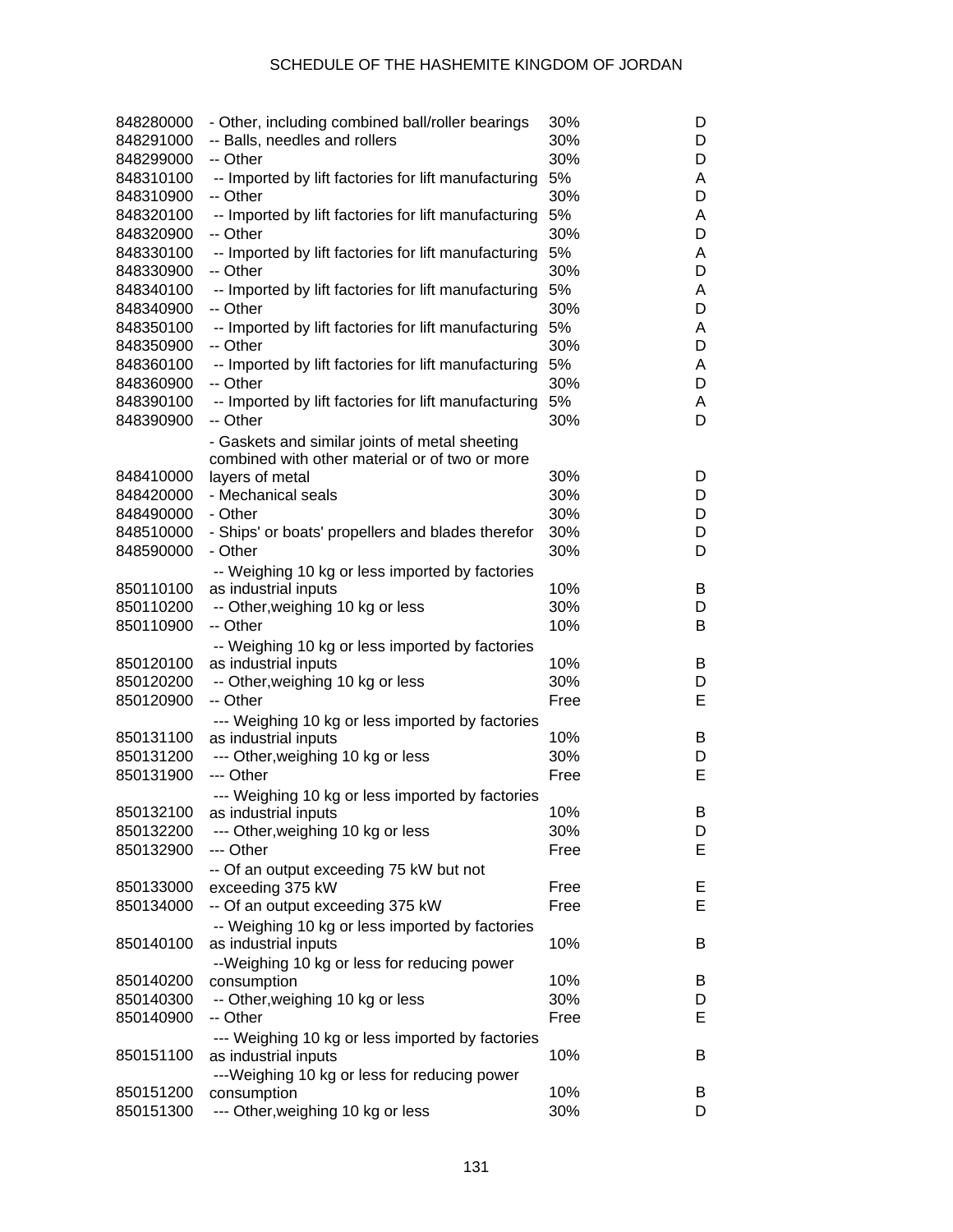| 850151900              | --- Other                                                                             | Free        | E      |
|------------------------|---------------------------------------------------------------------------------------|-------------|--------|
|                        | --- Weighing 10 kg or less imported by factories                                      |             |        |
| 850152100              | as industrial inputs<br>---Weighing 10 kg or less for reducing power                  | 10%         | В      |
| 850152200              | consumption                                                                           | 10%         | В      |
| 850152300              | --- Other, weighing 10 kg or less                                                     | 30%         | D      |
| 850152900              | --- Other                                                                             | Free        | E      |
| 850153000              | -- Of an output exceeding 75 kW                                                       | Free        | E      |
| 850161000              | -- Of an output not exceeding 75 kVA                                                  | Free        | E      |
|                        | -- Of an output exceeding 75 kVA but not                                              |             |        |
| 850162000              | exceeding 375 kVA                                                                     | Free        | Е      |
|                        | -- Of an output exceeding 375 kVA but not                                             |             |        |
| 850163000              | exceeding 750 kVA                                                                     | Free        | E      |
| 850164000              | -- Of an output exceeding 750 kVA                                                     | Free        | E      |
| 850211100              | --- Weighing 10 kg or less                                                            | 10%         | В      |
| 850211900              | --- Other                                                                             | Free        | E      |
|                        | -- Of an output exceeding 75 kVA but not                                              |             |        |
| 850212000              | exceeding 375 kVA                                                                     | Free        | E      |
| 850213000              | -- Of an output exceeding 375 kVA                                                     | Free        | E      |
| 850220100              | -- Weighing 10 kg or less                                                             | 10%         | В      |
| 850220900              | -- Other                                                                              | Free        | E      |
| 850231000              | -- Wind-powered                                                                       | Free        | E      |
| 850239100              | --- Weighing 10 kg or less                                                            | 10%         | В      |
| 850239900              | --- Other                                                                             | Free        | E      |
| 850240100              | -- Weighing 10 kg or less                                                             | 10%         | В      |
| 850240900              | -- Other                                                                              | Free        | E      |
|                        | Parts suitable for use solely or principally with                                     |             |        |
| 850300000              | the machines of heading No. 85.01 or 85.02.                                           | 30%         | D      |
| 850410000              | - Ballasts for discharge lamps or tubes                                               | 30%         | D      |
| 850421100              | --- Weighing 10 kg or less<br>--- Other                                               | 10%         | В<br>E |
| 850421900              |                                                                                       | Free        |        |
| 850422000              | -- Having a power handling capacity exceeding<br>650 kVA but not exceeding 10,000 kVA | Free        | E      |
|                        | -- Having a power handling capacity exceeding                                         |             |        |
| 850423000              | 10,000 kVA                                                                            | Free        | Е      |
|                        | -- Having a power handling capacity not                                               |             |        |
| 850431000              | exceeding 1 kVA                                                                       | 10%         | В      |
|                        | -- Having a power handling capacity exceeding                                         |             |        |
| 850432000              | 1 kVA but not exceeding 16 kVA                                                        | Free        | Е      |
|                        | -- Having a power handling capacity exceeding                                         |             |        |
| 850433000              | 16 kVA but not exceeding 500 kVA                                                      | Free        | E.     |
|                        | -- Having a power handling capacity exceeding                                         |             |        |
| 850434000              | 500 kVA                                                                               | Free        | Е      |
|                        | -- Static converters for automatic data                                               |             |        |
|                        | processing machines and unit thereof, and                                             |             |        |
| 850440200<br>850440300 | telecommunication apparatus                                                           | Free<br>30% | Е<br>D |
| 850440990              | -- Other, weighing 10 kg or less<br>-- Other                                          | Free        | Е      |
|                        |                                                                                       |             |        |
|                        | -- Static converters for automatic data<br>processing machines and unit thereof, and  |             |        |
| 850450200              | telecommunication apparatus                                                           | Free        | Е      |
| 850450300              | -- Other, weighing 10 kg or less                                                      | 30%         | D      |
| 850450900              | -- Other                                                                              | Free        | Е      |
| 850490100              | -- External body of transformer                                                       | 5%          | A      |
|                        |                                                                                       |             |        |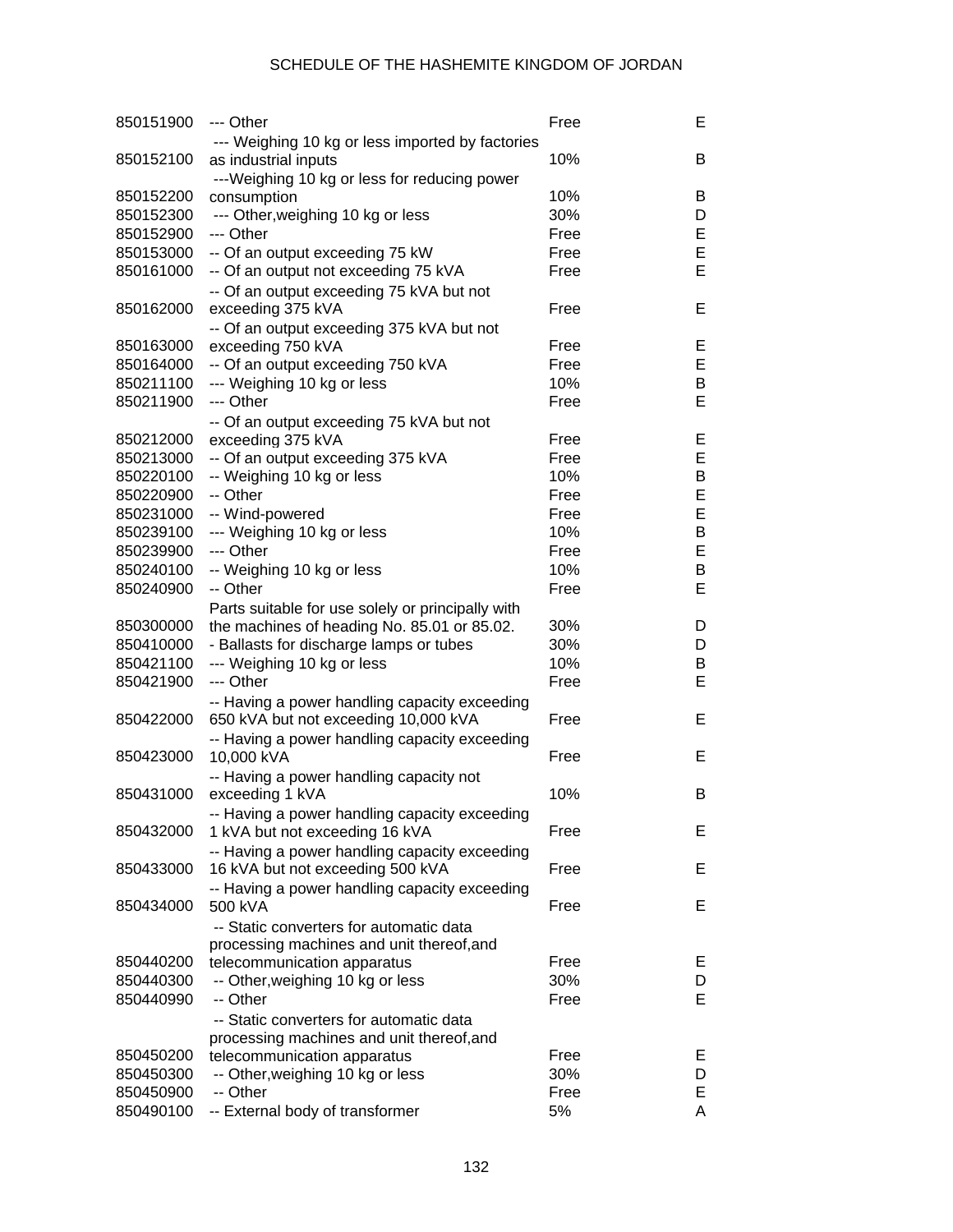|                        | -- Rented curcuits assemblies for products of                |            |        |
|------------------------|--------------------------------------------------------------|------------|--------|
|                        | subheadings 8504.40110, 8504.50110, and                      |            |        |
| 850490200              | 8504.50910                                                   | 30%<br>30% | E      |
| 850490900              | -- other<br>-- Of metal                                      | 30%        | D      |
| 850511000              |                                                              |            | D      |
| 850519000              | -- Other                                                     | 30%        | D      |
|                        | - Electro-magnetic couplings, clutches and                   | 30%        |        |
| 850520000<br>850530000 | brakes                                                       | 30%        | D<br>D |
|                        | - Electro-magnetic lifting heads<br>- Other, including parts | 30%        | D      |
| 850590000<br>850610000 | - Manganese dioxide                                          | 30%        | D      |
|                        | - Mercuric oxide                                             | 30%        | D      |
| 850630000              | - Silver oxide                                               | 30%        | D      |
| 850640000              |                                                              |            |        |
| 850650000              | - Lithium                                                    | 30%        | D      |
| 850660000              | - Air-zinc                                                   | 30%        | D      |
| 850680000              | - Other                                                      | 30%        | D      |
| 850690100              | -- Battery containers including battery heads                | 5%         | A      |
| 850690900              | -- Other                                                     | 30%        | D      |
|                        | - Lead-acid, of a kind used for starting piston              |            |        |
| 850710000              | engines                                                      | 30%        | D      |
| 850720000              | - Other lead-acid accumulators                               | 30%        | D      |
| 850730000              | - Nickel-cadmium                                             | 30%        | D      |
| 850740000              | - Nickel-iron                                                | 30%        | D      |
| 850780000              | - Other accumulators                                         | 30%        | D      |
| 850790000              | - Parts                                                      | 5%         | A      |
| 850810000              | - Drills of all kinds                                        | Free       | E      |
| 850820000              | - Saws                                                       | Free       | E      |
| 850880000              | - Other tools                                                | Free       | E      |
| 850890000              | - Parts                                                      | 10%        | B      |
| 850910000              | - Vacuum cleaners                                            | 30%        | D      |
| 850920000              | - Floor polishers                                            | 30%        | D      |
| 850930000              | - Kitchen waste disposers                                    | 30%        | D      |
|                        | - Food grinders and mixers; fruit or vegetable               |            |        |
| 850940000              | juice extractors                                             | 30%        | D      |
| 850980000              | - Other appliances                                           | 30%        | D      |
| 850990000              | - Parts                                                      | 30%        | D      |
| 851010000              | - Shavers                                                    | 5%         | A      |
| 851020000              | - Hair clippers                                              | 30%        | D      |
| 851030000              | - Hair-removing appliances                                   | 30%        | D      |
| 851090000              | - Parts                                                      | 30%        | D      |
| 851110000              | - Sparking plugs                                             | 30%        | D      |
|                        | - Ignition magnetos; magneto-dynamos;                        |            |        |
| 851120000              | magnetic flywheels                                           | 30%        | D      |
| 851130000              | - Distributors; ignition coils                               | 30%        | D      |
|                        | - Starter motors and dual purpose                            |            |        |
| 851140000              | starter-generators                                           | 30%        | D      |
| 851150000              | - Other generators                                           | 30%        | D      |
| 851180000              | - Other equipment                                            | 30%        | D      |
| 851190000              | - Parts                                                      | 30%        | D      |
|                        | - Lighting or visual signalling equipment of a               |            |        |
| 851210000              | kind used on bicycles                                        | 30%        | D      |
| 851220000              | - Other lighting or visual signalling equipment              | 30%        | D      |
| 851230000              | - Sound signalling equipment                                 | 30%        | D      |
| 851240000              | - Windscreen wipers, defrosters and demisters                | 30%        | D      |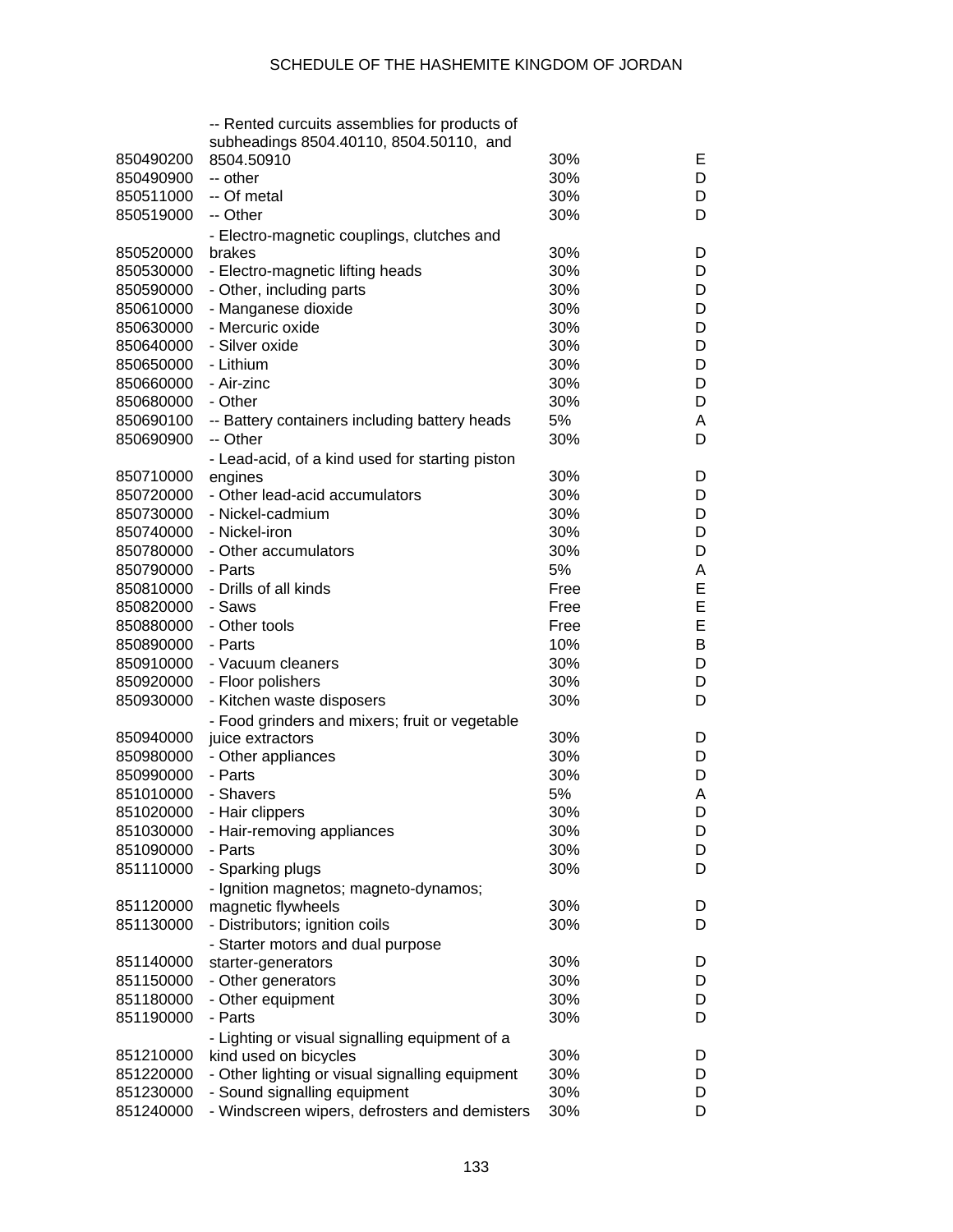| 851290000              | - Parts                                                            | 30%  | D      |
|------------------------|--------------------------------------------------------------------|------|--------|
| 851310000              | - Lamps                                                            | 30%  | D      |
| 851390000              | - Parts                                                            | 30%  | D      |
|                        | -- For the manufacture of semiconductor                            |      |        |
| 851410100              | devices on semiconductor wafers.                                   | Free | Е      |
| 851410900              | -- Other                                                           | Free | E      |
|                        | -- For the manufacture of semiconductor                            |      |        |
| 851420100              | devices on semiconductor wafers.                                   | Free | Е      |
| 851420900              | -- Other                                                           | Free | E      |
|                        | -- Apparatus for rapid heating of                                  |      |        |
| 851430100              | semiconductorwafers                                                | Free | Е      |
| 851430900              | -- Other                                                           | Free | E      |
| 851440000              | - Other induction or dielectric heating equipment Free             |      | E      |
|                        | -- Parts of resistance heated furnaces and                         |      |        |
|                        | ovens for manufacture of semiconductor                             |      |        |
| 851490100              | devices on semiconductor wafers                                    | 5%   | Е      |
| 851490200              | -- Parts of apparatus for rapid heating of wafers                  | 5%   | E      |
|                        | -- Parts of furnaces and ovens of headings                         |      |        |
| 851490300              | 8514.10 to 8514.30                                                 | 5%   | Е      |
| 851490900              | -- Other                                                           | 5%   | Α      |
| 851511000              | -- Soldering irons and guns                                        | Free | E      |
| 851519000              | -- Other                                                           | Free | E      |
| 851521000              | -- Fully or partly automatic                                       | Free | E      |
| 851529000              | -- Other                                                           | Free | E      |
| 851531000              | -- Fully or partly automatic                                       | Free | E      |
| 851539000              | -- Other                                                           | Free | E      |
|                        |                                                                    |      |        |
|                        | -- For hot spraying of metals or sintered metal                    |      |        |
|                        |                                                                    |      |        |
| 851580100              | carbids                                                            | 10%  | B      |
|                        | -- Other imported by factories as industrial                       |      |        |
| 851580200              | inputs                                                             | Free | E.     |
| 851580900              | -- Other                                                           | 10%  | В      |
| 851590000              | - Parts                                                            | 10%  | В      |
| 851610100              | -- Imported by factories as industrial inputs                      | 10%  | В      |
| 851610900              | -- Other                                                           | 30%  | D      |
| 851621000              | -- Storage heating radiators                                       | 30%  | D      |
| 851629000              | -- Other                                                           | 30%  | D      |
| 851631000              | -- Hair dryers                                                     | 30%  | D      |
| 851632000              | -- Other hair-dressing apparatus                                   | 30%  | D      |
| 851633000              | -- Hand-drying apparatus                                           | 30%  | D      |
| 851640000              | - Electric smoothing irons                                         | 30%  | D      |
| 851650000              | - Microwave ovens                                                  | 30%  | D      |
|                        | - Other ovens; cookers, cooking plates, boiling                    |      |        |
| 851660000              | rings, grillers and roasters                                       | 30%  | D      |
| 851671000              | -- Coffee or tea makers                                            | 30%  | D      |
| 851672000              | -- Toasters                                                        | 30%  | D      |
| 851679000              | -- Other                                                           | 30%  | D      |
| 851680000              | - Electric heating resistors                                       | Free | Е      |
| 851690000              | - Parts                                                            | 30%  | D      |
| 851711000              | -- Line telephone sets with cordless handsets                      | 30%  | Е      |
| 851719000              | -- Other                                                           | 30%  | E      |
| 851721000              | -- Facsimile machines                                              | 30%  | E      |
| 851722000<br>851730000 | -- Teleprinters<br>- Telephonic or telegraphic switching apparatus | 10%  | E<br>E |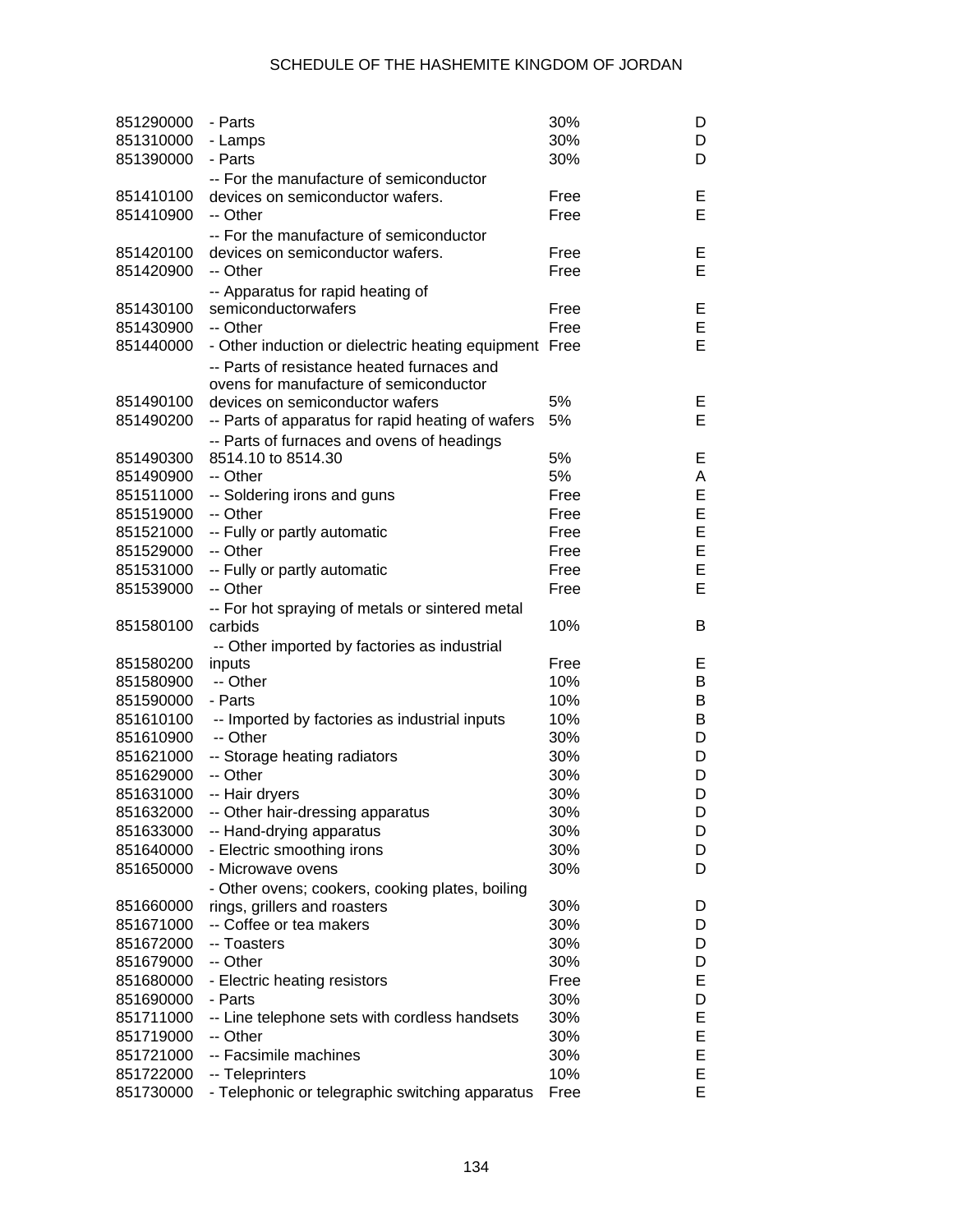| 851750000              | - Other apparatus, for carrier-current line<br>systems or for digital line systems               | Free       | E.      |
|------------------------|--------------------------------------------------------------------------------------------------|------------|---------|
| 851780000<br>851790000 | - Other apparatus<br>- Parts                                                                     | 10%<br>30% | Е<br>E  |
|                        | -- Microphones having a frequency range of 300<br>Hz to 3,4 KHz with a diameter of not exceeding |            |         |
|                        | 10 mm and a hight not exceeding 3 mm, for                                                        |            |         |
| 851810100<br>851810900 | telecmmunication use.<br>-- Other                                                                | 30%<br>30% | E.<br>D |
| 851821000              | -- Single loudspeakers, mounted in their<br>enclosures                                           | 30%        | D       |
|                        | -- Multiple loudspeakers, mounted in the same                                                    |            |         |
| 851822000              | enclosure                                                                                        | 30%        | D       |
|                        | --- Loudspeaker, without housing, having a<br>frequency range of 300 Hz to 3,4 KHz with a        |            |         |
|                        | diameter of not exceeding 50 mm, for                                                             |            |         |
| 851829100              | telecmmunication use.                                                                            | 30%        | E.      |
| 851829900              |                                                                                                  | 30%        | D       |
| 851830100              | -- Line telephone handsets                                                                       | 30%        | Е       |
| 851830900              | -- Other                                                                                         | 30%        | D       |
| 851840000              | - Audio-frequency electric amplifiers                                                            | 30%        | D       |
| 851850000              | - Electric sound amplifier sets                                                                  | 30%        | D       |
| 851890000              | - Parts                                                                                          | 30%        | D       |
| 851910000              | - Coin- or disc-operated record-players                                                          | 30%        | D       |
| 851921000              | -- Without loudspeaker                                                                           | 30%        | D       |
| 851929000              | -- Other                                                                                         | 30%        | D       |
| 851931000              | -- With automatic record changing mechanism                                                      | 30%        | D       |
| 851939000              | -- Other                                                                                         | 30%        | D       |
| 851940000              | - Transcribing machines                                                                          | 30%        | D       |
| 851992000              | -- Pocket-size cassette-players                                                                  | 30%        | D       |
| 851993000              | -- Other, cassette-type                                                                          | 30%        | D       |
| 851999000              | -- Other                                                                                         | 30%        | D       |
|                        | - Dictating machines not capable of operating                                                    |            |         |
| 852010000              | without an external source of power                                                              | 30%        | D       |
| 852020000              | - Telephone answering machines                                                                   | 30%        | Е       |
| 852032000              | -- Digital audio type                                                                            | 30%        | D       |
| 852033000              | -- Other, cassette-type                                                                          | 30%        | D       |
| 852039000              | -- Other                                                                                         | 30%        | D       |
| 852090000              | - Other                                                                                          | 30%        | D       |
| 852110000              | - Magnetic tape-type                                                                             | 30%        | D       |
| 852190000              | - Other                                                                                          | 30%        | D       |
| 852210000              | - Pick-up cartridges                                                                             | 30%        | D       |
| 852290000              | - Other                                                                                          | 30%        | D       |
|                        | --- Magnetic media, not prepared for direct use                                                  |            |         |
|                        | in magnetic recording apparatus, imported by                                                     |            |         |
| 852311100              | factories                                                                                        | 5%         | Е       |
|                        | --- Unrecorded media for machines of heading                                                     |            |         |
| 852311200              | 84.71                                                                                            | Free       | E,      |
| 852311900              | --- Other                                                                                        | 30%        | Е       |
|                        | --- Magnetic media, not prepared for direct use                                                  |            |         |
|                        | in magnetic recording apparatus, imported by                                                     |            |         |
| 852312100              | factories                                                                                        | 5%         | E.      |
|                        | --- Unrecorded media for machines of heading                                                     |            |         |
| 852312200              | 84.71                                                                                            | Free       | E.      |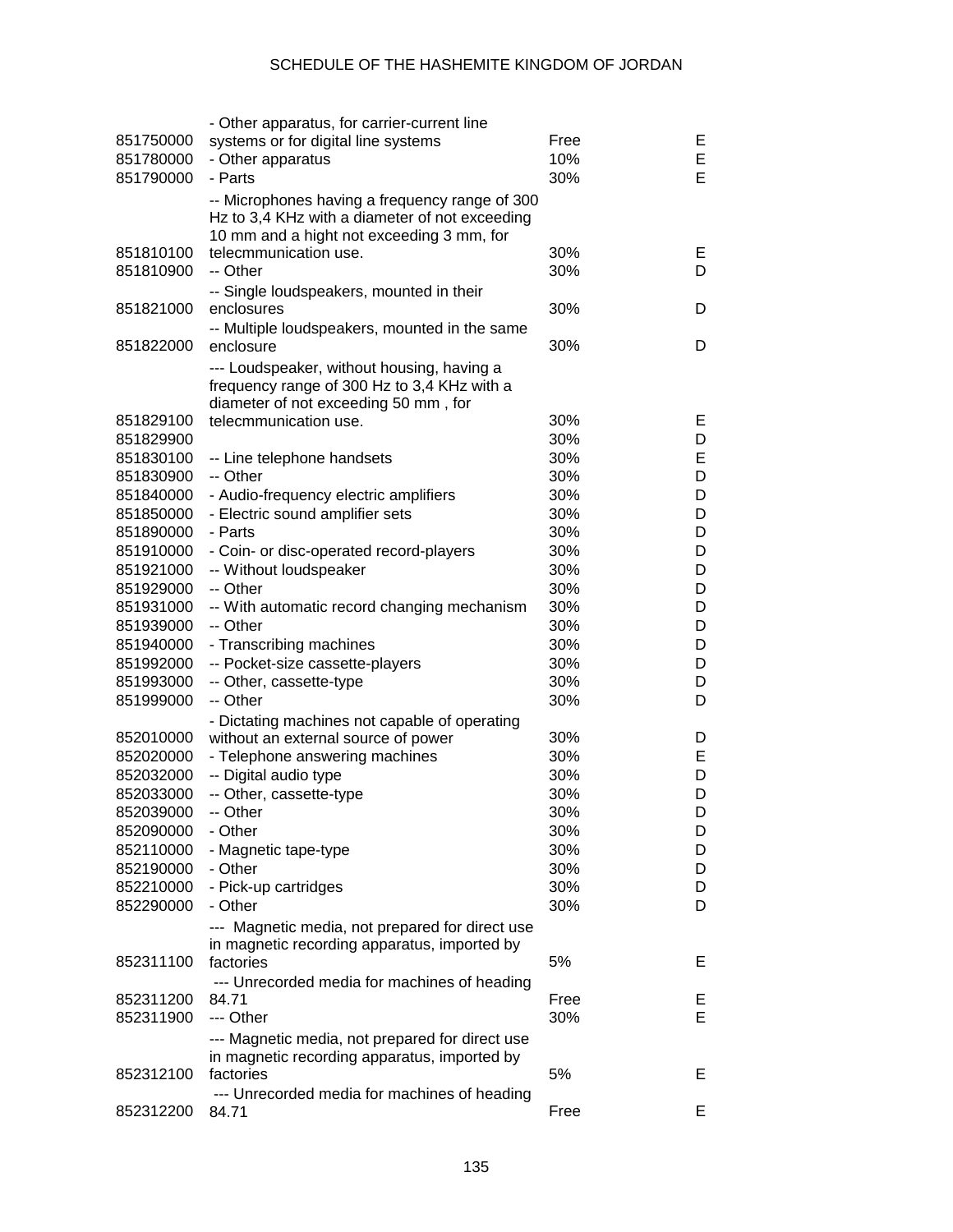| 852312900 | --- Other                                                                                       | 30%  | Е |
|-----------|-------------------------------------------------------------------------------------------------|------|---|
|           | --- Magnetic media, not prepared for direct use<br>in magnetic recording apparatus, imported by |      |   |
| 852313100 | factories as industrial inputs                                                                  | 5%   | Е |
|           | --- Unrecorded media for machines of heading                                                    |      |   |
| 852313200 | 84.71                                                                                           | Free | Е |
| 852313900 | --- Other                                                                                       | 30%  | E |
| 852320000 | - Magnetic discs                                                                                | Free | E |
| 852330000 | - Cards incorporating a magnetic stripe                                                         | 30%  | D |
|           | -- Matrices and masters for the production of                                                   |      |   |
| 852390100 | records                                                                                         | 5%   | Е |
|           | -- Unrecorded media for machines of heading                                                     |      |   |
| 852390200 | 84.71                                                                                           | Free | Е |
| 852390900 | -- Other                                                                                        | 30%  | E |
| 852410000 | - Gramophone records                                                                            | 30%  | D |
|           | -- For reproducing phenomena other than sound                                                   |      |   |
| 852431000 | or image                                                                                        | Free | Е |
| 852432100 | --- For educational purposes                                                                    | 10%  | B |
| 852432900 | --- Other                                                                                       | 30%  | D |
|           | --- For reproducing representations of                                                          |      |   |
|           | instructions, data, sound, and image, recorded                                                  |      |   |
|           | in a machine readable binary form, and capable                                                  |      |   |
|           | of being manipulated or providing interactivity to                                              |      |   |
|           | a user, by means of an automatic data                                                           |      | Е |
| 852439100 | processing machine, for education                                                               | 10%  |   |
|           | --- For reproducing representations of                                                          |      |   |
|           | instructions, data, sound, and image, recorded                                                  |      |   |
|           | in a machine readable binary form, and capable                                                  |      |   |
|           | of being manipulated or providing interactivity to                                              |      |   |
|           | a user, by means of an automatic data                                                           |      |   |
| 852439200 | processing machine, other than fo                                                               | 30%  | Е |
| 852439300 | --- Other, for educational purposes                                                             | 10%  | B |
| 852439900 | --- Other                                                                                       | 30%  | D |
|           | - Magnetic tapes for reproducing phenomena                                                      |      |   |
| 852440000 | other than sound or image                                                                       | Free | Е |
| 852451100 | --- For educational purposes                                                                    | 10%  | B |
| 852451900 | --- Other                                                                                       | 30%  | D |
| 852452100 | --- For educational purposes                                                                    | 10%  | B |
| 852452900 | --- Other                                                                                       | 30%  | D |
| 852453100 | --- For educational purposes                                                                    | 10%  | B |
|           | --- Film tape casettes recorded with non-Arabic                                                 |      |   |
| 852453200 | material imported for traslation                                                                | Free | Е |
| 852453900 | --- Other                                                                                       | 30%  | D |
| 852460000 | - Cards incorporating a magnetic stripe                                                         | 30%  | D |
|           | -- For reproducing phenomena other than sound                                                   |      |   |
| 852491000 | or image                                                                                        | Free | Е |
|           | --- Matrices and masters for the production of                                                  |      |   |
| 852499100 | records                                                                                         | 5%   | A |
|           | --- For reproducing representations of                                                          |      |   |
|           | instructions, data, sound, and image, recorded                                                  |      |   |
|           | in a machine readable binary form, and capable                                                  |      |   |
|           | of being manipulated or providing interactivity to                                              |      |   |
|           | a user, by means of an automatic data                                                           |      |   |
| 852499200 | processing machine, for education                                                               | 10%  | Е |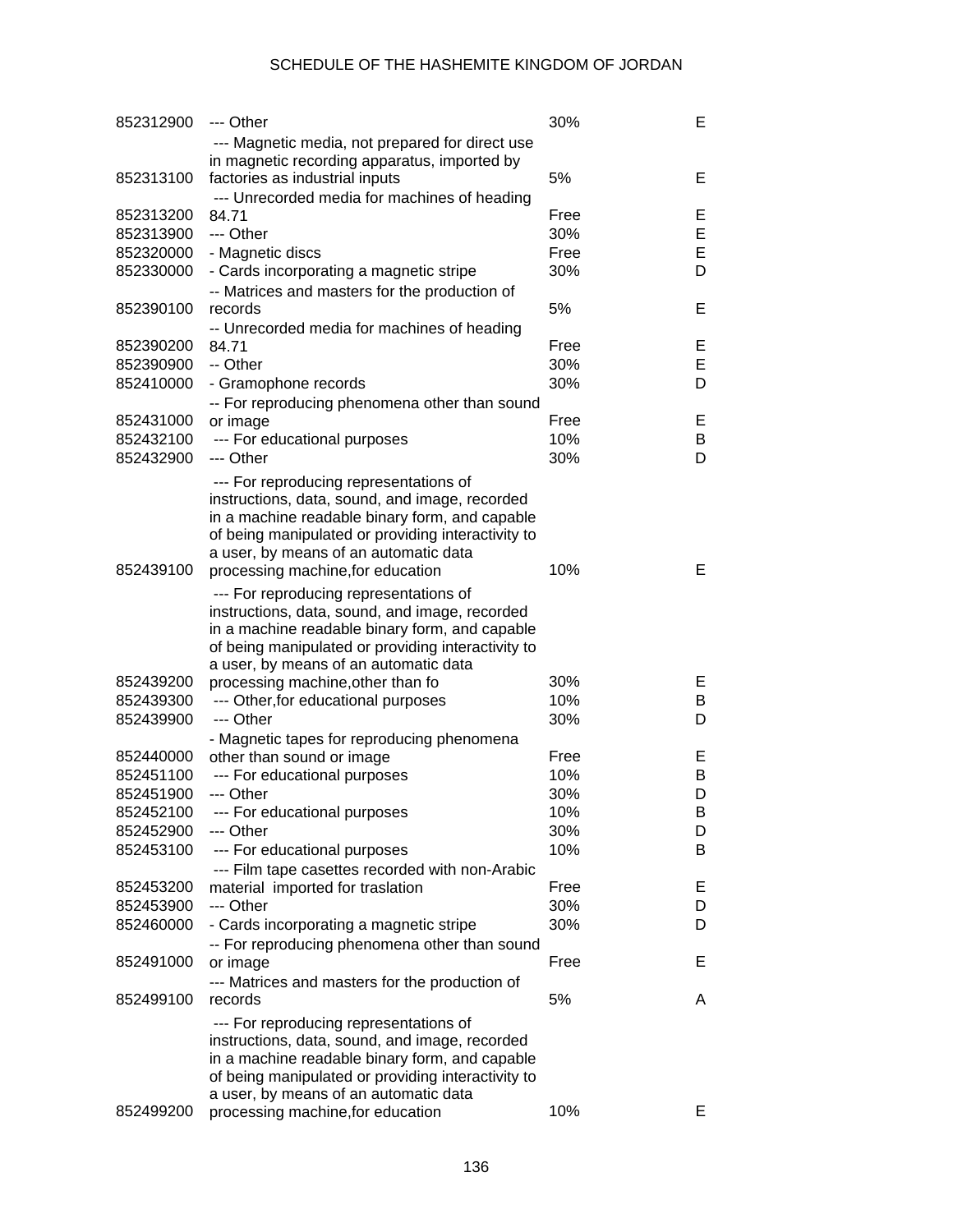| 852499300              | --- Other, for educational purposes                 | 10%        | В       |
|------------------------|-----------------------------------------------------|------------|---------|
|                        | --- For reproducing representations of              |            |         |
|                        | instructions, data, sound, and image, recorded      |            |         |
|                        | in a machine readable binary form, and capable      |            |         |
|                        | of being manipulated or providing interactivity to  |            |         |
|                        | a user, by means of an automatic data               |            |         |
| 852499400              | processing machine, other than fo                   | 30%        | E.      |
| 852499900              | --- Other, other than for educational purposes      | 30%        | D       |
|                        | -- Transmission apparatus other than apparatus      |            |         |
| 852510100              | for radio-broadcasting or television                | 30%        | E.      |
| 852510900              | -- Other                                            | 30%        | D       |
| 852520100              | -- Celluler phones                                  | Free       | Е       |
| 852520900              | -- Other                                            | 30%        | E       |
| 852530000              | - Television cameras                                | 30%        | D       |
| 852540100              | -- Digital still image video cameras                | 5%         | E       |
| 852540900              | -- Other                                            | 5%         | A       |
| 852610000              | - Radar apparatus                                   | 10%        | B       |
| 852691000              | -- Radio navigational aid apparatus                 | 10%        | B       |
| 852692000              | -- Radio remote control apparatus                   | 10%        | B       |
| 852712000              | -- Pocket-size radio cassette-players               | 30%        | D       |
|                        | -- Other apparatus combined with sound              |            |         |
| 852713000              | recording or reproducing apparatus                  | 30%        | D       |
| 852719000              | -- Other                                            | 30%        | D       |
|                        | -- Combined with sound recording or                 |            |         |
| 852721000              | reproducing apparatus                               | 30%        | D       |
| 852729000              | -- Other                                            | 30%        | D       |
|                        | -- Combined with sound recording or                 |            |         |
| 852731000              | reproducing apparatus                               | 30%        | D       |
|                        | -- Not combined with sound recording or             |            |         |
|                        | reproducing apparatus but combined with a           |            |         |
| 852732000              | clock                                               | 30%        | D       |
| 852739000              | -- Other                                            | 30%        | D       |
|                        | -- Portable receivers for calling, altering or      |            |         |
| 852790100              | paging                                              | 5%         | Е       |
|                        | -- Imported by hearing aids factories as            |            |         |
| 852790200              | industrial inputs                                   | 10%        | B       |
| 852790900              | -- Other                                            | 30%        | D       |
| 852812000              | -- Colour                                           | 30%        | D       |
| 852813000              | -- Black and white or other monochrome              | 30%        | D       |
| 852821000              | -- Colour<br>-- Black and white or other monochrome | 30%        | D       |
| 852822000              |                                                     | 30%        | D<br>D  |
| 852830000              | - Video projectors                                  | 30%        |         |
|                        | -- For apparatus of reception or broadcasting       |            |         |
| 852910100              | through satellite                                   | 30%        | D       |
|                        | -- Aerials or antennae of a kind used with          |            |         |
|                        | apparatus for radio-telephony and                   |            |         |
| 852910200<br>852910900 | radio-telegraphy<br>-- Other                        | 30%<br>30% | E.<br>D |
|                        |                                                     |            |         |
| 852990100              | -- For radio-broadcast receivers and television     | 10%        |         |
|                        | receivers.                                          |            | B       |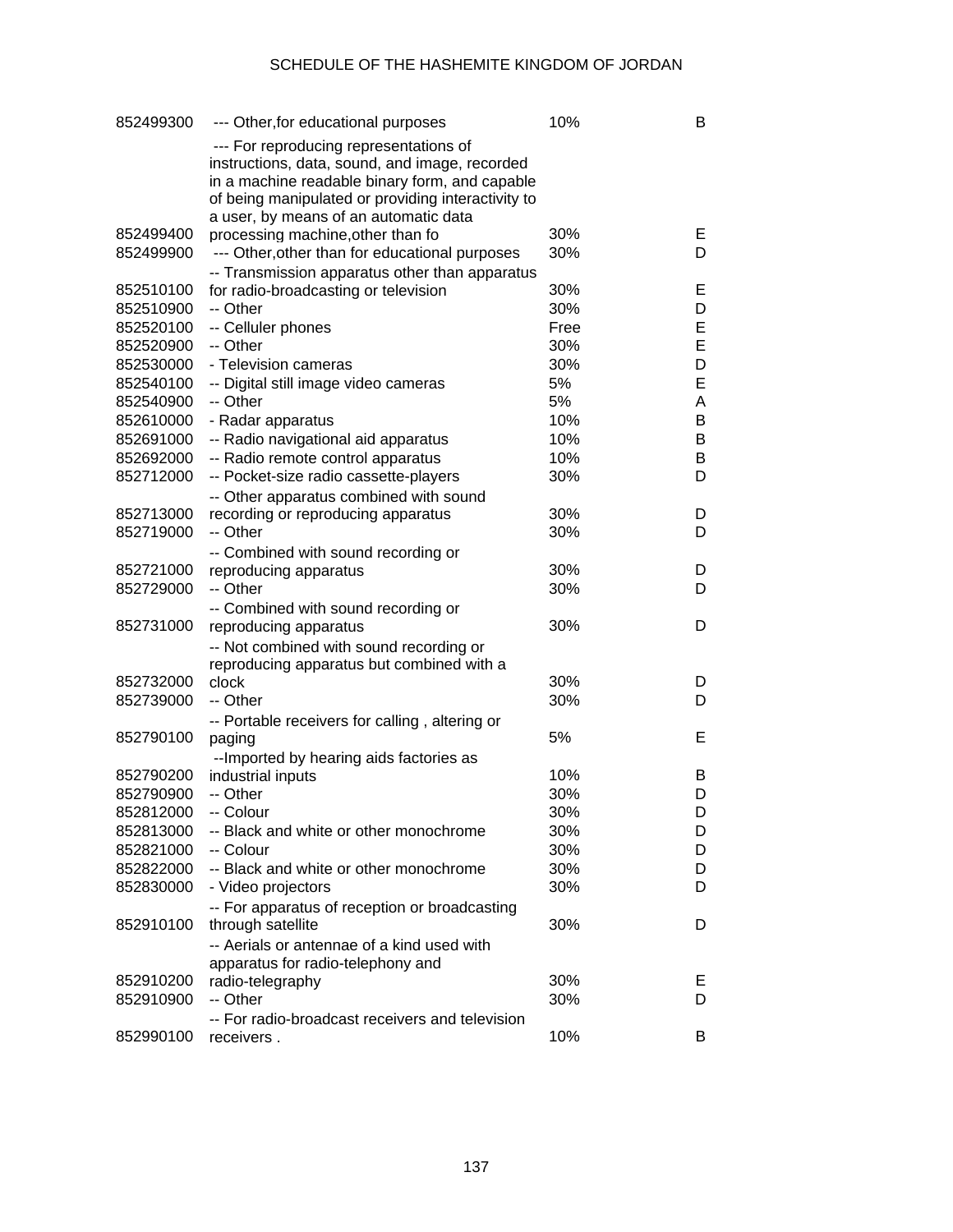|           | -- Parts of transmission apparatus other than<br>apparatus for radio-broadcasting or television,<br>transmission apparatus incorporating reception<br>apparatus, digital still image video cameras and |      |              |
|-----------|--------------------------------------------------------------------------------------------------------------------------------------------------------------------------------------------------------|------|--------------|
| 852990200 | portable receivers for calling, alerting or paging.                                                                                                                                                    | Free | E.           |
| 852990900 | -- Other                                                                                                                                                                                               | 30%  | $\mathbf{I}$ |
| 853010000 | - Equipment for railways or tramways                                                                                                                                                                   | Free | E            |
| 853080000 | - Other equipment                                                                                                                                                                                      | Free | E            |
| 853090000 | - Parts                                                                                                                                                                                                | 10%  | B            |
| 853110100 | -- For vehicles of headings 87.01 to 87.05<br>-- Fire alarm bell imported by factories as                                                                                                              | 30%  | D            |
| 853110200 | industrial inputs                                                                                                                                                                                      | 10%  | B            |
|           | -- Smoke detectors imported by factories as                                                                                                                                                            |      |              |
| 853110300 | industrial inpus                                                                                                                                                                                       | 5%   | A            |
| 853110900 | -- Other                                                                                                                                                                                               | 30%  | D            |
|           | - Indicator panels incorporating liquid crystal                                                                                                                                                        |      |              |
| 853120000 | devices (LCD) or light emitting diodes (LED)                                                                                                                                                           | 30%  | Е            |
| 853180000 | - Other apparatus                                                                                                                                                                                      | 30%  | D            |
| 853190100 | -- Parts of apparatus of subheading 8531.20                                                                                                                                                            | 30%  | E            |
| 853190900 | -- Other                                                                                                                                                                                               | 30%  | D            |
|           | - Fixed capacitors designed for use in 50/60 Hz<br>circuits and having a reactive power handling                                                                                                       |      |              |
|           | capacity of not less than 0.5 kvar (power                                                                                                                                                              |      |              |
| 853210000 | capacitors)                                                                                                                                                                                            | 10%  | Е            |
| 853221000 | -- Tantalum                                                                                                                                                                                            | 10%  | E            |
| 853222000 | -- Aluminium electrolytic                                                                                                                                                                              | 10%  | E            |
| 853223000 | -- Ceramic dielectric, single layer                                                                                                                                                                    | 10%  | E            |
| 853224000 | -- Ceramic dielectric, multilayer                                                                                                                                                                      | 10%  | E            |
| 853225000 | -- Dielectric of paper or plastics                                                                                                                                                                     | 10%  | E            |
| 853229000 | -- Other                                                                                                                                                                                               | 10%  | E            |
| 853230000 | - Variable or adjustable (pre-set) capacitors                                                                                                                                                          | 10%  | E            |
| 853290000 | - Parts                                                                                                                                                                                                | 10%  | E            |
|           | - Fixed carbon resistors, composition or film                                                                                                                                                          |      |              |
| 853310000 | types                                                                                                                                                                                                  | 10%  | Е            |
|           | -- For a power handling capacity not exceeding                                                                                                                                                         |      |              |
| 853321000 | 20 W                                                                                                                                                                                                   | 10%  | Е            |
| 853329000 | -- Other                                                                                                                                                                                               | 10%  | E            |
|           | -- For a power handling capacity not exceeding                                                                                                                                                         |      |              |
| 853331000 | 20 W                                                                                                                                                                                                   | 10%  | Е            |
| 853339000 | -- Other                                                                                                                                                                                               | 10%  | E            |
|           | - Other variable resistors, including rheostats                                                                                                                                                        |      |              |
| 853340000 | and potentiometers                                                                                                                                                                                     | 10%  | Е            |
| 853390000 | - Parts                                                                                                                                                                                                | 10%  | E            |
| 853400000 | Printed circuits.                                                                                                                                                                                      | 30%  | E            |
| 853510000 | - Fuses                                                                                                                                                                                                | 30%  | D            |
| 853521000 | -- For a voltage of less than 72.5 kV                                                                                                                                                                  | 30%  | D            |
| 853529000 | -- Other                                                                                                                                                                                               | 30%  | D            |
|           | - Isolating switches and make-and-break                                                                                                                                                                |      |              |
| 853530000 | switches                                                                                                                                                                                               | 30%  | D            |
|           | - Lightning arresters, voltage limiters and surge                                                                                                                                                      |      |              |
| 853540000 | suppressors                                                                                                                                                                                            | 30%  | D            |
| 853590000 | - Other                                                                                                                                                                                                | 30%  | D            |
| 853610000 | - Fuses                                                                                                                                                                                                | 30%  | D            |
| 853620000 | - Automatic circuit breakers                                                                                                                                                                           | 30%  | $\mathsf{I}$ |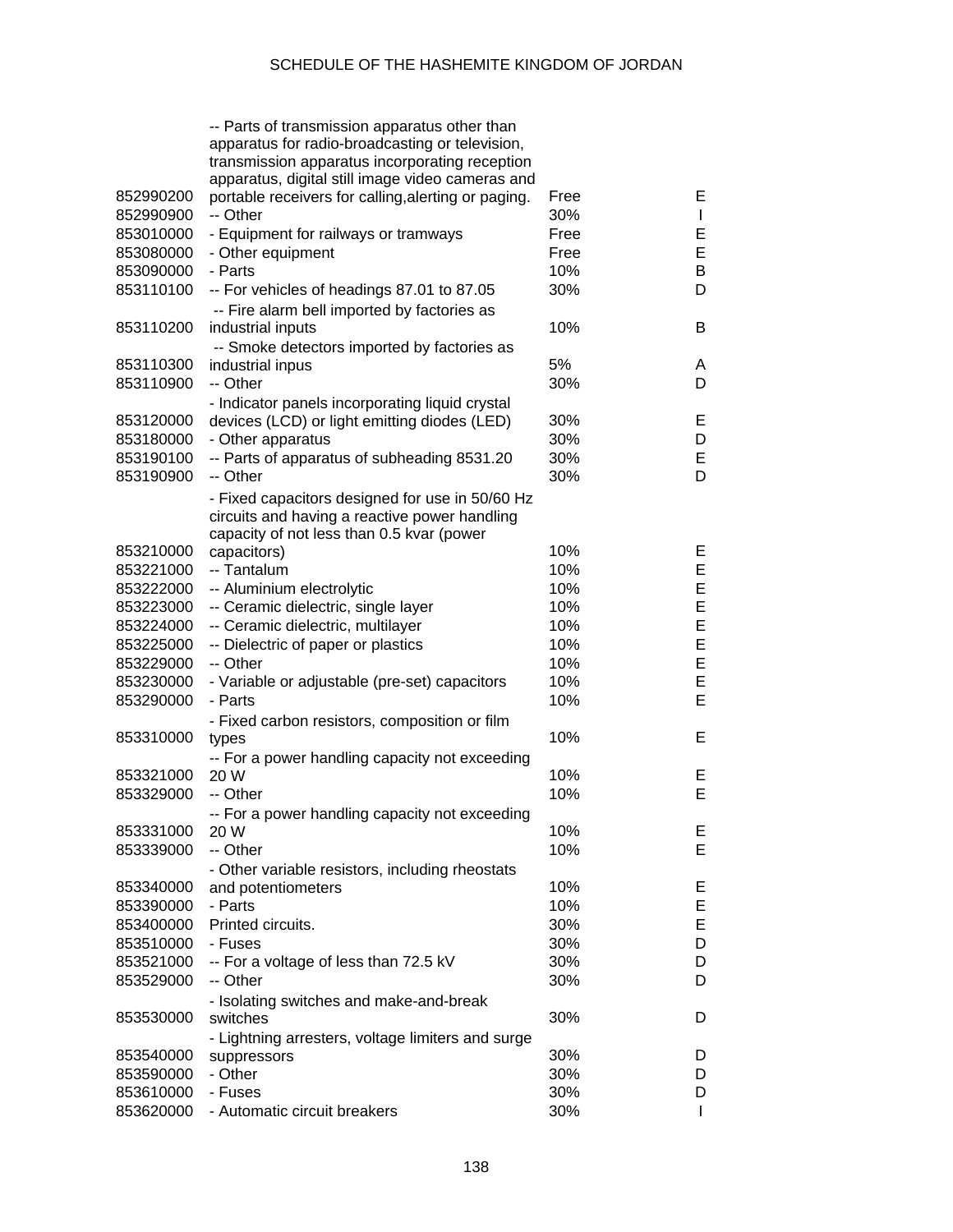|           | - Other apparatus for protecting electrical                                                   |     |              |
|-----------|-----------------------------------------------------------------------------------------------|-----|--------------|
| 853630000 | circuits                                                                                      | 30% | $\mathbf{I}$ |
| 853641000 | -- For a voltage not exceeding 60 V                                                           | 30% | D            |
| 853649000 | -- Other                                                                                      | 30% | D            |
| 853650110 | --- Imported by factories as industrial inputs                                                | 30% | Е            |
| 853650190 | --- Other                                                                                     | 30% | E            |
| 853650210 | --- Imported by factories as industrial inputs                                                | 30% | E            |
| 853650290 | --- Other                                                                                     | 30% | E            |
| 853650310 | --- Imported by factories as industrial inputs                                                | 30% | E            |
| 853650390 | --- Other                                                                                     | 30% | Е            |
|           |                                                                                               |     |              |
| 853650400 | -- Other, imported by factories as industrial<br>inputs                                       | 30% | D            |
| 853650900 | --Other                                                                                       | 30% | D            |
| 853661000 | -- Lamp-holders                                                                               | 30% | D            |
|           |                                                                                               |     |              |
|           | --- Plugs and sockets for co-axil cables and                                                  | 30% | Е            |
| 853669100 | printed circuits.<br>--- Other                                                                | 30% |              |
| 853669900 |                                                                                               |     | D            |
|           | -- Connection and contact elements for wires                                                  |     |              |
| 853690100 | and cables.                                                                                   | 30% | Е            |
| 853690200 | -- Wafer probers.                                                                             | 30% | Е            |
| 853690900 | -- Other                                                                                      | 30% | D            |
|           | -- Automatic control panels specially designed                                                |     |              |
|           | for fire fighting equipment, imported by factories                                            |     |              |
| 853710100 | as industrial inputs                                                                          | 5%  | A            |
|           | -- Other, imported by factories as industrial                                                 |     |              |
| 853710200 | inputs                                                                                        | 10% | B            |
| 853710900 | Other                                                                                         | 30% | D            |
| 853720200 | -- Imported by factories as industrial inputs                                                 | 10% | B            |
| 853720900 | -- Other                                                                                      | 30% | D            |
|           | - Boards, panels, consoles, desks, cabinets and                                               |     |              |
|           | other bases for the goods of heading No. 85.37,                                               |     |              |
| 853810000 | not equipped with their apparatus                                                             | 30% | D            |
| 853890000 | - Other                                                                                       | 30% | D            |
| 853910000 | - Sealed beam lamp units                                                                      | 30% | D            |
| 853921000 | -- Tungsten halogen                                                                           | 30% | D            |
|           | -- Other, of a power not exceeding 200 W and                                                  |     |              |
| 853922000 | for a voltage exceeding 100 V                                                                 | 30% | D            |
| 853929000 | -- Other                                                                                      | 30% | D            |
| 853931000 | -- Fluorescent, hot cathode                                                                   | 20% | С            |
|           | -- Mercury or sodium vapour lamps; metal                                                      |     |              |
| 853932000 | halide lamps                                                                                  | 20% | C            |
| 853939000 | -- Other                                                                                      | 20% | С            |
| 853941000 | -- Arc-lamps                                                                                  | 20% | С            |
| 853949000 | -- Other                                                                                      | 30% | D            |
| 853990000 | - Parts                                                                                       | 30% | D            |
| 854011100 | --- Imported by factories as industrial inputs                                                | 10% | В            |
| 854011900 | --- Other                                                                                     | 30% | D            |
| 854012000 | -- Black and white or other monochrome                                                        | 30% | D            |
|           |                                                                                               |     |              |
| 854020000 | - Television camera tubes; image converters<br>and intensifiers; other photo-cathode tubes    | 30% | D            |
|           |                                                                                               |     |              |
| 854040000 | - Data/graphic display tubes, colour, with a<br>phosphor dot screen pitch smaller than 0.4 mm | 30% | D            |
|           |                                                                                               |     |              |
| 854050000 | - Data/graphic display tubes, black and white or<br>other monochrome                          | 30% | D            |
|           |                                                                                               |     |              |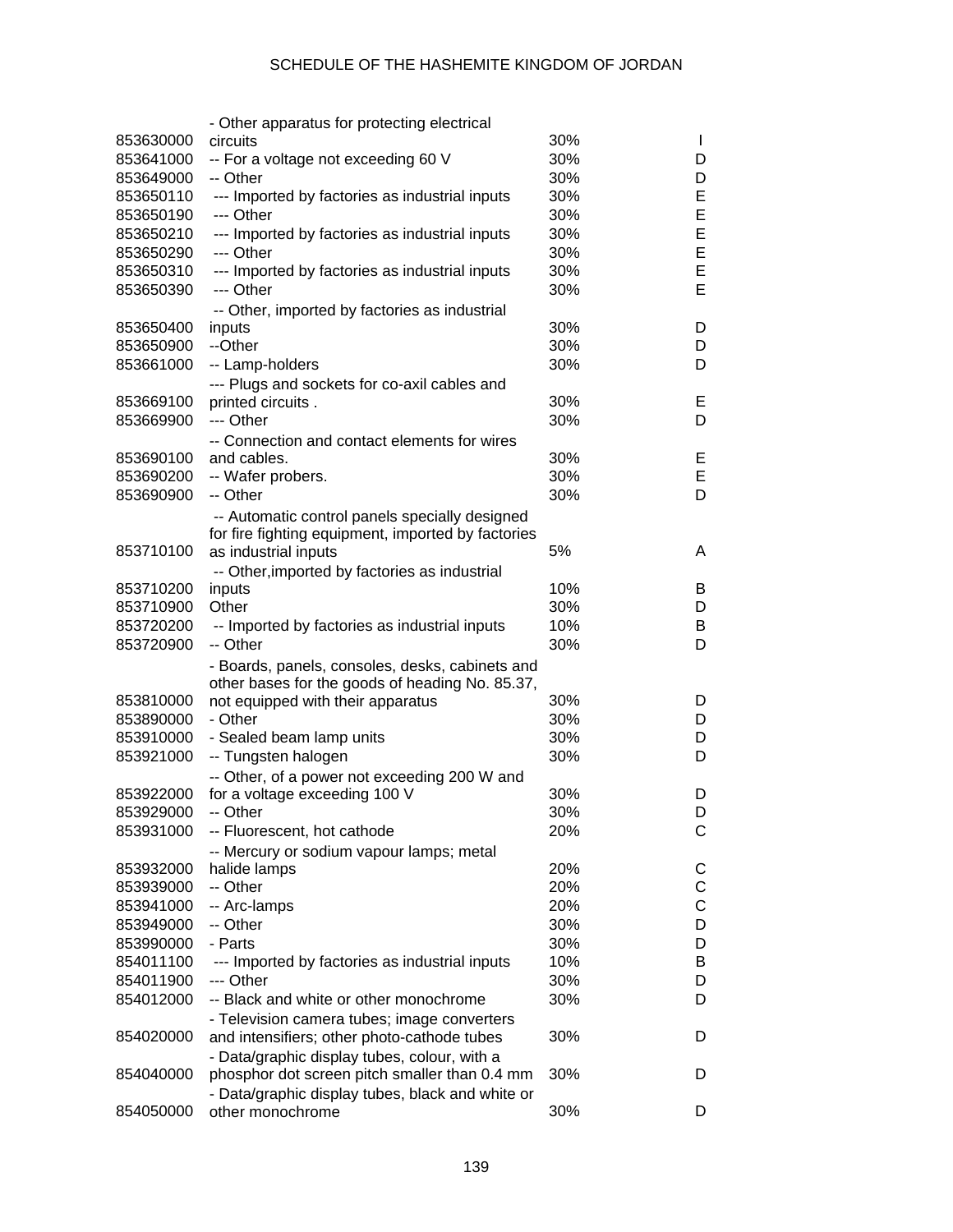| 854060000              | - Other cathode-ray tubes                                           | 30%          | D       |
|------------------------|---------------------------------------------------------------------|--------------|---------|
| 854071000              | -- Magnetrons                                                       | 30%          | D       |
| 854072000              | -- Klystrons                                                        | 30%          | D       |
| 854079000              | -- Other                                                            | 30%          | D       |
| 854081000              | -- Receiver or amplifier valves and tubes                           | 30%          | D       |
| 854089000              | -- Other                                                            | 30%          | D       |
| 854091000              | -- Of cathode-ray tubes                                             | 10%          | B       |
| 854099000              | -- Other                                                            | 10%          | B       |
|                        | - Diodes, other than photosensitive or light                        |              |         |
| 854110000              | emitting diodes                                                     | 10%          | Е       |
| 854121000              | -- With a dissipation rate of less than 1 W                         | 10%          | E       |
| 854129000              | -- Other                                                            | 10%          | E       |
|                        | - Thyristors, diacs and triacs, other than                          |              |         |
| 854130000              | photosensitive devices                                              | 10%          | Е       |
|                        | - Photosensitive semiconductor devices,                             |              |         |
|                        | including photovoltaic cells whether or not                         |              |         |
|                        | assembled in modules or made up into panels;                        |              |         |
| 854140000              | light emitting diodes                                               | 10%          | E.      |
| 854150000              | - Other semiconductor devices                                       | 10%          | E       |
| 854160000              | - Mounted piezo-electric crystals                                   | 10%          | E       |
| 854190000              | - Parts                                                             | 10%          | E       |
|                        | -- Cards incorporating electronic integrated                        |              |         |
| 854212000              | circuits (smart cards)                                              | 10%          | Е       |
|                        | -- Metal oxide semiconductors (MOS                                  |              |         |
| 854213000              | technology)                                                         | 10%          | E.      |
| 854214000              | -- Circuits obtained by bipolar technology                          | 10%          | Е       |
|                        | -- Other, including circuits obtained by a                          |              |         |
|                        | combination of bipolar and MOS technologies                         |              |         |
| 854219000              | (BIMOS technology)                                                  | 10%          | E.      |
| 854230000              | - Other monolithic integrated circuits                              | 10%          | E       |
| 854240000              | - Hybrid integrated circuits                                        | 10%          | E       |
| 854250000              | - Electronic microassemblies                                        | 10%          | E       |
| 854290000              | - Parts                                                             | 10%          | E       |
|                        | -- Ion implanters for doping semiconductor                          |              |         |
| 854311000              | materials                                                           | Free         | Е       |
| 854319000              | -- Other                                                            | Free         | E<br>E  |
| 854320000              | - Signal generators                                                 | Free         |         |
|                        | -- Apparatus for wet etching, developing,                           |              |         |
|                        | stripping or cleaning semiconductor wafers and                      |              |         |
| 854330100<br>854330900 | flat panel display.<br>-- Other                                     | Free<br>Free | E.<br>Е |
| 854340000              | - Electric fence energisers                                         | 30%          | D       |
| 854381000              | -- Proxmity cards and tags                                          | 30%          | Е       |
|                        |                                                                     |              |         |
| 854389100              | --- For apparatus of reception or broadcasting<br>through satellite | 30%          | D       |
|                        | --- Electrical machines with translation or                         |              |         |
| 854389200              | dictionary function.                                                | 30%          | E       |
|                        | --- Apparatus combined a function with                              |              |         |
|                        | automatic data processing machines freely                           |              |         |
| 854389300              | programable by the user                                             | 30%          | E       |
|                        |                                                                     |              |         |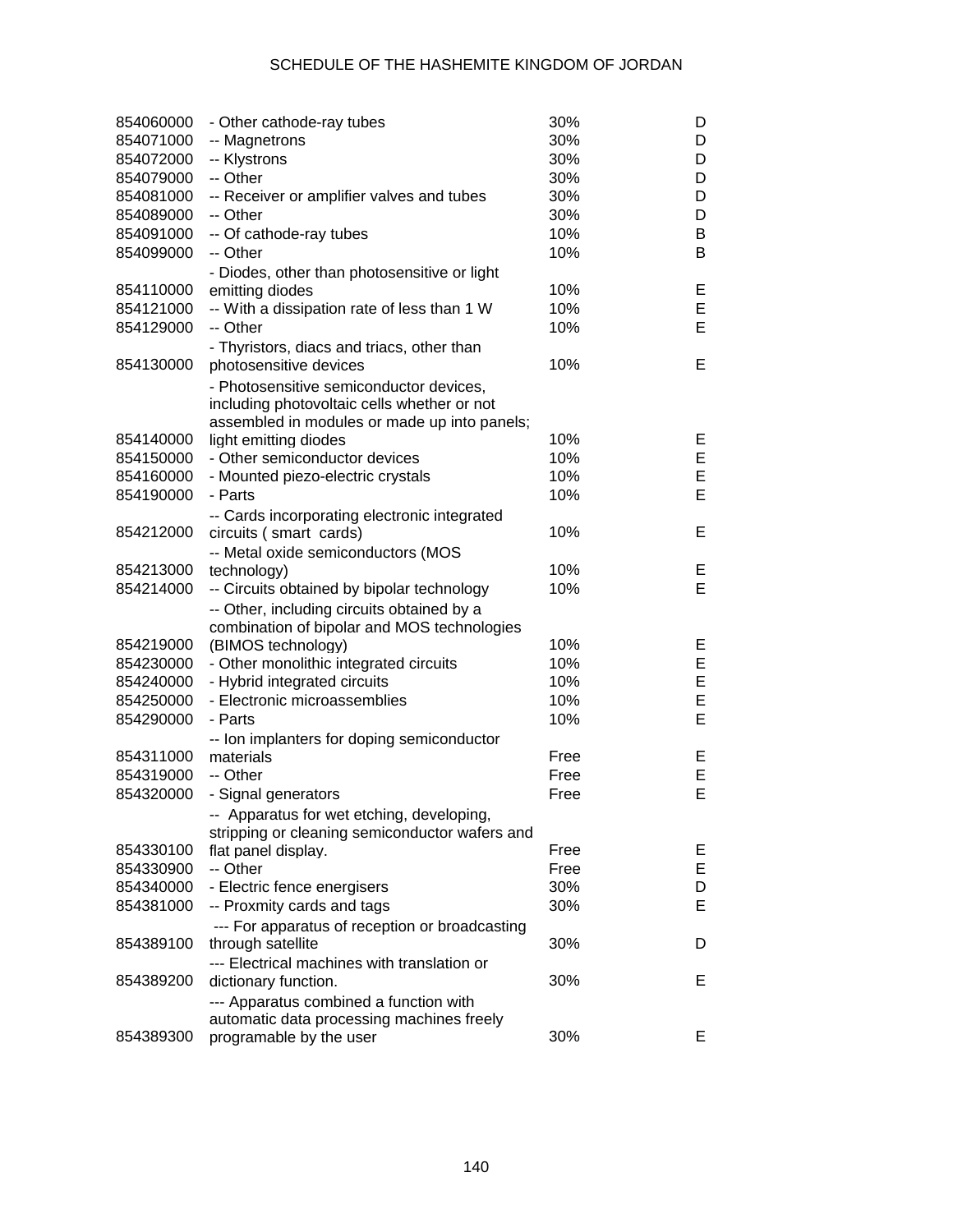|           | --- Multimedia upgrade kits for automatic                              |      |              |
|-----------|------------------------------------------------------------------------|------|--------------|
|           | processing machines and units thereof, put up                          |      |              |
|           | for retails sale consisting of at least speakers                       |      |              |
|           | and/or microphones as well as a printed circuit                        |      |              |
|           | assembly that enables the ADP machines and                             |      |              |
| 854389400 | units thereof to process r                                             | 30%  | Е            |
|           | --- Other, imported by factories as industrial                         |      |              |
| 854389500 | inputs                                                                 | 5%   | A            |
| 854389900 | --- Other                                                              | 30%  | D            |
|           | -- Parts of apparatus for wet etching,                                 |      |              |
|           | developing, stripping or cleaning semiconductor                        |      |              |
| 854390100 | wafers and flat panel display.                                         | 5%   | Е            |
|           | -- Parts of ion implanters for doping                                  |      |              |
| 854390200 | semiconductor materials.                                               | 5%   | Е            |
|           | -- Printed circuits for physical incorporation into                    |      |              |
| 854390300 | an automatic data processiong machine                                  | 30%  | Е            |
|           | -- Other , imported by factories as industrial                         |      |              |
| 854390400 | inputs                                                                 | 5%   | A            |
| 854390900 | -- Other                                                               | 30%  | D            |
| 854411200 | --- Paper insulated                                                    | 5%   | A            |
| 854411900 | --- Other                                                              | 30%  | D            |
| 854419200 | --- Paper insulated                                                    | 5%   | A            |
| 854419900 | --- Other                                                              | 30%  | D            |
|           | - Co-axial cable and other co-axial electric                           |      |              |
| 854420000 | conductors                                                             | 30%  | $\mathsf{I}$ |
|           | - Ignition wiring sets and other wiring sets of a                      |      |              |
| 854430000 | kind used in vehicles, aircraft or ships                               | 30%  | D            |
| 854441200 | --- Of a kind used for telecommunication.                              | 30%  | E            |
| 854441900 | --- Other                                                              | 30%  | D            |
| 854449200 | --- Of a kind used for telecommunication.                              | 30%  | E            |
| 854449900 | --- Other                                                              | 30%  | D            |
| 854451100 | --- Of a kind used for telecommunication.                              | 30%  | E            |
| 854451900 | --- Other                                                              | 30%  | D            |
| 854459200 | --- Paper insulated                                                    | 5%   | A            |
| 854459900 | --- Other                                                              | 30%  | D            |
| 854460200 | -- Paper insulated                                                     | 5%   | A            |
| 854460900 | -- Other                                                               | 30%  | D            |
| 854470000 | - Optical fibre cables                                                 | Free | Е            |
| 854511100 | --- Of a kind used in steel mills                                      | 5%   | A            |
| 854511900 | --- Other                                                              | 30%  | D            |
| 854519300 | --- Imported by factories as industrial inputs                         | 5%   | Α            |
| 854519900 | --- Other                                                              | 30%  | D            |
| 854520000 | - Brushes                                                              | 30%  | D            |
| 854590000 | - Other                                                                | 30%  | D            |
| 854610000 | - Of glass                                                             | 10%  | B            |
| 854620000 | - Of ceramics                                                          | 10%  | B            |
| 854690000 | - Other                                                                | 10%  | B            |
| 854710000 |                                                                        | 30%  | D            |
| 854720000 | - Insulating fittings of ceramics<br>- Insulating fittings of plastics | 30%  | D            |
|           |                                                                        |      |              |
| 854790000 | - Other                                                                | 30%  | D            |
|           | - Waste and scrap of primary cells, primary                            |      |              |
|           | batteries and electric accumulators; spent                             |      |              |
|           | primary cells, spent primary batteries and spent                       |      |              |
| 854810000 | electric accumulators                                                  | 30%  | D            |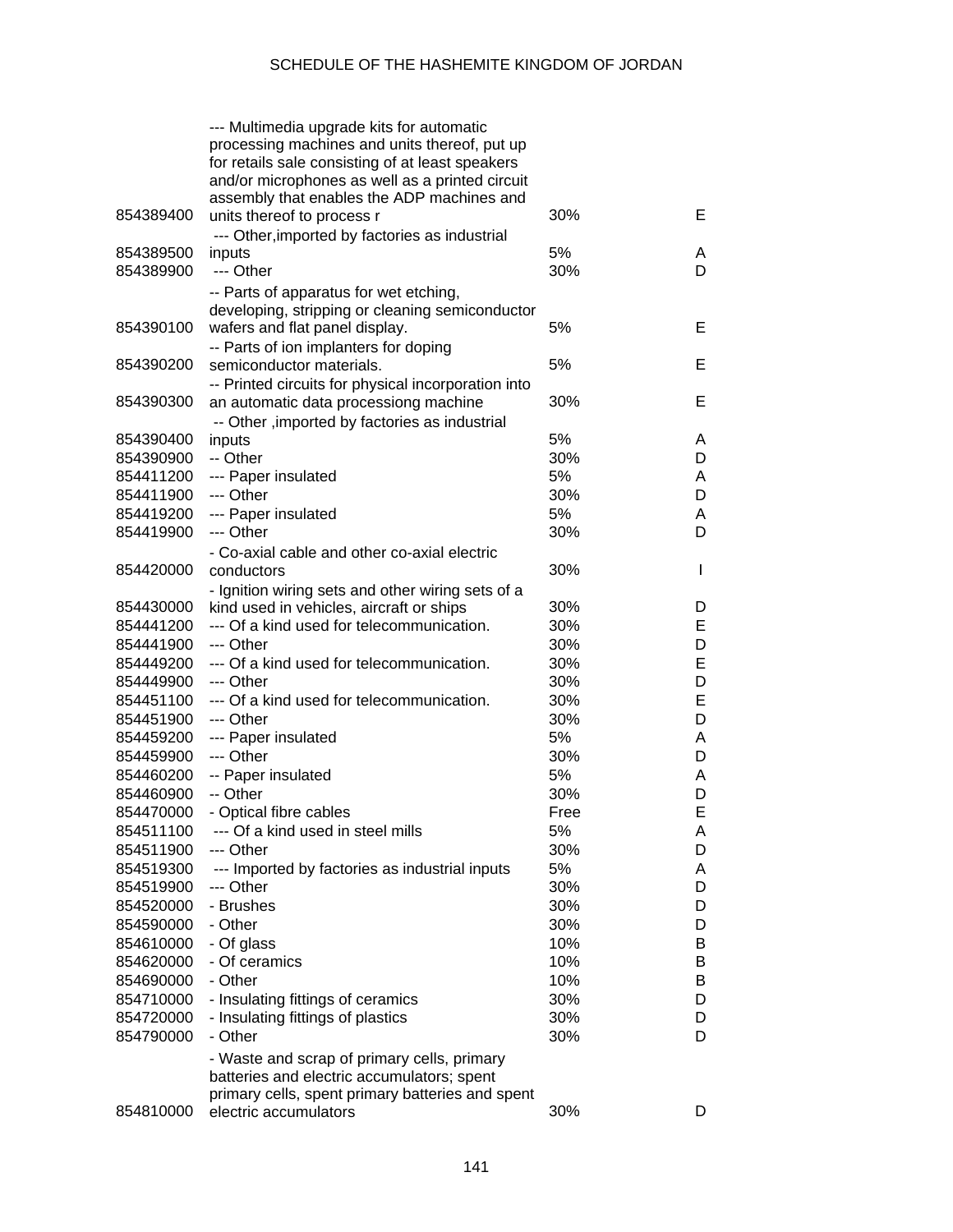| 854890000<br>860110000<br>860120000<br>860210000<br>860290000<br>860310000<br>860390000 | - Other<br>- Powered from an external source of electricity<br>- Powered by electric accumulators<br>- Diesel-electric locomotives<br>- Other<br>- Powered from an external source of electricity<br>- Other                                                 | 30%<br>Free<br>Free<br>Free<br>Free<br>Free<br>Free | D<br>Е<br>E<br>E<br>E<br>E<br>E |
|-----------------------------------------------------------------------------------------|--------------------------------------------------------------------------------------------------------------------------------------------------------------------------------------------------------------------------------------------------------------|-----------------------------------------------------|---------------------------------|
| 860400000                                                                               | Railway or tramway maintenance or service<br>vehicles, whether or not self- propelled (for<br>example, workshops, cranes, ballast tampers,<br>trackliners, testing coaches and track inspection<br>vehicles).                                                | Free                                                | E                               |
| 860500000<br>860610000                                                                  | Railway or tramway passenger coaches, not<br>self-propelled; luggage vans, post office<br>coaches and other special purpose railway or<br>tramway coaches, not self- propelled (excluding<br>those of heading No. 86.04).<br>- Tank wagons and the like      | Free<br>Free                                        | Е<br>Е                          |
| 860620000                                                                               | - Insulated or refrigerated vans and wagons,<br>other than those of subheading No. 8606.10                                                                                                                                                                   | Free                                                | Е                               |
| 860630000<br>860691000                                                                  | - Self-discharging vans and wagons, other than<br>those of subheading No. 8606.10 or 8606.20<br>-- Covered and closed                                                                                                                                        | Free<br>Free                                        | Е<br>Е                          |
| 860692000<br>860699000<br>860711000<br>860712000<br>860719000<br>860721000<br>860729000 | -- Open, with non-removable sides of a height<br>exceeding 60 cm<br>-- Other<br>-- Driving bogies and bissel-bogies<br>-- Other bogies and bissel-bogies<br>-- Other, including parts<br>-- Air brakes and parts thereof<br>-- Other                         | Free<br>Free<br>10%<br>10%<br>10%<br>10%<br>10%     | Е<br>E<br>B<br>B<br>B<br>B<br>B |
| 860730000<br>860791000<br>860799000                                                     | - Hooks and other coupling devices, buffers,<br>and parts thereof<br>-- Of locomotives<br>-- Other                                                                                                                                                           | 10%<br>10%<br>10%                                   | B<br>B<br>B                     |
|                                                                                         | Railway or tramway track fixtures and fittings;<br>mechanical (including electro- mechanical)<br>signalling, safety or traffic control equipment for<br>railways, tramways, roads, inland waterways,<br>parking facilities, port installations or airfields; |                                                     |                                 |
| 860800000                                                                               | parts of the<br>transport of fluids) specially designed and                                                                                                                                                                                                  | Free                                                | E.                              |
| 860900000<br>870110000<br>870120000<br>870130000<br>870190000                           | equipped for carriage by one or more modes of<br>transport.<br>- Pedestrian controlled tractors<br>- Road tractors for semi-trailers<br>- Track-laying tractors<br>- Other                                                                                   | Free<br>Free<br>Free<br>Free<br>Free                | Е<br>E<br>E<br>E<br>E           |
| 870210000<br>870290000                                                                  | - With compression-ignition internal combustion<br>piston engine (diesel or semi-diesel)<br>- Other                                                                                                                                                          | 30%<br>30%                                          | D<br>D                          |
| 870310000                                                                               | - Vehicles specially designed for travelling on<br>snow; golf cars and similar vehicles                                                                                                                                                                      | 30%                                                 | М                               |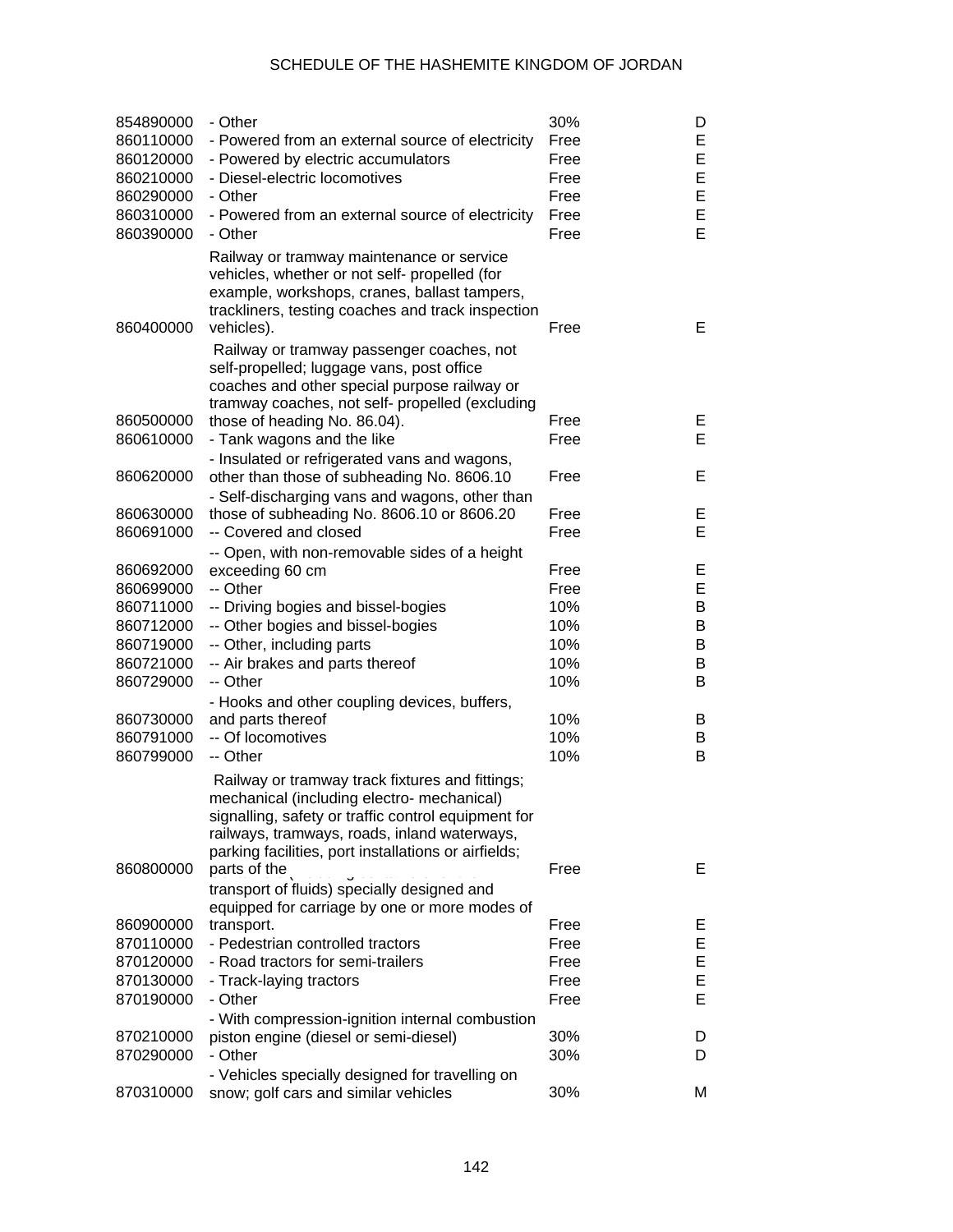|                     | --- Vehicles specially designed as ambulances                     |      |   |
|---------------------|-------------------------------------------------------------------|------|---|
| 870321300           | and hearses                                                       | 5%   | A |
|                     | --- Furnished vehicles prepared for picnics                       |      |   |
| 870321400           | (campers)                                                         | 30%  | м |
|                     | --- Small vehicles, hand-driven only, specially                   |      |   |
| 870321500           | designed for cripples or paralytics in both legs or<br>in one leg | Free | Е |
| 870321900           | --- Other                                                         | 30%  | M |
|                     | --- Vehicles specially designed as ambulances                     |      |   |
| 870322300           | and hearses                                                       | 5%   | A |
|                     | --- Furnished vehicles prepared for picnics                       |      |   |
| 870322400           | (campers)                                                         | 30%  | М |
|                     | --- Small vehicles, hand-driven only, specially                   |      |   |
|                     | designed for cripples or paralytics in both legs or               |      |   |
| 870322500           | in one leg                                                        | Free | Е |
| 870322900           | --- Other                                                         | 30%  | M |
|                     | ---- Vehicles specially designed as ambulances                    |      |   |
| 870323130           | and hearses                                                       | 5%   | A |
|                     | ---- Furnished vehicles prepared for picnics                      |      |   |
| 870323140           | (campers)                                                         | 30%  | М |
|                     | ---- Small vehicles, hand-driven only, specially                  |      |   |
| 870323150           | designed for cripples or paralytics in both legs or<br>in one leg | Free | Е |
| 870323190           | ---- Other                                                        | 30%  | M |
|                     | ---- Vehicles specially designed as ambulances                    |      |   |
| 870323210           | and hearses                                                       | 5%   | A |
|                     | ---- Furnished vehicles prepared for picnics                      |      |   |
| 870323220           | (campers)                                                         | 30%  | м |
| 870323290           | ---- Other                                                        | 30%  | М |
|                     | ---- Vehicles specially designed as ambulances                    |      |   |
| 870323310           | and hearses                                                       | 5%   | A |
|                     | ---- Furnished vehicles prepared for picnics                      |      |   |
| 870323320           | (campers)                                                         | 30%  | м |
| 870323390           | ---- Other                                                        | 30%  | М |
| 870324100           | --- Vehicles specially designed as ambulances                     | 5%   | A |
|                     | and hearses                                                       |      |   |
| 870324200 (campers) | --- Furnished vehicles prepared for picnics                       | 30%  | Μ |
| 870324900           | --- Other                                                         | 30%  | M |
|                     | --- Vehicles specially designed as ambulances                     |      |   |
| 870331300           | and hearses                                                       | 5%   | A |
|                     | --- Furnished vehicles prepared for picnics                       |      |   |
| 870331400           | (campers)                                                         | 30%  | м |
| 870331900           | --- Other                                                         | 30%  | м |
|                     | ---- Vehicles specially designed as ambulances                    |      |   |
| 870332130           | and hearses                                                       | 5%   | A |
|                     | ---- Furnished vehicles prepared for picnics                      |      |   |
| 870332140           | (campers)                                                         | 30%  | M |
| 870332190           | ---- Other                                                        | 30%  | М |
| 870332210           | ---- Vehicles specially designed as ambulances<br>and hearses     | 5%   | A |
|                     |                                                                   |      |   |
| 870332220           | ---- Furnished vehicles prepared for picnics<br>(campers)         | 30%  | м |
| 870332290           | ---- Other                                                        | 30%  | м |
|                     |                                                                   |      |   |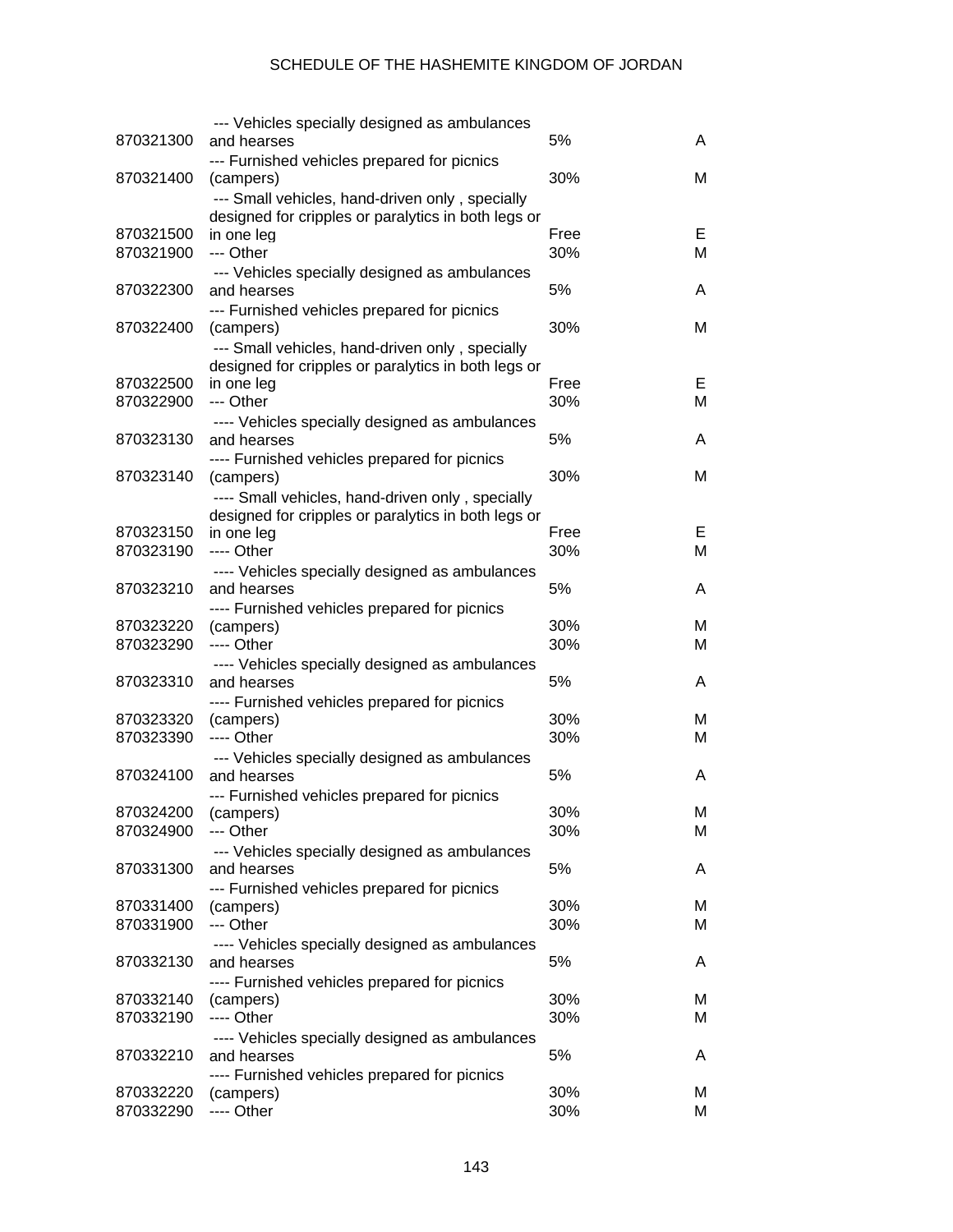|           | ---- Vehicles specially designed as ambulances  |      |   |
|-----------|-------------------------------------------------|------|---|
| 870333110 | and hearses                                     | 5%   | A |
|           | ---- Furnished vehicles prepared for picnics    |      |   |
| 870333120 | (campers)                                       | 30%  | M |
| 870333190 | ---- Other                                      | 30%  | м |
|           | ---- Vehicles specially designed as ambulances  |      |   |
| 870333210 | and hearses                                     | 5%   | A |
|           |                                                 |      |   |
|           | ---- Furnished vehicles prepared for picnics    |      |   |
| 870333220 | (campers)                                       | 30%  | M |
| 870333290 | ---- Other                                      | 30%  | М |
|           | -- Vehicles specially designed as ambulances    |      |   |
| 870390300 | and hearses                                     | 5%   | A |
|           | -- Furnished vehicles prepared for picnics      |      |   |
| 870390400 | (campers)                                       | 30%  | M |
|           | ---- Of a cylinder capacity not exceeding 1500  |      |   |
| 870390910 | cc                                              | 30%  | M |
|           | ---- Of a cylinder capacity exceeding 1500 cc   |      |   |
| 870390920 | but not exceeding 2000 cc                       | 30%  | M |
|           | ---- Of a cylinder capacity exceeding 2000 cc   |      |   |
| 870390930 | but not exceeding 2500 cc                       | 30%  | M |
|           | ---- Of a cylinder capacity exceeding 2500 cc   |      |   |
| 870390940 | but not exceeding 3000 cc                       | 30%  | M |
| 870390950 |                                                 | 30%  | М |
|           | ---- Of a cylinder capacity exceeding 3000 cc   |      |   |
| 870390990 | ---- Other                                      | 30%  | М |
| 870410000 | - Dumpers designed for off-highway use          | Free | E |
|           | --- Double cabin , hand-driven only especilly   |      |   |
| 870421300 | designed for cripples                           | Free | E |
| 870421400 | --- Double-cabin pick-up                        | 30%  | D |
| 870421500 | --- Van vehicles                                | 30%  | D |
| 870421600 | --- Other, of a g.v.w not exceeding 4 tonnes    | 30%  | D |
| 870421900 | --- Other                                       | 10%  | В |
|           | -- g.v.w. exceeding 5 tonnes but not exceeding  |      |   |
| 870422000 | 20 tonnes                                       | Free | E |
| 870423000 | -- g.v.w. exceeding 20 tonnes                   | Free | E |
|           | --- Double cabin , hand-driven only especilly   |      |   |
| 870431300 | designed for cripples                           | Free | Е |
| 870431400 | --- Double-cabin pick-up                        | 30%  | D |
| 870431500 | --- Van vehicles                                | 30%  | D |
| 870431600 | --- Other, of a g.v.w not exceeding 4 tonnes    | 30%  | D |
| 870431900 | --- Other                                       | 10%  |   |
|           |                                                 |      | B |
| 870432000 | -- g.v.w. exceeding 5 tonnes                    | Free | Е |
| 870490000 | - Other                                         | Free | Ε |
| 870510000 | - Crane lorries                                 | 10%  | B |
| 870520000 | - Mobile drilling derricks                      | Free | Е |
| 870530000 | - Fire fighting vehicles                        | Free | E |
| 870540000 | - Concrete-mixer lorries                        | Free | E |
|           | mobile radiological units, mobile clinics, snow |      |   |
| 870590100 | ploughs                                         | Free | Е |
| 870590900 | -- Other                                        | 10%  | B |
| 870600100 | -- Tractor chassis                              | 10%  | B |
|           | -- Chassis for vehicles of headings 87.02 to    |      |   |
| 870600200 | 87.05, imported by lisenced factories           | 10%  | B |
| 870600900 | -- Other                                        | 30%  | D |
| 870710000 | - For the vehicles of heading No. 87.03         | 30%  | D |
|           |                                                 |      |   |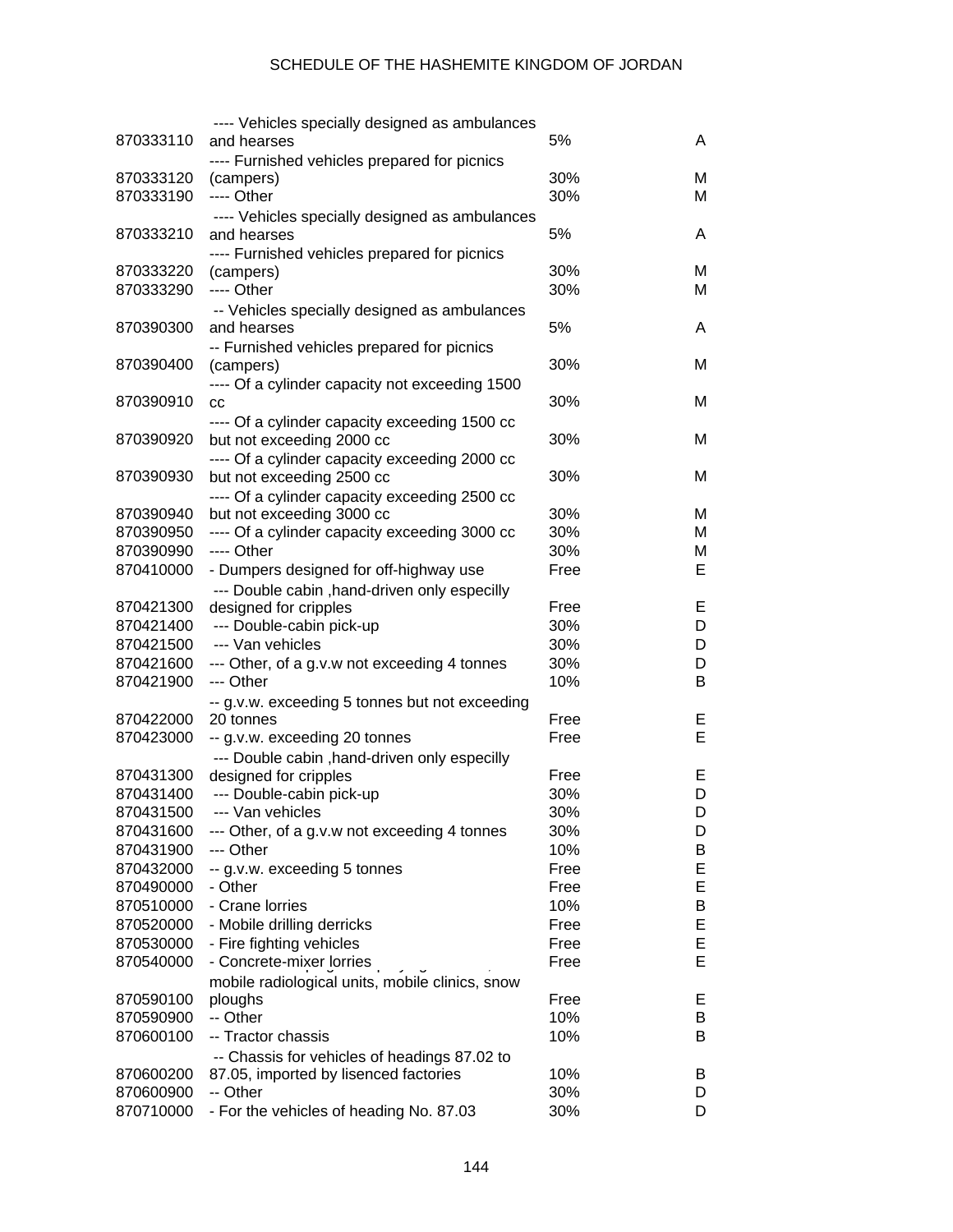| 870790100 | -- Tractor bodies                               | 10% | B            |
|-----------|-------------------------------------------------|-----|--------------|
| 870790900 | -- Other                                        | 30% | D            |
| 870810000 | - Bumpers and parts thereof                     | 30% | D            |
| 870821000 | -- Safety seat belts                            | 20% | C            |
| 870829000 | -- Other                                        | 30% | D            |
| 870831000 | -- Mounted brake linings                        | 30% | D            |
| 870839000 | -- Other                                        | 30% | D            |
|           | -- Imported by factories licensed to assemble   |     |              |
| 870840100 | and manufacture vehicles                        | 10% | B            |
| 870840900 | --Other                                         | 30% | L            |
|           | - Drive-axles with differential, whether or not |     |              |
| 870850000 | provided with other transmission components     | 30% | D            |
| 870860000 | - Non-driving axles and parts thereof           | 30% | D            |
|           | - Road wheels and parts and accessories         |     |              |
| 870870000 | thereof                                         | 30% | D            |
| 870880000 | - Suspension shock-absorbers                    | 30% | D            |
| 870891000 | -- Radiators                                    | 30% | D            |
| 870892000 | -- Silencers and exhaust pipes                  | 30% | D            |
| 870893000 | -- Clutches and parts thereof                   | 30% | D            |
|           | --- Imported as units by factories licensed to  |     |              |
| 870894100 | assemble and manufacture vehicles               | 10% | B            |
| 870894900 | --- Other                                       | 30% | D            |
|           | --- Roughly moulded metallic parts (blanks)     |     |              |
| 870899100 | which needs further rolling and polishing(1)    | 10% | B            |
| 870899200 | --- Tractor tracks                              | 30% | L            |
|           | --- Coupling devices and accessories thereof    |     |              |
|           | imported by manufacturers of trailers and       |     |              |
| 870899400 | semi-trailers                                   | 10% | B            |
| 870899900 | --- Other                                       | 30% | $\mathbf{I}$ |
| 870911000 | -- Electrical                                   | 10% | B            |
| 870919000 | -- Other                                        | 10% | B            |
| 870990000 | - Parts                                         | 30% | D            |
|           | Tanks and other armoured fighting vehicles,     |     |              |
|           | motorised, whether or not fitted with weapons,  |     |              |
| 871000000 | and parts of such vehicles.                     | 10% | B            |
| 871110100 | -- Hand-driven only for cripples                | 10% | B            |
| 871110900 | -- Other                                        | 30% | D            |
| 871120100 | -- Hand-driven only, for cripples               | 10% | В            |
| 871120900 | -- Other                                        | 30% | D            |
| 871130100 | -- Hand-driven only, for cripples               | 10% | В            |
| 871130900 | -- Other                                        | 30% | D            |
| 871140100 | -- Hand-driven only, for cripples               | 10% | В            |
| 871140900 | -- Other                                        | 30% | D            |
| 871150100 | -- Hand-driven only, for cripples               | 10% | В            |
| 871150900 | -- Other                                        | 30% | D            |
| 871190100 | -- Hand-driven only, for cripples               | 10% | В            |
| 871190900 | -- Other                                        | 30% | D            |
|           | Bicycles and other cycles (including delivery   |     |              |
| 871200000 | tricycles), not motorised.                      | 30% | D            |
| 871310000 | - Not mechanically propelled                    | 10% | Е            |
| 871390000 | - Other                                         | 10% | E            |
| 871411000 | -- Saddles                                      | 30% | D            |
| 871419000 | -- Other                                        | 30% | D            |
| 871420000 | - Of invalid carriages                          | 30% | E            |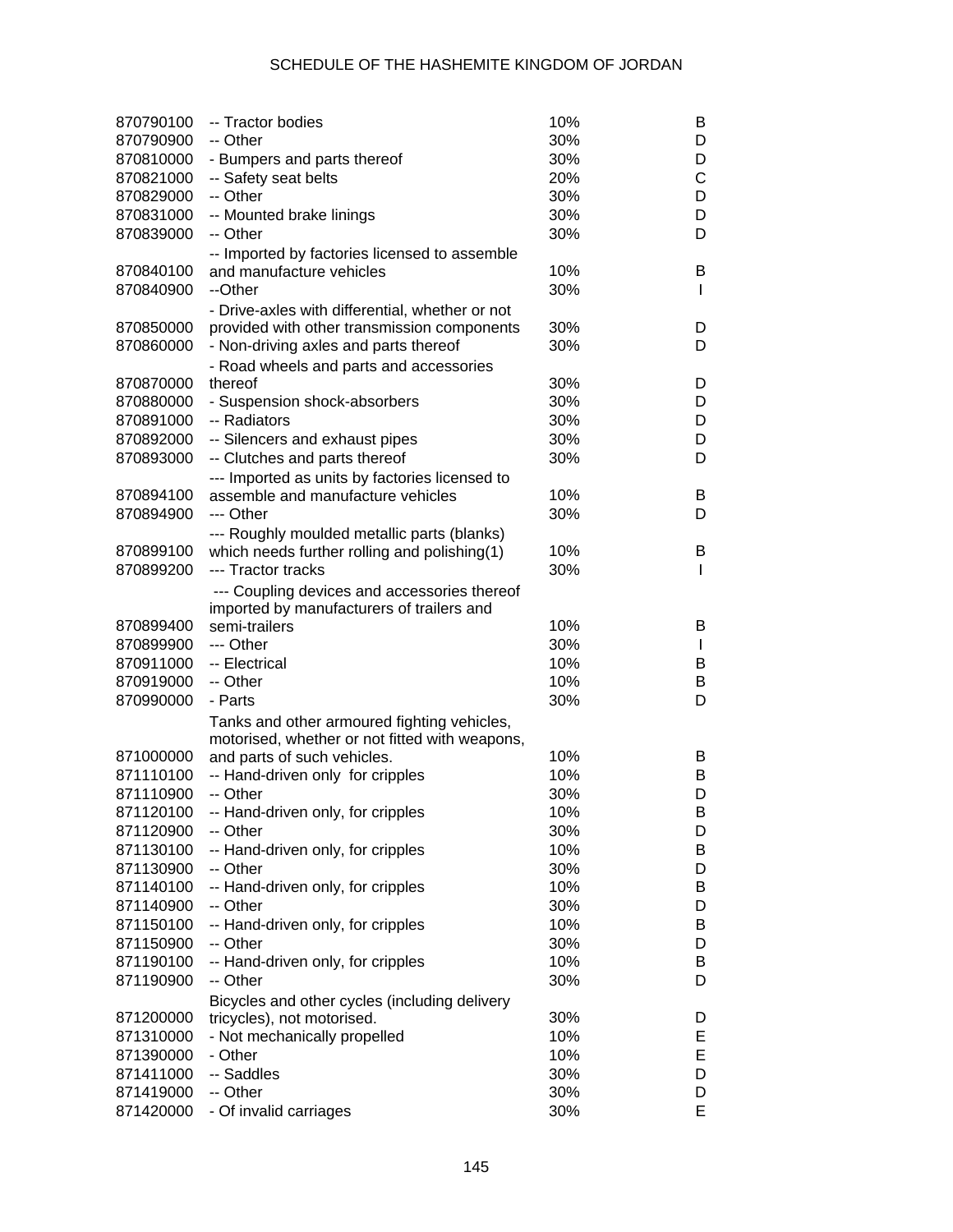## SCHEDULE OF THE HASHEMITE KINGDOM OF JORDAN

| 871491000<br>871492000 | -- Frames and forks, and parts thereof<br>-- Wheel rims and spokes                            | 30%<br>30%  | D<br>D |
|------------------------|-----------------------------------------------------------------------------------------------|-------------|--------|
| 871493000              | -- Hubs, other than coaster braking hubs and<br>hub brakes, and free-wheel sprocket-wheels    | 30%         | D      |
|                        | -- Brakes, including coaster braking hubs and                                                 | 30%         |        |
| 871494000              | hub brakes, and parts thereof<br>-- Saddles                                                   | 30%         | D      |
| 871495000<br>871496000 | -- Pedals and crank-gear, and parts thereof                                                   | 30%         | D<br>D |
| 871499000              | -- Other                                                                                      | 30%         | D      |
| 871500100              | - Parts imported by factories as industrial inputs                                            | 10%         | B      |
| 871500900              | - Other                                                                                       | 30%         | D      |
|                        | - Trailers and semi-trailers of the caravan type,                                             |             |        |
| 871610000              | for housing or camping                                                                        | 30%         | D      |
| 871620100              | -- Semi-trailers for agricultural tractors                                                    | Free        | Е      |
| 871620900              | -- Other                                                                                      | 30%         | D      |
| 871631000              | -- Tanker trailers and tanker semi- trailers                                                  | 30%         | D<br>E |
| 871639100              | tractors                                                                                      | Free<br>10% |        |
| 871639900<br>871640100 | --- Other                                                                                     | Free        | B<br>E |
| 871640900              | -- Semi-trailers designed for semi-trailer tractors<br>-- Other                               | 10%         | В      |
| 871680000              | - Other vehicles                                                                              | 30%         | D      |
| 871690100              | -- Axles                                                                                      | 20%         | C      |
|                        |                                                                                               |             |        |
| 871690200              | -- Empty axles imported by factories licensed to<br>manufacture trailers and semi-trailers    | 5%          | A      |
| 871690900              | -- Other                                                                                      | 30%         | D      |
| 880110000              | - Gliders and hang gliders                                                                    | 10%         | В      |
| 880190000              | - Other                                                                                       | 10%         | В      |
| 880211000              | -- Of an unladen weight not exceeding 2,000 kg                                                | Free        | E      |
| 880212000              | -- Of an unladen weight exceeding 2,000 kg                                                    | Free        | E      |
|                        | - Aeroplanes and other aircraft, of an unladen                                                |             |        |
| 880220000              | weight not exceeding 2,000 kg                                                                 | Free        | Е      |
|                        | - Aeroplanes and other aircraft, of an unladen<br>weight exceeding 2,000 kg but not exceeding |             |        |
| 880230000              | 15,000 kg                                                                                     | Free        | Е      |
|                        | - Aeroplanes and other aircraft, of an unladen                                                |             |        |
| 880240000              | weight exceeding 15,000 kg                                                                    | Free        | Е      |
|                        | - Spacecraft (including satellites) and suborbital                                            |             |        |
| 880260000              | and spacecraft launch vehicles                                                                | Free        | Е      |
| 880310000              | - Propellers and rotors and parts thereof                                                     | 10%         | B      |
| 880320000              | - Under-carriages and parts thereof                                                           | 10%         | B      |
| 880330000              | - Other parts of aeroplanes or helicopters                                                    | 10%         | A      |
| 880390000              | - Other                                                                                       | 10%         | A      |
|                        | Parachutes (including dirigible parachutes and                                                |             |        |
|                        | paragliders) and rotochutes; parts thereof and                                                |             |        |
| 880400000              | accessories thereto.                                                                          | 10%         | B      |
|                        | - Aircraft launching gear and parts thereof;                                                  |             |        |
| 880510000              | deck-arrestor or similar gear and parts thereof                                               | 10%         | B      |
| 880520000              | - Ground flying trainers and parts thereof                                                    | Free        | Е      |
|                        | - Cruise ships, excursion boats and similar                                                   |             |        |
|                        | vessels principally designed for the transport of                                             |             |        |
| 890110000              | persons; ferry- boats of all kinds                                                            | Free        | E.     |
| 890120000              | - Tankers                                                                                     | Free        | E.     |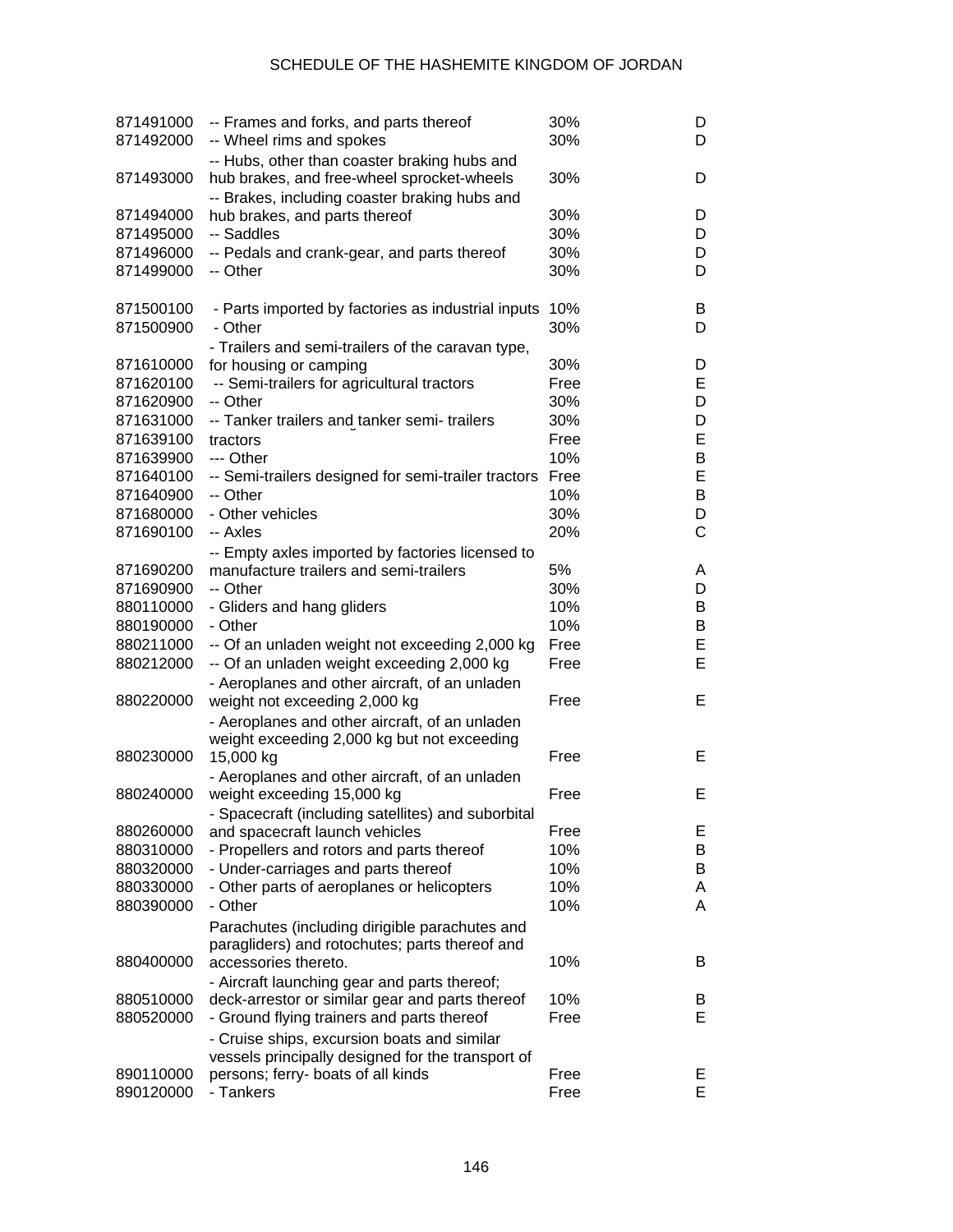| 890130000 | - Refrigerated vessels, other than those of<br>subheading No. 8901.20 | Free | E. |
|-----------|-----------------------------------------------------------------------|------|----|
|           | - Other vessels for the transport of goods and                        |      |    |
| 890190000 | other vessels for the transport of both persons                       | Free | Е  |
|           | and goods                                                             |      |    |
|           | Fishing vessels; factory ships and other vessels                      | Free |    |
| 890200000 | for processing or preserving fishery products.                        |      | Е  |
| 890310000 | - Inflatable                                                          | 10%  | B  |
| 890391000 | -- Sailboats, with or without auxiliary motor                         | 10%  | B  |
| 890392000 | -- Motorboats, other than outboard motorboats                         | 10%  | B  |
| 890399000 | -- Other                                                              | 10%  | B  |
| 890400000 | Tugs and pusher craft.                                                | Free | E  |
| 890510000 | - Dredgers                                                            | Free | Е  |
|           | - Floating or submersible drilling or production                      |      |    |
| 890520000 | platforms                                                             | Free | Е  |
| 890590000 | - Other                                                               | Free | Е  |
|           | Other vessels, including warships and lifeboats                       |      |    |
| 890600000 | other than rowing boats.                                              | Free | Е  |
| 890710000 | - Inflatable rafts                                                    | Free | E  |
| 890790000 | - Other                                                               | Free | E  |
|           | Vessels and other floating structures for                             |      |    |
| 890800000 | breaking up.                                                          | 10%  | B  |
| 900110000 | - Optical fibres, optical fibre bundles and cables                    | 30%  | D  |
| 900120000 | - Sheets and plates of polarising material                            | 30%  | D  |
| 900130000 | - Contact lenses                                                      | 30%  | D  |
| 900140000 | - Spectacle lenses of glass                                           | 30%  | D  |
| 900150000 | - Spectacle lenses of other materials                                 | 30%  | D  |
| 900190000 | - Other                                                               | 30%  | D  |
|           | -- For cameras, projectors or photographic                            |      |    |
| 900211000 | enlargers or reducers                                                 | 30%  | D  |
| 900219000 | -- Other                                                              | 30%  | D  |
| 900220000 | - Filters                                                             | 30%  | D  |
| 900290000 | - Other                                                               | 30%  | D  |
| 900311000 | -- Of plastics                                                        | 30%  | D  |
| 900319000 | -- Of other materials                                                 | 30%  | D  |
|           | -- Parts for frames imported by factories as                          |      |    |
| 900390100 | industrial inputs                                                     | 5%   | A  |
| 900390900 | -- Other                                                              | 30%  | D  |
| 900410000 | - Sunglasses                                                          | 30%  | D  |
| 900490000 | - Other                                                               | 30%  | D  |
| 900510000 | - Binoculars                                                          | 30%  | D  |
| 900580000 | - Other instruments                                                   | 30%  | D  |
| 900590000 | - Parts and accessories (including mountings)                         | 30%  | D  |
|           | - Cameras of a kind used for preparing printing                       |      |    |
| 900610000 | plates or cylinders                                                   | 10%  | B  |
|           | - Cameras of a kind used for recording                                |      |    |
|           | documents on microfilm, microfiche or other                           |      |    |
| 900620000 | microforms                                                            | 10%  | B  |
|           | - Cameras specially designed for underwater                           |      |    |
|           | use, for aerial survey or for medical or surgical                     |      |    |
|           | examination of internal organs; comparison                            |      |    |
| 900630000 | cameras for forensic or criminological purposes                       | 10%  | B  |
| 900640100 | -- Photographic cameras for shooting persons                          | 5%   | A  |
| 900640900 | -- Other                                                              | 30%  | D  |
|           |                                                                       |      |    |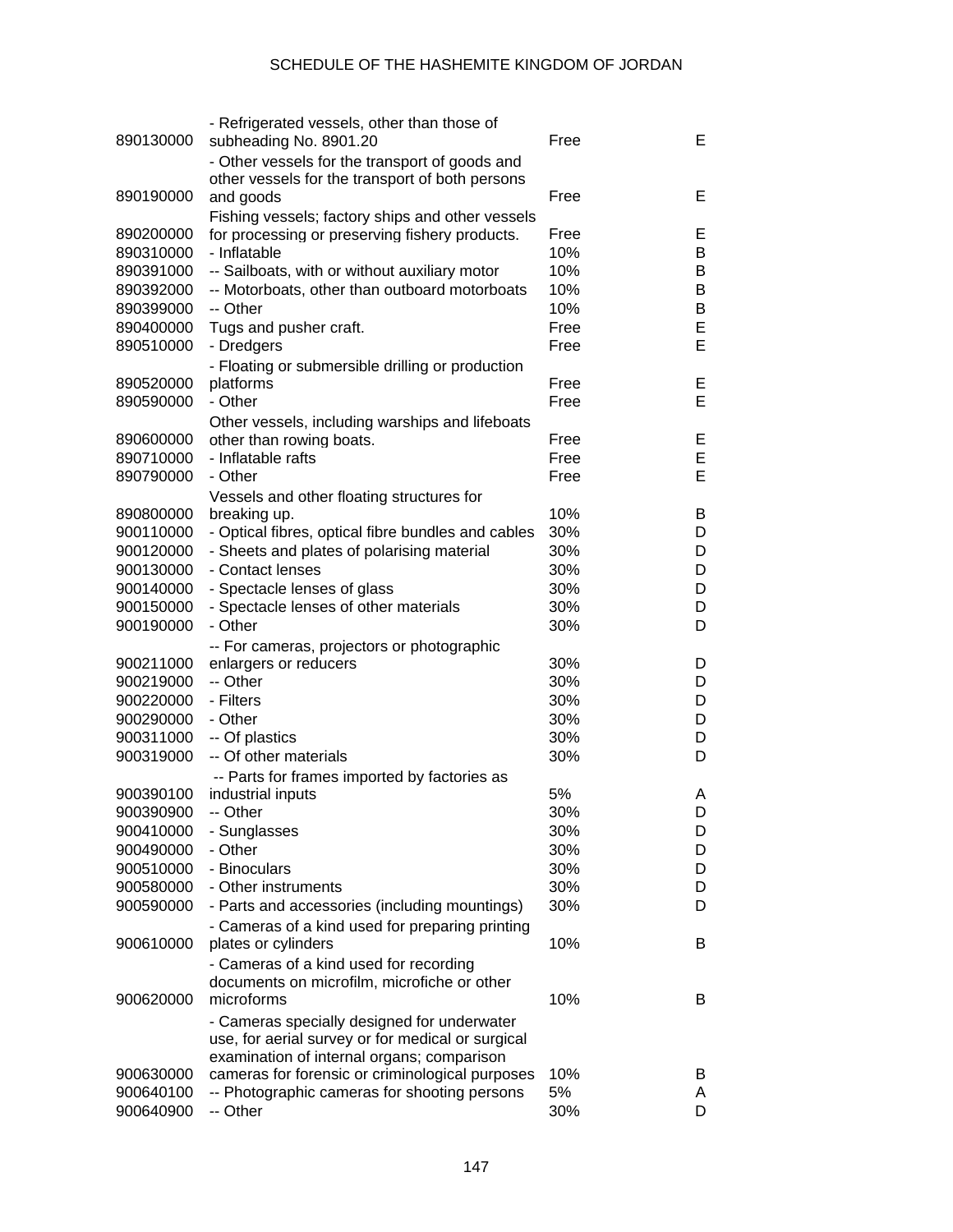## SCHEDULE OF THE HASHEMITE KINGDOM OF JORDAN

| 900651100<br>900651900 | --- Photographic cameras for shooting persons<br>--- Other                        | 5%<br>30% | A<br>D |
|------------------------|-----------------------------------------------------------------------------------|-----------|--------|
| 900652100              | --- Photographic cameras for shooting persons                                     | 5%        | A      |
| 900652900              | --- Other                                                                         | 30%       | D      |
| 900653100              | --- Photographic cameras for shooting persons                                     | 5%        | A      |
| 900653900              | --- Other                                                                         | 30%       | D      |
| 900659100              | --- Photographic cameras for shooting persons                                     | 5%        | A      |
| 900659900              | --- Other                                                                         | 30%       | D      |
|                        | -- Discharge lamp (electronic) flashlight                                         |           |        |
| 900661000              | apparatus                                                                         | 30%       | D      |
| 900662000              | -- Flashbulbs, flashcubes and the like                                            | 30%       | D      |
| 900669000              | -- Other                                                                          | 30%       | D      |
| 900691000              | -- For cameras                                                                    | 30%       | D      |
| 900699000              |                                                                                   |           |        |
|                        | -- Other                                                                          | 30%       | D      |
|                        | -- For film of less than 16 mm width or for                                       |           |        |
| 900711000              | double-8 mm film                                                                  | 30%       | D      |
| 900719000              | -- Other                                                                          | 10%       | B      |
| 900720100              | -- For film of less than 16 mm width                                              | 30%       | D      |
| 900720900              | -- Other                                                                          | 10%       | В      |
| 900791000              | -- For cameras                                                                    | 30%       | D      |
| 900792000              | -- For projectors                                                                 | 30%       | D      |
| 900810000              | - Slide projectors                                                                | 30%       | D      |
|                        | - Microfilm, microfiche or other microform                                        |           |        |
|                        | readers, whether or not capable of producing                                      |           |        |
| 900820000              | copies                                                                            | 10%       | B      |
| 900830000              | - Other image projectors                                                          | 30%       | D      |
|                        | - Photographic (other than cinemato- graphic)                                     |           |        |
| 900840000              | enlargers and reducers                                                            | 30%       | D      |
| 900890000              | - Parts and accessories                                                           | 30%       | D      |
|                        | -- Operating by reproducing the original image                                    |           |        |
| 900911000              | directly onto the copy (direct process)                                           | 30%       | Е      |
|                        | -- Operating by reproducing the original image                                    |           |        |
|                        | via an intermediate onto the copy (indirect                                       |           |        |
| 900912000              | process)                                                                          | 30%       | D      |
| 900921000              | -- Incorporating an optical system                                                | Free      | Е      |
| 900922000              | -- Of the contact type                                                            | 30%       | D      |
| 900930000              | - Thermo-copying apparatus                                                        | 30%       | D      |
| 900990000              | - Parts and accessories                                                           | 30%       | E      |
|                        |                                                                                   |           |        |
|                        | - Apparatus and equipment for automatically<br>developing photographic (including |           |        |
|                        | cinematographic) film or paper in rolls or for                                    |           |        |
|                        | automatically exposing developed film to rolls of                                 |           |        |
| 901010000              | photographic paper                                                                | 30%       | D      |
| 901041000              | -- Direct write-on-wafer apparatus                                                | 30%       | E      |
| 901042000              | -- Step and repeat aligners                                                       | 30%       | E      |
| 901049000              | -- Other                                                                          | 30%       | E      |
|                        |                                                                                   |           |        |
|                        | - Other apparatus and equipment for                                               |           |        |
|                        | photographic (including cinematographic)                                          |           |        |
| 901050000              | laboratories; negatoscopes                                                        | 30%       | D      |
| 901060000              | - Projection screens                                                              | 30%       | D      |
|                        | -- Of the apparatus of headings 9010.41 to                                        |           |        |
| 901090100              | 9010.49                                                                           | 30%       | E.     |
| 901090900              | -- Other                                                                          | 30%       | D      |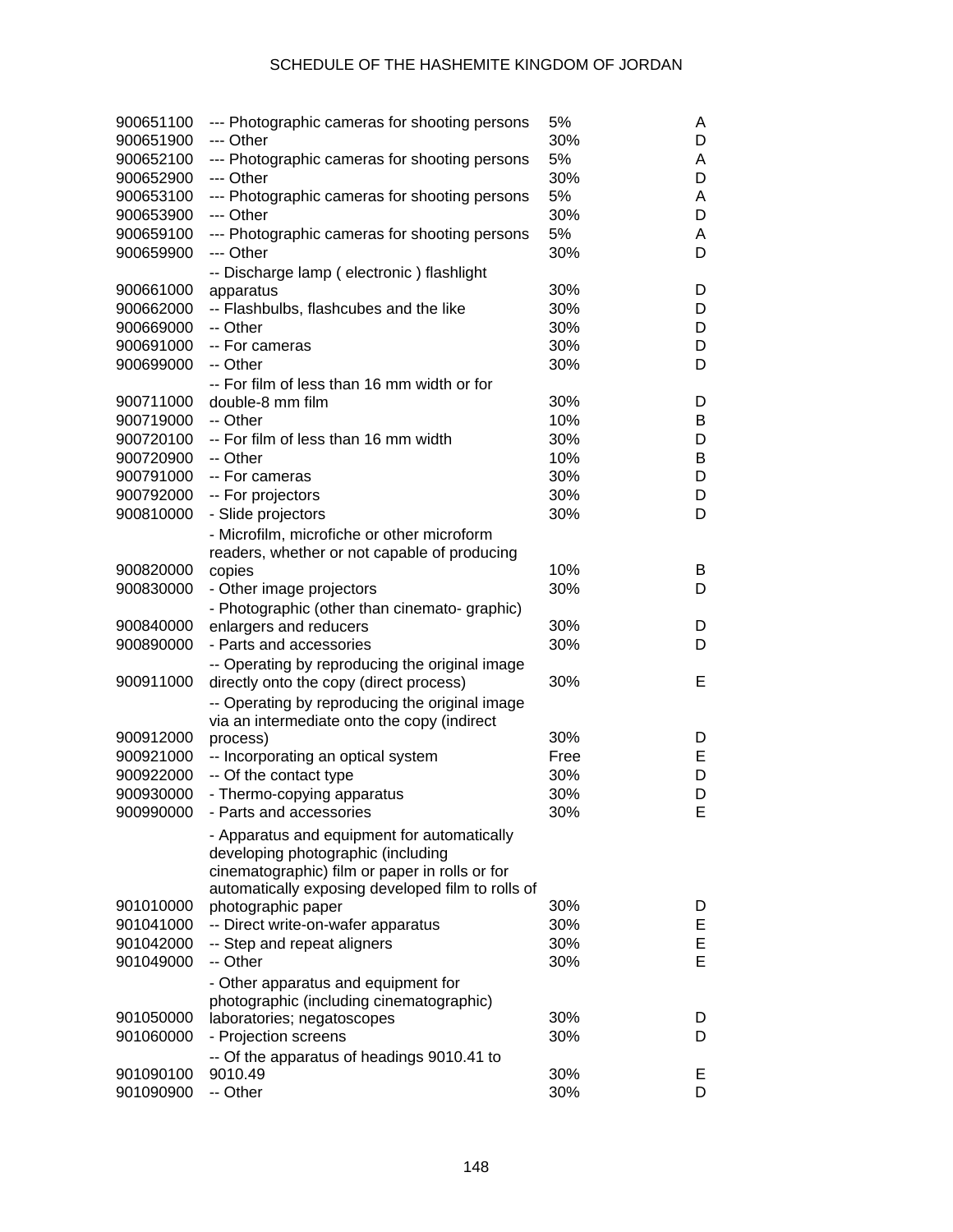| 901110100<br>901110900 | -- Optical stereoscopes microscopes, fitted with<br>equipment specifically designed for the handling<br>and transport of semiconductor wafers or<br>reticles<br>-- Other              | 10%<br>10% | Е<br>B |
|------------------------|---------------------------------------------------------------------------------------------------------------------------------------------------------------------------------------|------------|--------|
|                        | -- Photomicrographic microscopes, fitted with<br>equipment specifically designed for the handling<br>and transport of semiconductor wafers or                                         |            |        |
| 901120100              | reticles                                                                                                                                                                              | 10%        | E.     |
| 901120900              | -- Other                                                                                                                                                                              | 10%        | B      |
| 901180000              | - Other microscopes                                                                                                                                                                   | 10%        | В      |
| 901190100              | -- Parts and accessories of optical stereoscopes<br>microscopes, fitted with equipment specifically<br>designed for the handling and transport of<br>semiconductor wafers or reticles | 30%        | Е      |
|                        | -- Parts and accessories of photomicrographic<br>microscopes, fitted with equipment specifically<br>designed for the handling and transport of                                        |            |        |
| 901190200              | semiconductor wafers or reticles                                                                                                                                                      | 30%        | E.     |
| 901190900              | -- Other                                                                                                                                                                              | 30%        | D      |
|                        | -- Electron beam microscopes, fitted with<br>equipment specifically designed for the handling<br>and transport of semiconductor wafers or                                             |            |        |
| 901210100              | reticles                                                                                                                                                                              | 10%        | E.     |
| 901210900              | -- Other                                                                                                                                                                              | 10%        | В      |
|                        | -- Parts and accessories of electron beam<br>microscopes, fitted with equipment specifically<br>designed for the handling and transport of                                            |            |        |
| 901290100              | semiconductor wafers or reticles                                                                                                                                                      | 30%        | E.     |
| 901290900              | -- Other                                                                                                                                                                              | 30%        | D      |
|                        | - Telescopic sights for fitting to arms;<br>periscopes; telescopes designed to form parts<br>of machines, appliances, instruments or                                                  |            |        |
| 901310000              | apparatus of this Chapter or Section XVI                                                                                                                                              | 30%        | D      |
| 901320000              | - Lasers, other than laser diodes                                                                                                                                                     | 30%        | D      |
| 901380100              | -- Flat panel display devices                                                                                                                                                         | 30%        | E      |
| 901380900              | -- Other                                                                                                                                                                              | 30%        | D      |
|                        | -- Parts and accessories for flat panel display                                                                                                                                       |            |        |
| 901390100              | devices                                                                                                                                                                               | 30%        | Е      |
| 901390900              | -- Other                                                                                                                                                                              | 30%        | D      |
| 901410000              | - Direction finding compasses                                                                                                                                                         | 30%        | D      |
|                        | - Instruments and appliances for aeronautical or                                                                                                                                      |            |        |
| 901420000              | space navigation (other than compasses)                                                                                                                                               | 30%        | D      |
| 901480000              | - Other instruments and appliances                                                                                                                                                    | 30%        | D      |
| 901490000              | - Parts and accessories                                                                                                                                                               | 30%        | D      |
| 901510000              | - Rangefinders                                                                                                                                                                        | 10%        | B      |
| 901520000              | - Theodolites and tacheometers                                                                                                                                                        | 10%        | B      |
| 901530000              | - Levels                                                                                                                                                                              | 10%        | B      |
|                        | - Photogrammetrical surveying instruments and                                                                                                                                         |            |        |
| 901540000<br>901580000 | appliances<br>- Other instruments and appliances                                                                                                                                      | 10%<br>10% | B<br>B |
| 901590000              | - Parts and accessories                                                                                                                                                               | 30%        | D      |
| 901600200              | - For industrial use                                                                                                                                                                  | Free       | E      |
| 901600900              | - Other                                                                                                                                                                               | 10%        | В      |
|                        |                                                                                                                                                                                       |            |        |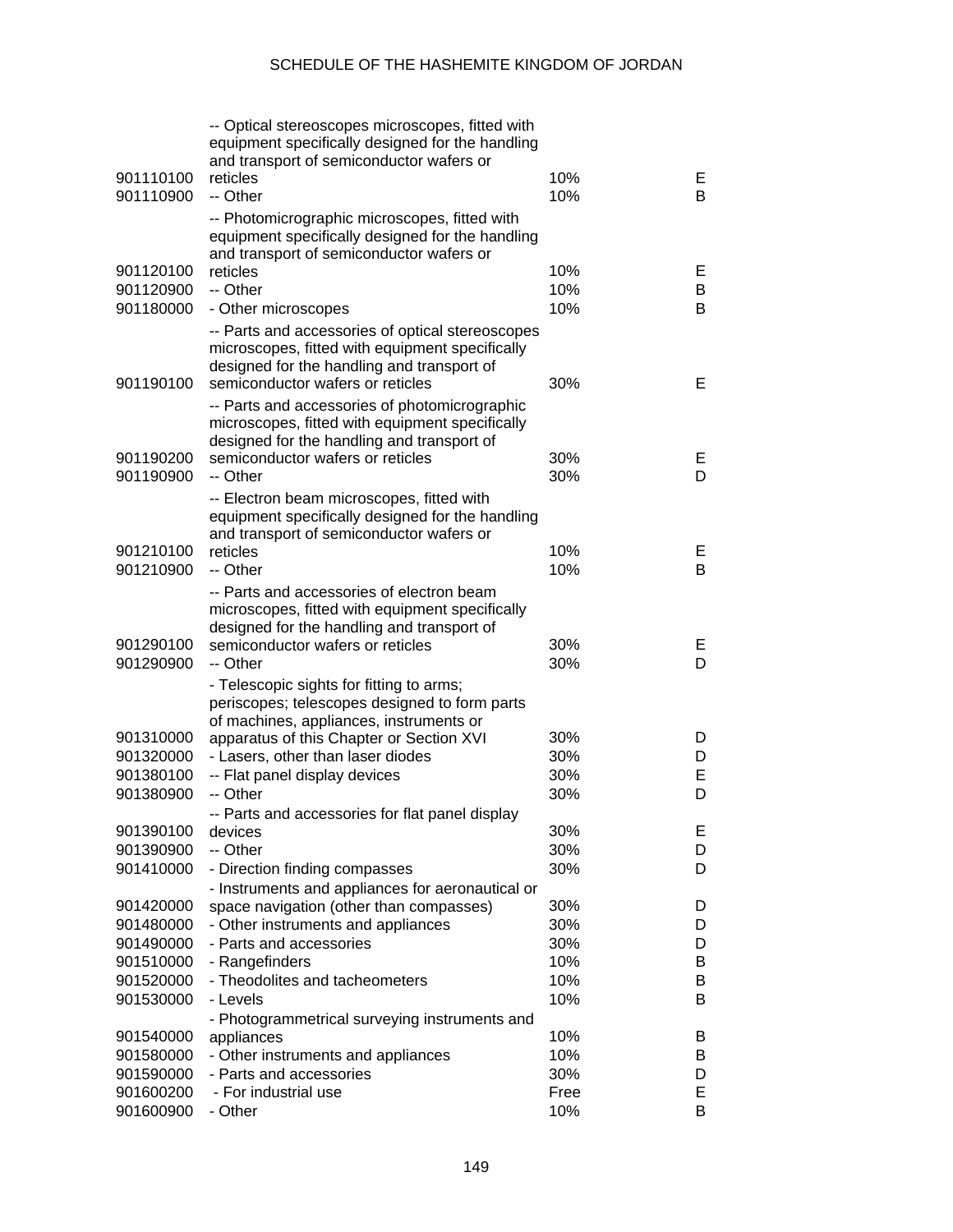| 901710100 | -- Plotters                                          | 30%  | Е |
|-----------|------------------------------------------------------|------|---|
| 901710900 | -- Other                                             | 30%  | D |
|           | -- Pattern generating apparatus of a kind used       |      |   |
|           | for producing masks or reticles from photoresist     |      |   |
| 901720100 | coated substrares                                    | 10%  | Е |
| 901720200 | -- Plotters                                          | 10%  | E |
| 901720900 | -- Other                                             | 10%  | B |
| 901730100 | --For industrial use                                 | Free | E |
| 901730900 | -- Other                                             | 10%  | B |
| 901780100 | --For industrial use                                 | Free | E |
| 901780900 | -- Other                                             | 10%  | В |
|           | -- Parts and accessories for pattern generating      |      |   |
|           | apparatus of a kind used for producing masks         |      |   |
| 901790100 | or reticles from photoresist coated substrares       | 30%  | Е |
| 901790200 | -- Parts of such patterns generating apparatus       | 30%  | E |
| 901790900 | -- Other                                             | 30%  | D |
| 901811000 | -- Electro-cardiographs                              | Free | Е |
| 901812000 | -- Ultrasonic scanning apparatus                     | Free | E |
| 901813000 | -- Magnetic resonance imaging apparatus              | Free | E |
| 901814000 | -- Scintigraphic apparatus                           | Free | E |
| 901819000 | -- Other                                             | Free | E |
| 901820000 | - Ultra-violet or infra-red ray apparatus            | Free | E |
|           | -- Medical disposable syringes with a capacity       |      |   |
| 901831200 | of 20 mm or less                                     | 30%  | Е |
| 901831900 | -- Other                                             | Free | Е |
| 901832000 | sutures                                              | Free | Е |
| 901839000 | -- Other                                             | Free | E |
|           | -- Dental drill engines, whether or not combined     |      |   |
| 901841000 | on a single base with other dental equipment         | Free | Е |
| 901849000 | -- Other                                             | Free | Е |
| 901850000 | - Other ophthalmic instruments and appliances        | Free | Е |
| 901890000 | - Other instruments and appliances                   | Free | E |
|           | -- Massage basins and apparatus thereof, other       |      |   |
| 901910100 | than those imported by health centres                | 30%  | D |
| 901910900 | -- Other                                             | Free | E |
|           | - Ozone therapy, oxygen therapy, aerosol             |      |   |
|           | therapy, artificial respiration or other therapeutic |      |   |
|           | 901920000 respiration apparatus                      | Free | Е |
|           | Other breathing appliances and gas masks,            |      |   |
|           | excluding protective masks having neither            |      |   |
| 902000000 | mechanical parts nor replaceable filters.            | Free | Е |
| 902111000 | -- Artificial joints                                 | Free | E |
| 902119000 | -- Other                                             | Free | Е |
| 902121000 | -- Artificial teeth                                  | Free | Е |
| 902129000 | -- Other                                             | Free | Е |
| 902130000 | - Other artificial parts of the body                 | Free | E |
| 902140000 | - Hearing aids, excluding parts and accessories      | Free | E |
|           | - Pacemakers for stimulating heart muscles,          |      |   |
| 902150000 | excluding parts and accessories                      | Free | Е |
| 902190000 | - Other                                              | Free | E |
| 902212000 | -- Computed tomography apparatus                     | Free | Е |
| 902213000 | -- Other, for dental uses                            | Free | Е |
| 902214000 | -- Other, for medical, surgical or veterinary uses   | Free | Е |
| 902219000 | -- For other uses                                    | Free | E |
|           |                                                      |      |   |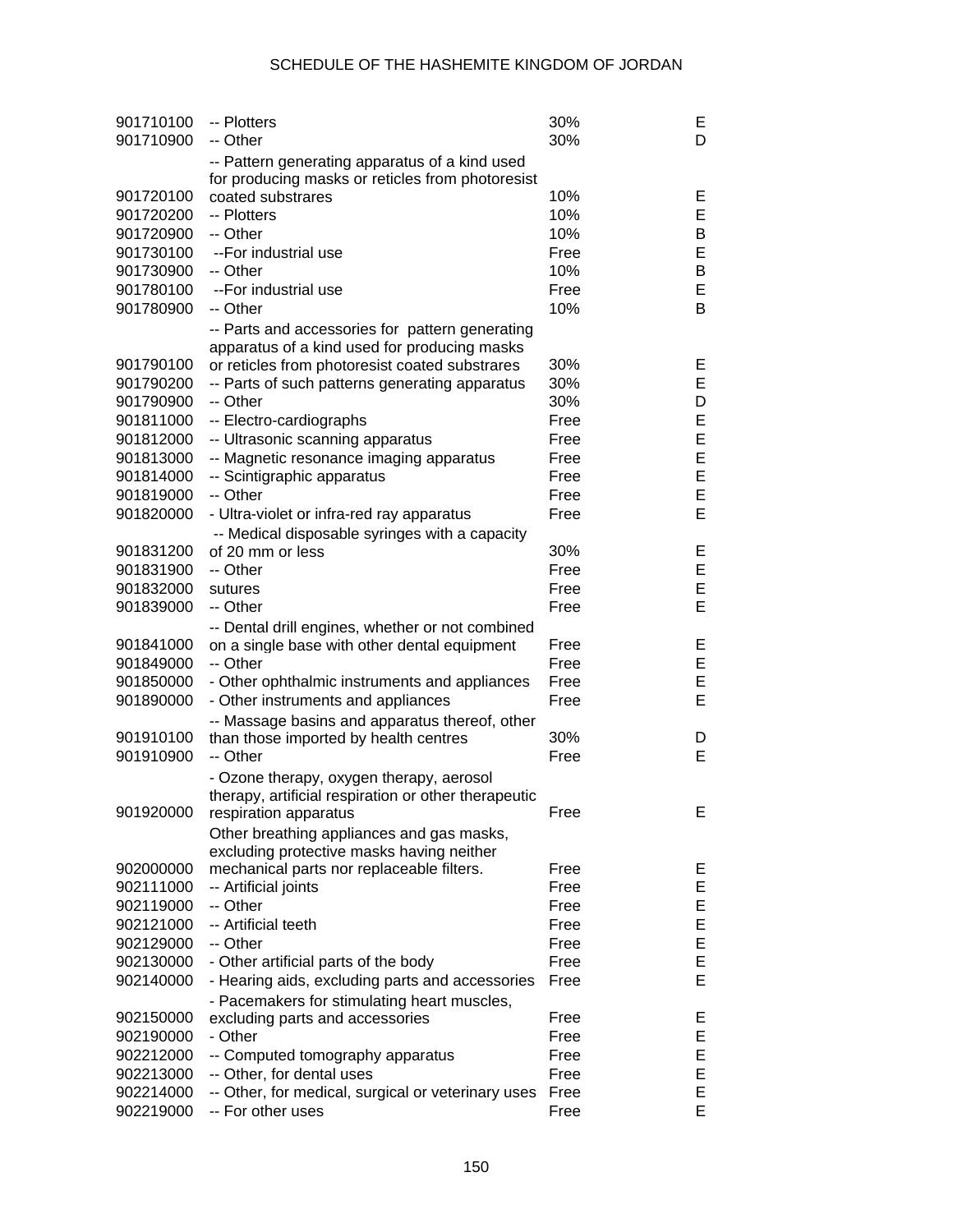|                        | -- For medical, surgical, dental or veterinary                                   |      |    |
|------------------------|----------------------------------------------------------------------------------|------|----|
| 902221000              | uses                                                                             | Free | Е  |
| 902229000              | -- For other uses                                                                | Free | Е  |
| 902230000              | - X-ray tubes                                                                    | Free | Е  |
| 902290000              | - Other, including parts and accessories                                         | 10%  | B  |
|                        | Instruments, apparatus and models, designed                                      |      |    |
|                        | for demonstrational purposes (for example, in                                    |      |    |
|                        | education or exhibitions), unsuitable for other                                  |      |    |
| 902300000              | uses.                                                                            | 30%  | D  |
| 902410200              | --For industrial use                                                             | Free | Е  |
| 902410900              | -- Other                                                                         | 10%  | B  |
| 902480200              | --For industrial use                                                             | Free | Е  |
| 902480900              | -- Other                                                                         | 10%  | В  |
| 902490200              | --For industrial use                                                             | Free | Е  |
| 902490900              | -- Other                                                                         | 10%  | B  |
| 902511000              | -- Liquid-filled, for direct reading                                             | 30%  | Е  |
| 902519200              | --- Imported by factories as industrial inputs                                   | 10%  | В  |
| 902519300              | ---For industrial use                                                            | 5%   | A  |
| 902519900              | --- Other                                                                        | 30%  | D  |
|                        |                                                                                  | 5%   |    |
| 902580100              | --For industrial use                                                             |      | A  |
| 902580900              | -- Other                                                                         | 30%  | D  |
| 902590200              | --For industrial use                                                             | 5%   | A  |
| 902590900              | -- Other                                                                         | 30%  | D  |
| 902610200              | -- For industrial use                                                            | Free | Е  |
| 902610900              | -- Other                                                                         | 30%  | Ε  |
| 902620200              | -- For industrial use                                                            | Free | Ε  |
| 902620900              | -- Other                                                                         | 30%  | Ε  |
| 902680200              | -- For industrial use                                                            | Free | Ε  |
| 902680900              | -- Other                                                                         | 30%  | Ε  |
| 902690200              | -- For industrial use                                                            | 5%   | Ε  |
| 902690900              | -- Other                                                                         | 30%  | Ε  |
| 902710100              | -- For industrial use                                                            | Free | Ε  |
| 902710900              | -- Other                                                                         | 10%  | В  |
| 902720100              | -- For industrial use                                                            | Free | Ε  |
| 902720900              | -- Other                                                                         | 10%  | Ε  |
| 902730100              | -- For industrial use                                                            | Free | E  |
| 902730900              | -- Other                                                                         | 10%  | E  |
| 902740100              | -- For industrial use                                                            | 5%   | Α  |
| 902740900              | -- Other                                                                         | 30%  | D  |
| 902750100              | -- For industrial use                                                            | Free | E. |
| 902750900              | -- Other                                                                         | 30%  | E, |
| 902780100              | -- For industrial use                                                            | Free | Е  |
| 902780200              | -- Glucometer                                                                    | Free | E, |
| 902780900              | -- Other                                                                         | 30%  | Е  |
| 902790200              | -- Microtomes for industrial use                                                 | Free | Е  |
|                        | -- Other than for gas or smoke analysis                                          |      |    |
| 902790300              | apparatus and microtomes.                                                        | 5%   | Е  |
|                        |                                                                                  |      |    |
|                        | -- Printed circuits assemblies for apparatus of<br>subheading 9027.20 to 9027.80 | 5%   | Е  |
| 902790400<br>902790500 | -- Other for industrial use                                                      | 5%   | A  |
|                        | -- Other                                                                         | 30%  |    |
| 902790900              |                                                                                  |      | D  |
| 902810000              | - Gas meters                                                                     | 30%  | D  |
| 902820000              | - Liquid meters                                                                  | 30%  | D  |
| 902830000              | - Electricity meters                                                             | 30%  | D  |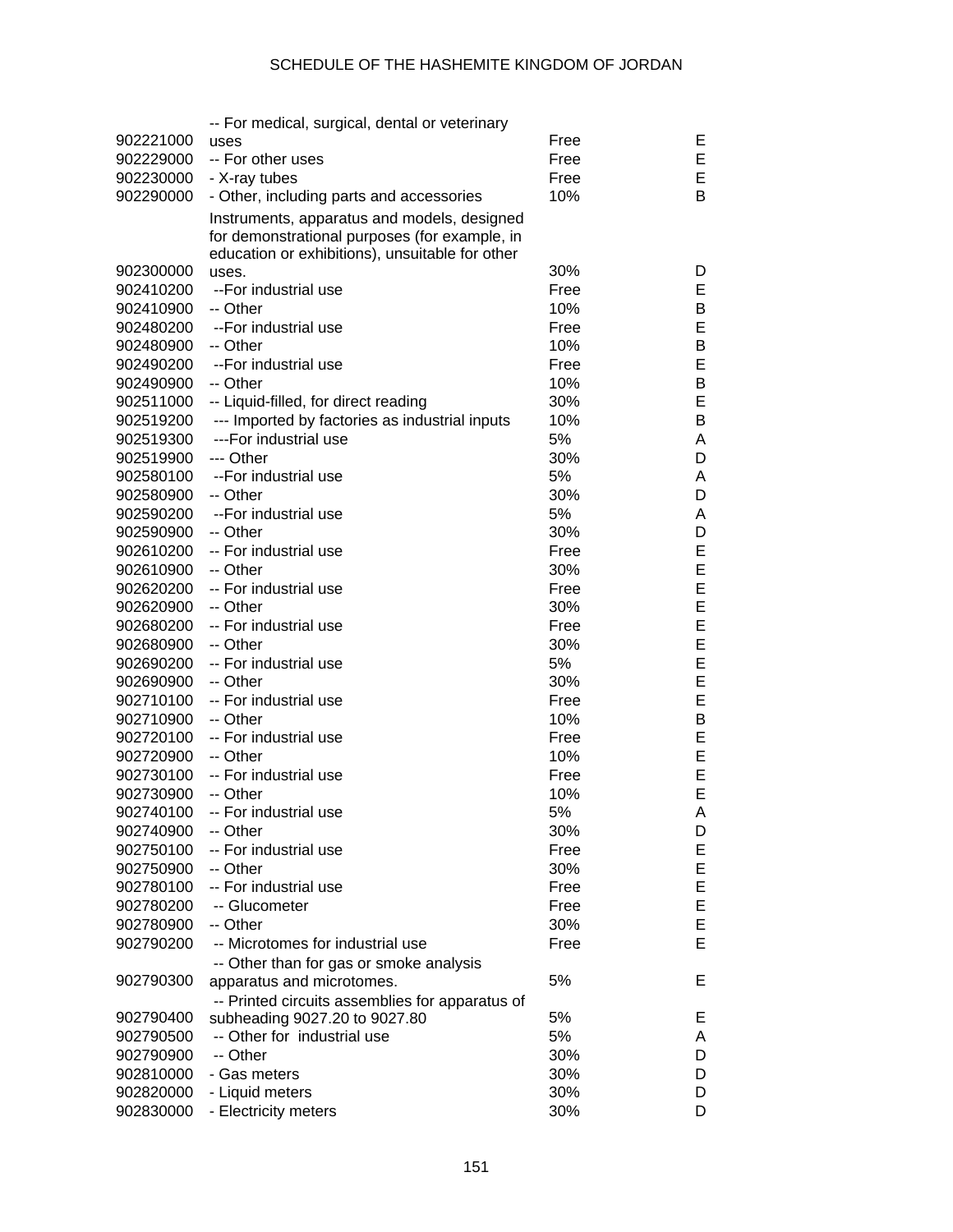| 902890000 | - Parts and accessories                          | 30%  | D |
|-----------|--------------------------------------------------|------|---|
| 902910100 | --- For industrial use                           | 5%   | A |
| 902910900 | --- Other                                        | 30%  | D |
| 902920200 | --- For industrial use                           | 5%   | A |
| 902920900 | --- Other                                        | 30%  | D |
| 902990000 | - Parts and accessories                          | 30%  | D |
| 903010100 | --- For industrial use                           | Free | E |
| 903010900 | --- Other                                        | 10%  | B |
| 903020100 | --- For industrial use                           | Free | E |
| 903020900 | -- Other                                         | 10%  | B |
| 903031100 | --- For industrial use                           | Free | E |
| 903031900 | --- Other                                        | 10%  | B |
| 903039100 | --- For industrial use                           | Free | E |
| 903039900 | --- Other                                        | 10%  | В |
| 903040100 | --- For industrial use                           | Free | E |
| 903040900 | -- Other                                         | 10%  | E |
| 903082100 | --- For industrial use                           | Free | E |
| 903082900 | --- Other                                        | 10%  | E |
| 903083100 | --- For industrial use                           | Free | E |
| 903083900 | --- Other                                        | 30%  | D |
| 903089100 | --- For industrial use                           | Free | E |
| 903089900 | --- Other                                        | 10%  | В |
|           | -- Of instruments, apparatus and appliances for  |      |   |
|           | measuring or checking semiconductor wafers or    |      |   |
| 903090100 | devices.                                         | Free | Е |
|           | -- Parts of instruments and appliances for       |      |   |
|           | measuring of checking semiconductor wafers or    |      |   |
| 903090200 | devices                                          | Free | Е |
|           | -- Printed circuits assemblies for apparatus of  |      |   |
| 903090300 | subheading 9030.82, 9030.83,9030.89              | Free | Е |
| 903090400 | --Other for industrial use                       | Free | Е |
| 903090900 | -- Other                                         | 10%  | B |
| 903110100 | -- For industrial use                            | Free | E |
| 903110900 | -- Other                                         | 10%  | B |
| 903120100 | -- For industrial use                            | Free | E |
| 903120900 | -- Other                                         | 10%  | B |
| 903130000 | - Profile projectors                             | 10%  | В |
|           | -- For inspecting semiconductor wafers or        |      |   |
|           | devices or for inspecting photomasks or reticles |      |   |
| 903141000 | used in manufacturing semiconductor devices      | 30%  | Е |
|           | --- Optical instruments and appliances for       |      |   |
|           | measuring surfaces particulate contamination     |      |   |
| 903149100 | on semiconductor wafers.                         | 30%  | Е |
| 903149900 | --- Other                                        | 30%  | D |
| 903180100 | -- For industrial use                            | Free | Е |
| 903180900 | -- Other                                         | 10%  | B |
|           | -- Of optical instrumens and appliances for      |      |   |
|           | inspecting semiconductor wafers or devices or    |      |   |
|           | for inspecting photomasks or reticles used in    |      |   |
| 903190100 | manufacturing semiconductor devices              | 30%  | Е |
|           | -- Of optical instruments and appliances for     |      |   |
|           | measuring surfaces particulate contamination     |      |   |
| 903190200 | on semiconductor wafers.                         | 30%  | Е |
| 903190900 | -- Other                                         | 30%  | D |
|           |                                                  |      |   |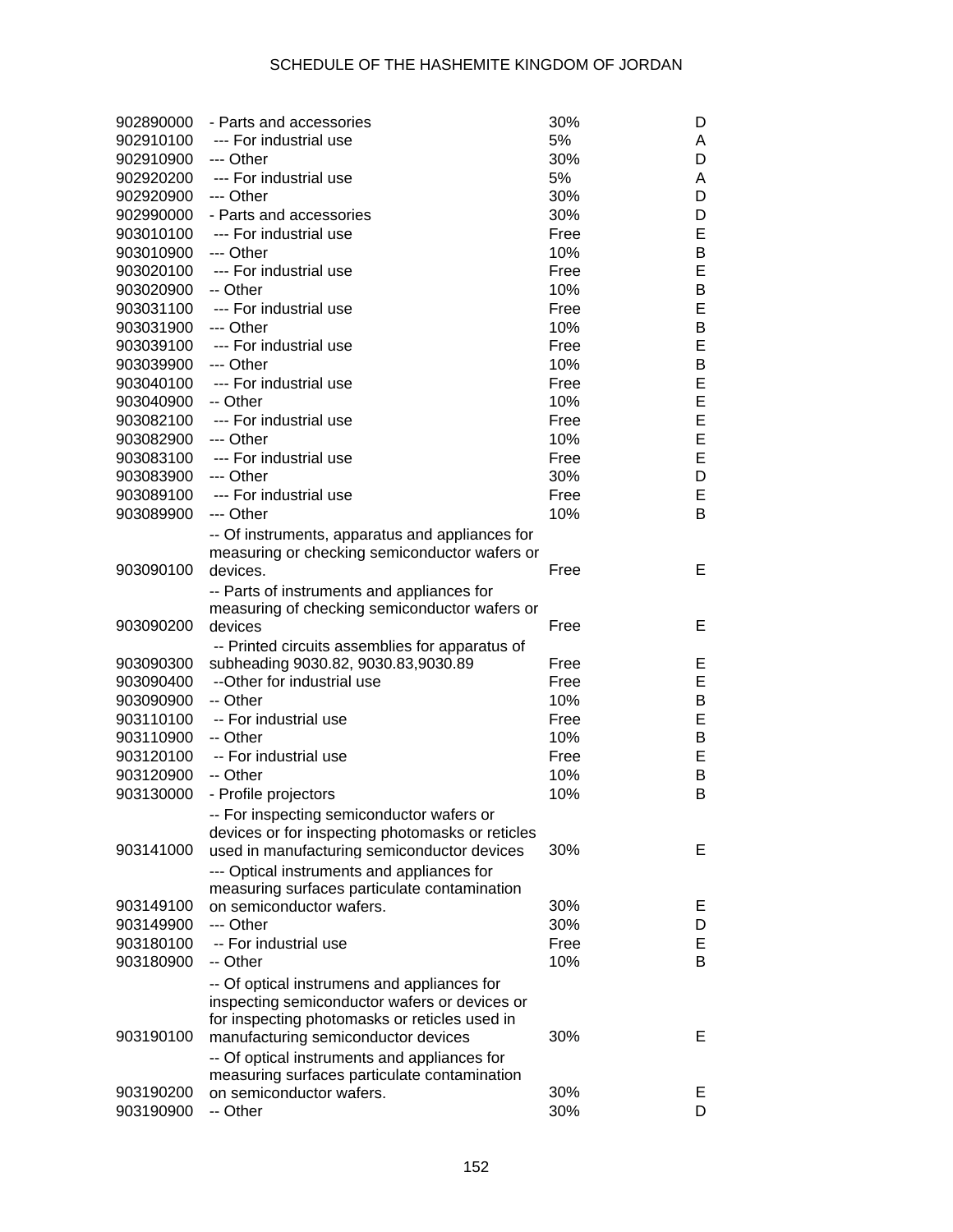| 903210200 | -- For industrial use                               | Free | Е |
|-----------|-----------------------------------------------------|------|---|
| 903210300 | -- Imported by factories as industrial inputs       | Free | E |
| 903210900 | -- Other                                            | 30%  | D |
| 903220200 | -- For industrial use                               | Free | E |
| 903220300 | --Imported by factories as industrial inputs        | Free | E |
| 903220900 | -- Other                                            | 30%  | D |
| 903281200 | --- For industrial use                              | Free | E |
| 903281900 | --- Other                                           | 30%  | D |
| 903289200 | --- For industrial use                              | Free | E |
| 903289900 | --- Other                                           | 30%  | D |
| 903290200 | -- For industrial use                               | 5%   | A |
| 903290900 | -- Other                                            | 30%  | D |
|           | Parts and accessories (not specified or included    |      |   |
|           | elsewhere in this Chapter) for machines,            |      |   |
|           | appliances, instruments or apparatus of Chapter     |      |   |
| 903300000 | 90.                                                 | 30%  | D |
| 910111000 | -- With mechanical display only                     | 5%   | A |
| 910112000 | -- With opto-electronic display only                | 5%   | A |
| 910119000 | -- Other                                            | 5%   | Α |
| 910121000 | -- With automatic winding                           | 5%   | Α |
| 910129000 | -- Other                                            | 5%   | A |
| 910191000 | -- Electrically operated                            | 30%  | D |
| 910199000 | -- Other                                            | 30%  | D |
|           |                                                     | 5%   |   |
| 910211000 | -- With mechanical display only                     |      | A |
| 910212000 | -- With opto-electronic display only                | 5%   | Α |
| 910219000 | -- Other                                            | 5%   | Α |
| 910221000 | -- With automatic winding                           | 5%   | Α |
| 910229000 | -- Other                                            | 5%   | A |
| 910291000 | -- Electrically operated                            | 30%  | D |
| 910299000 | -- Other                                            | 30%  | D |
| 910310000 | - Electrically operated                             | 30%  | D |
| 910390000 | - Other                                             | 30%  | D |
|           | Instrument panel clocks and clocks of a similar     |      |   |
| 910400000 | type for vehicles, aircraft, spacecraft or vessels. | 30%  | D |
| 910511000 | -- Electrically operated                            | 30%  | D |
| 910519000 | -- Other                                            | 30%  | D |
| 910521000 | -- Electrically operated                            | 30%  | D |
| 910529000 | -- Other                                            | 30%  | D |
| 910591000 | -- Electrically operated                            | 30%  | D |
| 910599000 | -- Other                                            | 30%  | D |
| 910610000 | - Time-registers; time-recorders                    | 10%  | B |
| 910620000 | - Parking meters                                    | 10%  | B |
| 910690000 | - Other                                             | 30%  | D |
|           | - Time switches imported by factories as            |      |   |
| 910700100 | industrial inputs                                   | 10%  | B |
| 910700900 | - Other                                             | 30%  | D |
|           | -- With mechanical display only or with a device    |      |   |
|           | to which a mechanical display can be                |      |   |
| 910811000 | incorporated                                        | 30%  | D |
| 910812000 | -- With opto-electronic display only                | 30%  | D |
| 910819000 | -- Other                                            | 30%  | D |
| 910820000 | - With automatic winding                            | 30%  | D |
| 910891000 | -- Measuring 33.8 mm or less                        | 30%  | D |
| 910899000 | -- Other                                            | 30%  | D |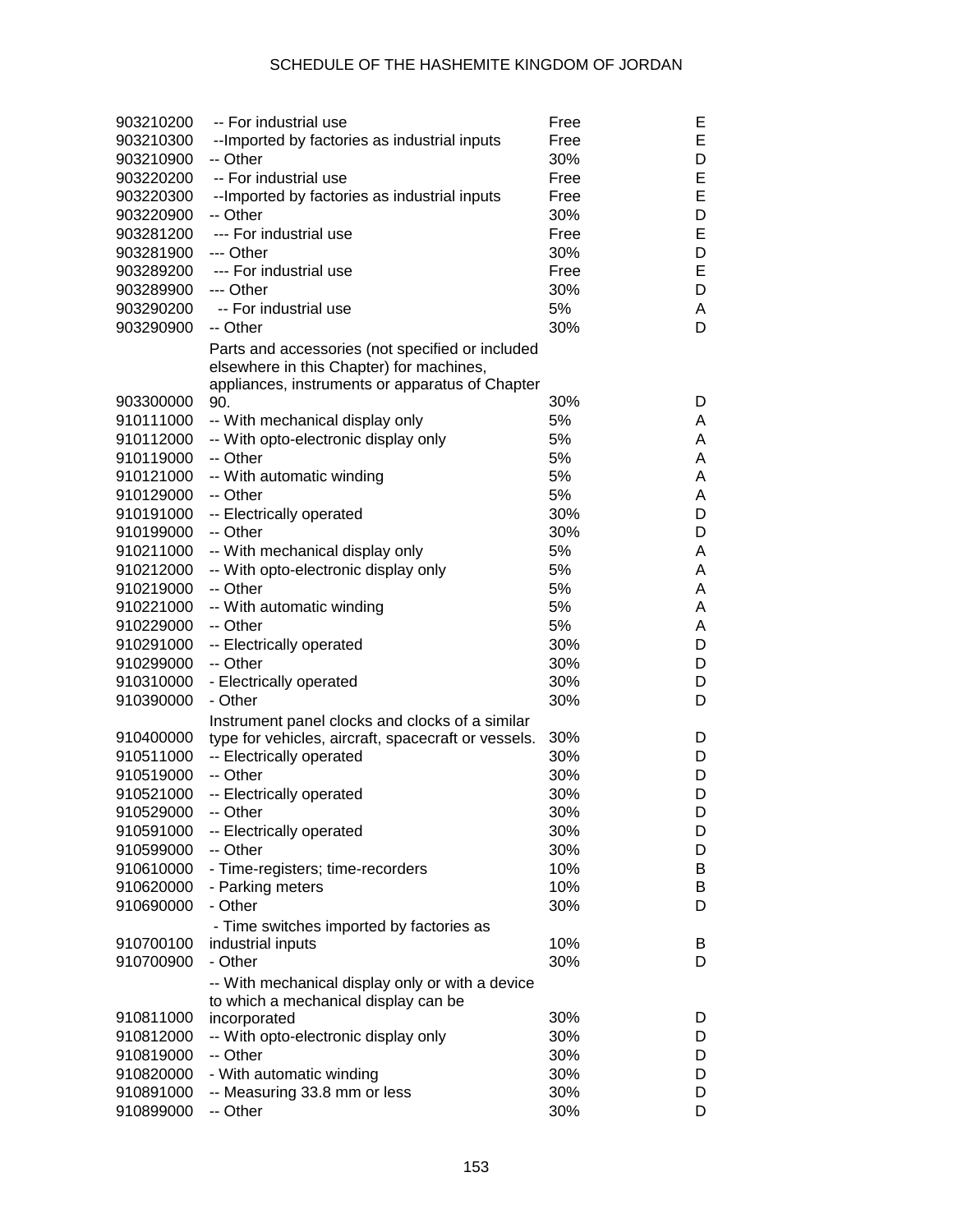## SCHEDULE OF THE HASHEMITE KINGDOM OF JORDAN

| 910911000<br>910919000<br>910990000 | -- Of alarm clocks<br>-- Other<br>- Other                                 | 30%<br>30%<br>30% | D<br>D<br>D    |
|-------------------------------------|---------------------------------------------------------------------------|-------------------|----------------|
|                                     |                                                                           |                   |                |
| 911011000                           | -- Complete movements, unassembled or partly<br>assembled (movement sets) | 20%               | С              |
| 911012000                           | -- Incomplete movements, assembled                                        | 20%               | $\mathsf C$    |
| 911019000                           | -- Rough movements                                                        | 20%               | $\mathsf C$    |
| 911090000                           | - Other                                                                   | 20%               | $\overline{C}$ |
|                                     |                                                                           |                   |                |
| 911110000                           | - Cases of precious metal or of metal clad with<br>precious metal         | 20%               | С              |
|                                     |                                                                           |                   |                |
| 911120000                           | - Cases of base metal, whether or not gold- or<br>silver-plated           | 20%               | С              |
| 911180000                           | - Other cases                                                             | 20%               | С              |
| 911190000                           | - Parts                                                                   | 20%               | C              |
| 911210000                           | - Cases of metal                                                          | 20%               | C              |
| 911280000                           | - Other cases                                                             | 20%               | C              |
| 911290000                           | - Parts                                                                   | 20%               | $\mathsf C$    |
| 911310100                           | -- Of gold                                                                | 20%               | $\mathsf{C}$   |
| 911310900                           | -- Other                                                                  | 30%               | D              |
|                                     | - Of base metal, whether or not gold- or                                  |                   |                |
| 911320000                           | silver-plated                                                             | 30%               | D              |
| 911390000                           | - Other                                                                   | 30%               | D              |
| 911410000                           | - Springs, including hair-springs                                         | 20%               | $\mathsf C$    |
| 911420000                           | - Jewels                                                                  | 20%               | $\mathsf C$    |
| 911430000                           | - Dials                                                                   | 20%               | C              |
| 911440000                           | - Plates and bridges                                                      | 20%               | C              |
| 911490000                           | - Other                                                                   | 20%               | $\mathsf{C}$   |
| 920110000                           | - Upright pianos                                                          | 30%               | D              |
| 920120000                           | - Grand pianos                                                            | 30%               | D              |
| 920190000                           | - Other                                                                   | 30%               | D              |
| 920210000                           | - Played with a bow                                                       | 30%               | D              |
| 920290000                           | - Other                                                                   | 30%               | D              |
|                                     | Keyboard pipe organs; harmoniums and similar                              |                   |                |
| 920300000                           | keyboard instruments with free metal reeds.                               | 30%               | D              |
| 920410000                           | - Accordions and similar instruments                                      | 30%               | D              |
| 920420000                           | - Mouth organs                                                            | 30%               | D              |
| 920510000                           | - Brass-wind instruments                                                  | 30%               | D              |
| 920590000                           | - Other                                                                   | 30%               | D              |
|                                     | Percussion musical instruments (for example,                              |                   |                |
|                                     | drums, xylophones, cymbals, castanets,                                    |                   |                |
| 920600000                           | maraccas).                                                                | 30%               | D              |
| 920710000                           | - Keyboard instruments, other than accordions                             | 30%               | D              |
| 920790000                           | - Other                                                                   | 30%               | D              |
| 920810000                           | - Musical boxes                                                           | 30%               | D              |
| 920890000                           | - Other                                                                   | 30%               | D              |
| 920910000                           | - Metronomes, tuning forks and pitch pipes                                | 30%               | D              |
| 920920000                           | - Mechanisms for musical boxes                                            | 30%               | D              |
| 920930000                           | - Musical instrument strings                                              | 30%               | D              |
| 920991000                           | -- Parts and accessories for pianos                                       | 30%               | D              |
|                                     | -- Parts and accessories for the musical                                  |                   |                |
| 920992000                           | instruments of heading No. 92.02                                          | 30%               | D              |
|                                     | -- Parts and accessories for the musical                                  |                   |                |
| 920993000                           | instruments of heading No. 92.03                                          | 30%               | D              |
|                                     |                                                                           |                   |                |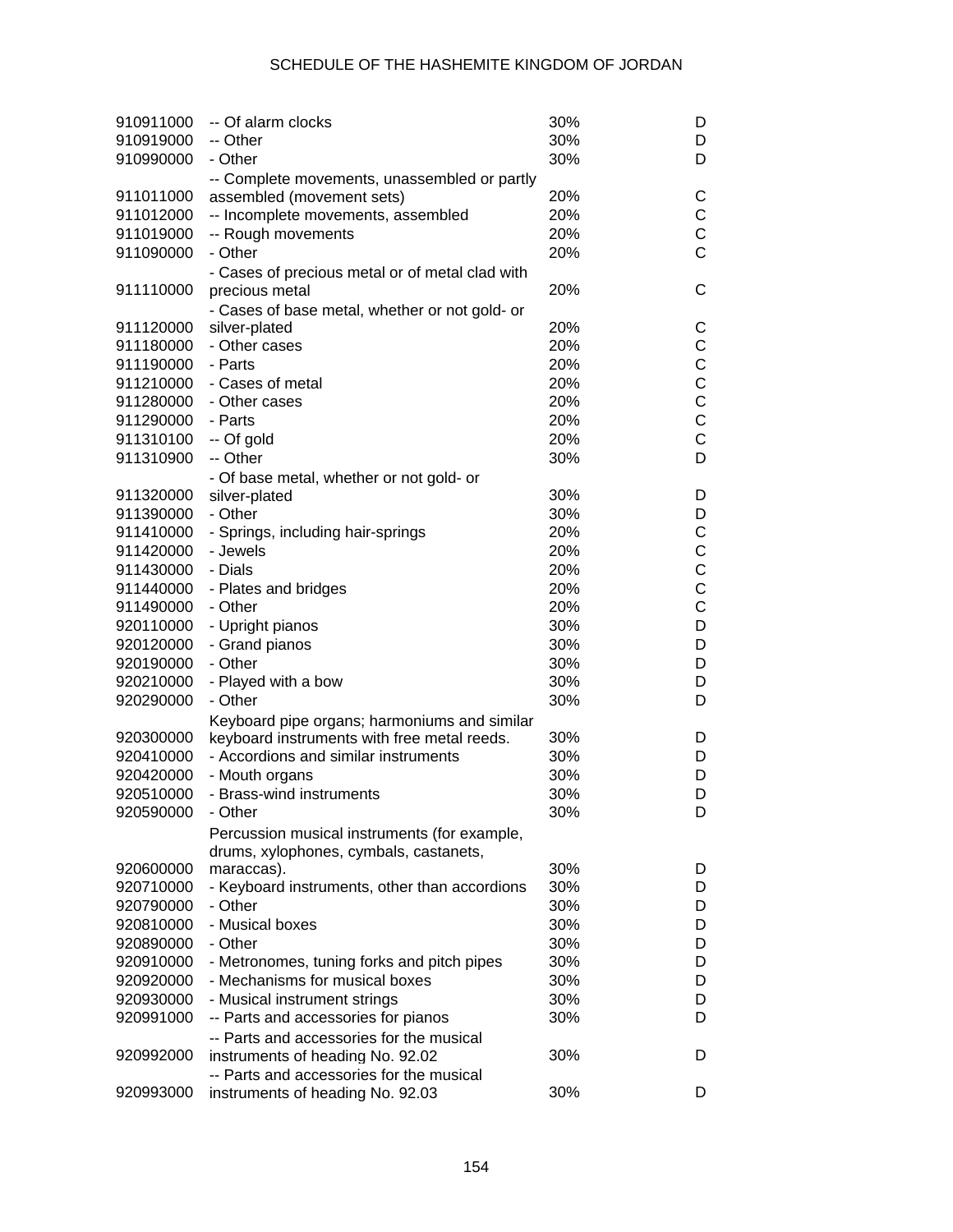|           | -- Parts and accessories for the musical          |      |   |
|-----------|---------------------------------------------------|------|---|
| 920994000 | instruments of heading No. 92.07                  | 30%  | D |
| 920999000 | -- Other                                          | 30%  | D |
|           | Military weapons, other than revolvers, pistols   |      |   |
| 930100000 | and the arms of heading No. 93.07.                | 30%  | D |
|           |                                                   |      |   |
|           | Revolvers and pistols, other than those of        |      |   |
| 930200000 | heading No. 93.03 or 93.04.                       | 30%  | D |
| 930310000 | - Muzzle-loading firearms                         | 30%  | D |
|           | - Other sporting, hunting or target-shooting      |      |   |
| 930320000 | shotguns, including combination shotgun-rifles    | 30%  | D |
| 930330000 | rifles                                            | 30%  | D |
| 930390000 | - Other                                           | 30%  | D |
|           | Other arms (for example, spring, air or gas guns  |      |   |
|           | and pistols, truncheons), excluding those of      |      |   |
| 930400000 | heading No. 93.07.                                | 30%  | D |
| 930510000 | - Of revolvers or pistols                         | 30%  | D |
| 930521000 | -- Shotgun barrels                                | 30%  | D |
|           | -- Other                                          |      |   |
| 930529000 |                                                   | 30%  | D |
| 930590000 | - Other                                           | 30%  | D |
|           | - Cartridges for riveting or similar tools or for |      |   |
| 930610000 | captive-bolt humane killers and parts thereof     | 30%  | D |
| 930621100 | --- Blank, whether or not bulleted                | 5%   | A |
| 930621900 | --- Other                                         | 30%  | D |
| 930629000 | -- Other                                          | 30%  | D |
| 930630100 | -- Blank, whether or not bulleted                 | 5%   | A |
| 930630300 | -- Lead shots for hunting cartridges              | 5%   | Α |
| 930630400 | -- Bullet                                         | 5%   | A |
| 930630900 | -- Other                                          | 30%  | D |
| 930690000 | - Other                                           | 30%  |   |
|           |                                                   |      | D |
|           | Swords, cutlasses, bayonets, lances and similar   |      |   |
|           | arms and parts thereof and scabbards and          |      |   |
| 930700000 | sheaths therefor.                                 | 30%  | D |
| 940110000 | - Seats of a kind used for aircraft               | 30%  | D |
| 940120000 | - Seats of a kind used for motor vehicles         | 30%  | D |
| 940130000 | - Swivel seats with variable height adjustment    | 30%  | D |
|           | - Seats other than garden seats or camping        |      |   |
| 940140000 | equipment, convertible into beds                  | 30%  | D |
|           | - Seats of cane, osier, bamboo or similar         |      |   |
| 940150000 | materials                                         | 30%  | D |
| 940161000 | -- Upholstered                                    | 30%  | D |
|           |                                                   |      |   |
| 940169000 | -- Other                                          | 30%  | D |
| 940171000 | -- Upholstered                                    | 30%  | D |
| 940179000 | -- Other                                          | 30%  | D |
| 940180000 | - Other seats                                     | 30%  | D |
| 940190000 | - Parts                                           | 30%  | D |
| 940210100 | -- Barbers' chairs                                | 30%  | D |
| 940210900 | -- Other                                          | Free | Е |
| 940290000 | - Other                                           | Free | E |
| 940310000 | - Metal furniture of a kind used in offices       | 30%  | D |
| 940320000 | - Other metal furniture                           | 30%  | D |
| 940330000 | - Wooden furniture of a kind used in offices      | 30%  | D |
| 940340000 | - Wooden furniture of a kind used in the kitchen  | 30%  | D |
|           |                                                   |      |   |
|           | - Wooden furniture of a kind used in the          |      |   |
| 940350000 | bedroom                                           | 30%  | D |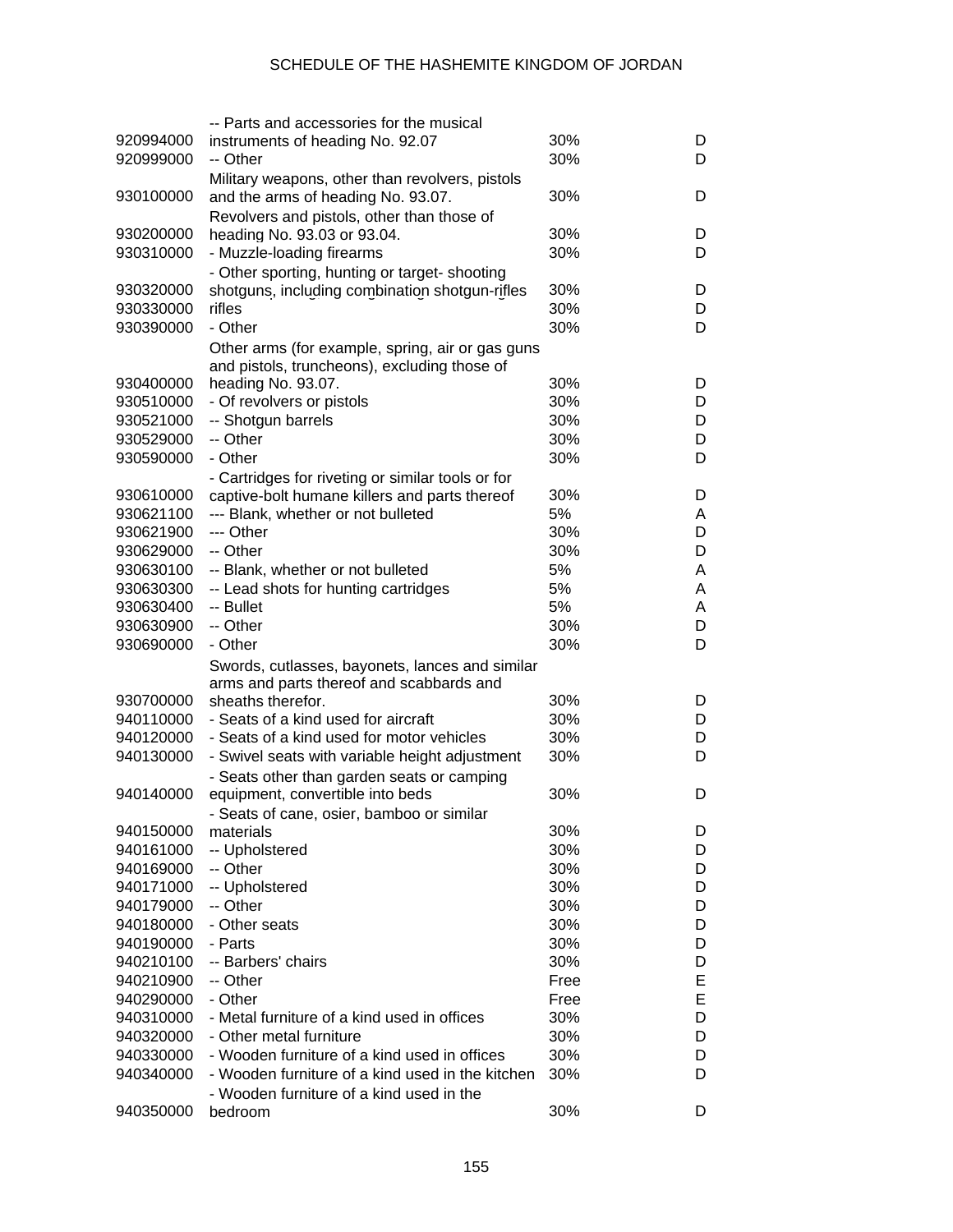| 940360000<br>940370000 | - Other wooden furniture<br>- Furniture of plastics                    | 30%<br>30% | D<br>D |
|------------------------|------------------------------------------------------------------------|------------|--------|
|                        | - Furniture of other materials, including cane,                        |            |        |
| 940380000              | osier, bamboo or similar materials                                     | 30%        | D      |
| 940390000              | - Parts                                                                | 30%        | D      |
| 940410000              | - Mattress supports                                                    | 30%        | D      |
|                        | -- Of cellular rubber or plastics, whether or not                      |            |        |
| 940421000              | covered                                                                | 30%        | D      |
| 940429000              | -- Of other materials                                                  | 30%        | D      |
| 940430000              | - Sleeping bags                                                        | 30%        | D      |
| 940490000              | - Other                                                                | 30%        | D      |
|                        | - Chandeliers and other electric ceiling or wall                       |            |        |
|                        | lighting fittings, excluding those of a kind used                      |            |        |
| 940510000              | for lighting public open spaces or thoroughfares                       | 30%        | D      |
|                        | - Electric table, desk, bedside or floor-standing                      |            |        |
| 940520000              | lamps                                                                  | 30%        | D      |
|                        | - Lighting sets of a kind used for Christmas                           |            |        |
| 940530000              | trees                                                                  | 30%        | D      |
| 940540100              | -- shadowless lamps for operating rooms                                | 10%        | B      |
| 940540900              | -- other                                                               | 30%        | D      |
| 940550100              | -- Kerosine lamps of all kinds                                         | 10%        | В      |
| 940550900              | -- Other                                                               | 30%        | D      |
|                        | - Illuminated signs, illuminated name-plates and                       |            |        |
| 940560000<br>940591100 | the like                                                               | 30%<br>30% | D<br>D |
| 940591900              | --- Imported by factories as industrial inputs<br>--- Other            | 30%        | D      |
| 940592100              |                                                                        | 30%        | D      |
| 940592900              | --- Imported by factories as industrial inputs<br>--- Other            | 30%        | D      |
| 940599100              | --- Imported by factories as industrial inputs                         | 30%        | D      |
| 940599900              | --- Other                                                              | 30%        | D      |
|                        |                                                                        |            |        |
| 940600400              | - Fibreglass baths imported by factories<br>licensed to assemble buses | 5%         | A      |
| 940600900              | - Other                                                                | 30%        | D      |
|                        | Wheeled toys designed to be ridden by children                         |            |        |
|                        | (for example, tricycles, scooters, pedal cars);                        |            |        |
| 950100000              | dolls' carriages.                                                      | 30%        | D      |
| 950210000              | - Dolls, whether or not dressed                                        | 30%        | D      |
|                        | -- Garments and accessories therefor, footwear                         |            |        |
| 950291000              | and headgear                                                           | 30%        | D      |
| 950299000              | -- Other                                                               | 30%        | D      |
|                        | - Electric trains, including tracks, signals and                       |            |        |
| 950310000              | other accessories therefor                                             | 30%        | D      |
|                        | - Reduced-size (scale) model assembly kits,                            |            |        |
|                        | whether or not working models, excluding those                         |            |        |
| 950320000              | of subheading No. 9503.10                                              | 30%        | D      |
|                        |                                                                        |            |        |
| 950330000              | - Other construction sets and constructional toys                      | 30%        | D      |
| 950341000              | -- Stuffed                                                             | 30%        | D      |
| 950349000              | -- Other                                                               | 30%        | D      |
| 950350000              | - Toy musical instruments and apparatus                                | 30%        | D      |
| 950360000              | - Puzzles                                                              | 30%        | D      |
| 950370000              | - Other toys, put up in sets or outfits                                | 30%        | D      |
| 950380000              | - Other toys and models, incorporating a motor<br>- Other              | 30%        | D      |
| 950390000              |                                                                        | 30%        | D      |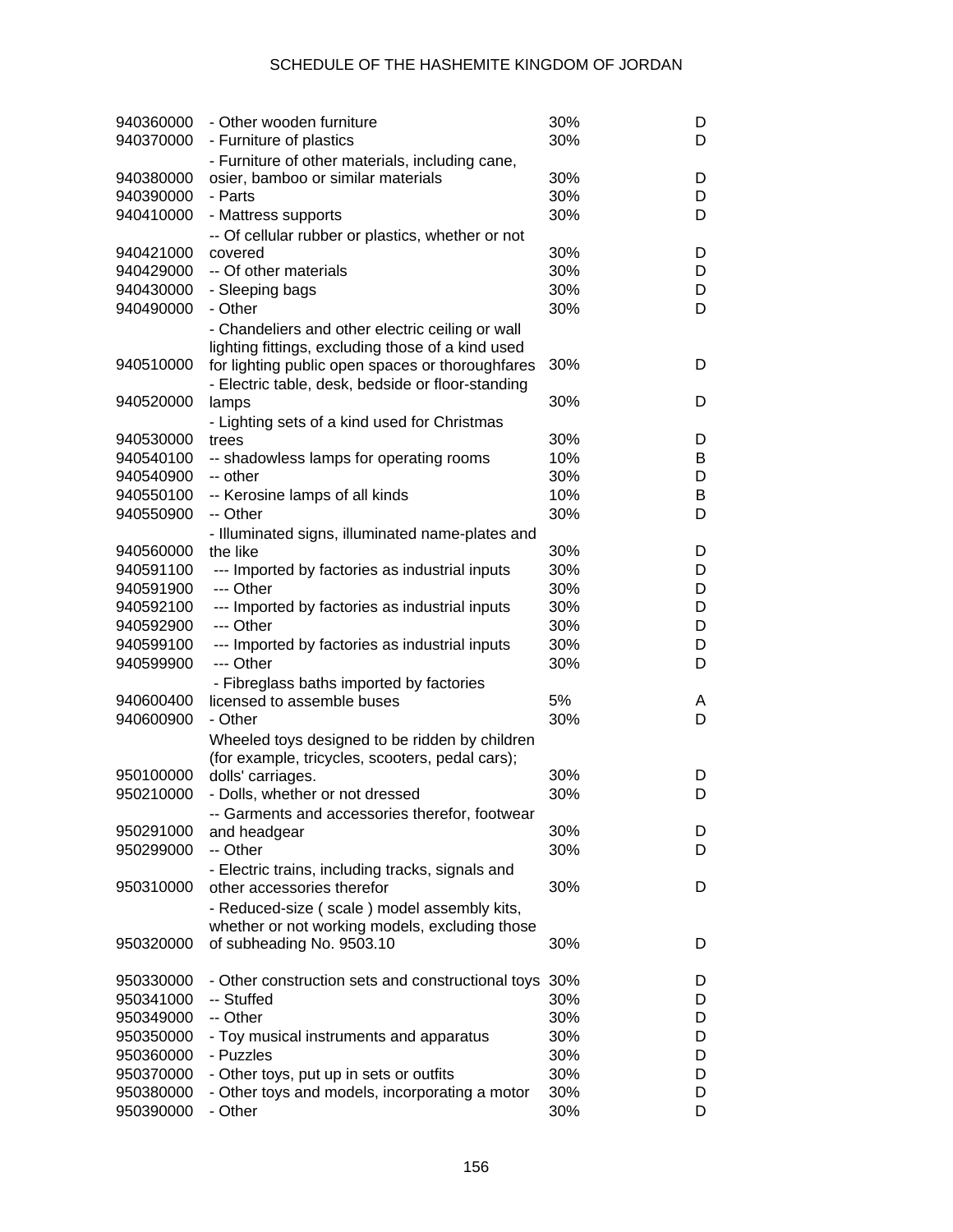|           | - Video games of a kind used with a television    |     |   |
|-----------|---------------------------------------------------|-----|---|
| 950410000 | receiver                                          | 30% | D |
| 950420000 | - Articles and accessories for billiards          | 30% | D |
|           | - Other games, coin- or disc-operated, other      |     |   |
| 950430000 | than bowling alley equipment                      | 30% | D |
| 950440000 | - Playing cards                                   | 30% | D |
| 950490000 | - Other                                           | 30% | D |
| 950510000 | - Articles for Christmas festivities              | 30% | D |
| 950590000 | - Other                                           | 30% | D |
| 950611000 | -- Skis                                           | 30% | D |
| 950612000 | -- Ski-fastenings (ski-bindings)                  | 30% | D |
| 950619000 | -- Other                                          | 30% | D |
| 950621000 | -- Sailboards                                     | 30% | D |
| 950629000 | -- Other                                          | 30% | D |
| 950631000 | -- Clubs, complete                                | 30% | D |
| 950632000 | -- Balls                                          | 30% | D |
| 950639000 | -- Other                                          | 30% | D |
| 950640000 | - Articles and equipment for table-tennis         | 30% | D |
| 950651000 | -- Lawn-tennis rackets, whether or not strung     | 30% | D |
| 950659000 | -- Other                                          | 30% | D |
| 950661000 | -- Lawn-tennis balls                              | 30% | D |
| 950662000 | -- Inflatable                                     | 30% | D |
| 950669000 | -- Other                                          | 30% | D |
|           | - Ice skates and roller skates, including skating |     |   |
| 950670000 | boots with skates attached                        | 30% | D |
|           | -- Articles and equipment for general physical    |     |   |
| 950691000 | exercise, gymnastics or athletics                 | 30% | D |
| 950699100 | --- Knee pads                                     | 30% | D |
| 950699900 | --- Other                                         | 30% | D |
| 950710000 | - Fishing rods                                    | 30% | D |
| 950720000 | - Fish-hooks, whether or not snelled              | 30% | D |
| 950730000 | - Fishing reels                                   | 30% | D |
| 950790000 | - Other                                           | 30% | D |
|           | Roundabouts, swings, shooting galleries and       |     |   |
|           | other fairground amusements; travelling           |     |   |
|           | circuses, travelling menageries and travelling    |     |   |
| 950800000 | theatres.                                         | 30% | D |
| 960110000 | - Worked ivory and articles of ivory              | 30% | D |
| 960190000 | - Other                                           | 30% | D |
|           | -- Wax sheets or discs for beehive paving         |     |   |
| 960200100 | blocks                                            | 5%  | A |
| 960200900 | --- Other                                         | 30% | D |
|           | - Brooms and brushes, consisting of twigs or      |     |   |
|           | other vegetable materials bound together, with    |     |   |
| 960310000 | or without handles                                | 30% | D |
| 960321000 | -- Tooth brushes, including dental-plate brushes  | 30% | D |
| 960329000 | -- Other                                          | 30% | D |
|           | - Artists' brushes, writing brushes and similar   |     |   |
| 960330000 | brushes for the application of cosmetics          | 30% | D |
|           | - Paint, distemper, varnish or similar brushes    |     |   |
|           | (other than brushes of subheading No.             |     |   |
| 960340000 | 9603.30); paint pads and rollers                  | 30% | D |
|           | - Other brushes constituting parts of machines,   |     |   |
| 960350000 | appliances or vehicles                            | 30% | D |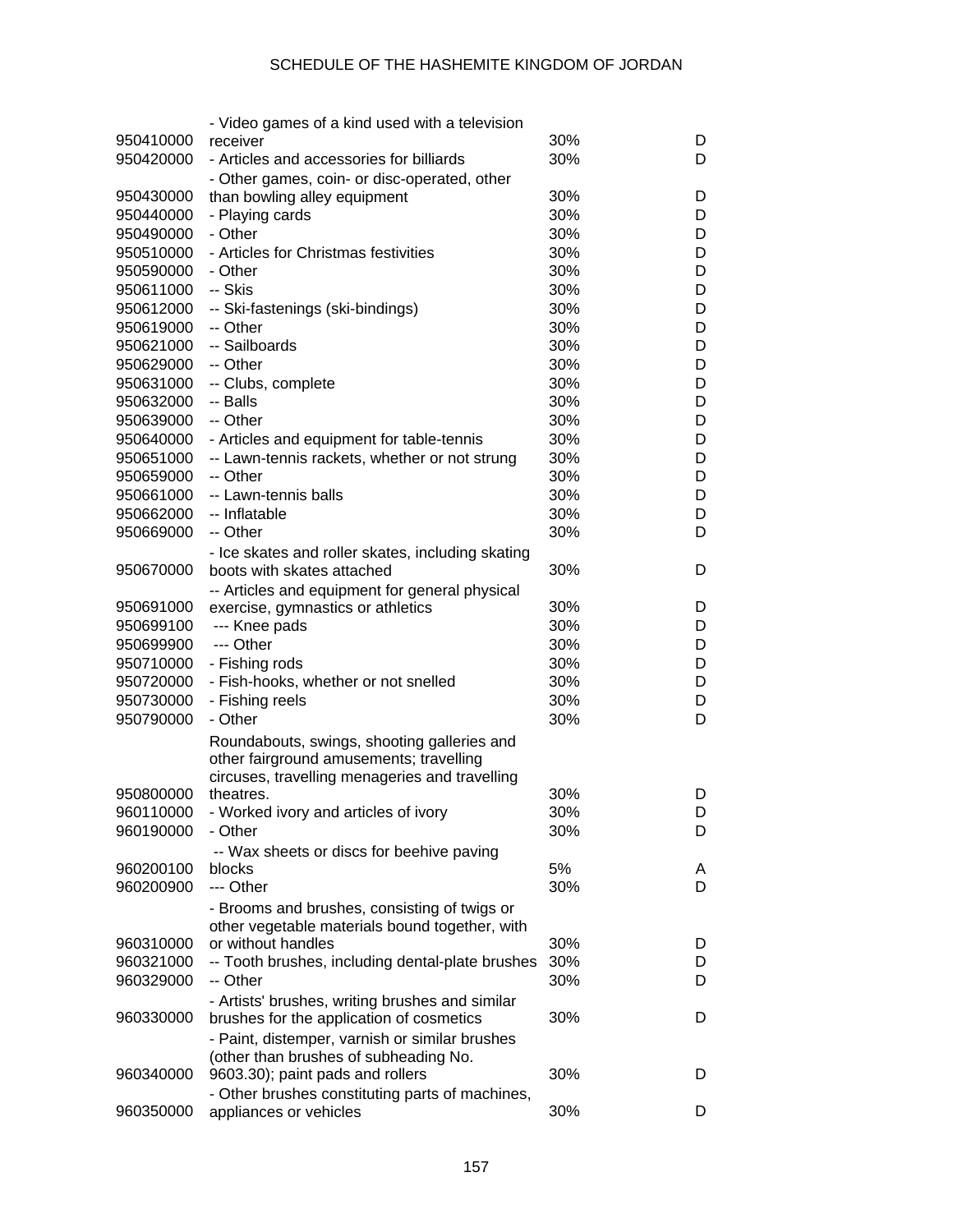|           | -- Prepared knots and tufts for broom or brush     |              |    |
|-----------|----------------------------------------------------|--------------|----|
| 960390200 | making                                             | 5%           | A  |
| 960390900 | -- Other                                           | 30%          | D  |
| 960400000 | Hand sieves and hand riddles.                      | 30%          | D  |
|           | Travel sets for personal toilet, sewing or shoe or |              |    |
| 960500000 | clothes cleaning.                                  | 30%          | D  |
|           | - Press-fasteners, snap-fasteners and              |              |    |
| 960610000 | press-studs and parts therefor                     | Free         | Е  |
| 960621000 | -- Of plastics, not covered with textile material  | Free         | E. |
|           | -- Of base metal, not covered with textile         |              |    |
| 960622000 | material                                           | Free         | Е  |
| 960629000 | -- Other                                           | Free         | E  |
|           | - Button moulds and other parts of buttons;        |              |    |
| 960630000 | button blanks                                      | Free         | Е  |
| 960711000 | -- Fitted with chain scoops of base metal          | Free         | E  |
| 960719000 | -- Other                                           | Free         | E  |
| 960720000 | - Parts                                            | Free         | E  |
| 960810000 |                                                    | 30%          | D  |
|           | - Ball point pens                                  |              |    |
|           | - Felt tipped and other porous-tipped pens and     |              |    |
| 960820000 | markers                                            | 30%          | D  |
| 960831000 | -- Indian ink drawing pens                         | 30%          | D  |
| 960839000 | -- Other                                           | 30%          | D  |
| 960840000 | - Propelling or sliding pencils                    | 30%          | D  |
|           | - Sets of articles from two or more of the         |              |    |
| 960850000 | foregoing subheadings                              | 30%          | D  |
|           | - Refills for ball point pens, comprising the ball |              |    |
| 960860000 | point and ink-reservoir                            | 30%          | D  |
| 960891000 | -- Pen nibs and nib points                         | 30%          | D  |
|           | --- Parts for ball point pens, imported by         |              |    |
| 960899100 | factories as industrial inputs                     | 5%           | A  |
| 960899900 | --- Other                                          | 30%          | D  |
|           | -- Sheets of wood stuffed with pencil lead for     |              |    |
|           | the manufacturing of pencils, imported by          |              |    |
| 960910100 | factories as industrial inputs                     | 5%           | A  |
| 960910900 | -- Other                                           | 30%          | D  |
| 960920000 | - Pencil leads, black or coloured                  | 30%          | D  |
| 960990000 | - Other                                            | 30%          | D  |
|           | Slates and boards, with writing or drawing         |              |    |
| 961000000 | surfaces, whether or not framed.                   | 30%          | D  |
|           | Date, sealing or numbering stamps, and the         |              |    |
|           | like (including devices for printing or embossing  |              |    |
|           | labels), designed for operating in the hand;       |              |    |
|           | hand-operated composing sticks and hand            |              |    |
|           | printing sets incorporating such composing         |              |    |
| 961100000 | sticks.                                            | 30%          | D  |
| 961210000 | - Ribbons                                          | Free         | Е  |
| 961220000 | - Ink-pads                                         | Free         | E  |
|           |                                                    |              |    |
|           |                                                    | 35%+30       |    |
| 961310000 | - Pocket lighters, gas fuelled, non-refillable     | Fils\lighter | D  |
|           |                                                    | 35%+30       |    |
| 961320100 | -- Lighters with plastic gas containers            | Fils\lighter | D  |
| 961320900 | -- Other                                           | 30%          | D  |
| 961330000 | - Table lighters                                   | 30%          | D  |
| 961380000 | - Other lighters                                   | 30%          | D  |